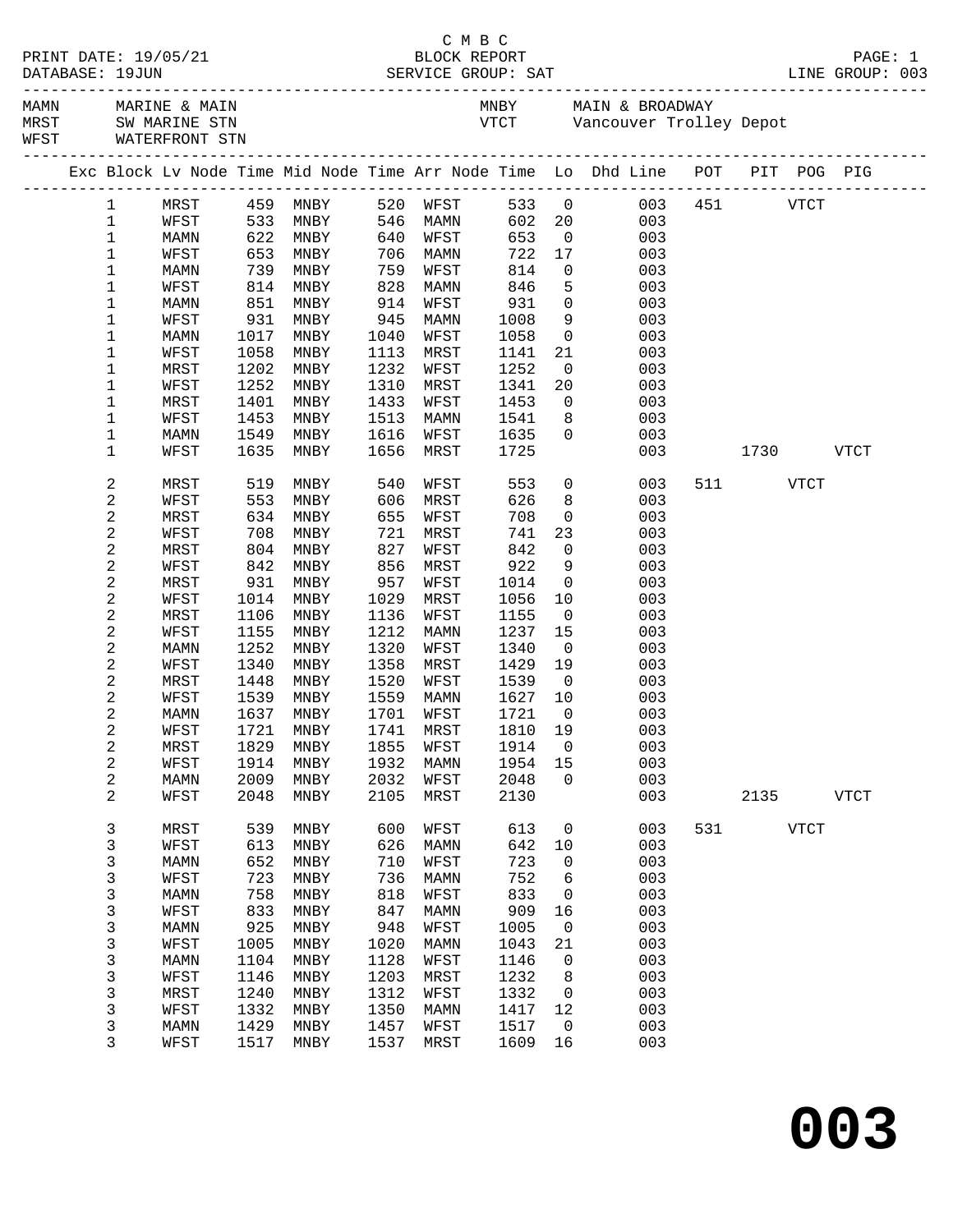#### C M B C<br>BLOCK REPORT DATABASE: 19JUN SERVICE GROUP: SAT LINE GROUP: 003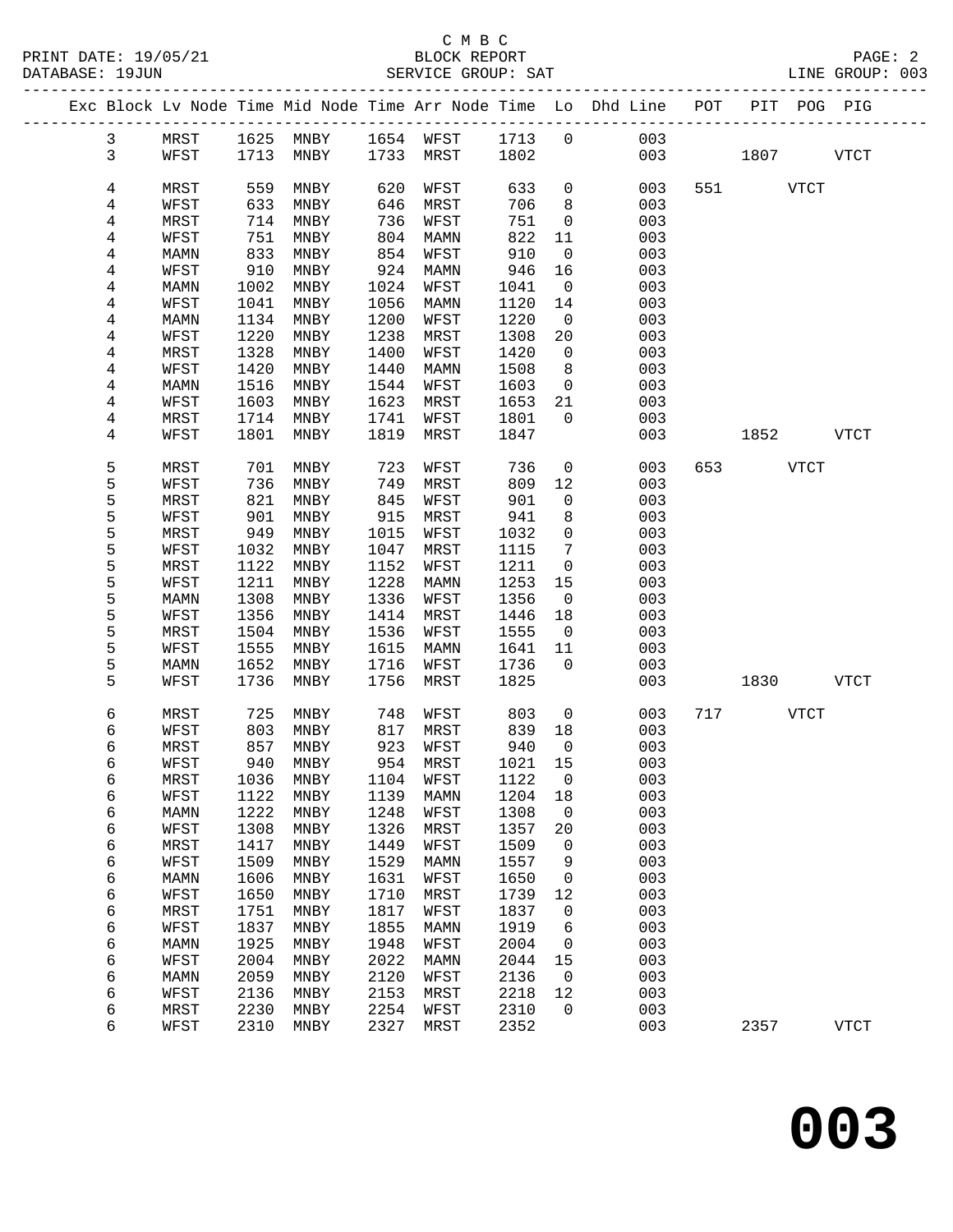#### C M B C<br>BLOCK REPORT PRINT DATE: 19/05/21 BLOCK REPORT PAGE: 3 SERVICE GROUP: SAT

|   |      |      |      |      |             |      | ----------   | Exc Block Lv Node Time Mid Node Time Arr Node Time Lo Dhd Line POT<br>___________ |     | PIT POG PIG |             |             |
|---|------|------|------|------|-------------|------|--------------|-----------------------------------------------------------------------------------|-----|-------------|-------------|-------------|
| 7 | MRST | 746  | MNBY | 809  | WFST        | 824  | $\mathsf 0$  | 003                                                                               | 738 |             | <b>VTCT</b> |             |
| 7 | WFST | 824  | MNBY | 838  | MRST        | 902  | 11           | 003                                                                               |     |             |             |             |
| 7 | MRST | 913  | MNBY | 939  | WFST        | 956  | $\mathsf{O}$ | 003                                                                               |     |             |             |             |
| 7 | WFST | 956  | MNBY | 1011 | MRST        | 1038 | 14           | 003                                                                               |     |             |             |             |
| 7 | MRST | 1052 | MNBY | 1120 | WFST        | 1138 | $\mathbf 0$  | 003                                                                               |     |             |             |             |
| 7 | WFST | 1138 | MNBY | 1155 | MAMN        | 1220 | 16           | 003                                                                               |     |             |             |             |
| 7 | MAMN | 1236 | MNBY | 1304 | WFST        | 1324 | $\mathbf 0$  | 003                                                                               |     |             |             |             |
| 7 | WFST | 1324 | MNBY | 1342 | MRST        | 1413 | 19           | 003                                                                               |     |             |             |             |
| 7 | MRST | 1432 | MNBY | 1504 | WFST        | 1523 | $\mathbf 0$  | 003                                                                               |     |             |             |             |
| 7 | WFST | 1523 | MNBY | 1543 | MAMN        | 1611 | 10           | 003                                                                               |     |             |             |             |
| 7 | MAMN | 1621 | MNBY | 1646 | WFST        | 1705 | 0            | 003                                                                               |     |             |             |             |
| 7 | WFST | 1705 | MNBY | 1725 | MRST        | 1754 | 17           | 003                                                                               |     |             |             |             |
| 7 | MRST | 1811 | MNBY | 1837 | WFST        | 1856 | $\mathsf{O}$ | 003                                                                               |     |             |             |             |
| 7 | WFST | 1856 | MNBY | 1914 | MAMN        | 1938 | 8            | 003                                                                               |     |             |             |             |
| 7 | MAMN | 1946 | MNBY | 2009 | WFST        | 2025 | $\mathsf{O}$ | 003                                                                               |     |             |             |             |
| 7 | WFST | 2025 | MNBY | 2042 | MRST        | 2107 | 27           | 003                                                                               |     |             |             |             |
| 7 | MRST | 2134 | MNBY | 2158 | WFST        | 2214 | $\mathsf{O}$ | 003                                                                               |     |             |             |             |
| 7 | WFST | 2214 | MNBY | 2231 | MRST        | 2256 | 15           | 003                                                                               |     |             |             |             |
| 7 | MRST | 2311 | MNBY | 2335 | WFST        | 2351 | $\Omega$     | 003                                                                               |     |             |             |             |
| 7 | WFST | 2351 | MNBY | 2408 | MRST        | 2433 |              | 003                                                                               |     | 2438        |             | <b>VTCT</b> |
| 8 | MRST | 813  | MNBY | 836  | WFST        | 851  | $\mathbf 0$  | 003                                                                               | 805 |             | <b>VTCT</b> |             |
| 8 | WFST | 851  | MNBY | 905  | MAMN        | 927  | 17           | 003                                                                               |     |             |             |             |
| 8 | MAMN | 944  | MNBY | 1006 | WFST        | 1023 | $\mathsf{O}$ | 003                                                                               |     |             |             |             |
| 8 | WFST | 1023 | MNBY | 1038 | MAMN        | 1102 | 16           | 003                                                                               |     |             |             |             |
| 8 | MAMN | 1118 | MNBY | 1144 | WFST        | 1203 | $\mathsf{O}$ | 003                                                                               |     |             |             |             |
| 8 | WFST | 1203 | MNBY | 1220 | MRST        | 1249 | 7            | 003                                                                               |     |             |             |             |
| 8 | MRST | 1256 | MNBY | 1328 | WFST        | 1348 | $\mathsf{O}$ | 003                                                                               |     |             |             |             |
| 8 | WFST | 1348 | MNBY | 1406 | MAMN        | 1434 | 10           | 003                                                                               |     |             |             |             |
| 8 | MAMN | 1444 | MNBY | 1512 | WFST        | 1531 | $\mathsf{O}$ | 003                                                                               |     |             |             |             |
| 8 | WFST | 1531 | MNBY | 1551 | MRST        | 1623 | 19           | 003                                                                               |     |             |             |             |
| 8 | MRST | 1642 | MNBY | 1709 | WFST        | 1729 | $\mathsf{O}$ | 003                                                                               |     |             |             |             |
| 8 | WFST | 1729 | MNBY | 1749 | MAMN        | 1814 | 9            | 003                                                                               |     |             |             |             |
| 8 | MAMN | 1823 | MNBY | 1846 | WFST        | 1905 | $\Omega$     | 003                                                                               |     |             |             |             |
| 8 | WFST | 1905 | MNBY | 1923 | MRST        | 1951 |              | 003                                                                               |     | 1956        |             | <b>VTCT</b> |
| 9 | MRST | 838  | MNBY | 904  | WFST        | 921  | $\mathsf{O}$ | 003                                                                               | 830 |             | <b>VTCT</b> |             |
| 9 | WFST | 921  | MNBY | 935  | MRST        | 1002 | 19           | 003                                                                               |     |             |             |             |
| 9 | MRST | 1021 | MNBY | 1048 | WFST        | 1106 | 0            | 003                                                                               |     |             |             |             |
| 9 | WFST | 1106 | MNBY | 1121 | MAMN        | 1145 | 13           | 003                                                                               |     |             |             |             |
| 9 | MAMN | 1158 | MNBY | 1224 | WFST        | 1244 | 0            | 003                                                                               |     |             |             |             |
| 9 | WFST | 1244 | MNBY | 1302 | MAMN        | 1329 | 11           | 003                                                                               |     |             |             |             |
| 9 | MAMN | 1340 | MNBY | 1408 | WFST        | 1428 | 0            | 003                                                                               |     |             |             |             |
| 9 | WFST | 1428 | MNBY | 1448 | MRST        | 1520 | 16           | 003                                                                               |     |             |             |             |
| 9 | MRST | 1536 | MNBY | 1608 | WFST        | 1627 | 0            | 003                                                                               |     |             |             |             |
| 9 | WFST | 1627 | MNBY | 1648 | <b>MAMN</b> | 1713 | 12           | 003                                                                               |     |             |             |             |
| 9 | MAMN | 1725 | MNBY | 1749 | WFST        | 1809 | 0            | 003                                                                               |     |             |             |             |
| 9 | WFST | 1809 | MNBY | 1827 | MAMN        | 1851 | 12           | 003                                                                               |     |             |             |             |
| 9 | MAMN | 1903 | MNBY | 1926 | WFST        | 1944 | 0            | 003                                                                               |     |             |             |             |
| 9 | WFST | 1944 | MNBY | 2002 | MAMN        | 2024 | 9            | 003                                                                               |     |             |             |             |
| 9 | MAMN | 2033 | MNBY | 2056 | WFST        | 2112 | 0            | 003                                                                               |     |             |             |             |
| 9 | WFST | 2112 | MNBY | 2129 | MRST        | 2154 | 8            | 003                                                                               |     |             |             |             |
| 9 | MRST | 2202 | MNBY | 2226 | WFST        | 2242 | 0            | 003                                                                               |     |             |             |             |
| 9 | WFST | 2242 | MNBY | 2259 | MRST        | 2324 |              | 003                                                                               |     | 2329        |             | <b>VTCT</b> |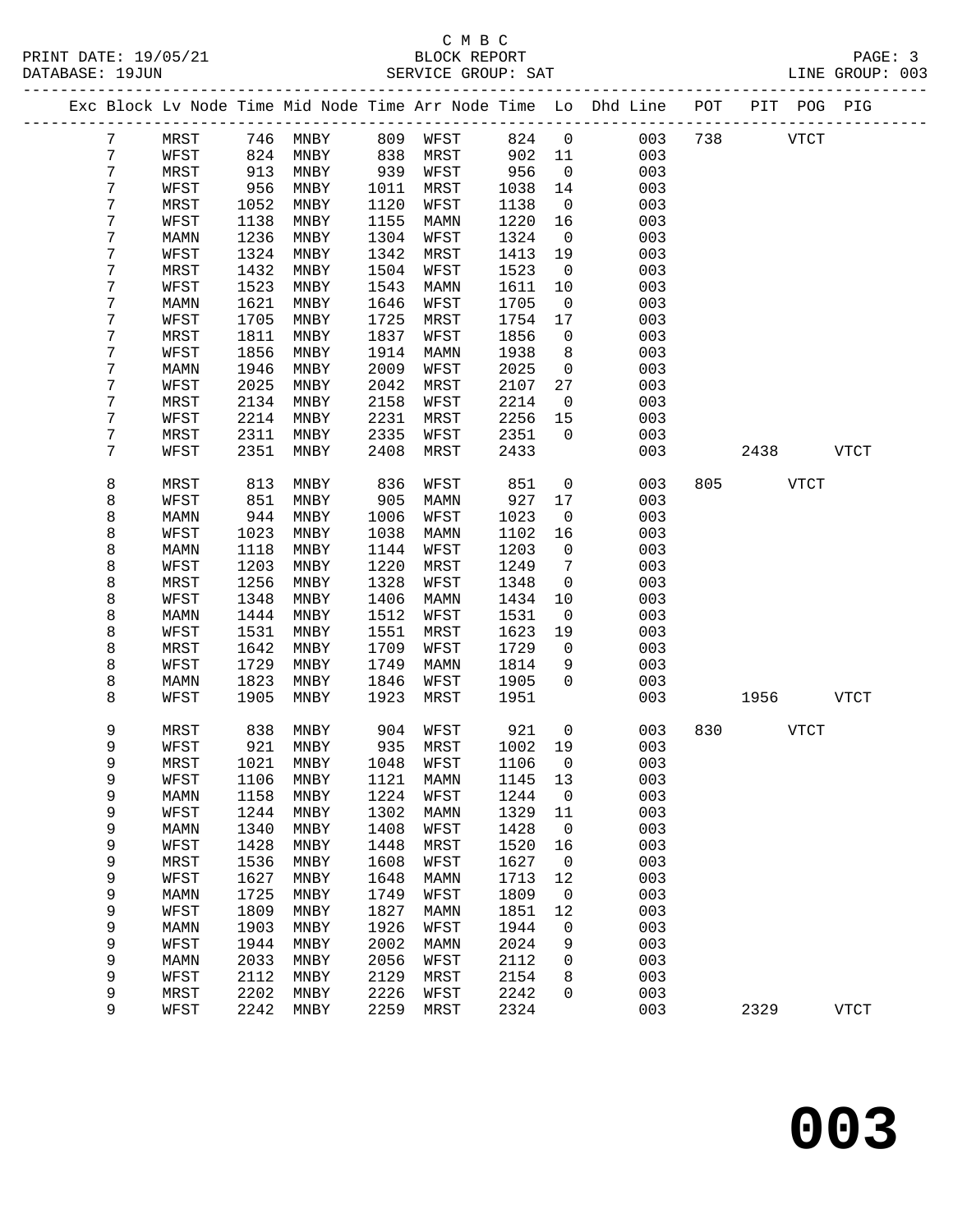#### C M B C<br>BLOCK REPORT PRINT DATE: 19/05/21 BLOCK REPORT PAGE: 4 SERVICE GROUP: SAT

|  |        |      |      |                     |      |                       |         |                         | Exc Block Lv Node Time Mid Node Time Arr Node Time Lo Dhd Line POT PIT POG PIG |               |             |             |
|--|--------|------|------|---------------------|------|-----------------------|---------|-------------------------|--------------------------------------------------------------------------------|---------------|-------------|-------------|
|  | 10     | MRST |      |                     |      | 905 MNBY 931 WFST 948 |         | $\overline{0}$          | 003                                                                            | 857           | <b>VTCT</b> |             |
|  | 10     | WFST | 948  | MNBY                |      | 1003 MAMN             | 1026    | $7\overline{ }$         | 003                                                                            |               |             |             |
|  | $10$   | MAMN | 1033 | MNBY                | 1056 | WFST                  | 1114    | $\overline{0}$          | 003                                                                            |               |             |             |
|  | $10$   | WFST | 1114 | MNBY                | 1131 | MRST                  | 1200    | 10                      | 003                                                                            |               |             |             |
|  | 10     | MRST | 1210 | MNBY                | 1240 | WFST                  | 1300    | $\overline{0}$          | 003                                                                            |               |             |             |
|  | $10$   | WFST | 1300 | MNBY                | 1318 | MAMN                  | 1345    | 11                      | 003                                                                            |               |             |             |
|  | $10$   | MAMN | 1356 | MNBY                | 1424 | WFST                  | 1444    | $\overline{0}$          | 003                                                                            |               |             |             |
|  | 10     | WFST | 1444 | MNBY                | 1504 | MRST                  | 1536    | 16                      | 003                                                                            |               |             |             |
|  | 10     | MRST | 1552 | MNBY                | 1624 | WFST                  | 1643    | $\overline{\mathbf{0}}$ | 003                                                                            |               |             |             |
|  | 10     | WFST | 1643 | MNBY                | 1703 | MAMN                  | 1728    | 16                      | 003                                                                            |               |             |             |
|  | $10$   | MAMN | 1744 | MNBY                | 1807 | WFST                  | 1827    | $\overline{\mathbf{0}}$ | 003                                                                            |               |             |             |
|  | 10     | WFST | 1827 | MNBY                | 1845 | MRST                  | 1913    | 20                      | 003                                                                            |               |             |             |
|  | 10     | MRST | 1933 | MNBY                | 1959 | WFST                  | 2015    | $\overline{0}$          | 003                                                                            |               |             |             |
|  | $10$   | WFST | 2015 | MNBY                | 2032 | MRST                  | 2057    | 11                      | 003                                                                            |               |             |             |
|  | 10     | MRST | 2108 | MNBY                | 2132 | WFST                  | 2148    | $\overline{0}$          | 003                                                                            |               |             |             |
|  | 10     | WFST | 2148 | MNBY                | 2205 | MRST                  | 2230    | 13                      | 003                                                                            |               |             |             |
|  | 10     | MRST | 2243 | MNBY                | 2307 | WFST                  | 2323    | $\overline{0}$          | 003                                                                            |               |             |             |
|  | 10     | WFST | 2323 | MNBY                | 2340 | MRST                  | 2405    | 17                      | 003                                                                            |               |             |             |
|  | 10     | MRST | 2422 | MNBY                | 2446 | WFST                  | 2502    | $\overline{0}$          | 003                                                                            |               |             |             |
|  | 10     | WFST | 2502 | MNBY                | 2519 | MRST                  | 2544    |                         | 003                                                                            |               | 2549 VTCT   |             |
|  |        |      |      |                     |      |                       |         |                         |                                                                                |               |             |             |
|  | 11     | MRST | 1005 | MNBY                | 1032 | WFST                  | 1050    | $\overline{0}$          | 003                                                                            |               | 957 VTCT    |             |
|  | 11     | WFST | 1050 | MNBY                | 1105 | MRST                  | 1133    | 13                      | 003                                                                            |               |             |             |
|  | $11\,$ | MRST | 1146 | MNBY                | 1216 | WFST                  | 1236    | $\overline{0}$          | 003                                                                            |               |             |             |
|  | 11     | WFST | 1236 | MNBY                | 1254 | MRST                  | 1324    | 20                      | 003                                                                            |               |             |             |
|  | 11     | MRST | 1344 | MNBY                | 1416 | WFST                  | 1436    | $\overline{0}$          | 003                                                                            |               |             |             |
|  | 11     | WFST | 1436 | MNBY                | 1456 | MAMN                  | 1524    | 9                       | 003                                                                            |               |             |             |
|  | 11     | MAMN | 1533 | MNBY                | 1600 | WFST                  | 1619    | $\overline{0}$          | 003                                                                            |               |             |             |
|  | 11     | WFST | 1619 | MNBY                | 1640 | MRST                  | 1709    | 22                      | 003                                                                            |               |             |             |
|  | 11     | MRST | 1731 | MNBY                | 1758 | WFST                  | 1818    | $\overline{0}$          | 003                                                                            |               |             |             |
|  | 11     | WFST | 1818 | MNBY                | 1836 | MRST                  | 1904    | 8                       | 003                                                                            |               |             |             |
|  | 11     | MRST | 1912 | MNBY                | 1938 | WFST                  | 1954    | $\mathsf{O}$            | 003                                                                            |               |             |             |
|  | 11     | WFST | 1954 | MNBY                | 2012 | MRST                  | 2038    |                         | 003                                                                            |               | 2043        | <b>VTCT</b> |
|  |        |      |      |                     |      |                       |         |                         |                                                                                |               |             |             |
|  | 12     | MRST | 1044 | MNBY                | 1112 | WFST                  | 1130    | $\overline{0}$          |                                                                                | 003 1036 VTCT |             |             |
|  | 12     | WFST | 1130 | MNBY                | 1147 | MRST                  | 1216    | 10                      | 003                                                                            |               |             |             |
|  | $12$   | MRST | 1226 | MNBY                | 1256 | WFST                  | 1316    | $\overline{0}$          | 003                                                                            |               |             |             |
|  | $12$   | WFST | 1316 | MNBY                |      | 1334 MAMN             | 1401    | 12                      | 003                                                                            |               |             |             |
|  | 12     | MAMN | 1413 | MNBY                | 1441 | WFST                  | 1501    | $\overline{0}$          | 003                                                                            |               |             |             |
|  | 12     | WFST |      | 1501 MNBY 1521 MRST |      |                       | 1553 17 |                         | 003                                                                            |               |             |             |
|  | 12     | MRST | 1610 | MNBY                | 1639 | WFST                  | 1658    | 0                       | 003                                                                            |               |             |             |
|  | $12$   | WFST | 1658 | MNBY                | 1718 | MAMN                  | 1743    | 21                      | 003                                                                            |               |             |             |
|  | 12     | MAMN | 1804 | MNBY                | 1827 | WFST                  | 1847    | $\overline{0}$          | 003                                                                            |               |             |             |
|  | 12     | WFST | 1847 | MNBY                | 1905 | MRST                  | 1933    | 21                      | 003                                                                            |               |             |             |
|  | $12$   | MRST | 1954 | MNBY                | 2020 | WFST                  | 2036    | 0                       | 003                                                                            |               |             |             |
|  | $1\,2$ | WFST | 2036 | MNBY                | 2053 | MAMN                  | 2114    | 9                       | 003                                                                            |               |             |             |
|  | 12     | MAMN | 2123 | MNBY                | 2144 | WFST                  | 2200    | $\overline{0}$          | 003                                                                            |               |             |             |
|  | 12     | WFST | 2200 | $\texttt{MNBY}$     | 2217 | MRST                  | 2242    | 15                      | 003                                                                            |               |             |             |
|  | 12     | MRST | 2257 | MNBY                | 2321 | WFST                  | 2337    | $\mathbf 0$             | 003                                                                            |               |             |             |
|  | 12     | WFST | 2337 | MNBY                | 2354 | MRST                  | 2419    |                         | 003                                                                            |               | 2424        | <b>VTCT</b> |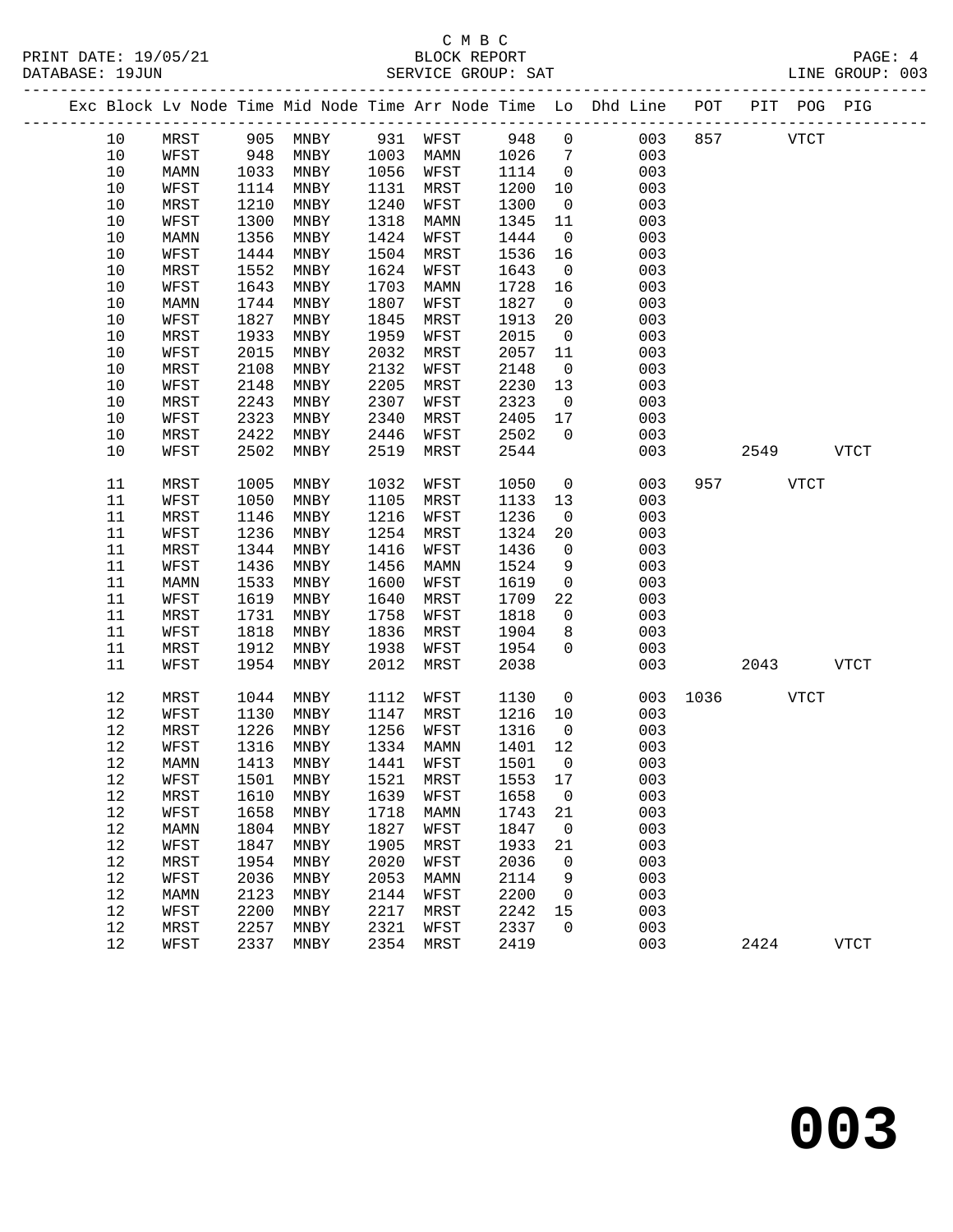|  |    |      |      |      |      |      |      |                | Exc Block Lv Node Time Mid Node Time Arr Node Time Lo Dhd Line POT |          |      | PIT POG PIG |             |
|--|----|------|------|------|------|------|------|----------------|--------------------------------------------------------------------|----------|------|-------------|-------------|
|  | 13 | MRST | 1138 | MNBY | 1208 | WFST | 1228 | $\overline{0}$ |                                                                    | 003 1130 |      | <b>VTCT</b> |             |
|  | 13 | WFST | 1228 | MNBY | 1246 | MAMN | 1312 | 12             | 003                                                                |          |      |             |             |
|  | 13 | MAMN | 1324 | MNBY | 1352 | WFST | 1412 | $\overline{0}$ | 003                                                                |          |      |             |             |
|  | 13 | WFST | 1412 | MNBY | 1432 | MRST | 1504 | 16             | 003                                                                |          |      |             |             |
|  | 13 | MRST | 1520 | MNBY | 1552 | WFST | 1611 | $\mathbf 0$    | 003                                                                |          |      |             |             |
|  | 13 | WFST | 1611 | MNBY | 1632 | MAMN | 1657 | 12             | 003                                                                |          |      |             |             |
|  | 13 | MAMN | 1709 | MNBY | 1733 | WFST | 1753 | $\mathsf{O}$   | 003                                                                |          |      |             |             |
|  | 13 | WFST | 1753 | MNBY | 1811 | MAMN | 1835 | 8              | 003                                                                |          |      |             |             |
|  | 13 | MAMN | 1843 | MNBY | 1906 | WFST | 1924 | $\overline{0}$ | 003                                                                |          |      |             |             |
|  | 13 | WFST | 1924 | MNBY | 1942 | MRST | 2008 | 10             | 003                                                                |          |      |             |             |
|  | 13 | MRST | 2018 | MNBY | 2044 | WFST | 2100 | $\mathbf 0$    | 003                                                                |          |      |             |             |
|  | 13 | WFST | 2100 | MNBY | 2117 | MAMN | 2138 | 13             | 003                                                                |          |      |             |             |
|  | 13 | MAMN | 2151 | MNBY | 2212 | WFST | 2228 | $\mathbf 0$    | 003                                                                |          |      |             |             |
|  | 13 | WFST | 2228 | MNBY | 2245 | MRST | 2310 | 15             | 003                                                                |          |      |             |             |
|  | 13 | MRST | 2325 | MNBY | 2349 | WFST | 2405 | $\mathbf 0$    | 003                                                                |          |      |             |             |
|  | 13 | WFST | 2405 | MNBY | 2422 | MRST | 2447 | 5              | 003                                                                |          |      |             |             |
|  | 13 | MRST | 2452 | MNBY | 2516 | WFST | 2532 | $\Omega$       | 003                                                                |          |      |             |             |
|  | 13 | WFST | 2532 | MNBY | 2549 | MRST | 2614 |                | 003                                                                |          | 2619 |             | <b>VTCT</b> |
|  | 14 | MRST | 1312 | MNBY | 1344 | WFST | 1404 | 0              | 003                                                                | 1304     |      | <b>VTCT</b> |             |
|  | 14 | WFST | 1404 | MNBY | 1422 | MAMN | 1450 | 10             | 003                                                                |          |      |             |             |
|  | 14 | MAMN | 1500 | MNBY | 1528 | WFST | 1547 | $\overline{0}$ | 003                                                                |          |      |             |             |
|  | 14 | WFST | 1547 | MNBY | 1607 | MRST | 1638 | 20             | 003                                                                |          |      |             |             |
|  | 14 | MRST | 1658 | MNBY | 1725 | WFST | 1745 | $\overline{0}$ | 003                                                                |          |      |             |             |
|  | 14 | WFST | 1745 | MNBY | 1803 | MRST | 1831 | 19             | 003                                                                |          |      |             |             |
|  | 14 | MRST | 1850 | MNBY | 1916 | WFST | 1934 | $\mathbf 0$    | 003                                                                |          |      |             |             |
|  | 14 | WFST | 1934 | MNBY | 1952 | MRST | 2018 | 26             | 003                                                                |          |      |             |             |
|  | 14 | MRST | 2044 | MNBY | 2108 | WFST | 2124 | 0              | 003                                                                |          |      |             |             |
|  | 14 | WFST | 2124 | MNBY | 2141 | MAMN | 2202 | 17             | 003                                                                |          |      |             |             |
|  | 14 | MAMN | 2219 | MNBY | 2240 | WFST | 2256 | $\mathbf 0$    | 003                                                                |          |      |             |             |
|  | 14 | WFST | 2256 | MNBY | 2313 | MRST | 2338 | 14             | 003                                                                |          |      |             |             |
|  | 14 | MRST | 2352 | MNBY | 2416 | WFST | 2432 | $\Omega$       | 003                                                                |          |      |             |             |
|  | 14 | WFST | 2432 | MNBY | 2449 | MRST | 2514 |                | 003                                                                |          | 2519 |             | <b>VTCT</b> |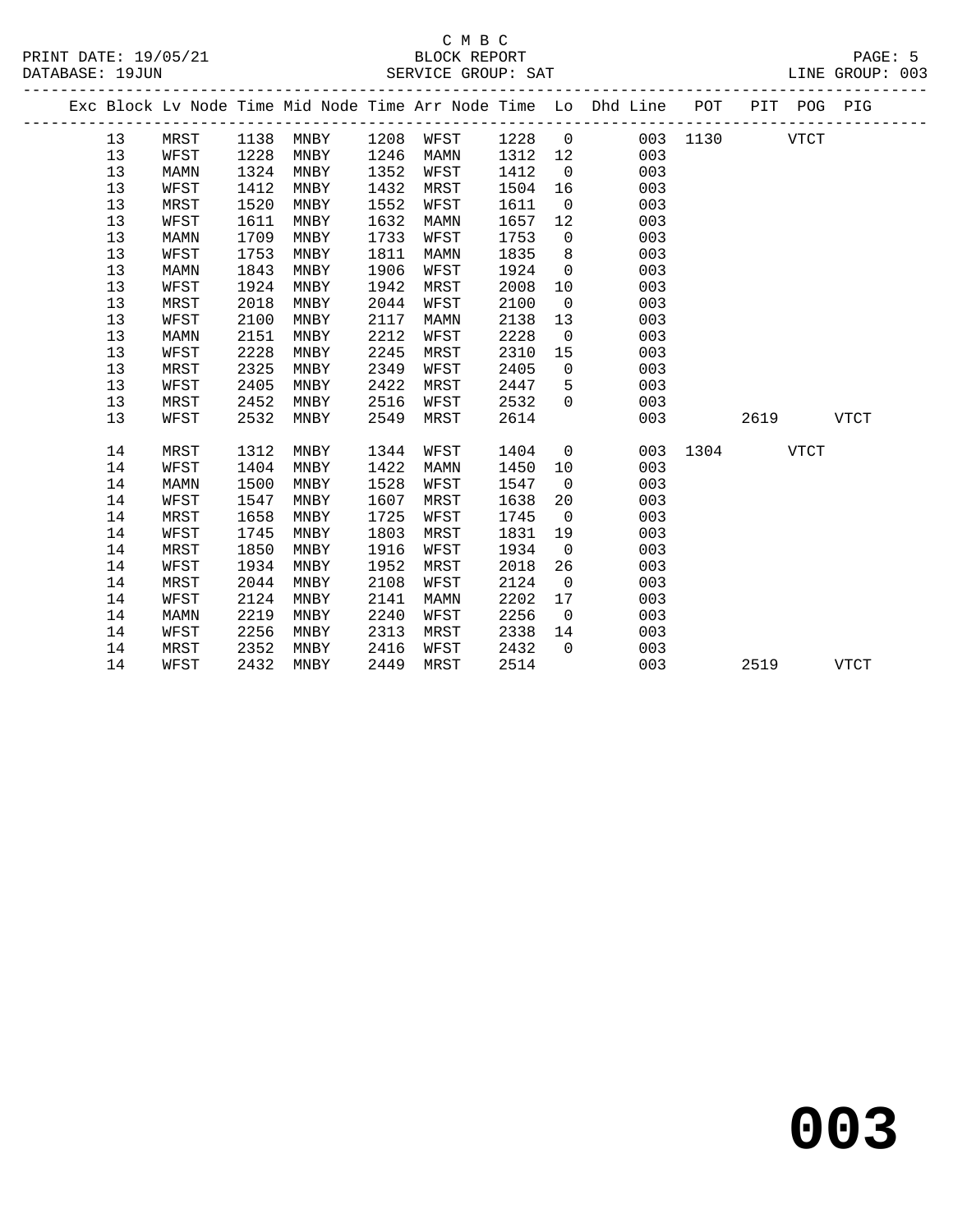| PRINT DATE: 19/05/21 |    |                     |            |                                                                              |                 | C M B C<br>BLOCK REPORT |                              |                                                                                                                                                                                                                                                                                                                                                                                     |                                                                                                            |     |          |      | PAGE: 6     |
|----------------------|----|---------------------|------------|------------------------------------------------------------------------------|-----------------|-------------------------|------------------------------|-------------------------------------------------------------------------------------------------------------------------------------------------------------------------------------------------------------------------------------------------------------------------------------------------------------------------------------------------------------------------------------|------------------------------------------------------------------------------------------------------------|-----|----------|------|-------------|
| DATABASE: 19JUN      |    |                     |            |                                                                              |                 |                         |                              |                                                                                                                                                                                                                                                                                                                                                                                     |                                                                                                            |     |          |      |             |
| 5GRN                 |    | 5 AV & GRANVILLE ST |            |                                                                              |                 |                         |                              |                                                                                                                                                                                                                                                                                                                                                                                     | A10N $\qquad$ ALMA & 10 AV NORTH                                                                           |     |          |      |             |
|                      |    |                     |            |                                                                              |                 |                         |                              |                                                                                                                                                                                                                                                                                                                                                                                     |                                                                                                            |     |          |      |             |
|                      |    |                     |            |                                                                              |                 |                         |                              |                                                                                                                                                                                                                                                                                                                                                                                     |                                                                                                            |     |          |      |             |
|                      |    |                     |            |                                                                              |                 |                         |                              |                                                                                                                                                                                                                                                                                                                                                                                     |                                                                                                            |     |          |      |             |
|                      |    |                     |            | CMHA CAMBIE & HASTINGS<br>GRBY GRANVILLE & BROADWAY<br>NADU NANAIMO & DUNDAS |                 |                         |                              |                                                                                                                                                                                                                                                                                                                                                                                     |                                                                                                            |     |          |      |             |
|                      |    |                     |            |                                                                              |                 |                         |                              |                                                                                                                                                                                                                                                                                                                                                                                     |                                                                                                            |     |          |      |             |
| ULP1                 |    | UNIVERSITY LOOP     |            |                                                                              |                 |                         |                              |                                                                                                                                                                                                                                                                                                                                                                                     | ETRE ETON & RENFREW<br>GRDM GRANVILLE & DUNSMUIR<br>PNHM PENDER & HAMILTON<br>VTCT Vancouver Trolley Depot |     |          |      |             |
|                      |    |                     |            |                                                                              |                 |                         |                              |                                                                                                                                                                                                                                                                                                                                                                                     | Exc Block Lv Node Time Mid Node Time Arr Node Time Lo Dhd Line POT PIT POG PIG                             |     |          |      |             |
|                      | 11 |                     |            |                                                                              |                 |                         |                              |                                                                                                                                                                                                                                                                                                                                                                                     | BYGR 514 AL10 522 BLLP 530 0 014 453 VTCT                                                                  |     |          |      |             |
|                      | 11 |                     |            |                                                                              |                 |                         |                              |                                                                                                                                                                                                                                                                                                                                                                                     | BLLP 530 5GRN 548 ETRE 615 5 004<br>ETRE 620 CLOV 648 BLLP 703 21 004                                      |     |          |      |             |
|                      | 11 |                     |            |                                                                              |                 |                         |                              |                                                                                                                                                                                                                                                                                                                                                                                     |                                                                                                            |     |          |      |             |
|                      | 11 | BLLP                |            | 724 5GRN<br>812 CLOV<br>924 5GRN                                             |                 | 742 ETRE                | 809                          | $\overline{\mathbf{3}}$                                                                                                                                                                                                                                                                                                                                                             | 004                                                                                                        |     |          |      |             |
|                      | 11 | ETRE                |            |                                                                              |                 | 842 ULP1                | 905<br>1022                  | 19                                                                                                                                                                                                                                                                                                                                                                                  | 004                                                                                                        |     |          |      |             |
|                      | 11 | ULP1                |            |                                                                              |                 | 950 ETRE                |                              |                                                                                                                                                                                                                                                                                                                                                                                     | 9<br>004                                                                                                   |     |          |      |             |
|                      | 11 | ETRE                | 1031       | <b>CLOV</b>                                                                  |                 | 1106 ULP1               | 1135                         | 13                                                                                                                                                                                                                                                                                                                                                                                  | 004                                                                                                        |     |          |      |             |
|                      | 11 | ULP1                | 1148       | 5GRN                                                                         |                 | 1219 ETRE               | 1254                         | $6\overline{6}$                                                                                                                                                                                                                                                                                                                                                                     | 004                                                                                                        |     |          |      |             |
|                      | 11 | ETRE                | 1300       | CLOV                                                                         |                 | 1337 ULP1               | 1409                         | 22                                                                                                                                                                                                                                                                                                                                                                                  | 004                                                                                                        |     |          |      |             |
|                      | 11 | ULP1                | 1431       | 5GRN                                                                         | 1504            | ETRE                    | 1540                         | 5 <sup>5</sup>                                                                                                                                                                                                                                                                                                                                                                      | 004                                                                                                        |     |          |      |             |
|                      | 11 | ETRE                | 1545       | CLOV                                                                         | 1623            | ULP1                    | 1658                         | 18                                                                                                                                                                                                                                                                                                                                                                                  | 004                                                                                                        |     |          |      |             |
|                      | 11 | ULP1                | 1716       | 5GRN                                                                         | 1749            | ETRE                    | 1823                         | 21                                                                                                                                                                                                                                                                                                                                                                                  | 004                                                                                                        |     |          |      |             |
|                      | 11 | ETRE                | 1844       | CLOV                                                                         | 1919            | ULP1                    | 1949                         | $\overline{7}$                                                                                                                                                                                                                                                                                                                                                                      | 004                                                                                                        |     |          |      |             |
|                      | 11 | ULP1                | 1956       | 5GRN                                                                         | 2025            | CMHA                    | 2042                         | $4\phantom{.0000}\phantom{.0000}\phantom{.0000}\phantom{.0000}\phantom{.0000}\phantom{.0000}\phantom{.0000}\phantom{.0000}\phantom{.0000}\phantom{.0000}\phantom{.0000}\phantom{.0000}\phantom{.0000}\phantom{.0000}\phantom{.0000}\phantom{.0000}\phantom{.0000}\phantom{.0000}\phantom{.0000}\phantom{.0000}\phantom{.0000}\phantom{.0000}\phantom{.0000}\phantom{.0000}\phantom$ | 004                                                                                                        |     |          |      |             |
|                      | 11 | CMHA                | 2046       | CLOV                                                                         | 2100            | ULP1                    | 2126                         | 13                                                                                                                                                                                                                                                                                                                                                                                  | 004                                                                                                        |     |          |      |             |
|                      | 11 | ULP1                | 2139       | 5GRN                                                                         | 2205            | CMHA                    | 2222                         | $4\overline{4}$                                                                                                                                                                                                                                                                                                                                                                     | 004                                                                                                        |     |          |      |             |
|                      | 11 | <b>CMHA</b>         | 2226       | CLOV                                                                         | 2240            | ULP1                    | 2306 14                      |                                                                                                                                                                                                                                                                                                                                                                                     | 004                                                                                                        |     |          |      |             |
|                      | 11 | ULP1                | 2320       | 5GRN                                                                         | 2345            | CMHA                    | 2402<br>2442                 | $5^{\circ}$                                                                                                                                                                                                                                                                                                                                                                         | 004                                                                                                        |     |          |      |             |
|                      | 11 | <b>CMHA</b>         |            | 2407 CLOV                                                                    |                 | 2420 ULP1               |                              |                                                                                                                                                                                                                                                                                                                                                                                     | 004                                                                                                        |     |          | 2517 | VTCT        |
|                      | 12 | BYGR                |            | 548 AL10<br>604 5GRN                                                         |                 |                         | 556 BLLP 604<br>622 ETRE 649 | $\overline{0}$                                                                                                                                                                                                                                                                                                                                                                      | 014                                                                                                        |     | 527 VTCT |      |             |
|                      | 12 | <b>BLLP</b>         |            |                                                                              |                 |                         | 649                          | 12                                                                                                                                                                                                                                                                                                                                                                                  | 004                                                                                                        |     |          |      |             |
|                      | 12 | ETRE                | 701<br>801 | CLOV                                                                         | $\frac{1}{820}$ | BLLP                    | 744                          | 17                                                                                                                                                                                                                                                                                                                                                                                  | 004                                                                                                        |     |          |      |             |
|                      | 12 | BLLP                |            | 5GRN                                                                         |                 | ETRE                    | 849                          | 15                                                                                                                                                                                                                                                                                                                                                                                  | 004                                                                                                        |     |          |      |             |
|                      | 12 | ETRE                | 904        | CLOV                                                                         |                 | 936 ULP1                | 1002                         | 20                                                                                                                                                                                                                                                                                                                                                                                  | 004                                                                                                        |     |          |      |             |
|                      | 12 | ULP1                | 1022       | 5GRN                                                                         | 1050            | ETRE                    | 1124                         | 6                                                                                                                                                                                                                                                                                                                                                                                   | 004                                                                                                        |     |          |      |             |
|                      | 12 | ETRE                | 1130       | CLOV                                                                         |                 | 1206 ULP1               | 1237                         | 9                                                                                                                                                                                                                                                                                                                                                                                   | 004                                                                                                        |     |          |      |             |
|                      | 12 | ULP1                | 1246       | 5GRN                                                                         | 1319            | ETRE                    | 1355                         | $5^{\circ}$                                                                                                                                                                                                                                                                                                                                                                         | 004                                                                                                        |     |          |      |             |
|                      | 12 | ETRE                | 1400       | CLOV                                                                         |                 | 1437 ULP1               | 1511 20                      |                                                                                                                                                                                                                                                                                                                                                                                     | 004                                                                                                        |     |          |      |             |
|                      | 12 | ULP1                | 1531       | 5GRN                                                                         |                 | 1604 ETRE               | 1640                         | 6                                                                                                                                                                                                                                                                                                                                                                                   | 004                                                                                                        |     |          |      |             |
|                      | 12 | ETRE                | 1646       | CLOV                                                                         |                 | 1723 ULP1               | 1757                         | 17                                                                                                                                                                                                                                                                                                                                                                                  | 004                                                                                                        |     |          |      |             |
|                      | 12 | ULP1                | 1814       | 5GRN                                                                         |                 | 1847 ETRE               | 1920                         |                                                                                                                                                                                                                                                                                                                                                                                     |                                                                                                            | 004 |          | 2006 | <b>VTCT</b> |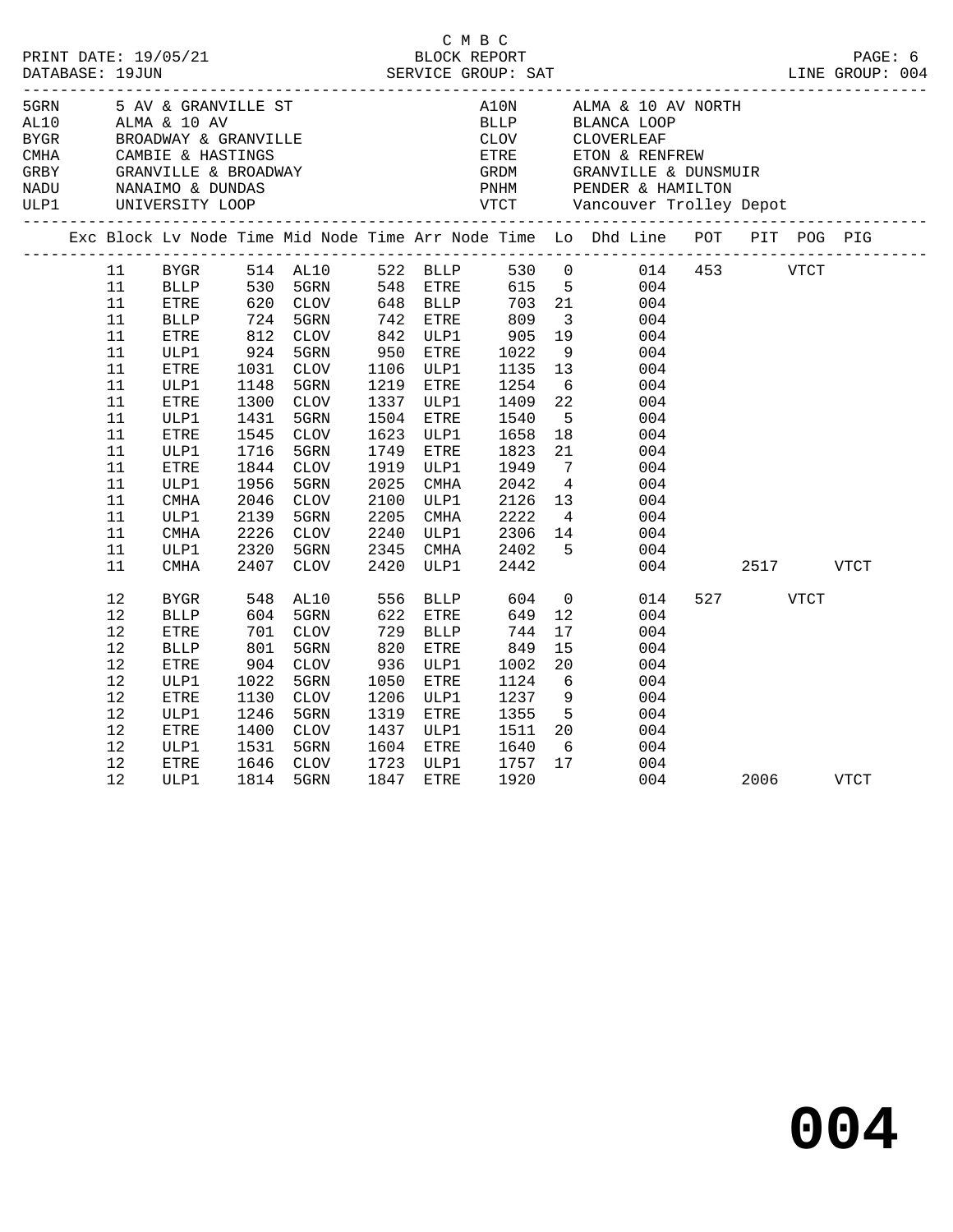|  |    |             |      |                   |      |                  |         |                | Exc Block Lv Node Time Mid Node Time Arr Node Time Lo Dhd Line POT PIT POG PIG |     |             |             |             |
|--|----|-------------|------|-------------------|------|------------------|---------|----------------|--------------------------------------------------------------------------------|-----|-------------|-------------|-------------|
|  | 13 | PNHM        |      | 604 CLOV 614 BLLP |      |                  | 629 15  |                | 004                                                                            | 529 | <b>VTCT</b> |             |             |
|  | 13 | BLLP        | 644  | 5GRN              |      | 702 ETRE         | 729     | 8 <sup>8</sup> | 004                                                                            |     |             |             |             |
|  | 13 | ETRE        | 737  | CLOV              |      | 805 BLLP         | 820     | 10             | 004                                                                            |     |             |             |             |
|  | 13 | <b>BLLP</b> | 830  | 5GRN              | 850  | ETRE             | 920     | 14             | 004                                                                            |     |             |             |             |
|  | 13 | ETRE        | 934  | CLOV              | 1006 | ULP1             | 1032    | 18             | 004                                                                            |     |             |             |             |
|  | 13 | ULP1        | 1050 | 5GRN              | 1120 | ETRE             | 1155    | 5              | 004                                                                            |     |             |             |             |
|  | 13 | ETRE        | 1200 | CLOV              | 1236 | ULP1             | 1307    | $\overline{9}$ | 004                                                                            |     |             |             |             |
|  | 13 | ULP1        | 1316 | 5GRN              | 1349 | ${\tt ETRE}$     | 1425    | $5^{\circ}$    | 004                                                                            |     |             |             |             |
|  | 13 | ETRE        | 1430 | CLOV              | 1508 | ULP1             | 1542    | 19             | 004                                                                            |     |             |             |             |
|  | 13 | ULP1        | 1601 | 5GRN              | 1634 | ETRE             | 1710    | 6              | 004                                                                            |     |             |             |             |
|  | 13 | ETRE        | 1716 | CLOV              | 1753 | ULP1             | 1826    | 9              | 004                                                                            |     |             |             |             |
|  | 13 | ULP1        | 1835 | 5GRN              | 1907 | ETRE             | 1939    | 9              | 004                                                                            |     |             |             |             |
|  | 13 | ETRE        | 1948 | CLOV              | 2021 | ULP1             | 2048    | 10             | 004                                                                            |     |             |             |             |
|  | 13 | ULP1        | 2058 | 5GRN              | 2125 | CMHA             | 2142    | $\overline{4}$ | 004                                                                            |     |             |             |             |
|  | 13 | CMHA        | 2146 | CLOV              | 2200 | ULP1             | 2226    | 14             | 004                                                                            |     |             |             |             |
|  | 13 | ULP1        | 2240 | 5GRN              | 2305 | CMHA             | 2322    | $\overline{4}$ | 004                                                                            |     |             |             |             |
|  | 13 | CMHA        | 2326 | <b>CLOV</b>       | 2340 | ULP1             | 2406    | 9              | 004                                                                            |     |             |             |             |
|  | 13 | ULP1        | 2415 | A10N              | 2426 | GRBY             | 2438    |                | 014                                                                            |     | 2453        |             | VTCT        |
|  | 14 | BYGR        | 608  | AL10              | 616  | <b>BLLP</b>      | 624     | $\overline{0}$ | 014                                                                            |     | 547 VTCT    |             |             |
|  | 14 | BLLP        | 624  | 5GRN              | 642  | ETRE             | 709     | 12             | 004                                                                            |     |             |             |             |
|  | 14 | ETRE        | 721  | CLOV              | 749  | BLLP             | 804     | 11             | 004                                                                            |     |             |             |             |
|  | 14 | <b>BLLP</b> | 815  | 5GRN              | 835  | ETRE             | 905     | 14             | 004                                                                            |     |             |             |             |
|  | 14 | ETRE        | 919  | CLOV              | 951  | ULP1             | 1017    | 18             | 004                                                                            |     |             |             |             |
|  | 14 | ULP1        | 1035 | 5GRN              | 1105 | ETRE             | 1140    | 5              | 004                                                                            |     |             |             |             |
|  | 14 | ETRE        | 1145 | CLOV              | 1221 | ULP1             | 1252    | 9              | 004                                                                            |     |             |             |             |
|  | 14 | ULP1        | 1301 | 5GRN              | 1334 | ETRE             | 1410    | 6              | 004                                                                            |     |             |             |             |
|  | 14 | ETRE        | 1416 | CLOV              | 1453 | ULP1             | 1527    | 19             | 004                                                                            |     |             |             |             |
|  | 14 | ULP1        | 1546 | 5GRN              | 1619 | ETRE             | 1655    | 6              | 004                                                                            |     |             |             |             |
|  | 14 | ETRE        |      | 1701 CLOV         | 1738 | ULP1             | 1811    |                | 004                                                                            |     | 1851 18     |             | VTCT        |
|  | 15 | GRDM        | 612  | NADU              |      | ETRE             | 634     | $\overline{7}$ | 004                                                                            |     | 549         | <b>VTCT</b> |             |
|  | 15 | ETRE        | 641  | CLOV              |      | 709 BLLP         | 724     | 19             | 004                                                                            |     |             |             |             |
|  | 15 | <b>BLLP</b> | 743  | 5GRN              | 802  | ETRE             | 831     | 19             | 004                                                                            |     |             |             |             |
|  | 15 | ETRE        | 850  | CLOV              | 921  | ULP1             | 945     | 8 <sup>8</sup> | 004                                                                            |     |             |             |             |
|  | 15 | ULP1        | 953  | 5GRN              | 1020 | ETRE             | 1054    | 8 <sup>8</sup> | 004                                                                            |     |             |             |             |
|  | 15 | ETRE        | 1102 | CLOV              | 1136 | ULP1             | 1206    | 10             | 004                                                                            |     |             |             |             |
|  | 15 | ULP1        | 1216 | 5GRN              | 1249 | ETRE             | 1325    | $-5$           | 004                                                                            |     |             |             |             |
|  | 15 | ETRE        | 1330 | CLOV              | 1407 | ULP1             | 1441 20 |                | 004                                                                            |     |             |             |             |
|  | 15 | ULP1 1501   |      | 5GRN              |      | 1534 ETRE 1610 5 |         |                | 004                                                                            |     |             |             |             |
|  | 15 | ETRE        | 1615 | <b>CLOV</b>       | 1653 | ULP1             | 1728    | 6              | 004                                                                            |     |             |             |             |
|  | 15 | ULP1        | 1734 | 5GRN              | 1807 | ETRE             | 1841    | 23             | 004                                                                            |     |             |             |             |
|  | 15 | ETRE        | 1904 | CLOV              | 1939 | ULP1             | 2008    | 8              | 004                                                                            |     |             |             |             |
|  | 15 | ULP1        | 2016 | 5GRN              | 2045 | CMHA             | 2102    | 4              | 004                                                                            |     |             |             |             |
|  | 15 | CMHA        | 2106 | <b>CLOV</b>       | 2120 | ULP1             | 2146    | 13             | 004                                                                            |     |             |             |             |
|  | 15 | ULP1        | 2159 | 5GRN              | 2225 | CMHA             | 2242    | $\overline{4}$ | 004                                                                            |     |             |             |             |
|  | 15 | CMHA        | 2246 | <b>CLOV</b>       | 2300 | ULP1             | 2326    | 23             | 004                                                                            |     |             |             |             |
|  | 15 | ULP1        | 2349 | 5GRN              | 2414 | CMHA             | 2430    |                | 004                                                                            |     | 2457        |             | <b>VTCT</b> |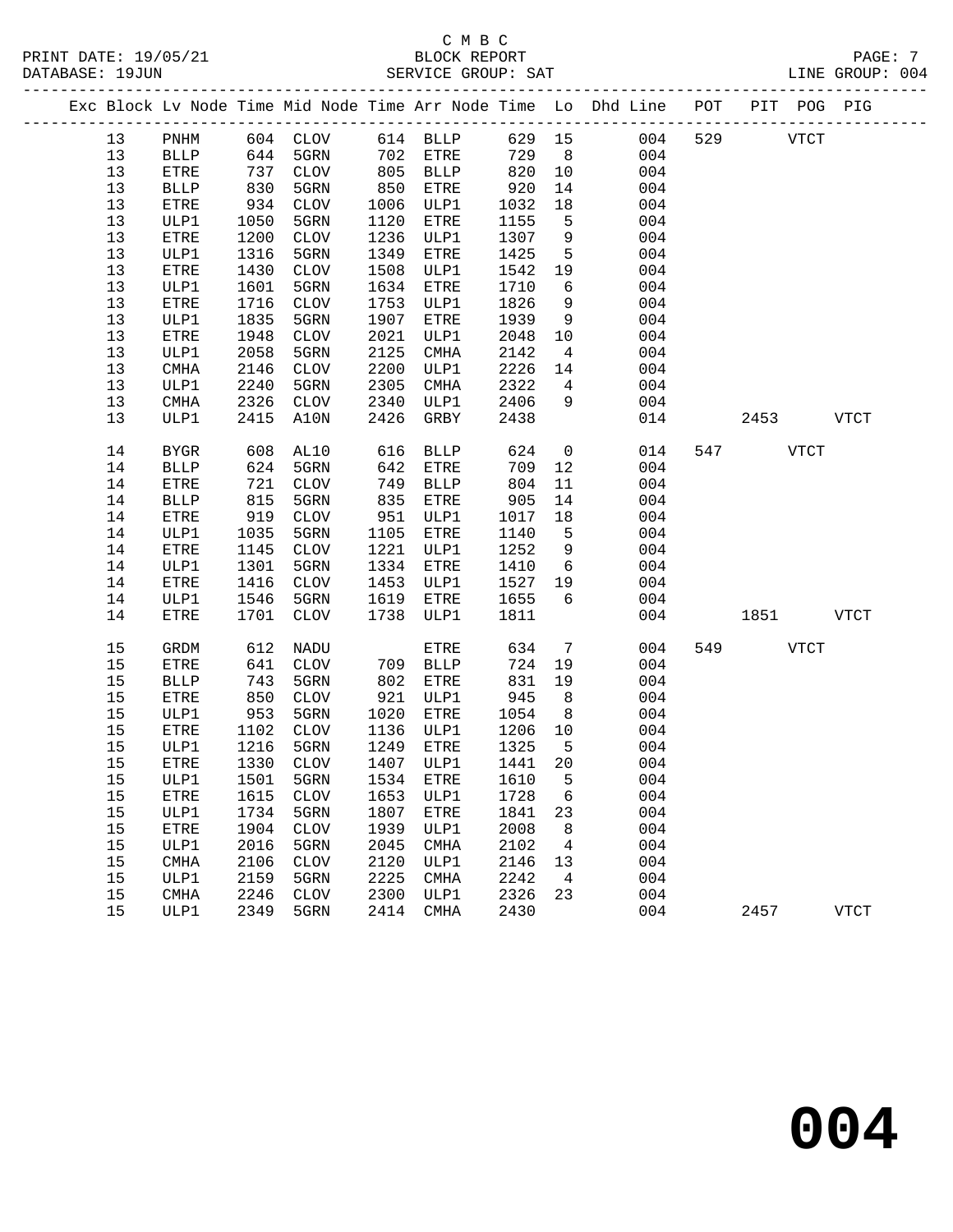# C M B C<br>BLOCK REPORT

LINE GROUP: 004

|  |    |              |      |                                     |      |             |         |                         | Exc Block Lv Node Time Mid Node Time Arr Node Time Lo Dhd Line POT |     | PIT POG PIG |             |
|--|----|--------------|------|-------------------------------------|------|-------------|---------|-------------------------|--------------------------------------------------------------------|-----|-------------|-------------|
|  | 16 | <b>BYGR</b>  |      | 645 AL10                            |      | 653 BLLP    | 701 3   |                         | 014                                                                | 624 | <b>VTCT</b> |             |
|  | 16 | <b>BLLP</b>  | 704  | 5GRN                                | 722  | ETRE        | 749     | $6\overline{6}$         | 004                                                                |     |             |             |
|  | 16 | ETRE         | 755  | CLOV                                | 825  | ULP1        | 848     | 6                       | 004                                                                |     |             |             |
|  | 16 | ULP1         | 854  | 5GRN                                | 920  | ETRE        | 952     | 10                      | 004                                                                |     |             |             |
|  | 16 | ETRE         | 1002 | CLOV                                | 1036 | ULP1        | 1103    | 16                      | 004                                                                |     |             |             |
|  | 16 | ULP1         | 1119 | 5GRN                                | 1150 | ETRE        | 1225    | $5^{\circ}$             | 004                                                                |     |             |             |
|  | 16 | ${\tt ETRE}$ | 1230 | CLOV                                | 1307 | ULP1        | 1338    | 23                      | 004                                                                |     |             |             |
|  | 16 | ULP1         | 1401 | 5GRN                                | 1434 | ETRE        | 1510    | $-5$                    | 004                                                                |     |             |             |
|  | 16 | ETRE         | 1515 | CLOV                                | 1553 | ULP1        | 1627    | 19                      | 004                                                                |     |             |             |
|  | 16 | ULP1         | 1646 | 5GRN                                | 1719 | ETRE        | 1753    | 12                      | 004                                                                |     |             |             |
|  | 16 | ETRE         | 1805 | CLOV                                | 1841 | ULP1        | 1912    |                         | 004                                                                |     | 1952        | VTCT        |
|  | 17 | GRDM         | 758  | NADU                                |      | ETRE        | 820     | 13                      | 004                                                                |     | 735 VTCT    |             |
|  | 17 | ETRE         | 833  | CLOV                                |      | 904 ULP1    | 928     | 10                      | 004                                                                |     |             |             |
|  | 17 | ULP1         | 938  | 5GRN                                | 1005 | ETRE        | 1039    | $\overline{7}$          | 004                                                                |     |             |             |
|  | 17 | ${\tt ETRE}$ | 1046 | CLOV                                | 1121 | ULP1        | 1150    | 11                      | 004                                                                |     |             |             |
|  | 17 | ULP1         | 1201 | 5GRN                                | 1234 | ETRE        | 1310    | $5^{\circ}$             | 004                                                                |     |             |             |
|  | 17 | ETRE         | 1315 | CLOV                                | 1352 | ULP1        | 1424    | 22                      | 004                                                                |     |             |             |
|  | 17 | ULP1         | 1446 | 5GRN                                | 1519 | ETRE        | 1555    | $5^{\circ}$             | 004                                                                |     |             |             |
|  | 17 | ETRE         | 1600 | CLOV                                | 1638 | ULP1        | 1713    |                         | 004                                                                |     | 1753        | <b>VTCT</b> |
|  | 18 | <b>BYGR</b>  | 826  | AL10                                | 836  | BLLP        | 844     | $\overline{0}$          | 014                                                                |     | 805 VTCT    |             |
|  | 18 | <b>BLLP</b>  | 844  | 5GRN                                | 905  | ETRE        | 937     | 12                      | 004                                                                |     |             |             |
|  | 18 | ${\tt ETRE}$ | 949  | CLOV                                | 1021 | ULP1        | 1047    | 17                      | 004                                                                |     |             |             |
|  | 18 | ULP1         | 1104 | 5GRN                                | 1135 | ETRE        | 1210    | $5^{\circ}$             | 004                                                                |     |             |             |
|  | 18 | ${\tt ETRE}$ | 1215 | CLOV                                | 1251 | ULP1        | 1322    | 9                       | 004                                                                |     |             |             |
|  | 18 | ULP1         | 1331 | 5GRN                                | 1404 | ETRE        | 1440    | $5^{\circ}$             | 004                                                                |     |             |             |
|  | 18 | ${\tt ETRE}$ | 1445 | CLOV                                | 1523 | ULP1        | 1557    | 19                      | 004                                                                |     |             |             |
|  | 18 | ULP1         | 1616 | 5GRN                                | 1649 | ETRE        | 1725    | $\overline{7}$          | 004                                                                |     |             |             |
|  | 18 | ETRE         | 1732 | CLOV                                | 1808 | ULP1        | 1840    | 15                      | 004                                                                |     |             |             |
|  | 18 | ULP1         | 1855 | 5GRN                                | 1927 | ETRE        | 1959    | 12                      | 004                                                                |     |             |             |
|  | 18 | ${\tt ETRE}$ | 2011 | CLOV                                | 2042 | ULP1        | 2108    | 10                      | 004                                                                |     |             |             |
|  | 18 | ULP1         | 2118 | 5GRN                                | 2145 | CMHA        | 2202    | $\overline{4}$          | 004                                                                |     |             |             |
|  | 18 | CMHA         | 2206 | CLOV                                | 2220 | ULP1        | 2246    | 14                      | 004                                                                |     |             |             |
|  | 18 | ULP1         | 2300 | 5GRN                                | 2325 | CMHA        | 2342    | $-5$                    | 004                                                                |     |             |             |
|  | 18 | CMHA         | 2347 | CLOV                                | 2400 | ULP1        | 2422    |                         | 004                                                                |     | 2457        | <b>VTCT</b> |
|  | 19 | <b>BYGR</b>  | 846  | AL10                                |      | 856 ULP1    | 906     | $\overline{\mathbf{3}}$ | 014                                                                |     | 825 VTCT    |             |
|  | 19 | ULP1         |      | 909 5GRN                            |      | 935 ETRE    | 1007 10 |                         | 004                                                                |     |             |             |
|  |    |              |      | 19 ETRE 1017 CLOV 1051 ULP1 1118 15 |      |             |         |                         | 004                                                                |     |             |             |
|  | 19 | ULP1         | 1133 | 5GRN                                | 1204 | ETRE        | 1239    | 6                       | 004                                                                |     |             |             |
|  | 19 | ETRE         | 1245 | <b>CLOV</b>                         | 1322 | ULP1        | 1353    | 23                      | 004                                                                |     |             |             |
|  | 19 | ULP1         | 1416 | 5GRN                                | 1449 | ETRE        | 1525    | 5                       | 004                                                                |     |             |             |
|  | 19 | ETRE         | 1530 | <b>CLOV</b>                         | 1608 | ULP1        | 1642    | 19                      | 004                                                                |     |             |             |
|  | 19 | ULP1         | 1701 | 5GRN                                | 1734 | ETRE        | 1808    | 18                      | 004                                                                |     |             |             |
|  | 19 | ETRE         | 1826 | <b>CLOV</b>                         | 1901 | ULP1        | 1931    | 5                       | 004                                                                |     |             |             |
|  | 19 | ULP1         | 1936 | 5GRN                                | 2005 | <b>CMHA</b> | 2022    |                         | 004                                                                |     | 2049        | <b>VTCT</b> |
|  |    |              |      |                                     |      |             |         |                         |                                                                    |     |             |             |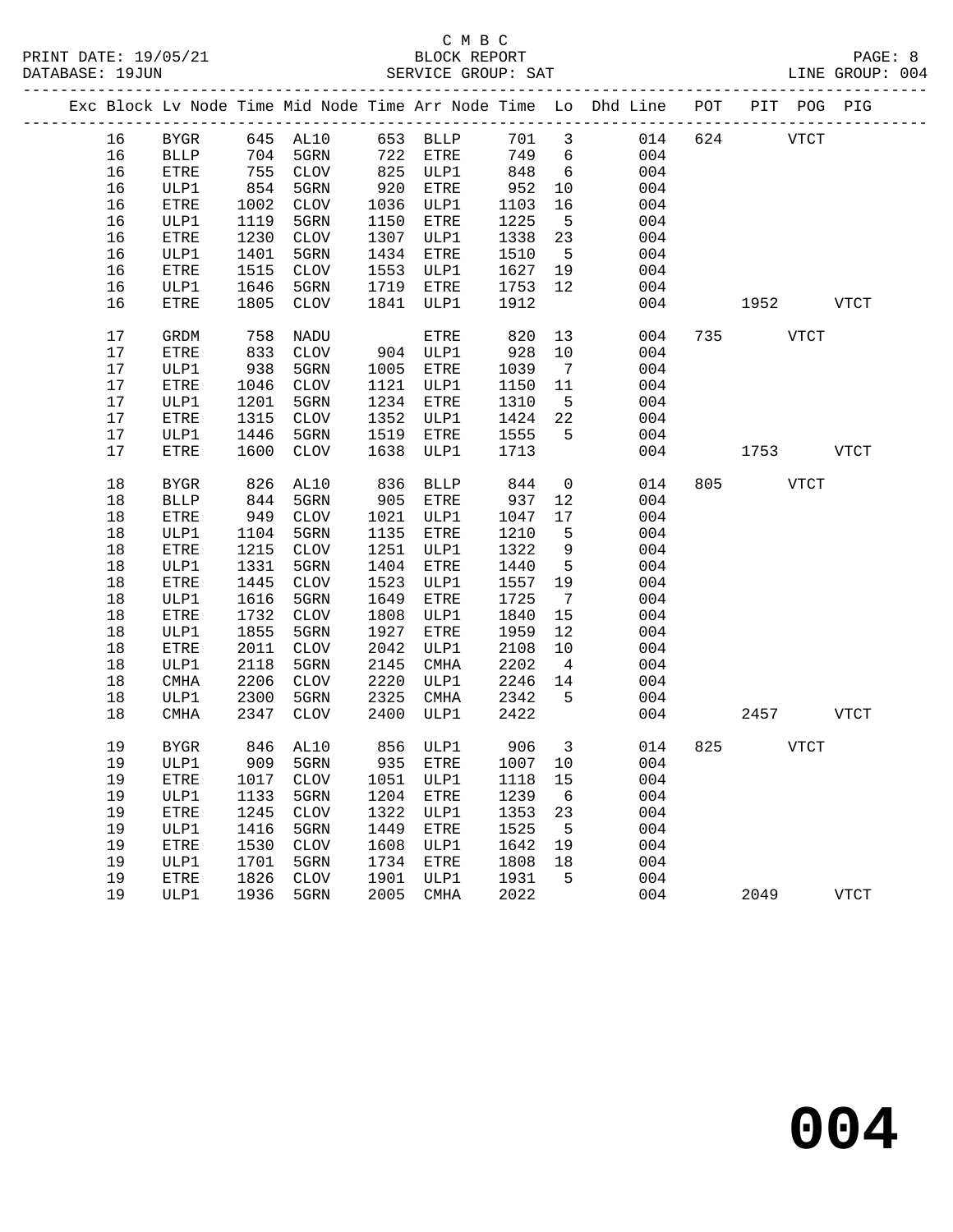|  |    |             |      |             |      |             |      |                | Exc Block Lv Node Time Mid Node Time Arr Node Time Lo Dhd Line | POT      | PIT  | POG  | PIG         |  |
|--|----|-------------|------|-------------|------|-------------|------|----------------|----------------------------------------------------------------|----------|------|------|-------------|--|
|  | 20 | BYGR        | 940  | AL10        | 953  | ULP1        | 1003 | 4              | 014                                                            | 917      |      | VTCT |             |  |
|  | 20 | ULP1        | 1007 | 5GRN        | 1035 | ETRE        | 1109 | 8              | 004                                                            |          |      |      |             |  |
|  | 20 | ETRE        | 1117 | <b>CLOV</b> | 1151 | ULP1        | 1221 | 10             | 004                                                            |          |      |      |             |  |
|  | 20 | ULP1        | 1231 | 5GRN        | 1304 | ETRE        | 1340 | -5             | 004                                                            |          |      |      |             |  |
|  | 20 | ETRE        | 1345 | <b>CLOV</b> | 1422 | ULP1        | 1456 | 20             | 004                                                            |          |      |      |             |  |
|  | 20 | ULP1        | 1516 | 5GRN        | 1549 | ETRE        | 1625 | 5              | 004                                                            |          |      |      |             |  |
|  | 20 | ETRE        | 1630 | <b>CLOV</b> | 1708 | ULP1        | 1742 | 12             | 004                                                            |          |      |      |             |  |
|  | 20 | ULP1        | 1754 | 5GRN        | 1827 | ETRE        | 1901 | 23             | 004                                                            |          |      |      |             |  |
|  | 20 | ETRE        | 1924 | <b>CLOV</b> | 1959 | ULP1        | 2028 | 10             | 004                                                            |          |      |      |             |  |
|  | 20 | ULP1        | 2038 | 5GRN        | 2105 | <b>CMHA</b> | 2122 | $\overline{4}$ | 004                                                            |          |      |      |             |  |
|  | 20 | <b>CMHA</b> | 2126 | <b>CLOV</b> | 2140 | ULP1        | 2206 | 13             | 004                                                            |          |      |      |             |  |
|  | 20 | ULP1        | 2219 | 5GRN        | 2245 | <b>CMHA</b> | 2302 | 4              | 004                                                            |          |      |      |             |  |
|  | 20 | <b>CMHA</b> | 2306 | CLOV        | 2320 | ULP1        | 2346 |                | 004                                                            |          | 2421 |      | VTCT        |  |
|  |    |             |      |             |      |             |      |                |                                                                |          |      |      |             |  |
|  | 21 | <b>BYGR</b> | 1315 | AL10        | 1329 | ULP1        | 1341 | 5              |                                                                | 014 1252 |      | VTCT |             |  |
|  | 21 | ULP1        | 1346 | 5GRN        | 1419 | ETRE        | 1455 | 5              | 004                                                            |          |      |      |             |  |
|  | 21 | ETRE        | 1500 | <b>CLOV</b> | 1538 | ULP1        | 1612 | 19             | 004                                                            |          |      |      |             |  |
|  | 21 | ULP1        | 1631 | 5GRN        | 1704 | ETRE        | 1738 | 9              | 004                                                            |          |      |      |             |  |
|  | 21 | ETRE        | 1747 | <b>CLOV</b> | 1823 | ULP1        | 1855 | 21             | 004                                                            |          |      |      |             |  |
|  | 21 | ULP1        | 1916 | 5GRN        | 1947 | ETRE        | 2017 |                | 004                                                            |          | 2057 |      | <b>VTCT</b> |  |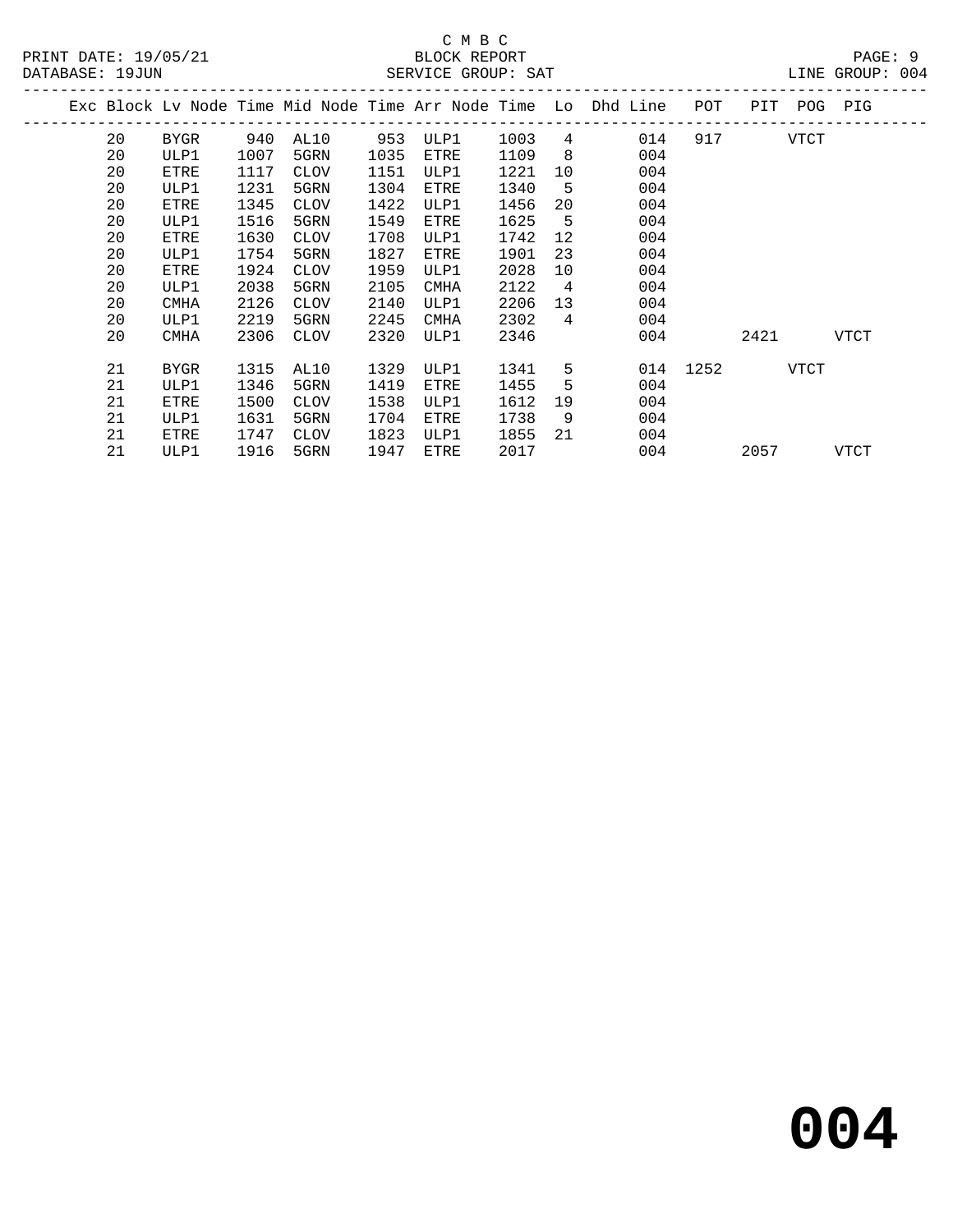| BURO |                                 | BURRARD & ROBSON<br>CADS SB CAMBIE ST NS<br>DADW DAVIE & DENMAN<br>ROBR ROBSON & BURRARD |                      | BURRARD & ROBSON<br>SB CAMBIE ST NS DUNSMUIR<br>DAMW DAVIE & MAINLAND |      |                                 |                                   |                                        | CADN NB CAMBIE ST NS DUNSMUIR<br>DADE DAVIE & DENMAN<br>DAHW DAVIE & HOWE<br>DAPF DAVIE NS PACIFIC |      |      |  |
|------|---------------------------------|------------------------------------------------------------------------------------------|----------------------|-----------------------------------------------------------------------|------|---------------------------------|-----------------------------------|----------------------------------------|----------------------------------------------------------------------------------------------------|------|------|--|
|      |                                 |                                                                                          |                      |                                                                       |      |                                 |                                   |                                        | Exc Block Lv Node Time Mid Node Time Arr Node Time Lo Dhd Line POT PIT POG PIG                     |      |      |  |
|      | $\mathbf{1}$<br>1               | CADN<br>DADE                                                                             |                      | دء ب<br>556 DAPF 604 CADN<br>623                                      |      | <b>DADE</b>                     | 609 14                            |                                        | 556 0 005 513 VTCT<br>006                                                                          |      |      |  |
|      | $\mathbf 1$<br>1                | CADN<br>DADE                                                                             |                      |                                                                       |      |                                 | 636<br>649                        | $\overline{0}$<br>19                   | 005<br>006                                                                                         |      |      |  |
|      | 1<br>1                          | CADN<br>DADE                                                                             | 708<br>721           | DADE<br>DAPF 731 CADN                                                 |      | DADE                            | 721<br>736<br>806                 | $\overline{0}$<br>15<br>$\overline{0}$ | 005<br>006                                                                                         |      |      |  |
|      | $\mathbf 1$<br>1<br>$\mathbf 1$ | CADN<br>DADE<br>CADN                                                                     | 751<br>806<br>829    | <b>DAPF</b>                                                           |      | DADE<br>815 CADN<br><b>DADE</b> | 823<br>845                        | 6<br>$\overline{0}$                    | 005<br>006<br>005                                                                                  |      |      |  |
|      | 1<br>$\mathbf 1$                | DADE<br>CADN                                                                             | 845<br>908           | DAPF 854 CADN                                                         |      | DADE                            | 902<br>925                        | 6<br>$\mathsf{O}$                      | 006<br>005                                                                                         |      |      |  |
|      | 1<br>$\mathbf 1$                | DADE<br>CADN                                                                             | 925<br>949           | DAPF 934 CADN                                                         |      | DADE                            | 943<br>1007                       | 6<br>$\mathbf 0$                       | 006<br>005                                                                                         |      |      |  |
|      | 1<br>1                          | DADE<br>CADN                                                                             | 1007<br>1036<br>1056 | DAPF                                                                  |      | 1019 CADN<br><b>DADE</b>        | 1026<br>1056                      | 10<br>$\overline{0}$                   | 006<br>005<br>006                                                                                  |      |      |  |
|      | 1<br>$\mathbf 1$<br>1           | DADE<br>CADN<br>DADE                                                                     | 1124<br>1145         | DAPF<br><b>DAPF</b>                                                   |      | 1108 CADN<br>DADE<br>1158 CADN  | 1115<br>1145<br>1208              | 9<br>$\overline{0}$<br>9               | 005<br>006                                                                                         |      |      |  |
|      | 1<br>1                          | CADN<br>DADE                                                                             | 1217<br>1241         | DAPF                                                                  |      | DADE<br>1254 CADN               | 1241<br>1306                      | $\mathsf{O}$<br>$7\phantom{.0}$        | 005<br>006                                                                                         |      |      |  |
|      | 1<br>1                          | CADN<br>DADE                                                                             | 1313<br>1337         | DAPF                                                                  |      | DADE<br>1350 CADN               | 1337<br>1404                      | $\overline{0}$<br>5                    | 005<br>006                                                                                         |      |      |  |
|      | 1<br>1<br>1                     | CADN<br>DADE<br>CADN                                                                     | 1409<br>1435<br>1512 | DAPF                                                                  |      | DADE<br>1448 CADN<br>DADE       | 1435<br>1459<br>1538              | $\overline{0}$<br>13<br>$\overline{0}$ | 005<br>006<br>005                                                                                  |      |      |  |
|      | 1<br>1                          | DADE<br>CADN                                                                             | 1538<br>1614         | DAPF                                                                  |      | 1551 CADN<br>DADE               | 1601<br>1640                      | 13<br>$\mathbf{0}$                     | 006<br>005                                                                                         |      |      |  |
|      | $\mathbf 1$<br>1                | DADE<br>CADN                                                                             | 1640<br>1712         | <b>DAPF</b>                                                           |      | 1653 CADN<br>DADE               | 1703<br>1738                      | 9<br>$\overline{0}$                    | 006<br>005                                                                                         |      |      |  |
|      | 1<br>1                          | DADE<br>CADN                                                                             | 1738<br>1814         | DAPF 1751 CADN                                                        |      | DADE                            | 1801<br>1840                      | 13<br>$\overline{0}$                   | 006<br>005                                                                                         |      |      |  |
|      | 1<br>1<br>$\mathbf 1$           | DADE<br>CADN<br>DADE                                                                     | 1914<br>1940         | 1840 DAPF<br>DAPF                                                     | 1953 | DADE<br>CADN                    | 1853 CADN 1903 11<br>1940<br>2001 | 0<br>15                                | 006<br>005<br>006                                                                                  |      |      |  |
|      | 1<br>1                          | CADN<br>DADE                                                                             | 2016<br>2040         | DAPF                                                                  | 2053 | DADE<br>CADN                    | 2040<br>2101                      | 0<br>15                                | 005<br>006                                                                                         |      |      |  |
|      | 1<br>$\mathbf 1$                | CADN<br>DADE                                                                             | 2116<br>2140         | <b>DAPF</b>                                                           | 2154 | DADE<br>CADN                    | 2140<br>2202                      | 0<br>12                                | 005<br>006                                                                                         |      |      |  |
|      | 1<br>1                          | CADN<br>DADE                                                                             | 2214<br>2236         | DAPF                                                                  | 2250 | DADE<br>CADN                    | 2236<br>2258                      | 0<br>14                                | 005<br>006                                                                                         |      |      |  |
|      | 1<br>1<br>1                     | CADN<br>DADE<br>CADN                                                                     | 2312<br>2330<br>2356 | DAPF                                                                  | 2344 | DADE<br>CADN<br>DADE            | 2330<br>2352<br>2413              | 0<br>4<br>0                            | 005<br>006<br>005                                                                                  |      |      |  |
|      | 1<br>1                          | DADE<br>CADN                                                                             | 2413<br>2438         | DAPF                                                                  | 2426 | CADN<br>DADE                    | 2432<br>2455                      | 6<br>0                                 | 006<br>005                                                                                         |      |      |  |
|      | $\mathbf 1$<br>1                | DADE<br>CADN                                                                             | 2455<br>2520         | DAPF                                                                  | 2508 | CADN<br>DADE                    | 2514<br>2537                      | 6<br>0                                 | 006<br>005                                                                                         |      |      |  |
|      | $\mathbf 1$                     | DADE                                                                                     | 2537                 | DAPF                                                                  | 2550 | CADN                            | 2556                              |                                        | 006                                                                                                | 2627 | VTCT |  |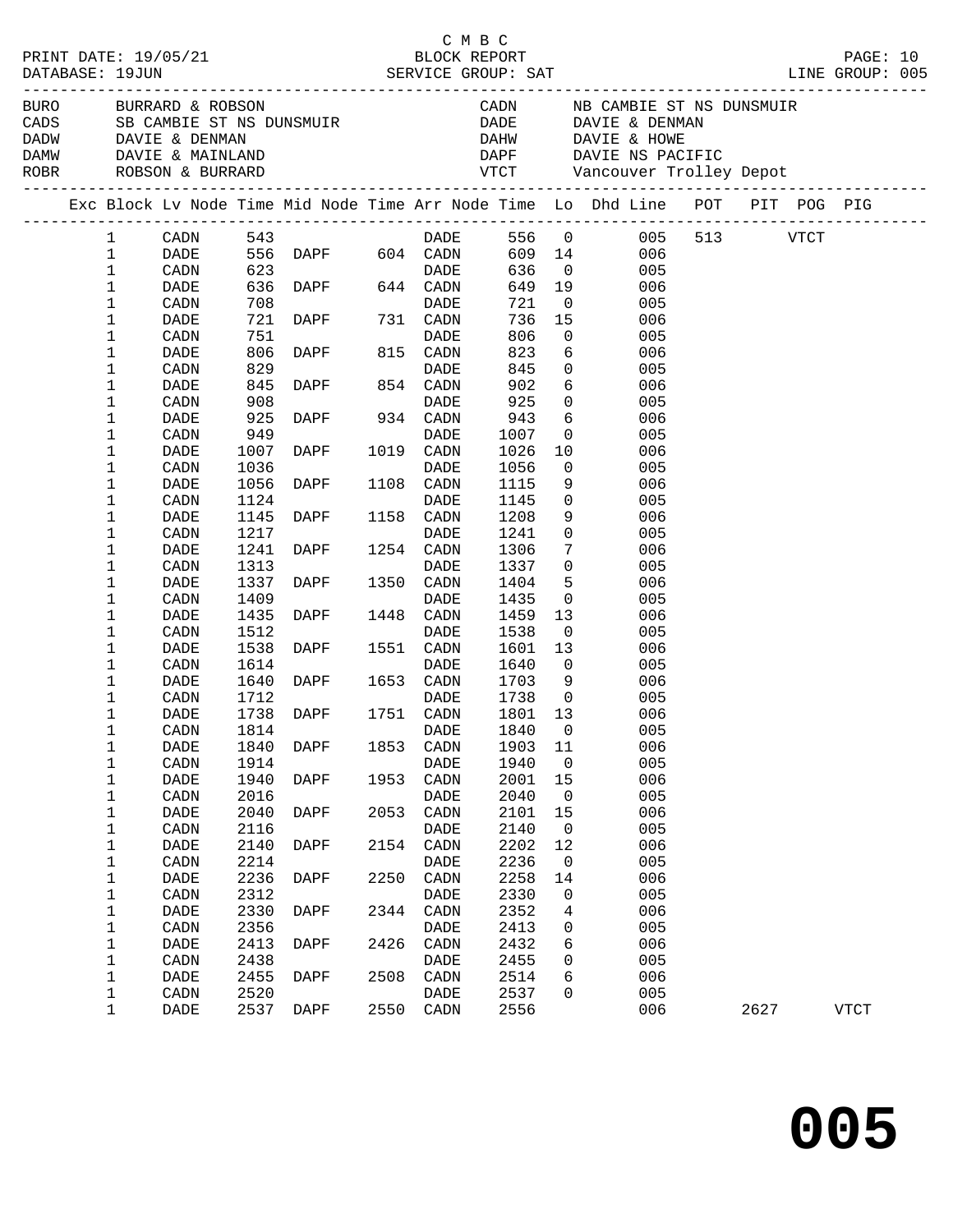PRINT DATE: 19/05/21 BLOCK REPORT<br>DATABASE: 19JUN BATABASE: 19JUN

## C M B C<br>BLOCK REPORT

PAGE: 11<br>LINE GROUP: 005

|                |             |      |      |      |             |      |                | Exc Block Lv Node Time Mid Node Time Arr Node Time Lo Dhd Line POT |                          |      | PIT POG PIG |             |  |
|----------------|-------------|------|------|------|-------------|------|----------------|--------------------------------------------------------------------|--------------------------|------|-------------|-------------|--|
| 2              | CADN        | 603  |      |      | DADE        | 616  | $\overline{0}$ | 005                                                                | 533 and $\overline{533}$ |      | VTCT        |             |  |
| 2              | <b>DADE</b> | 616  | DAPF |      | 624 CADN    | 629  | - 9            | 006                                                                |                          |      |             |             |  |
| 2              | CADN        | 638  |      |      | DADE        | 651  | $\overline{0}$ | 005                                                                |                          |      |             |             |  |
| $\overline{2}$ | <b>DADE</b> | 651  | DAPF | 701  | CADN        | 706  | 15             | 006                                                                |                          |      |             |             |  |
| $\overline{2}$ | CADN        | 721  |      |      | <b>DADE</b> | 736  | $\overline{0}$ | 005                                                                |                          |      |             |             |  |
| $\mathbf{2}$   | DADE        | 736  | DAPF | 746  | CADN        | 751  | 14             | 006                                                                |                          |      |             |             |  |
| 2              | CADN        | 805  |      |      | DADE        | 821  | $\overline{0}$ | 005                                                                |                          |      |             |             |  |
| 2              | DADE        | 821  | DAPF | 830  | CADN        | 838  | 10             | 006                                                                |                          |      |             |             |  |
| $\overline{a}$ | CADN        | 848  |      |      | <b>DADE</b> | 905  | $\overline{0}$ | 005                                                                |                          |      |             |             |  |
| 2              | <b>DADE</b> | 905  | DAPF | 914  | CADN        | 923  | 6              | 006                                                                |                          |      |             |             |  |
| $\sqrt{2}$     | CADN        | 929  |      |      | DADE        | 946  | $\mathbf 0$    | 005                                                                |                          |      |             |             |  |
| 2              | DADE        | 946  | DAPF | 956  | CADN        | 1004 | 6              | 006                                                                |                          |      |             |             |  |
| 2              | CADN        | 1010 |      |      | <b>DADE</b> | 1028 | $\Omega$       | 005                                                                |                          |      |             |             |  |
| 2              | DADE        | 1028 | DAPF | 1040 | CADN        | 1047 | 9              | 006                                                                |                          |      |             |             |  |
| $\sqrt{2}$     | CADN        | 1056 |      |      | DADE        | 1117 | $\Omega$       | 005                                                                |                          |      |             |             |  |
| $\sqrt{2}$     | <b>DADE</b> | 1117 | DAPF | 1130 | CADN        | 1140 | 12             | 006                                                                |                          |      |             |             |  |
| 2              | CADN        | 1152 |      |      | <b>DADE</b> | 1213 | $\Omega$       | 005                                                                |                          |      |             |             |  |
| $\mathbf{2}$   | <b>DADE</b> | 1213 | DAPF | 1226 | CADN        | 1238 | 7              | 006                                                                |                          |      |             |             |  |
| $\sqrt{2}$     | CADN        | 1245 |      |      | DADE        | 1309 | $\mathbf 0$    | 005                                                                |                          |      |             |             |  |
| 2              | <b>DADE</b> | 1309 | DAPF | 1322 | CADN        | 1334 | 7              | 006                                                                |                          |      |             |             |  |
| 2              | CADN        | 1341 |      |      | DADE        | 1407 | $\Omega$       | 005                                                                |                          |      |             |             |  |
| 2              | <b>DADE</b> | 1407 | DAPF | 1420 | CADN        | 1434 | 10             | 006                                                                |                          |      |             |             |  |
| 2              | CADN        | 1444 |      |      | DADE        | 1510 | $\overline{0}$ | 005                                                                |                          |      |             |             |  |
| 2              | DADE        | 1510 | DAPF | 1523 | CADN        | 1534 | 13             | 006                                                                |                          |      |             |             |  |
| $\overline{c}$ | CADN        | 1547 |      |      | DADE        | 1613 | $\overline{0}$ | 005                                                                |                          |      |             |             |  |
| 2              | DADE        | 1613 | DAPF | 1626 | CADN        | 1636 | 14             | 006                                                                |                          |      |             |             |  |
| 2              | CADN        | 1650 |      |      | DADE        | 1716 | $\overline{0}$ | 005                                                                |                          |      |             |             |  |
| 2              | DADE        | 1716 | DAPF | 1729 | CADN        | 1739 | 11             | 006                                                                |                          |      |             |             |  |
| 2              | CADN        | 1750 |      |      | DADE        | 1816 | $\Omega$       | 005                                                                |                          |      |             |             |  |
| $\overline{2}$ | DADE        | 1816 | DAPF |      | 1829 CADN   | 1839 |                | 006                                                                |                          | 1910 |             | <b>VTCT</b> |  |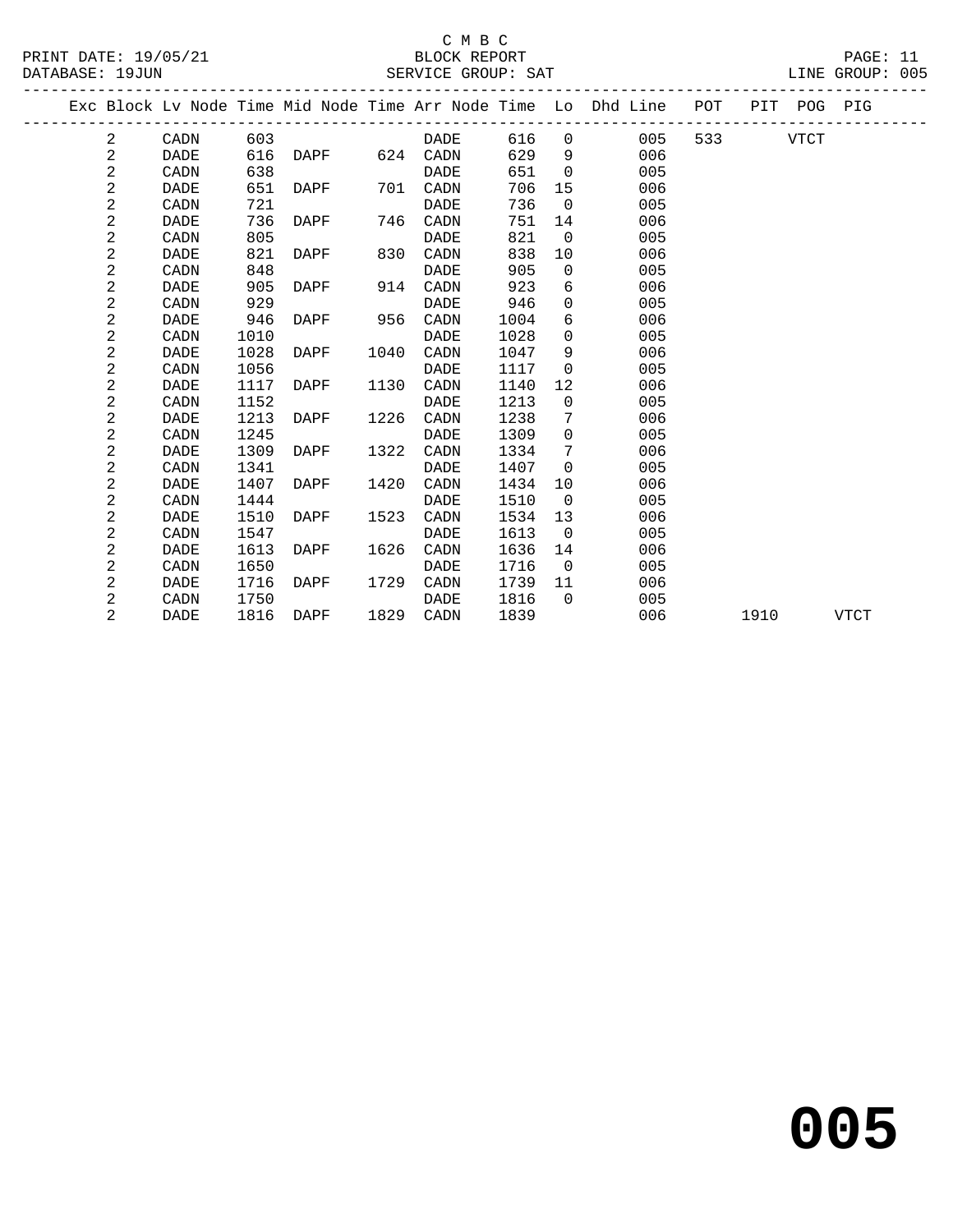| PRINT DATE: 19/05/21<br>DATABASE: 19JUN |                |             |      |             |      | C M B C<br>BLOCK REPORT<br>SERVICE GROUP: SAT |       |                |                                                                                                                      |          | PAGE: 12<br>LINE GROUP: 005 |  |
|-----------------------------------------|----------------|-------------|------|-------------|------|-----------------------------------------------|-------|----------------|----------------------------------------------------------------------------------------------------------------------|----------|-----------------------------|--|
|                                         |                |             |      |             |      |                                               |       |                | ----------------------------------<br>Exc Block Lv Node Time Mid Node Time Arr Node Time Lo Dhd Line POT PIT POG PIG |          |                             |  |
|                                         | 3              | CADN        | 653  |             |      | DADE                                          | 706 0 |                | 005                                                                                                                  | 623 VTCT |                             |  |
|                                         | 3              | DADE        |      | 706 DAPF    |      | 716 CADN                                      | 721   | 15             | 006                                                                                                                  |          |                             |  |
|                                         | $\mathsf{3}$   | CADN        | 736  |             |      | DADE                                          | 751   | $\overline{0}$ | 005                                                                                                                  |          |                             |  |
|                                         | 3              | <b>DADE</b> |      | 751 DAPF    |      | 801 CADN                                      | 806   | 11             | 006                                                                                                                  |          |                             |  |
|                                         | 3              | CADN        | 817  |             |      | <b>DADE</b>                                   | 833   | $\overline{0}$ | 005                                                                                                                  |          |                             |  |
|                                         | $\mathsf{3}$   | DADE        | 833  | <b>DAPF</b> | 842  | $\mathtt{CADN}$                               | 850   | 8              | 006                                                                                                                  |          |                             |  |
|                                         | 3              | CADN        | 858  |             |      | DADE                                          | 915   | $\mathsf{O}$   | 005                                                                                                                  |          |                             |  |
|                                         | 3              | DADE        | 915  | <b>DAPF</b> |      | 924 CADN                                      | 933   | 9              | 006                                                                                                                  |          |                             |  |
|                                         | 3              | CADN        | 942  |             |      | DADE                                          | 1000  | $\overline{0}$ | 005                                                                                                                  |          |                             |  |
|                                         | $\mathsf{3}$   | <b>DADE</b> | 1000 | DAPF        |      | 1012 CADN                                     | 1019  | 10             | 006                                                                                                                  |          |                             |  |
|                                         | $\mathsf{3}$   | CADN        | 1029 |             |      | <b>DADE</b>                                   | 1049  | $\mathbf 0$    | 005                                                                                                                  |          |                             |  |
|                                         | $\overline{3}$ | DADE        | 1049 | DAPF        |      | 1101 CADN                                     | 1108  | 9              | 006                                                                                                                  |          |                             |  |
|                                         | 3              | CADN        | 1117 |             |      | <b>DADE</b>                                   | 1138  | $\mathbf 0$    | 005                                                                                                                  |          |                             |  |
|                                         | 3              | <b>DADE</b> | 1138 | DAPF        |      | 1151 CADN                                     | 1201  | 9              | 006                                                                                                                  |          |                             |  |
|                                         | $\mathsf{3}$   | CADN        | 1210 |             |      | <b>DADE</b>                                   | 1234  | $\mathsf{O}$   | 005                                                                                                                  |          |                             |  |
|                                         | $\mathsf{3}$   | <b>DADE</b> | 1234 | DAPF        | 1247 | CADN                                          | 1259  | 7              | 006                                                                                                                  |          |                             |  |
|                                         | $\overline{3}$ | CADN        | 1306 |             |      | DADE                                          | 1330  | $\mathbf 0$    | 005                                                                                                                  |          |                             |  |
|                                         | 3              | <b>DADE</b> | 1330 | DAPF        | 1343 | CADN                                          | 1357  | 5              | 006                                                                                                                  |          |                             |  |
|                                         | 3              | CADN        | 1402 |             |      | DADE                                          | 1428  | $\mathsf 0$    | 005                                                                                                                  |          |                             |  |
|                                         | 3              | DADE        | 1428 | DAPF        |      | 1441 CADN                                     | 1455  | 10             | 006                                                                                                                  |          |                             |  |
|                                         | 3              | CADN        | 1505 |             |      | <b>DADE</b>                                   | 1531  | $\mathbf 0$    | 005                                                                                                                  |          |                             |  |
|                                         | $\mathsf{3}$   | DADE        | 1531 | DAPF        | 1544 | CADN                                          | 1554  | 14             | 006                                                                                                                  |          |                             |  |
|                                         | $\overline{3}$ | CADN        | 1608 |             |      | DADE                                          | 1634  | $\mathbf{0}$   | 005                                                                                                                  |          |                             |  |
|                                         | 3              | <b>DADE</b> | 1634 | DAPF        |      | 1647 CADN                                     | 1657  | 8              | 006                                                                                                                  |          |                             |  |
|                                         | 3              | CADN        | 1705 |             |      | <b>DADE</b>                                   | 1731  | $\mathsf{O}$   | 005                                                                                                                  |          |                             |  |
|                                         | $\mathsf{3}$   | <b>DADE</b> | 1731 | DAPF        | 1744 | CADN                                          | 1754  | 11             | 006                                                                                                                  |          |                             |  |
|                                         | 3              | CADN        | 1805 |             |      | DADE                                          | 1831  | $\mathbf 0$    | 005                                                                                                                  |          |                             |  |
|                                         | 3              | <b>DADE</b> | 1831 | DAPF        | 1844 | CADN                                          | 1854  | 10             | 006                                                                                                                  |          |                             |  |
|                                         | 3              | CADN        | 1904 |             |      | DADE                                          | 1930  | $\overline{0}$ | 005                                                                                                                  |          |                             |  |
|                                         | 3              | DADE        | 1930 | DAPF        | 1943 | CADN                                          | 1951  | 15             | 006                                                                                                                  |          |                             |  |
|                                         | $\mathsf 3$    | CADN        | 2006 |             |      | DADE                                          | 2030  | $\overline{0}$ | 005                                                                                                                  |          |                             |  |
|                                         | 3              | <b>DADE</b> | 2030 | DAPF        | 2043 | CADN                                          | 2051  | 15             | 006                                                                                                                  |          |                             |  |
|                                         | 3              | CADN        | 2106 |             |      | <b>DADE</b>                                   | 2130  | $\overline{0}$ | 005                                                                                                                  |          |                             |  |
|                                         | 3              | <b>DADE</b> | 2130 | DAPF        |      | 2144 CADN                                     | 2152  | 10             | 006                                                                                                                  |          |                             |  |
|                                         | 3              | CADN        | 2202 |             |      | DADE                                          | 2224  | $\Omega$       | 005                                                                                                                  |          |                             |  |

3 DADE 2314 DAPF 2328 CADN 2336 006 2407 VTCT

 3 DADE 2224 DAPF 2238 CADN 2246 10 006 3 CADN 2256 DADE 2314 0 005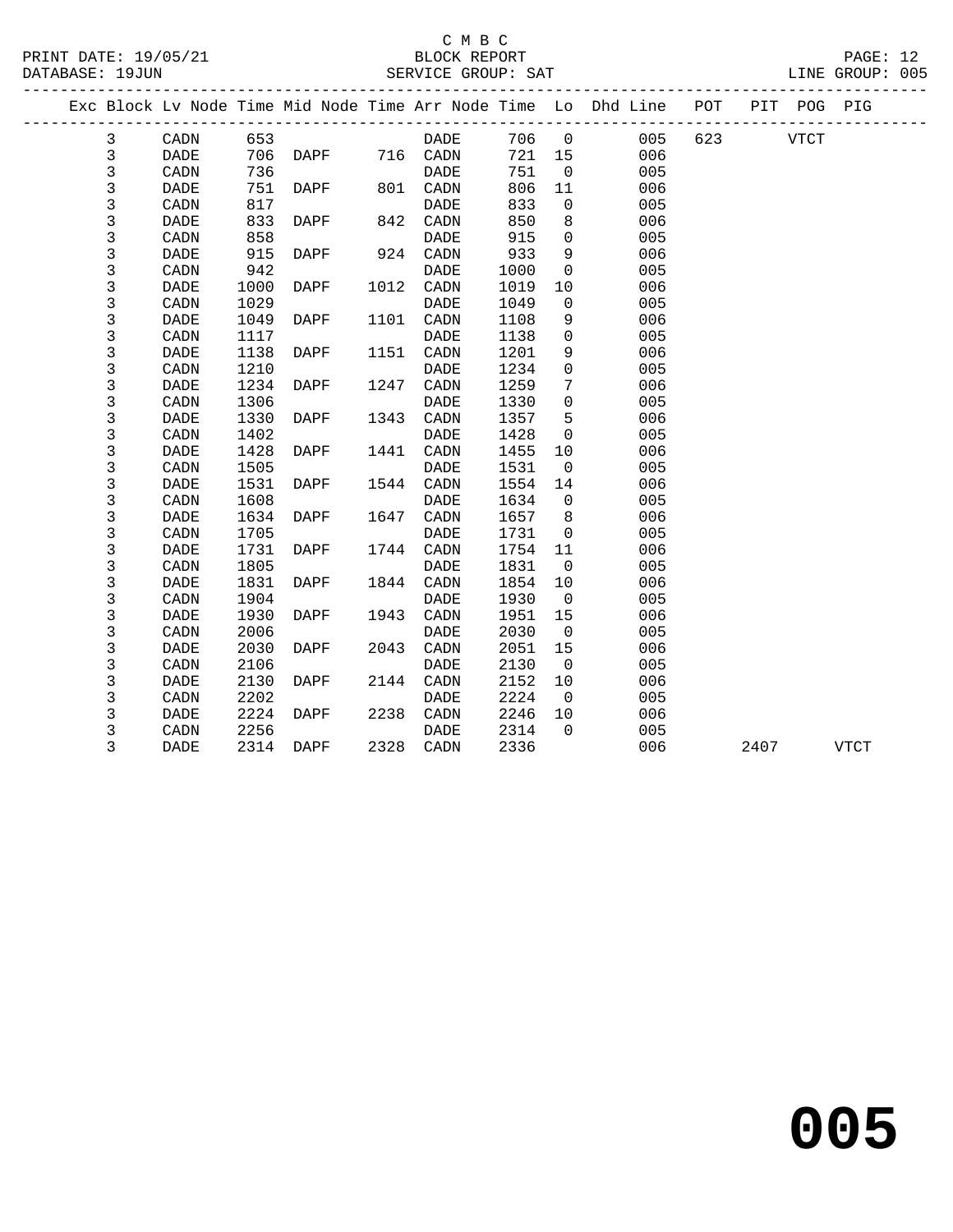#### C M B C<br>BLOCK REPORT SERVICE GROUP: SAT

|  |   |             |      |     |               |      |             |      |                | Exc Block Lv Node Time Mid Node Time Arr Node Time Lo Dhd Line POT |        |      | PIT POG PIG |             |  |
|--|---|-------------|------|-----|---------------|------|-------------|------|----------------|--------------------------------------------------------------------|--------|------|-------------|-------------|--|
|  | 4 | CADN        |      | 839 |               |      | DADE        |      |                | 855 0<br>005                                                       | 809 30 |      | VTCT        |             |  |
|  | 4 | DADE        | 855  |     | DAPF 904 CADN |      |             | 912  | 10             | 006                                                                |        |      |             |             |  |
|  | 4 | CADN        |      | 922 |               |      | DADE        | 939  | $\Omega$       | 005                                                                |        |      |             |             |  |
|  | 4 | DADE        |      | 939 | DAPF          | 949  | CADN        | 957  | 6              | 006                                                                |        |      |             |             |  |
|  | 4 | CADN        | 1003 |     |               |      | DADE        | 1021 | $\Omega$       | 005                                                                |        |      |             |             |  |
|  | 4 | DADE        | 1021 |     | DAPF          | 1033 | CADN        | 1040 | 9              | 006                                                                |        |      |             |             |  |
|  | 4 | CADN        | 1049 |     |               |      | DADE        | 1110 | $\Omega$       | 005                                                                |        |      |             |             |  |
|  | 4 | <b>DADE</b> | 1110 |     | DAPF          | 1123 | CADN        | 1133 | 12             | 006                                                                |        |      |             |             |  |
|  | 4 | CADN        | 1145 |     |               |      | <b>DADE</b> | 1206 | $\Omega$       | 005                                                                |        |      |             |             |  |
|  | 4 | DADE        | 1206 |     | DAPF          | 1219 | CADN        | 1231 | 7              | 006                                                                |        |      |             |             |  |
|  | 4 | CADN        | 1238 |     |               |      | <b>DADE</b> | 1302 | $\Omega$       | 005                                                                |        |      |             |             |  |
|  | 4 | DADE        | 1302 |     | DAPF          | 1315 | CADN        | 1327 | 8              | 006                                                                |        |      |             |             |  |
|  | 4 | CADN        | 1335 |     |               |      | DADE        | 1359 | $\Omega$       | 005                                                                |        |      |             |             |  |
|  | 4 | DADE        | 1359 |     | DAPF          | 1412 | CADN        | 1426 | 11             | 006                                                                |        |      |             |             |  |
|  | 4 | CADN        | 1437 |     |               |      | DADE        | 1503 | $\Omega$       | 005                                                                |        |      |             |             |  |
|  | 4 | <b>DADE</b> | 1503 |     | DAPF          | 1516 | CADN        | 1527 | 14             | 006                                                                |        |      |             |             |  |
|  | 4 | CADN        | 1541 |     |               |      | DADE        | 1607 | $\overline{0}$ | 005                                                                |        |      |             |             |  |
|  | 4 | DADE        | 1607 |     | DAPF          | 1620 | CADN        | 1630 | 12             | 006                                                                |        |      |             |             |  |
|  | 4 | CADN        | 1642 |     |               |      | DADE        | 1708 | $\overline{0}$ | 005                                                                |        |      |             |             |  |
|  | 4 | DADE        | 1708 |     | DAPF          | 1721 | CADN        | 1731 | 11             | 006                                                                |        |      |             |             |  |
|  | 4 | CADN        | 1742 |     |               |      | DADE        | 1808 | $\overline{0}$ | 005                                                                |        |      |             |             |  |
|  | 4 | <b>DADE</b> | 1808 |     | DAPF          | 1821 | CADN        | 1831 | 13             | 006                                                                |        |      |             |             |  |
|  | 4 | CADN        | 1844 |     |               |      | DADE        | 1910 | $\overline{0}$ | 005                                                                |        |      |             |             |  |
|  | 4 | DADE        | 1910 |     | DAPF          | 1923 | CADN        | 1933 | 13             | 006                                                                |        |      |             |             |  |
|  | 4 | CADN        | 1946 |     |               |      | DADE        | 2010 | $\overline{0}$ | 005                                                                |        |      |             |             |  |
|  | 4 | DADE        | 2010 |     | DAPF          | 2023 | CADN        | 2031 | 15             | 006                                                                |        |      |             |             |  |
|  | 4 | CADN        | 2046 |     |               |      | DADE        | 2110 | $\cap$         | 005                                                                |        |      |             |             |  |
|  | 4 | <b>DADE</b> | 2110 |     | DAPF          |      | 2124 CADN   | 2132 |                | 006                                                                |        | 2203 |             | <b>VTCT</b> |  |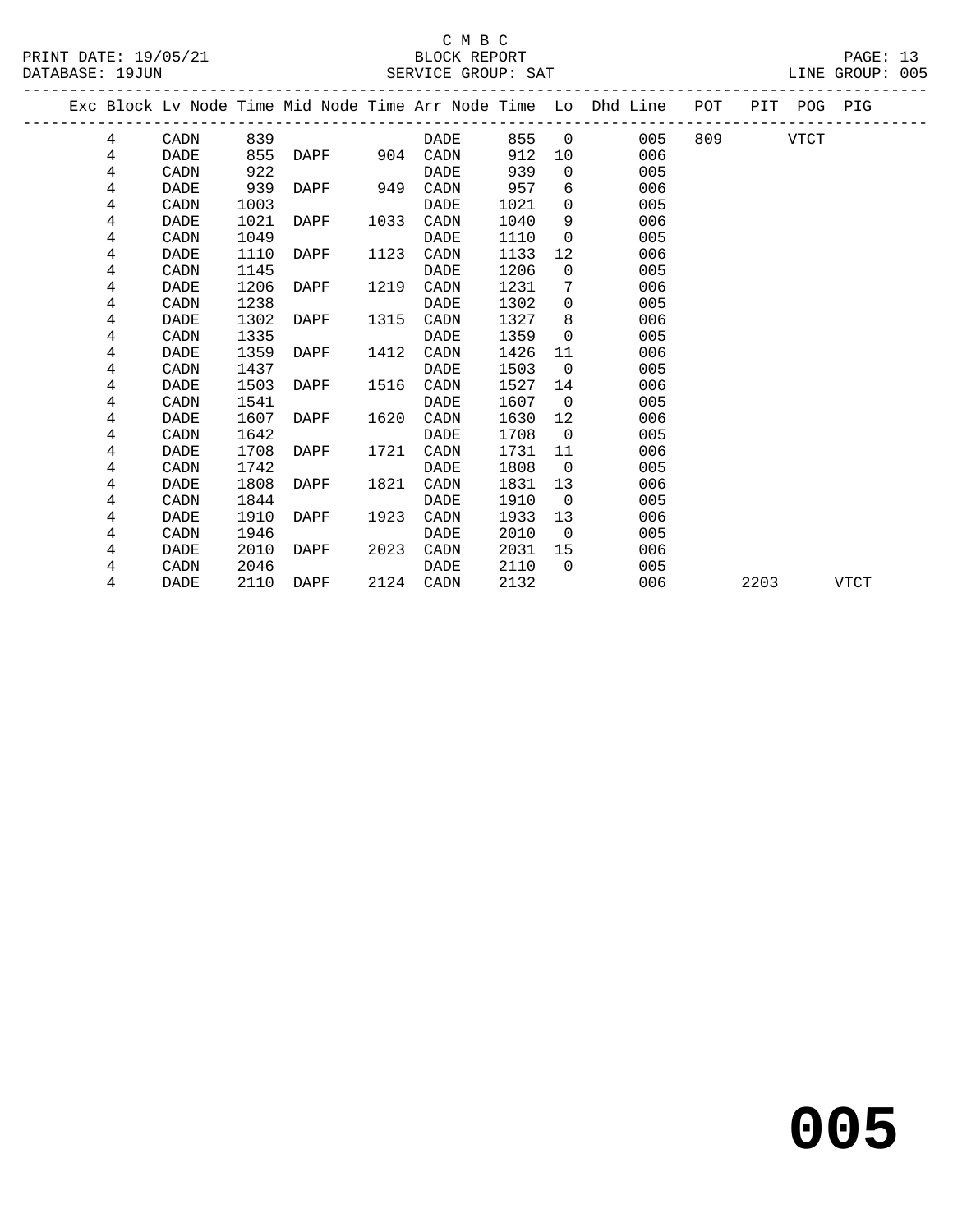### C M B C<br>BLOCK REPORT SERVICE GROUP: SAT

PRINT DATE: 19/05/21 BLOCK REPORT PAGE: 14 -------------------------------------------------------------------------------------------------

|  |   |             |      |               |      |           |      |                | Exc Block Lv Node Time Mid Node Time Arr Node Time Lo Dhd Line | POT |      | PIT POG PIG |      |
|--|---|-------------|------|---------------|------|-----------|------|----------------|----------------------------------------------------------------|-----|------|-------------|------|
|  | 5 | CADN        | 915  |               |      | DADE      | 932  | $\overline{0}$ | 005                                                            | 845 |      | VTCT        |      |
|  | 5 | <b>DADE</b> | 932  | DAPF 942 CADN |      |           | 950  | 6              | 006                                                            |     |      |             |      |
|  | 5 | CADN        | 956  |               |      | DADE      | 1014 | $\Omega$       | 005                                                            |     |      |             |      |
|  | 5 | DADE        | 1014 | DAPF          |      | 1026 CADN | 1033 | 9              | 006                                                            |     |      |             |      |
|  | 5 | CADN        | 1042 |               |      | DADE      | 1103 | $\Omega$       | 005                                                            |     |      |             |      |
|  | 5 | DADE        | 1103 | DAPF          | 1116 | CADN      | 1126 | 12             | 006                                                            |     |      |             |      |
|  | 5 | CADN        | 1138 |               |      | DADE      | 1159 | $\mathbf 0$    | 005                                                            |     |      |             |      |
|  | 5 | DADE        | 1159 | DAPF          | 1212 | CADN      | 1222 | 9              | 006                                                            |     |      |             |      |
|  | 5 | CADN        | 1231 |               |      | DADE      | 1255 | $\Omega$       | 005                                                            |     |      |             |      |
|  | 5 | DADE        | 1255 | DAPF          | 1308 | CADN      | 1320 | 7              | 006                                                            |     |      |             |      |
|  | 5 | CADN        | 1327 |               |      | DADE      | 1351 | $\mathbf{0}$   | 005                                                            |     |      |             |      |
|  | 5 | DADE        | 1351 | DAPF          | 1404 | CADN      | 1418 | 5              | 006                                                            |     |      |             |      |
|  | 5 | CADN        | 1423 |               |      | DADE      | 1449 | $\mathbf 0$    | 005                                                            |     |      |             |      |
|  | 5 | DADE        | 1449 | DAPF          | 1502 | CADN      | 1513 | 13             | 006                                                            |     |      |             |      |
|  | 5 | CADN        | 1526 |               |      | DADE      | 1552 | $\overline{0}$ | 005                                                            |     |      |             |      |
|  | 5 | <b>DADE</b> | 1552 | DAPF          | 1605 | CADN      | 1615 | 12             | 006                                                            |     |      |             |      |
|  | 5 | CADN        | 1627 |               |      | DADE      | 1653 | $\overline{0}$ | 005                                                            |     |      |             |      |
|  | 5 | DADE        | 1653 | DAPF          | 1706 | CADN      | 1716 | 11             | 006                                                            |     |      |             |      |
|  | 5 | CADN        | 1727 |               |      | DADE      | 1753 | $\overline{0}$ | 005                                                            |     |      |             |      |
|  | 5 | DADE        | 1753 | DAPF          | 1806 | CADN      | 1816 | 8              | 006                                                            |     |      |             |      |
|  | 5 | CADN        | 1824 |               |      | DADE      | 1850 | $\Omega$       | 005                                                            |     |      |             |      |
|  | 5 | DADE        | 1850 | DAPF          | 1903 | CADN      | 1913 | 11             | 006                                                            |     |      |             |      |
|  | 5 | CADN        | 1924 |               |      | DADE      | 1950 | $\overline{0}$ | 005                                                            |     |      |             |      |
|  | 5 | DADE        | 1950 | DAPF          | 2003 | CADN      | 2011 | 15             | 006                                                            |     |      |             |      |
|  | 5 | CADN        | 2026 |               |      | DADE      | 2050 | $\overline{0}$ | 005                                                            |     |      |             |      |
|  | 5 | DADE        | 2050 | DAPF          | 2103 | CADN      | 2111 | 15             | 006                                                            |     |      |             |      |
|  | 5 | CADN        | 2126 |               |      | DADE      | 2150 | $\Omega$       | 005                                                            |     |      |             |      |
|  | 5 | DADE        | 2150 | DAPF          | 2204 | CADN      | 2212 | 14             | 006                                                            |     |      |             |      |
|  | 5 | CADN        | 2226 |               |      | DADE      | 2248 | $\Omega$       | 005                                                            |     |      |             |      |
|  | 5 | DADE        | 2248 | DAPF          |      | 2302 CADN | 2310 |                | 006                                                            |     | 2341 |             | VTCT |
|  |   |             |      |               |      |           |      |                |                                                                |     |      |             |      |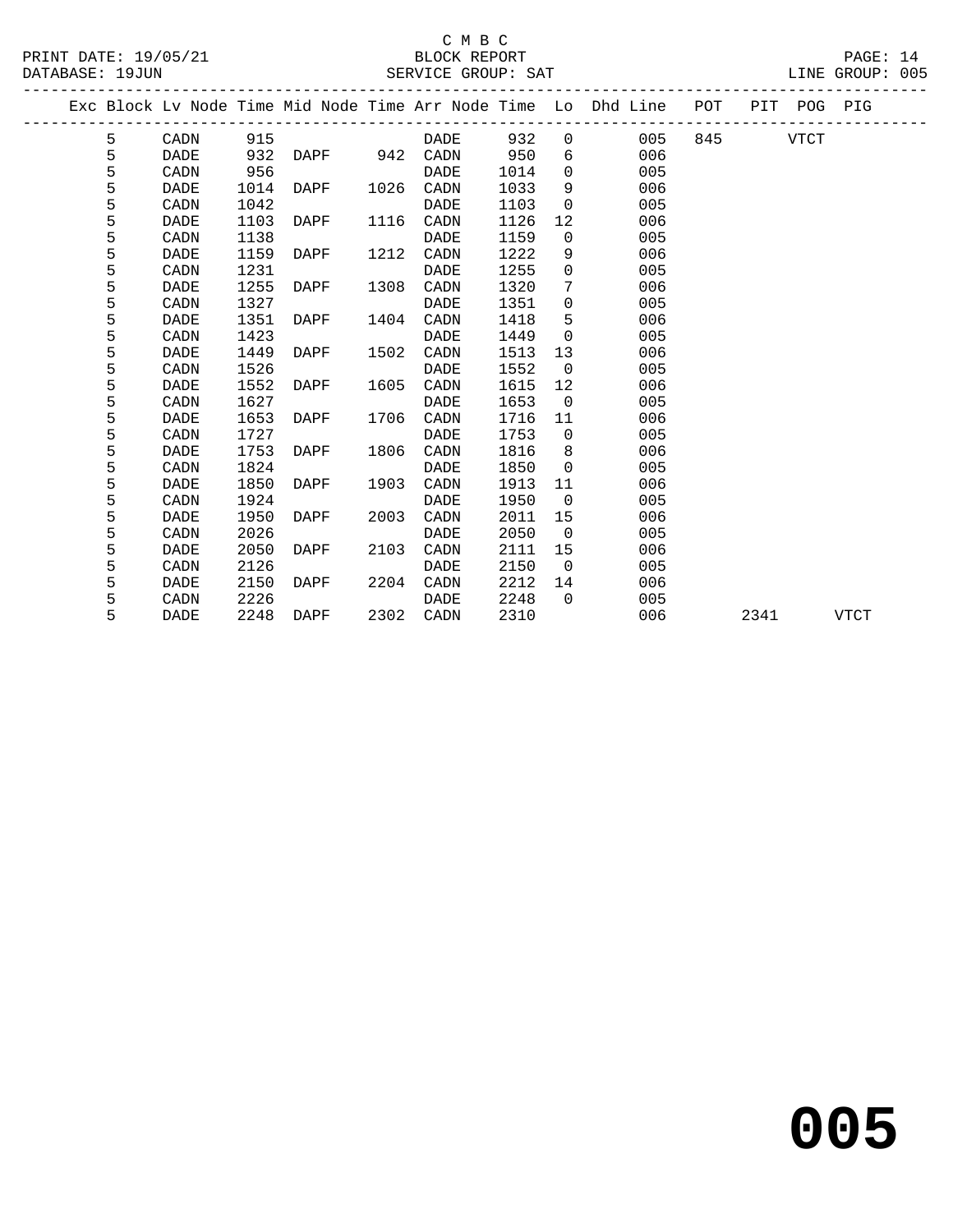#### C M B C<br>BLOCK REPORT SERVICE GROUP: SAT

|   |             |      |          |      |             |      |                 | Exc Block Lv Node Time Mid Node Time Arr Node Time Lo Dhd Line POT |          | PIT POG PIG |  |
|---|-------------|------|----------|------|-------------|------|-----------------|--------------------------------------------------------------------|----------|-------------|--|
| 6 | CADN        | 936  |          |      | DADE        | 953  |                 | $0 \qquad 005$                                                     | 906 VTCT |             |  |
| 6 | DADE        |      | 953 DAPF | 1003 | CADN        | 1011 |                 | $4\degree$<br>006                                                  |          |             |  |
| 6 | CADN        | 1015 |          |      | DADE        | 1035 | $\Omega$        | 005                                                                |          |             |  |
| 6 | DADE        | 1035 | DAPF     | 1047 | CADN        | 1054 | 9               | 006                                                                |          |             |  |
| 6 | CADN        | 1103 |          |      | DADE        | 1124 | $\overline{0}$  | 005                                                                |          |             |  |
| 6 | DADE        | 1124 | DAPF     | 1137 | CADN        | 1147 | 12              | 006                                                                |          |             |  |
| 6 | CADN        | 1159 |          |      | DADE        | 1220 | $\mathbf 0$     | 005                                                                |          |             |  |
| 6 | DADE        | 1220 | DAPF     | 1233 | CADN        | 1245 | 7               | 006                                                                |          |             |  |
| 6 | CADN        | 1252 |          |      | DADE        | 1316 | $\Omega$        | 005                                                                |          |             |  |
| 6 | DADE        | 1316 | DAPF     | 1329 | CADN        | 1341 | $7\overline{ }$ | 006                                                                |          |             |  |
| 6 | CADN        | 1348 |          |      | DADE        | 1414 | $\overline{0}$  | 005                                                                |          |             |  |
| 6 | DADE        | 1414 | DAPF     | 1427 | CADN        | 1441 | 10              | 006                                                                |          |             |  |
| 6 | CADN        | 1451 |          |      | <b>DADE</b> | 1517 | $\overline{0}$  | 005                                                                |          |             |  |
| 6 | DADE        | 1517 | DAPF     | 1530 | CADN        | 1541 | 13              | 006                                                                |          |             |  |
| 6 | CADN        | 1554 |          |      | DADE        | 1620 | $\overline{0}$  | 005                                                                |          |             |  |
| 6 | <b>DADE</b> | 1620 | DAPF     | 1633 | CADN        | 1643 | 14              | 006                                                                |          |             |  |
| 6 | CADN        | 1657 |          |      | DADE        | 1723 | $\overline{0}$  | 005                                                                |          |             |  |
| 6 | DADE        | 1723 | DAPF     | 1736 | CADN        | 1746 | 11              | 006                                                                |          |             |  |
| 6 | CADN        | 1757 |          |      | DADE        | 1823 | $\overline{0}$  | 005                                                                |          |             |  |
| 6 | <b>DADE</b> | 1823 | DAPF     | 1836 | CADN        | 1846 | 8               | 006                                                                |          |             |  |
| 6 | CADN        | 1854 |          |      | DADE        | 1920 | $\mathbf 0$     | 005                                                                |          |             |  |
| 6 | DADE        | 1920 | DAPF     | 1933 | CADN        | 1943 | 13              | 006                                                                |          |             |  |
| 6 | CADN        | 1956 |          |      | DADE        | 2020 | $\overline{0}$  | 005                                                                |          |             |  |
| 6 | <b>DADE</b> | 2020 | DAPF     | 2033 | CADN        | 2041 | 15              | 006                                                                |          |             |  |
| 6 | CADN        | 2056 |          |      | DADE        | 2120 | $\overline{0}$  | 005                                                                |          |             |  |
| 6 | DADE        | 2120 | DAPF     | 2134 | CADN        | 2142 | 8               | 006                                                                |          |             |  |
| 6 | CADN        | 2150 |          |      | DADE        | 2212 | $\Omega$        | 005                                                                |          |             |  |

| 6 | CADN | 2242 |      |      | DADE | 2300 | $\mathbf 0$    | 005 |     |      |      |  |
|---|------|------|------|------|------|------|----------------|-----|-----|------|------|--|
| 6 | DADE | 2300 | DAPF | 2314 | CADN | 2322 | 12             | 006 |     |      |      |  |
| 6 | CADN | 2334 |      |      | DADE | 2352 | 0              | 005 |     |      |      |  |
| 6 | DADE | 2352 | DAPF | 2406 | CADN | 2414 | 4              | 006 |     |      |      |  |
| 6 | CADN | 2418 |      |      | DADE | 2435 | 0              | 005 |     |      |      |  |
| 6 | DADE | 2435 | DAPF | 2448 | CADN | 2454 | 6              | 006 |     |      |      |  |
| 6 | CADN | 2500 |      |      | DADE | 2517 | $\Omega$       | 005 |     |      |      |  |
| 6 | DADE | 2517 | DAPF | 2530 | CADN | 2536 |                | 006 |     | 2607 | VTCT |  |
|   |      |      |      |      |      |      |                |     |     |      |      |  |
| 7 | ROBR | 1029 |      |      | DADE | 1042 | $\Omega$       | 005 | 957 |      | VTCT |  |
| 7 | DADE | 1042 | DAPF | 1054 | CADN | 1101 | 9              | 006 |     |      |      |  |
| 7 | CADN | 1110 |      |      | DADE | 1131 | 0              | 005 |     |      |      |  |
| 7 | DADE | 1131 | DAPF | 1144 | CADN | 1154 | 12             | 006 |     |      |      |  |
| 7 | CADN | 1206 |      |      | DADE | 1227 | $\Omega$       | 005 |     |      |      |  |
| 7 | DADE | 1227 | DAPF | 1240 | CADN | 1252 | 7              | 006 |     |      |      |  |
| 7 | CADN | 1259 |      |      | DADE | 1323 | $\Omega$       | 005 |     |      |      |  |
| 7 | DADE | 1323 | DAPF | 1336 | CADN | 1348 | 7              | 006 |     |      |      |  |
| 7 | CADN | 1355 |      |      | DADE | 1421 | $\Omega$       | 005 |     |      |      |  |
| 7 | DADE | 1421 | DAPF | 1434 | CADN | 1448 | 10             | 006 |     |      |      |  |
| 7 | CADN | 1458 |      |      | DADE | 1524 | $\Omega$       | 005 |     |      |      |  |
| 7 | DADE | 1524 | DAPF | 1537 | CADN | 1548 | 13             | 006 |     |      |      |  |
| 7 | CADN | 1601 |      |      | DADE | 1627 | $\overline{0}$ | 005 |     |      |      |  |
| 7 | DADE | 1627 | DAPF | 1640 | CADN | 1650 |                | 006 |     | 1721 | VTCT |  |
|   |      |      |      |      |      |      |                |     |     |      |      |  |

6 DADE 2212 DAPF 2226 CADN 2234 8 006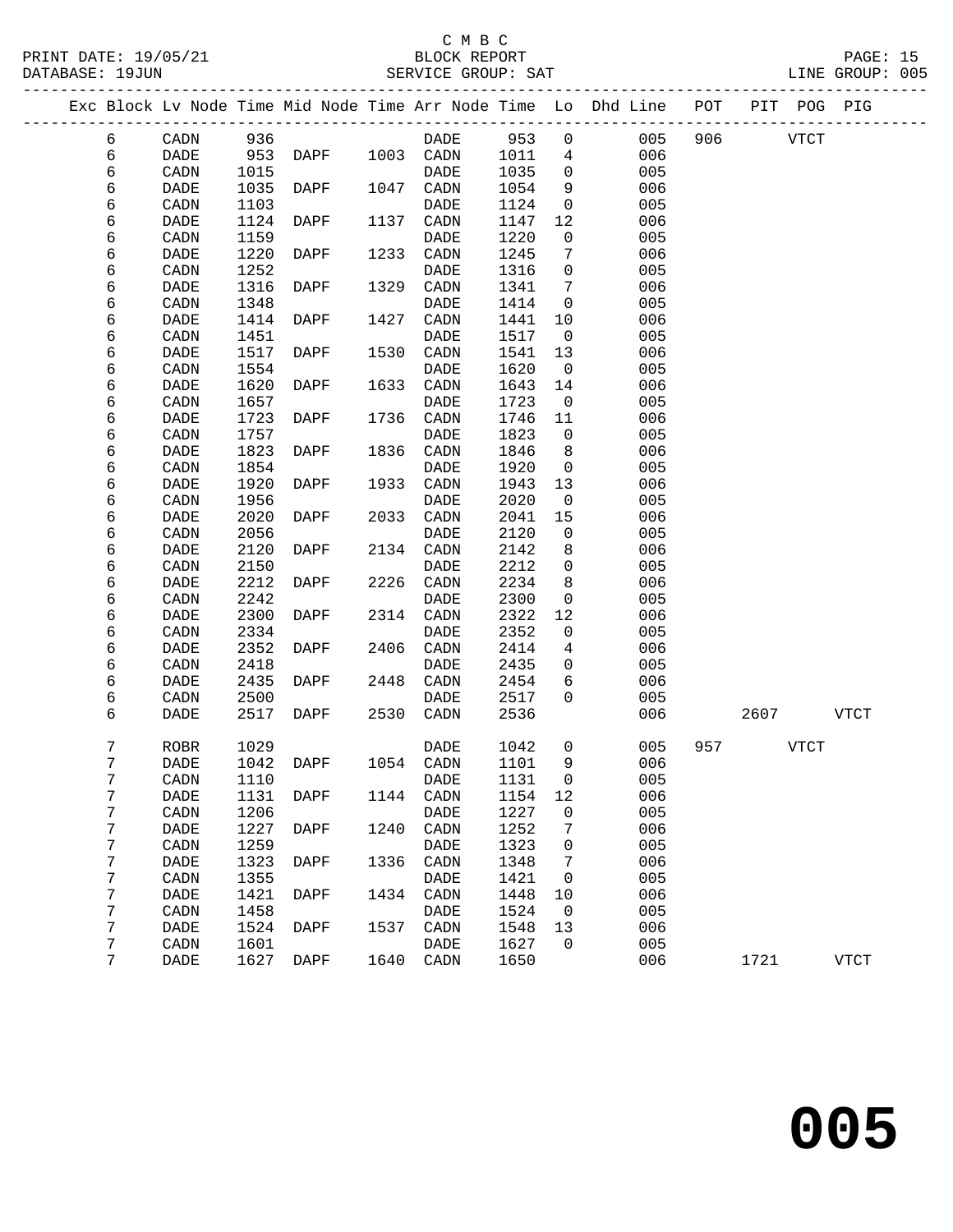| PRINT DATE: 19/05/21<br>DATABASE: 19JUN |   |             |      | 21 BLOCK REPORT<br>SERVICE GROUP: SAT |      |             |        |                 |                                                                                |               |      |           | PAGE: 16<br>LINE GROUP: 005 |  |
|-----------------------------------------|---|-------------|------|---------------------------------------|------|-------------|--------|-----------------|--------------------------------------------------------------------------------|---------------|------|-----------|-----------------------------|--|
|                                         |   |             |      |                                       |      |             |        |                 | Exc Block Lv Node Time Mid Node Time Arr Node Time Lo Dhd Line POT PIT POG PIG |               |      |           |                             |  |
|                                         | 8 | CADN        | 1131 |                                       |      | DADE        | 1152 0 |                 |                                                                                | 005 1101 VTCT |      |           |                             |  |
|                                         | 8 | <b>DADE</b> |      | 1152 DAPF 1205 CADN                   |      |             | 1215   |                 | 006<br>$9 \left( \frac{1}{2} \right)$                                          |               |      |           |                             |  |
|                                         | 8 | CADN        | 1224 |                                       |      | DADE        | 1248   | $\overline{0}$  | 005                                                                            |               |      |           |                             |  |
|                                         | 8 | <b>DADE</b> | 1248 | <b>DAPF</b>                           |      | 1301 CADN   | 1313   | $7\phantom{.0}$ | 006                                                                            |               |      |           |                             |  |
|                                         | 8 | CADN        | 1320 |                                       |      | DADE        | 1344   | $\mathbf 0$     | 005                                                                            |               |      |           |                             |  |
|                                         | 8 | <b>DADE</b> | 1344 | DAPF                                  |      | 1357 CADN   | 1411   | 5               | 006                                                                            |               |      |           |                             |  |
|                                         | 8 | CADN        | 1416 |                                       |      | <b>DADE</b> | 1442   | $\mathsf{O}$    | 005                                                                            |               |      |           |                             |  |
|                                         | 8 | <b>DADE</b> | 1442 | DAPF                                  | 1455 | CADN        | 1506   | 13              | 006                                                                            |               |      |           |                             |  |
|                                         | 8 | CADN        | 1519 |                                       |      | <b>DADE</b> | 1545   | $\overline{0}$  | 005                                                                            |               |      |           |                             |  |
|                                         | 8 | <b>DADE</b> | 1545 | DAPF                                  | 1558 | CADN        | 1608   | 12              | 006                                                                            |               |      |           |                             |  |
|                                         | 8 | CADN        | 1620 |                                       |      | DADE        | 1646   | $\overline{0}$  | 005                                                                            |               |      |           |                             |  |
|                                         | 8 | DADE        | 1646 | DAPF                                  | 1659 | CADN        | 1709   | 11              | 006                                                                            |               |      |           |                             |  |
|                                         | 8 | CADN        | 1720 |                                       |      | DADE        | 1746   | $\overline{0}$  | 005                                                                            |               |      |           |                             |  |
|                                         | 8 | <b>DADE</b> | 1746 | DAPF                                  | 1759 | CADN        | 1809   |                 | 006                                                                            |               | 1840 |           | <b>VTCT</b>                 |  |
|                                         | 9 | CADN        | 1430 |                                       |      | DADE        | 1456   |                 | $\overline{0}$<br>005                                                          | 1400 VTCT     |      |           |                             |  |
|                                         | 9 | <b>DADE</b> | 1456 | DAPF                                  | 1509 | CADN        | 1520   | 14              | 006                                                                            |               |      |           |                             |  |
|                                         | 9 | CADN        | 1534 |                                       |      | DADE        | 1600   | $\overline{0}$  | 005                                                                            |               |      |           |                             |  |
|                                         | 9 | <b>DADE</b> | 1600 | DAPF                                  |      | 1613 CADN   | 1623   | 12              | 006                                                                            |               |      |           |                             |  |
|                                         | 9 | CADN        | 1635 |                                       |      | <b>DADE</b> | 1701   | $\overline{0}$  | 005                                                                            |               |      |           |                             |  |
|                                         | 9 | <b>DADE</b> | 1701 | DAPF                                  |      | 1714 CADN   | 1724   | 11              | 006                                                                            |               |      |           |                             |  |
|                                         | 9 | CADN        | 1735 |                                       |      | <b>DADE</b> | 1801   | $\overline{0}$  | 005                                                                            |               |      |           |                             |  |
|                                         | 9 | <b>DADE</b> | 1801 | DAPF                                  |      | 1814 CADN   | 1824   | 10              | 006                                                                            |               |      |           |                             |  |
|                                         | 9 | CADN        | 1834 |                                       |      | <b>DADE</b> | 1900   | $\overline{0}$  | 005                                                                            |               |      |           |                             |  |
|                                         | 9 | <b>DADE</b> | 1900 | DAPF                                  | 1913 | CADN        | 1923   | 13              | 006                                                                            |               |      |           |                             |  |
|                                         | 9 | CADN        | 1936 |                                       |      | DADE        | 2000   | $\overline{0}$  | 005                                                                            |               |      |           |                             |  |
|                                         | 9 | DADE        | 2000 | DAPF                                  | 2013 | CADN        | 2021   | 15              | 006                                                                            |               |      |           |                             |  |
|                                         | 9 | CADN        | 2036 |                                       |      | DADE        | 2100   | $\overline{0}$  | 005                                                                            |               |      |           |                             |  |
|                                         | 9 | <b>DADE</b> | 2100 | DAPF                                  | 2114 | CADN        | 2122   | 16              | 006                                                                            |               |      |           |                             |  |
|                                         | 9 | CADN        | 2138 |                                       |      | DADE        | 2200   | $\Omega$        | 005                                                                            |               |      |           |                             |  |
|                                         | 9 | <b>DADE</b> |      | 2200 DAPF 2214 CADN                   |      |             | 2222   |                 | 006                                                                            |               |      | 2253 VTCT |                             |  |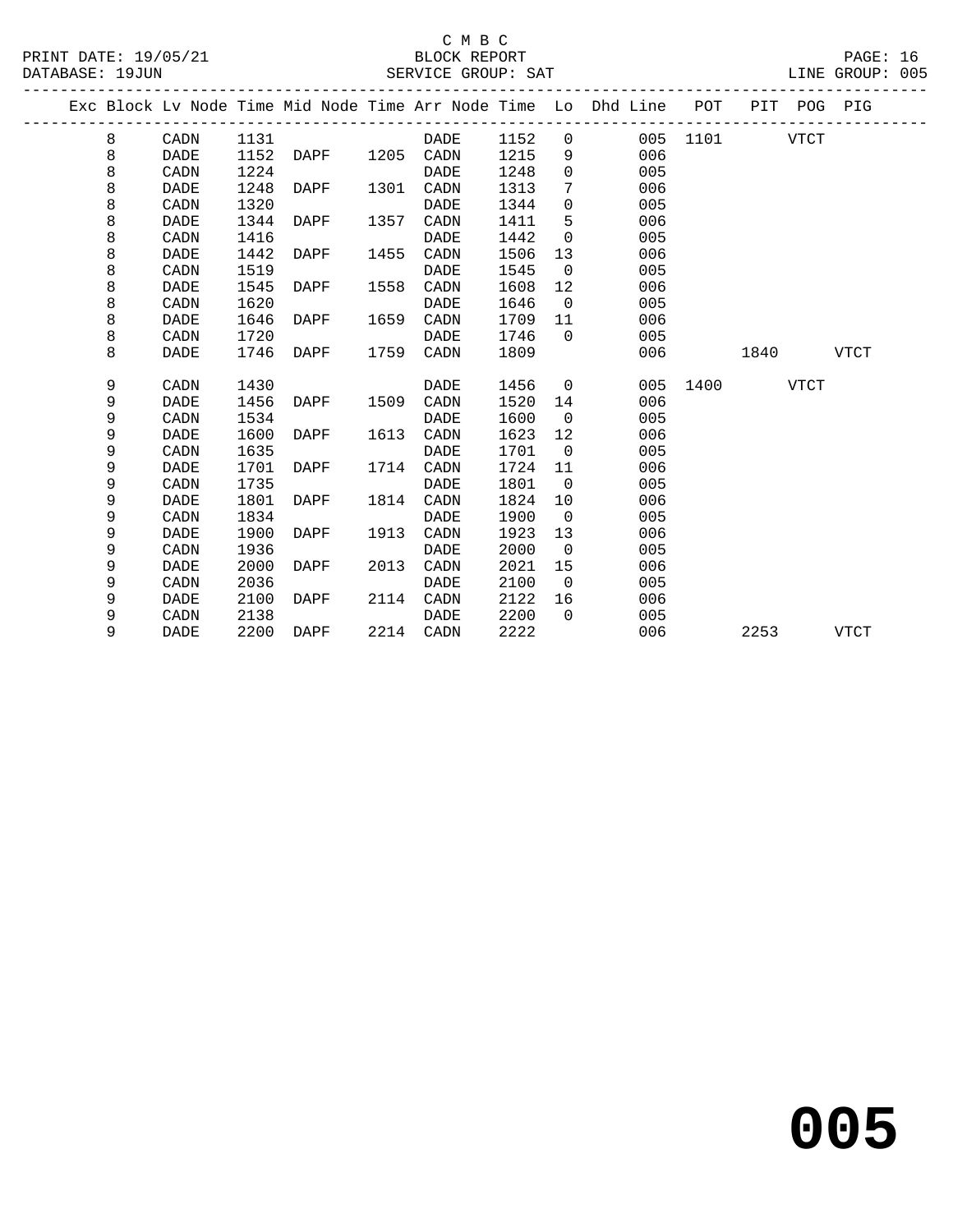PRINT DATE: 19/05/21 BLOCK REPORT PAGE: 17 DATABASE: 19JUN

## C M B C<br>BLOCK REPORT

20 CADS 751 DAMW 756 DADW 804 0 006

20 DADW 804 CADS 822 15 005

|  | PAIADADE 170 UN |      |     |             |     | DERVICE GROUP PAI |     |     |                                                                |     |            | ALITE CITOLI . OUJ |  |
|--|-----------------|------|-----|-------------|-----|-------------------|-----|-----|----------------------------------------------------------------|-----|------------|--------------------|--|
|  |                 |      |     |             |     |                   |     |     | Exc Block Ly Node Time Mid Node Time Arr Node Time Lo Dhd Line | POT | PIT<br>POG | PIG                |  |
|  | 20              | DAHW | 558 |             |     | DADW              | 604 | - 0 | 006                                                            | 534 | VTCT       |                    |  |
|  | 20              | DADW | 604 |             |     | CADS              | 619 | -11 | 005                                                            |     |            |                    |  |
|  | 20              | CADS | 630 | DAMW        | 635 | DADW              | 643 |     | 006                                                            |     |            |                    |  |
|  | 20              | DADW | 643 |             |     | CADS              | 700 |     | 005                                                            |     |            |                    |  |
|  | 20              | CADS | 707 | <b>DAMW</b> | 712 | DADW              | 720 |     | 006                                                            |     |            |                    |  |
|  | 20              | DADW | 720 |             |     | CADS              | 737 | 14  | 005                                                            |     |            |                    |  |
|  | 20              | CADS | 751 | <b>DAMW</b> | 756 | DADW              | 804 |     | 006                                                            |     |            |                    |  |

| 20 | CADS | 837  | DAMW | 842  | DADW        | 850  | $\Omega$       | 006 |      |             |
|----|------|------|------|------|-------------|------|----------------|-----|------|-------------|
| 20 | DADW | 850  |      |      | CADS        | 908  | 6              | 005 |      |             |
| 20 | CADS | 914  | DAMW | 919  | <b>DADW</b> | 927  | $\Omega$       | 006 |      |             |
| 20 | DADW | 927  |      |      | CADS        | 948  | 10             | 005 |      |             |
| 20 | CADS | 958  | DAMW | 1005 | DADW        | 1015 | $\Omega$       | 006 |      |             |
| 20 | DADW | 1015 |      |      | CADS        | 1036 | 11             | 005 |      |             |
| 20 | CADS | 1047 | DAMW | 1054 | DADW        | 1104 | $\overline{0}$ | 006 |      |             |
| 20 | DADW | 1104 |      |      | CADS        | 1126 | 10             | 005 |      |             |
| 20 | CADS | 1136 | DAMW | 1143 | <b>DADW</b> | 1155 | $\mathbf 0$    | 006 |      |             |
| 20 | DADW | 1155 |      |      | CADS        | 1217 | 9              | 005 |      |             |
| 20 | CADS | 1226 | DAMW | 1233 | <b>DADW</b> | 1245 | $\mathbf 0$    | 006 |      |             |
| 20 | DADW | 1245 |      |      | CADS        | 1309 | 6              | 005 |      |             |
| 20 | CADS | 1315 | DAMW | 1322 | DADW        | 1334 | $\mathbf 0$    | 006 |      |             |
| 20 | DADW | 1334 |      |      | CADS        | 1400 | 10             | 005 |      |             |
| 20 | CADS | 1410 | DAMW | 1418 | DADW        | 1430 | $\mathbf 0$    | 006 |      |             |
| 20 | DADW | 1430 |      |      | CADS        | 1458 | 9              | 005 |      |             |
| 20 | CADS | 1507 | DAMW | 1515 | DADW        | 1527 | $\mathbf 0$    | 006 |      |             |
| 20 | DADW | 1527 |      |      | CADS        | 1555 | 6              | 005 |      |             |
| 20 | CADS | 1601 | DAMW | 1609 | DADW        | 1623 | $\Omega$       | 006 |      |             |
| 20 | DADW | 1623 |      |      | CADS        | 1649 | 8              | 005 |      |             |
| 20 | CADS | 1657 | DAMW | 1705 | <b>DADW</b> | 1717 | $\Omega$       | 006 |      |             |
| 20 | DADW | 1717 |      |      | CADS        | 1744 | 10             | 005 |      |             |
| 20 | CADS | 1754 | DAMW | 1802 | DADW        | 1813 | $\Omega$       | 006 |      |             |
| 20 | DADW | 1813 |      |      | CADS        | 1840 |                | 005 | 1909 | <b>VTCT</b> |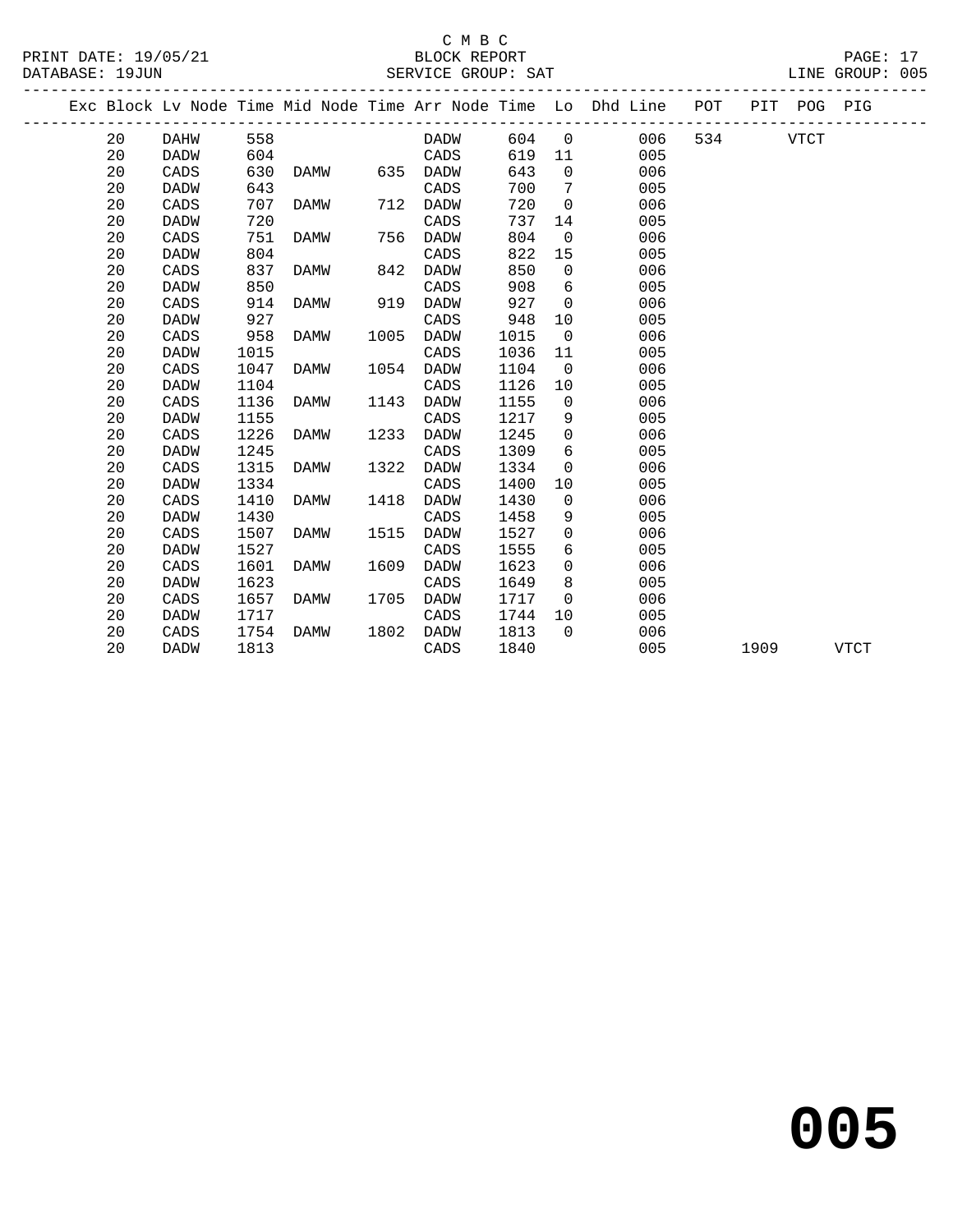|  |             |             |      |      |      |                 |      |                 | Exc Block Lv Node Time Mid Node Time Arr Node Time Lo Dhd Line |     | POT PIT POG PIG |      |             |
|--|-------------|-------------|------|------|------|-----------------|------|-----------------|----------------------------------------------------------------|-----|-----------------|------|-------------|
|  | 21          | CADS        | 722  | DAMW |      | 727 DADW        | 735  | $\overline{0}$  | 006                                                            | 652 |                 | VTCT |             |
|  | 21          | <b>DADW</b> | 735  |      |      | CADS            | 753  | 11              | 005                                                            |     |                 |      |             |
|  | 21          | CADS        | 804  | DAMW |      | 809 DADW        | 817  | $\overline{0}$  | 006                                                            |     |                 |      |             |
|  | 21          | <b>DADW</b> | 817  |      |      | CADS            | 835  | 12              | 005                                                            |     |                 |      |             |
|  | 21          | CADS        | 847  | DAMW | 852  | DADW            | 900  | $\overline{0}$  | 006                                                            |     |                 |      |             |
|  | 21          | <b>DADW</b> | 900  |      |      | CADS            | 921  | 9               | 005                                                            |     |                 |      |             |
|  | 21          | CADS        | 930  | DAMW |      | 937 DADW        | 947  | $\overline{0}$  | 006                                                            |     |                 |      |             |
|  | 21          | DADW        | 947  |      |      | CADS            | 1008 | 11              | 005                                                            |     |                 |      |             |
|  | 21          | CADS        | 1019 | DAMW | 1026 | DADW            | 1036 | $\overline{0}$  | 006                                                            |     |                 |      |             |
|  | 21          | DADW        | 1036 |      |      | CADS            | 1058 | 11              | 005                                                            |     |                 |      |             |
|  | 21          | CADS        | 1109 | DAMW | 1116 | DADW            | 1126 | $\overline{0}$  | 006                                                            |     |                 |      |             |
|  | 21          | DADW        | 1126 |      |      | CADS            | 1148 | 10              | 005                                                            |     |                 |      |             |
|  | 21          | CADS        | 1158 | DAMW | 1205 | DADW            | 1217 | $\mathsf{O}$    | 006                                                            |     |                 |      |             |
|  | 21          | DADW        | 1217 |      |      | CADS            | 1239 | 8               | 005                                                            |     |                 |      |             |
|  | 21          | CADS        | 1247 | DAMW |      | 1254 DADW       | 1306 | $\mathbf 0$     | 006                                                            |     |                 |      |             |
|  | 21          | DADW        | 1306 |      |      | CADS            | 1331 | 5               | 005                                                            |     |                 |      |             |
|  | 21          | CADS        | 1336 | DAMW | 1343 | DADW            | 1355 | $\overline{0}$  | 006                                                            |     |                 |      |             |
|  | 21          | DADW        | 1355 |      |      | CADS            | 1421 | 11              | 005                                                            |     |                 |      |             |
|  | 21          | CADS        | 1432 | DAMW | 1440 | DADW            | 1452 | $\mathbf 0$     | 006                                                            |     |                 |      |             |
|  | 21          | <b>DADW</b> | 1452 |      |      | CADS            | 1520 | 6               | 005                                                            |     |                 |      |             |
|  | $21\,$      | CADS        | 1526 | DAMW | 1534 | DADW            | 1548 | $\mathbf 0$     | 006                                                            |     |                 |      |             |
|  | 21          | DADW        | 1548 |      |      | CADS            | 1614 | 8               | 005                                                            |     |                 |      |             |
|  | $21\,$      | CADS        | 1622 | DAMW | 1630 | DADW            | 1644 | $\Omega$        | 006                                                            |     |                 |      |             |
|  | $2\sqrt{1}$ | <b>DADW</b> | 1644 |      |      | CADS            | 1710 | 7               | 005                                                            |     |                 |      |             |
|  | 21          | CADS        | 1717 | DAMW | 1725 | DADW            | 1737 | $\mathbf 0$     | 006                                                            |     |                 |      |             |
|  | 21          | <b>DADW</b> | 1737 |      |      | CADS            | 1804 | 12              | 005                                                            |     |                 |      |             |
|  | 21          | CADS        | 1816 | DAMW |      | 1824 DADW       | 1835 | $\overline{0}$  | 006                                                            |     |                 |      |             |
|  | 21          | DADW        | 1835 |      |      | CADS            | 1902 | 14              | 005                                                            |     |                 |      |             |
|  | 21          | CADS        | 1916 | DAMW | 1924 | DADW            | 1935 | $\overline{0}$  | 006                                                            |     |                 |      |             |
|  | 21          | <b>DADW</b> | 1935 |      |      | CADS            | 2003 | 14              | 005                                                            |     |                 |      |             |
|  | 21          | CADS        | 2017 | DAMW |      | 2024 DADW       | 2035 | 0               | 006                                                            |     |                 |      |             |
|  | 21          | <b>DADW</b> | 2035 |      |      | CADS            | 2100 | 7               | 005                                                            |     |                 |      |             |
|  | 21          | CADS        | 2107 | DAMW |      | 2114 DADW       | 2125 | 0               | 006                                                            |     |                 |      |             |
|  | 21          | <b>DADW</b> | 2125 |      |      | CADS            | 2150 | 7               | 005                                                            |     |                 |      |             |
|  | 21          | CADS        | 2157 | DAMW |      | 2204 DADW       | 2215 | $\mathbf 0$     | 006                                                            |     |                 |      |             |
|  | 21          | <b>DADW</b> | 2215 |      |      | $\mathtt{CADS}$ | 2237 | 8               | 005                                                            |     |                 |      |             |
|  | 21          | CADS        | 2245 | DAMW | 2252 | <b>DADW</b>     | 2303 | 0               | 006                                                            |     |                 |      |             |
|  | 21          | DADW        | 2303 |      |      | CADS            | 2325 | 7               | 005                                                            |     |                 |      |             |
|  | 21          | CADS        | 2332 | DAMW | 2339 | DADW            | 2350 | $\mathbf 0$     | 006                                                            |     |                 |      |             |
|  | 21          | <b>DADW</b> | 2350 |      |      | CADS            | 2408 | 4               | 005                                                            |     |                 |      |             |
|  | 21          | CADS        | 2412 | DAMW | 2419 | DADW            | 2430 | $\mathbf 0$     | 006                                                            |     |                 |      |             |
|  | 21          | DADW        | 2430 |      |      | CADS            | 2448 | $4\overline{ }$ | 005                                                            |     |                 |      |             |
|  | 21          | CADS        | 2452 | DAMW | 2459 | DADW            | 2510 | $\overline{0}$  | 006                                                            |     |                 |      |             |
|  | $21\,$      | DADW        | 2510 |      |      | CADS            | 2528 | 14              | 005                                                            |     |                 |      |             |
|  | 21          | CADS        | 2542 | DAMW | 2549 | DADW            | 2600 | $\Omega$        | 006                                                            |     |                 |      |             |
|  | 21          | DADW        | 2600 |      |      | <b>BURO</b>     | 2609 |                 | 005                                                            |     | 2635            |      | <b>VTCT</b> |
|  |             |             |      |      |      |                 |      |                 |                                                                |     |                 |      |             |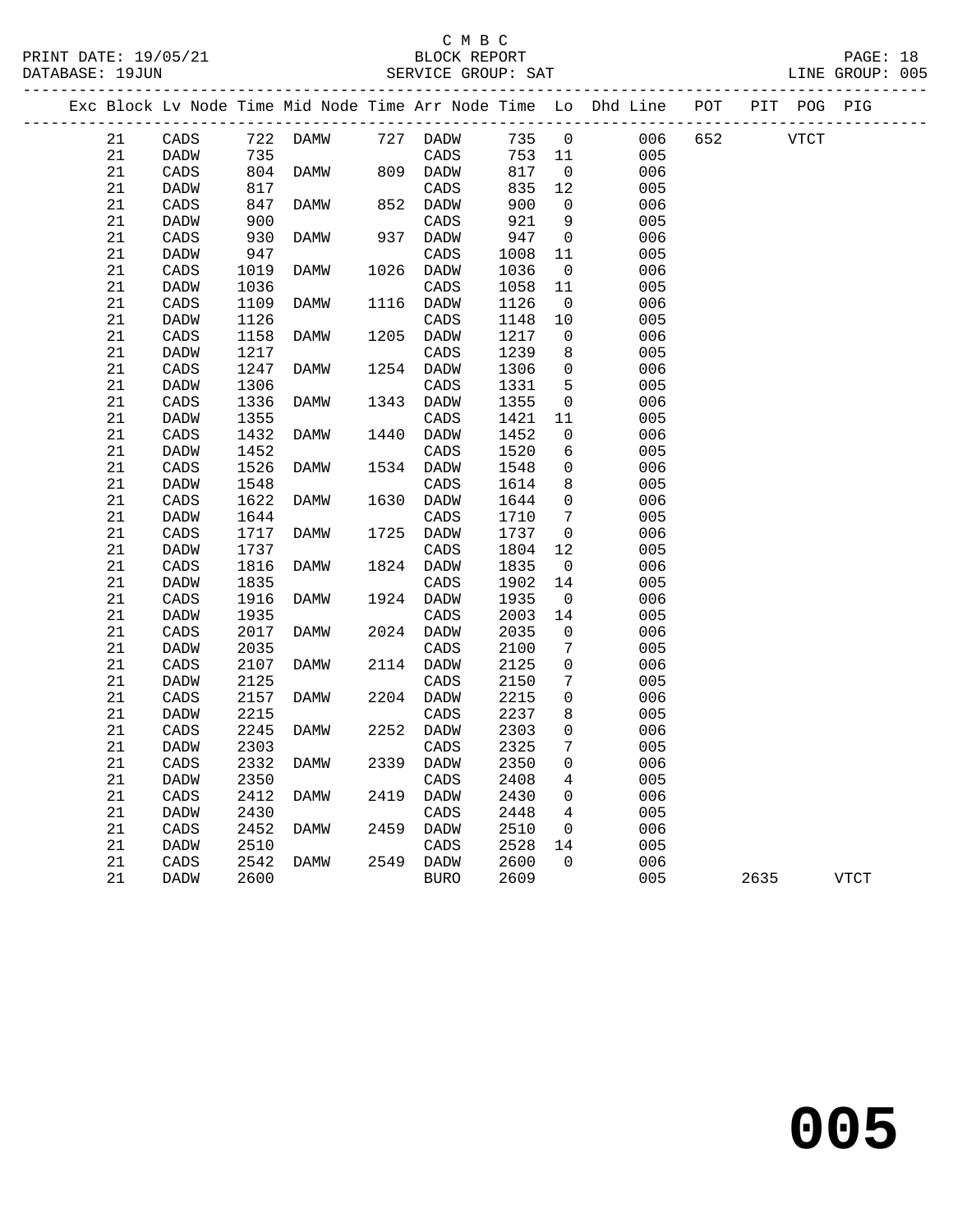| PRINT DATE: 19/05/21<br>DATABASE: 19JUN |             |                 |              | 5/21 BLOCK REPORT<br>SERVICE GROUP: SAT |      |                   |              |                      |                                                                                |              |      | PAGE: 19<br>LINE GROUP: 005 |  |
|-----------------------------------------|-------------|-----------------|--------------|-----------------------------------------|------|-------------------|--------------|----------------------|--------------------------------------------------------------------------------|--------------|------|-----------------------------|--|
|                                         |             |                 |              |                                         |      |                   |              |                      | Exc Block Lv Node Time Mid Node Time Arr Node Time Lo Dhd Line POT PIT POG PIG |              |      |                             |  |
|                                         | 22          | DAHW            | 528          |                                         |      | <b>DADW</b>       |              |                      | 534 0                                                                          | 006 504 VTCT |      |                             |  |
|                                         | 22          | <b>DADW</b>     | 534          |                                         |      | CADS              | 549 21       |                      | 005                                                                            |              |      |                             |  |
|                                         | 22          | CADS            |              | 610 DAMW 615 DADW                       |      |                   | 623          | $\overline{0}$       | 006                                                                            |              |      |                             |  |
|                                         | 22          | DADW            | 623          |                                         |      | CADS              | 638          | 13                   | 005                                                                            |              |      |                             |  |
|                                         | 22          | CADS            | 651          | DAMW                                    |      | $656$ DADW        | 704          | $\overline{0}$       | 006                                                                            |              |      |                             |  |
|                                         | 22          | DADW            | 704          |                                         |      | CADS              | 721          | 16                   | 005                                                                            |              |      |                             |  |
|                                         | 22          | CADS            | 737          | DAMW                                    |      | 742 DADW          | 750          | $\overline{0}$       | 006                                                                            |              |      |                             |  |
|                                         | 22          | DADW            | 750          |                                         |      | CADS              | 808          | 8 <sup>8</sup>       | 005                                                                            |              |      |                             |  |
|                                         | 22          | CADS            | 816          | DAMW                                    |      | 821 DADW          | 829          | $\overline{0}$       | 006                                                                            |              |      |                             |  |
|                                         | 22          | DADW            | 829          |                                         |      | CADS              | 847          | 10                   | 005                                                                            |              |      |                             |  |
|                                         | 22          | CADS            | 857          | DAMW                                    |      | 902 DADW          | 910          | $\overline{0}$       | 006                                                                            |              |      |                             |  |
|                                         | 22          | <b>DADW</b>     | 910          |                                         |      | CADS              | 931          | 12                   | 005                                                                            |              |      |                             |  |
|                                         | 22          | CADS            | 943          | DAMW                                    |      | 950 DADW          | 1000         | $\overline{0}$       | 006                                                                            |              |      |                             |  |
|                                         | 22          | DADW            | 1000         |                                         |      | CADS              | 1021         | 12                   | 005                                                                            |              |      |                             |  |
|                                         | 22          | CADS            | 1033         | DAMW                                    | 1040 | DADW              | 1050         | $\overline{0}$       | 006                                                                            |              |      |                             |  |
|                                         | 22          | DADW            | 1050         |                                         |      | CADS              | 1112         | 10                   | 005                                                                            |              |      |                             |  |
|                                         | 22          | CADS            | 1122         | DAMW                                    | 1129 | DADW              | 1141         | $\overline{0}$       | 006                                                                            |              |      |                             |  |
|                                         | 22          | DADW            | 1141         |                                         |      | CADS              | 1203         | 9                    | 005                                                                            |              |      |                             |  |
|                                         | 22          | CADS            | 1212         | DAMW                                    | 1219 | DADW              | 1231         | $\overline{0}$       | 006                                                                            |              |      |                             |  |
|                                         | 22          | DADW            | 1231         |                                         |      | CADS              | 1255         | 6                    | 005                                                                            |              |      |                             |  |
|                                         | 22          | $\mathtt{CADS}$ | 1301         | DAMW                                    | 1308 | DADW              | 1320         | $\overline{0}$       | 006                                                                            |              |      |                             |  |
|                                         | 22          | DADW            | 1320         |                                         |      | CADS              | 1345         | 5                    | 005                                                                            |              |      |                             |  |
|                                         | 22          | CADS            | 1350         | DAMW                                    | 1357 | DADW              | 1409         | $\mathbf 0$          | 006                                                                            |              |      |                             |  |
|                                         | 22          | <b>DADW</b>     | 1409         |                                         |      | CADS              | 1435         | 11                   | 005                                                                            |              |      |                             |  |
|                                         | 22          | CADS            | 1446         | DAMW                                    |      | 1454 DADW         | 1506         | $\overline{0}$       | 006                                                                            |              |      |                             |  |
|                                         | 22          | DADW            | 1506         |                                         |      | CADS              | 1534         | 6                    | 005                                                                            |              |      |                             |  |
|                                         | 22          | CADS            | 1540         | DAMW                                    | 1548 | DADW              | 1602         | $\overline{0}$       | 006                                                                            |              |      |                             |  |
|                                         | 22          | <b>DADW</b>     | 1602         |                                         |      | CADS              | 1628         | 8                    | 005                                                                            |              |      |                             |  |
|                                         | 22          | $\mathtt{CADS}$ | 1636         | DAMW                                    |      | 1644 DADW         | 1658         | $\mathbf 0$          | 006                                                                            |              |      |                             |  |
|                                         | 22          | <b>DADW</b>     | 1658         |                                         |      | CADS              | 1724         | $7\phantom{.0}$      | 005                                                                            |              |      |                             |  |
|                                         | 22          | CADS            | 1731         | DAMW                                    |      | 1739 DADW         | 1751         | $\overline{0}$       | 006                                                                            |              |      |                             |  |
|                                         | 22          | <b>DADW</b>     | 1751         |                                         |      | CADS              | 1818         | 8                    | 005                                                                            |              |      |                             |  |
|                                         | 22          | CADS            | 1826         | DAMW                                    |      | 1834 DADW         | 1845         | $\overline{0}$       | 006                                                                            |              |      |                             |  |
|                                         | 22<br>22    | <b>DADW</b>     | 1845<br>1926 |                                         |      | CADS<br>1934 DADW | 1912<br>1945 | 14<br>$\overline{0}$ | 005<br>006                                                                     |              |      |                             |  |
|                                         | 22          | CADS<br>DADW    | 1945         | DAMW                                    |      | CADS              | 2013         | 14                   | 005                                                                            |              |      |                             |  |
|                                         | 22          | CADS            | 2027         | DAMW                                    |      | 2034 DADW         | 2045         | $\overline{0}$       | 006                                                                            |              |      |                             |  |
|                                         | 22          | <b>DADW</b>     | 2045         |                                         |      | CADS              | 2110 7       |                      | 005                                                                            |              |      |                             |  |
|                                         | 22          | CADS            | 2117         | DAMW                                    | 2124 | DADW              | 2135         | 0                    | 006                                                                            |              |      |                             |  |
|                                         | 22          | <b>DADW</b>     | 2135         |                                         |      | CADS              | 2200         | 9                    | 005                                                                            |              |      |                             |  |
|                                         | 22          | CADS            | 2209         | DAMW                                    | 2216 | DADW              | 2227         | 0                    | 006                                                                            |              |      |                             |  |
|                                         | 22          | DADW            | 2227         |                                         |      | CADS              | 2249         | 8                    | 005                                                                            |              |      |                             |  |
|                                         | 22          | CADS            | 2257         | DAMW                                    | 2304 | DADW              | 2315         | 0                    | 006                                                                            |              |      |                             |  |
|                                         | 22          | DADW            | 2315         |                                         |      | CADS              | 2337         | 15                   | 005                                                                            |              |      |                             |  |
|                                         | 22          | CADS            | 2352         | DAMW                                    | 2359 | DADW              | 2410         | 0                    | 006                                                                            |              |      |                             |  |
|                                         | $2\sqrt{2}$ | DADW            | 2410         |                                         |      | CADS              | 2428         | 4                    | 005                                                                            |              |      |                             |  |
|                                         | 22          | CADS            | 2432         | DAMW                                    | 2439 | DADW              | 2450         | 0                    | 006                                                                            |              |      |                             |  |
|                                         | 22          | DADW            | 2450         |                                         |      | CADS              | 2508         | 4                    | 005                                                                            |              |      |                             |  |
|                                         | 22          | CADS            | 2512         | <b>DAMW</b>                             | 2519 | DADW              | 2530         | $\Omega$             | 006                                                                            |              |      |                             |  |
|                                         | 22          | DADW            | 2530         |                                         |      | <b>BURO</b>       | 2539         |                      | 005                                                                            |              | 2605 | <b>VTCT</b>                 |  |
|                                         |             |                 |              |                                         |      |                   |              |                      |                                                                                |              |      |                             |  |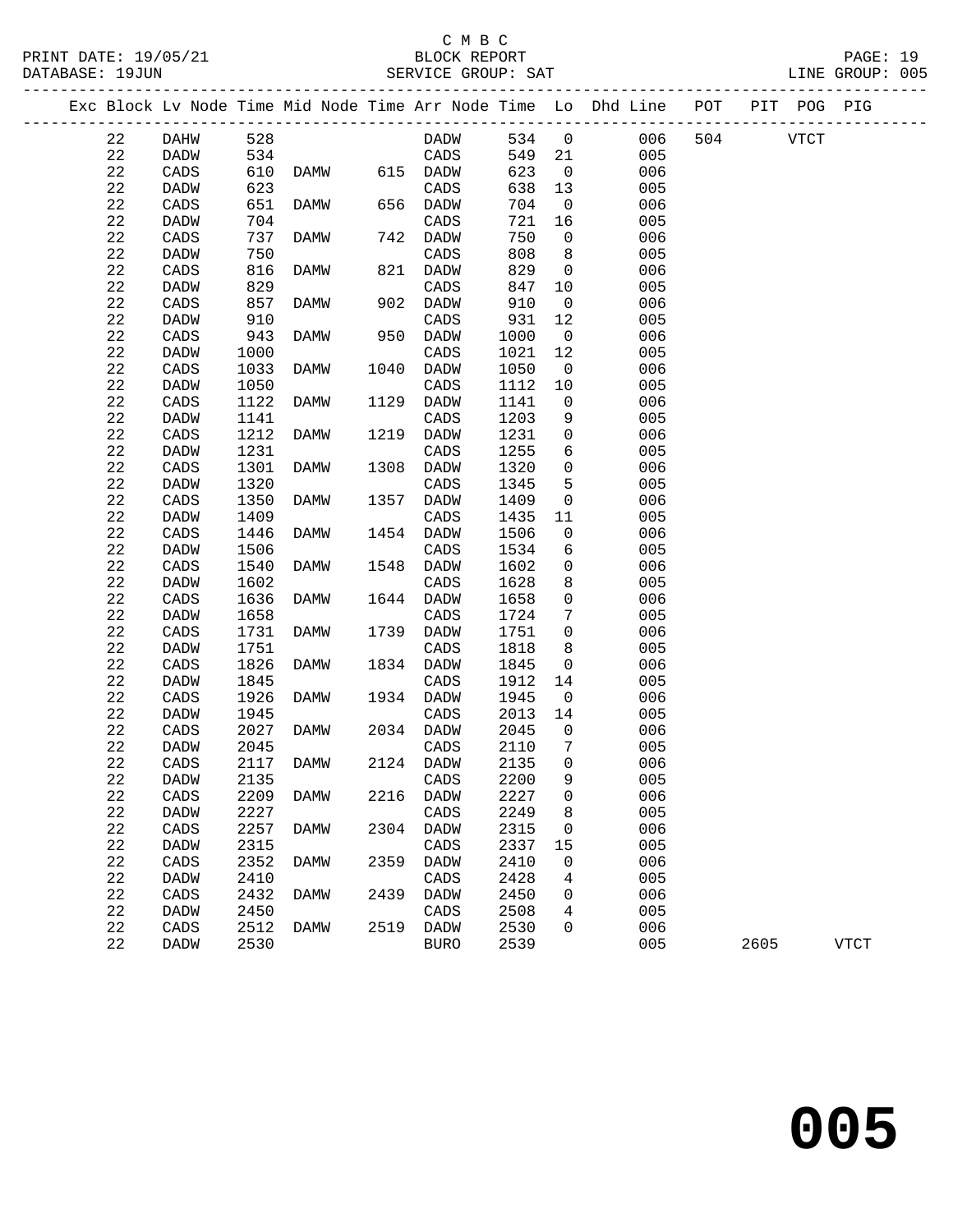PRINT DATE: 19/05/21 BLOCK REPORT PAGE: 20 DATABASE: 19JUN

### C M B C<br>BLOCK REPORT<br>PHICE CROUD: CAT

|  | DATABASE: 19JUN |             |                      |        |  |                 | SERVICE GROUP: SAT |                             |                                                                                |         |      | LINE GROUP: 005 |  |
|--|-----------------|-------------|----------------------|--------|--|-----------------|--------------------|-----------------------------|--------------------------------------------------------------------------------|---------|------|-----------------|--|
|  |                 |             |                      |        |  |                 |                    |                             | Exc Block Lv Node Time Mid Node Time Arr Node Time Lo Dhd Line POT PIT POG PIG |         |      |                 |  |
|  | 23              | DAHW        | 833                  |        |  | <b>DADW</b>     | 840                | $\overline{0}$              |                                                                                | 006 806 | VTCT |                 |  |
|  | 23              | <b>DADW</b> | 840                  |        |  | CADS            | 858                |                             | 005                                                                            |         |      |                 |  |
|  | $\sim$ $\sim$   | -----       | $\sim$ $\sim$ $\sim$ | ______ |  | $- - - - - - -$ |                    | $\sim$ $\sim$ $\sim$ $\sim$ | $\sim$ $\sim$ $\sim$                                                           |         |      |                 |  |

| 23          | DADW            | 840  |             |      | CADS            | 858  | 9                   | 005        |     |      |      |             |  |
|-------------|-----------------|------|-------------|------|-----------------|------|---------------------|------------|-----|------|------|-------------|--|
| 23          | $\mathtt{CADS}$ | 907  | <b>DAMW</b> | 912  | DADW            | 920  | $\mathsf{O}\xspace$ | 006        |     |      |      |             |  |
| 23          | DADW            | 920  |             |      | $\mathtt{CADS}$ | 941  | 10                  | 005        |     |      |      |             |  |
| 23          | $\mathtt{CADS}$ | 951  | <b>DAMW</b> | 958  | <b>DADW</b>     | 1008 | $\mathsf 0$         | 006        |     |      |      |             |  |
| 23          | DADW            | 1008 |             |      | $\mathtt{CADS}$ | 1029 | 11                  | 005        |     |      |      |             |  |
| 23          | CADS            | 1040 | DAMW        | 1047 | DADW            | 1057 | $\mathsf{O}$        | 006        |     |      |      |             |  |
| 23          | DADW            | 1057 |             |      | $\mathtt{CADS}$ | 1119 | 10                  | 005        |     |      |      |             |  |
| 23          | $\mathtt{CADS}$ | 1129 | <b>DAMW</b> | 1136 | <b>DADW</b>     | 1148 | $\mathsf{O}\xspace$ | 006        |     |      |      |             |  |
| 23          | DADW            | 1148 |             |      | $\mathtt{CADS}$ | 1210 | 9                   | 005        |     |      |      |             |  |
| 23          | $\mathtt{CADS}$ |      | <b>DAMW</b> | 1226 | DADW            | 1238 |                     | 006        |     |      |      |             |  |
|             |                 | 1219 |             |      |                 |      | $\mathsf{O}\xspace$ |            |     |      |      |             |  |
| 23          | DADW            | 1238 |             |      | $\mathtt{CADS}$ | 1302 | $\epsilon$          | 005        |     |      |      |             |  |
| 23          | $\mathtt{CADS}$ | 1308 | <b>DAMW</b> | 1315 | DADW            | 1327 | $\mathsf{O}$        | 006        |     |      |      |             |  |
| 23          | DADW            | 1327 |             |      | $\mathtt{CADS}$ | 1352 | 12                  | 005        |     |      |      |             |  |
| 23          | $\mathtt{CADS}$ | 1404 | <b>DAMW</b> | 1411 | DADW            | 1423 | $\mathsf{O}\xspace$ | 006        |     |      |      |             |  |
| 23          | DADW            | 1423 |             |      | $\mathtt{CADS}$ | 1449 | 11                  | 005        |     |      |      |             |  |
| 23          | $\mathtt{CADS}$ | 1500 | <b>DAMW</b> | 1508 | DADW            | 1520 | $\mathsf{O}\xspace$ | 006        |     |      |      |             |  |
| 23          | <b>DADW</b>     | 1520 |             |      | CADS            | 1548 | 6                   | 005        |     |      |      |             |  |
| 23          | $\mathtt{CADS}$ | 1554 | <b>DAMW</b> | 1602 | DADW            | 1616 | 0                   | 006        |     |      |      |             |  |
| 23          | DADW            | 1616 |             |      | $\mathtt{CADS}$ | 1642 | 9                   | 005        |     |      |      |             |  |
| 23          | $\mathtt{CADS}$ | 1651 | <b>DAMW</b> | 1659 | <b>DADW</b>     | 1711 | $\mathsf{O}\xspace$ | 006        |     |      |      |             |  |
| 23          | <b>DADW</b>     | 1711 |             |      | CADS            | 1738 | 8                   | 005        |     |      |      |             |  |
| 23          | CADS            | 1746 | <b>DAMW</b> | 1754 | <b>DADW</b>     | 1805 | $\mathsf{O}\xspace$ | 006        |     |      |      |             |  |
| 23          | DADW            | 1805 |             |      | CADS            | 1832 | 14                  | 005        |     |      |      |             |  |
| 23          | $\mathtt{CADS}$ | 1846 | DAMW        | 1854 | <b>DADW</b>     | 1905 | $\mathsf 0$         | 006        |     |      |      |             |  |
| 23          | <b>DADW</b>     | 1905 |             |      | CADS            | 1932 | 15                  | 005        |     |      |      |             |  |
| 23          | $\mathtt{CADS}$ | 1947 | <b>DAMW</b> | 1954 | <b>DADW</b>     | 2005 | $\mathsf{O}$        | 006        |     |      |      |             |  |
| 23          | DADW            | 2005 |             |      | $\mathtt{CADS}$ | 2033 | 14                  | 005        |     |      |      |             |  |
| 23          | $\mathtt{CADS}$ | 2047 | <b>DAMW</b> | 2054 | DADW            | 2105 | $\mathsf{O}\xspace$ | 006        |     |      |      |             |  |
| 23          | DADW            | 2105 |             |      | CADS            | 2130 | $\overline{7}$      | 005        |     |      |      |             |  |
| 23          | CADS            | 2137 | <b>DAMW</b> | 2144 | DADW            | 2155 | $\mathbf 0$         | 006        |     |      |      |             |  |
| 23          | DADW            | 2155 |             |      | CADS            | 2220 |                     | 005        |     | 2249 |      | VTCT        |  |
|             |                 |      |             |      |                 |      |                     |            |     |      |      |             |  |
| 24          | DAHW            | 947  |             |      | DADW            | 954  | $\mathsf{O}\xspace$ | 006        | 920 |      | VTCT |             |  |
| 24          | DADW            | 954  |             |      | $\mathtt{CADS}$ | 1015 | 11                  | 005        |     |      |      |             |  |
| $2\sqrt{4}$ | $\mathtt{CADS}$ | 1026 | <b>DAMW</b> | 1033 | DADW            | 1043 | 0                   | 006        |     |      |      |             |  |
| 24          | DADW            | 1043 |             |      | $\mathtt{CADS}$ | 1105 | 9                   | 005        |     |      |      |             |  |
| 24          | $\mathtt{CADS}$ | 1114 | <b>DAMW</b> | 1121 | DADW            | 1133 | 0                   | 006        |     |      |      |             |  |
| 24          | DADW            | 1133 |             |      | $\mathtt{CADS}$ | 1155 | 10                  | 005        |     |      |      |             |  |
| $2\sqrt{4}$ | $\mathtt{CADS}$ | 1205 | <b>DAMW</b> | 1212 | <b>DADW</b>     | 1224 | $\mathsf 0$         | 006        |     |      |      |             |  |
| 24          | DADW            | 1224 |             |      | $\mathtt{CADS}$ | 1246 | 8                   | 005        |     |      |      |             |  |
| 24          | $\mathtt{CADS}$ | 1254 | <b>DAMW</b> | 1301 | <b>DADW</b>     | 1313 | 0                   | 006        |     |      |      |             |  |
| 24          | <b>DADW</b>     | 1313 |             |      | CADS            | 1338 | 5                   | 005        |     |      |      |             |  |
| 24          |                 | 1343 | DAMW        | 1350 |                 | 1402 | $\mathsf{O}\xspace$ |            |     |      |      |             |  |
|             | CADS            |      |             |      | DADW            |      |                     | 006<br>005 |     |      |      |             |  |
| 24          | DADW            | 1402 |             |      | CADS            | 1428 | 11                  |            |     |      |      |             |  |
| 24          | $\mathtt{CADS}$ | 1439 | DAMW        | 1447 | DADW            | 1459 | $\mathsf{O}\xspace$ | 006        |     |      |      |             |  |
| 24          | <b>DADW</b>     | 1459 |             |      | CADS            | 1527 | 6                   | 005        |     |      |      |             |  |
| 24          | CADS            | 1533 | <b>DAMW</b> | 1541 | DADW            | 1555 | 0                   | 006        |     |      |      |             |  |
| 24          | DADW            | 1555 |             |      | CADS            | 1621 | 8                   | 005        |     |      |      |             |  |
| 24          | $\mathtt{CADS}$ | 1629 | DAMW        | 1637 | DADW            | 1651 | $\mathsf{O}\xspace$ | 006        |     |      |      |             |  |
| 24          | DADW            | 1651 |             |      | CADS            | 1717 | 7                   | 005        |     |      |      |             |  |
| 24          | CADS            | 1724 | DAMW        | 1732 | DADW            | 1744 | $\mathbf 0$         | 006        |     |      |      |             |  |
| 24          | DADW            | 1744 |             |      | CADS            | 1811 |                     | 005        |     | 1840 |      | <b>VTCT</b> |  |
|             |                 |      |             |      |                 |      |                     |            |     |      |      |             |  |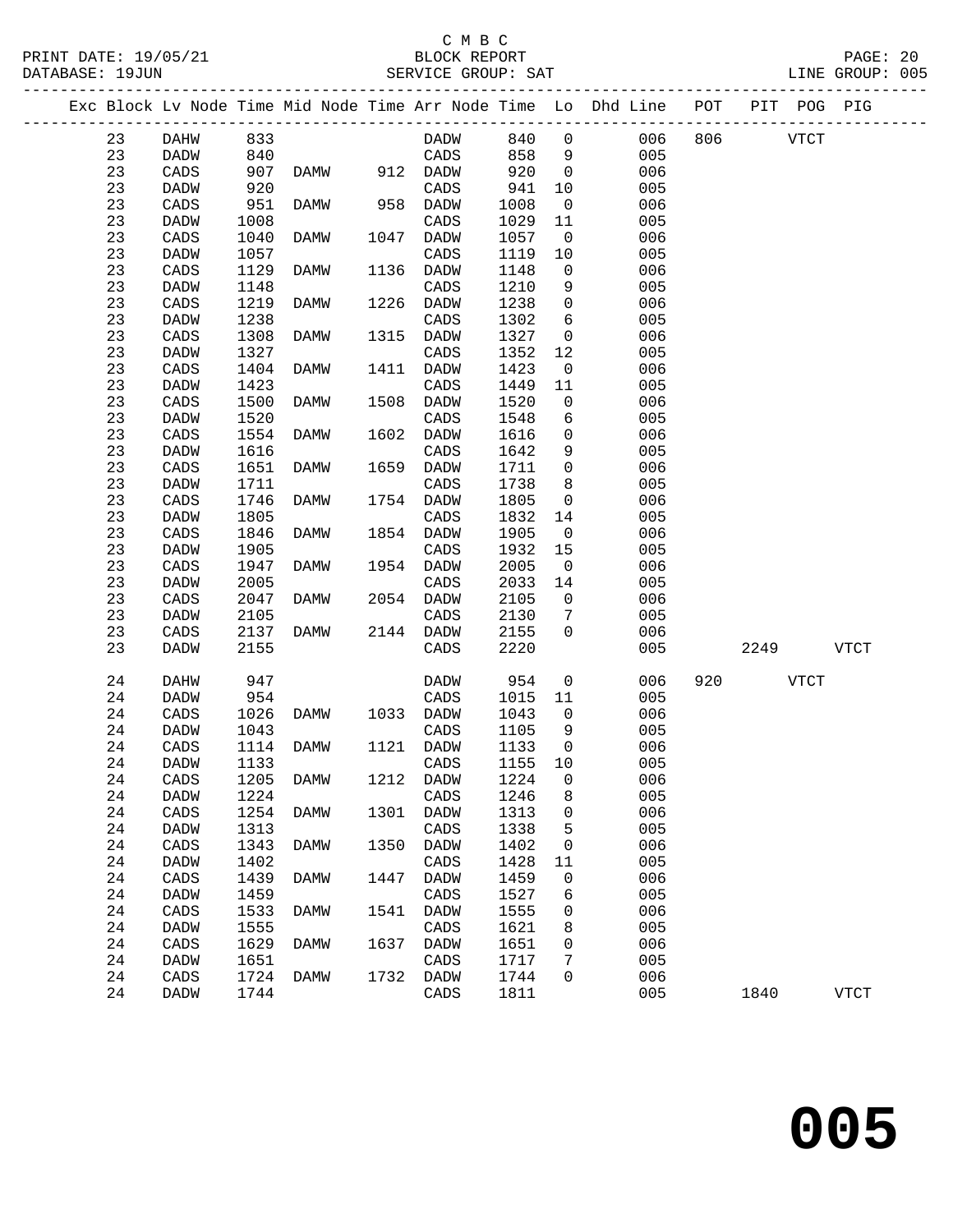#### C M B C SERVICE GROUP: SAT

|  |    |                                        |      |           |      |      |      |                | Exc Block Lv Node Time Mid Node Time Arr Node Time Lo Dhd Line | POT       | PIT POG PIG |  |
|--|----|----------------------------------------|------|-----------|------|------|------|----------------|----------------------------------------------------------------|-----------|-------------|--|
|  | 25 | ------------------------------<br>DAHW | 927  |           |      | DADW | 934  | $\overline{0}$ | 006                                                            | 900 — 100 | VTCT        |  |
|  | 25 | DADW                                   | 934  |           |      | CADS | 955  | 10             | 005                                                            |           |             |  |
|  | 25 | CADS                                   | 1005 | DAMW      | 1012 | DADW | 1022 | $\overline{0}$ | 006                                                            |           |             |  |
|  | 25 | DADW                                   | 1022 |           |      | CADS | 1043 | 11             | 005                                                            |           |             |  |
|  | 25 | CADS                                   | 1054 | DAMW      | 1101 | DADW | 1111 | $\overline{0}$ | 006                                                            |           |             |  |
|  | 25 | DADW                                   | 1111 |           |      | CADS | 1133 | 10             | 005                                                            |           |             |  |
|  | 25 | CADS                                   | 1143 | DAMW      | 1150 | DADW | 1202 | $\mathbf 0$    | 006                                                            |           |             |  |
|  | 25 | DADW                                   | 1202 |           |      | CADS | 1224 | 9              | 005                                                            |           |             |  |
|  | 25 | CADS                                   | 1233 | DAMW      | 1240 | DADW | 1252 | $\mathbf 0$    | 006                                                            |           |             |  |
|  | 25 | DADW                                   | 1252 |           |      | CADS | 1316 | 6              | 005                                                            |           |             |  |
|  | 25 | CADS                                   | 1322 | DAMW      | 1329 | DADW | 1341 | $\overline{0}$ | 006                                                            |           |             |  |
|  | 25 | DADW                                   | 1341 |           |      | CADS | 1407 | 10             | 005                                                            |           |             |  |
|  | 25 | CADS                                   | 1417 | DAMW      | 1425 | DADW | 1437 | $\overline{0}$ | 006                                                            |           |             |  |
|  | 25 | DADW                                   | 1437 |           |      | CADS | 1505 | 9              | 005                                                            |           |             |  |
|  | 25 | CADS                                   | 1514 | DAMW      | 1522 | DADW | 1534 | $\mathbf 0$    | 006                                                            |           |             |  |
|  | 25 | DADW                                   | 1534 |           |      | CADS | 1600 | 8              | 005                                                            |           |             |  |
|  | 25 | CADS                                   | 1608 | DAMW      | 1616 | DADW | 1630 | 0              | 006                                                            |           |             |  |
|  | 25 | DADW                                   | 1630 |           |      | CADS | 1656 | 8              | 005                                                            |           |             |  |
|  | 25 | CADS                                   | 1704 | DAMW      | 1712 | DADW | 1724 | $\overline{0}$ | 006                                                            |           |             |  |
|  | 25 | DADW                                   | 1724 |           |      | CADS | 1751 | 10             | 005                                                            |           |             |  |
|  | 25 | CADS                                   |      | 1801 DAMW | 1809 | DADW | 1820 | $\overline{0}$ | 006                                                            |           |             |  |

25 CADS 1801 DAMW 1809 DADW 1820 0 006

25 CADS 1856 DAMW 1904 DADW 1915 0 006

25 CADS 1957 DAMW 2004 DADW 2015 0 006

25 CADS 2057 DAMW 2104 DADW 2115 0 006

25 CADS 2147 DAMW 2154 DADW 2205 0 006

25 CADS 2233 DAMW 2240 DADW 2251 0 006

25 DADW 1820 CADS 1847 9 005

25 DADW 1915 CADS 1942 15 005

25 DADW 2015 CADS 2043 14 005

25 DADW 2115 CADS 2140 7 005

25 DADW 2205 CADS 2227 6 005

25 DADW 2251 CADS 2313 005 2342 VTCT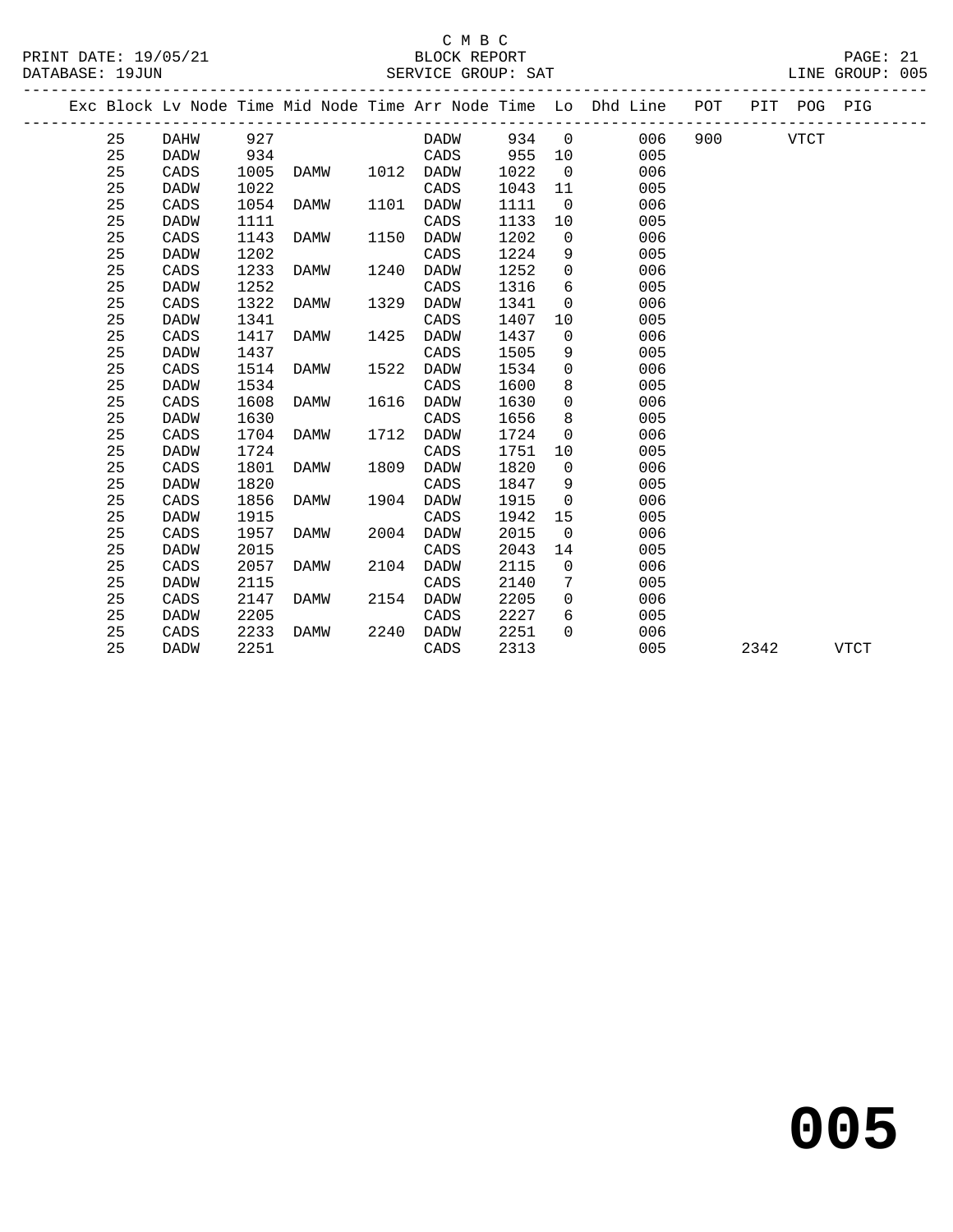# C M B C<br>BLOCK REPORT

|  | DATABASE: 19JUN |                 |      |          |      | SERVICE GROUP: SAT |         |                 |                                                                    |      |      |             | LINE GROUP: 005 |  |
|--|-----------------|-----------------|------|----------|------|--------------------|---------|-----------------|--------------------------------------------------------------------|------|------|-------------|-----------------|--|
|  |                 |                 |      |          |      |                    |         |                 | Exc Block Lv Node Time Mid Node Time Arr Node Time Lo Dhd Line POT |      |      | PIT POG PIG |                 |  |
|  | 26              | CADS            |      | 923 DAMW |      | 930 DADW           | 940 0   |                 | 006                                                                | 853  |      | <b>VTCT</b> |                 |  |
|  | 26              | DADW            | 940  |          |      | CADS               | 1001 11 |                 | 005                                                                |      |      |             |                 |  |
|  | 26              | $\mathtt{CADS}$ | 1012 | DAMW     |      | 1019 DADW          | 1029    | $\overline{0}$  | 006                                                                |      |      |             |                 |  |
|  | 26              | DADW            | 1029 |          |      | CADS               | 1050    | 12              | 005                                                                |      |      |             |                 |  |
|  | 26              | $\mathtt{CADS}$ | 1102 | DAMW     | 1109 | DADW               | 1119    | $\overline{0}$  | 006                                                                |      |      |             |                 |  |
|  | 26              | DADW            | 1119 |          |      | CADS               | 1141    | 10              | 005                                                                |      |      |             |                 |  |
|  | 26              | CADS            | 1151 | DAMW     | 1158 | DADW               | 1210    | $\overline{0}$  | 006                                                                |      |      |             |                 |  |
|  | 26              | DADW            | 1210 |          |      | $\mathtt{CADS}$    | 1232    | 8               | 005                                                                |      |      |             |                 |  |
|  | 26              | CADS            | 1240 | DAMW     | 1247 | DADW               | 1259    | $\overline{0}$  | 006                                                                |      |      |             |                 |  |
|  | 26              | DADW            | 1259 |          |      | CADS               | 1323    | 6               | 005                                                                |      |      |             |                 |  |
|  | 26              | $\mathtt{CADS}$ | 1329 | DAMW     | 1336 | DADW               | 1348    | $\overline{0}$  | 006                                                                |      |      |             |                 |  |
|  | 26              | DADW            | 1348 |          |      | CADS               | 1414    | 11              | 005                                                                |      |      |             |                 |  |
|  | 26              | $\mathtt{CADS}$ | 1425 | DAMW     | 1433 | <b>DADW</b>        | 1445    | $\mathsf 0$     | 006                                                                |      |      |             |                 |  |
|  | 26              | DADW            | 1445 |          |      | CADS               | 1513    | 8               | 005                                                                |      |      |             |                 |  |
|  | 26              | CADS            | 1521 | DAMW     | 1529 | DADW               | 1541    | $\mathsf 0$     | 006                                                                |      |      |             |                 |  |
|  | 26              | DADW            | 1541 |          |      | CADS               | 1607    | 8               | 005                                                                |      |      |             |                 |  |
|  | 26              | CADS            | 1615 | DAMW     | 1623 | DADW               | 1637    | $\overline{0}$  | 006                                                                |      |      |             |                 |  |
|  | 26              | DADW            | 1637 |          |      | CADS               | 1703    | $7\phantom{.0}$ | 005                                                                |      |      |             |                 |  |
|  | 26              | $\mathtt{CADS}$ | 1710 | DAMW     | 1718 | DADW               | 1730    | $\overline{0}$  | 006                                                                |      |      |             |                 |  |
|  | 26              | DADW            | 1730 |          |      | $\mathtt{CADS}$    | 1757    | 12              | 005                                                                |      |      |             |                 |  |
|  | 26              | CADS            | 1809 | DAMW     | 1817 | DADW               | 1828    | $\overline{0}$  | 006                                                                |      |      |             |                 |  |
|  | 26              | DADW            | 1828 |          |      | CADS               | 1855    | 11              | 005                                                                |      |      |             |                 |  |
|  | 26              | CADS            | 1906 | DAMW     | 1914 | DADW               | 1925    | $\overline{0}$  | 006                                                                |      |      |             |                 |  |
|  | 26              | DADW            | 1925 |          |      | $\mathtt{CADS}$    | 1952    | 15              | 005                                                                |      |      |             |                 |  |
|  | 26              | CADS            | 2007 | DAMW     |      | 2014 DADW          | 2025    | $\overline{0}$  | 006                                                                |      |      |             |                 |  |
|  | 26              | DADW            | 2025 |          |      | CADS               | 2053    |                 | 005                                                                |      | 2122 |             | VTCT            |  |
|  | $2\,8$          | CADS            | 1357 | DAMW     | 1404 | DADW               | 1416    | $\overline{0}$  | 006                                                                | 1327 | VTCT |             |                 |  |
|  | 28              | <b>DADW</b>     | 1416 |          |      | CADS               | 1442    | 11              | 005                                                                |      |      |             |                 |  |
|  | 28              | CADS            | 1453 | DAMW     |      | 1501 DADW          | 1513    | $\overline{0}$  | 006                                                                |      |      |             |                 |  |
|  | 28              | DADW            | 1513 |          |      | CADS               | 1541    | 6               | 005                                                                |      |      |             |                 |  |
|  | 28              | $\mathtt{CADS}$ | 1547 | DAMW     | 1555 | DADW               | 1609    | $\overline{0}$  | 006                                                                |      |      |             |                 |  |
|  | 28              | DADW            | 1609 |          |      | CADS               | 1635    | 9               | 005                                                                |      |      |             |                 |  |
|  | 28              | CADS            | 1644 | DAMW     | 1652 | <b>DADW</b>        | 1704    | $\overline{0}$  | 006                                                                |      |      |             |                 |  |
|  | 28              | DADW            | 1704 |          |      | CADS               | 1731    | $7\phantom{.0}$ | 005                                                                |      |      |             |                 |  |
|  | 28              | $\mathtt{CADS}$ | 1738 | DAMW     | 1746 | DADW               | 1758    | 0               | 006                                                                |      |      |             |                 |  |
|  | 28              | DADW            | 1758 |          |      | CADS               | 1825    | 11              | 005                                                                |      |      |             |                 |  |
|  | 28              | CADS            | 1836 | DAMW     | 1844 | DADW               | 1855    | $\overline{0}$  | 006                                                                |      |      |             |                 |  |
|  | 28              | DADW            | 1855 |          |      | CADS               | 1922    | 14              | 005                                                                |      |      |             |                 |  |
|  | $2\,8$          | $\mathtt{CADS}$ | 1936 | DAMW     |      | 1944 DADW          | 1955    | $\overline{0}$  | 006                                                                |      |      |             |                 |  |
|  | 28              | DADW            | 1955 |          |      | CADS               | 2023    | 14              | 005                                                                |      |      |             |                 |  |
|  | 28              | CADS            | 2037 | DAMW     |      | 2044 DADW          | 2055    | $\Omega$        | 006                                                                |      |      |             |                 |  |
|  |                 |                 |      |          |      |                    |         |                 |                                                                    |      |      |             |                 |  |

28 DADW 2055 CADS 2120 7 005

28 CADS 2312 DAMW 2319 DADW<br>28 DADW 2330 0 CADS

 28 CADS 2127 DAMW 2134 DADW 2145 0 006 28 DADW 2145 CADS 2210 11 005 28 CADS 2221 DAMW 2228 DADW 2239 0 006 28 DADW 2239 CADS 2301 11 005

28 DADW 2330 CADS 2352 005 2421 VTCT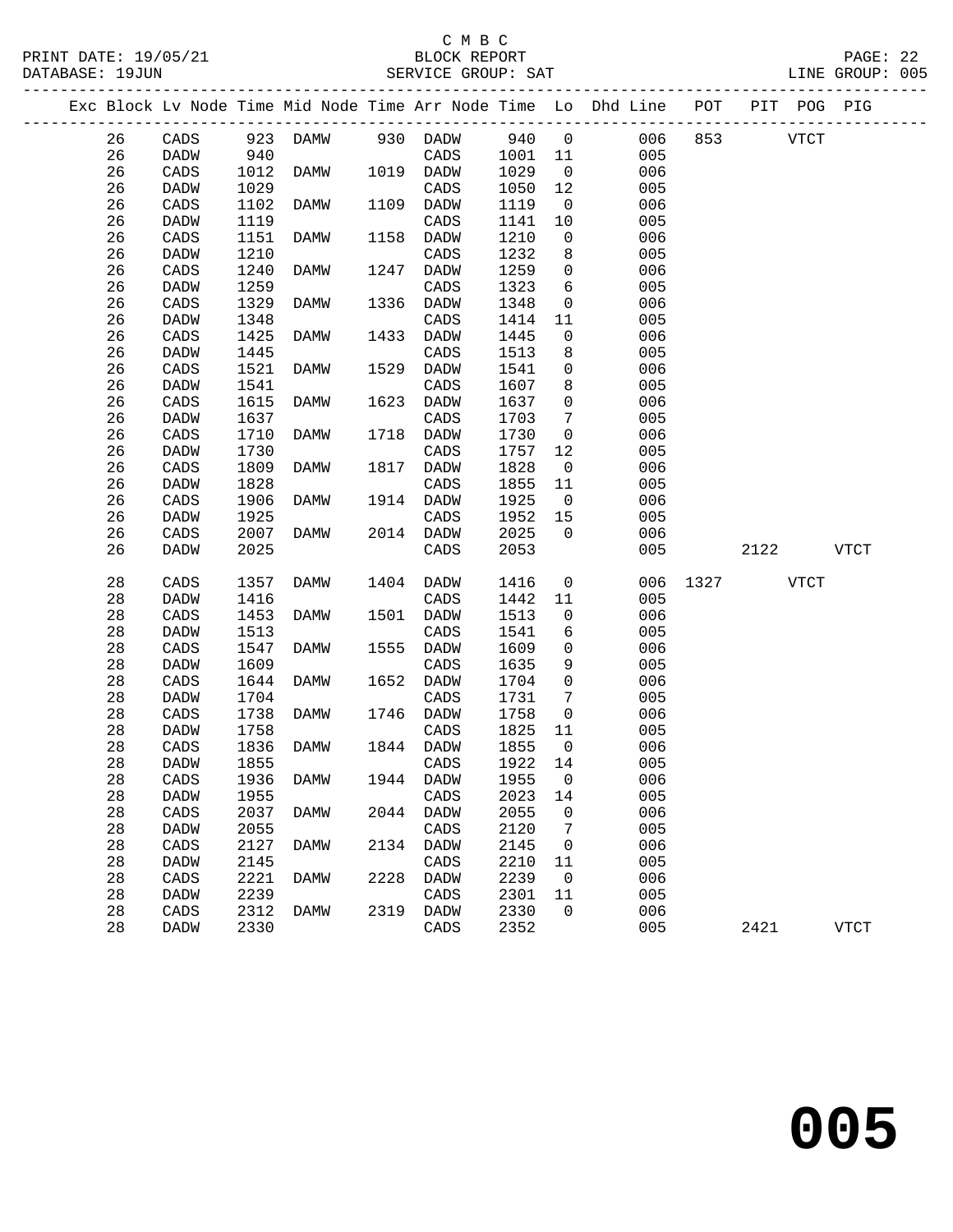|      |    |                 |             |                                            |      |             |         |                 | PRINT DATE: 19/05/21 BLOCK REPORT PAGE: 23<br>DATABASE: 19JUN SERVICE GROUP: SAT LINE GROUP: 007 |     |             |             |  |
|------|----|-----------------|-------------|--------------------------------------------|------|-------------|---------|-----------------|--------------------------------------------------------------------------------------------------|-----|-------------|-------------|--|
| 5GRN |    |                 |             | 5 AV & GRANVILLE ST                        |      |             |         |                 | DULP WB W 41 AV FS DUNBAR ST                                                                     |     |             |             |  |
|      |    |                 |             |                                            |      |             |         |                 | Exc Block Lv Node Time Mid Node Time Arr Node Time Lo Dhd Line POT PIT POG PIG                   |     |             |             |  |
|      | 31 | GRDM            |             | 550 NADU                                   |      | 606 NAST    |         |                 | 617 24 007 527 VTCT                                                                              |     |             |             |  |
|      | 31 | NAST            |             | 641 PNHM                                   |      | 708 DULP    | 738     |                 | 12<br>007                                                                                        |     |             |             |  |
|      | 31 | DULP            | 750         | 5GRN                                       | 812  | NAST        | 849     |                 | 12<br>007                                                                                        |     |             |             |  |
|      | 31 | NAST            | 901<br>1029 | PNHM                                       | 930  | DULP        | 1011    |                 | 007                                                                                              |     |             |             |  |
|      | 31 | DULP            | 1029        | 5GRN                                       | 1057 | NAST        | 1140    |                 | $\begin{array}{c} 18 \\ 16 \end{array}$<br>007                                                   |     |             |             |  |
|      | 31 | NAST            | 1156        | PNHM                                       | 1228 | DULP        | 1316    |                 | 8 <sup>1</sup><br>007                                                                            |     |             |             |  |
|      | 31 | DULP            | 1324        | 5GRN                                       | 1357 | NAST        | 1445    | 9               | 007                                                                                              |     |             |             |  |
|      | 31 | NAST            | 1454        | PNHM                                       | 1529 | DULP        | 1620    | 20              | 007                                                                                              |     |             |             |  |
|      | 31 | <b>DULP</b>     | 1640        | 5GRN                                       | 1712 | NAST        | 1758    | 22              | 007                                                                                              |     |             |             |  |
|      | 31 | NAST            | 1820        | PNHM                                       | 1854 | DULP        | 1941    | 11              | 007                                                                                              |     |             |             |  |
|      | 31 | $\texttt{DULP}$ | 1952        | 5GRN                                       | 2019 | NAST        | 2101    | 8 <sup>8</sup>  | 007                                                                                              |     |             |             |  |
|      | 31 | NAST            | 2109        | PNHM                                       | 2137 | DULP        | 2218    | 16              | 007                                                                                              |     |             |             |  |
|      | 31 | DULP            | 2234        | 5GRN                                       | 2259 | NAST        | 2337 13 |                 | 007                                                                                              |     |             |             |  |
|      | 31 | NAST            | 2350        | PNHM                                       | 2418 | DULP        | 2456    |                 | 007                                                                                              |     | 2511 VTCT   |             |  |
|      | 32 | <b>DULP</b>     | 553         | 5GRN                                       | 612  | NAST        | 646     | 15              | 007                                                                                              | 528 | <b>VTCT</b> |             |  |
|      | 32 | NAST            | 701         | PNHM                                       | 728  | DULP        | 758     | $7\overline{ }$ | 007                                                                                              |     |             |             |  |
|      | 32 | <b>DULP</b>     | 805         | 5GRN                                       | 827  | NAST        | 904     | 12              | 007                                                                                              |     |             |             |  |
|      | 32 | NAST            | 916         | PNHM                                       | 945  | DULP        | 1026    | 16              | 007                                                                                              |     |             |             |  |
|      | 32 | <b>DULP</b>     | 1042        | 5GRN                                       | 1112 | NAST        | 1155    | 16              | 007                                                                                              |     |             |             |  |
|      | 32 | NAST            | 1211        | PNHM                                       | 1243 | DULP        | 1331    | 9               | 007                                                                                              |     |             |             |  |
|      | 32 | DULP            | 1340        | 5GRN                                       | 1412 | NAST        | 1500    | 9               | 007                                                                                              |     |             |             |  |
|      | 32 | NAST            | 1509        | PNHM                                       | 1544 | DULP        | 1635 20 |                 | 007                                                                                              |     |             |             |  |
|      | 32 | <b>DULP</b>     | 1655        | 5GRN                                       | 1727 | NAST        | 1813    |                 | 007                                                                                              |     | 1848 VTCT   |             |  |
|      | 33 | NAST            | 600         | PNHM                                       | 627  | DULP        | 657     |                 | 14<br>007                                                                                        | 525 | <b>VTCT</b> |             |  |
|      | 33 | <b>DULP</b>     | 711         | 5GRN                                       | 732  | NAST        | 806     | 13              | 007                                                                                              |     |             |             |  |
|      | 33 | NAST            | 819         | PNHM                                       | 846  | DULP        | 921     | 11              | 007                                                                                              |     |             |             |  |
|      | 33 | <b>DULP</b>     | 932         | 5GRN                                       | 957  | NAST        | 1038    | 21              | 007                                                                                              |     |             |             |  |
|      | 33 | NAST            | 1059        | PNHM                                       | 1129 | DULP        | 1215    | 9               | 007                                                                                              |     |             |             |  |
|      | 33 | DULP            | 1224        | 5GRN                                       | 1257 | NAST        | 1345 9  |                 | 007                                                                                              |     |             |             |  |
|      | 33 | NAST            |             | 1354 PNHM                                  |      | 1429 DULP   | 1520 20 |                 | 007                                                                                              |     |             |             |  |
|      | 33 | <b>DULP</b>     |             | 1540    5GRN    1612    NAST    1700    11 |      |             |         |                 | 007                                                                                              |     |             |             |  |
|      | 33 | NAST            | 1711        | PNHM                                       | 1745 | <b>DULP</b> | 1833    | 16              | 007                                                                                              |     |             |             |  |
|      | 33 | $\texttt{DULP}$ | 1849        | 5GRN                                       | 1919 | NAST        | 2004    | 5               | 007                                                                                              |     |             |             |  |
|      | 33 | NAST            | 2009        | PNHM                                       | 2037 | <b>DULP</b> | 2118    | 16              | 007                                                                                              |     |             |             |  |
|      | 33 | <b>DULP</b>     | 2134        | 5GRN                                       | 2159 | NAST        | 2238    | 11              | 007                                                                                              |     |             |             |  |
|      | 33 | NAST            | 2249        | PNHM                                       | 2317 | <b>DULP</b> | 2358    | 9               | 007                                                                                              |     |             |             |  |
|      | 33 | $\texttt{DULP}$ | 2407        | 5GRN                                       | 2429 | NAST        | 2507    | 0               | 007                                                                                              |     |             |             |  |
|      | 33 | NAST            | 2507        | PNHM                                       | 2530 | HODM        | 2534    |                 | 007                                                                                              |     | 2558        | <b>VTCT</b> |  |

**007**

C M B C<br>BLOCK REPORT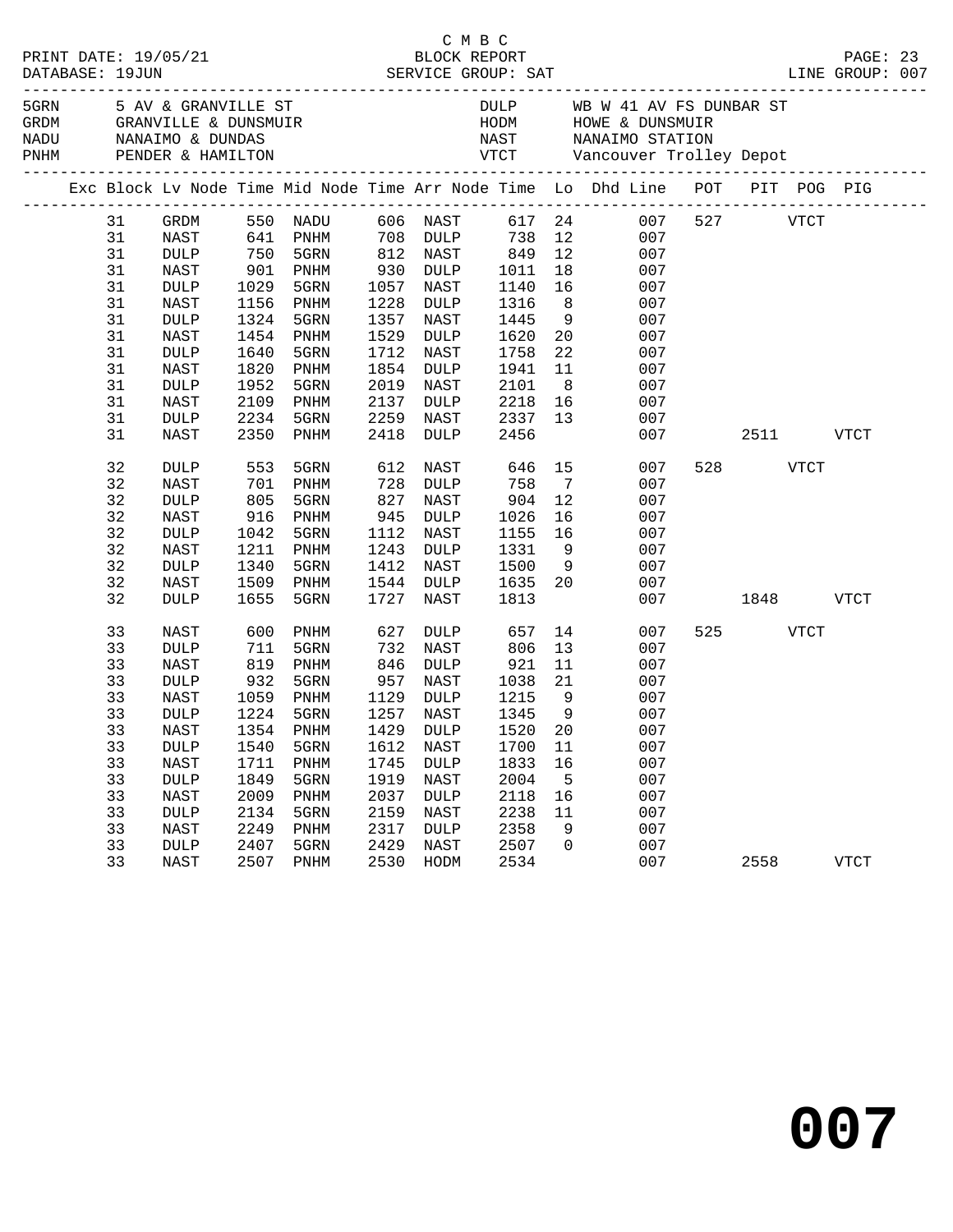|    |                 |      |                              |      |                 |        |                 | Exc Block Lv Node Time Mid Node Time Arr Node Time Lo Dhd Line POT PIT POG PIG |     |             |             |
|----|-----------------|------|------------------------------|------|-----------------|--------|-----------------|--------------------------------------------------------------------------------|-----|-------------|-------------|
| 34 | PNHM            |      | 607 PNHM                     |      | 607 DULP        | 637 14 |                 | 007                                                                            | 532 | <b>VTCT</b> |             |
| 34 | <b>DULP</b>     | 651  | 5GRN                         | 712  | NAST            | 746    | 18              | 007                                                                            |     |             |             |
| 34 | <b>NAST</b>     | 804  | PNHM                         |      | 831 DULP        | 906    | 11              | 007                                                                            |     |             |             |
| 34 | <b>DULP</b>     | 917  | 5GRN                         |      | 942 NAST        | 1023   | 21              | 007                                                                            |     |             |             |
| 34 | NAST            | 1044 | PNHM                         |      | 1114 DULP       | 1159   | 10              | 007                                                                            |     |             |             |
| 34 | DULP            | 1209 | 5GRN                         | 1242 | NAST            | 1330   | 8               | 007                                                                            |     |             |             |
| 34 | NAST            | 1338 | PNHM                         | 1413 | DULP            | 1504   | 21              | 007                                                                            |     |             |             |
| 34 | <b>DULP</b>     | 1525 | 5GRN                         | 1557 | NAST            | 1645   | 11              | 007                                                                            |     |             |             |
| 34 | NAST            | 1656 | PNHM                         | 1730 | DULP            | 1819   | 10              | 007                                                                            |     |             |             |
| 34 | DULP            | 1829 | 5GRN                         | 1859 | NAST            | 1944   | $5\overline{5}$ | 007                                                                            |     |             |             |
| 34 | NAST            | 1949 | PNHM                         | 2017 | DULP            | 2058   | 16              | 007                                                                            |     |             |             |
| 34 | <b>DULP</b>     | 2114 | 5GRN                         | 2139 | NAST            | 2218   | 11              | 007                                                                            |     |             |             |
| 34 | NAST            | 2229 | PNHM                         | 2257 | DULP            | 2338   |                 | 007                                                                            |     | 2353        | VTCT        |
| 35 | <b>DULP</b>     | 613  | 5GRN                         | 632  | NAST            | 706    | 15              | 007                                                                            | 548 | <b>VTCT</b> |             |
| 35 | NAST            | 721  | PNHM                         | 748  | <b>DULP</b>     | 818    | 16              | 007                                                                            |     |             |             |
| 35 | <b>DULP</b>     | 834  | 5GRN                         | 857  | NAST            | 934    | 12              | 007                                                                            |     |             |             |
| 35 | NAST            | 946  | PNHM                         | 1015 | $\texttt{DULP}$ | 1056   | 14              | 007                                                                            |     |             |             |
| 35 | <b>DULP</b>     | 1110 | 5GRN                         | 1142 | NAST            | 1229   | 9               | 007                                                                            |     |             |             |
| 35 | NAST            | 1238 | PNHM                         | 1313 | DULP            | 1401   | 9               | 007                                                                            |     |             |             |
| 35 | <b>DULP</b>     | 1410 | 5GRN                         | 1442 | NAST            | 1530   | 9               | 007                                                                            |     |             |             |
| 35 | <b>NAST</b>     | 1539 | $\mathop{\rm PNHM}\nolimits$ | 1614 | $\texttt{DULP}$ | 1705   | 22              | 007                                                                            |     |             |             |
| 35 | DULP            | 1727 | 5GRN                         | 1800 | NAST            | 1845   | 22              | 007                                                                            |     |             |             |
| 35 | NAST            | 1907 | $\mathop{\rm PNHM}\nolimits$ | 1936 | DULP            | 2021   | 11              | 007                                                                            |     |             |             |
| 35 | <b>DULP</b>     | 2032 | 5GRN                         | 2059 | NAST            | 2140   | 9               | 007                                                                            |     |             |             |
| 35 | NAST            | 2149 | PNHM                         | 2217 | <b>DULP</b>     | 2258   | 17              | 007                                                                            |     |             |             |
| 35 | DULP            | 2315 | 5GRN                         | 2339 | NAST            | 2417   |                 | 007                                                                            |     | 2448        | <b>VTCT</b> |
| 36 | NAST            | 621  | PNHM                         | 648  | DULP            | 718    | 13              | 007                                                                            | 546 | <b>VTCT</b> |             |
| 36 | $\texttt{DULP}$ | 731  | 5GRN                         | 752  | NAST            | 826    | 22              | 007                                                                            |     |             |             |
| 36 | NAST            | 848  | PNHM                         | 915  | DULP            | 953    | 8 <sup>8</sup>  | 007                                                                            |     |             |             |
| 36 | <b>DULP</b>     | 1001 | 5GRN                         | 1027 | NAST            | 1110   | 19              | 007                                                                            |     |             |             |
| 36 | NAST            | 1129 | PNHM                         | 1159 | DULP            | 1246   | 8               | 007                                                                            |     |             |             |
| 36 | <b>DULP</b>     | 1254 | 5GRN                         | 1327 | NAST            | 1415   | 9               | 007                                                                            |     |             |             |
| 36 | NAST            | 1424 | PNHM                         | 1459 | <b>DULP</b>     | 1550   | 20              | 007                                                                            |     |             |             |
| 36 | DULP            | 1610 | 5GRN                         | 1642 | NAST            | 1730   | 11              | 007                                                                            |     |             |             |
| 36 | <b>NAST</b>     | 1741 | PNHM                         | 1815 | <b>DULP</b>     | 1903   |                 | 007                                                                            |     | 1919        | <b>VTCT</b> |
| 37 | <b>DULP</b>     | 633  | 5GRN                         | 652  | NAST            | 726    | 8               | 007                                                                            | 607 | <b>VTCT</b> |             |
| 37 | NAST            | 734  | PNHM                         | 801  | DULP            | 834    | 13              | 007                                                                            |     |             |             |
| 37 | DULP            | 847  | 5GRN                         | 912  | NAST            | 952    | 8               | 007                                                                            |     |             |             |
| 37 | NAST            | 1000 | PNHM                         | 1029 | DULP            | 1111   | 14              | 007                                                                            |     |             |             |
| 37 | DULP            | 1125 | 5GRN                         | 1157 | NAST            | 1244   | 9               | 007                                                                            |     |             |             |
| 37 | NAST            | 1253 | PNHM                         | 1328 | DULP            | 1417   | 8               | 007                                                                            |     |             |             |
| 37 | <b>DULP</b>     | 1425 | 5GRN                         | 1457 | NAST            | 1545   | 9               | 007                                                                            |     |             |             |
| 37 | NAST            | 1554 | PNHM                         | 1629 | DULP            | 1720   |                 | 007                                                                            |     | 1741        | <b>VTCT</b> |
|    |                 |      |                              |      |                 |        |                 |                                                                                |     |             |             |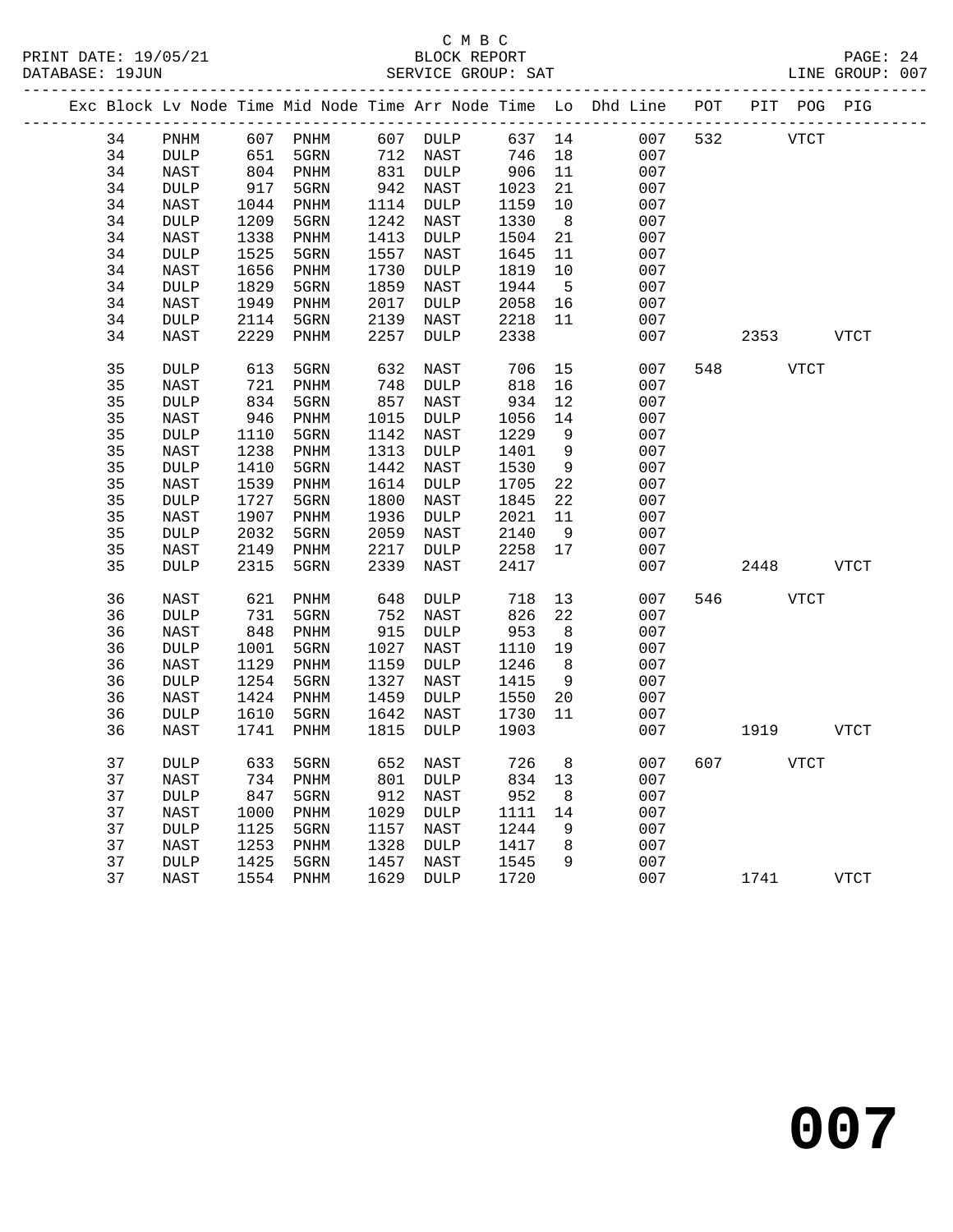#### C M B C<br>BLOCK REPORT SERVICE GROUP: SAT

|  |          |                     |              | Exc Block Lv Node Time Mid Node Time Arr Node Time Lo Dhd Line POT PIT POG PIG |              |                     |              |                |                 |     |          |             |             |
|--|----------|---------------------|--------------|--------------------------------------------------------------------------------|--------------|---------------------|--------------|----------------|-----------------|-----|----------|-------------|-------------|
|  | 38       | NAST                |              | 749 PNHM                                                                       |              | 816 DULP            | 851 11       |                | 007             | 712 |          | <b>VTCT</b> |             |
|  | 38       | <b>DULP</b>         | 902          | 5GRN                                                                           | 927          | NAST                | 1007         | 8 <sup>8</sup> | 007             |     |          |             |             |
|  | 38       | NAST                | 1015         | PNHM                                                                           | 1044         | DULP                | 1126         | 14             | 007             |     |          |             |             |
|  | 38       | <b>DULP</b>         | 1140         | 5GRN                                                                           | 1212         | NAST                | 1259         | 9              | 007             |     |          |             |             |
|  | 38       | NAST                | 1308         | PNHM                                                                           | 1343         | DULP                | 1432         | 8              | 007             |     |          |             |             |
|  | 38       | DULP                | 1440         | 5GRN                                                                           | 1512         | NAST                | 1600         | 9              | 007             |     |          |             |             |
|  | 38       | NAST                | 1609         | PNHM                                                                           | 1644         | <b>DULP</b>         | 1735         | 11             | 007             |     |          |             |             |
|  | 38       | DULP                | 1746         | 5GRN                                                                           | 1819         | NAST                | 1904         | 24             | 007             |     |          |             |             |
|  | 38       | NAST                | 1928         | PNHM                                                                           | 1956         | <b>DULP</b>         | 2039         | 15             | 007             |     |          |             |             |
|  | 38       | <b>DULP</b>         | 2054         | 5GRN                                                                           | 2119         | NAST                | 2158         | 11             | 007             |     |          |             |             |
|  | 38       | NAST                | 2209         | PNHM                                                                           | 2237         | <b>DULP</b>         | 2318         | 17             | 007             |     |          |             |             |
|  | 38       | <b>DULP</b>         | 2335         | 5GRN                                                                           | 2359         | NAST                | 2437         | $\overline{0}$ | 007             |     |          |             |             |
|  | 38       | NAST                | 2437         | PNHM                                                                           | 2500         | <b>DULP</b>         | 2541         |                | 007             |     | 2555     |             | VTCT        |
|  | 39       | <b>DULP</b>         | 819          | 5GRN                                                                           | 842          | NAST                | 919          | 12             | 007             |     | 753 VTCT |             |             |
|  | 39       | NAST                | 931          | PNHM                                                                           | 1000         | DULP                | 1041         | 16             | 007             |     |          |             |             |
|  | 39       | $\texttt{DULP}$     | 1057         | 5GRN                                                                           | 1127         | <b>NAST</b>         | 1210         | 13             | 007             |     |          |             |             |
|  | 39       | NAST                | 1223         | PNHM                                                                           | 1258         | <b>DULP</b>         | 1346         | 9              | 007             |     |          |             |             |
|  | 39       | <b>DULP</b>         | 1355         | 5GRN                                                                           | 1427         | NAST                | 1515         | 9              | 007             |     |          |             |             |
|  | 39       | NAST                | 1524         | PNHM                                                                           | 1559         | <b>DULP</b>         | 1650         | 20             | 007             |     |          |             |             |
|  | 39       | <b>DULP</b>         | 1710         | 5GRN                                                                           | 1742         | NAST                | 1828         | 19             | 007             |     |          |             |             |
|  | 39       | NAST                | 1847         | PNHM                                                                           | 1916         | <b>DULP</b>         | 2001         | 11             | 007             |     |          |             |             |
|  | 39       | DULP                | 2012         | 5GRN                                                                           | 2039         | NAST                | 2120         | 9              | 007             |     |          |             |             |
|  | 39<br>39 | NAST<br><b>DULP</b> | 2129<br>2255 | PNHM<br>5GRN                                                                   | 2157<br>2319 | <b>DULP</b><br>NAST | 2238<br>2357 | 17<br>10       | 007<br>007      |     |          |             |             |
|  | 39       | NAST                | 2407         | PNHM                                                                           | 2430         | DULP                | 2511         |                | 007             |     | 2525     |             | <b>VTCT</b> |
|  |          |                     |              |                                                                                |              |                     |              |                |                 |     |          |             |             |
|  | 40       | NAST                | 833          | PNHM                                                                           | 900          | DULP                | 938          | 8              | 007             | 756 |          | <b>VTCT</b> |             |
|  | 40       | <b>DULP</b>         | 946          | 5GRN                                                                           | 1012         | NAST                | 1055         | 19             | 007             |     |          |             |             |
|  | 40       | NAST                | 1114         | PNHM                                                                           | 1144         | DULP                | 1230         | 9              | 007             |     |          |             |             |
|  | 40       | <b>DULP</b>         | 1239         | 5GRN                                                                           | 1312         | NAST                | 1400         | 9              | 007             |     |          |             |             |
|  | 40       | NAST                | 1409         | PNHM                                                                           | 1444         | <b>DULP</b>         | 1535         | 20             | 007             |     |          |             |             |
|  | 40       | <b>DULP</b>         | 1555         | 5GRN                                                                           | 1627         | NAST                | 1715         | 11             | 007             |     |          |             |             |
|  | 40       | NAST                | 1726         | PNHM                                                                           | 1800         | <b>DULP</b>         | 1848         | 21             | 007             |     |          |             |             |
|  | 40       | <b>DULP</b>         | 1909         | 5GRN                                                                           | 1939         | NAST                | 2023         | 6              | 007             |     |          |             |             |
|  | 40<br>40 | NAST                | 2029<br>2154 | PNHM                                                                           | 2057<br>2219 | DULP                | 2138<br>2257 | 16<br>12       | 007<br>007      |     |          |             |             |
|  | 40       | <b>DULP</b><br>NAST | 2309         | 5GRN<br>PNHM                                                                   | 2337         | NAST<br><b>DULP</b> | 2418         |                | 007             |     | 2433     |             | <b>VTCT</b> |
|  |          |                     |              |                                                                                |              |                     |              |                |                 |     |          |             |             |
|  | 41       | DULP                |              | 1014 5GRN                                                                      |              | 1042 NAST           |              |                | 1125 19 007 948 |     |          | <b>VTCT</b> |             |
|  | 41       | NAST                | 1144         | PNHM                                                                           | 1214         | <b>DULP</b>         | 1301         | 8              | 007             |     |          |             |             |
|  | 41       | $\texttt{DULP}$     | 1309         | 5GRN                                                                           | 1342         | NAST                | 1430         | 9              | 007             |     |          |             |             |
|  | 41       | NAST                | 1439         | PNHM                                                                           | 1514         | <b>DULP</b>         | 1605         | 20             | 007             |     |          |             |             |
|  | 41       | <b>DULP</b>         | 1625         | 5GRN                                                                           | 1657         | <b>NAST</b>         | 1745         | 16             | 007             |     |          |             |             |
|  | 41       | NAST                | 1801         | PNHM                                                                           | 1835         | <b>DULP</b>         | 1923         | 6              | 007             |     |          |             |             |
|  | 41       | <b>DULP</b>         | 1929         | 5GRN                                                                           | 1959         | <b>NAST</b>         | 2043         | 6              | 007             |     |          |             |             |
|  | 41<br>41 | NAST                | 2049<br>2214 | PNHM                                                                           | 2117<br>2239 | <b>DULP</b>         | 2158         | 16<br>12       | 007<br>007      |     |          |             |             |
|  | 41       | DULP<br>NAST        | 2329         | 5GRN<br>PNHM                                                                   | 2357         | NAST<br>DULP        | 2317<br>2435 | 2              | 007             |     |          |             |             |
|  | 41       | <b>DULP</b>         | 2437         | 5GRN                                                                           | 2459         | NAST                | 2537         |                | 007             |     | 2608     |             | <b>VTCT</b> |
|  |          |                     |              |                                                                                |              |                     |              |                |                 |     |          |             |             |
|  | 42       | NAST                | 1029         | PNHM                                                                           | 1059         | <b>DULP</b>         | 1144         | 11             | 007             | 952 |          | <b>VTCT</b> |             |
|  | 42       | <b>DULP</b>         | 1155         | 5GRN                                                                           | 1227         | NAST                | 1314         | 9              | 007             |     |          |             |             |
|  | 42       | NAST                | 1323         | PNHM                                                                           | 1358         | <b>DULP</b>         | 1449         | 21             | 007             |     |          |             |             |
|  | 42       | DULP                | 1510         | 5GRN                                                                           | 1542         | NAST                | 1630         | 10             | 007             |     |          |             |             |
|  | 42       | NAST                | 1640         | PNHM                                                                           | 1714         | <b>DULP</b>         | 1803         |                | 007             |     | 1824     |             | <b>VTCT</b> |
|  |          |                     |              |                                                                                |              |                     |              |                |                 |     |          |             |             |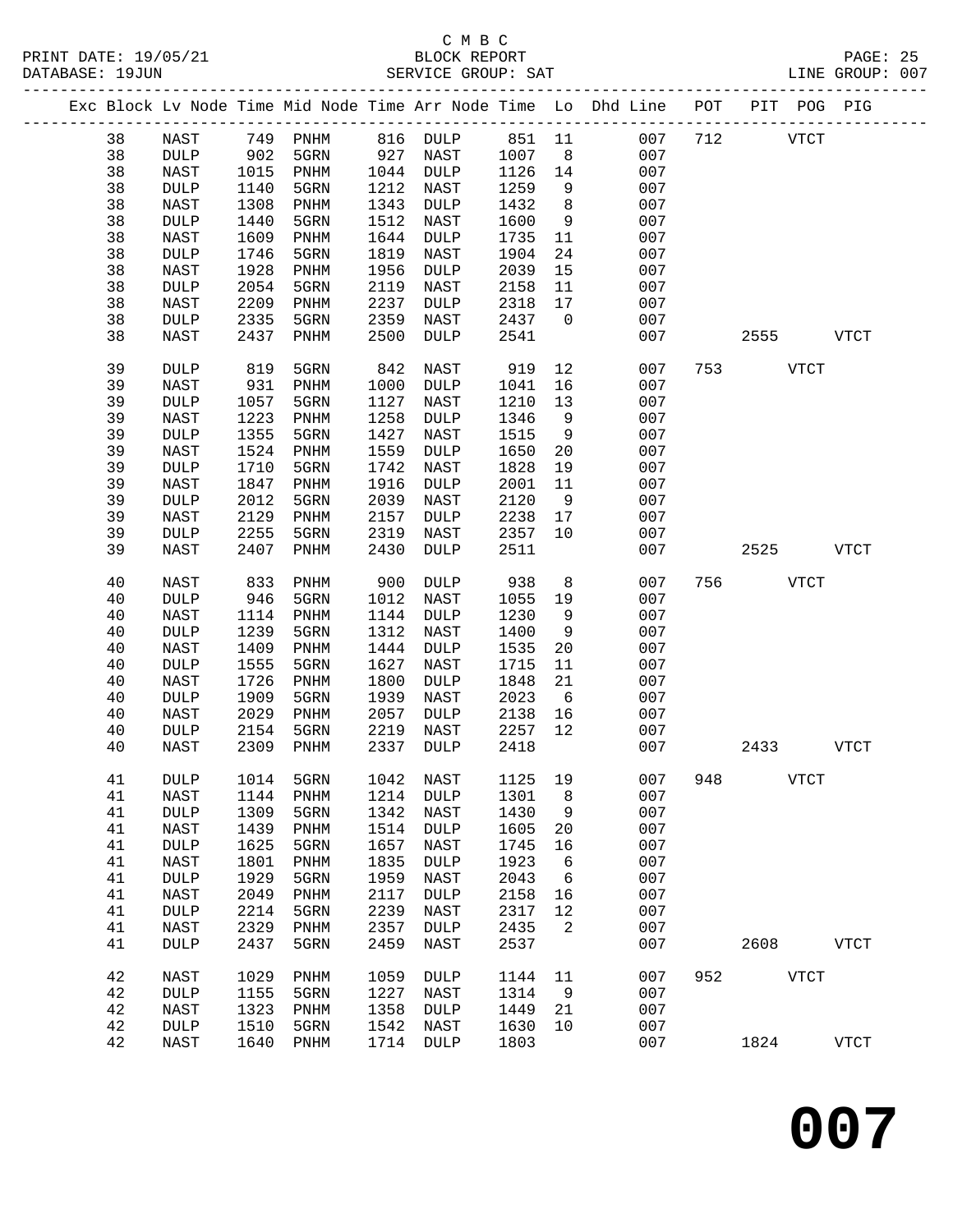C M B C<br>BLOCK REPORT PRINT DATE: 19/05/21 BLOCK REPORT PAGE: 26 SERVICE GROUP: SAT ------------------------------------------------------------------------------------------------- Exc Block Lv Node Time Mid Node Time Arr Node Time Lo Dhd Line POT PIT POG PIG

|  |    |      |      |           |                             |         | AND DIVON HY NOUT IIME MIN NOUT IIME AIL NOUT IIME THO THIN HINT |          | LUI FII FUG FIG |      |
|--|----|------|------|-----------|-----------------------------|---------|------------------------------------------------------------------|----------|-----------------|------|
|  | 43 | DULP |      |           | 1455 5GRN 1527 NAST 1615 10 |         |                                                                  | 007 1429 | VTCT            |      |
|  | 43 | NAST |      | 1625 PNHM | 1659 DULP                   | 1749 20 | 007                                                              |          |                 |      |
|  | 43 | DULP | 1809 | 5GRN      | 1839 NAST                   | 1924    | 007                                                              |          | 1959            | VTCT |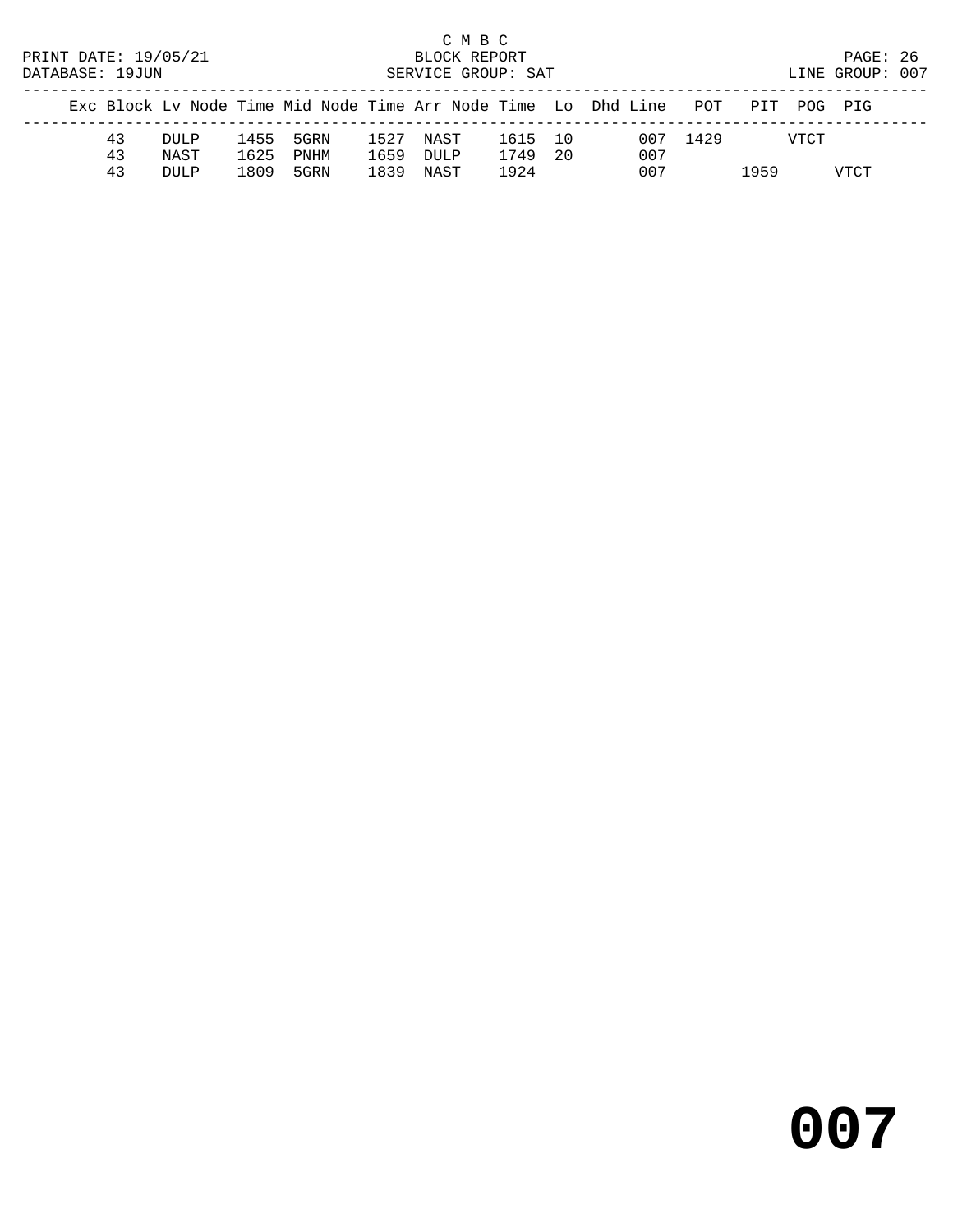|                                  |              |              |                                  |              |              |              |                      | Exc Block Lv Node Time Mid Node Time Arr Node Time Lo Dhd Line POT PIT POG PIG |          |      |             |  |
|----------------------------------|--------------|--------------|----------------------------------|--------------|--------------|--------------|----------------------|--------------------------------------------------------------------------------|----------|------|-------------|--|
| $\mathbf{1}$                     |              |              | F41S 456 BYKY                    |              |              |              |                      | FRTE 503 0 008 440 VTCT                                                        |          |      |             |  |
| $\mathbf 1$                      | FRTE         |              | 503 BYKY                         |              | 522 WFST     |              |                      | 534 0<br>008                                                                   |          |      |             |  |
| $\mathbf 1$                      | WFST         |              | 534 BYKY                         |              | 547 FRTE     |              |                      | 604 19<br>008                                                                  |          |      |             |  |
| $\mathbf 1$                      | FRTE         |              | 623 BYKY                         | 642          | WFST         | 656          | $\overline{0}$       | 008                                                                            |          |      |             |  |
| $1\,$                            | WFST         |              | 656 BYKY<br>739 BYKY             | 710          | FRTE         | 729          | 10                   | 008                                                                            |          |      |             |  |
| $\mathbf 1$                      | FRTE         |              |                                  | 800          | WFST         | 816          |                      | $\overline{0}$<br>008                                                          |          |      |             |  |
| $\mathbf 1$                      | WFST         |              | 816 BYKY                         | 829          | FRTE         | 851          | 13                   | 008                                                                            |          |      |             |  |
| 1                                | FRTE         |              | 904 BYKY                         | 928          | WFST         | 945          | $\overline{0}$       | 008                                                                            |          |      |             |  |
| 1                                | WFST         | 945          | BYKY                             | 1002         | FRTE         | 1028         | 10                   | 008                                                                            |          |      |             |  |
| 1                                | FRTE         | 1038         | BYKY                             | 1105         | WFST         | 1125         | $\overline{0}$       | 008                                                                            |          |      |             |  |
| 1                                | WFST         | 1125<br>1230 | BYKY                             | 1144<br>1300 | FRTE         | 1213<br>1322 | 17<br>$\overline{0}$ | 008<br>008                                                                     |          |      |             |  |
| 1<br>1                           | FRTE<br>WFST | 1322         | BYKY<br>BYKY                     | 1343         | WFST<br>FRTE | 1412         | 19                   | 008                                                                            |          |      |             |  |
| 1                                | FRTE         |              | 1431 BYKY                        | 1503         | WFST         | 1525         | $\overline{0}$       | 008                                                                            |          |      |             |  |
| 1                                | WFST         | 1525         | BYKY                             | 1546         | FRTE         | 1616         | 19                   | 008                                                                            |          |      |             |  |
| 1                                | FRTE         | 1635         | BYKY                             | 1705         | WFST         | 1725         | $\overline{0}$       | 008                                                                            |          |      |             |  |
| 1                                | WFST         | 1725         | BYKY                             | 1746         | FRTE         | 1814         | 18                   | 008                                                                            |          |      |             |  |
| 1                                | FRTE         | 1832         | BYKY                             | 1859         | WFST         | 1918         | $\overline{0}$       | 008                                                                            |          |      |             |  |
| $\mathbf 1$                      | WFST         | 1918         | BYKY                             | 1937         | FRTE         | 2001         | 14                   | 008                                                                            |          |      |             |  |
| 1                                | FRTE         | 2015         | BYKY                             | 2038         | WFST         | 2054         | $\overline{0}$       | 008                                                                            |          |      |             |  |
| 1                                | WFST         |              | 2054 BYKY                        |              | 2112 FRTE    | 2133         | $\overline{0}$       | 008                                                                            |          |      |             |  |
| 1                                | FRTE         | 2133         | BYKY                             |              | 41FR         | 2145         |                      | 008                                                                            |          | 2201 | VTCT        |  |
| 2                                | F41S         | 516          | <b>BYKY</b>                      |              | FRTE         | 523          | $\overline{0}$       | 008                                                                            | 500 VTCT |      |             |  |
| 2                                | FRTE         | 523          | BYKY 542 WFST                    |              |              | 554          | $\overline{0}$       | 008                                                                            |          |      |             |  |
| $\overline{\mathbf{c}}$          | WFST         | 554          | BYKY                             | 607          | FRTE         | 624          | 13                   | 008                                                                            |          |      |             |  |
| $\mathbf 2$                      | FRTE         | 637          | BYKY                             | 656          | WFST         | 710          | $\overline{0}$       | 008                                                                            |          |      |             |  |
| $\boldsymbol{2}$                 | WFST         | 710          | BYKY                             | 725          | FRTE         | 745          | 14                   | 008                                                                            |          |      |             |  |
| $\overline{c}$                   | FRTE         |              | 759 BYKY                         | 822          | WFST         | 838          | $\overline{0}$       | 008                                                                            |          |      |             |  |
| $\overline{\mathbf{c}}$          | WFST         | 838          | BYKY                             | 851          | FRTE         | 915          | 17                   | 008                                                                            |          |      |             |  |
| $\mathbf 2$                      | FRTE         |              | 932 BYKY 957 WFST                |              |              | 1016         | $\overline{0}$       | 008                                                                            |          |      |             |  |
| $\overline{c}$                   | WFST         |              | 1016 BYKY 1033 FRTE              |              |              | 1100 13      |                      | 008                                                                            |          |      |             |  |
| 2                                | FRTE         |              | 1113 BYKY                        |              | 1141 WFST    | 1201         | $\overline{0}$       | 008                                                                            |          |      |             |  |
| $\sqrt{2}$                       |              |              | WFST 1201 BYKY 1222 FRTE 1252 18 |              |              |              |                      | 008                                                                            |          |      |             |  |
| 2                                | FRTE         | 1310         | <b>BYKY</b>                      | 1342         | WFST         | 1404         | 0                    | 008                                                                            |          |      |             |  |
| $\sqrt{2}$                       | WFST         | 1404         | <b>BYKY</b>                      | 1425         | FRTE         | 1453         | 18                   | 008                                                                            |          |      |             |  |
| 2                                | FRTE         | 1511         | <b>BYKY</b>                      | 1543         | WFST         | 1605         | 0                    | 008                                                                            |          |      |             |  |
| $\overline{\mathbf{c}}$          | WFST         | 1605         | <b>BYKY</b>                      | 1626         | FRTE         | 1654         | 12                   | 008                                                                            |          |      |             |  |
| $\overline{\mathbf{c}}$          | FRTE         | 1706         | <b>BYKY</b>                      | 1735         | WFST         | 1755         | $\mathsf 0$          | 008                                                                            |          |      |             |  |
| $\boldsymbol{2}$                 | WFST         | 1755         | <b>BYKY</b>                      | 1816         | <b>FRTE</b>  | 1841         | 13                   | 008                                                                            |          |      |             |  |
| $\sqrt{2}$                       | FRTE         | 1854         | BYKY                             | 1919         | WFST         | 1936         | 0                    | 008                                                                            |          |      |             |  |
| $\overline{c}$<br>$\overline{a}$ | WFST         | 1936<br>2019 | ${\tt BYKY}$                     | 1955         | FRTE         | 2019         | 0                    | 008<br>008                                                                     |          |      |             |  |
|                                  | FRTE         |              | <b>BYKY</b>                      |              | 41FR         | 2031         |                      |                                                                                | 2047     |      | <b>VTCT</b> |  |

# C M B C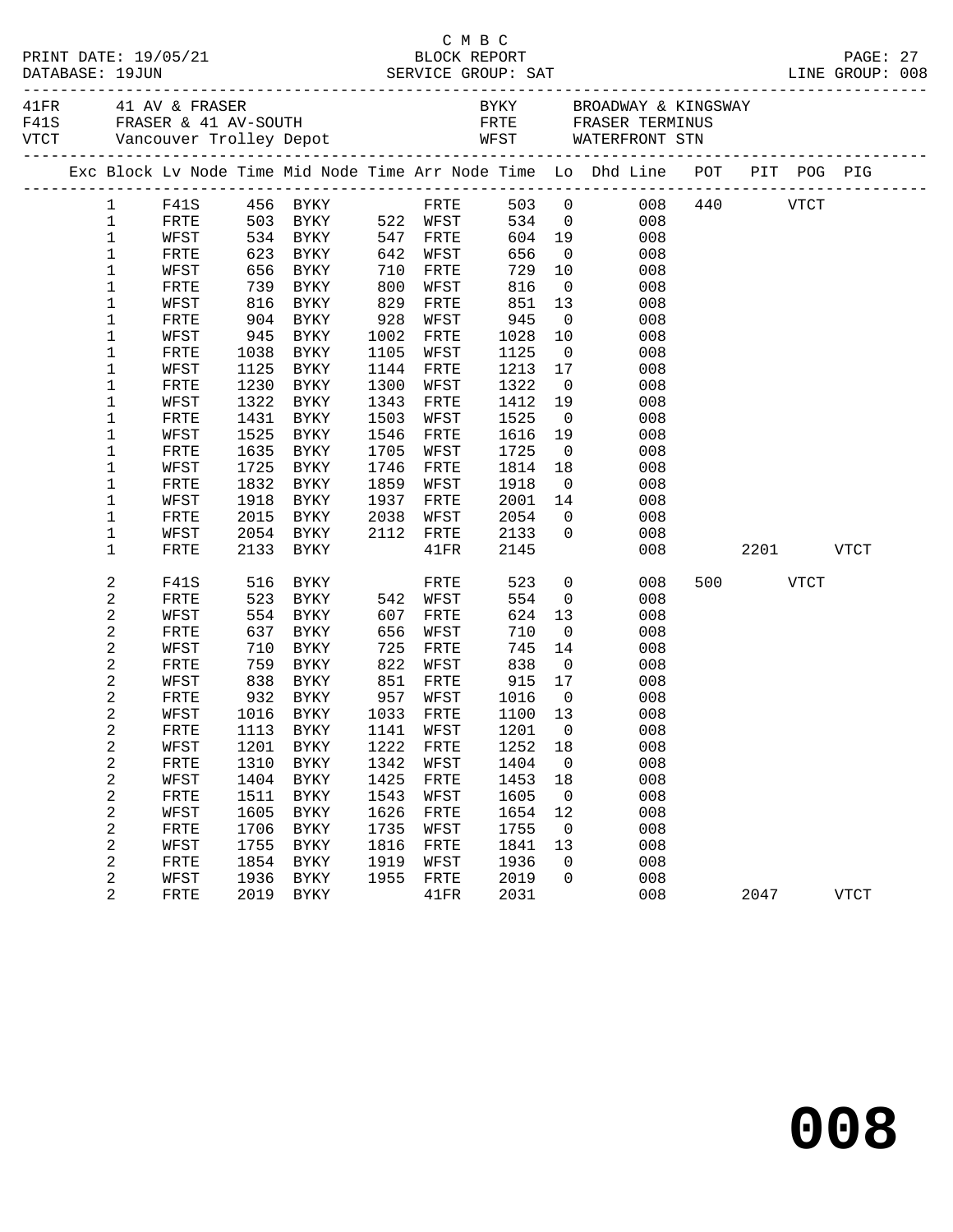#### C M B C<br>BLOCK REPORT PRINT DATE: 19/05/21 BLOCK REPORT PAGE: 28 SERVICE GROUP: SAT

|              |              |      |                     |      |              |         |                          | Exc Block Lv Node Time Mid Node Time Arr Node Time Lo Dhd Line POT PIT POG PIG |     |             |      |             |
|--------------|--------------|------|---------------------|------|--------------|---------|--------------------------|--------------------------------------------------------------------------------|-----|-------------|------|-------------|
| $\mathbf{3}$ | F41S         |      | 536 BYKY            |      | FRTE         | 543     | $\overline{0}$           | 008                                                                            | 520 | <b>VTCT</b> |      |             |
| $\mathbf{3}$ | FRTE         | 543  | BYKY                |      | 602 WFST     | 614     | $\overline{0}$           | 008                                                                            |     |             |      |             |
| 3            | WFST         | 614  | BYKY                | 628  | FRTE         | 647     | 15                       | 008                                                                            |     |             |      |             |
| 3            | FRTE         | 702  | BYKY                | 723  | WFST         | 738     | $\overline{0}$           | 008                                                                            |     |             |      |             |
| 3            | WFST         | 738  | BYKY                | 753  | FRTE         | 813     | 14                       | 008                                                                            |     |             |      |             |
| 3            | FRTE         | 827  | BYKY                | 850  | WFST         | 906     | $\overline{0}$           | 008                                                                            |     |             |      |             |
| 3            | WFST         | 906  | BYKY                | 921  | FRTE         | 945     | 16                       | 008                                                                            |     |             |      |             |
| 3            | FRTE         | 1001 | BYKY                | 1027 | WFST         | 1046    | $\mathsf{O}$             | 008                                                                            |     |             |      |             |
| 3            | WFST         | 1046 | BYKY                | 1105 | FRTE         | 1134    | 9                        | 008                                                                            |     |             |      |             |
| 3            | FRTE         | 1143 | BYKY                | 1211 | WFST         | 1233    | $\overline{0}$           | 008                                                                            |     |             |      |             |
| 3            | WFST         | 1233 | BYKY                | 1254 | FRTE         | 1324    | 16                       | 008                                                                            |     |             |      |             |
| 3            | FRTE         | 1340 | BYKY                | 1412 | WFST         | 1434    | $\overline{0}$           | 008                                                                            |     |             |      |             |
| 3            | WFST         | 1434 | BYKY                | 1455 | FRTE         | 1523    | 22                       | 008                                                                            |     |             |      |             |
| 3            | FRTE         | 1545 | BYKY                | 1615 | WFST         | 1635    | $\overline{0}$           | 008                                                                            |     |             |      |             |
| 3            | WFST         | 1635 | BYKY                | 1656 | FRTE         | 1725    | 13                       | 008                                                                            |     |             |      |             |
| 3            | FRTE         | 1738 | BYKY                | 1807 | WFST         | 1827    | $\overline{0}$           | 008                                                                            |     |             |      |             |
| 3            | WFST         | 1827 | BYKY                | 1847 | FRTE         | 1912    | 14                       | 008                                                                            |     |             |      |             |
| 3            | FRTE         | 1926 | BYKY                | 1951 | WFST         | 2008    | $\overline{0}$           | 008                                                                            |     |             |      |             |
| 3            | WFST         | 2008 | BYKY                | 2026 | FRTE         | 2049    | 18                       | 008                                                                            |     |             |      |             |
| 3            | FRTE         | 2107 | BYKY                | 2129 | WFST         | 2145    | $\overline{0}$           | 008                                                                            |     |             |      |             |
| 3            | WFST         | 2145 | BYKY                | 2203 | FRTE         | 2224    | 11                       | 008                                                                            |     |             |      |             |
| 3            | ${\tt FRTE}$ | 2235 | BYKY                | 2257 | WFST         | 2313    | $\mathbf 0$              | 008                                                                            |     |             |      |             |
| 3            | WFST         | 2313 | BYKY                | 2329 | FRTE         | 2351    | $\mathbf 0$              | 008                                                                            |     |             |      |             |
| 3            | FRTE         | 2351 | BYKY                |      | 41FR         | 2403    |                          | 008                                                                            |     | 2419        |      | <b>VTCT</b> |
|              |              |      |                     |      |              |         |                          |                                                                                |     |             |      |             |
| 4            | F41S         | 556  | BYKY                |      | FRTE         | 603     | $\mathsf{O}$             | 008                                                                            | 540 |             | VTCT |             |
| 4            | FRTE         | 603  | BYKY                | 622  | WFST         | 636     | $\overline{0}$           | 008                                                                            |     |             |      |             |
| 4            | WFST         | 636  | BYKY                | 650  | FRTE         | 709     | 18                       | 008                                                                            |     |             |      |             |
| 4            | FRTE         | 727  | BYKY                | 748  | WFST         | 804     | $\overline{0}$           | 008                                                                            |     |             |      |             |
| 4            | WFST         | 804  | BYKY                | 817  | FRTE         | 839     | 15                       | 008                                                                            |     |             |      |             |
| 4            | ${\tt FRTE}$ | 854  | BYKY                | 918  | WFST         | 935     | $\overline{0}$           | 008                                                                            |     |             |      |             |
| 4            | WFST         | 935  | BYKY                | 952  | FRTE         | 1016    | 12                       | 008                                                                            |     |             |      |             |
| 4            | FRTE         | 1028 | BYKY                | 1055 | WFST         | 1115    | $\overline{\phantom{0}}$ | 008                                                                            |     |             |      |             |
| 4            | WFST         | 1115 | BYKY                | 1134 | FRTE         | 1203    | 15                       | 008                                                                            |     |             |      |             |
| 4            | FRTE         | 1218 | BYKY                | 1249 | WFST         | 1311    | $\overline{0}$           | 008                                                                            |     |             |      |             |
| 4            | WFST         | 1311 | BYKY                | 1332 | FRTE         | 1401    | 19                       | 008                                                                            |     |             |      |             |
| 4            | FRTE         | 1420 | BYKY                | 1452 | WFST         | 1514    | $\overline{\phantom{0}}$ | 008                                                                            |     |             |      |             |
| 4            | WFST         | 1514 | BYKY                | 1535 | FRTE         | 1605    | 20                       | 008                                                                            |     |             |      |             |
| 4            | FRTE         | 1625 | BYKY                | 1655 | WFST         | 1715    | $\overline{0}$           | 008                                                                            |     |             |      |             |
| 4            | WFST         |      | 1715 BYKY 1736 FRTE |      |              | 1804 18 |                          | 008                                                                            |     |             |      |             |
| 4            | FRTE         | 1822 | BYKY                | 1849 | WFST         | 1908    | $\mathbf 0$              | 008                                                                            |     |             |      |             |
| 4            | WFST         | 1908 | BYKY                | 1927 | FRTE         | 1951    | 9                        | 008                                                                            |     |             |      |             |
| 4            | FRTE         | 2000 | BYKY                | 2025 | WFST         | 2042    | $\mathbf 0$              | 008                                                                            |     |             |      |             |
| 4            | WFST         | 2042 | BYKY                | 2100 | FRTE         | 2121    | 14                       | 008                                                                            |     |             |      |             |
| 4            | FRTE         | 2135 | BYKY                | 2157 | WFST         | 2213    | 0                        | 008                                                                            |     |             |      |             |
| 4            | WFST         | 2213 | <b>BYKY</b>         | 2229 | ${\tt FRTE}$ | 2251    | 15                       | 008                                                                            |     |             |      |             |
| 4            | FRTE         | 2306 | BYKY                | 2327 | WFST         | 2342    | $\mathbf 0$              | 008                                                                            |     |             |      |             |
| 4            | WFST         | 2342 | BYKY                | 2358 | FRTE         | 2420    | 0                        | 008                                                                            |     |             |      |             |
| 4            | FRTE         | 2420 | BYKY                |      | 41FR         | 2432    |                          | 008                                                                            |     | 2448        |      | <b>VTCT</b> |
|              |              |      |                     |      |              |         |                          |                                                                                |     |             |      |             |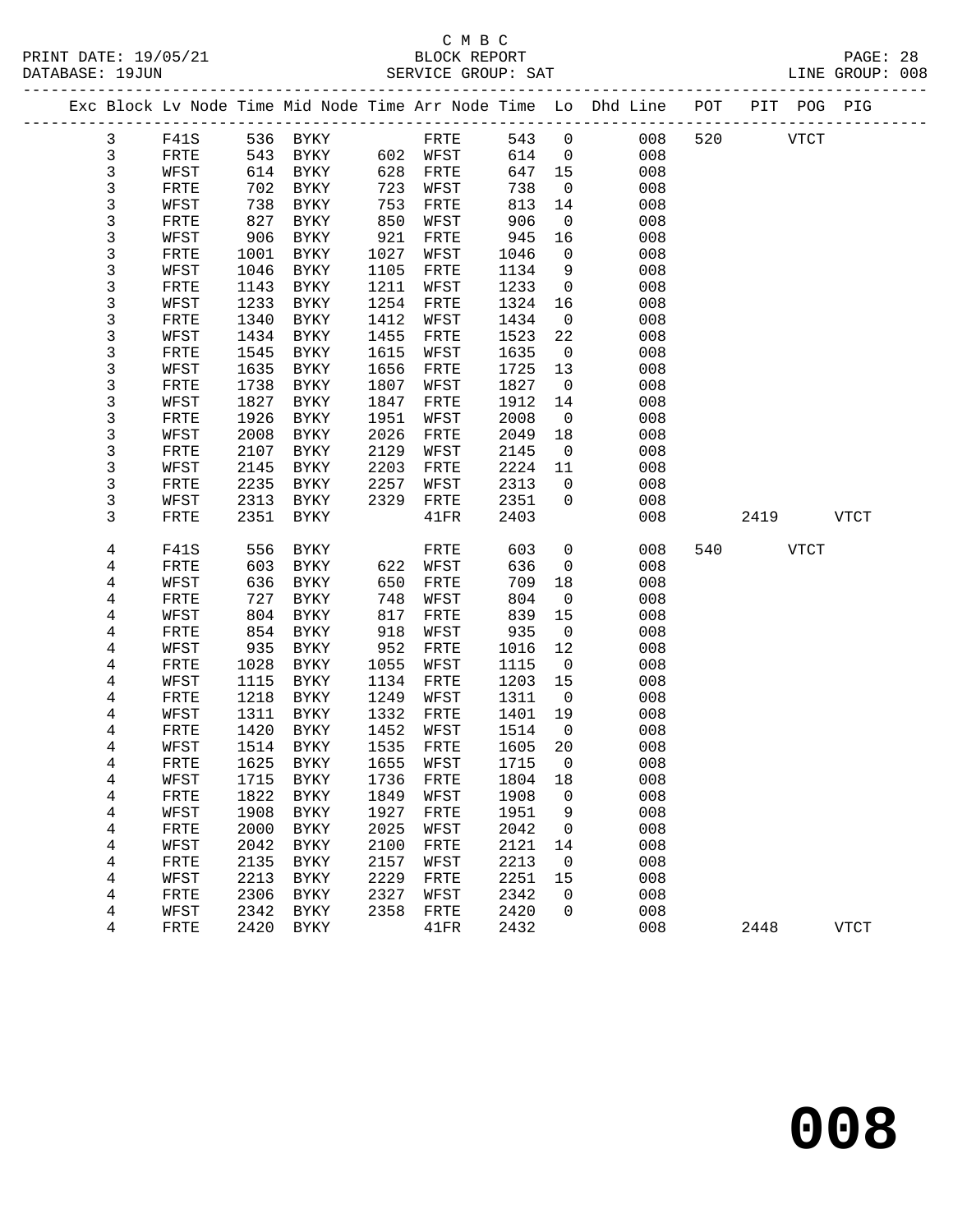### C M B C<br>BLOCK REPORT SERVICE GROUP: SAT

PRINT DATE: 19/05/21 BLOCK REPORT PAGE: 29

|  |        |              |              |                     |              |              |              |                                | Exc Block Lv Node Time Mid Node Time Arr Node Time Lo Dhd Line POT PIT POG PIG |     |      |             |              |
|--|--------|--------------|--------------|---------------------|--------------|--------------|--------------|--------------------------------|--------------------------------------------------------------------------------|-----|------|-------------|--------------|
|  | 5      | F41S         |              | 635 BYKY            |              | FRTE         | 642 10       |                                | 008                                                                            | 618 |      | <b>VTCT</b> |              |
|  | 5      | FRTE         | 652          | BYKY                |              | 711 WFST     | 726          | $\overline{0}$                 | 008                                                                            |     |      |             |              |
|  | 5      | WFST         | 726          | BYKY                | 741          | FRTE         | 801          | 8                              | 008                                                                            |     |      |             |              |
|  | 5      | FRTE         | 809          | BYKY                | 832          | WFST         | 848          | $\overline{0}$                 | 008                                                                            |     |      |             |              |
|  | 5      | WFST         | 848          | BYKY                | 903          | FRTE         | 927          | 14                             | 008                                                                            |     |      |             |              |
|  | 5      | FRTE         | 941          | BYKY                | 1007         | WFST         | 1026         | $\overline{0}$                 | 008                                                                            |     |      |             |              |
|  | 5      | WFST         | 1026         | BYKY                | 1043         | FRTE         | 1110         | 13                             | 008                                                                            |     |      |             |              |
|  | 5      | FRTE         | 1123         | BYKY                | 1151         | WFST         | 1211         | $\overline{0}$                 | 008                                                                            |     |      |             |              |
|  | 5      | WFST         | 1211         | BYKY                | 1232         | FRTE         | 1302         | 18                             | 008                                                                            |     |      |             |              |
|  | 5<br>5 | FRTE<br>WFST | 1320<br>1414 | BYKY<br>BYKY        | 1352<br>1435 | WFST<br>FRTE | 1414<br>1503 | $\overline{\phantom{0}}$<br>18 | 008<br>008                                                                     |     |      |             |              |
|  | 5      | FRTE         | 1521         | BYKY                | 1553         | WFST         | 1615         | $\overline{0}$                 | 008                                                                            |     |      |             |              |
|  | 5      | WFST         | 1615         | BYKY                | 1636         | FRTE         | 1705         | 11                             | 008                                                                            |     |      |             |              |
|  | 5      | FRTE         | 1716         | BYKY                | 1745         | WFST         | 1805         | $\overline{0}$                 | 008                                                                            |     |      |             |              |
|  | 5      | WFST         | 1805         | BYKY                | 1826         | FRTE         | 1851         | 14                             | 008                                                                            |     |      |             |              |
|  | 5      | FRTE         | 1905         | BYKY                | 1930         | WFST         | 1947         | $\mathsf{O}$                   | 008                                                                            |     |      |             |              |
|  | 5      | WFST         | 1947         | BYKY                | 2005         | FRTE         | 2028         | 12                             | 008                                                                            |     |      |             |              |
|  | 5      | FRTE         | 2040         | BYKY                | 2102         | WFST         | 2118         | $\overline{0}$                 | 008                                                                            |     |      |             |              |
|  | 5      | WFST         | 2118         | BYKY                | 2136         | FRTE         | 2157         | 8                              | 008                                                                            |     |      |             |              |
|  | 5      | FRTE         | 2205         | BYKY                | 2227         | WFST         | 2243         | $\mathbf 0$                    | 008                                                                            |     |      |             |              |
|  | 5      | WFST         | 2243         | BYKY                | 2259         | FRTE         | 2321         | $\mathbf 0$                    | 008                                                                            |     |      |             |              |
|  | 5      | FRTE         | 2321         | BYKY                |              | 41FR         | 2333         |                                | 008                                                                            |     | 2349 |             | <b>VTCT</b>  |
|  |        |              |              |                     |              |              |              |                                |                                                                                |     |      |             |              |
|  | 6      | F41S         | 659          | BYKY                |              | FRTE         | 706          | 9                              | 008                                                                            | 642 |      | VTCT        |              |
|  | 6      | FRTE         | 715          | BYKY                | 736          | WFST         | 752          | $\mathbf 0$                    | 008                                                                            |     |      |             |              |
|  | 6      | WFST         | 752          | BYKY                | 805          | FRTE         | 827          | 9                              | 008                                                                            |     |      |             |              |
|  | 6      | FRTE         | 836          | BYKY                | 859          | WFST         | 915          | $\mathbf 0$                    | 008                                                                            |     |      |             |              |
|  | 6      | WFST         | 915          | BYKY                | 932          | FRTE         | 956          | 13                             | 008                                                                            |     |      |             |              |
|  | 6      | FRTE         | 1009         | BYKY                | 1036         | WFST         | 1056         | $\overline{0}$                 | 008                                                                            |     |      |             |              |
|  | 6      | WFST         | 1056         | BYKY                | 1115         | FRTE         | 1144         | 9                              | 008                                                                            |     |      |             |              |
|  | 6      | FRTE         | 1153         | BYKY                | 1221         | WFST         | 1243         | $\mathsf{O}$                   | 008                                                                            |     |      |             |              |
|  | 6      | WFST         | 1243         | BYKY                | 1304<br>1422 | FRTE         | 1333         | 17<br>$\mathsf{O}$             | 008                                                                            |     |      |             |              |
|  | 6      | FRTE         | 1350         | BYKY                | 1505         | WFST         | 1444         |                                | 008<br>008                                                                     |     |      |             |              |
|  | 6<br>6 | WFST<br>FRTE | 1444<br>1555 | BYKY<br>BYKY        | 1625         | FRTE<br>WFST | 1535<br>1645 | 20<br>$\overline{\phantom{0}}$ | 008                                                                            |     |      |             |              |
|  | 6      | WFST         | 1645         | BYKY                | 1706         | FRTE         | 1735         | 13                             | 008                                                                            |     |      |             |              |
|  | 6      | FRTE         | 1748         | BYKY                | 1817         | WFST         | 1837         | $\overline{0}$                 | 008                                                                            |     |      |             |              |
|  | 6      | WFST         | 1837         | BYKY                | 1857         | FRTE         | 1922         | 15                             | 008                                                                            |     |      |             |              |
|  | 6      | FRTE         | 1937         | BYKY                | 2002         | WFST         | 2019         | $\overline{0}$                 | 008                                                                            |     |      |             |              |
|  | 6      | WFST         |              | 2019 BYKY 2037 FRTE |              |              | 2100 0       |                                | 008                                                                            |     |      |             |              |
|  | 6      | FRTE         | 2100         | <b>BYKY</b>         |              | 41FR         | 2112         |                                | 008                                                                            |     | 2128 |             | <b>VTCT</b>  |
|  |        |              |              |                     |              |              |              |                                |                                                                                |     |      |             |              |
|  | 7      | F41S         | 734          | BYKY                |              | FRTE         | 742          | 8                              | 008                                                                            | 717 |      | <b>VTCT</b> |              |
|  | 7      | FRTE         | 750          | <b>BYKY</b>         | 811          | WFST         | 827          | 0                              | 008                                                                            |     |      |             |              |
|  | 7      | WFST         | 827          | ${\tt BYKY}$        | 840          | FRTE         | 904          | 9                              | 008                                                                            |     |      |             |              |
|  | 7      | FRTE         | 913          | <b>BYKY</b>         | 938          | WFST         | 957          | 0                              | 008                                                                            |     |      |             |              |
|  | 7      | WFST         | 957          | <b>BYKY</b>         | 1014         | FRTE         | 1040         | 7                              | 008                                                                            |     |      |             |              |
|  | 7      | FRTE         | 1047         | <b>BYKY</b>         | 1114         | WFST         | 1134         | 0                              | 008                                                                            |     |      |             |              |
|  | 7      | WFST         | 1134         | <b>BYKY</b>         | 1153         | FRTE         | 1222         | 19                             | 008                                                                            |     |      |             |              |
|  | 7      | FRTE         | 1241         | <b>BYKY</b>         | 1311         | WFST         | 1333         | 0                              | 008                                                                            |     |      |             |              |
|  | 7      | WFST         | 1333         | BYKY                | 1354         | FRTE         | 1423         | 18                             | 008                                                                            |     |      |             |              |
|  | 7      | FRTE         | 1441         | <b>BYKY</b>         | 1513         | WFST         | 1535         | 0                              | 008                                                                            |     |      |             |              |
|  | 7      | WFST         | 1535         | <b>BYKY</b>         | 1556         | FRTE         | 1626         | 0                              | 008                                                                            |     |      |             |              |
|  | 7      | FRTE         | 1626         | BYKY                |              | 41FR         | 1639         |                                | 008                                                                            |     | 1658 |             | ${\tt VTCT}$ |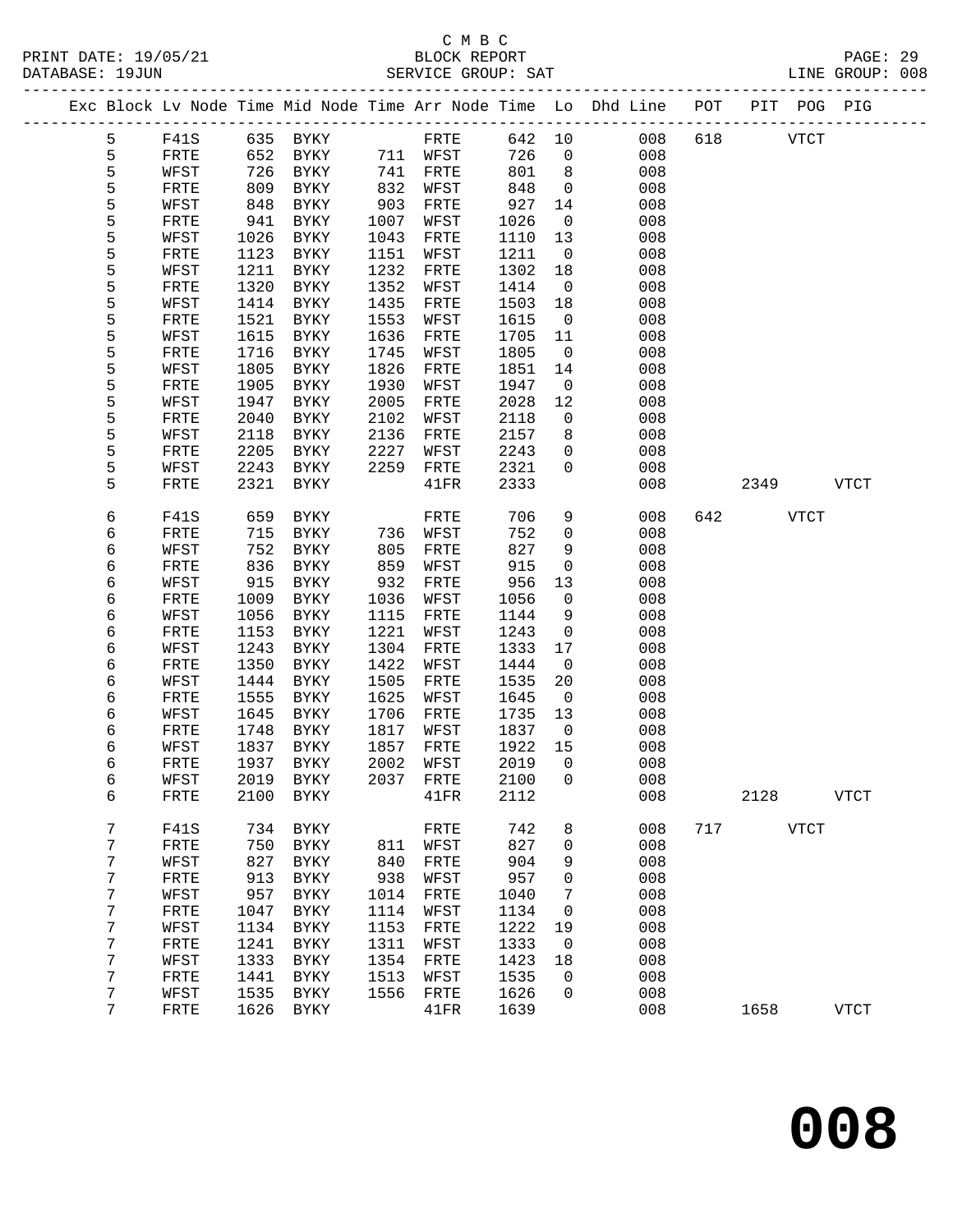|      |              |      |              |      |              |      |                          | Exc Block Lv Node Time Mid Node Time Arr Node Time Lo Dhd Line | POT | PIT  |             | POG PIG     |
|------|--------------|------|--------------|------|--------------|------|--------------------------|----------------------------------------------------------------|-----|------|-------------|-------------|
| 8    | F41S         |      | 801 BYKY     |      | FRTE         | 810  | 8                        | 008                                                            | 744 |      | <b>VTCT</b> |             |
| 8    | FRTE         | 818  | BYKY         |      | 841 WFST     | 857  | $\overline{0}$           | 008                                                            |     |      |             |             |
| 8    | WFST         | 857  | BYKY         | 912  | FRTE         | 936  | 15                       | 008                                                            |     |      |             |             |
| 8    | FRTE         | 951  | BYKY         | 1017 | WFST         | 1036 | $\mathsf{O}$             | 008                                                            |     |      |             |             |
| 8    | WFST         | 1036 | BYKY         | 1053 | FRTE         | 1120 | 13                       | 008                                                            |     |      |             |             |
| 8    | FRTE         | 1133 | BYKY         | 1201 | WFST         | 1223 | $\overline{0}$           | 008                                                            |     |      |             |             |
| 8    | WFST         | 1223 | BYKY         | 1244 | FRTE         | 1314 | 16                       | 008                                                            |     |      |             |             |
| 8    | FRTE         | 1330 | BYKY         | 1402 | WFST         | 1424 | $\overline{0}$           | 008                                                            |     |      |             |             |
| 8    | WFST         | 1424 | BYKY         | 1445 | FRTE         | 1513 | 22                       | 008                                                            |     |      |             |             |
| 8    | FRTE         | 1535 | BYKY         | 1605 | WFST         | 1625 | $\overline{0}$           | 008                                                            |     |      |             |             |
| 8    | WFST         | 1625 | BYKY         | 1646 | FRTE         | 1715 | 12                       | 008                                                            |     |      |             |             |
| 8    | FRTE         | 1727 | BYKY         | 1756 | WFST         | 1816 | $\mathsf{O}$             | 008                                                            |     |      |             |             |
| 8    | WFST         | 1816 | BYKY         | 1836 | FRTE         | 1901 | 14                       | 008                                                            |     |      |             |             |
| 8    | FRTE         | 1915 | BYKY         | 1940 | WFST         | 1957 | $\overline{0}$           | 008                                                            |     |      |             |             |
| 8    | WFST         | 1957 | BYKY         | 2015 | FRTE         | 2038 | 14                       | 008                                                            |     |      |             |             |
| 8    | FRTE         | 2052 | BYKY         | 2114 | WFST         | 2130 | $\mathsf{O}$             | 008                                                            |     |      |             |             |
| 8    | WFST         | 2130 | <b>BYKY</b>  | 2148 | FRTE         | 2209 | 11                       | 008                                                            |     |      |             |             |
| 8    | FRTE         | 2220 | BYKY         | 2242 | WFST         | 2258 | $\mathsf{O}$             | 008                                                            |     |      |             |             |
| 8    | WFST         | 2258 | BYKY         | 2314 | ${\tt FRTE}$ | 2336 | 3                        | 008                                                            |     |      |             |             |
| 8    | FRTE         | 2339 | BYKY         | 2400 | WFST         | 2415 | $\mathsf{O}$             | 008                                                            |     |      |             |             |
| 8    | WFST         | 2415 | BYKY         | 2431 | FRTE         | 2452 | 17                       | 008                                                            |     |      |             |             |
| 8    | FRTE         | 2509 | BYKY         | 2530 | WFST         | 2544 | $\overline{0}$           | 008                                                            |     |      |             |             |
| 8    | WFST         | 2544 | <b>BYKY</b>  | 2600 | FRTE         | 2621 | $\mathbf 0$              | 008                                                            |     | 2649 |             |             |
| 8    | FRTE         | 2621 | BYKY         |      | 41FR         | 2633 |                          | 008                                                            |     |      |             | <b>VTCT</b> |
| 9    | F41S         | 827  | BYKY         |      | FRTE         | 836  | 8                        | 008                                                            | 810 |      | <b>VTCT</b> |             |
| 9    | FRTE         | 844  | BYKY         | 908  | WFST         | 925  | $\mathbf 0$              | 008                                                            |     |      |             |             |
| 9    | WFST         | 925  | BYKY         | 942  | FRTE         | 1006 | 12                       | 008                                                            |     |      |             |             |
| 9    | FRTE         | 1018 | BYKY         | 1045 | WFST         | 1105 | $\mathsf{O}$             | 008                                                            |     |      |             |             |
| 9    | WFST         | 1105 | BYKY         | 1124 | FRTE         | 1153 | 15                       | 008                                                            |     |      |             |             |
| 9    | FRTE         | 1208 | BYKY         | 1239 | WFST         | 1301 | $\overline{0}$           | 008                                                            |     |      |             |             |
| 9    | WFST         | 1301 | BYKY         | 1322 | ${\tt FRTE}$ | 1351 | 19                       | 008                                                            |     |      |             |             |
| 9    | FRTE         | 1410 | BYKY         | 1442 | WFST         | 1504 | $\overline{0}$           | 008                                                            |     |      |             |             |
| 9    | WFST         | 1504 | BYKY         | 1525 | FRTE         | 1555 | 20                       | 008                                                            |     |      |             |             |
| 9    | FRTE         | 1615 | BYKY         | 1645 | WFST         | 1705 | $\overline{\phantom{0}}$ | 008                                                            |     |      |             |             |
| 9    | WFST         | 1705 | BYKY         | 1726 | FRTE         | 1755 | 17                       | 008                                                            |     |      |             |             |
| 9    | FRTE         | 1812 | BYKY         | 1839 | WFST         | 1858 | $\overline{0}$           | 008                                                            |     |      |             |             |
| 9    | WFST         | 1858 | BYKY         | 1917 | FRTE         | 1941 | $\Omega$                 | 008                                                            |     |      |             |             |
| 9    | FRTE         | 1941 | BYKY         |      | 41FR         | 1953 |                          | 008                                                            |     | 2009 |             | VTCT        |
| 10   | F41S         | 902  | <b>BYKY</b>  |      | FRTE         | 912  | 11                       | 008                                                            | 845 |      | <b>VTCT</b> |             |
| 10   | FRTE         | 923  | <b>BYKY</b>  | 948  | WFST         | 1007 | 0                        | 008                                                            |     |      |             |             |
| $10$ | WFST         | 1007 | <b>BYKY</b>  | 1024 | FRTE         | 1050 | 6                        | 008                                                            |     |      |             |             |
| 10   | ${\tt FRTE}$ | 1056 | <b>BYKY</b>  | 1123 | WFST         | 1143 | 0                        | 008                                                            |     |      |             |             |
| $10$ | WFST         | 1143 | <b>BYKY</b>  | 1204 | FRTE         | 1234 | 18                       | 008                                                            |     |      |             |             |
| 10   | FRTE         | 1252 | <b>BYKY</b>  | 1322 | WFST         | 1344 | 0                        | 008                                                            |     |      |             |             |
| 10   | WFST         | 1344 | <b>BYKY</b>  | 1405 | ${\tt FRTE}$ | 1433 | 18                       | 008                                                            |     |      |             |             |
| 10   | FRTE         | 1451 | <b>BYKY</b>  | 1523 | WFST         | 1545 | 0                        | 008                                                            |     |      |             |             |
| 10   | WFST         | 1545 | <b>BYKY</b>  | 1606 | ${\tt FRTE}$ | 1634 | 11                       | 008                                                            |     |      |             |             |
| 10   | FRTE         | 1645 | ${\tt BYKY}$ | 1715 | WFST         | 1735 | 0                        | 008                                                            |     |      |             |             |
| 10   | WFST         | 1735 | <b>BYKY</b>  | 1756 | ${\tt FRTE}$ | 1824 | 0                        | 008                                                            |     |      |             |             |
| 10   | FRTE         | 1824 | <b>BYKY</b>  |      | 41FR         | 1837 |                          | 008                                                            |     | 1853 |             | <b>VTCT</b> |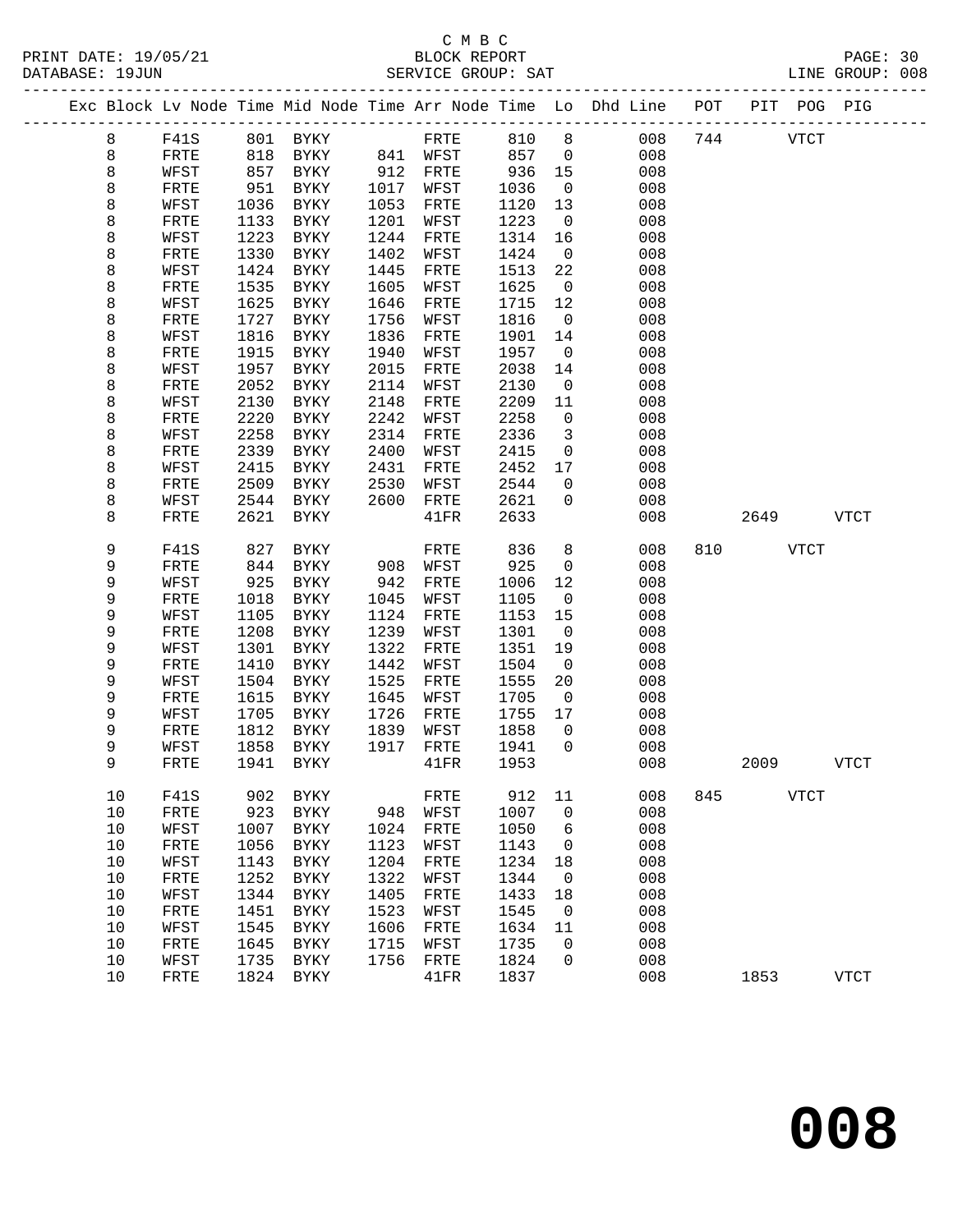#### C M B C<br>BLOCK REPORT SERVICE GROUP: SAT

|  |      |              |      |                     |      |                            |         |                 | Exc Block Lv Node Time Mid Node Time Arr Node Time Lo Dhd Line POT PIT POG PIG |               |             |             |  |
|--|------|--------------|------|---------------------|------|----------------------------|---------|-----------------|--------------------------------------------------------------------------------|---------------|-------------|-------------|--|
|  | 11   | F41S         |      | 1044 BYKY           |      | FRTE 1056 8<br>WFST 1152 0 |         |                 |                                                                                | 008 1027      | <b>VTCT</b> |             |  |
|  | 11   | FRTE         |      | 1104 BYKY 1132 WFST |      |                            |         |                 | 008                                                                            |               |             |             |  |
|  | 11   | WFST         | 1152 | BYKY                |      | 1213 FRTE                  | 1243 17 |                 | 008                                                                            |               |             |             |  |
|  | 11   | FRTE         | 1300 | BYKY                | 1332 | WFST                       | 1354    | $\overline{0}$  | 008                                                                            |               |             |             |  |
|  | 11   | WFST         | 1354 | BYKY                | 1415 | FRTE                       | 1443    | 18              | 008                                                                            |               |             |             |  |
|  | 11   | ${\tt FRTE}$ | 1501 | BYKY                | 1533 | WFST                       | 1555    | $\overline{0}$  | 008                                                                            |               |             |             |  |
|  | 11   | WFST         | 1555 | BYKY                | 1616 | FRTE                       | 1644    | 11              | 008                                                                            |               |             |             |  |
|  | 11   | FRTE         | 1655 | BYKY                | 1725 | WFST                       | 1745    | $\overline{0}$  | 008                                                                            |               |             |             |  |
|  | 11   | WFST         | 1745 | BYKY                | 1806 | FRTE                       | 1831    | 13              | 008                                                                            |               |             |             |  |
|  | 11   | FRTE         | 1844 | BYKY                | 1909 | WFST                       | 1926    | $\overline{0}$  | 008                                                                            |               |             |             |  |
|  | 11   | WFST         | 1926 | BYKY                | 1945 | FRTE                       | 2009    | 18              | 008                                                                            |               |             |             |  |
|  | 11   | ${\tt FRTE}$ | 2027 | BYKY                | 2050 | WFST                       | 2106    | $\overline{0}$  | 008                                                                            |               |             |             |  |
|  | 11   | WFST         | 2106 | BYKY                | 2124 | FRTE                       | 2145    | $5^{\circ}$     | 008                                                                            |               |             |             |  |
|  | 11   | FRTE         | 2150 | BYKY                | 2212 | WFST                       | 2228    | $\overline{0}$  | 008                                                                            |               |             |             |  |
|  | 11   | WFST         | 2228 | BYKY                | 2244 | FRTE                       | 2306    | 16              | 008                                                                            |               |             |             |  |
|  | 11   | ${\tt FRTE}$ | 2322 | BYKY                | 2343 | WFST                       | 2358    | $\overline{0}$  | 008                                                                            |               |             |             |  |
|  | 11   | WFST         | 2358 | BYKY                | 2414 | FRTE                       | 2435    | $4\overline{ }$ | 008                                                                            |               |             |             |  |
|  | 11   | FRTE         | 2439 | BYKY                | 2500 | WFST                       | 2514    | $\overline{0}$  | 008                                                                            |               |             |             |  |
|  | 11   | WFST         | 2514 | BYKY                | 2530 | FRTE                       | 2551    | $\Omega$        | 008                                                                            |               |             |             |  |
|  | 11   | FRTE         | 2551 | BYKY                |      | 41FR                       | 2603    |                 | 008                                                                            |               | 2619        | VTCT        |  |
|  | 12   | F41S         | 1136 | BYKY                |      | FRTE                       | 1148    | 11              |                                                                                | 008 1118 VTCT |             |             |  |
|  | 12   | FRTE         | 1159 | BYKY                |      | 1230 WFST                  | 1252    | $\overline{0}$  | 008                                                                            |               |             |             |  |
|  | 12   | WFST         | 1252 | BYKY                | 1313 | FRTE                       | 1342    | 18              | 008                                                                            |               |             |             |  |
|  | 12   | ${\tt FRTE}$ | 1400 | BYKY                | 1432 | WFST                       | 1454    | $\overline{0}$  | 008                                                                            |               |             |             |  |
|  | 12   | WFST         | 1454 | BYKY                | 1515 | FRTE                       | 1545    | 20              | 008                                                                            |               |             |             |  |
|  | 12   | FRTE         | 1605 | BYKY                | 1635 | WFST                       | 1655    | $\overline{0}$  | 008                                                                            |               |             |             |  |
|  | $12$ | WFST         | 1655 | BYKY                | 1716 | FRTE                       | 1745    | 14              | 008                                                                            |               |             |             |  |
|  | 12   | FRTE         | 1759 | BYKY                | 1828 | WFST                       | 1848    | $\overline{0}$  | 008                                                                            |               |             |             |  |
|  | 12   | WFST         | 1848 | BYKY                | 1907 | FRTE                       | 1931    | 17              | 008                                                                            |               |             |             |  |
|  | 12   | FRTE         | 1948 | BYKY                | 2013 | WFST                       | 2030    | $\overline{0}$  | 008                                                                            |               |             |             |  |
|  | 12   | WFST         | 2030 | BYKY                | 2048 | FRTE                       | 2111    | 10              | 008                                                                            |               |             |             |  |
|  | 12   | FRTE         | 2121 | BYKY                | 2143 | WFST                       | 2159    | $\overline{0}$  | 008                                                                            |               |             |             |  |
|  | 12   | WFST         | 2159 | BYKY                | 2215 | FRTE                       | 2237    | 14              | 008                                                                            |               |             |             |  |
|  | 12   | FRTE         | 2251 | BYKY                | 2312 | WFST                       | 2327    | $\overline{0}$  | 008                                                                            |               |             |             |  |
|  | 12   | WFST         | 2327 | BYKY                | 2343 | FRTE                       | 2405    | $4\overline{ }$ | 008                                                                            |               |             |             |  |
|  | 12   | FRTE         | 2409 | BYKY                | 2430 | WFST                       | 2445    | $\overline{0}$  | 008                                                                            |               |             |             |  |
|  | 12   | WFST         | 2445 | BYKY                | 2501 | FRTE                       | 2522    | $\Omega$        | 008                                                                            |               |             |             |  |
|  | 12   | FRTE         | 2522 | BYKY                |      | 41FR                       | 2534    |                 | 008                                                                            |               | 2550        | <b>VTCT</b> |  |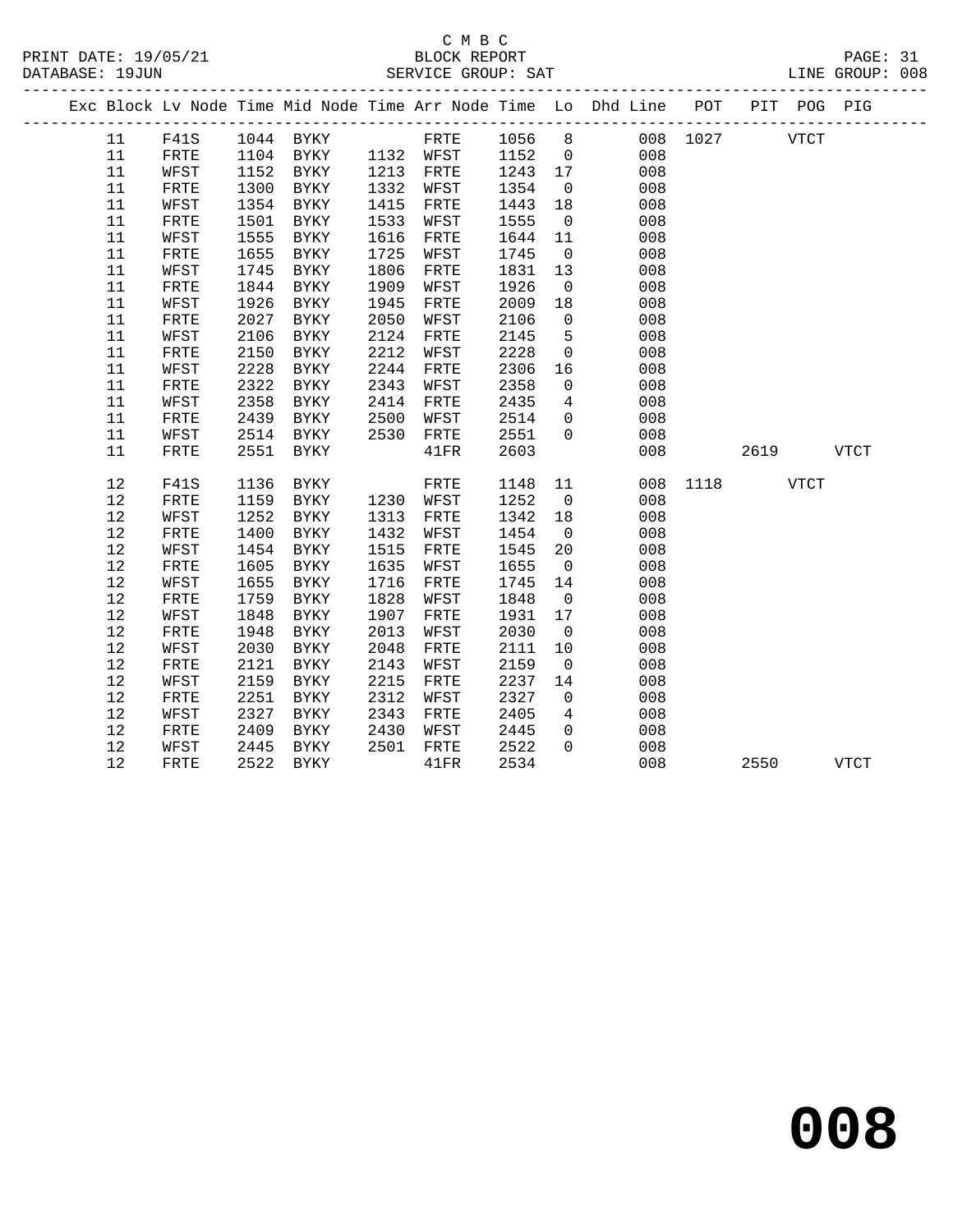|      |                                                                                                                                                                                                                                                                                                                                                                                                                                                                          |                                                                                                                              |                                                                                                                                                                                                                                                                                                           |                                                                                                                               |                                                                                                                                                                                                     | C M B C                                                                                                                                                                   |                                                                                                         |                                                                                                                                                                                                                                                                                                                                                                                                                                                           |     |      |             |             |  |
|------|--------------------------------------------------------------------------------------------------------------------------------------------------------------------------------------------------------------------------------------------------------------------------------------------------------------------------------------------------------------------------------------------------------------------------------------------------------------------------|------------------------------------------------------------------------------------------------------------------------------|-----------------------------------------------------------------------------------------------------------------------------------------------------------------------------------------------------------------------------------------------------------------------------------------------------------|-------------------------------------------------------------------------------------------------------------------------------|-----------------------------------------------------------------------------------------------------------------------------------------------------------------------------------------------------|---------------------------------------------------------------------------------------------------------------------------------------------------------------------------|---------------------------------------------------------------------------------------------------------|-----------------------------------------------------------------------------------------------------------------------------------------------------------------------------------------------------------------------------------------------------------------------------------------------------------------------------------------------------------------------------------------------------------------------------------------------------------|-----|------|-------------|-------------|--|
| 10FI | 10 AV & FIR<br>VTCT Vancouver Trolley Depot                                                                                                                                                                                                                                                                                                                                                                                                                              |                                                                                                                              |                                                                                                                                                                                                                                                                                                           |                                                                                                                               |                                                                                                                                                                                                     |                                                                                                                                                                           |                                                                                                         | AL10 ALMA & 10 AV<br>TUFI TURY & FIRM ALLO ALLO ALLO ALLO AND BE ALLO AND BE ALLO AND BE ALLO AND BE ALLO AND BE ALLO AND BE ALLO AN<br>BYAN BE ALLO BE BE ALLO BYAN BE ALLO AND BE ALLO AND BE ALLO AND BE ALLO AND BE ALLO BY STUDY ON BE ALLO AND<br>BYAL BROADWAY & ALMA<br>BYMN      BROADWAY & MAIN<br>BYST     BROADWAY STN<br>GRCO     GRANDVIEW & COMMERCIAL                                                                                     |     |      |             |             |  |
|      |                                                                                                                                                                                                                                                                                                                                                                                                                                                                          |                                                                                                                              |                                                                                                                                                                                                                                                                                                           |                                                                                                                               |                                                                                                                                                                                                     |                                                                                                                                                                           |                                                                                                         | Exc Block Lv Node Time Mid Node Time Arr Node Time Lo Dhd Line POT PIT POG PIG                                                                                                                                                                                                                                                                                                                                                                            |     |      |             |             |  |
|      | $\mathbf{1}$<br>$\mathbf{1}$<br>$\mathbf{1}$<br>$\mathbf{1}$<br>1<br>BYAL<br>1<br><b>BDLP</b><br>1<br>BYAL<br>1<br><b>BDLP</b><br>1<br>BYAL<br>1<br><b>BDLP</b><br>1<br>BYAL<br>1<br><b>BDLP</b><br>1<br>BYAL<br>1<br><b>BDLP</b><br>1<br><b>BYAL</b><br>$\mathbf 1$<br><b>BDLP</b><br>$\mathbf 1$<br>BYAL<br>1<br><b>BDLP</b><br>1<br><b>BYAL</b><br>$\mathbf 1$<br>GRCO<br>1<br>BYAL<br>1<br>GRCO<br>1<br><b>BYAL</b><br>$\mathbf 1$<br>BDLP<br>1<br>BYAL<br>1<br>BDLP | 1932<br>2029<br>2109<br>2148<br>2228<br>2309<br>2521                                                                         | 700 BYKY 721 BDLP<br>751 BYOA       815  AL10<br>839   BYKY        901   BDLP<br>927 BYOA 955 AL10<br>1022 BYKY<br>1122 BYOA<br>1221 BYKY<br>1322 BYOA<br>1421 BYKY<br>1535 BYOA<br>1636 BYKY<br>1735 BYOA<br>1837 BYKY<br>BYOA<br>BYKY<br>BYOA<br>BYKY<br>BYOA<br>BYKY<br>2358 BYOA<br>2439 BYKY<br>BYOA | 1805<br>1905<br>1959<br>2054<br>2211<br>2246<br>2332                                                                          | 1050 BDLP<br>1153 AL10<br>1252 BDLP<br>1354 AL10<br>1455 BDLP<br>1607 AL10<br>1707 BDLP<br>AL10<br>BDLP<br>AL10<br>GRCO<br>2127 AL10<br>GRCO<br>AL10<br>BDLP<br>2419 AL10<br>2501 BDLP<br>2541 10FI | 737<br>829<br>920<br>1013<br>1109<br>1213<br>1315<br>1416<br>1518<br>1628<br>1729<br>1825<br>1923<br>2017<br>2104<br>2144<br>2220<br>2301<br>2349<br>2434<br>2516<br>2546 | $7\overline{ }$<br>$7\overline{ }$<br>8<br>$6\overline{6}$<br>12<br>12<br>8<br>$\overline{\phantom{a}}$ | 10FI 441 BYKY 453 BDLP 507 7 009 422 VTCT<br>BDLP 514 BYOA 535 10FI 538 3 009<br>10FI 541 BYKY 553 BDLP 607 7 009<br>BDLP 614 BYOA 636 AL10 650 10 009<br>14<br>009<br>10<br>009<br>009<br>9<br>009<br>13<br>009<br>8<br>009<br>009<br>$5^{\circ}$<br>009<br>17<br>009<br>009<br>009<br>009<br>9<br>009<br>009<br>5 <sub>5</sub><br>009<br>$4\overline{ }$<br>009<br>8<br>009<br>009<br>9<br>009<br>5 <sup>1</sup><br>009<br>5 <sub>1</sub><br>009<br>009 |     |      |             |             |  |
|      | 1<br>10FI<br>1<br><b>BDLP</b>                                                                                                                                                                                                                                                                                                                                                                                                                                            | 2548                                                                                                                         | BYKY<br>2616 BYST 2624 GRBY                                                                                                                                                                                                                                                                               |                                                                                                                               | 2601 BDLP                                                                                                                                                                                           | 2616<br>2637                                                                                                                                                              | $\overline{0}$                                                                                          | 009<br>009                                                                                                                                                                                                                                                                                                                                                                                                                                                |     | 2652 |             | VTCT        |  |
|      | 2<br>10FI<br>2<br>${\tt BDLP}$<br>2<br>10FI<br>2<br>${\tt BDLP}$<br>2<br><b>BYAL</b><br>2<br>${\tt BDLP}$<br>2<br><b>BYAL</b><br>2<br>${\tt BDLP}$<br>2<br><b>BYAL</b><br>2<br>GRCO<br>2<br><b>BYAL</b><br>2<br>GRCO<br>2<br><b>BYAL</b><br>2<br>GRCO<br>2<br><b>BYAL</b><br>2<br>GRCO<br>2<br><b>BYAL</b>                                                                                                                                                               | 501<br>534<br>601<br>634<br>720<br>811<br>859<br>947<br>1044<br>1140<br>1228<br>1324<br>1413<br>1508<br>1559<br>1652<br>1744 | <b>BYKY</b><br><b>BYOA</b><br><b>BYKY</b><br><b>BYOA</b><br><b>BYKY</b><br><b>BYOA</b><br>${\tt BYKY}$<br><b>BYOA</b><br><b>BYKY</b><br><b>BYOA</b><br><b>BYKY</b><br><b>BYOA</b><br>BYKY<br>BYOA<br>BYKY<br><b>BYOA</b><br>BYKY                                                                          | 513<br>555<br>613<br>656<br>741<br>835<br>923<br>1017<br>1112<br>1202<br>1259<br>1347<br>1447<br>1531<br>1633<br>1714<br>1812 | <b>BDLP</b><br>10FI<br>${\tt BDLP}$<br>AL10<br><b>BDLP</b><br>AL10<br><b>BDLP</b><br>AL10<br>GRCO<br>AL10<br>GRCO<br>AL10<br>GRCO<br>AL10<br>GRCO<br>AL10<br>GRCO                                   | 527<br>558<br>627<br>710<br>757<br>849<br>942<br>1036<br>1123<br>1222<br>1310<br>1409<br>1458<br>1552<br>1645<br>1735<br>1822                                             | 7<br>3<br>7<br>$10$<br>14<br>10<br>5<br>8<br>17<br>6<br>14<br>4<br>10<br>7<br>7<br>9<br>15              | 009<br>009<br>009<br>009<br>009<br>009<br>009<br>009<br>009<br>009<br>009<br>009<br>009<br>009<br>009<br>009<br>009                                                                                                                                                                                                                                                                                                                                       | 442 |      | <b>VTCT</b> |             |  |
|      | 2<br>GRCO                                                                                                                                                                                                                                                                                                                                                                                                                                                                | 1837                                                                                                                         | BYOA                                                                                                                                                                                                                                                                                                      | 1857                                                                                                                          | AL10                                                                                                                                                                                                | 1916                                                                                                                                                                      |                                                                                                         | 009                                                                                                                                                                                                                                                                                                                                                                                                                                                       |     | 1938 |             | <b>VTCT</b> |  |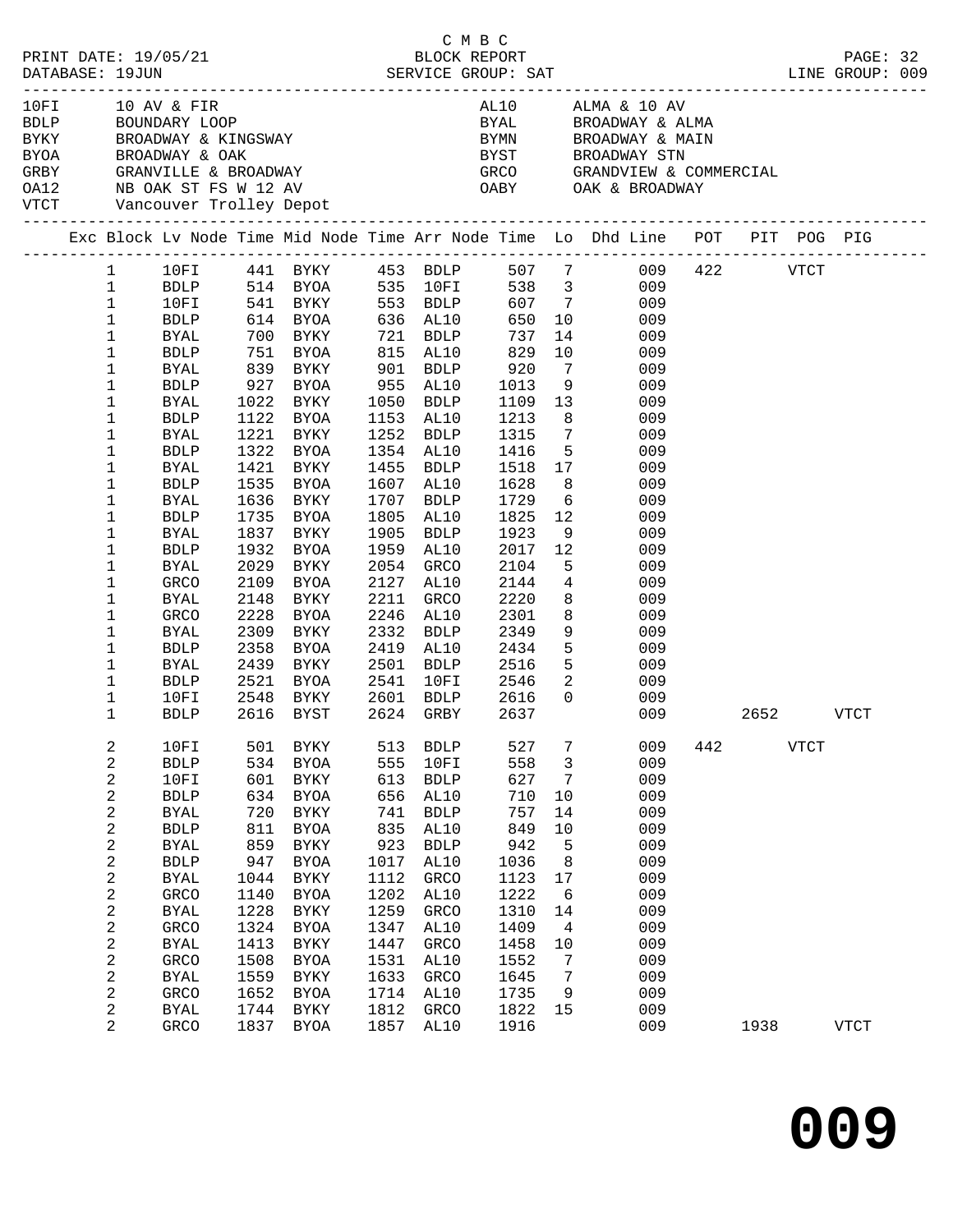### C M B C<br>BLOCK REPORT SERVICE GROUP: SAT

|              |                       |      |             |      |             |         |                         | Exc Block Lv Node Time Mid Node Time Arr Node Time Lo Dhd Line POT |     |      | PIT POG PIG |             |
|--------------|-----------------------|------|-------------|------|-------------|---------|-------------------------|--------------------------------------------------------------------|-----|------|-------------|-------------|
| 3            | BYAL                  |      | 514 BYKY    |      | 533 BDLP    | 547 7   |                         | 009                                                                | 449 | VTCT |             |             |
| $\mathbf{3}$ | <b>BDLP</b>           |      | 554 BYOA    |      | 615 10FI    | 618     | $\overline{\mathbf{3}}$ | 009                                                                |     |      |             |             |
| 3            | 10FI                  | 621  | BYKY        |      | 633 BDLP    | 647     | 6                       | 009                                                                |     |      |             |             |
| 3            | <b>BDLP</b>           | 653  | BYOA        |      | 715 AL10    | 729     | 11                      | 009                                                                |     |      |             |             |
| 3            | <b>BYAL</b>           | 740  | BYKY        | 801  | <b>BDLP</b> | 817     | 12                      | 009                                                                |     |      |             |             |
| 3            | <b>BDLP</b>           | 829  | <b>BYOA</b> | 855  | AL10        | 912     | 6                       | 009                                                                |     |      |             |             |
| 3            | <b>BYAL</b>           | 918  | BYKY        | 944  | GRCO        | 955     | 10                      | 009                                                                |     |      |             |             |
| 3            | GRCO                  | 1005 | BYOA        | 1027 | AL10        | 1046    | $5^{\circ}$             | 009                                                                |     |      |             |             |
| 3            | <b>BYAL</b>           | 1051 | BYKY        | 1120 | <b>BDLP</b> | 1141 11 |                         | 009                                                                |     |      |             |             |
| 3            | <b>BDLP</b>           | 1152 | BYOA        | 1223 | AL10        | 1243    | 8 <sup>8</sup>          | 009                                                                |     |      |             |             |
| 3            | <b>BYAL</b>           | 1251 | BYKY        | 1324 | <b>BDLP</b> | 1347    | 20                      | 009                                                                |     |      |             |             |
| 3            | ${\tt BDLP}$          | 1407 | <b>BYOA</b> | 1439 | AL10        | 1501    | 5                       | 009                                                                |     |      |             |             |
| 3            | <b>BYAL</b>           | 1506 | BYKY        | 1540 | BDLP        | 1602    | 18                      | 009                                                                |     |      |             |             |
| 3            | <b>BDLP</b>           | 1620 | BYOA        | 1651 | AL10        | 1712    | 10                      | 009                                                                |     |      |             |             |
| 3            | <b>BYAL</b>           | 1722 | BYKY        | 1750 | <b>BDLP</b> | 1812    | 10                      | 009                                                                |     |      |             |             |
| 3            | <b>BDLP</b>           | 1822 | BYOA        | 1849 | AL10        | 1908    | 9                       | 009                                                                |     |      |             |             |
| 3            | $\operatorname{BYAL}$ | 1917 | BYKY        | 1943 | <b>BDLP</b> | 2000    | 12                      | 009                                                                |     |      |             |             |
| 3            | <b>BDLP</b>           | 2012 | BYOA        | 2037 | AL10        | 2055    | $\overline{\mathbf{3}}$ | 009                                                                |     |      |             |             |
| 3            | <b>BYAL</b>           | 2058 | BYKY        | 2121 | <b>BDLP</b> | 2138    | 14                      | 009                                                                |     |      |             |             |
| 3            | <b>BDLP</b>           | 2152 | BYOA        | 2216 | AL10        | 2231    | 8                       | 009                                                                |     |      |             |             |
| 3            | <b>BYAL</b>           | 2239 | BYKY        | 2302 | <b>BDLP</b> | 2319    | $7\phantom{.0}$         | 009                                                                |     |      |             |             |
| 3            | <b>BDLP</b>           | 2326 | BYOA        | 2347 | AL10        | 2402    | 7                       | 009                                                                |     |      |             |             |
| 3            | <b>BYAL</b>           | 2409 | BYKY        | 2431 | <b>BDLP</b> | 2446    | 5                       | 009                                                                |     |      |             |             |
| 3            | <b>BDLP</b>           | 2451 | BYOA        | 2511 | 10FI        | 2516    | 2                       | 009                                                                |     |      |             |             |
| 3            | 10FI                  | 2518 | BYKY        | 2531 | BDLP        | 2546    | 5                       | 009                                                                |     |      |             |             |
| 3            | <b>BDLP</b>           | 2551 | BYST        | 2559 | GRBY        | 2612    |                         | 009                                                                |     | 2627 |             | <b>VTCT</b> |
| 4            | 10FI                  | 641  | BYKY        | 653  | <b>BDLP</b> | 707     | 4                       | 009                                                                | 622 | VTCT |             |             |
| 4            | <b>BDLP</b>           | 711  | BYOA        | 733  | AL10        | 747     | 13                      | 009                                                                |     |      |             |             |
| 4            | BYAL                  | 800  | BYKY        | 821  | <b>BDLP</b> | 837     | 10                      | 009                                                                |     |      |             |             |
| 4            | <b>BDLP</b>           | 847  | BYOA        | 915  | AL10        | 932     | $6\overline{6}$         | 009                                                                |     |      |             |             |
| 4            | <b>BYAL</b>           | 938  | BYKY        | 1004 | GRCO        | 1015    | $\overline{7}$          | 009                                                                |     |      |             |             |
| 4            | GRCO                  | 1022 | BYOA        | 1044 | AL10        | 1104    | 10                      | 009                                                                |     |      |             |             |
| 4            | BYAL                  | 1114 | BYKY        | 1143 | GRCO        | 1154    | 15                      | 009                                                                |     |      |             |             |
| 4            | <b>GRCO</b>           | 1209 | <b>BYOA</b> | 1231 | AL10        | 1251    | $\overline{7}$          | 009                                                                |     |      |             |             |
| 4            | <b>BYAL</b>           | 1258 | BYKY        | 1331 | GRCO        | 1342    | 12                      | 009                                                                |     |      |             |             |
| 4            | GRCO                  | 1354 | BYOA        | 1417 | AL10        | 1439    | $\overline{4}$          | 009                                                                |     |      |             |             |
| 4            | BYAL                  | 1443 | BYKY        | 1517 | GRCO        | 1528    | 10                      | 009                                                                |     |      |             |             |
| 4            | <b>GRCO</b>           | 1538 | BYOA        | 1601 | AL10        | 1622    | 8                       | 009                                                                |     |      |             |             |
| 4            | <b>BYAL</b>           | 1630 | BYKY        | 1701 | <b>GRCO</b> | 1713    | 8                       | 009                                                                |     |      |             |             |

 4 GRCO 1721 BYOA 1743 AL10 1803 11 009 4 BYAL 1814 BYKY 1842 GRCO 1852 4 009

4 GRCO 1856 BYMN 1907 OABY 1916 009 1933 VTCT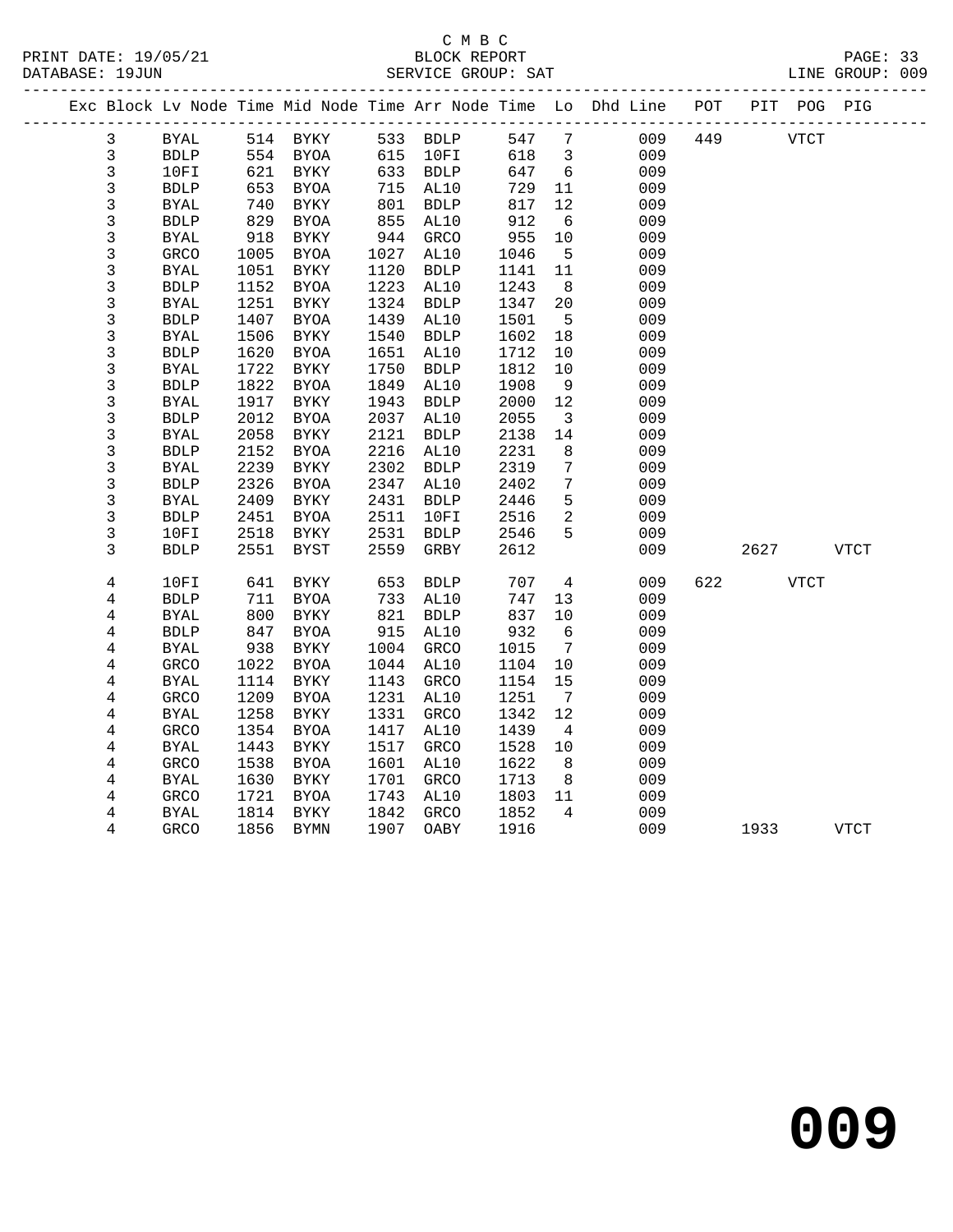|  |        |                            |              |                     |              |                     |              |                              | Exc Block Lv Node Time Mid Node Time Arr Node Time Lo Dhd Line POT |     |      | PIT POG PIG |             |
|--|--------|----------------------------|--------------|---------------------|--------------|---------------------|--------------|------------------------------|--------------------------------------------------------------------|-----|------|-------------|-------------|
|  | 5      | 10FI                       |              | 658 BYKY            |              | 711 BDLP            | 725          | 6                            | 009                                                                | 639 |      | <b>VTCT</b> |             |
|  | 5      | <b>BDLP</b>                | 731          | BYOA                |              |                     | 807          | 12                           | 009                                                                |     |      |             |             |
|  | 5      | <b>BYAL</b>                | 819          | BYKY                |              | $753$<br>841 BDLP   | 858          | 9                            | 009                                                                |     |      |             |             |
|  | 5      | <b>BDLP</b>                | 907          | BYOA                |              | 935 AL10            | 952          | 5                            | 009                                                                |     |      |             |             |
|  | 5      | BYAL                       | 957          | BYKY                |              | 1024 GRCO           | 1035         | $4\overline{4}$              | 009                                                                |     |      |             |             |
|  | 5      | GRCO                       | 1039         | <b>BYOA</b>         | 1101         | AL10                | 1121         | 8                            | 009                                                                |     |      |             |             |
|  | 5      | <b>BYAL</b>                | 1129         | BYKY                | 1158         | GRCO                | 1209         | 14                           | 009                                                                |     |      |             |             |
|  | 5      | <b>GRCO</b>                | 1223         | BYOA                | 1246         | AL10                | 1306         | 7                            | 009                                                                |     |      |             |             |
|  | 5      | <b>BYAL</b>                | 1313         | BYKY                | 1347         | <b>GRCO</b>         | 1358         | 11                           | 009                                                                |     |      |             |             |
|  | 5      | <b>GRCO</b>                | 1409         | BYOA                | 1432         | AL10                | 1454         | $\overline{4}$               | 009                                                                |     |      |             |             |
|  | 5      | <b>BYAL</b>                | 1458         | <b>BYKY</b>         | 1532         | GRCO                | 1543         | 9                            | 009                                                                |     |      |             |             |
|  | 5      | <b>GRCO</b>                | 1552         | BYOA                | 1614         | AL10                | 1635         | 8                            | 009                                                                |     |      |             |             |
|  | 5      | <b>BYAL</b>                | 1643         | BYKY                | 1714         | GRCO                | 1726         | 9                            | 009                                                                |     |      |             |             |
|  | 5      | <b>GRCO</b>                | 1735         | BYOA                | 1757         | AL10                | 1817         | 12                           | 009                                                                |     |      |             |             |
|  | 5      | <b>BYAL</b>                | 1829         | BYKY                | 1857         | GRCO                | 1907         | $\overline{4}$               | 009                                                                |     |      |             |             |
|  | 5      | GRCO                       | 1911         | <b>BYOA</b>         | 1931         | AL10                | 1950         | 8                            | 009                                                                |     |      |             |             |
|  | 5<br>5 | <b>BYAL</b>                | 1958         | BYKY                | 2023         | <b>BDLP</b>         | 2040         | 13                           | 009                                                                |     |      |             |             |
|  | 5      | <b>BDLP</b><br><b>BYAL</b> | 2053<br>2138 | <b>BYOA</b><br>BYKY | 2117<br>2201 | AL10<br><b>BDLP</b> | 2134<br>2218 | $\overline{4}$<br>14         | 009<br>009                                                         |     |      |             |             |
|  | 5      | <b>BDLP</b>                | 2232         | BYOA                | 2256         | AL10                | 2308         |                              | 009                                                                |     | 2330 |             | VTCT        |
|  |        |                            |              |                     |              |                     |              |                              |                                                                    |     |      |             |             |
|  | 6      | 10FI                       | 706          | BYKY                | 719          | <b>GRCO</b>         | 727          | $\mathsf{O}$                 | 009                                                                | 647 |      | <b>VTCT</b> |             |
|  | 6      | <b>GRCO</b>                | 727          | BYOA                | 743          | AL10                | 757          | 12                           | 009                                                                |     |      |             |             |
|  | 6      | <b>BYAL</b>                | 809          | BYKY                | 831          | GRCO                | 840          | 7                            | 009                                                                |     |      |             |             |
|  | 6      | GRCO                       | 847          | BYOA                | 905          | AL10                | 922          | 6                            | 009                                                                |     |      |             |             |
|  | 6      | BYAL                       | 928          | BYKY                | 954          | ${\tt BDLP}$        | 1013         | 9                            | 009                                                                |     |      |             |             |
|  | 6      | <b>BDLP</b>                | 1022         | BYOA                | 1052         | AL10                | 1112         | 10                           | 009                                                                |     |      |             |             |
|  | 6      | <b>BYAL</b>                | 1122         | BYKY                | 1151         | <b>BDLP</b>         | 1212         | 9                            | 009                                                                |     |      |             |             |
|  | 6      | <b>BDLP</b>                | 1221         | <b>BYOA</b>         | 1253         | AL10                | 1313         | 8                            | 009                                                                |     |      |             |             |
|  | 6      | <b>BYAL</b>                | 1321         | BYKY                | 1355         | <b>BDLP</b>         | 1418         | 19                           | 009                                                                |     |      |             |             |
|  | 6      | <b>BDLP</b>                | 1437         | BYOA                | 1509         | AL10                | 1531         | 5                            | 009                                                                |     |      |             |             |
|  | 6      | <b>BYAL</b>                | 1536         | BYKY                | 1610         | <b>BDLP</b>         | 1632         | 18                           | 009                                                                |     |      |             |             |
|  | 6      | <b>BDLP</b>                | 1650         | <b>BYOA</b>         | 1720         | AL10                | 1741         | 11                           | 009                                                                |     |      |             |             |
|  | 6      | <b>BYAL</b>                | 1752         | BYKY                | 1820         | <b>BDLP</b>         | 1842         | 11                           | 009                                                                |     |      |             |             |
|  | 6      | <b>BDLP</b>                | 1853         | <b>BYOA</b>         | 1920         | AL10                | 1939         | 9                            | 009                                                                |     |      |             |             |
|  | б      | <b>BYAL</b>                | 1948         | BYKY                | 2013         | GRCO                | 2023         | 6                            | 009                                                                |     |      |             |             |
|  | 6      | <b>GRCO</b>                | 2029         | BYOA                | 2047         | AL10                | 2104         | 4                            | 009                                                                |     |      |             |             |
|  | 6      | <b>BYAL</b>                | 2108         | $\rm BYKY$          | 2131         | <b>GRCO</b>         | 2140         | 8                            | 009                                                                |     |      |             |             |
|  | 6      | <b>GRCO</b>                | 2148         | <b>BYOA</b>         | 2206         | AL10                | 2223         | 5                            | 009                                                                |     |      |             |             |
|  | 6      | <b>BYAL</b>                | 2228         | BYKY                | 2251         | GRCO                | 2300         | 17                           | 009                                                                |     |      |             |             |
|  | 6      | <b>GRCO</b>                | 2317         | BYOA                | 2332         | AL10                | 2347         | $7\phantom{.0}\phantom{.0}7$ | 009                                                                |     |      |             |             |
|  | 6<br>6 | BYAL                       | 2354<br>2443 | BYKY                | 2416<br>2458 | GRCO                | 2424<br>2503 | 19<br>$\overline{0}$         | 009<br>009                                                         |     |      |             |             |
|  | 6      | <b>GRCO</b><br>10FI        | 2503         | BYOA<br>BYKY        | 2516         | 10FI<br>GRCO        | 2524         | 18                           | 009                                                                |     |      |             |             |
|  | 6      | GRCO                       | 2542         | BYMN                | 2550         | GRBY                | 2557         |                              | 009                                                                |     | 2612 |             | <b>VTCT</b> |
|  |        |                            |              |                     |              |                     |              |                              |                                                                    |     |      |             |             |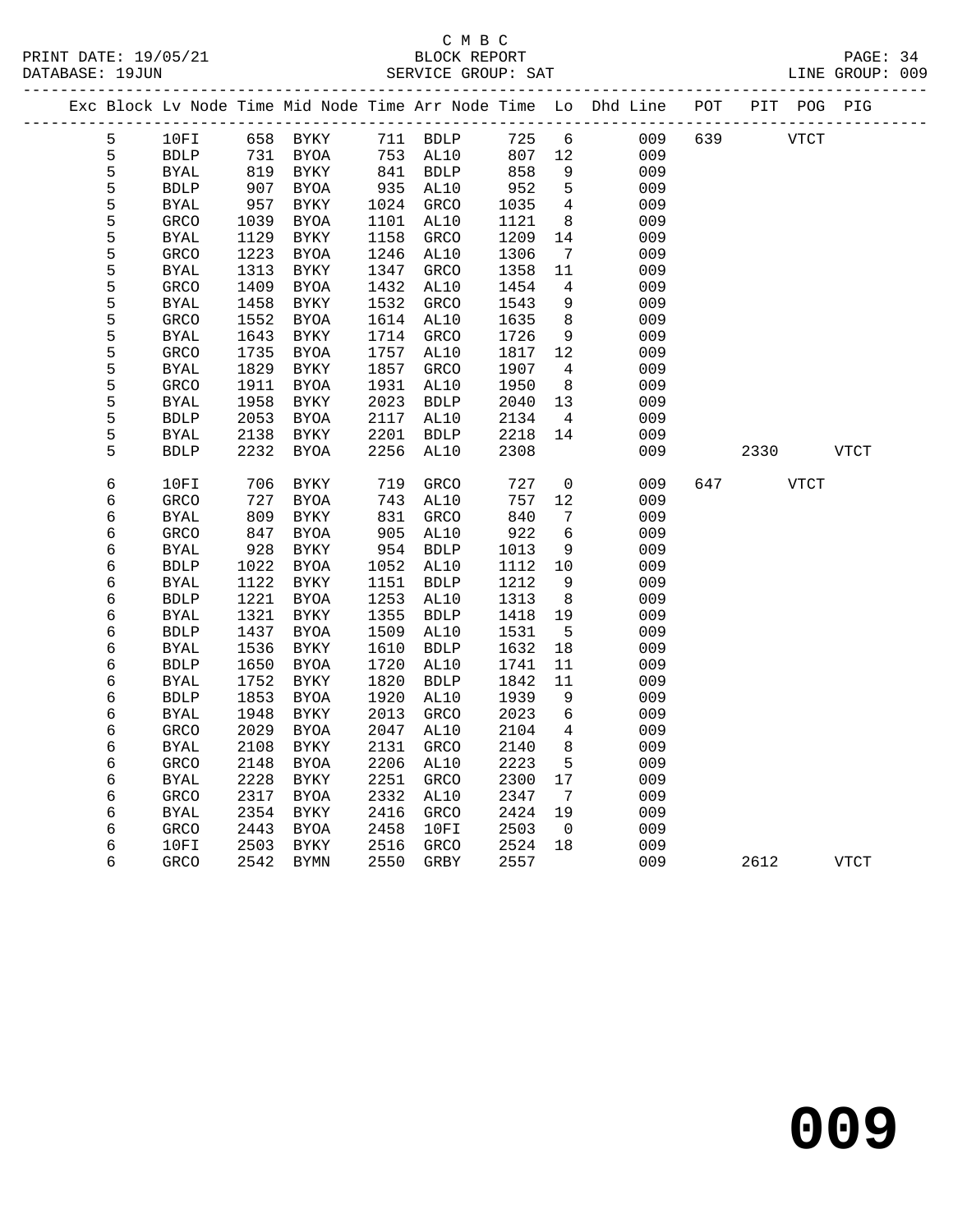|                  |              |      |                |      |             |        |                 | Exc Block Lv Node Time Mid Node Time Arr Node Time Lo Dhd Line | POT | PIT  | POG PIG     |             |  |
|------------------|--------------|------|----------------|------|-------------|--------|-----------------|----------------------------------------------------------------|-----|------|-------------|-------------|--|
| 7                | <b>BYAL</b>  | 710  | BYKY           |      | 731 GRCO    | 739    | 8 <sup>8</sup>  | 009                                                            | 642 |      | <b>VTCT</b> |             |  |
| $\boldsymbol{7}$ | GRCO         | 747  | BYOA           | 803  | AL10        | 817    | 12              | 009                                                            |     |      |             |             |  |
| $\boldsymbol{7}$ | <b>BYAL</b>  | 829  | BYKY           | 851  | GRCO        | 900    | $5^{\circ}$     | 009                                                            |     |      |             |             |  |
| 7                | GRCO         | 905  | BYOA           | 925  | AL10        | 942    | 5               | 009                                                            |     |      |             |             |  |
| 7                | <b>BYAL</b>  | 947  | BYKY           | 1014 | <b>BDLP</b> | 1033   | 21              | 009                                                            |     |      |             |             |  |
| 7                | ${\tt BDLP}$ | 1054 | BYOA           | 1125 | AL10        | 1145   | $7\phantom{.0}$ | 009                                                            |     |      |             |             |  |
| 7                | <b>BYAL</b>  | 1152 | BYKY           | 1222 | <b>BDLP</b> | 1244   | 8               | 009                                                            |     |      |             |             |  |
| 7                | <b>BDLP</b>  | 1252 | <b>BYOA</b>    | 1324 | AL10        | 1346   | 5               | 009                                                            |     |      |             |             |  |
| 7                | <b>BYAL</b>  | 1351 | BYKY           | 1425 | <b>BDLP</b> | 1448   | 18              | 009                                                            |     |      |             |             |  |
| 7                | <b>BDLP</b>  | 1506 | <b>BYOA</b>    | 1538 | AL10        | 1559   | $\overline{7}$  | 009                                                            |     |      |             |             |  |
| $\boldsymbol{7}$ | <b>BYAL</b>  | 1606 | BYKY           | 1640 | <b>BDLP</b> | 1702   | 18              | 009                                                            |     |      |             |             |  |
| 7                | <b>BDLP</b>  | 1720 | <b>BYOA</b>    | 1750 | AL10        | 1810   | 12              | 009                                                            |     |      |             |             |  |
| 7                | <b>BYAL</b>  | 1822 | BYKY           | 1850 | <b>BDLP</b> | 1908   | $\overline{4}$  | 009                                                            |     |      |             |             |  |
| 7                | <b>BDLP</b>  | 1912 | <b>BYOA</b>    | 1939 | AL10        | 1957   | 12              | 009                                                            |     |      |             |             |  |
| 7                | <b>BYAL</b>  | 2009 | BYKY           | 2034 | GRCO        | 2044   | 5               | 009                                                            |     |      |             |             |  |
| 7                | GRCO         | 2049 | <b>BYOA</b>    | 2107 | AL10        | 2124   | $\overline{4}$  | 009                                                            |     |      |             |             |  |
| 7                | <b>BYAL</b>  | 2128 | <b>BYKY</b>    | 2151 | GRCO        | 2200   | 8               | 009                                                            |     |      |             |             |  |
| 7                | GRCO         | 2208 | <b>BYOA</b>    | 2226 | AL10        | 2238   |                 | 009                                                            |     | 2300 |             | <b>VTCT</b> |  |
|                  |              |      |                |      |             |        |                 |                                                                |     |      |             |             |  |
| 8                | <b>BYAL</b>  | 730  | BYKY           | 751  | GRCO        | 759    | 8               | 009                                                            | 702 |      | VTCT        |             |  |
| 8                | GRCO         | 807  | <b>BYOA</b>    | 825  | AL10        | 839    | 10              | 009                                                            |     |      |             |             |  |
| 8                | <b>BYAL</b>  | 849  | BYKY           | 913  | GRCO        | 922    | $\mathbf{3}$    | 009                                                            |     |      |             |             |  |
| 8                | GRCO         | 925  | <b>BYOA</b>    | 945  | AL10        | 1003   | $\overline{4}$  | 009                                                            |     |      |             |             |  |
| 8                | <b>BYAL</b>  | 1007 | BYKY           | 1034 | <b>BDLP</b> | 1053   | 14              | 009                                                            |     |      |             |             |  |
| 8                | <b>BDLP</b>  | 1107 | <b>BYOA</b>    | 1138 | AL10        | 1158   | 9               | 009                                                            |     |      |             |             |  |
| 8                | <b>BYAL</b>  | 1207 | BYKY           | 1237 | <b>BDLP</b> | 1259   | 8               | 009                                                            |     |      |             |             |  |
| 8                | <b>BDLP</b>  | 1307 | <b>BYOA</b>    | 1339 | AL10        | 1401   | 5               | 009                                                            |     |      |             |             |  |
| 8                | <b>BYAL</b>  | 1406 | BYKY           | 1440 | <b>BDLP</b> | 1503   | 18              | 009                                                            |     |      |             |             |  |
| 8                | <b>BDLP</b>  | 1521 | <b>BYOA</b>    | 1553 | AL10        | 1614   | $7\phantom{.0}$ | 009                                                            |     |      |             |             |  |
| 8                | <b>BYAL</b>  | 1621 | BYKY           | 1655 | <b>BDLP</b> | 1717   | $\overline{4}$  | 009                                                            |     |      |             |             |  |
| 8                | <b>BDLP</b>  | 1721 | <b>BYST</b>    | 1731 | OABY        | 1751   |                 | 009                                                            |     | 1808 |             | <b>VTCT</b> |  |
| 9                | <b>BYAL</b>  | 750  | BYKY           | 811  | GRCO        | 820    | $7\phantom{.0}$ | 009                                                            |     | 722  | VTCT        |             |  |
| 9                | GRCO         | 827  | <b>BYOA</b>    | 845  | AL10        | 902    | $7\phantom{.0}$ | 009                                                            |     |      |             |             |  |
| 9                | <b>BYAL</b>  | 909  | BYKY           | 933  | <b>BDLP</b> | 952    | 13              | 009                                                            |     |      |             |             |  |
| 9                | <b>BDLP</b>  | 1005 | BYOA           | 1035 | AL10        | 1054   | 13              | 009                                                            |     |      |             |             |  |
| 9                | <b>BYAL</b>  | 1107 | BYKY           | 1136 | <b>BDLP</b> | 1157   | 10              | 009                                                            |     |      |             |             |  |
| 9                | <b>BDLP</b>  | 1207 | <b>BYOA</b>    | 1238 | AL10        | 1258   | 8 <sup>8</sup>  | 009                                                            |     |      |             |             |  |
| 9                | <b>BYAL</b>  | 1306 | BYKY           | 1339 | <b>BDLP</b> | 1402   | 20              | 009                                                            |     |      |             |             |  |
| 9                | <b>BDLP</b>  | 1422 | BYOA 1454 AL10 |      |             | 1516 5 |                 | 009                                                            |     |      |             |             |  |
| 9                | <b>BYAL</b>  | 1521 | BYKY           | 1555 | <b>BDLP</b> | 1617   | 18              | 009                                                            |     |      |             |             |  |
| 9                | <b>BDLP</b>  | 1635 | <b>BYOA</b>    | 1705 | AL10        | 1726   | 11              | 009                                                            |     |      |             |             |  |
| 9                | <b>BYAL</b>  | 1737 | BYKY           | 1805 | <b>BDLP</b> | 1827   | $10$            | 009                                                            |     |      |             |             |  |
| 9                | <b>BDLP</b>  | 1837 | <b>BYOA</b>    | 1904 | AL10        | 1923   | 4               | 009                                                            |     |      |             |             |  |
| 9                | <b>BYAL</b>  | 1927 | BYKY           | 1953 | GRCO        | 2003   | 6               | 009                                                            |     |      |             |             |  |
| 9                | GRCO         | 2009 | <b>BYOA</b>    | 2029 | AL10        | 2046   | 3               | 009                                                            |     |      |             |             |  |
| 9                | <b>BYAL</b>  | 2049 | ${\tt BYKY}$   | 2112 | GRCO        | 2121   | 8               | 009                                                            |     |      |             |             |  |
| 9                | GRCO         | 2129 | <b>BYOA</b>    | 2147 | AL10        | 2204   | 4               | 009                                                            |     |      |             |             |  |
| 9                | <b>BYAL</b>  | 2208 | BYKY           | 2231 | GRCO        | 2240   | 8               | 009                                                            |     |      |             |             |  |
| 9                | GRCO         | 2248 | <b>BYOA</b>    | 2306 | AL10        | 2321   | 3               | 009                                                            |     |      |             |             |  |
| 9                | <b>BYAL</b>  | 2324 | BYKY           | 2347 | GRCO        | 2356   | 23              | 009                                                            |     |      |             |             |  |
| 9                | GRCO         | 2419 | <b>BYOA</b>    | 2434 | AL10        | 2446   |                 | 009                                                            |     | 2506 |             | <b>VTCT</b> |  |
|                  |              |      |                |      |             |        |                 |                                                                |     |      |             |             |  |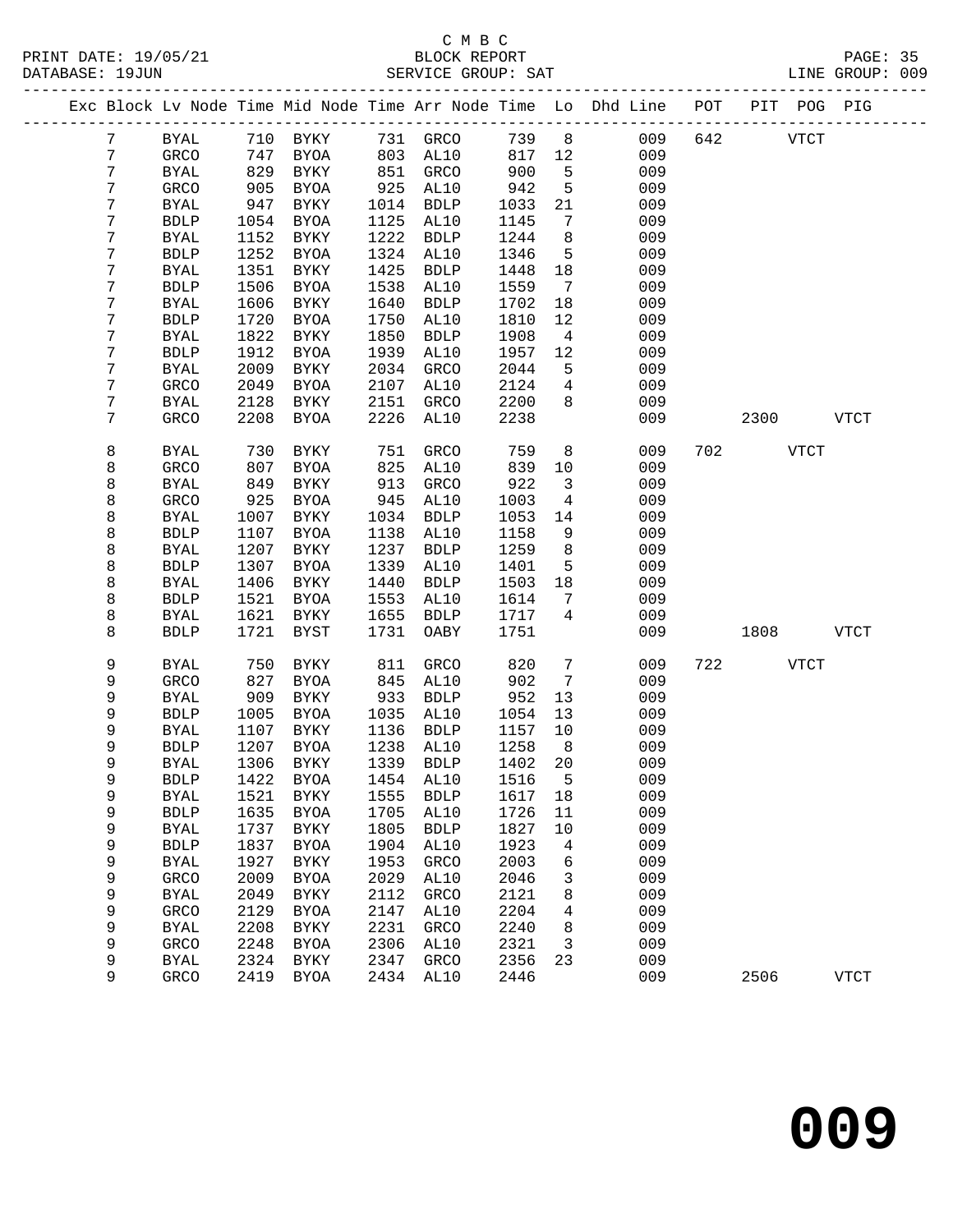|                  |                            |              |                                 |              |                     |              |                    | Exc Block Lv Node Time Mid Node Time Arr Node Time Lo Dhd Line POT PIT POG PIG |      |      |             |             |
|------------------|----------------------------|--------------|---------------------------------|--------------|---------------------|--------------|--------------------|--------------------------------------------------------------------------------|------|------|-------------|-------------|
| 10               | 10FI                       | 915          | BYKY                            |              | 930 GRCO            | 939          | $6\overline{}$     | 009                                                                            | 856  |      | <b>VTCT</b> |             |
| 10               | GRCO                       | 945          | BYOA                            | 1005         | AL10                | 1023         | 6                  | 009                                                                            |      |      |             |             |
| 10               | <b>BYAL</b>                | 1029         | BYKY                            | 1057         | GRCO                | 1108         | 2                  | 009                                                                            |      |      |             |             |
| 10               | GRCO                       | 1110         | BYOA                            | 1132         | AL10                | 1152         | $7\phantom{.0}$    | 009                                                                            |      |      |             |             |
| 10               | <b>BYAL</b>                | 1159         | BYKY                            | 1229         | GRCO                | 1240         | 14                 | 009                                                                            |      |      |             |             |
| 10               | GRCO                       | 1254         | <b>BYOA</b>                     | 1317         | AL10                | 1339         | 4                  | 009                                                                            |      |      |             |             |
| 10               | <b>BYAL</b>                | 1343         | BYKY                            | 1417         | GRCO                | 1428         | 11                 | 009                                                                            |      |      |             |             |
| $10$             | GRCO                       | 1439         | <b>BYOA</b>                     | 1502         | AL10                | 1524         | 5                  | 009                                                                            |      |      |             |             |
| $10$             | <b>BYAL</b>                | 1529         | BYKY                            | 1603         | GRCO                | 1614         | 8                  | 009                                                                            |      |      |             |             |
| 10               | GRCO                       | 1622         | <b>BYOA</b>                     | 1644         | AL10                | 1705         | 8 <sup>8</sup>     | 009                                                                            |      |      |             |             |
| 10               | <b>BYAL</b>                | 1713         | BYKY                            | 1743         | GRCO                | 1755         | 11                 | 009                                                                            |      |      |             |             |
| 10               | GRCO                       | 1806         | <b>BYOA</b>                     | 1826         | AL10                | 1845         | 11                 | 009                                                                            |      |      |             |             |
| 10               | <b>BYAL</b>                | 1856         | BYKY                            | 1924         | <b>BDLP</b>         | 1942         | 10                 | 009                                                                            |      |      |             |             |
| 10               | <b>BDLP</b>                | 1952         | <b>BYOA</b>                     | 2019         | AL10                | 2031         |                    | 009                                                                            |      | 2053 |             | <b>VTCT</b> |
|                  |                            |              |                                 |              |                     |              |                    |                                                                                |      |      |             |             |
| $11\,$           | OA12                       | 1000         | BYKY                            | 1011         | ${\tt BDLP}$        | 1030         | 8                  | 009                                                                            |      | 937  | <b>VTCT</b> |             |
| $11\,$           | <b>BDLP</b>                | 1038         | <b>BYOA</b>                     | 1108         | AL10                | 1128         | 9                  | 009                                                                            |      |      |             |             |
| $11\,$           | <b>BYAL</b>                | 1137         | BYKY                            | 1206         | <b>BDLP</b>         | 1227         | 10                 | 009                                                                            |      |      |             |             |
| 11               | <b>BDLP</b>                | 1237         | <b>BYOA</b>                     | 1309         | AL10                | 1329         | $\overline{7}$     | 009                                                                            |      |      |             |             |
| $11\,$           | <b>BYAL</b>                | 1336         | BYKY                            | 1410         | <b>BDLP</b>         | 1433         | 18                 | 009                                                                            |      |      |             |             |
| $11\,$           | ${\tt BDLP}$               | 1451         | <b>BYOA</b>                     | 1523         | AL10                | 1544         | $7\overline{ }$    | 009                                                                            |      |      |             |             |
| $11\,$<br>$11\,$ | <b>BYAL</b>                | 1551<br>1705 | BYKY<br><b>BYOA</b>             | 1625<br>1735 | <b>BDLP</b>         | 1647         | 18                 | 009<br>009                                                                     |      |      |             |             |
| 11               | <b>BDLP</b>                | 1807         |                                 | 1835         | AL10                | 1756<br>1857 | 11<br>$\mathbf{1}$ | 009                                                                            |      |      |             |             |
| 11               | <b>BYAL</b><br><b>BDLP</b> | 1858         | BYKY<br>BYST                    | 1907         | <b>BDLP</b><br>OABY | 1925         |                    | 009                                                                            |      | 1942 |             | <b>VTCT</b> |
|                  |                            |              |                                 |              |                     |              |                    |                                                                                |      |      |             |             |
| $12$             | <b>BYAL</b>                | 1014         | BYKY                            | 1041         | GRCO                | 1052         | $\mathbf{3}$       | 009                                                                            | 944  |      | <b>VTCT</b> |             |
| 12               | GRCO                       | 1055         | BYOA                            | 1117         | AL10                | 1137         | $7\phantom{.0}$    | 009                                                                            |      |      |             |             |
| $12\,$           | <b>BYAL</b>                | 1144         | BYKY                            | 1213         | GRCO                | 1224         | 13                 | 009                                                                            |      |      |             |             |
| 12               | GRCO                       | 1237         | <b>BYOA</b>                     | 1300         | AL10                | 1320         | 8                  | 009                                                                            |      |      |             |             |
| $12$             | <b>BYAL</b>                | 1328         | BYKY                            | 1402         | GRCO                | 1413         | 11                 | 009                                                                            |      |      |             |             |
| $12\,$           | GRCO                       | 1424         | <b>BYOA</b>                     | 1447         | AL10                | 1509         | 5                  | 009                                                                            |      |      |             |             |
| $12\,$           | <b>BYAL</b>                | 1514         | BYKY                            | 1548         | GRCO                | 1559         | 8                  | 009                                                                            |      |      |             |             |
| $12\,$           | GRCO                       | 1607         | <b>BYOA</b>                     | 1629         | AL10                | 1647         | 11                 | 009                                                                            |      |      |             |             |
| 12               | <b>BYAL</b>                | 1658         | BYKY                            | 1728         | GRCO                | 1740         | 13                 | 009                                                                            |      |      |             |             |
| $12\,$           | GRCO                       | 1753         | <b>BYOA</b>                     | 1813         | AL10                | 1830         |                    | 009                                                                            |      | 1855 |             | <b>VTCT</b> |
| 13               | BYAL                       | 1037         | BYKY                            | 1105         | <b>BDLP</b>         | 1124 13      |                    | 009                                                                            | 1007 |      | <b>VTCT</b> |             |
| 13               | <b>BDLP</b>                | 1137         | BYOA                            |              | 1208 AL10           | 1228         | 8                  | 009                                                                            |      |      |             |             |
| 13               |                            |              | BYAL 1236 BYKY 1307 BDLP 1330 7 |              |                     |              |                    | 009                                                                            |      |      |             |             |
| 13               | <b>BDLP</b>                | 1337         | <b>BYOA</b>                     | 1409         | AL10                | 1431         | 5                  | 009                                                                            |      |      |             |             |
| 13               | <b>BYAL</b>                | 1436         | BYKY                            | 1510         | <b>BDLP</b>         | 1533         | 17                 | 009                                                                            |      |      |             |             |
| 13               | <b>BDLP</b>                | 1550         | <b>BYOA</b>                     | 1621         | AL10                | 1642         | 9                  | 009                                                                            |      |      |             |             |
| 13               | <b>BYAL</b>                | 1651         | <b>BYKY</b>                     | 1721         | <b>BDLP</b>         | 1743         | 8                  | 009                                                                            |      |      |             |             |
| 13               | <b>BDLP</b>                | 1751         | <b>BYOA</b>                     | 1819         | AL10                | 1838         | 8                  | 009                                                                            |      |      |             |             |
| 13               | <b>BYAL</b>                | 1846         | <b>BYKY</b>                     | 1914         | GRCO                | 1924         | 5                  | 009                                                                            |      |      |             |             |
| $13$             | GRCO                       | 1929         | <b>BYOA</b>                     | 1949         | AL10                | 2007         | 12                 | 009                                                                            |      |      |             |             |
| 13               | <b>BYAL</b>                | 2019         | ${\tt BYKY}$                    | 2044         | <b>BDLP</b>         | 2101         | 12                 | 009                                                                            |      |      |             |             |
| 13               | <b>BDLP</b>                | 2113         | <b>BYOA</b>                     | 2137         | AL10                | 2154         | 4                  | 009                                                                            |      |      |             |             |
| 13               | <b>BYAL</b>                | 2158         | <b>BYKY</b>                     | 2221         | <b>BDLP</b>         | 2238         | 18                 | 009                                                                            |      |      |             |             |
| 13               | <b>BDLP</b>                | 2256         | <b>BYOA</b>                     | 2317         | AL10                | 2332         | 7                  | 009                                                                            |      |      |             |             |
| 13               | <b>BYAL</b>                | 2339         | ${\tt BYKY}$                    | 2401         | <b>BDLP</b>         | 2416         | 8                  | 009                                                                            |      |      |             |             |
| 13               | <b>BDLP</b>                | 2424         | <b>BYST</b>                     | 2432         | GRBY                | 2446         |                    | 009                                                                            |      | 2501 |             | <b>VTCT</b> |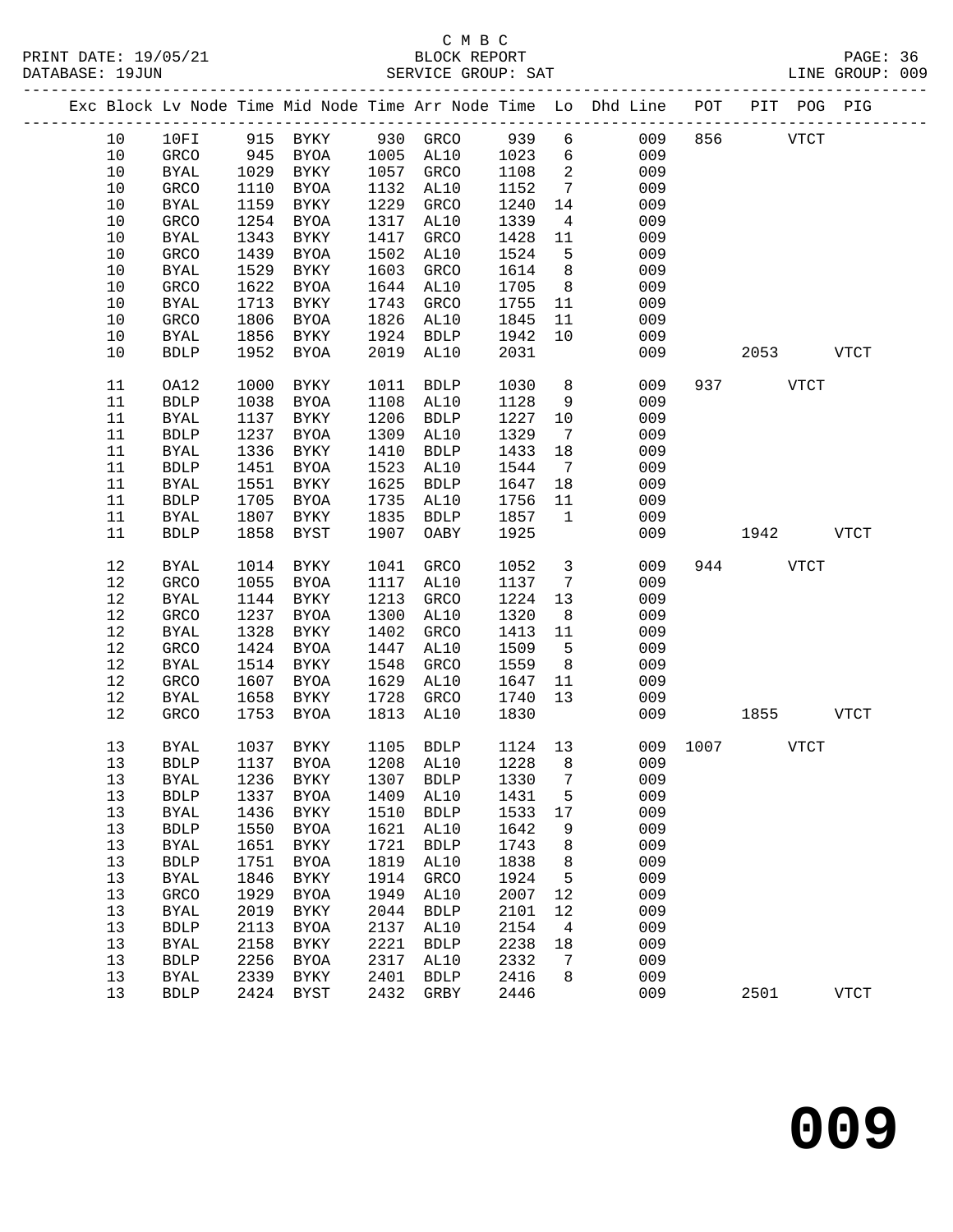|    |              |      |                     |      |             |         |                              | Exc Block Lv Node Time Mid Node Time Arr Node Time Lo Dhd Line POT |          |             | PIT POG PIG |
|----|--------------|------|---------------------|------|-------------|---------|------------------------------|--------------------------------------------------------------------|----------|-------------|-------------|
| 14 | BYAL         |      | 1058 BYKY 1127 GRCO |      |             | 1138 16 |                              |                                                                    | 009 1028 | <b>VTCT</b> |             |
| 14 | GRCO         | 1154 | <b>BYOA</b>         |      | 1216 AL10   | 1236    | $7\overline{ }$              | 009                                                                |          |             |             |
| 14 | <b>BYAL</b>  | 1243 | BYKY                |      | 1314 GRCO   | 1325    | 14                           | 009                                                                |          |             |             |
| 14 | GRCO         | 1339 | BYOA                |      | 1402 AL10   | 1424    | $\overline{4}$               | 009                                                                |          |             |             |
| 14 | BYAL         | 1428 | BYKY                | 1502 | GRCO        | 1513    | 10                           | 009                                                                |          |             |             |
| 14 | GRCO         | 1523 | BYOA                | 1546 | AL10        | 1607    | $7\overline{ }$              | 009                                                                |          |             |             |
| 14 | BYAL         | 1614 | BYKY                | 1647 | <b>GRCO</b> | 1659    | 8                            | 009                                                                |          |             |             |
| 14 | GRCO         | 1707 | <b>BYOA</b>         | 1729 | AL10        | 1750    | 9                            | 009                                                                |          |             |             |
| 14 | <b>BYAL</b>  | 1759 | BYKY                | 1827 | GRCO        | 1837    | 15                           | 009                                                                |          |             |             |
| 14 | GRCO         | 1852 | BYOA                | 1912 | AL10        | 1931    | $7\overline{ }$              | 009                                                                |          |             |             |
| 14 | <b>BYAL</b>  | 1938 | <b>BYKY</b>         | 2004 | <b>BDLP</b> | 2021    | 11                           | 009                                                                |          |             |             |
| 14 | <b>BDLP</b>  | 2032 | BYOA                | 2057 | AL10        | 2115    | $\overline{\mathbf{3}}$      | 009                                                                |          |             |             |
| 14 | BYAL         | 2118 | BYKY                | 2141 | <b>BDLP</b> | 2158    | 14                           | 009                                                                |          |             |             |
| 14 | ${\tt BDLP}$ | 2212 | BYOA                | 2236 | AL10        | 2251    | $\overline{\mathbf{3}}$      | 009                                                                |          |             |             |
| 14 | <b>BYAL</b>  | 2254 | BYKY                | 2317 | GRCO        | 2326    | 21                           | 009                                                                |          |             |             |
| 14 | GRCO         | 2347 | BYOA                | 2402 | AL10        | 2417    | $7\overline{ }$              | 009                                                                |          |             |             |
| 14 | <b>BYAL</b>  | 2424 | BYKY                | 2446 | GRCO        | 2454    | 18                           | 009                                                                |          |             |             |
| 14 | GRCO         | 2512 | BYMN                | 2522 | GRBY        | 2529    |                              | 009                                                                |          | 2544        | <b>VTCT</b> |
| 15 | OA12         | 1058 | BYKY                | 1109 | <b>GRCO</b> | 1120    | 5                            | 009                                                                |          | 1035 VTCT   |             |
| 15 | GRCO         | 1125 | BYOA                | 1147 | AL10        | 1207    | $7\phantom{.0}\phantom{.0}7$ | 009                                                                |          |             |             |
| 15 | BYAL         | 1214 | BYKY                | 1244 | GRCO        | 1255    | 14                           | 009                                                                |          |             |             |
| 15 | GRCO         | 1309 | BYOA                | 1332 | AL10        | 1354    | $\overline{4}$               | 009                                                                |          |             |             |
| 15 | <b>BYAL</b>  | 1358 | BYKY                | 1432 | GRCO        | 1443    | 10                           | 009                                                                |          |             |             |
| 15 | GRCO         | 1453 | BYOA                | 1516 | AL10        | 1537    | $\overline{7}$               | 009                                                                |          |             |             |
| 15 | <b>BYAL</b>  | 1544 | <b>BYKY</b>         | 1618 | GRCO        | 1630    | $7\overline{ }$              | 009                                                                |          |             |             |
| 15 | GRCO         | 1637 | BYOA                | 1659 | AL10        | 1720    | 9                            | 009                                                                |          |             |             |
| 15 | BYAL         | 1729 | BYKY                | 1757 | GRCO        | 1807    | 15                           | 009                                                                |          |             |             |
| 15 | GRCO         | 1822 | BYOA                | 1842 | AL10        | 1901    |                              | 009                                                                |          | 1923        | VTCT        |
|    |              |      |                     |      |             |         |                              |                                                                    |          |             |             |
| 16 | OA12         | 1313 | BYKY                | 1324 | <b>BDLP</b> | 1343    | 9                            | 009                                                                | 1250     | <b>VTCT</b> |             |
| 16 | ${\tt BDLP}$ | 1352 | BYOA                |      | 1424 AL10   | 1446    | 5                            | 009                                                                |          |             |             |
| 16 | <b>BYAL</b>  | 1451 | BYKY                |      | 1525 BDLP   | 1548    | 17                           | 009                                                                |          |             |             |
| 16 | <b>BDLP</b>  | 1605 | BYOA                | 1636 | AL10        | 1657    | 9                            | 009                                                                |          |             |             |
| 16 | <b>BYAL</b>  | 1706 | BYKY                | 1736 | <b>BDLP</b> | 1758    | 8                            | 009                                                                |          |             |             |
| 16 | <b>BDLP</b>  | 1806 | BYOA                |      | 1834 AL10   | 1853    | 14                           | 009                                                                |          |             |             |
| 16 | BYAL         | 1907 | BYKY                | 1934 | GRCO        | 1944    | 5                            | 009                                                                |          |             |             |
| 16 | GRCO         | 1949 | BYOA                | 2009 | AL10        | 2026    | 14                           | 009                                                                |          |             |             |
| 16 | <b>BYAL</b>  | 2040 | BYKY                | 2103 | <b>BDLP</b> | 2120    | 12                           | 009                                                                |          |             |             |
| 16 | <b>BDLP</b>  | 2132 | BYOA                | 2156 | AL10        | 2213    | 5                            | 009                                                                |          |             |             |
| 16 | BYAL         | 2218 | BYKY                | 2241 | BDLP        | 2258    | 5                            | 009                                                                |          |             |             |
| 16 | <b>BDLP</b>  |      | 2303 BYST           |      | 2311 GRBY   | 2327    |                              | 009                                                                |          | 2342        | <b>VTCT</b> |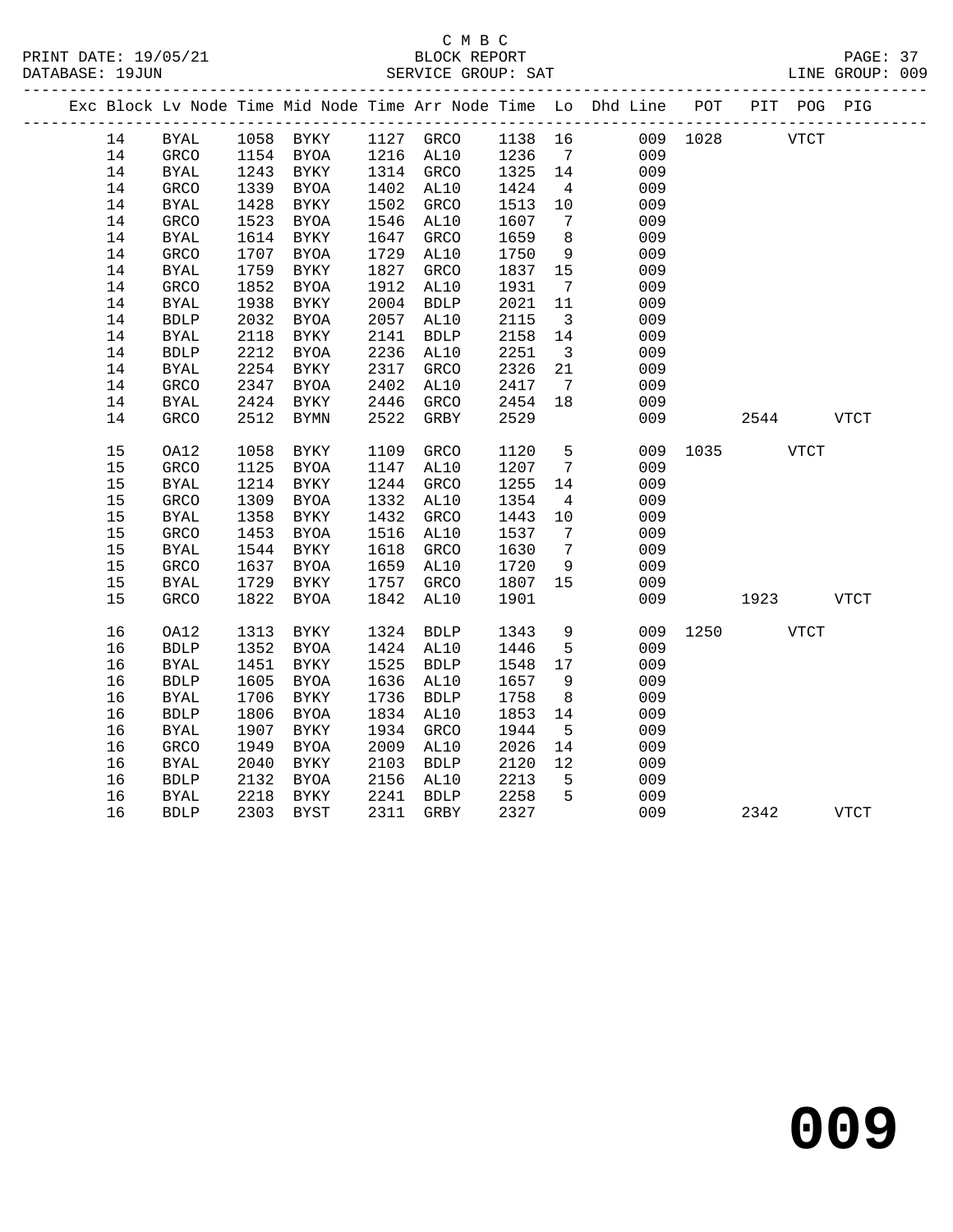|                     |              |                    |              |              |                       |                    |                                  | PAGE: 38<br>LINE GROUP: 010                                                    |           |      |             |  |
|---------------------|--------------|--------------------|--------------|--------------|-----------------------|--------------------|----------------------------------|--------------------------------------------------------------------------------|-----------|------|-------------|--|
|                     |              |                    |              |              |                       |                    |                                  |                                                                                |           |      |             |  |
|                     |              |                    |              |              |                       |                    |                                  | Exc Block Lv Node Time Mid Node Time Arr Node Time Lo Dhd Line POT PIT POG PIG |           |      |             |  |
|                     |              |                    |              |              |                       |                    |                                  |                                                                                |           |      |             |  |
|                     |              |                    |              |              |                       |                    |                                  | 1 MRST 433 GRBY 456 RIHA 508 0 010 425 VTCT                                    |           |      |             |  |
| $\mathbf{1}$        | RIHA         | 508 GRBY           |              |              | 519 MRST              |                    |                                  | 539 14<br>010                                                                  |           |      |             |  |
| $\mathbf 1$         | MRST         | $553$ $628$ $GRPV$ |              |              | 616 RIHA              | 628                | $\overline{0}$                   | 010                                                                            |           |      |             |  |
| $\mathbf 1$         | RIHA         |                    |              | 640          | MRST                  | 700                | 9                                | 010                                                                            |           |      |             |  |
| $\mathbf 1$         | MRST         |                    | 709 GRBY     |              | 734 RIHA              |                    |                                  | 747 0<br>010                                                                   |           |      |             |  |
| $\mathbf 1$         | RIHA         | 747                | GRBY         | 759          | MRST                  | 821                | 15                               | 010                                                                            |           |      |             |  |
| 1                   | MRST         | 836                | GRBY         | 902          | RIHA                  | 917<br>917<br>1000 | $\overline{0}$                   | 010                                                                            |           |      |             |  |
| 1                   | RIHA         | 917                | GRBY         | 932          | MRST                  |                    | 15                               | 010                                                                            |           |      |             |  |
| 1                   | MRST         | 1015               | GRBY         | 1046         | RIHA                  | 1102               | $\overline{0}$                   | 010                                                                            |           |      |             |  |
| 1                   | RIHA         | 1102               | GRBY         | 1118         | MRST                  | 1148               | 18                               | 010                                                                            |           |      |             |  |
| 1                   | MRST         | 1206               | GRBY         | 1244         | RIHA                  | 1302               | $\overline{0}$                   | 010                                                                            |           |      |             |  |
| 1                   | RIHA         | 1302               | GRBY         | 1323         | MRST                  | 1400               | 20                               | 010                                                                            |           |      |             |  |
| 1<br>1              | MRST<br>RIHA | 1420<br>1517       | GRBY<br>GRBY | 1458<br>1538 | RIHA<br>MRST          | 1517<br>1615       | $\overline{0}$<br>21             | 010<br>010                                                                     |           |      |             |  |
| 1                   | MRST         | 1636               | GRBY         | 1715         | RIHA                  | 1732               | $\overline{0}$                   | 010                                                                            |           |      |             |  |
| 1                   | RIHA         | 1732               | GRBY         | 1752         | MRST                  | 1824               | 15                               | 010                                                                            |           |      |             |  |
| 1                   | MRST         | 1839               | GRBY         |              | 1914 RIHA             | 1932               | $\overline{0}$                   | 010                                                                            |           |      |             |  |
| 1                   | RIHA         | 1932               | GRBY         | 1949         | MRST                  | 2016               | 18                               | 010                                                                            |           |      |             |  |
| 1                   | MRST         | 2034               | GRBY         | 2104         | RIHA                  | 2118               | $\overline{0}$                   | 010                                                                            |           |      |             |  |
| 1                   | RIHA         | 2118               | GRBY         | 2135         | MRST                  | 2202               | 13                               | 010                                                                            |           |      |             |  |
| 1                   | MRST         | 2215               | GRBY         | 2245         | RIHA                  | 2258               | $\overline{0}$                   | 010                                                                            |           |      |             |  |
| 1                   | RIHA         | 2258               | GRBY         | 2315         | MRST                  | 2342               | 12                               | 010                                                                            |           |      |             |  |
| 1                   | MRST         | 2354               | GRBY         | 2422         | RIHA                  | 2435               | $\overline{0}$                   | 010                                                                            |           |      |             |  |
| 1                   | RIHA         | 2435               | GRBY         | 2452         | MRST                  | 2516               |                                  | 010                                                                            | 2521 VTCT |      |             |  |
| 2                   | MRST         | 453                | GRBY         | 516          | RIHA                  | 528                |                                  | $\overline{0}$<br>010                                                          | 445       | VTCT |             |  |
| $\sqrt{2}$          | <b>RIHA</b>  | 528                | GRBY         | 539          | MRST                  | 559                | 11                               | 010                                                                            |           |      |             |  |
| 2                   | MRST         | 610                | GRBY         | 635          | RIHA                  | 648                | $\overline{0}$                   | 010                                                                            |           |      |             |  |
| 2                   | RIHA         | 648                | GRBY         | 700          | MRST                  | 721                | 15                               | 010                                                                            |           |      |             |  |
| 2                   | MRST         | 736                | GRBY         | 802          | RIHA                  | 817                | $\overline{0}$                   | 010                                                                            |           |      |             |  |
| 2                   | RIHA         | 817 GRBY           |              |              | 830 MRST              | 854                | 10                               | 010                                                                            |           |      |             |  |
| 2<br>$\overline{c}$ | MRST<br>RIHA | 904 GRBY           | 947 GRBY     |              | 932 RIHA<br>1002 MRST | 947<br>1032        | $\overline{0}$<br>8 <sup>8</sup> | 010<br>010                                                                     |           |      |             |  |
| 2                   |              |                    |              |              |                       |                    |                                  | MRST 1040 GRBY 1114 RIHA 1132 0 010                                            |           |      |             |  |
| 2                   | RIHA         | 1132               | GRBY         | 1150         | MRST                  | 1221               | 15                               | 010                                                                            |           |      |             |  |
| 2                   | MRST         | 1236               | GRBY         | 1314         | RIHA                  | 1332               | $\overline{0}$                   | 010                                                                            |           |      |             |  |
| $\sqrt{2}$          | RIHA         | 1332               | GRBY         | 1353         | MRST                  | 1431               | 21                               | 010                                                                            |           |      |             |  |
| 2                   | MRST         | 1452               | GRBY         | 1530         | RIHA                  | 1547               | $\overline{0}$                   | 010                                                                            |           |      |             |  |
| 2                   | RIHA         | 1547               | GRBY         | 1608         | MRST                  | 1644               | 7                                | 010                                                                            |           |      |             |  |
| 2                   | MRST         | 1651               | GRBY         | 1730         | RIHA                  | 1747               | 0                                | 010                                                                            |           |      |             |  |
| $\sqrt{2}$          | RIHA         | 1747               | GRBY         | 1807         | MRST                  | 1836               | 18                               | 010                                                                            |           |      |             |  |
| 2                   | MRST         | 1854               | GRBY         | 1929         | RIHA                  | 1947               | $\mathbf 0$                      | 010                                                                            |           |      |             |  |
| 2                   | RIHA         | 1947               | GRBY         | 2004         | MRST                  | 2031               |                                  | 010                                                                            | 2036      |      | <b>VTCT</b> |  |

C M B C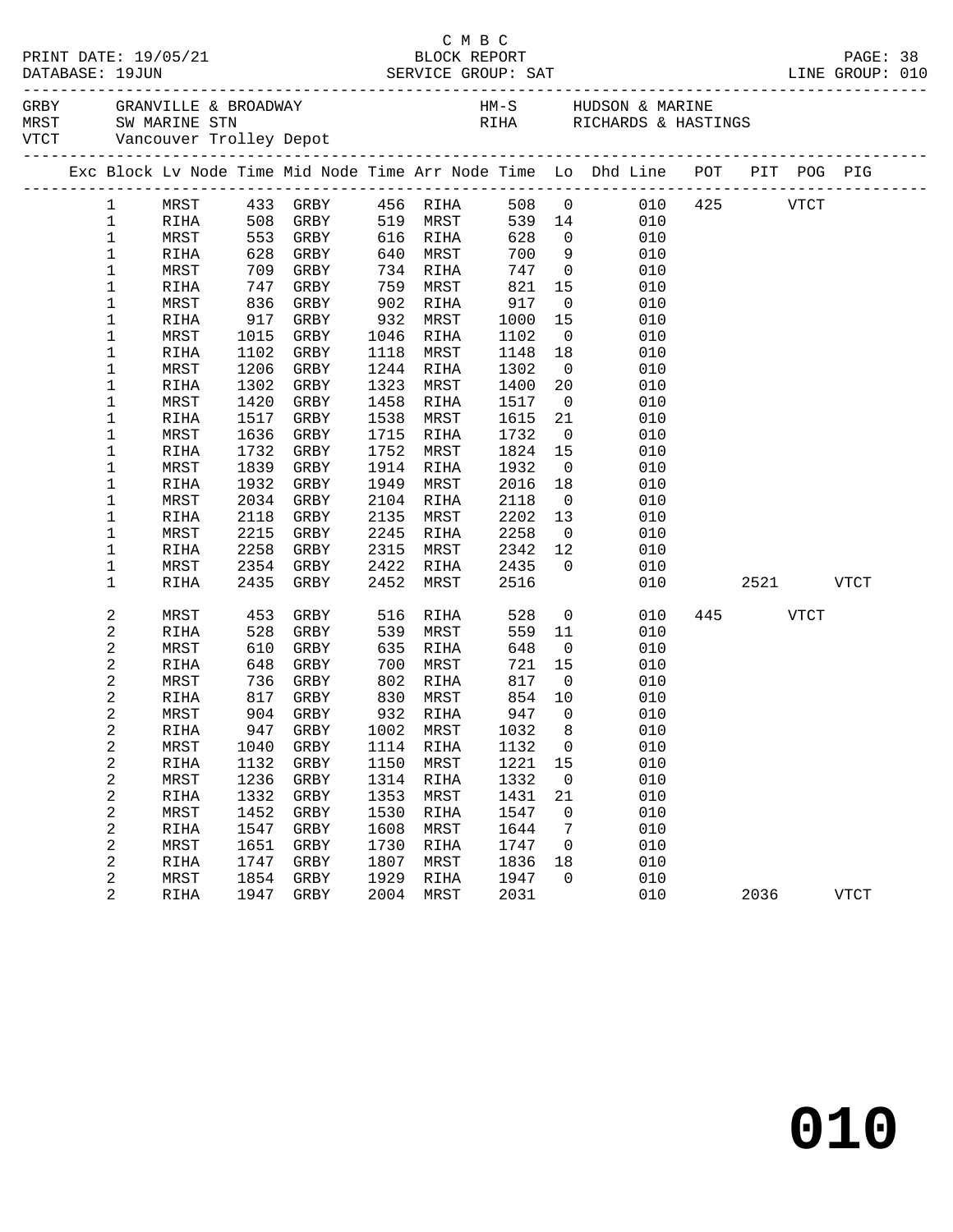|              |              |              |              |              |              |              |                               | Exc Block Lv Node Time Mid Node Time Arr Node Time Lo Dhd Line POT PIT POG PIG |     |             |      |             |
|--------------|--------------|--------------|--------------|--------------|--------------|--------------|-------------------------------|--------------------------------------------------------------------------------|-----|-------------|------|-------------|
| 3            | MRST         |              | 513 GRBY     |              | 536 RIHA     | 548          | $\overline{0}$                | 010                                                                            | 505 | <b>VTCT</b> |      |             |
| $\mathbf{3}$ | RIHA         | 548          | GRBY         | 559          | MRST         | 619          | 5                             | 010                                                                            |     |             |      |             |
| $\mathsf{3}$ | MRST         |              | 624 GRBY     | 649          | RIHA         | 702          | $\overline{0}$                | 010                                                                            |     |             |      |             |
| $\mathsf{3}$ | RIHA         | 702          | GRBY         | 714          | MRST         | 736          | 15                            | 010                                                                            |     |             |      |             |
| 3            | MRST         | 751          | GRBY         | 817          | RIHA         | 832          | $\overline{0}$                | 010                                                                            |     |             |      |             |
| 3            | RIHA         | 832          | GRBY         | 847          | MRST         | 915          | 17                            | 010                                                                            |     |             |      |             |
| 3            | MRST         | 932          | GRBY         | 1001         | RIHA         | 1017         | $\overline{0}$                | 010                                                                            |     |             |      |             |
| 3            | RIHA         | 1017         | GRBY         | 1031         | MRST         | 1101         | 9                             | 010                                                                            |     |             |      |             |
| $\mathsf 3$  | MRST         | 1110         | GRBY         | 1144         | RIHA         | 1202         | $\overline{0}$                | 010                                                                            |     |             |      |             |
| 3            | RIHA         | 1202         | GRBY         | 1220         | MRST         | 1254         | 11                            | 010                                                                            |     |             |      |             |
| 3            | MRST         | 1305         | GRBY         | 1343         | RIHA         | 1402         | $\overline{0}$                | 010                                                                            |     |             |      |             |
| $\mathsf{3}$ | RIHA         | 1402         | GRBY         | 1423         | MRST         | 1501         | 21                            | 010                                                                            |     |             |      |             |
| $\mathsf 3$  | MRST         | 1522         | GRBY         | 1600<br>1637 | RIHA         | 1617         | $\overline{\mathbf{0}}$<br>12 | 010                                                                            |     |             |      |             |
| 3            | RIHA         | 1617         | GRBY         | 1801         | MRST         | 1710<br>1817 | $\overline{0}$                | 010<br>010                                                                     |     |             |      |             |
| 3<br>3       | MRST<br>RIHA | 1722<br>1817 | GRBY<br>GRBY | 1837         | RIHA<br>MRST | 1906         | 8                             | 010                                                                            |     |             |      |             |
| 3            | MRST         | 1914         | GRBY         | 1946         | RIHA         | 2002         | $\mathbf 0$                   | 010                                                                            |     |             |      |             |
| 3            | RIHA         | 2002         | GRBY         | 2019         | MRST         | 2046         | 8                             | 010                                                                            |     |             |      |             |
| 3            | MRST         | 2054         | GRBY         | 2124         | RIHA         | 2138         | $\mathbf 0$                   | 010                                                                            |     |             |      |             |
| 3            | RIHA         | 2138         | GRBY         | 2155         | MRST         | 2222         | 17                            | 010                                                                            |     |             |      |             |
| 3            | MRST         | 2239         | GRBY         | 2307         | RIHA         | 2320         | $\overline{0}$                | 010                                                                            |     |             |      |             |
| 3            | RIHA         | 2320         | GRBY         | 2337         | MRST         | 2402         | 22                            | 010                                                                            |     |             |      |             |
| 3            | MRST         | 2424         | GRBY         | 2452         | RIHA         | 2505         | $\overline{0}$                | 010                                                                            |     |             |      |             |
| 3            | RIHA         | 2505         | GRBY         | 2522         | $HM-S$       | 2539         |                               | 010                                                                            |     | 2541        |      | <b>VTCT</b> |
|              |              |              |              |              |              |              |                               |                                                                                |     |             |      |             |
| 4            | MRST         | 533          | GRBY         | 556          | RIHA         | 608          | $\overline{0}$                | 010                                                                            | 525 |             | VTCT |             |
| 4            | RIHA         | 608          | GRBY         | 619          | MRST         | 639          | 15                            | 010                                                                            |     |             |      |             |
| 4            | MRST         | 654          | GRBY         | 719          | RIHA         | 732          | $\overline{0}$                | 010                                                                            |     |             |      |             |
| 4            | RIHA         | 732          | GRBY         | 744          | MRST         | 806          | 15                            | 010                                                                            |     |             |      |             |
| 4            | MRST         | 821          | GRBY         | 847          | RIHA         | 902          | $\overline{0}$                | 010                                                                            |     |             |      |             |
| 4            | RIHA         | 902          | GRBY         | 917          | MRST         | 945          | 16                            | 010                                                                            |     |             |      |             |
| 4<br>4       | MRST<br>RIHA | 1001<br>1047 | GRBY<br>GRBY | 1031<br>1102 | RIHA<br>MRST | 1047<br>1132 | $\overline{\mathbf{0}}$<br>19 | 010<br>010                                                                     |     |             |      |             |
| 4            | MRST         | 1151         | GRBY         | 1229         | RIHA         | 1247         | $\overline{0}$                | 010                                                                            |     |             |      |             |
| 4            | RIHA         | 1247         | GRBY         | 1305         | MRST         | 1339         | 11                            | 010                                                                            |     |             |      |             |
| 4            | MRST         | 1350         | GRBY         | 1428         | RIHA         | 1447         | $\overline{\mathbf{0}}$       | 010                                                                            |     |             |      |             |
| 4            | RIHA         | 1447         | GRBY         | 1508         | MRST         | 1546         | 21                            | 010                                                                            |     |             |      |             |
| 4            | MRST         | 1607         | GRBY         | 1645         | RIHA         | 1702         | $\overline{0}$                | 010                                                                            |     |             |      |             |
| 4            | RIHA         | 1702         | GRBY         | 1722         | MRST         | 1755         | 12                            | 010                                                                            |     |             |      |             |
| 4            | MRST         |              | 1807 GRBY    |              | 1844 RIHA    | 1902 0       |                               | 010                                                                            |     |             |      |             |
| 4            | RIHA         | 1902         | GRBY         | 1919         | MRST         | 1946         | 12                            | 010                                                                            |     |             |      |             |
| 4            | MRST         | 1958         | GRBY         | 2029         | RIHA         | 2045         | 0                             | 010                                                                            |     |             |      |             |
| 4            | RIHA         | 2045         | GRBY         | 2102         | MRST         | 2129         | 6                             | 010                                                                            |     |             |      |             |
| 4            | MRST         | 2135         | GRBY         | 2205         | RIHA         | 2218         | 0                             | 010                                                                            |     |             |      |             |
| 4            | RIHA         | 2218         | GRBY         | 2235         | MRST         | 2302         | 22                            | 010                                                                            |     |             |      |             |
| 4            | MRST         | 2324         | GRBY         | 2352         | RIHA         | 2405         | 0                             | 010                                                                            |     |             |      |             |
| 4            | RIHA         | 2405         | GRBY         | 2422         | MRST         | 2446         | 8                             | 010                                                                            |     |             |      |             |
| 4            | MRST         | 2454         | GRBY         | 2522         | RIHA         | 2535         | 0                             | 010                                                                            |     |             |      |             |
| 4            | RIHA         | 2535         | ${\tt GRBY}$ | 2552         | $HM-S$       | 2609         |                               | 010                                                                            |     | 2611        |      | <b>VTCT</b> |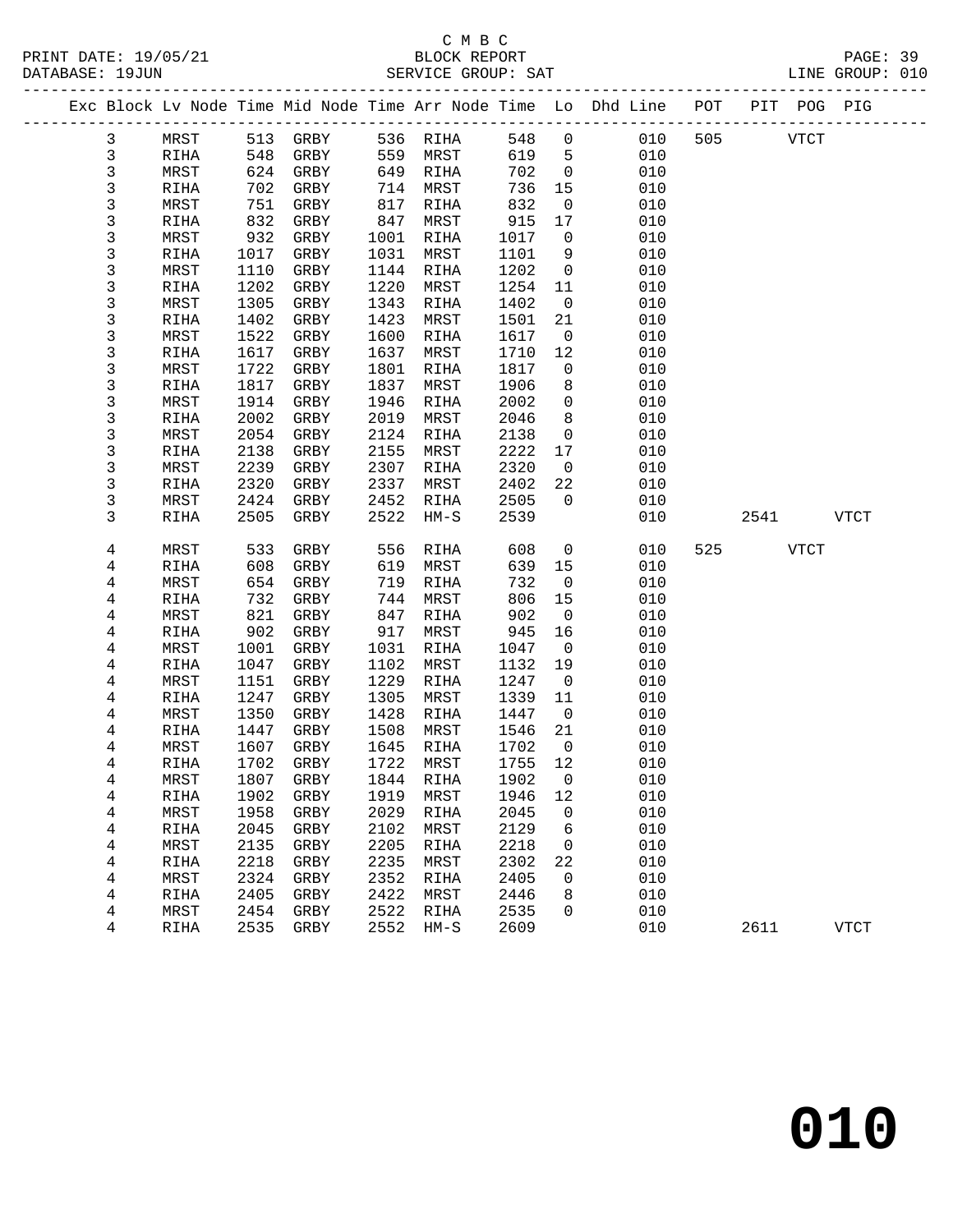## C M B C<br>BLOCK REPORT

| PRINT DATE: 19/05/21<br>DATABASE: 19JUN |    |      |  |          |  | BLOCK REPORT<br>SERVICE GROUP: SAT |  |  |                                                                                |  |  |      | PAGE: 40<br>LINE GROUP: 010 |  |
|-----------------------------------------|----|------|--|----------|--|------------------------------------|--|--|--------------------------------------------------------------------------------|--|--|------|-----------------------------|--|
|                                         |    |      |  |          |  |                                    |  |  | Exc Block Ly Node Time Mid Node Time Arr Node Time Lo Dhd Line POT PIT POG PIG |  |  |      |                             |  |
|                                         | ь. | MRST |  | 639 GRBY |  | 704 RIHA 717 0                     |  |  | 010 631                                                                        |  |  | VTCT |                             |  |

| 5 | MRST        | 639  | GRBY         | 704  | RIHA        | 717  | $\mathbf 0$         | 010 | 631  |      | ${\tt VTCT}$ |  |
|---|-------------|------|--------------|------|-------------|------|---------------------|-----|------|------|--------------|--|
| 5 | RIHA        | 717  | GRBY         | 729  | MRST        | 751  | 15                  | 010 |      |      |              |  |
| 5 | MRST        | 806  | GRBY         | 832  | RIHA        | 847  | 0                   | 010 |      |      |              |  |
| 5 | RIHA        | 847  | ${\tt GRBY}$ | 902  | MRST        | 930  | 16                  | 010 |      |      |              |  |
| 5 | MRST        | 946  | GRBY         | 1016 | RIHA        | 1032 | 0                   | 010 |      |      |              |  |
| 5 | RIHA        | 1032 | GRBY         | 1047 | MRST        | 1117 | 8                   | 010 |      |      |              |  |
| 5 | MRST        | 1125 | GRBY         | 1159 | RIHA        | 1217 | 0                   | 010 |      |      |              |  |
| 5 | RIHA        | 1217 | ${\tt GRBY}$ | 1235 | MRST        | 1309 | 11                  | 010 |      |      |              |  |
| 5 |             | 1320 |              | 1358 |             | 1417 |                     | 010 |      |      |              |  |
|   | MRST        |      | GRBY         |      | RIHA        |      | $\mathsf 0$         |     |      |      |              |  |
| 5 | RIHA        | 1417 | GRBY         | 1438 | MRST        | 1516 | 21                  | 010 |      |      |              |  |
| 5 | MRST        | 1537 | GRBY         | 1615 | RIHA        | 1632 | $\mathsf 0$         | 010 |      |      |              |  |
| 5 | RIHA        | 1632 | GRBY         | 1652 | MRST        | 1725 | 13                  | 010 |      |      |              |  |
| 5 | MRST        | 1738 | GRBY         | 1816 | <b>RIHA</b> | 1832 | $\mathsf{O}\xspace$ | 010 |      |      |              |  |
| 5 | <b>RIHA</b> | 1832 | ${\tt GRBY}$ | 1850 | MRST        | 1919 | $10$                | 010 |      |      |              |  |
| 5 | MRST        | 1929 | GRBY         | 2001 | RIHA        | 2017 | 0                   | 010 |      |      |              |  |
| 5 | RIHA        | 2017 | ${\tt GRBY}$ | 2034 | MRST        | 2101 | 13                  | 010 |      |      |              |  |
| 5 | MRST        | 2114 | ${\tt GRBY}$ | 2144 | RIHA        | 2158 | $\mathsf 0$         | 010 |      |      |              |  |
| 5 | RIHA        | 2158 | GRBY         | 2215 | MRST        | 2242 | $17\,$              | 010 |      |      |              |  |
| 5 | MRST        | 2259 | GRBY         | 2327 | RIHA        | 2340 | 0                   | 010 |      |      |              |  |
| 5 | RIHA        | 2340 | ${\tt GRBY}$ | 2357 | MRST        | 2422 |                     | 010 |      | 2427 | <b>VTCT</b>  |  |
|   |             |      |              |      |             |      |                     |     |      |      |              |  |
| б | MRST        | 723  | GRBY         | 749  | <b>RIHA</b> | 802  | $\mathbf 0$         | 010 | 715  |      | <b>VTCT</b>  |  |
| 6 | RIHA        | 802  | GRBY         | 814  | MRST        | 836  | $13$                | 010 |      |      |              |  |
| 6 | MRST        | 849  | GRBY         | 917  | RIHA        | 932  | 0                   | 010 |      |      |              |  |
| б | RIHA        | 932  | ${\tt GRBY}$ | 947  | MRST        | 1017 | 13                  | 010 |      |      |              |  |
| б | MRST        | 1030 | ${\tt GRBY}$ | 1101 | RIHA        | 1117 | $\mathsf 0$         | 010 |      |      |              |  |
| б | <b>RIHA</b> | 1117 | GRBY         | 1133 | MRST        | 1203 | 18                  | 010 |      |      |              |  |
| б | MRST        | 1221 | GRBY         | 1259 | RIHA        | 1317 | 0                   | 010 |      |      |              |  |
| б | RIHA        | 1317 | ${\tt GRBY}$ | 1338 | MRST        | 1415 | $2\sqrt{2}$         | 010 |      |      |              |  |
| б | MRST        | 1437 | GRBY         | 1515 | RIHA        | 1532 | 0                   | 010 |      |      |              |  |
| б | RIHA        | 1532 | GRBY         | 1553 | MRST        | 1630 |                     | 010 |      | 1635 | <b>VTCT</b>  |  |
|   |             |      |              |      |             |      |                     |     |      |      |              |  |
| 7 | MRST        | 917  | ${\tt GRBY}$ | 946  | RIHA        | 1002 | 0                   | 010 | 909  |      | <b>VTCT</b>  |  |
| 7 | RIHA        | 1002 | GRBY         | 1016 | MRST        | 1046 |                     | 010 |      |      |              |  |
| 7 | MRST        | 1055 | GRBY         | 1129 | RIHA        | 1147 | 9<br>$\mathsf 0$    | 010 |      |      |              |  |
| 7 |             |      |              | 1205 |             | 1236 | 15                  | 010 |      |      |              |  |
|   | RIHA        | 1147 | GRBY         |      | MRST        |      |                     |     |      |      |              |  |
| 7 | MRST        | 1251 | GRBY         | 1329 | RIHA        | 1347 | 0                   | 010 |      |      |              |  |
| 7 | RIHA        | 1347 | GRBY         | 1408 | MRST        | 1446 | 21                  | 010 |      |      |              |  |
| 7 | MRST        | 1507 | ${\tt GRBY}$ | 1545 | RIHA        | 1602 | 0                   | 010 |      |      |              |  |
| 7 | RIHA        | 1602 | GRBY         | 1622 | MRST        | 1657 | $10$                | 010 |      |      |              |  |
| 7 | MRST        | 1707 | GRBY         | 1746 | RIHA        | 1802 | 0                   | 010 |      |      |              |  |
| 7 | RIHA        | 1802 | ${\tt GRBY}$ | 1822 | MRST        | 1851 |                     | 010 |      | 1856 | <b>VTCT</b>  |  |
|   |             |      |              |      |             |      |                     |     |      |      |              |  |
| 8 | MRST        | 1136 | GRBY         | 1214 | RIHA        | 1232 | 0                   | 010 | 1128 |      | <b>VTCT</b>  |  |
| 8 | RIHA        | 1232 | ${\tt GRBY}$ | 1250 | MRST        | 1324 | 11                  | 010 |      |      |              |  |
| 8 | MRST        | 1335 | ${\tt GRBY}$ | 1413 | RIHA        | 1432 | 0                   | 010 |      |      |              |  |
| 8 | RIHA        | 1432 | GRBY         | 1453 | MRST        | 1531 | 21                  | 010 |      |      |              |  |
| 8 | MRST        | 1552 | GRBY         | 1630 | RIHA        | 1647 | 0                   | 010 |      |      |              |  |
| 8 | RIHA        | 1647 | GRBY         | 1707 | MRST        | 1740 | 13                  | 010 |      |      |              |  |
| 8 | MRST        | 1753 | ${\tt GRBY}$ | 1831 | RIHA        | 1847 | 0                   | 010 |      |      |              |  |
| 8 | RIHA        | 1847 | ${\tt GRBY}$ | 1905 | MRST        | 1934 | 10                  | 010 |      |      |              |  |
| 8 | MRST        | 1944 | GRBY         | 2015 | RIHA        | 2031 | 0                   | 010 |      |      |              |  |
| 8 | RIHA        | 2031 | ${\tt GRBY}$ | 2048 | MRST        | 2115 |                     | 010 |      | 2120 | <b>VTCT</b>  |  |
|   |             |      |              |      |             |      |                     |     |      |      |              |  |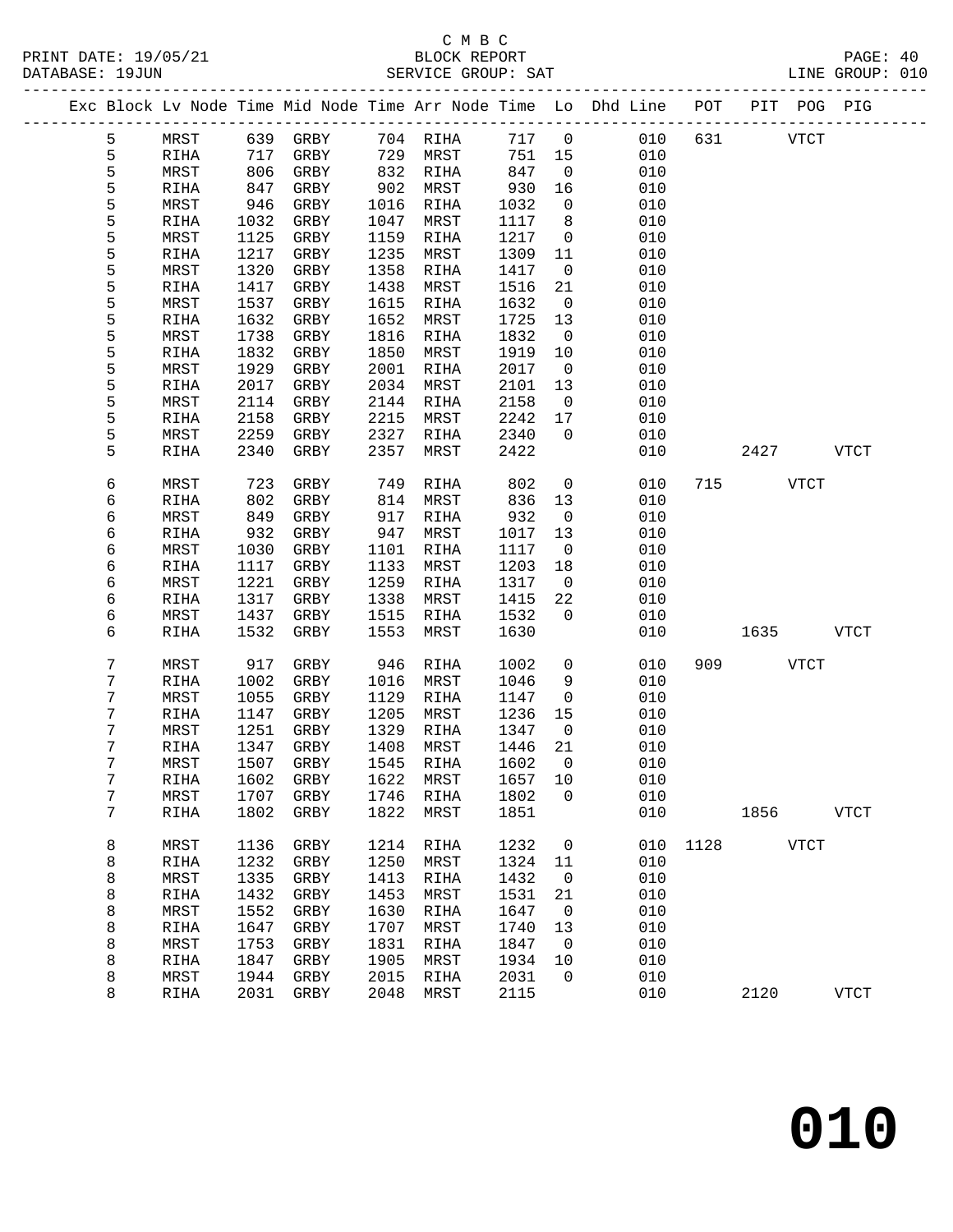### C M B C<br>BLOCK REPORT SERVICE GROUP: SAT

| LTNE. | GROUP: |  |
|-------|--------|--|
|       |        |  |

| Exc Block Ly Node Time Mid Node Time Arr Node Time Lo Dhd Line<br>POT<br>PIT<br>POG            | PIG  |
|------------------------------------------------------------------------------------------------|------|
|                                                                                                |      |
| 9<br>1502<br>010 1357<br>1405<br>1443<br><b>VTCT</b><br>MRST<br>GRBY<br>RIHA<br>$\overline{0}$ |      |
| 1523<br>1502<br>1600<br>010<br>MRST<br>21<br>RIHA<br>GRBY<br>9                                 |      |
| 1621<br>1700<br>010<br>1717<br>MRST<br>GRBY<br>9<br>RIHA<br>0                                  |      |
| 1737<br>1809<br>010<br>9<br>1717<br>13<br>MRST<br>RIHA<br>GRBY                                 |      |
| 1859<br>1822<br>010<br>1917<br>9<br>MRST<br>GRBY<br>RIHA<br>- 0                                |      |
| 1934<br>010<br>9<br>2001<br>1917<br>15<br>RIHA<br>MRST<br>GRBY                                 |      |
| 010<br>9<br>2016<br>2046<br>2100<br>MRST<br>GRBY<br>RIHA<br>$\overline{0}$                     |      |
| 010<br>2100<br>9<br>2117<br>2144<br>11<br>MRST<br>RIHA<br>GRBY                                 |      |
| 2225<br>2155<br>2238<br>010<br>9<br>MRST<br>GRBY<br>RIHA<br>$\Omega$                           |      |
| 2238<br>2255<br>2322<br>010<br>2327<br>GRBY<br>MRST<br>9<br>RIHA                               | VTCT |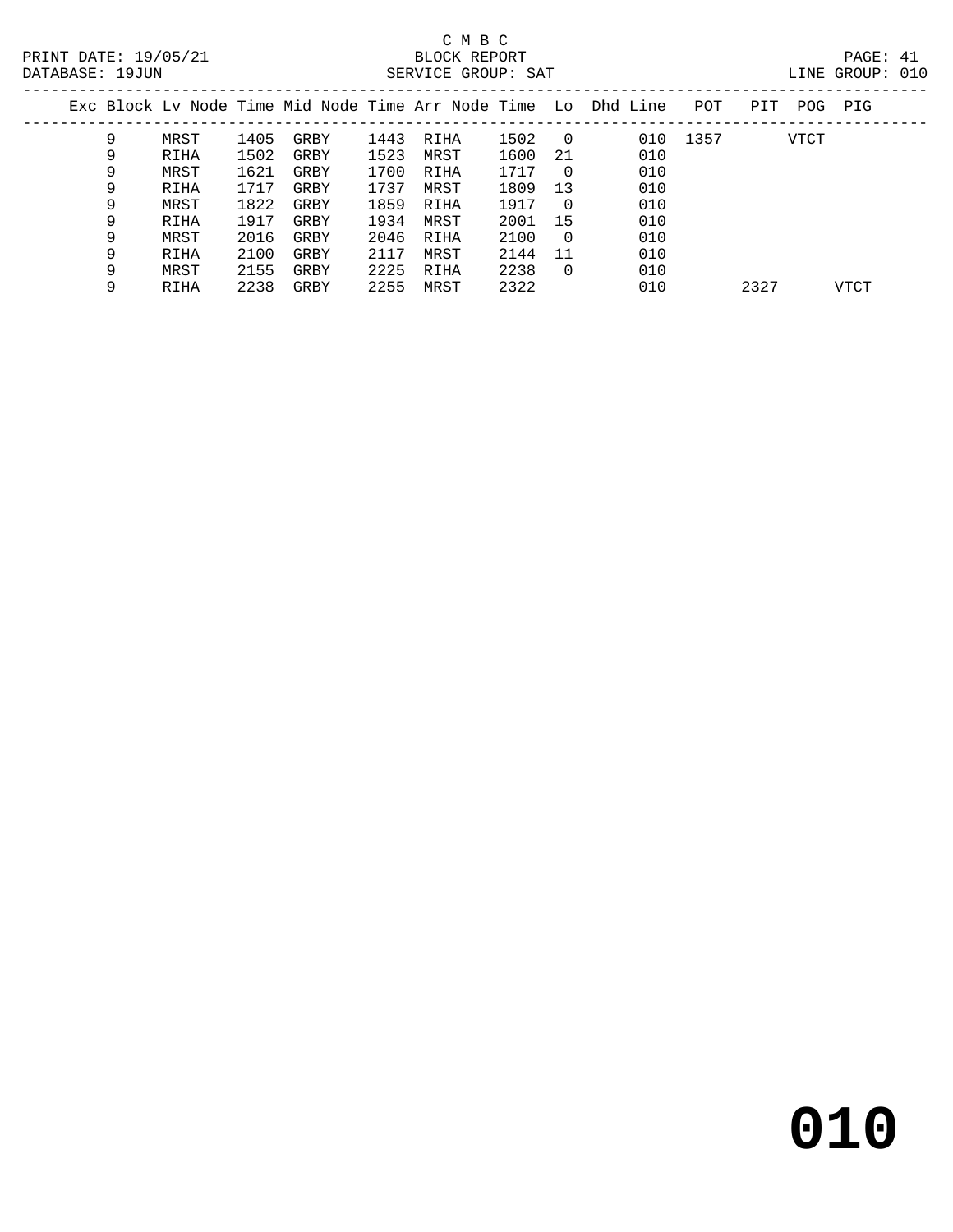|  | DATABASE: 19JUN | PRINT DATE: 19/05/21                               |                      |             |           |      |                               | CMBC                      |                |    |                                                                                                                     |               |          |             | PAGE: 42<br>LINE GROUP: 014 |  |
|--|-----------------|----------------------------------------------------|----------------------|-------------|-----------|------|-------------------------------|---------------------------|----------------|----|---------------------------------------------------------------------------------------------------------------------|---------------|----------|-------------|-----------------------------|--|
|  |                 | KTLP KOOTENAY LOOP<br>VTCT Vancouver Trolley Depot |                      |             |           |      |                               |                           |                |    | ULP1 UNIVERSITY LOOP                                                                                                |               |          |             |                             |  |
|  |                 |                                                    |                      |             |           |      |                               | -------------------       |                |    | Exc Block Lv Node Time Mid Node Time Arr Node Time Lo Dhd Line POT PIT POG PIG                                      |               |          |             |                             |  |
|  | 61              |                                                    |                      |             |           |      |                               |                           |                |    | GRBY 456 HACO 516 KTLP 525 5 014 441 VTCT<br>KTLP 530 BYGR 559 ULP1 615 10 014<br>ULP1 625 GRBY 645 KTLP 714 13 014 |               |          |             |                             |  |
|  | 61              |                                                    |                      |             |           |      |                               |                           |                |    |                                                                                                                     |               |          |             |                             |  |
|  | 61              |                                                    |                      |             |           |      |                               |                           |                |    |                                                                                                                     |               |          |             |                             |  |
|  | 61              | KTLP                                               |                      |             |           |      | 727 BYGR 759 ULP1             | 817 17                    |                |    | 014                                                                                                                 |               |          |             |                             |  |
|  | 61              | ULP1                                               | 834 GRBY             |             |           |      | 857 KTLP                      | $935$<br>$1054$<br>$1215$ | 14             |    | 014                                                                                                                 |               |          |             |                             |  |
|  | 61              | KTLP                                               | 949 BYGR             |             |           |      | 1030 ULP1                     |                           | 8 <sup>8</sup> |    | 014                                                                                                                 |               |          |             |                             |  |
|  | 61              | ULP1                                               | 1102 GRBY            |             |           |      | 1129 KTLP                     |                           |                |    | 11<br>014                                                                                                           |               |          |             |                             |  |
|  | 61              | KTLP                                               | 1226 BYGR            |             |           |      | 1313 ULP1                     | 1339                      |                |    | 11<br>014                                                                                                           |               |          |             |                             |  |
|  | 61              | ULP1                                               | 1350 GRBY            |             |           |      | 1419 KTLP                     | 1506                      |                |    | 8<br>014                                                                                                            |               |          |             |                             |  |
|  | 61              | KTLP                                               | 1514 BYGR            |             |           |      | 1604 ULP1                     | 1631 10<br>1754           |                |    | 014                                                                                                                 |               |          |             |                             |  |
|  | 61              | ULP1                                               | 1641 GRBY            |             |           |      | 1709 KTLP                     |                           |                |    |                                                                                                                     | 014 1837 VTCT |          |             |                             |  |
|  | 62              | GRBY                                               | 516                  | HACO        |           | 536  | KTLP                          | 545                       |                |    | $4\overline{ }$<br>014                                                                                              |               | 501 VTCT |             |                             |  |
|  | 62              | KTLP                                               |                      |             |           |      | KILP مار<br>618 ULP1<br>700 - |                           | $634$ 15       |    | 014                                                                                                                 |               |          |             |                             |  |
|  | 62              | ULP1                                               | 549 BYGR<br>649 GRBY |             |           |      |                               | 740                       |                | 10 | 014                                                                                                                 |               |          |             |                             |  |
|  | 62              | KTLP                                               | 750 BYGR             |             |           |      | 824 ULP1                      | 844                       | 14             |    | 014                                                                                                                 |               |          |             |                             |  |
|  | 62              | ULP1                                               |                      |             |           |      | 858 GRBY 921 KTLP             | 959                       | 14             |    | 014                                                                                                                 |               |          |             |                             |  |
|  | 62              | KTLP                                               | 1013 BYGR            |             |           |      | 1054 ULP1                     |                           | 13             |    | 014                                                                                                                 |               |          |             |                             |  |
|  | 62              | ULP1                                               | 1131 GRBY            |             |           |      | 1159 KTLP                     | 1118<br>1248              | 8 <sup>8</sup> |    | 014                                                                                                                 |               |          |             |                             |  |
|  | 62              | KTLP                                               | 1256 BYGR            |             |           |      | 1344 ULP1                     | 1410                      |                |    | 10<br>014                                                                                                           |               |          |             |                             |  |
|  | 62              | ULP1                                               | 1420 GRBY            |             |           |      | 1449 KTLP                     | 1536                      | 8 <sup>8</sup> |    | 014                                                                                                                 |               |          |             |                             |  |
|  | 62              | KTLP                                               | 1544 BYGR            |             |           |      | 1634 ULP1                     | 1701                      | 11             |    | 014                                                                                                                 |               |          |             |                             |  |
|  | 62              | ULP1                                               | 1712 GRBY            |             |           |      | 1739 KTLP                     | 1823                      |                |    |                                                                                                                     | 014 1906 VTCT |          |             |                             |  |
|  | 63              | A10N                                               | 521                  | GRBY        |           |      | 531 KTLP                      | 600                       |                |    | $4\overline{ }$<br>014                                                                                              |               | 450 VTCT |             |                             |  |
|  | 63              | <b>KTLP</b>                                        |                      |             |           |      | 633 ULP1                      | 651                       |                | 10 | 014                                                                                                                 |               |          |             |                             |  |
|  | 63              | ULP1                                               |                      |             |           |      |                               | 752                       |                | 10 | 014                                                                                                                 |               |          |             |                             |  |
|  | 63              | KTLP                                               |                      |             |           |      |                               | 856                       | 12             |    | 014                                                                                                                 |               |          |             |                             |  |
|  | 63              | ULP1                                               |                      |             |           |      | 908 GRBY 933 KTLP             | 1012 12                   |                |    | 014                                                                                                                 |               |          |             |                             |  |
|  | 63              | KTLP                                               |                      |             | 1024 BYGR |      | 1107 ULP1                     | 1131                      | - 9            |    | 014                                                                                                                 |               |          |             |                             |  |
|  |                 |                                                    |                      |             |           |      |                               |                           |                |    | 63 ULP1 1140 GRBY 1209 KTLP 1257 9 014                                                                              |               |          |             |                             |  |
|  | 63              | KTLP                                               | 1306                 | BYGR        |           | 1354 | ULP1                          | 1420                      | 10             |    | 014                                                                                                                 |               |          |             |                             |  |
|  | 63              | ULP1                                               | 1430                 | GRBY        |           | 1459 | KTLP                          | 1546                      |                | 8  | 014                                                                                                                 |               |          |             |                             |  |
|  | 63              | <b>KTLP</b>                                        | 1554                 | <b>BYGR</b> |           | 1644 | ULP1                          | 1711                      | 12             |    | 014                                                                                                                 |               |          |             |                             |  |
|  | 63              | ULP1                                               | 1723                 | GRBY        |           | 1749 | KTLP                          | 1833                      |                | 7  | 014                                                                                                                 |               |          |             |                             |  |
|  | 63              | KTLP                                               | 1840                 | <b>BYGR</b> |           | 1924 | ULP1                          | 1948                      |                | 4  | 014                                                                                                                 |               |          |             |                             |  |
|  | 63              | ULP1                                               | 1952                 | A10N        |           | 2003 | GRBY                          | 2017                      |                |    | 014                                                                                                                 |               | 2034     |             | <b>VTCT</b>                 |  |
|  | 64              | <b>BYGR</b>                                        | 538                  | AL10        |           | 546  | ULP1                          | 554                       |                | 2  | 014                                                                                                                 | 517           |          | <b>VTCT</b> |                             |  |
|  | 64              | ULP1                                               | 556                  | GRBY        |           | 616  | KTLP                          | 645                       |                | 3  | 014                                                                                                                 |               |          |             |                             |  |
|  | 64              | KTLP                                               | 648                  | BYGR        |           | 718  | ULP1                          | 736                       | 12             |    | 014                                                                                                                 |               |          |             |                             |  |
|  | 64              | ULP1                                               | 748                  | GRBY        |           | 809  | KTLP                          | 842                       |                | 7  | 014                                                                                                                 |               |          |             |                             |  |
|  | 64              | KTLP                                               | 849                  | <b>BYGR</b> |           | 926  | ULP1                          | 949                       |                | 7  | 014                                                                                                                 |               |          |             |                             |  |
|  | 64              | ULP1                                               | 956                  | GRBY        |           | 1021 | KTLP                          | 1100                      |                | 7  | 014                                                                                                                 |               |          |             |                             |  |
|  | 64              | KTLP                                               | 1107                 | <b>BYGR</b> |           | 1151 | ULP1                          | 1215                      | 15             |    | 014                                                                                                                 |               |          |             |                             |  |
|  | 64              | ULP1                                               | 1230                 | GRBY        |           | 1259 | $\texttt{KTLP}$               | 1348                      |                | 8  | 014                                                                                                                 |               |          |             |                             |  |
|  | 64              | KTLP                                               | 1356                 | <b>BYGR</b> |           | 1444 | ULP1                          | 1511                      | 10             |    | 014                                                                                                                 |               |          |             |                             |  |
|  | 64              | ULP1                                               | 1521                 | GRBY        |           | 1549 | KTLP                          | 1637                      | 8              |    | 014                                                                                                                 |               |          |             |                             |  |
|  | 64              | KTLP                                               | 1645                 | <b>BYGR</b> |           | 1732 | ULP1                          | 1758                      | 12             |    | 014                                                                                                                 |               |          |             |                             |  |
|  | 64              | ULP1                                               | 1810                 | GRBY        |           | 1836 | KTLP                          | 1917                      |                |    | 014                                                                                                                 |               | 2000     |             | <b>VTCT</b>                 |  |
|  |                 |                                                    |                      |             |           |      |                               |                           |                |    |                                                                                                                     |               |          |             |                             |  |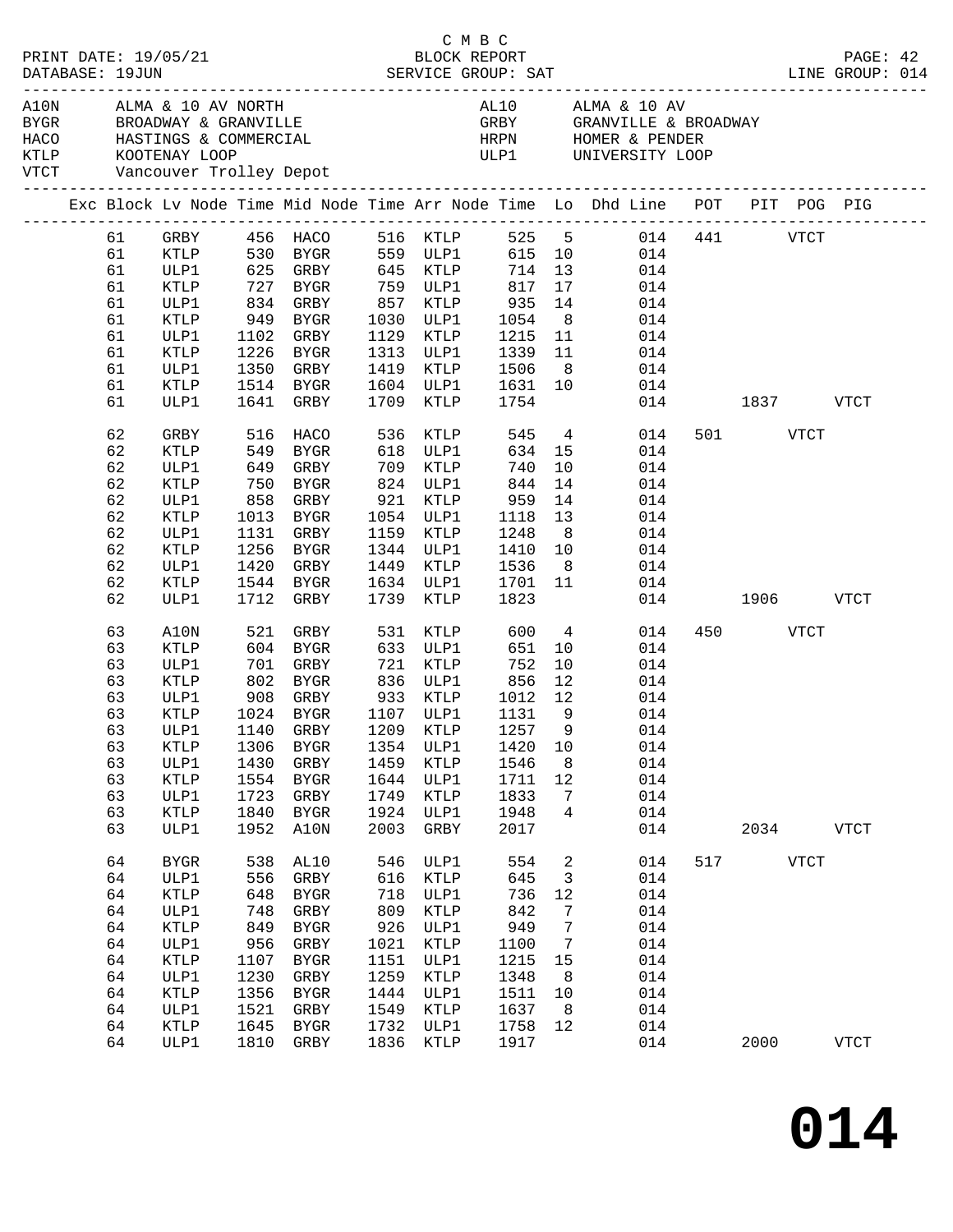|  |          |              |              |                     |              |              |              |                         | Exc Block Lv Node Time Mid Node Time Arr Node Time Lo Dhd Line POT PIT POG PIG |     |      |             |             |
|--|----------|--------------|--------------|---------------------|--------------|--------------|--------------|-------------------------|--------------------------------------------------------------------------------|-----|------|-------------|-------------|
|  | 65       | A10N         |              | 551 GRBY            |              | 601 KTLP     | 630          | $\overline{\mathbf{3}}$ | 014                                                                            | 520 |      | <b>VTCT</b> |             |
|  | 65       | KTLP         | 633          | BYGR                |              | 703 ULP1     | 721          | 16                      | 014                                                                            |     |      |             |             |
|  | 65       | ULP1         | 737          | GRBY                |              | 757 KTLP     | 828          | 9                       | 014                                                                            |     |      |             |             |
|  | 65       | KTLP         | 837          | BYGR                |              | 914 ULP1     | 937          | $7\phantom{.0}$         | 014                                                                            |     |      |             |             |
|  | 65       | ULP1         | 944          | GRBY                | 1009         | KTLP         | 1048         | 9                       | 014                                                                            |     |      |             |             |
|  | 65       | KTLP         | 1057         | BYGR                | 1141         | ULP1         | 1205         | 15                      | 014                                                                            |     |      |             |             |
|  | 65       | ULP1         | 1220         | GRBY                | 1249         | KTLP         | 1338         | 8                       | 014                                                                            |     |      |             |             |
|  | 65       | KTLP         | 1346         | BYGR                | 1434         | ULP1         | 1501         | 9                       | 014                                                                            |     |      |             |             |
|  | 65       | ULP1         | 1510         | GRBY                | 1539         | KTLP         | 1626         | 9                       | 014                                                                            |     |      |             |             |
|  | 65       | KTLP         | 1635         | BYGR                | 1722         | ULP1         | 1748         | 9                       | 014                                                                            |     |      |             |             |
|  | 65       | ULP1         | 1757         | GRBY                | 1823         | KTLP         | 1906         |                         | 014                                                                            |     | 1949 |             | VTCT        |
|  |          |              |              |                     |              |              |              |                         |                                                                                |     |      |             |             |
|  | 66       | GRBY         | 546          | HACO                | 606          | KTLP         | 615          | $4\overline{ }$         | 014                                                                            | 531 |      | VTCT        |             |
|  | 66       | KTLP         | 619          | BYGR                | 648          | ULP1         | 706          | 7                       | 014                                                                            |     |      |             |             |
|  | 66       | ULP1         | 713          | GRBY                | 733          | KTLP         | 804          | 10                      | 014                                                                            |     |      |             |             |
|  | 66       | KTLP         | 814          | <b>BYGR</b>         | 850          | ULP1         | 910          | 10                      | 014                                                                            |     |      |             |             |
|  | 66       | ULP1         | 920          | GRBY                | 945          | KTLP         | 1024         | 12                      | 014                                                                            |     |      |             |             |
|  | 66       | KTLP         | 1036         | BYGR                | 1119         | ULP1         | 1143         | $7\phantom{.0}$         | 014                                                                            |     |      |             |             |
|  | 66       | ULP1         | 1150         | GRBY                | 1219         | KTLP         | 1307         | 9                       | 014                                                                            |     |      |             |             |
|  | 66       | KTLP         | 1316         | BYGR                | 1404         | ULP1         | 1431         | 9                       | 014                                                                            |     |      |             |             |
|  | 66       | ULP1         | 1440         | GRBY                | 1509         | KTLP         | 1556         | 9                       | 014                                                                            |     |      |             |             |
|  | 66       | KTLP         | 1605         | BYGR                | 1654         | ULP1         | 1721         | 12                      | 014                                                                            |     |      |             |             |
|  | 66<br>66 | ULP1         | 1733<br>1853 | GRBY                | 1759<br>1937 | KTLP         | 1843<br>2001 | 10<br>$\overline{4}$    | 014<br>014                                                                     |     |      |             |             |
|  | 66       | KTLP<br>ULP1 | 2005         | BYGR<br>GRBY        | 2030         | ULP1<br>HRPN | 2046         | $\mathbf 0$             | 014                                                                            |     |      |             |             |
|  | 66       | <b>HRPN</b>  | 2046         | BYGR                | 2102         | ULP1         | 2126         | 14                      | 014                                                                            |     |      |             |             |
|  | 66       | ULP1         | 2140         | GRBY                | 2205         | HRPN         | 2219         | 0                       | 014                                                                            |     |      |             |             |
|  | 66       | <b>HRPN</b>  | 2219         | BYGR                | 2236         | ULP1         | 2256         | 5                       | 014                                                                            |     |      |             |             |
|  | 66       | ULP1         | 2301         | GRBY                | 2326         | HRPN         | 2340         | $\mathsf{O}$            | 014                                                                            |     |      |             |             |
|  | 66       | HRPN         | 2340         | BYGR                | 2357         | ULP1         | 2417         | 9                       | 014                                                                            |     |      |             |             |
|  | 66       | ULP1         | 2426         | GRBY                | 2451         | HRPN         | 2504         | $\mathbf{0}$            | 014                                                                            |     |      |             |             |
|  | 66       | <b>HRPN</b>  | 2504         | BYGR                | 2520         | ULP1         | 2540         | $\mathbf{0}$            | 014                                                                            |     |      |             |             |
|  | 66       | ULP1         | 2540         | A10N                | 2551         | GRBY         | 2603         |                         | 014                                                                            |     | 2618 |             | <b>VTCT</b> |
|  |          |              |              |                     |              |              |              |                         |                                                                                |     |      |             |             |
|  | 67       | <b>BYGR</b>  | 553          | AL10                | 601          | ULP1         | 609          | 2                       | 014                                                                            | 532 |      | <b>VTCT</b> |             |
|  | 67       | ULP1         | 611          | GRBY                | 631          | KTLP         | 700          | 15                      | 014                                                                            |     |      |             |             |
|  | 67       | KTLP         | 715          | BYGR                |              | 747 ULP1     | 805          | $5^{\circ}$             | 014                                                                            |     |      |             |             |
|  | 67       | ULP1         | 810          | GRBY                |              | 833 KTLP     | 908          | 17                      | 014                                                                            |     |      |             |             |
|  | 67       | <b>KTLP</b>  |              | 925 BYGR            |              | 1004 ULP1    | 1027 15      |                         | 014                                                                            |     |      |             |             |
|  | 67       | ULP1         |              | 1042 GRBY           |              | 1109 KTLP    | 1155 11      |                         | 014                                                                            |     |      |             |             |
|  | 67       | KTLP         | 1206         | <b>BYGR</b>         | 1252         | ULP1         | 1317         | 13                      | 014                                                                            |     |      |             |             |
|  | 67<br>67 | ULP1<br>KTLP | 1330<br>1454 | GRBY<br><b>BYGR</b> | 1359<br>1544 | KTLP<br>ULP1 | 1446<br>1611 | 8<br>10                 | 014<br>014                                                                     |     |      |             |             |
|  | 67       | ULP1         | 1621         | ${\tt GRBY}$        | 1649         | KTLP         | 1736         | 11                      | 014                                                                            |     |      |             |             |
|  | 67       | KTLP         | 1747         | <b>BYGR</b>         | 1832         | ULP1         | 1857         | 8                       | 014                                                                            |     |      |             |             |
|  | 67       | ULP1         | 1905         | GRBY                | 1930         | <b>HRPN</b>  | 1945         | 0                       | 014                                                                            |     |      |             |             |
|  | 67       | <b>HRPN</b>  | 1945         | <b>BYGR</b>         | 2001         | ULP1         | 2025         | 10                      | 014                                                                            |     |      |             |             |
|  | 67       | ULP1         | 2035         | ${\tt GRBY}$        | 2100         | <b>HRPN</b>  | 2117         | 0                       | 014                                                                            |     |      |             |             |
|  | 67       | <b>HRPN</b>  | 2117         | <b>BYGR</b>         | 2134         | ULP1         | 2155         | 5                       | 014                                                                            |     |      |             |             |
|  | 67       | ULP1         | 2200         | ${\tt GRBY}$        | 2225         | <b>HRPN</b>  | 2239         | 0                       | 014                                                                            |     |      |             |             |
|  | 67       | <b>HRPN</b>  | 2239         | <b>BYGR</b>         | 2256         | ULP1         | 2316         | 9                       | 014                                                                            |     |      |             |             |
|  | 67       | ULP1         | 2325         | GRBY                | 2350         | <b>HRPN</b>  | 2404         | 0                       | 014                                                                            |     |      |             |             |
|  | 67       | <b>HRPN</b>  | 2404         | BYGR                | 2420         | ULP1         | 2440         | 16                      | 014                                                                            |     |      |             |             |
|  | 67       | ULP1         | 2456         | GRBY                | 2521         | <b>HRPN</b>  | 2534         | 0                       | 014                                                                            |     |      |             |             |
|  | 67       | <b>HRPN</b>  | 2534         | <b>BYGR</b>         | 2550         | ULP1         | 2610         | 0                       | 014                                                                            |     |      |             |             |
|  | 67       | ULP1         | 2610         | A10N                | 2621         | GRBY         | 2633         |                         | 014                                                                            |     | 2648 |             | <b>VTCT</b> |
|  |          |              |              |                     |              |              |              |                         |                                                                                |     |      |             |             |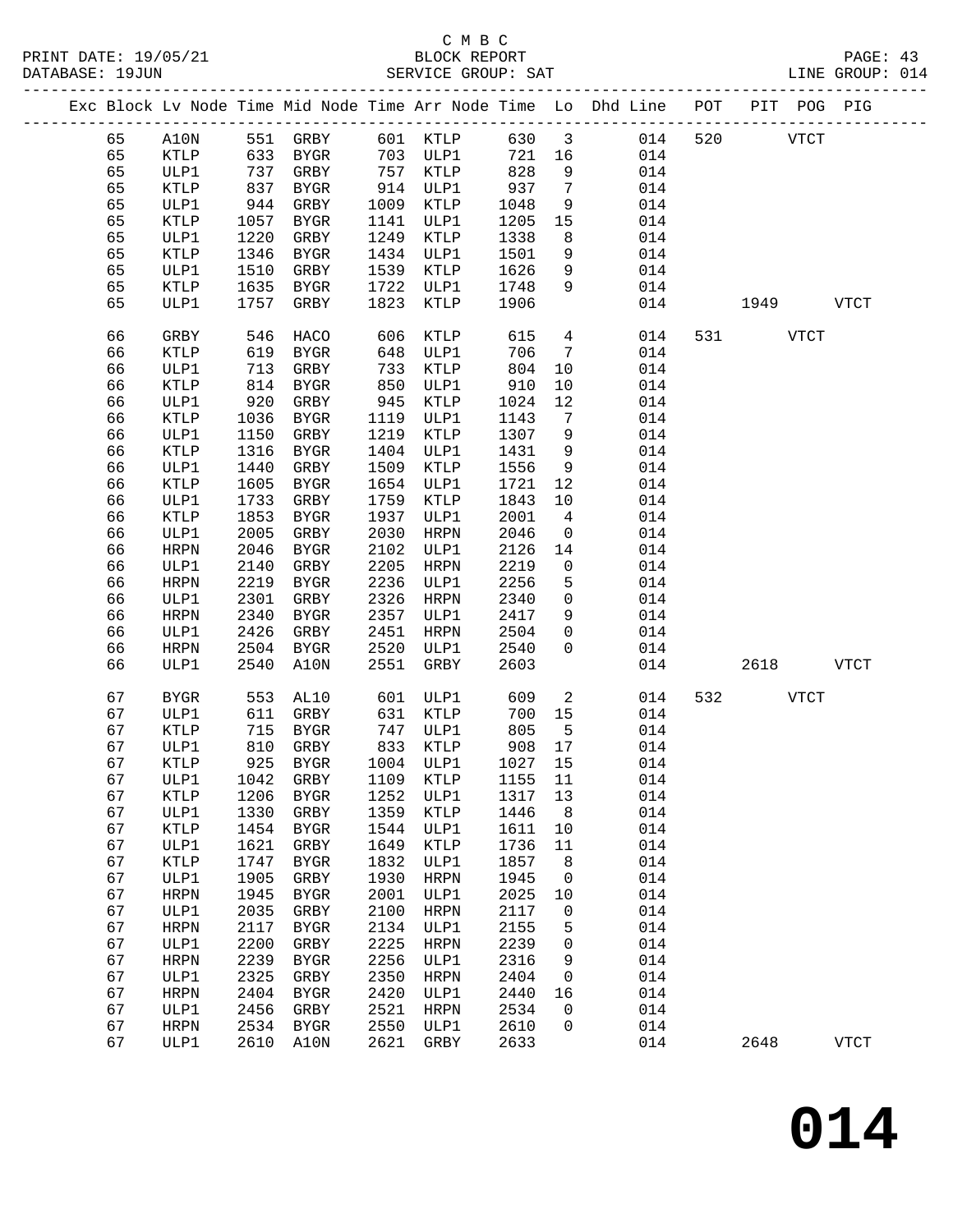#### C M B C<br>BLOCK REPORT SERVICE GROUP: SAT

|  |        |                 |      |                                                               |      |               |      |                 | Exc Block Lv Node Time Mid Node Time Arr Node Time Lo Dhd Line POT PIT POG PIG |     |             |             |             |
|--|--------|-----------------|------|---------------------------------------------------------------|------|---------------|------|-----------------|--------------------------------------------------------------------------------|-----|-------------|-------------|-------------|
|  | 68     |                 |      | BYGR 613 AL10 621 ULP1 631 6<br>ULP1 637 GRBY 657 KTLP 726 13 |      |               |      |                 | 014                                                                            | 552 | <b>VTCT</b> |             |             |
|  | 68     |                 |      |                                                               |      | -<br>657 KTLP |      |                 | 014                                                                            |     |             |             |             |
|  | 68     | KTLP            |      | 739 BYGR                                                      |      | 811 ULP1      | 830  | 16              | 014                                                                            |     |             |             |             |
|  | 68     | ULP1            | 846  | GRBY                                                          | 909  | KTLP          | 947  | 14              | 014                                                                            |     |             |             |             |
|  | 68     | KTLP            | 1001 | BYGR                                                          | 1042 | ULP1          | 1106 | 15              | 014                                                                            |     |             |             |             |
|  | 68     | ULP1            | 1121 | GRBY                                                          | 1149 | KTLP          | 1238 | 8 <sup>8</sup>  | 014                                                                            |     |             |             |             |
|  | 68     | KTLP            | 1246 | BYGR                                                          | 1334 | ULP1          | 1400 | 10              | 014                                                                            |     |             |             |             |
|  | 68     | ULP1            | 1410 | GRBY                                                          | 1439 | KTLP          | 1526 | 8 <sup>8</sup>  | 014                                                                            |     |             |             |             |
|  | 68     | KTLP            | 1534 | BYGR                                                          | 1624 | ULP1          | 1651 | 11              | 014                                                                            |     |             |             |             |
|  | 68     | ULP1            | 1702 | GRBY                                                          | 1729 | KTLP          | 1814 | 13              | 014                                                                            |     |             |             |             |
|  | 68     | KTLP            | 1827 | BYGR                                                          | 1911 | ULP1          | 1935 | 15              | 014                                                                            |     |             |             |             |
|  | 68     | ULP1            | 1950 | GRBY                                                          | 2015 | HRPN          | 2031 | $\overline{0}$  | 014                                                                            |     |             |             |             |
|  | 68     | <b>HRPN</b>     | 2031 | BYGR                                                          | 2047 | ULP1          | 2111 | 9               | 014                                                                            |     |             |             |             |
|  | 68     | ULP1            | 2120 | GRBY                                                          | 2145 | HRPN          | 2202 | $\overline{0}$  | 014                                                                            |     |             |             |             |
|  |        |                 |      |                                                               |      |               |      | $\overline{0}$  |                                                                                |     |             |             |             |
|  | 68     | HRPN            |      | 2202 BYGR                                                     | 2219 | ULP1          | 2240 |                 | 014                                                                            |     |             |             |             |
|  | 68     | ULP1            | 2240 | A10N                                                          | 2251 | GRBY          | 2303 |                 | 014                                                                            |     | 2318        |             | <b>VTCT</b> |
|  | 69     | GRBY            | 628  | HACO                                                          | 648  | KTLP          | 657  | $6\overline{6}$ | 014                                                                            | 613 | VTCT        |             |             |
|  | 69     | KTLP            |      | 703 BYGR                                                      | 735  | ULP1          | 753  | 5               | 014                                                                            |     |             |             |             |
|  | 69     | ULP1            | 758  | GRBY                                                          | 821  | KTLP          | 856  | 17              | 014                                                                            |     |             |             |             |
|  | 69     | KTLP            | 913  | BYGR                                                          | 950  | ULP1          | 1013 | 5               | 014                                                                            |     |             |             |             |
|  | 69     | ULP1            | 1018 | GRBY                                                          | 1045 | KTLP          | 1128 | 9               | 014                                                                            |     |             |             |             |
|  | 69     | KTLP            |      | 1137 BYGR                                                     | 1221 | ULP1          | 1246 | 14              | 014                                                                            |     |             |             |             |
|  | 69     | ULP1            | 1300 | GRBY                                                          | 1329 | KTLP          | 1416 | 8 <sup>8</sup>  | 014                                                                            |     |             |             |             |
|  | 69     | KTLP            | 1424 | BYGR                                                          | 1514 | ULP1          | 1541 | 10              | 014                                                                            |     |             |             |             |
|  | 69     | ULP1            | 1551 | GRBY                                                          | 1619 | KTLP          | 1707 | 8 <sup>8</sup>  | 014                                                                            |     |             |             |             |
|  | 69     | KTLP            |      | 1715 BYGR                                                     | 1800 | ULP1          | 1825 | 10              | 014                                                                            |     |             |             |             |
|  | 69     | ULP1            | 1835 | GRBY                                                          | 1901 | KTLP          | 1942 |                 | 014                                                                            |     | 2025        | <b>VTCT</b> |             |
|  |        |                 |      |                                                               |      |               |      |                 |                                                                                |     |             |             |             |
|  | 70     | <b>BYGR</b>     |      | 656 AL10                                                      |      | 704 ULP1      | 714  | 11              | 014                                                                            |     | 635 VTCT    |             |             |
|  | 70     | ULP1            | 725  | GRBY                                                          |      | 745 KTLP      | 816  | 10              | 014                                                                            |     |             |             |             |
|  | 70     | KTLP            | 826  | BYGR                                                          |      | 902 ULP1      | 922  | 10              | 014                                                                            |     |             |             |             |
|  | 70     | ULP1            | 932  | GRBY                                                          | 957  | KTLP          | 1036 | 11              | 014                                                                            |     |             |             |             |
|  | 70     | <b>KTLP</b>     | 1047 | BYGR                                                          | 1131 | ULP1          | 1155 | 15              | 014                                                                            |     |             |             |             |
|  | 70     | ULP1            | 1210 | GRBY                                                          | 1239 | KTLP          | 1328 | 8 <sup>8</sup>  | 014                                                                            |     |             |             |             |
|  | 70     | KTLP            | 1336 | BYGR                                                          | 1424 | ULP1          | 1451 | 9               | 014                                                                            |     |             |             |             |
|  | 70     | ULP1            | 1500 | GRBY                                                          | 1529 | KTLP          | 1616 | 9               | 014                                                                            |     |             |             |             |
|  | 70     | KTLP            | 1625 | BYGR                                                          | 1714 | ULP1          | 1740 | $\overline{7}$  | 014                                                                            |     |             |             |             |
|  | 70     | ULP1            |      | 1747 A10N                                                     |      | 1758 GRBY     | 1813 |                 | 014                                                                            |     | 1833        |             | <b>VTCT</b> |
|  | 71     | BYGR            | 752  | AL10                                                          | 800  | ULP1          | 810  | 12              | 014                                                                            | 731 |             | <b>VTCT</b> |             |
|  | 71     | ULP1            | 822  | ${\tt GRBY}$                                                  | 845  | KTLP          | 923  | 14              | 014                                                                            |     |             |             |             |
|  | 71     | KTLP            | 937  | <b>BYGR</b>                                                   | 1016 | ULP1          | 1039 | 13              | 014                                                                            |     |             |             |             |
|  | 71     | ULP1            | 1052 | GRBY                                                          | 1119 | KTLP          | 1205 | 11              | 014                                                                            |     |             |             |             |
|  | 71     | KTLP            | 1216 | <b>BYGR</b>                                                   | 1303 | ULP1          | 1329 | 11              | 014                                                                            |     |             |             |             |
|  | $7\,1$ | ULP1            | 1340 | GRBY                                                          | 1409 | KTLP          | 1456 | 8               | 014                                                                            |     |             |             |             |
|  | 71     | $\texttt{KTLP}$ | 1504 | <b>BYGR</b>                                                   | 1554 | ULP1          | 1621 | 10              | 014                                                                            |     |             |             |             |
|  | 71     | ULP1            | 1631 | GRBY                                                          | 1659 | <b>KTLP</b>   | 1746 | 14              | 014                                                                            |     |             |             |             |
|  | 71     | KTLP            | 1800 | <b>BYGR</b>                                                   | 1845 | ULP1          | 1910 | 10              | 014                                                                            |     |             |             |             |
|  | 71     | ULP1            | 1920 | GRBY                                                          | 1945 | HRPN          | 2000 | $\overline{0}$  | 014                                                                            |     |             |             |             |
|  | 71     | <b>HRPN</b>     | 2000 | <b>BYGR</b>                                                   | 2016 | ULP1          | 2040 | 10              | 014                                                                            |     |             |             |             |
|  | 71     | ULP1            | 2050 | GRBY                                                          | 2115 | HRPN          | 2132 | $\overline{0}$  | 014                                                                            |     |             |             |             |
|  | 71     | <b>HRPN</b>     | 2132 | <b>BYGR</b>                                                   | 2149 | ULP1          | 2210 | 10              | 014                                                                            |     |             |             |             |
|  | 71     | ULP1            | 2220 | ${\tt GRBY}$                                                  | 2245 | HRPN          | 2259 | $\overline{0}$  | 014                                                                            |     |             |             |             |
|  | 71     | ${\tt HRPN}$    | 2259 | <b>BYGR</b>                                                   | 2316 | ULP1          | 2336 | 20              | 014                                                                            |     |             |             |             |
|  | 71     | ULP1            | 2356 | GRBY                                                          | 2421 | HRPN          | 2434 | 0               | 014                                                                            |     |             |             |             |
|  |        |                 |      |                                                               |      |               |      |                 |                                                                                |     |             |             |             |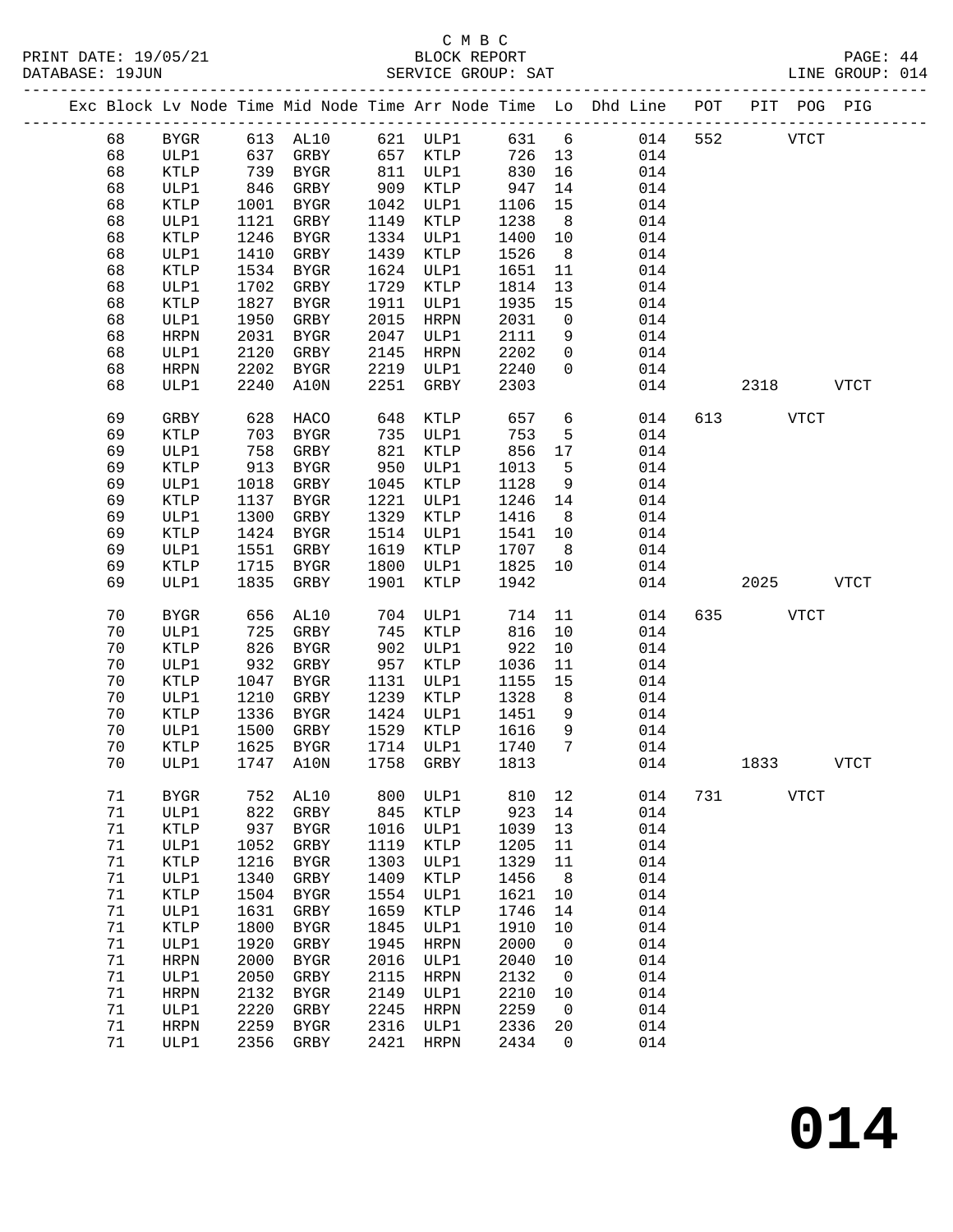|  |    |             |      |                                    |      |           |         |                         | Exc Block Lv Node Time Mid Node Time Arr Node Time Lo Dhd Line POT PIT POG PIG |          |               |              |
|--|----|-------------|------|------------------------------------|------|-----------|---------|-------------------------|--------------------------------------------------------------------------------|----------|---------------|--------------|
|  |    |             |      | 71 HRPN 2434 BYGR 2450 ULP1 2510 0 |      |           |         |                         | 014                                                                            |          |               |              |
|  | 71 | ULP1        |      | 2510 A10N 2521 GRBY 2533           |      |           |         |                         |                                                                                |          | 014 2548      | <b>VTCT</b>  |
|  |    |             |      |                                    |      |           |         |                         |                                                                                |          |               |              |
|  | 72 | GRBY        | 817  | HACO                               |      | 841 KTLP  | 852     | 9                       | 014                                                                            |          | 757 VTCT      |              |
|  | 72 | KTLP        | 901  | BYGR                               |      | 938 ULP1  | 1001    | $5^{\circ}$             | 014                                                                            |          |               |              |
|  | 72 | ULP1        | 1006 | GRBY                               |      | 1033 KTLP | 1116    | 11                      | 014                                                                            |          |               |              |
|  | 72 | KTLP        | 1127 | BYGR                               |      | 1211 ULP1 | 1236    | 14                      | 014                                                                            |          |               |              |
|  | 72 | ULP1        | 1250 | GRBY                               |      | 1319 KTLP | 1406    | 8 <sup>8</sup>          | 014                                                                            |          |               |              |
|  | 72 | KTLP        |      | 1414 BYGR                          |      | 1504 ULP1 | 1531    | 10                      | 014                                                                            |          |               |              |
|  | 72 |             |      | 1541 GRBY                          |      | 1609 KTLP | 1657    | 8 <sup>8</sup>          |                                                                                |          |               |              |
|  | 72 | ULP1        |      | 1705 BYGR                          |      |           |         |                         | 014                                                                            |          | 1857 VTCT     |              |
|  |    | KTLP        |      |                                    |      | 1752 ULP1 | 1817    |                         | 014                                                                            |          |               |              |
|  | 73 | BYGR        | 1002 | AL10                               |      | 1015 ULP1 | 1025    | $5^{\circ}$             | 014                                                                            |          | 939 VTCT      |              |
|  | 73 | ULP1        | 1030 | GRBY                               |      | 1057 KTLP | 1140    | 6                       | 014                                                                            |          |               |              |
|  | 73 | KTLP        | 1146 | BYGR                               |      | 1232 ULP1 | 1257    | 13                      | 014                                                                            |          |               |              |
|  | 73 | ULP1        | 1310 | GRBY                               |      | 1339 KTLP | 1426    | 8 <sup>8</sup>          | 014                                                                            |          |               |              |
|  | 73 | KTLP        | 1434 | BYGR                               |      | 1524 ULP1 | 1551    | 10                      | 014                                                                            |          |               |              |
|  | 73 | ULP1        |      | 1601 GRBY                          |      | 1629 KTLP | 1717    | 8 <sup>8</sup>          | 014                                                                            |          |               |              |
|  | 73 | KTLP        |      | 1725 BYGR                          | 1810 | ULP1      | 1835    |                         | 014                                                                            |          | 1915          | <b>VTCT</b>  |
|  |    |             |      |                                    |      |           |         |                         |                                                                                |          |               |              |
|  | 74 | GRBY        | 1028 | HACO                               | 1055 | KTLP      | 1107 10 |                         |                                                                                |          | 014 1008 VTCT |              |
|  | 74 | KTLP        | 1117 | <b>BYGR</b>                        |      | 1201 ULP1 | 1226    | 14                      | 014                                                                            |          |               |              |
|  | 74 | ULP1        | 1240 | GRBY                               |      | 1309 KTLP | 1356    | 10                      | 014                                                                            |          |               |              |
|  | 74 | KTLP        | 1406 | BYGR                               |      | 1454 ULP1 | 1521    | 10                      | 014                                                                            |          |               |              |
|  | 74 | ULP1        | 1531 | GRBY                               |      | 1559 KTLP | 1647    | 8 <sup>8</sup>          | 014                                                                            |          |               |              |
|  | 74 | KTLP        | 1655 | BYGR                               |      | 1742 ULP1 | 1808    | 14                      | 014                                                                            |          |               |              |
|  | 74 | ULP1        |      | 1822 GRBY                          | 1848 | KTLP      | 1929    |                         | 014                                                                            |          | 2012          | <b>VTCT</b>  |
|  |    |             |      |                                    |      |           |         |                         |                                                                                |          |               |              |
|  | 75 | <b>BYGR</b> | 1045 | AL10                               | 1058 | ULP1      | 1109    | $\overline{\mathbf{2}}$ |                                                                                | 014 1022 | <b>VTCT</b>   |              |
|  | 75 | ULP1        | 1111 | GRBY                               |      | 1139 KTLP | 1228    | 8 <sup>8</sup>          | 014                                                                            |          |               |              |
|  | 75 | KTLP        | 1236 | BYGR                               |      | 1323 ULP1 | 1349    | 11                      | 014                                                                            |          |               |              |
|  | 75 | ULP1        | 1400 | GRBY                               |      | 1429 KTLP | 1516    | 8 <sup>8</sup>          | 014                                                                            |          |               |              |
|  | 75 | KTLP        | 1524 | BYGR                               |      | 1614 ULP1 | 1641    | 11                      | 014                                                                            |          |               |              |
|  | 75 | ULP1        | 1652 | GRBY                               | 1719 | KTLP      | 1804    | 9                       | 014                                                                            |          |               |              |
|  | 75 | KTLP        | 1813 | BYGR                               | 1858 | ULP1      | 1923    | 12                      | 014                                                                            |          |               |              |
|  | 75 | ULP1        | 1935 | GRBY                               | 2000 | HRPN      | 2016    | $\overline{0}$          | 014                                                                            |          |               |              |
|  | 75 | HRPN        | 2016 | BYGR                               |      | 2032 ULP1 | 2056    | 9                       | 014                                                                            |          |               |              |
|  | 75 | ULP1        | 2105 | GRBY                               |      | 2130 HRPN | 2147    | $\overline{0}$          | 014                                                                            |          |               |              |
|  | 75 | HRPN        |      | 2147 BYGR                          |      | 2204 ULP1 | 2225 15 |                         | 014                                                                            |          |               |              |
|  |    |             |      |                                    |      |           |         |                         | 75 ULP1 2240 GRBY 2305 HRPN 2319 0 014                                         |          |               |              |
|  | 75 | <b>HRPN</b> | 2319 | BYGR                               | 2336 | ULP1      | 2356    | $\mathbf{1}$            | 014                                                                            |          |               |              |
|  | 75 | ULP1        | 2357 | A10N                               | 2408 | GRBY      | 2420    |                         | 014                                                                            |          | 2435          | VTCT         |
|  | 76 | GRBY        | 1103 | HACO                               | 1134 | KTLP      | 1149    | 7                       |                                                                                |          | 014 1043 VTCT |              |
|  | 76 | KTLP        | 1156 | BYGR                               | 1242 | ULP1      | 1307    | 13                      | 014                                                                            |          |               |              |
|  | 76 | ULP1        | 1320 | GRBY                               | 1349 | KTLP      | 1436    | 8                       | 014                                                                            |          |               |              |
|  | 76 | KTLP        | 1444 | BYGR                               | 1534 | ULP1      | 1601    | 10                      | 014                                                                            |          |               |              |
|  | 76 | ULP1        | 1611 | GRBY                               | 1639 | KTLP      | 1726    | 9                       | 014                                                                            |          |               |              |
|  | 76 | KTLP        | 1735 | BYGR                               | 1820 | ULP1      | 1845    | 5                       | 014                                                                            |          |               |              |
|  | 76 | ULP1        | 1850 |                                    | 1915 | HRPN      | 1930    | 0                       | 014                                                                            |          |               |              |
|  | 76 | <b>HRPN</b> | 1930 | GRBY<br>BYGR                       | 1946 | ULP1      | 2010    | 10                      | 014                                                                            |          |               |              |
|  | 76 |             | 2020 |                                    | 2045 |           | 2101    | $\mathbf 0$             | 014                                                                            |          |               |              |
|  |    | ULP1        |      | GRBY                               |      | HRPN      |         |                         |                                                                                |          |               |              |
|  | 76 | <b>HRPN</b> | 2101 | BYGR                               | 2118 | ULP1      | 2139    | $\mathbf 0$             | 014                                                                            |          |               |              |
|  | 76 | ULP1        | 2139 | A10N                               | 2150 | GRBY      | 2202    |                         | 014                                                                            |          | 2219          | ${\tt VTCT}$ |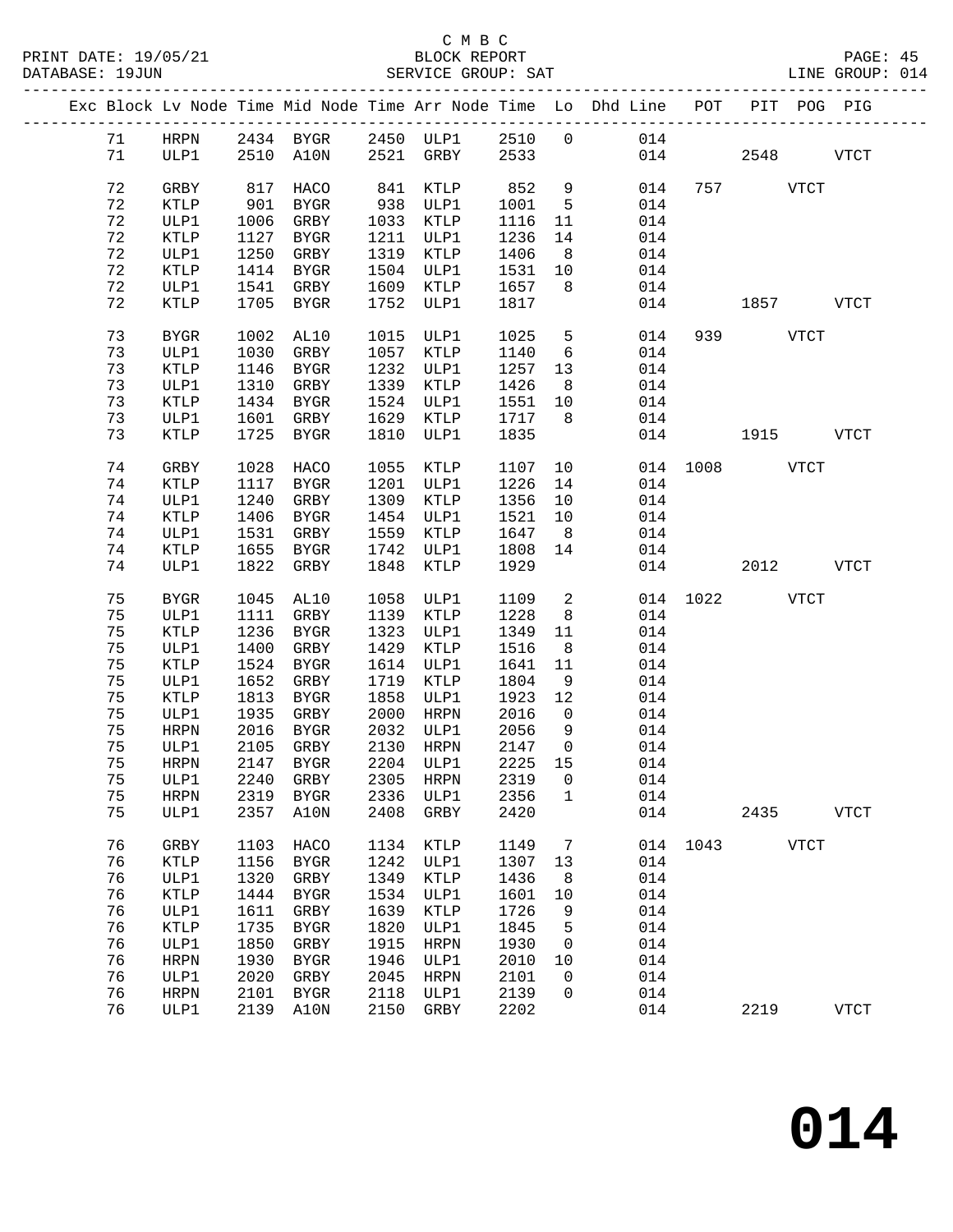#### C M B C<br>BLOCK REPORT SERVICE GROUP: SAT

| -----       |  |
|-------------|--|
| LINE GROUP: |  |

|    |        |      |           |      |       |      |     | Exc Block Ly Node Time Mid Node Time Arr Node Time Lo Dhd Line | POT      | PIT  | POG  | PIG  |
|----|--------|------|-----------|------|-------|------|-----|----------------------------------------------------------------|----------|------|------|------|
| 77 | BYGR   |      | 1125 AL10 | 1138 | ULP1  | 1149 | 11  |                                                                | 014 1102 |      | VTCT |      |
| 77 | ULP1   | 1200 | GRBY      | 1229 | KTLP  | 1317 | 9   | 014                                                            |          |      |      |      |
| 77 | KTLP   | 1326 | BYGR      | 1414 | ULP1  | 1441 | 9   | 014                                                            |          |      |      |      |
| 77 | ULP1   | 1450 | GRBY      | 1519 | KTLP  | 1606 | - 9 | 014                                                            |          |      |      |      |
| 77 | KTLP   | 1615 | BYGR      | 1704 | ULP1  | 1730 | 15  | 014                                                            |          |      |      |      |
| 77 | TJT.P1 | 1745 | GRBY      | 1811 | KTI P | 1854 |     | 014                                                            |          | 1937 |      | VTCT |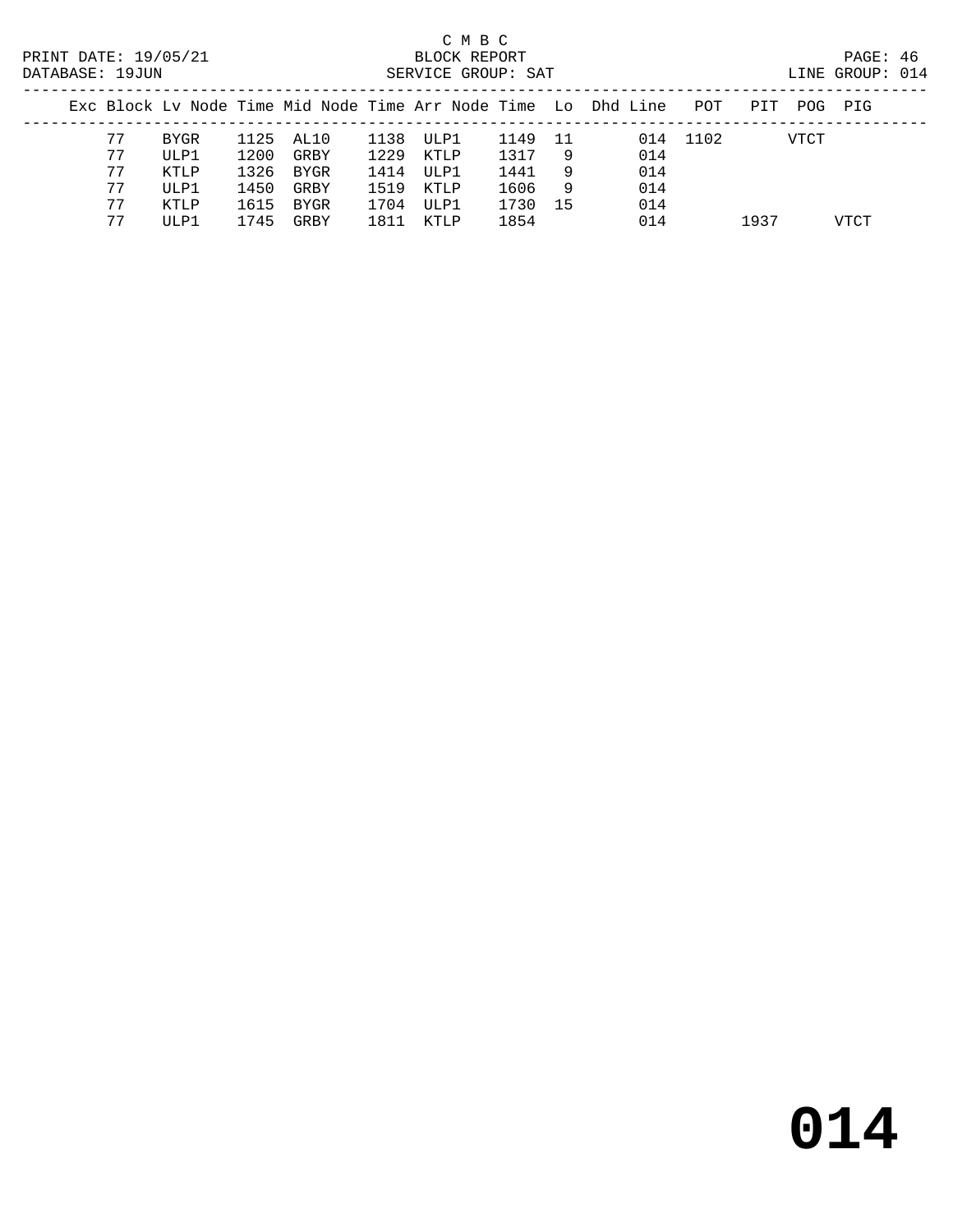|  |              |      |            |                      |      |          |      |                 | C M B C<br>PRINT DATE: 19/05/21 BLOCK REPORT PAGE: 47<br>DATABASE: 19JUN SERVICE GROUP: SAT LINE GROUP: 015 |      |     |            |  |
|--|--------------|------|------------|----------------------|------|----------|------|-----------------|-------------------------------------------------------------------------------------------------------------|------|-----|------------|--|
|  |              |      |            |                      |      |          |      |                 |                                                                                                             |      |     |            |  |
|  |              |      |            |                      |      |          |      |                 |                                                                                                             |      |     |            |  |
|  |              |      |            |                      |      |          |      |                 |                                                                                                             |      |     |            |  |
|  |              |      |            |                      |      |          |      |                 | Exc Block Lv Node Time Mid Node Time Arr Node Time Lo Dhd Line POT PIT POG PIG                              |      |     |            |  |
|  | $\mathbf{1}$ | MRST |            |                      |      |          |      |                 | 447 CM41 453 OLYW 504 0 015 439                                                                             |      | VTC |            |  |
|  | $\mathbf{1}$ | OLYW |            | 504 5GRN             |      | 512 KETA |      |                 | 526 10 050                                                                                                  |      |     |            |  |
|  | $\mathbf 1$  | KETA |            | 536 CLOV<br>600 CM41 | 552  | OLYE     | 600  |                 | $\begin{array}{c} 0 \\ 10 \end{array}$<br>050                                                               |      |     |            |  |
|  | $\mathbf 1$  | OLYE |            |                      | 609  | MRST     | 616  | 10              | 015                                                                                                         |      |     |            |  |
|  | $\mathbf 1$  | MRST | 626        | CM41                 | 633  | OLYW     | 644  | $\overline{0}$  | 015                                                                                                         |      |     |            |  |
|  | $\mathbf 1$  | OLYW | 644        | 5GRN                 | 653  | KETA     | 707  | 9               | 050                                                                                                         |      |     |            |  |
|  | $\mathbf 1$  | KETA | 716<br>740 | CLOV                 | 732  | OLYE     | 740  |                 | $\begin{array}{c} 0 \\ 9 \end{array}$<br>050                                                                |      |     |            |  |
|  | $\mathbf 1$  | OLYE | 740        | CM41                 | 749  | MRST     | 756  |                 | 015                                                                                                         |      |     |            |  |
|  | 1            | MRST | 805        | CM41                 | 812  | OLYW     | 824  | $\overline{0}$  | 015                                                                                                         |      |     |            |  |
|  | $\mathbf 1$  | OLYW | 824        | 5GRN                 | 833  | KETA     | 849  | 17              | 050                                                                                                         |      |     |            |  |
|  | $\mathbf 1$  | KETA | 906        | CLOV                 | 923  | OLYE     | 932  | $\overline{0}$  | 050                                                                                                         |      |     |            |  |
|  | 1            | OLYE | 932        | CM41                 | 945  | MRST     | 956  | 8               | 015                                                                                                         |      |     |            |  |
|  | $\mathbf 1$  | MRST | 1004       | CM41                 | 1012 | OLYW     | 1029 | $\overline{0}$  | 015                                                                                                         |      |     |            |  |
|  | $\mathbf 1$  | OLYW | 1029       | 5GRN                 | 1040 | KETA     | 1057 | $7\overline{ }$ | 050                                                                                                         |      |     |            |  |
|  | $\mathbf 1$  | KETA | 1104       | CLOV                 | 1125 | OLYE     | 1134 | $\overline{0}$  | 050                                                                                                         |      |     |            |  |
|  | 1            | OLYE | 1134       | CM41                 | 1152 | MRST     | 1203 | 20              | 015                                                                                                         |      |     |            |  |
|  | $\mathbf 1$  | MRST | 1223       | CM41                 | 1233 | OLYW     | 1255 | $\overline{0}$  | 015                                                                                                         |      |     |            |  |
|  | $\mathbf 1$  | OLYW | 1255       | 5GRN                 | 1308 | KETA     | 1329 | $7\overline{ }$ | 050                                                                                                         |      |     |            |  |
|  | 1            | KETA | 1336       | CLOV                 | 1359 | OLYE     | 1410 | $\overline{0}$  | 050                                                                                                         |      |     |            |  |
|  | 1            | OLYE | 1410       | CM41                 | 1428 | MRST     | 1440 | 17              | 015                                                                                                         |      |     |            |  |
|  | $\mathbf 1$  | MRST | 1457       | CM41                 | 1507 | OLYW     | 1531 | $\overline{0}$  | 015                                                                                                         |      |     |            |  |
|  | $\mathbf 1$  | OLYW | 1531       | 5GRN                 | 1544 | KETA     | 1607 |                 | $6\overline{6}$<br>050                                                                                      |      |     |            |  |
|  | 1            | KETA | 1613       | CLOV                 | 1636 | OLYE     | 1646 | $\overline{0}$  | 050                                                                                                         |      |     |            |  |
|  | $\mathbf 1$  | OLYE | 1646       | CM41                 | 1704 | MRST     | 1715 | 12              | 015                                                                                                         |      |     |            |  |
|  | 1            | MRST | 1727       | CM41                 | 1735 | OLYW     | 1756 | $\overline{0}$  | 015                                                                                                         |      |     |            |  |
|  | 1            | OLYW | 1756       | 5GRN                 | 1808 | KETA     | 1830 | 10              | 050                                                                                                         |      |     |            |  |
|  | 1            | KETA | 1840       | CLOV                 | 1859 | OLYE     | 1910 | $\overline{0}$  | 050                                                                                                         |      |     |            |  |
|  | $\mathbf 1$  | OLYE | 1910       | CM41                 | 1926 | MRST     | 1935 | 11              | 015                                                                                                         |      |     |            |  |
|  | 1            | MRST | 1946       | CM41                 | 1954 | OLYW     | 2009 | $\overline{0}$  | 015                                                                                                         |      |     |            |  |
|  | 1            | OLYW | 2009       | 5GRN                 | 2018 | KETA     | 2037 |                 | 050                                                                                                         | 2101 |     | <b>VTC</b> |  |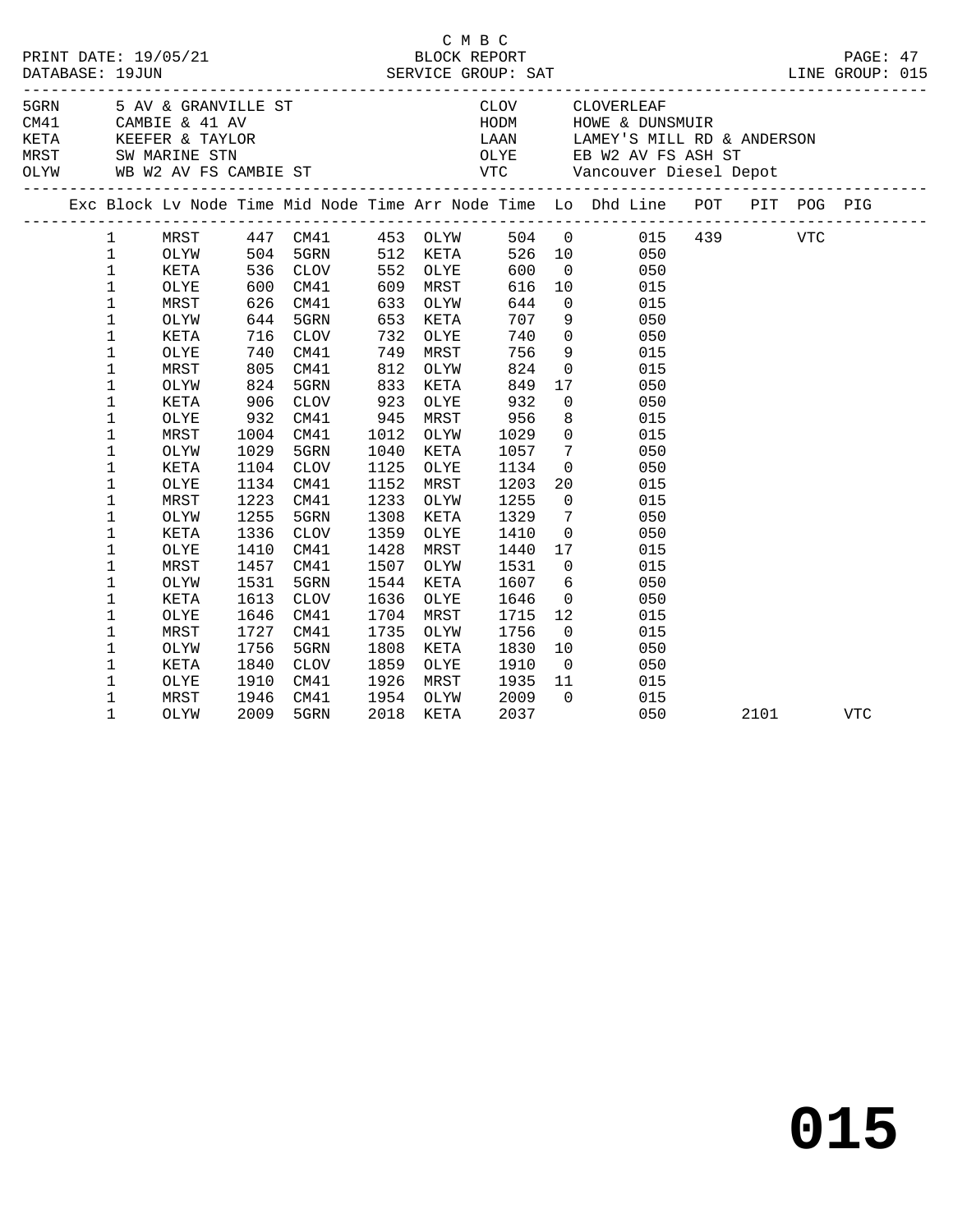|  |                |              |              |              |              |              |              |                 | Exc Block Lv Node Time Mid Node Time Arr Node Time Lo Dhd Line POT |     |      | PIT POG PIG |            |
|--|----------------|--------------|--------------|--------------|--------------|--------------|--------------|-----------------|--------------------------------------------------------------------|-----|------|-------------|------------|
|  | 2              | KETA         | 456          | CLOV         | 512          | OLYE         | 520          | $\mathbf 0$     | 050                                                                | 426 |      | <b>VTC</b>  |            |
|  | $\mathbf{2}$   | OLYE         | 520          | CM41         | 529          | MRST         | 536          | 11              | 015                                                                |     |      |             |            |
|  | $\overline{c}$ | MRST         | 547          | CM41         | 553          | OLYW         | 604          | $\mathbf 0$     | 015                                                                |     |      |             |            |
|  | $\sqrt{2}$     | OLYW         | 604          | 5GRN         | 613          | KETA         | 627          | 9               | 050                                                                |     |      |             |            |
|  | $\sqrt{2}$     | KETA         | 636          | <b>CLOV</b>  | 652          | OLYE         | 700          | $\mathbf 0$     | 050                                                                |     |      |             |            |
|  | 2              | OLYE         | 700          | CM41         | 709          | MRST         | 716          | 10              | 015                                                                |     |      |             |            |
|  | $\sqrt{2}$     | MRST         | 726          | CM41         | 733          | OLYW         | 744          | $\mathsf{O}$    | 015                                                                |     |      |             |            |
|  | $\sqrt{2}$     | OLYW         | 744          | 5GRN         | 753          | KETA         | 808          | $7\phantom{.0}$ | 050                                                                |     |      |             |            |
|  | $\sqrt{2}$     | KETA         | 815          | <b>CLOV</b>  | 831          | OLYE         | 839          | $\mathbf 0$     | 050                                                                |     |      |             |            |
|  | $\sqrt{2}$     | OLYE         | 839          | CM41         | 851          | MRST         | 900          | 15              | 015                                                                |     |      |             |            |
|  | $\sqrt{2}$     | MRST         | 915          | CM41         | 923          | OLYW         | 938          | $\mathbf 0$     | 015                                                                |     |      |             |            |
|  | $\sqrt{2}$     | OLYW         | 938          | 5GRN         | 949          | KETA         | 1005         | 5               | 050                                                                |     |      |             |            |
|  | 2              | KETA         | 1010         | CLOV         | 1031         | OLYE         | 1040         | $\mathbf 0$     | 050                                                                |     |      |             |            |
|  | $\sqrt{2}$     | OLYE         | 1040         | CM41         | 1055         | MRST         | 1106         | 8               | 015                                                                |     |      |             |            |
|  | $\sqrt{2}$     | MRST         | 1114         | CM41         | 1123         | OLYW         | 1144         | 0               | 015                                                                |     |      |             |            |
|  | $\sqrt{2}$     | OLYW         | 1144         | 5GRN         | 1157         | KETA         | 1216         | 8               | 050                                                                |     |      |             |            |
|  | $\sqrt{2}$     | KETA         | 1224         | <b>CLOV</b>  | 1247         | OLYE         | 1258         | $\mathbf 0$     | 050                                                                |     |      |             |            |
|  | $\sqrt{2}$     | OLYE         | 1258         | CM41         | 1316         | MRST         | 1328         | 17              | 015                                                                |     |      |             |            |
|  | $\sqrt{2}$     | MRST         | 1345         | CM41         | 1355         | OLYW         | 1419         | 0               | 015                                                                |     |      |             |            |
|  | $\sqrt{2}$     | OLYW         | 1419         | 5GRN         | 1432         | KETA         | 1454         | 7               | 050                                                                |     |      |             |            |
|  | $\sqrt{2}$     | KETA         | 1501         | <b>CLOV</b>  | 1524         | OLYE         | 1534         | $\mathbf 0$     | 050                                                                |     |      |             |            |
|  | $\sqrt{2}$     | OLYE         | 1534         | CM41         | 1553         | MRST         | 1604         | 19              | 015                                                                |     |      |             |            |
|  | $\sqrt{2}$     | MRST         | 1623         | CM41         | 1632         | OLYW         | 1656         | 0               | 015                                                                |     |      |             |            |
|  | $\sqrt{2}$     | OLYW         | 1656         | 5GRN         | 1709         | KETA         | 1732         | 7               | 050                                                                |     |      |             |            |
|  | $\sqrt{2}$     | KETA         | 1739         | <b>CLOV</b>  | 1759         | OLYE         | 1810         | $\mathbf{0}$    | 050                                                                |     |      |             |            |
|  | $\sqrt{2}$     | OLYE         | 1810         | CM41         | 1827         | MRST         | 1836         | 18              | 015                                                                |     |      |             |            |
|  | $\sqrt{2}$     | MRST         | 1854         | CM41         | 1902         | OLYW         | 1920         | $\Omega$        | 015                                                                |     |      |             |            |
|  | $\sqrt{2}$     | OLYW         | 1920         | 5GRN         | 1930         | KETA         | 1951         |                 | 050                                                                |     | 2015 |             | <b>VTC</b> |
|  | 3              | MRST         | 507          | CM41         | 513          | OLYW         | 524          | $\mathbf 0$     | 015                                                                | 459 |      | <b>VTC</b>  |            |
|  | 3              | OLYW         | 524          | 5GRN         | 532          | KETA         | 546          | 10              | 050                                                                |     |      |             |            |
|  | 3              | KETA         | 556          | <b>CLOV</b>  | 612          | OLYE         | 620          | $\mathbf 0$     | 050                                                                |     |      |             |            |
|  | 3              | OLYE         | 620          | CM41         | 629          | MRST         | 636          | 10              | 015                                                                |     |      |             |            |
|  | 3              | MRST         | 646          | CM41         | 653          | OLYW         | 704          | $\mathbf 0$     | 015                                                                |     |      |             |            |
|  | 3              | OLYW         | 704          | 5GRN         | 713          | KETA         | 727          | 9               | 050                                                                |     |      |             |            |
|  | 3              | KETA         | 736          | <b>CLOV</b>  | 752          | OLYE         | 800          | $\mathbf 0$     | 050                                                                |     |      |             |            |
|  | 3              | OLYE         | 800          | CM41         | 810          | MRST         | 817          | 6               | 015                                                                |     |      |             |            |
|  | 3              | MRST         | 823          | CM41         | 831          | OLYW         | 844          | $\mathbf 0$     | 015                                                                |     |      |             |            |
|  | 3              | OLYW         | 844          | 5GRN         | 853          | KETA         | 909          | 14              | 050                                                                |     |      |             |            |
|  | 3              | KETA         | 923          | <b>CLOV</b>  | 940          | OLXE         | 949          | 0               | 050                                                                |     |      |             |            |
|  | 3              | OLYE         | 949          | CM41         | 1002         | MRST         | 1013         | 6               | 015                                                                |     |      |             |            |
|  | 3<br>3         | MRST<br>OLYW | 1019<br>1044 | CM41<br>5GRN | 1027<br>1055 | OLYW<br>KETA | 1044<br>1113 | 0<br>15         | 015<br>050                                                         |     |      |             |            |
|  | 3              | KETA         | 1128         | <b>CLOV</b>  | 1149         | OLYE         | 1158         | 0               | 050                                                                |     |      |             |            |
|  | 3              | OLYE         | 1158         | CM41         | 1216         | MRST         | 1227         | 20              | 015                                                                |     |      |             |            |
|  | 3              | MRST         | 1247         | CM41         | 1257         | OLYW         | 1319         | 0               | 015                                                                |     |      |             |            |
|  | 3              | OLYW         | 1319         | 5GRN         | 1332         | KETA         | 1353         | 7               | 050                                                                |     |      |             |            |
|  | 3              | KETA         | 1400         | <b>CLOV</b>  | 1423         | OLYE         | 1434         | 0               | 050                                                                |     |      |             |            |
|  | 3              | OLYE         | 1434         | CM41         | 1452         | MRST         | 1504         | 17              | 015                                                                |     |      |             |            |
|  | 3              | MRST         | 1521         | CM41         | 1531         | OLYW         | 1555         | 0               | 015                                                                |     |      |             |            |
|  | 3              | OLYW         | 1555         | 5GRN         | 1608         | KETA         | 1631         | 6               | 050                                                                |     |      |             |            |
|  | 3              | KETA         | 1637         | <b>CLOV</b>  | 1700         | OLYE         | 1710         | 0               | 050                                                                |     |      |             |            |
|  | 3              | OLYE         | 1710         | CM41         | 1728         | MRST         | 1739         | 14              | 015                                                                |     |      |             |            |
|  | 3              | MRST         | 1753         | CM41         | 1801         | OLYW         | 1820         | $\mathbf 0$     | 015                                                                |     |      |             |            |
|  | 3              | OLYW         | 1820         | 5GRN         | 1832         | KETA         | 1853         | 13              | 050                                                                |     |      |             |            |
|  | 3              | KETA         | 1906         | <b>CLOV</b>  | 1925         | OLYE         | 1934         | 0               | 050                                                                |     |      |             |            |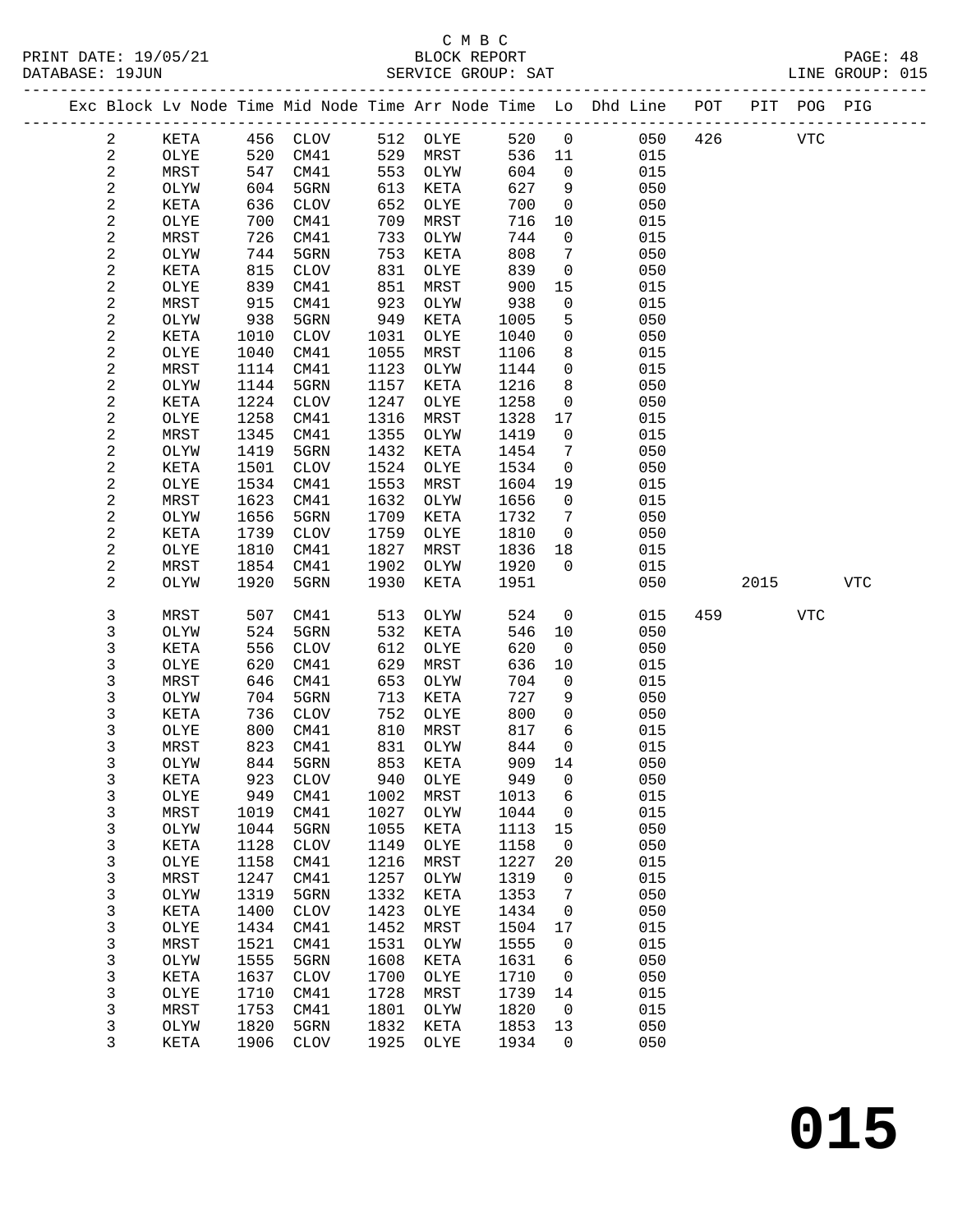#### C M B C<br>BLOCK REPORT SERVICE GROUP: SAT

|  |                |      |      |              |      |           |      |             | Exc Block Lv Node Time Mid Node Time Arr Node Time Lo Dhd Line POT |     |      | PIT POG PIG |            |
|--|----------------|------|------|--------------|------|-----------|------|-------------|--------------------------------------------------------------------|-----|------|-------------|------------|
|  | $\mathbf{3}$   | OLYE |      | 1934 CM41    |      | 1948 MRST | 1957 |             | 015                                                                |     | 2003 |             | <b>VTC</b> |
|  | 4              | KETA | 516  | <b>CLOV</b>  | 532  | OLYE      | 540  | $\mathbf 0$ | 050                                                                | 446 |      | <b>VTC</b>  |            |
|  | 4              | OLYE | 540  | CM41         | 549  | MRST      | 556  | 11          | 015                                                                |     |      |             |            |
|  | $\,4$          | MRST | 607  | CM41         | 613  | OLYW      | 624  | $\Omega$    | 015                                                                |     |      |             |            |
|  | 4              | OLYW | 624  | 5GRN         | 633  | KETA      | 647  | 9           | 050                                                                |     |      |             |            |
|  | 4              | KETA | 656  | ${\tt CLOV}$ | 712  | OLYE      | 720  | $\mathbf 0$ | 050                                                                |     |      |             |            |
|  | 4              | OLYE | 720  | CM41         | 729  | MRST      | 736  | 10          | 015                                                                |     |      |             |            |
|  | $\bf 4$        | MRST | 746  | CM41         | 753  | OLYW      | 804  | $\mathbf 0$ | 015                                                                |     |      |             |            |
|  | $\overline{4}$ | OLYW | 804  | 5GRN         | 813  | KETA      | 829  | 21          | 050                                                                |     |      |             |            |
|  | 4              | KETA | 850  | <b>CLOV</b>  | 906  | OLYE      | 915  | 0           | 050                                                                |     |      |             |            |
|  | 4              | OLYE | 915  | CM41         | 927  | MRST      | 936  | 11          | 015                                                                |     |      |             |            |
|  | 4              | MRST | 947  | CM41         | 955  | OLYW      | 1012 | $\mathbf 0$ | 015                                                                |     |      |             |            |
|  | 4              | OLYW | 1012 | 5GRN         | 1023 | KETA      | 1040 | 12          | 050                                                                |     |      |             |            |
|  | 4              | KETA | 1052 | ${\tt CLOV}$ | 1113 | OLYE      | 1122 | 0           | 050                                                                |     |      |             |            |
|  | 4              | OLYE | 1122 | CM41         | 1138 | MRST      | 1149 | 10          | 015                                                                |     |      |             |            |
|  | $\overline{4}$ | MRST | 1159 | CM41         | 1209 | OLYW      | 1231 | $\mathbf 0$ | 015                                                                |     |      |             |            |
|  | 4              | OLYW | 1231 | 5GRN         | 1244 | KETA      | 1305 | 7           | 050                                                                |     |      |             |            |
|  | 4              | KETA | 1312 | ${\tt CLOV}$ | 1335 | OLYE      | 1346 | $\mathbf 0$ | 050                                                                |     |      |             |            |
|  | 4              | OLYE | 1346 | CM41         | 1404 | MRST      | 1416 | 17          | 015                                                                |     |      |             |            |
|  | 4              | MRST | 1433 | CM41         | 1443 | OLYW      | 1507 | $\mathbf 0$ | 015                                                                |     |      |             |            |
|  | 4              | OLYW | 1507 | 5GRN         | 1520 | KETA      | 1543 | 6           | 050                                                                |     |      |             |            |
|  | 4              | KETA | 1549 | <b>CLOV</b>  | 1612 | OLYE      | 1622 | $\mathbf 0$ | 050                                                                |     |      |             |            |
|  | 4              | OLYE | 1622 | CM41         | 1640 | MRST      | 1651 | 12          | 015                                                                |     |      |             |            |
|  | 4              | MRST | 1703 | CM41         | 1711 | OLYW      | 1732 | 0           | 015                                                                |     |      |             |            |
|  | 4              | OLYW | 1732 | 5GRN         | 1745 | KETA      | 1808 | 7           | 050                                                                |     |      |             |            |
|  | $\overline{4}$ | KETA | 1815 | <b>CLOV</b>  | 1835 | OLYE      | 1846 | $\mathbf 0$ | 050                                                                |     |      |             |            |
|  | 4              | OLYE | 1846 | CM41         | 1902 | MRST      | 1911 | 20          | 015                                                                |     |      |             |            |
|  | 4              | MRST | 1931 | CM41         | 1939 | OLYW      | 1956 | $\mathbf 0$ | 015                                                                |     |      |             |            |
|  | 4              | OLYW | 1956 | 5GRN         | 2006 | KETA      | 2026 | 9           | 050                                                                |     |      |             |            |
|  | 4              | KETA | 2035 | <b>CLOV</b>  | 2052 | OLYE      | 2101 | $\mathbf 0$ | 050                                                                |     |      |             |            |
|  | 4              | OLYE | 2101 | CM41         | 2113 | MRST      | 2122 | 15          | 015                                                                |     |      |             |            |
|  | 4              | MRST | 2137 | CM41         | 2145 | OLYW      | 2159 | $\Omega$    | 015                                                                |     |      |             |            |
|  | $\overline{4}$ | OLYW | 2159 | 5GRN         | 2207 | KETA      | 2223 | 2           | 050                                                                |     |      |             |            |
|  | 4              | KETA | 2225 | ${\tt CLOV}$ | 2251 | OLYE      | 2300 | $\mathbf 0$ | 050                                                                |     |      |             |            |
|  | 4              | OLYE | 2300 | CM41         | 2310 | MRST      | 2319 | 25          | 015                                                                |     |      |             |            |
|  | 4              | MRST | 2344 | CM41         | 2351 | OLYW      | 2402 | $\mathbf 0$ | 015                                                                |     |      |             |            |
|  | 4              | OLYW | 2402 | 5GRN         | 2410 | KETA      | 2425 | 2           | 050                                                                |     |      |             |            |
|  | 4              | KETA | 2427 | LAAN         | 2454 | OLYE      | 2500 | $\mathbf 0$ | 050                                                                |     |      |             |            |
|  | 4              | OLYE | 2500 | CM41         | 2508 | MRST      | 2517 | 29          | 015                                                                |     |      |             |            |
|  | 4              | MRST | 2546 |              |      | HODM      | 2609 | 0           | N15                                                                |     |      |             |            |
|  | 4              | HODM | 2609 |              |      | MRST      | 2639 | 7           | N15                                                                |     |      |             |            |
|  | 4              | MRST | 2646 |              |      | HODM      | 2733 | 6           | N20                                                                |     |      |             |            |
|  | 4              | HODM | 2739 |              |      | MRST      | 2828 |             | N20                                                                |     | 2833 |             | <b>VTC</b> |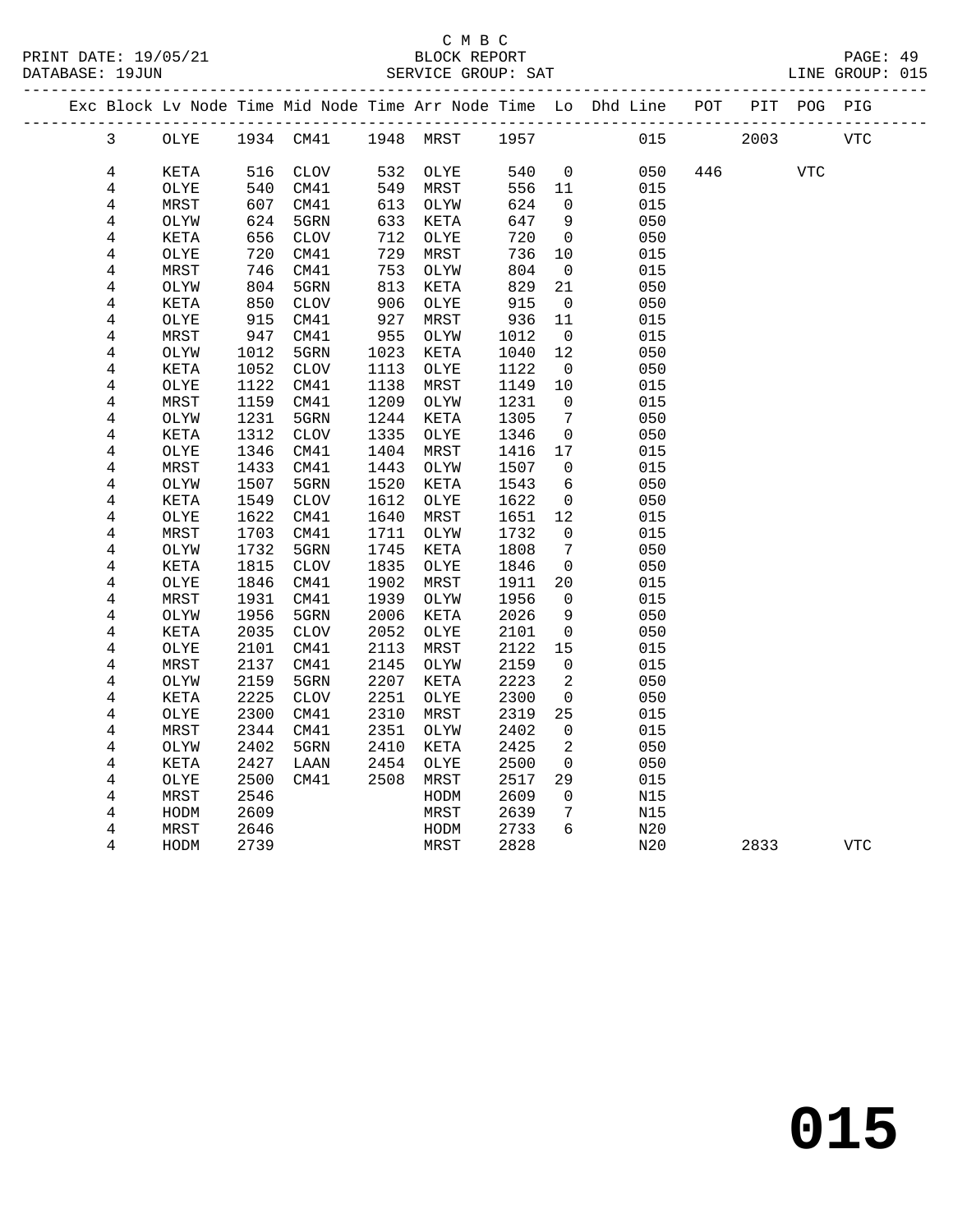|  |   |      |      |              |      |          |      |                | Exc Block Lv Node Time Mid Node Time Arr Node Time Lo Dhd Line POT |     |      | PIT POG PIG |            |
|--|---|------|------|--------------|------|----------|------|----------------|--------------------------------------------------------------------|-----|------|-------------|------------|
|  | 5 | MRST |      | 527 CM41     |      | 533 OLYW | 544  | $\overline{0}$ | 015                                                                | 519 |      | <b>VTC</b>  |            |
|  | 5 | OLYW | 544  | 5GRN         |      | 552 KETA | 606  | 10             | 050                                                                |     |      |             |            |
|  | 5 | KETA | 616  | CLOV         | 632  | OLYE     | 640  | $\overline{0}$ | 050                                                                |     |      |             |            |
|  | 5 | OLYE | 640  | CM41         | 649  | MRST     | 656  | 10             | 015                                                                |     |      |             |            |
|  | 5 | MRST | 706  | CM41         | 713  | OLYW     | 724  | $\overline{0}$ | 015                                                                |     |      |             |            |
|  | 5 | OLYW | 724  | 5GRN         | 733  | KETA     | 747  | 9              | 050                                                                |     |      |             |            |
|  | 5 | KETA | 756  | CLOV         | 812  | OLYE     | 820  | $\mathbf 0$    | 050                                                                |     |      |             |            |
|  | 5 | OLYE | 820  | CM41         | 830  | MRST     | 837  | 21             | 015                                                                |     |      |             |            |
|  | 5 | MRST | 858  | CM41         | 906  | OLYW     | 921  | $\overline{0}$ | 015                                                                |     |      |             |            |
|  | 5 | OLYW | 921  | 5GRN         | 932  | KETA     | 948  | 8              | 050                                                                |     |      |             |            |
|  | 5 | KETA | 956  | <b>CLOV</b>  | 1014 | OLYE     | 1023 | $\mathsf{O}$   | 050                                                                |     |      |             |            |
|  | 5 | OLYE | 1023 | CM41         | 1038 | MRST     | 1049 | 13             | 015                                                                |     |      |             |            |
|  | 5 | MRST | 1102 | CM41         | 1111 | OLYW     | 1132 | $\overline{0}$ | 015                                                                |     |      |             |            |
|  | 5 | OLYW | 1132 | 5GRN         | 1145 | KETA     | 1204 | 8              | 050                                                                |     |      |             |            |
|  | 5 | KETA | 1212 | <b>CLOV</b>  | 1235 | OLYE     | 1246 | $\overline{0}$ | 050                                                                |     |      |             |            |
|  | 5 | OLYE | 1246 | CM41         | 1304 | MRST     | 1316 | 17             | 015                                                                |     |      |             |            |
|  | 5 | MRST | 1333 | CM41         | 1343 | OLYW     | 1407 | $\Omega$       | 015                                                                |     |      |             |            |
|  | 5 | OLYW | 1407 | 5GRN         | 1420 | KETA     | 1442 | 6              | 050                                                                |     |      |             |            |
|  | 5 | KETA | 1448 | <b>CLOV</b>  | 1511 | OLYE     | 1522 | $\overline{0}$ | 050                                                                |     |      |             |            |
|  | 5 | OLYE | 1522 | CM41         | 1541 | MRST     | 1552 | 19             | 015                                                                |     |      |             |            |
|  | 5 | MRST | 1611 | CM41         | 1620 | OLYW     | 1644 | $\overline{0}$ | 015                                                                |     |      |             |            |
|  | 5 | OLYW | 1644 | 5GRN         | 1657 | KETA     | 1720 | 8              | 050                                                                |     |      |             |            |
|  | 5 | KETA | 1728 | <b>CLOV</b>  | 1748 | OLYE     | 1758 | $\overline{0}$ | 050                                                                |     |      |             |            |
|  | 5 | OLYE | 1758 | CM41         | 1816 | MRST     | 1825 | 17             | 015                                                                |     |      |             |            |
|  | 5 | MRST | 1842 | CM41         | 1850 | OLYW     | 1908 | $\overline{0}$ | 015                                                                |     |      |             |            |
|  | 5 | OLYW | 1908 | 5GRN         | 1918 | KETA     | 1939 | 18             | 050                                                                |     |      |             |            |
|  | 5 | KETA | 1957 | CLOV         | 2016 | OLYE     | 2025 | $\overline{0}$ | 050                                                                |     |      |             |            |
|  | 5 | OLYE | 2025 | CM41         | 2039 | MRST     | 2048 | 29             | 015                                                                |     |      |             |            |
|  | 5 | MRST | 2117 | CM41         | 2125 | OLYW     | 2139 | $\overline{0}$ | 015                                                                |     |      |             |            |
|  | 5 | OLYW | 2139 | 5GRN         | 2147 | KETA     | 2203 | $\overline{2}$ | 050                                                                |     |      |             |            |
|  | 5 | KETA | 2205 | ${\tt CLOV}$ | 2231 | OLYE     | 2240 | $\overline{0}$ | 050                                                                |     |      |             |            |
|  | 5 | OLYE | 2240 | CM41         | 2250 | MRST     | 2259 | 15             | 015                                                                |     |      |             |            |
|  | 5 | MRST | 2314 | CM41         | 2321 | OLYW     | 2332 | $\overline{0}$ | 015                                                                |     |      |             |            |
|  | 5 | OLYW | 2332 | 5GRN         | 2340 | KETA     | 2355 | 2              | 050                                                                |     |      |             |            |
|  | 5 | KETA | 2357 | LAAN         | 2424 | OLYE     | 2430 | $\overline{0}$ | 050                                                                |     |      |             |            |
|  | 5 | OLYE | 2430 | CM41         | 2438 | MRST     | 2447 | 29             | 015                                                                |     |      |             |            |
|  | 5 | MRST | 2516 | CM41         | 2523 | OLYW     | 2532 | $\Omega$       | 015                                                                |     |      |             |            |
|  | 5 | OLYW | 2532 | 5GRN         | 2540 | KETA     | 2555 |                | 050                                                                |     | 2617 |             | <b>VTC</b> |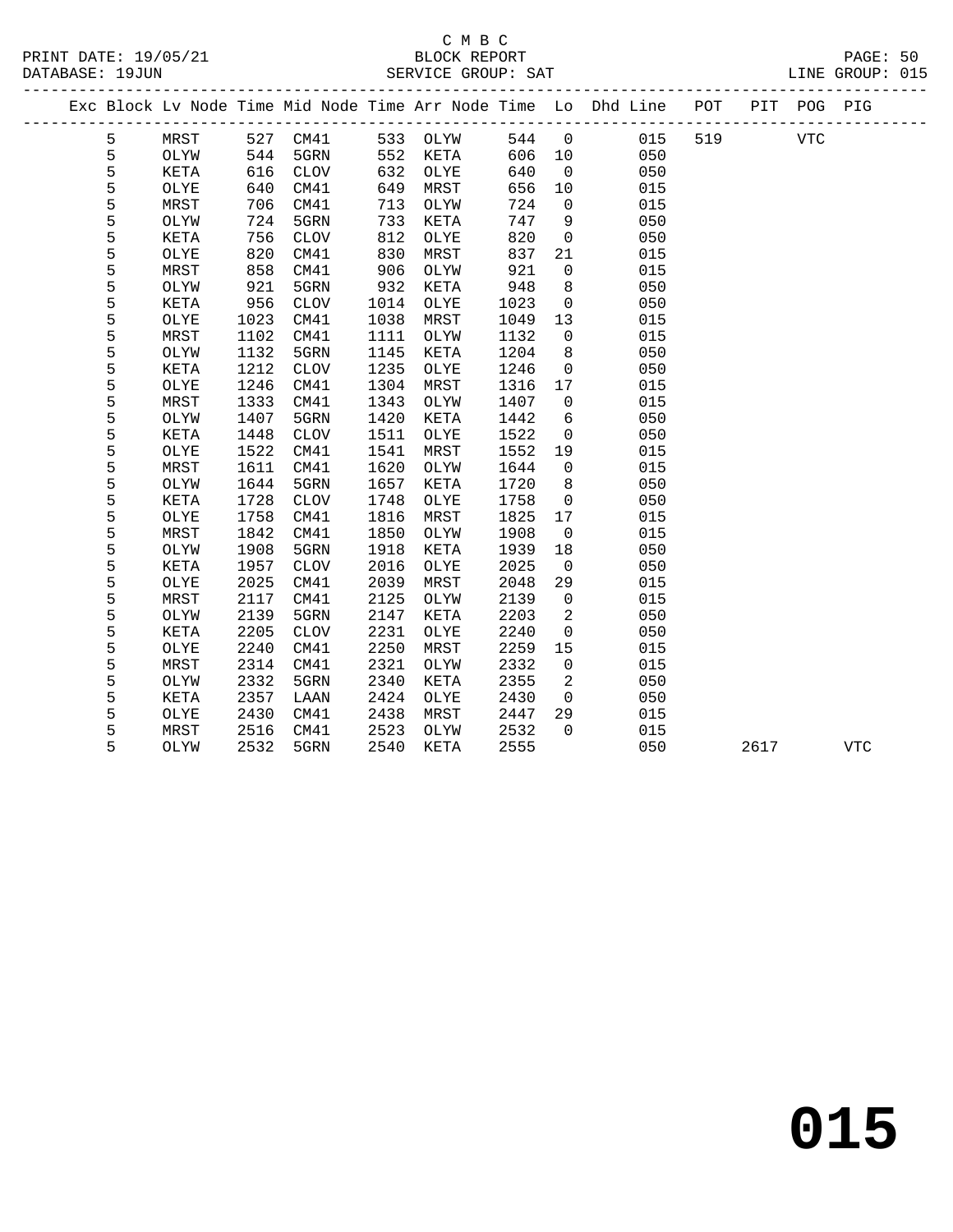## C M B C<br>BLOCK REPORT

| PRINT DATE: 19/05/21<br>DATABASE: 19JUN                                        |              |              | 1<br>BLOCK REPORT<br>SERVICE GROUP: SAT |              |              |              |                              |                       |     |      |            | PAGE: 51<br>LINE GROUP: 015 |  |
|--------------------------------------------------------------------------------|--------------|--------------|-----------------------------------------|--------------|--------------|--------------|------------------------------|-----------------------|-----|------|------------|-----------------------------|--|
| Exc Block Lv Node Time Mid Node Time Arr Node Time Lo Dhd Line POT PIT POG PIG |              |              |                                         |              |              |              |                              |                       |     |      |            |                             |  |
| 6                                                                              | KETA         |              | 833 CLOV                                |              | 849 OLYE     | 858 0        |                              | 050                   | 803 |      | <b>VTC</b> |                             |  |
| 6                                                                              | OLYE         | 858          | CM41                                    | 910          | MRST         |              | 919 13                       | 015                   |     |      |            |                             |  |
| б                                                                              | MRST         | $0 - 932$    | CM41                                    | 940          | OLYW         | 955          | $\overline{0}$               | 015                   |     |      |            |                             |  |
| 6                                                                              | OLYW         | 955          | 5GRN                                    | 1006         | KETA         | 1022         | $\overline{4}$               | 050                   |     |      |            |                             |  |
| 6                                                                              | KETA         | 1026         | CLOV                                    | 1047         | OLYE         | 1056         | $\overline{0}$               | 050                   |     |      |            |                             |  |
| 6                                                                              | OLYE         | 1056         | CM41                                    | 1111         | MRST         | 1122         | 15                           | 015                   |     |      |            |                             |  |
| 6                                                                              | MRST         | 1137         | CM41                                    | 1146         | OLYW         | 1208         | $\overline{0}$               | 015                   |     |      |            |                             |  |
| 6                                                                              | OLYW         | 1208         | 5GRN                                    | 1221         | KETA         | 1240         | 8 <sup>8</sup>               | 050                   |     |      |            |                             |  |
| 6                                                                              | KETA         | 1248         | <b>CLOV</b>                             | 1311         | OLYE         | 1322         | $\overline{0}$               | 050                   |     |      |            |                             |  |
| б                                                                              | OLYE         | 1322         | CM41                                    | 1340         | MRST         | 1352         | 17                           | 015                   |     |      |            |                             |  |
| б                                                                              | MRST         | 1409         | CM41                                    | 1419         | OLYW         | 1443         | $\overline{0}$               | 015                   |     |      |            |                             |  |
| 6                                                                              | OLYW         | 1443         | 5GRN                                    | 1456         | KETA         | 1519         | 6                            | 050                   |     |      |            |                             |  |
| 6                                                                              | KETA         | 1525         | CLOV                                    | 1548         | OLYE         | 1558         | $\overline{0}$               | 050                   |     |      |            |                             |  |
| 6                                                                              | OLYE         | 1558         | CM41                                    | 1617         | MRST         | 1628         | 23                           | 015                   |     |      |            |                             |  |
| б                                                                              | MRST         | 1651         | CM41                                    | 1659         | OLYW         | 1720         | $\overline{0}$               | 015                   |     |      |            |                             |  |
| 6                                                                              | OLYW         | 1720         | 5GRN                                    | 1733         | KETA         | 1756         | $7\phantom{.0}\phantom{.0}7$ | 050                   |     |      |            |                             |  |
| 6                                                                              | KETA         | 1803         | CLOV                                    | 1823         | OLYE         | 1834         | $\overline{0}$               | 050                   |     |      |            |                             |  |
| б                                                                              | OLYE         | 1834         | CM41                                    | 1850         | MRST         | 1859         | 20                           | 015                   |     |      |            |                             |  |
| б                                                                              | MRST         | 1919         | CM41                                    | 1927         | OLYW         | 1944         | $\overline{0}$               | 015                   |     |      |            |                             |  |
| 6                                                                              | OLYW         | 1944         | 5GRN                                    | 1954         | KETA         | 2015         |                              | 050                   |     | 2039 |            | VTC                         |  |
| 7                                                                              | MRST         | 841          | CM41                                    | 849          | OLYW         | 904          |                              | $\overline{0}$<br>015 | 833 |      | VTC        |                             |  |
| 7                                                                              | OLYW         | 904          | 5GRN                                    | 915          | KETA         | 931          | 8                            | 050                   |     |      |            |                             |  |
| 7                                                                              | KETA         | 939          | CLOV                                    | 957          | OLYE         | 1006         | $\overline{0}$               | 050                   |     |      |            |                             |  |
| 7                                                                              | OLYE         | 1006         | CM41                                    | 1021         | MRST         | 1032         | 11                           | 015                   |     |      |            |                             |  |
| 7                                                                              | MRST         | 1043         | CM41                                    | 1051         | OLYW         | 1108         | $\overline{0}$               | 015                   |     |      |            |                             |  |
| 7                                                                              | OLYW         | 1108         | 5GRN                                    | 1121         | KETA         | 1139         | 12                           | 050                   |     |      |            |                             |  |
| 7                                                                              | KETA         | 1151         | CLOV                                    | 1212         | OLYE         | 1222         | $\overline{0}$               | 050                   |     |      |            |                             |  |
| 7                                                                              | OLYE         | 1222         | CM41                                    | 1240         | MRST         | 1252         | 17                           | 015                   |     |      |            |                             |  |
| 7                                                                              | MRST         | 1309         | CM41                                    | 1319         | OLYW         | 1343         | $\overline{0}$               | 015                   |     |      |            |                             |  |
| 7                                                                              | OLYW         | 1343         | 5GRN                                    | 1356         | KETA         | 1417         | $\overline{7}$               | 050                   |     |      |            |                             |  |
| 7                                                                              | KETA         | 1424         | <b>CLOV</b>                             | 1447         | OLYE         | 1458         | $\overline{0}$               | 050                   |     |      |            |                             |  |
| 7                                                                              | OLYE         | 1458         | CM41                                    | 1516         | MRST         | 1528         | 18                           | 015                   |     |      |            |                             |  |
| 7                                                                              | MRST         | 1546         | CM41                                    | 1556         | OLYW         | 1620         | $\overline{0}$               | 015                   |     |      |            |                             |  |
| 7                                                                              | OLYW         | 1620         | 5GRN                                    | 1633         | KETA         | 1656         | 8 <sup>8</sup>               | 050                   |     |      |            |                             |  |
| 7                                                                              | KETA         | 1704         | CLOV                                    | 1724         | OLYE         | 1734         | $\overline{0}$               | 050                   |     |      |            |                             |  |
| 7                                                                              | OLYE         | 1734         | CM41                                    | 1752<br>1825 | MRST         | 1801 16      |                              | 015                   |     |      |            |                             |  |
| 7<br>7                                                                         | MRST         | 1817         | CM41                                    | 1855         | OLYW         | 1844<br>1916 | 0                            | 015<br>050            |     |      |            |                             |  |
|                                                                                | OLYW         | 1844         | 5GRN                                    |              | KETA         |              | 14                           |                       |     |      |            |                             |  |
| 7<br>7                                                                         | KETA         | 1930<br>1958 | <b>CLOV</b>                             | 1949         | OLYE         | 1958<br>2021 | 0                            | 050<br>015            |     |      |            |                             |  |
| 7                                                                              | OLYE         |              | CM41<br>CM41                            | 2012<br>2046 | MRST         | 2100         | 17                           | 015                   |     |      |            |                             |  |
|                                                                                | MRST         | 2038         |                                         |              | OLYW         |              | $\mathsf 0$                  | 050                   |     |      |            |                             |  |
| 7<br>7                                                                         | OLYW         | 2100<br>2135 | 5GRN                                    | 2108<br>2152 | KETA         | 2124<br>2201 | 11                           | 050                   |     |      |            |                             |  |
| 7                                                                              | KETA<br>OLYE | 2201         | $\rm CLOV$<br>CM41                      | 2211         | OLYE<br>MRST | 2220         | 0<br>24                      | 015                   |     |      |            |                             |  |
| 7                                                                              |              | 2244         | CM41                                    | 2251         |              | 2302         |                              | 015                   |     |      |            |                             |  |
|                                                                                | MRST         |              |                                         |              | OLYW         |              | 0                            |                       |     |      |            |                             |  |
| 7<br>7                                                                         | OLYW         | 2302<br>2327 | 5GRN                                    | 2310         | KETA         | 2325<br>2400 | 2<br>0                       | 050<br>050            |     |      |            |                             |  |
| 7                                                                              | KETA         |              | $\rm CLOV$                              | 2351         | OLYE         |              |                              | 015                   |     |      |            |                             |  |
| 7                                                                              | OLYE<br>MRST | 2400<br>2446 | CM41<br>CM41                            | 2408<br>2453 | MRST<br>OLYW | 2417<br>2502 | 29<br>0                      | 015                   |     |      |            |                             |  |
| 7                                                                              |              | 2502         | 5GRN                                    | 2510         | KETA         | 2525         |                              | 050                   |     |      |            |                             |  |
| 7                                                                              | OLYW         | 2527         |                                         | 2554         |              | 2600         | 2<br>0                       | 050                   |     |      |            |                             |  |
| 7                                                                              | KETA<br>OLYE | 2600         | LAAN<br>CM41                            | 2608         | OLYE<br>MRST | 2617         | 8                            | 015                   |     |      |            |                             |  |
| 7                                                                              | ${\tt MRST}$ | 2625         |                                         |              | HODM         | 2704         | 5                            | $_{\rm N8}$           |     |      |            |                             |  |
| 7                                                                              | HODM         | 2709         |                                         |              | MRST         | 2752         | 33                           | $_{\rm N8}$           |     |      |            |                             |  |
|                                                                                |              |              |                                         |              |              |              |                              |                       |     |      |            |                             |  |

7 MRST 2825 HODM 2904 5 N8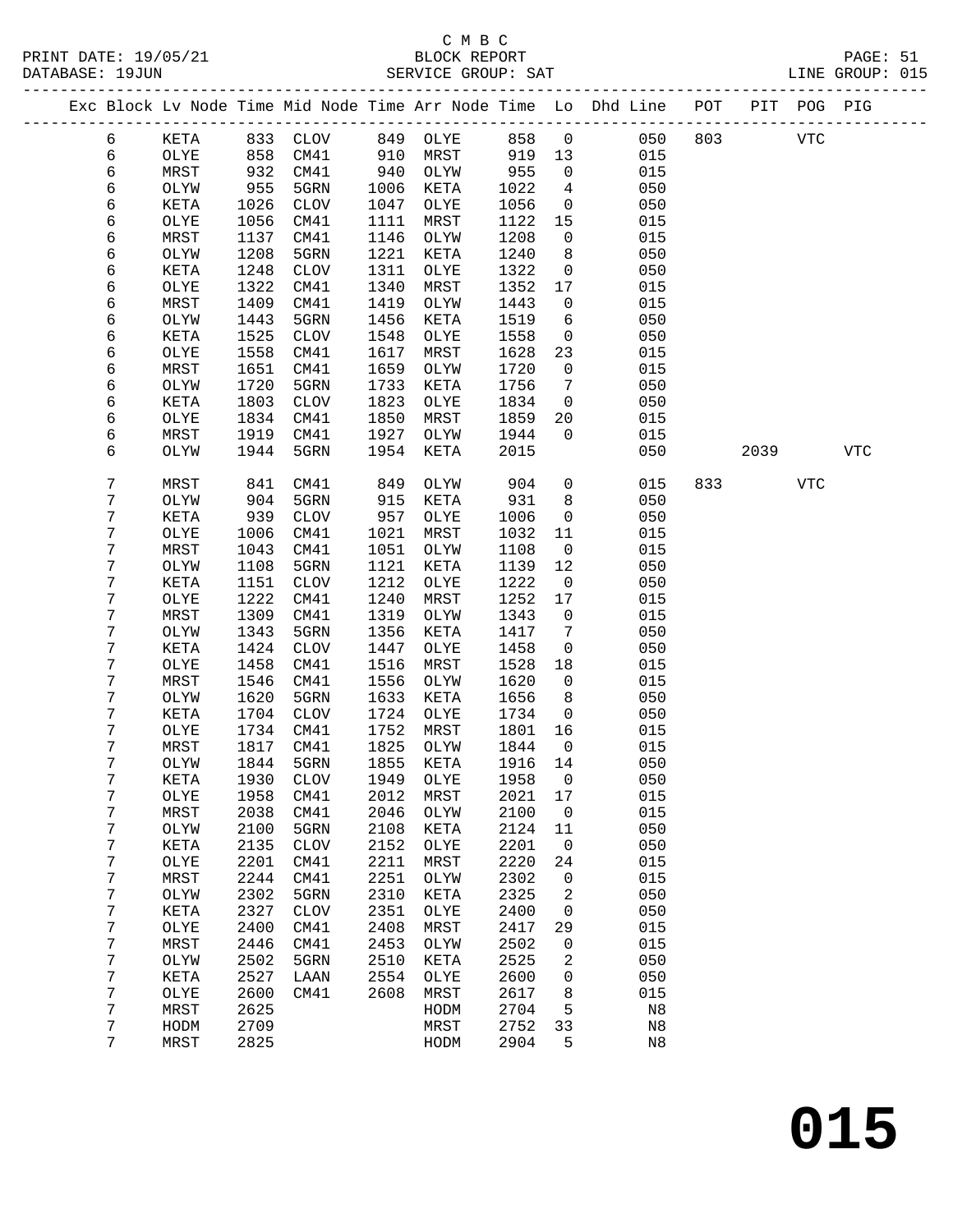|  |                 |              |              |              |              |              |              |                | Exc Block Lv Node Time Mid Node Time Arr Node Time Lo Dhd Line POT PIT POG PIG |                            |      |            |            |
|--|-----------------|--------------|--------------|--------------|--------------|--------------|--------------|----------------|--------------------------------------------------------------------------------|----------------------------|------|------------|------------|
|  | $7\overline{ }$ | HODM         | 2909         |              |              | MRST 2952    |              |                |                                                                                | N8 and the state of $\sim$ | 2957 |            | VTC        |
|  | 8               | MRST         | 1031         | CM41         |              | 1039 OLYW    | 1056         | $\overline{0}$ | 015                                                                            | 1023                       |      | <b>VTC</b> |            |
|  | 8               | OLYW         | 1056         | 5GRN         | 1107         | KETA         | 1125         | 14             | 050                                                                            |                            |      |            |            |
|  | 8               | KETA         | 1139         | CLOV         | 1200         | OLYE         | 1210         | $\overline{0}$ | 050                                                                            |                            |      |            |            |
|  | 8               | OLYE         | 1210         | CM41         | 1228         | MRST         | 1240         | 17             | 015                                                                            |                            |      |            |            |
|  | 8               | MRST         | 1257         | CM41         | 1307         | OLYW         | 1331         | $\overline{0}$ | 015                                                                            |                            |      |            |            |
|  | 8               | OLYW         | 1331         | 5GRN         | 1344         | KETA         | 1405         | 7              | 050                                                                            |                            |      |            |            |
|  | 8               | KETA         | 1412         | CLOV         | 1435         | OLYE         | 1446         | $\overline{0}$ | 050                                                                            |                            |      |            |            |
|  | 8               | OLYE         | 1446         | CM41         | 1504         | MRST         | 1516         | 17             | 015                                                                            |                            |      |            |            |
|  | 8               | MRST         | 1533         | CM41         | 1543         | OLYW         | 1607         | $\overline{0}$ | 015                                                                            |                            |      |            |            |
|  | 8               | OLYW         | 1607         | 5GRN         | 1620         | KETA         | 1643         | 6              | 050                                                                            |                            |      |            |            |
|  | 8               | KETA         | 1649         | CLOV         | 1712         | OLYE         | 1722         | $\overline{0}$ | 050                                                                            |                            |      |            |            |
|  | 8               | OLYE         | 1722         | CM41         | 1740         | MRST         | 1751         | 14             | 015                                                                            |                            |      |            |            |
|  | 8               | MRST         | 1805         | CM41         | 1813         | OLYW         | 1832         | $\overline{0}$ | 015                                                                            |                            |      |            |            |
|  | 8               | OLYW         | 1832         | 5GRN         | 1843         | KETA         | 1904         | 14             | 050                                                                            |                            |      |            |            |
|  | 8               | KETA         | 1918         | CLOV         | 1937         | OLYE         | 1946         | $\overline{0}$ | 050                                                                            |                            |      |            |            |
|  | 8               | OLYE         | 1946         | CM41         | 2000         | MRST         | 2009         | 10             | 015                                                                            |                            |      |            |            |
|  | 8               | MRST         | 2019         | CM41         | 2027         | OLYW         | 2042         | $\overline{0}$ | 015                                                                            |                            |      |            |            |
|  | 8               | OLYW         | 2042         | 5GRN         | 2051         | KETA         | 2108         | 7              | 050                                                                            |                            |      |            |            |
|  | 8               | KETA         | 2115         | CLOV         | 2132         | OLYE         | 2141         | $\overline{0}$ | 050                                                                            |                            |      |            |            |
|  | 8               | OLYE         | 2141         | CM41         | 2153         | MRST         | 2202         | 15             | 015                                                                            |                            |      |            |            |
|  | 8               | MRST         | 2217         | CM41         | 2225         | OLYW         | 2239         | $\Omega$       | 015                                                                            |                            |      |            |            |
|  | 8               | OLYW         | 2239         | 5GRN         | 2247         | KETA         | 2303         |                | 050                                                                            |                            | 2325 |            | <b>VTC</b> |
|  | 9               | KETA         | 1116         | CLOV         | 1137         | OLYE         | 1146         | $\overline{0}$ |                                                                                | 050 1046                   |      | VTC        |            |
|  | 9               | OLYE         | 1146         | CM41         | 1204         | MRST         | 1215         | 20             | 015                                                                            |                            |      |            |            |
|  | 9               | MRST         | 1235         | CM41         | 1245         | OLYW         | 1307         | $\overline{0}$ | 015                                                                            |                            |      |            |            |
|  | 9               | OLYW         | 1307         | 5GRN         | 1320         | KETA         | 1341         | 7              | 050                                                                            |                            |      |            |            |
|  | 9               | KETA         | 1348         | CLOV         | 1411         | OLYE         | 1422         | $\mathbf 0$    | 050                                                                            |                            |      |            |            |
|  | 9               | OLYE         | 1422         | CM41         | 1440         | MRST         | 1452         | 17             | 015                                                                            |                            |      |            |            |
|  | 9               | MRST         | 1509         | CM41         | 1519         | OLYW         | 1543         | $\overline{0}$ | 015                                                                            |                            |      |            |            |
|  | 9               | OLYW         | 1543         | 5GRN         | 1556         | KETA         | 1619         | 6              | 050                                                                            |                            |      |            |            |
|  | 9               | KETA         | 1625         | CLOV         | 1648         | OLYE         | 1658         | $\overline{0}$ | 050                                                                            |                            |      |            |            |
|  | 9               | OLYE         | 1658         | CM41         | 1716         | MRST         | 1727         | 14             | 015                                                                            |                            |      |            |            |
|  | 9               | MRST         | 1741         | CM41         | 1749         | OLYW         | 1808         | $\overline{0}$ | 015                                                                            |                            |      |            |            |
|  | 9               | OLYW         | 1808         | 5GRN         | 1820         | KETA         | 1841         | 11             | 050                                                                            |                            |      |            |            |
|  | 9               | KETA         | 1852         | CLOV<br>CM41 | 1911         | OLYE         | 1922         | $\overline{0}$ | 050                                                                            |                            |      |            |            |
|  | 9               | OLYE         | 1922         | 2002 CM41    | 1938         | MRST         | 1947 15      |                | 015                                                                            |                            |      |            |            |
|  | 9               | MRST         |              | 5GRN         |              | 2010 OLYW    | 2025 0       |                | 015<br>050                                                                     |                            |      |            |            |
|  | 9<br>9          | OLYW         | 2025<br>2055 |              | 2034<br>2112 | KETA<br>OLYE | 2053<br>2121 | 2<br>0         | 050                                                                            |                            |      |            |            |
|  | 9               | KETA<br>OLYE | 2121         | CLOV<br>CM41 | 2133         | MRST         | 2142         | 15             | 015                                                                            |                            |      |            |            |
|  | 9               | MRST         | 2157         | CM41         | 2205         | OLYW         | 2219         | 0              | 015                                                                            |                            |      |            |            |
|  | 9               | OLYW         | 2219         | 5GRN         | 2227         | KETA         | 2243         | 2              | 050                                                                            |                            |      |            |            |
|  | 9               | KETA         | 2245         | <b>CLOV</b>  | 2321         | OLYE         | 2330         | 0              | 050                                                                            |                            |      |            |            |
|  | 9               | OLYE         | 2330         | CM41         | 2340         | MRST         | 2349         | 25             | 015                                                                            |                            |      |            |            |
|  | 9               | MRST         | 2414         | CM41         | 2421         | OLYW         | 2432         | 0              | 015                                                                            |                            |      |            |            |
|  | 9               | OLYW         | 2432         | 5GRN         | 2440         | KETA         | 2455         | 2              | 050                                                                            |                            |      |            |            |
|  | 9               | KETA         | 2457         | LAAN         | 2524         | OLYE         | 2530         | 0              | 050                                                                            |                            |      |            |            |
|  | 9               | OLYE         | 2530         | CM41         | 2538         | MRST         | 2547         | 8              | 015                                                                            |                            |      |            |            |
|  | 9               | MRST         | 2555         |              |              | HODM         | 2634         | 15             | N8                                                                             |                            |      |            |            |
|  | 9               | HODM         | 2649         |              |              | MRST         | 2732         | 14             | N8                                                                             |                            |      |            |            |
|  | 9               | MRST         | 2746         |              |              | HODM         | 2833         | 6              | N20                                                                            |                            |      |            |            |
|  | 9               | HODM         | 2839         |              |              | MRST         | 2928         |                | N20                                                                            |                            | 2933 |            | <b>VTC</b> |
|  |                 |              |              |              |              |              |              |                |                                                                                |                            |      |            |            |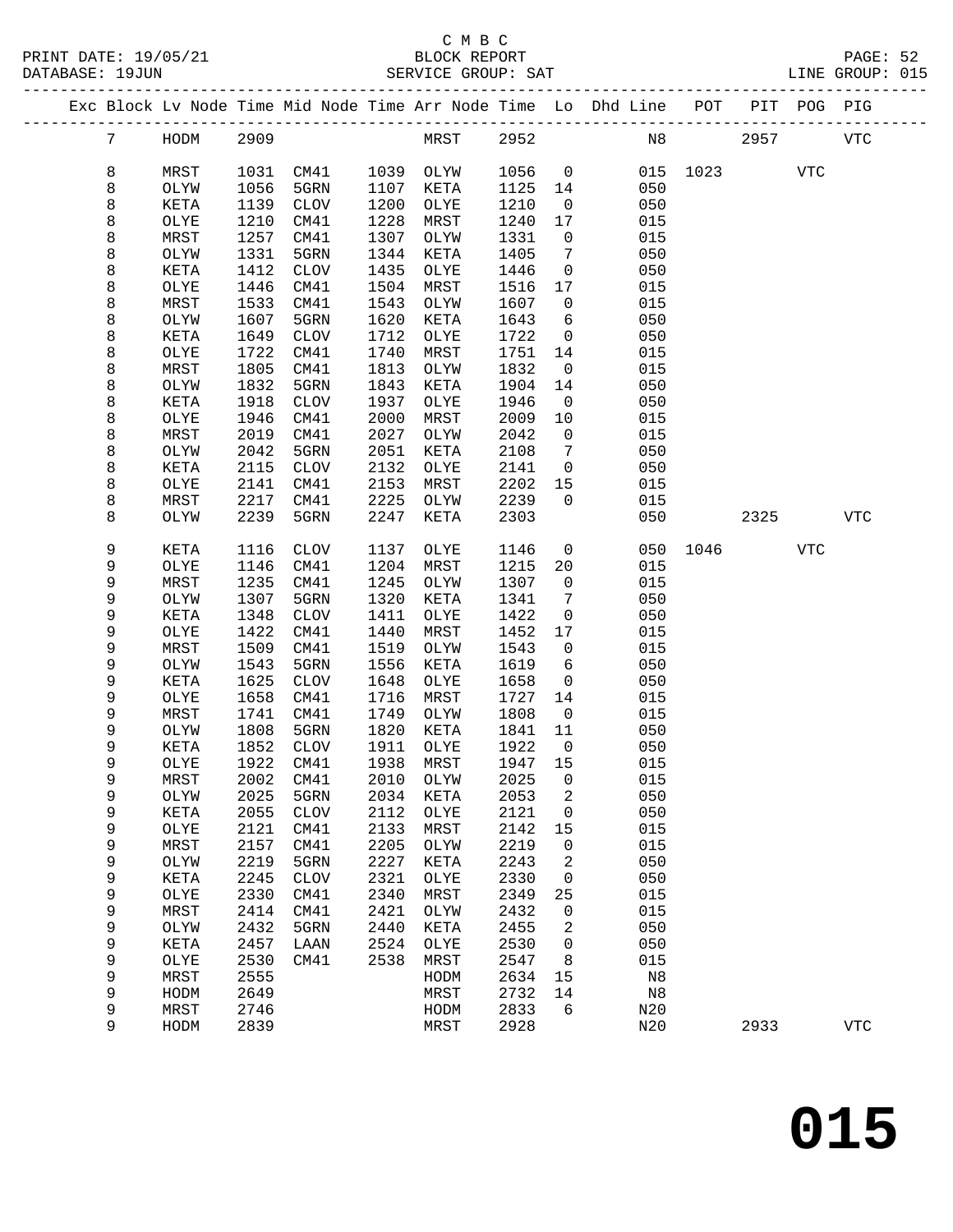|  |        |      |      |                 |      |                             |      |                 | Exc Block Lv Node Time Mid Node Time Arr Node Time Lo Dhd Line POT PIT POG PIG |          |      |            |             |
|--|--------|------|------|-----------------|------|-----------------------------|------|-----------------|--------------------------------------------------------------------------------|----------|------|------------|-------------|
|  | 10     | MRST |      | 1126 CM41       |      | 1135 OLYW                   | 1156 | $\overline{0}$  |                                                                                | 015 1118 |      | <b>VTC</b> |             |
|  | 10     | OLYW | 1156 | 5GRN            |      | 1209 KETA                   | 1228 | 8 <sup>8</sup>  | 050                                                                            |          |      |            |             |
|  | $10$   | KETA | 1236 | CLOV            | 1259 | OLYE                        | 1310 | $\overline{0}$  | 050                                                                            |          |      |            |             |
|  | $10$   | OLYE | 1310 | CM41            | 1328 | MRST                        | 1340 | 17              | 015                                                                            |          |      |            |             |
|  | 10     | MRST | 1357 | CM41            | 1407 | OLYW                        | 1431 | $\mathsf{O}$    | 015                                                                            |          |      |            |             |
|  | $10$   | OLYW | 1431 | 5GRN            | 1444 | KETA                        | 1507 | 6               | 050                                                                            |          |      |            |             |
|  | $10$   | KETA | 1513 | CLOV            | 1536 | OLYE                        | 1546 | $\overline{0}$  | 050                                                                            |          |      |            |             |
|  | $10$   | OLYE | 1546 | CM41            | 1605 | MRST                        | 1616 | 22              | 015                                                                            |          |      |            |             |
|  | $10$   | MRST | 1638 | CM41            | 1647 | OLYW                        | 1708 | $\mathsf{O}$    | 015                                                                            |          |      |            |             |
|  | $10$   | OLYW | 1708 | 5GRN            | 1721 | KETA                        | 1744 | 7               | 050                                                                            |          |      |            |             |
|  | $10$   | KETA | 1751 | <b>CLOV</b>     | 1811 | OLYE                        | 1822 | $\overline{0}$  | 050                                                                            |          |      |            |             |
|  | $10$   | OLYE | 1822 | CM41            | 1839 | MRST                        | 1848 | 19              | 015                                                                            |          |      |            |             |
|  | 10     | MRST | 1907 | CM41            | 1915 | OLYW                        | 1932 | $\overline{0}$  | 015                                                                            |          |      |            |             |
|  | 10     | OLYW | 1932 | 5GRN            | 1942 | KETA                        | 2003 | 12              | 050                                                                            |          |      |            |             |
|  | 10     | KETA | 2015 | CLOV            | 2034 | OLYE                        | 2043 | $\overline{0}$  | 050                                                                            |          |      |            |             |
|  | 10     | OLYE | 2043 | CM41            | 2055 | MRST                        | 2104 |                 | 015                                                                            |          | 2109 |            | <b>VTC</b>  |
|  | 11     | MRST | 1055 | CM41            | 1103 | OLYW                        | 1120 | $\mathsf{O}$    | 015                                                                            | 1047     |      | VTC        |             |
|  | 11     | OLYW | 1120 | 5GRN            | 1133 | KETA                        | 1151 | 9               | 050                                                                            |          |      |            |             |
|  | 11     | KETA | 1200 | $\mathtt{CLOV}$ | 1223 | OLYE                        | 1234 | $\mathsf{O}$    | 050                                                                            |          |      |            |             |
|  | 11     | OLYE | 1234 | CM41            | 1252 | MRST                        | 1304 | 17              | 015                                                                            |          |      |            |             |
|  | 11     | MRST | 1321 | CM41            | 1331 | OLYW                        | 1355 | 0               | 015                                                                            |          |      |            |             |
|  | 11     | OLYW | 1355 | 5GRN            | 1408 | KETA                        | 1429 | $7\phantom{.0}$ | 050                                                                            |          |      |            |             |
|  | 11     | KETA | 1436 | CLOV            | 1459 | OLYE                        | 1510 | $\mathsf{O}$    | 050                                                                            |          |      |            |             |
|  | 11     | OLYE | 1510 | CM41            | 1529 | MRST                        | 1540 | 19              | 015                                                                            |          |      |            |             |
|  | 11     | MRST | 1559 | CM41            | 1608 | OLYW                        | 1632 | $\overline{0}$  | 015                                                                            |          |      |            |             |
|  | 11     | OLYW | 1632 | 5GRN            | 1645 | KETA                        | 1708 | 8               | 050                                                                            |          |      |            |             |
|  | 11     | KETA | 1716 | CLOV            | 1736 | OLYE                        | 1746 | $\overline{0}$  | 050                                                                            |          |      |            |             |
|  | 11     | OLYE | 1746 | CM41            | 1804 | MRST                        | 1813 | 16              | 015                                                                            |          |      |            |             |
|  | 11     | MRST | 1829 | CM41            | 1837 | OLYW                        | 1856 | $\overline{0}$  | 015                                                                            |          |      |            |             |
|  | 11     | OLYW | 1856 | 5GRN            | 1907 | KETA                        | 1928 | 14              | 050                                                                            |          |      |            |             |
|  | 11     | KETA | 1942 | CLOV            | 2001 | OLYE                        | 2010 | $\overline{0}$  | 050                                                                            |          |      |            |             |
|  | 11     | OLYE | 2010 | CM41            | 2024 | MRST                        | 2033 | 24              | 015                                                                            |          |      |            |             |
|  | 11     | MRST | 2057 | CM41            | 2105 | OLYW                        | 2119 | $\overline{0}$  | 015                                                                            |          |      |            |             |
|  | 11     | OLYW | 2119 | 5GRN            | 2127 | KETA                        | 2143 | 12              | 050                                                                            |          |      |            |             |
|  | 11     | KETA | 2155 | CLOV            | 2212 | OLYE                        | 2221 | $\mathbf 0$     | 050                                                                            |          |      |            |             |
|  | 11     | OLYE | 2221 | CM41            | 2231 | MRST                        | 2240 |                 | 015                                                                            |          | 2245 |            | <b>VTC</b>  |
|  | 12     | KETA | 1040 | CLOV            |      | 1101 OLYE                   | 1110 | $\overline{0}$  |                                                                                | 050 1010 |      | <b>VTC</b> |             |
|  | $12\,$ | OLYE |      |                 |      | 1110 CM41 1126 MRST 1137 12 |      |                 | 015                                                                            |          |      |            |             |
|  | 12     | MRST | 1149 | CM41            | 1158 | OLYW                        | 1220 | 0               | 015                                                                            |          |      |            |             |
|  | 12     | OLYW | 1220 | 5GRN            | 1233 | KETA                        | 1252 | 8               | 050                                                                            |          |      |            |             |
|  | 12     | KETA | 1300 | <b>CLOV</b>     | 1323 | OLYE                        | 1334 | 0               | 050                                                                            |          |      |            |             |
|  | 12     | OLYE | 1334 | CM41            | 1352 | MRST                        | 1404 | 17              | 015                                                                            |          |      |            |             |
|  | 12     | MRST | 1421 | CM41            | 1431 | OLYW                        | 1455 | 0               | 015                                                                            |          |      |            |             |
|  | 12     | OLYW | 1455 | 5GRN            | 1508 | KETA                        | 1531 | 6               | 050                                                                            |          |      |            |             |
|  | 12     | KETA | 1537 | <b>CLOV</b>     | 1600 | OLYE                        | 1610 | 0               | 050                                                                            |          |      |            |             |
|  | 12     | OLYE | 1610 | CM41            | 1628 | MRST                        | 1639 |                 | 015                                                                            |          | 1645 |            | ${\tt VTC}$ |
|  |        |      |      |                 |      |                             |      |                 |                                                                                |          |      |            |             |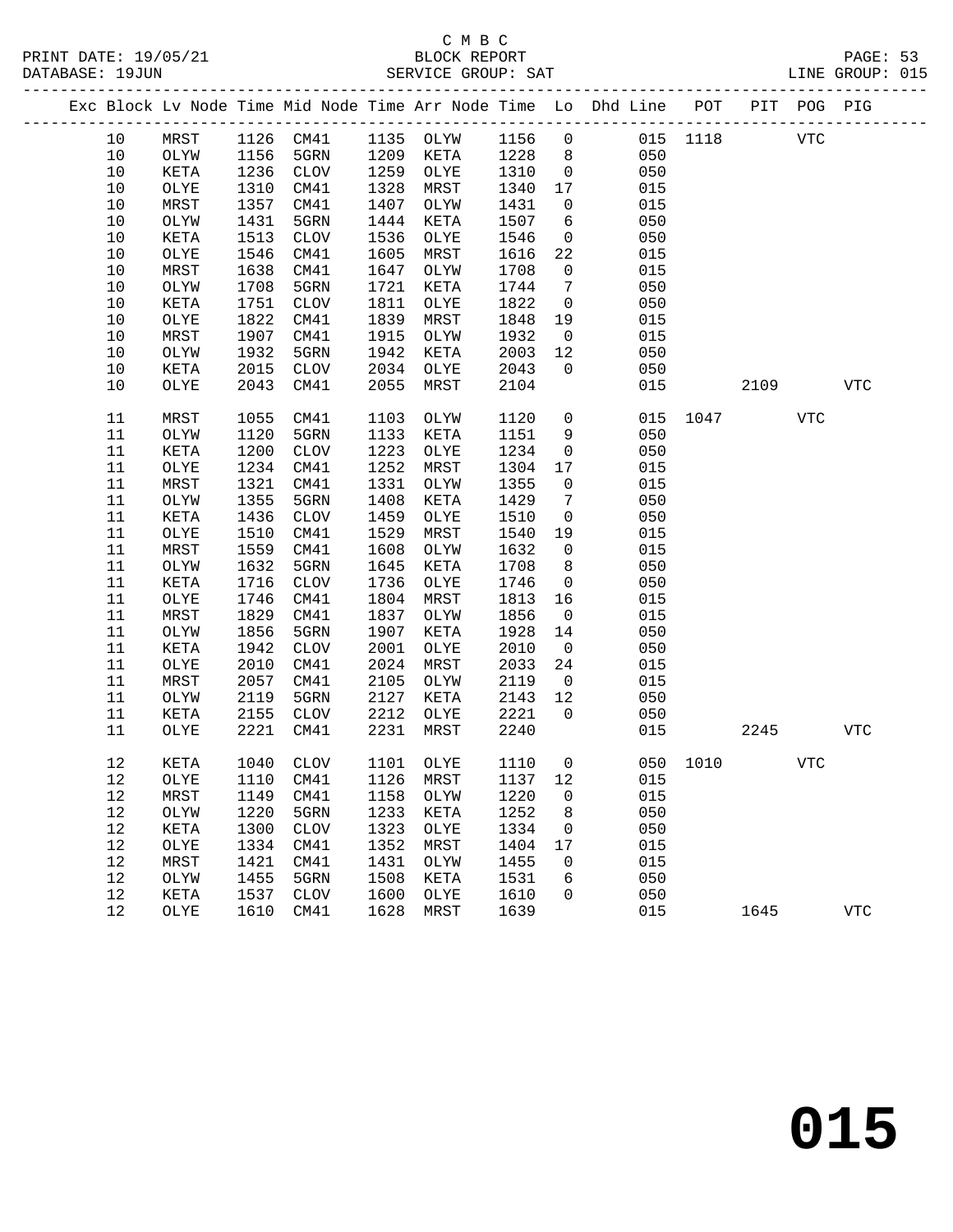|  |    |      |      |      |      | Exc Block Ly Node Time Mid Node Time Arr Node Time Lo Dhd Line |      |          |     | POT  | PIT  | POG | PIG        |  |
|--|----|------|------|------|------|----------------------------------------------------------------|------|----------|-----|------|------|-----|------------|--|
|  | 13 | MRST | 1211 | CM41 | 1221 | OLYW                                                           | 1243 | $\Omega$ | 015 | 1203 |      | VTC |            |  |
|  | 13 | OLYW | 1243 | 5GRN | 1256 | KETA                                                           | 1317 | 7        | 050 |      |      |     |            |  |
|  | 13 | KETA | 1324 | CLOV | 1347 | OLYE                                                           | 1358 | $\Omega$ | 050 |      |      |     |            |  |
|  | 13 | OLYE | 1358 | CM41 | 1416 | MRST                                                           | 1428 | 17       | 015 |      |      |     |            |  |
|  | 13 | MRST | 1445 | CM41 | 1455 | OLYW                                                           | 1519 | $\Omega$ | 015 |      |      |     |            |  |
|  | 13 | OLYW | 1519 | 5GRN | 1532 | KETA                                                           | 1555 | 6        | 050 |      |      |     |            |  |
|  | 13 | KETA | 1601 | CLOV | 1624 | OLYE                                                           | 1634 | $\Omega$ | 050 |      |      |     |            |  |
|  | 13 | OLYE | 1634 | CM41 | 1652 | MRST                                                           | 1703 | 12       | 015 |      |      |     |            |  |
|  | 13 | MRST | 1715 | CM41 | 1723 | OLYW                                                           | 1744 | $\Omega$ | 015 |      |      |     |            |  |
|  | 13 | OLYW | 1744 | 5GRN | 1757 | KETA                                                           | 1820 | 7        | 050 |      |      |     |            |  |
|  | 13 | KETA | 1827 | CLOV | 1847 | OLYE                                                           | 1858 | $\Omega$ | 050 |      |      |     |            |  |
|  | 13 | OLYE | 1858 | CM41 | 1914 | MRST                                                           | 1923 |          | 015 |      | 1929 |     | <b>VTC</b> |  |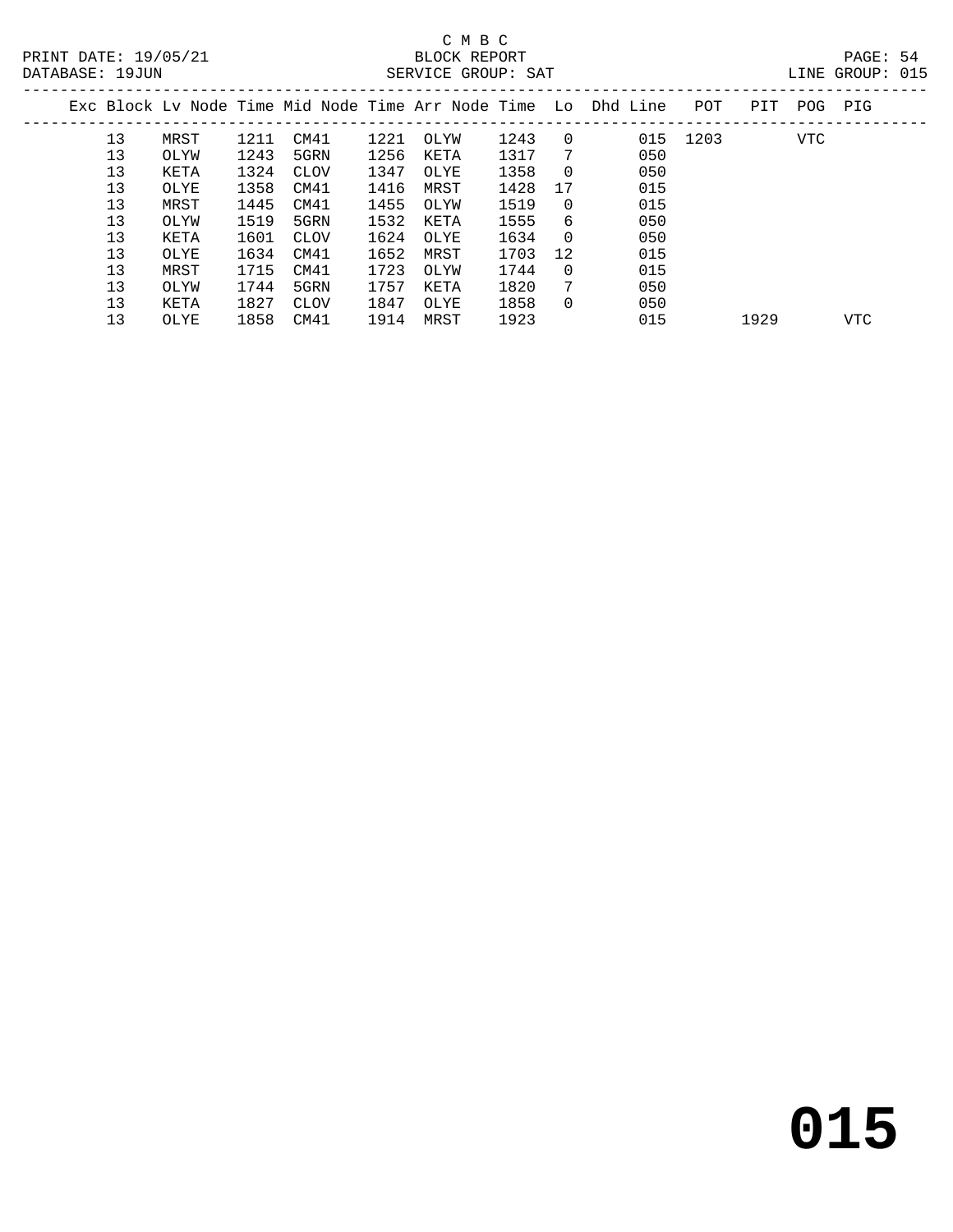| 29ST 29 AV STATION           |      |             |      | BYGR BROADWAY & GRANVILLE  |      |                       |              |                | 63LP 63 LOOP<br>EAKY EARLES & KINGSWAY                                                                      |               |      |          |             |  |
|------------------------------|------|-------------|------|----------------------------|------|-----------------------|--------------|----------------|-------------------------------------------------------------------------------------------------------------|---------------|------|----------|-------------|--|
|                              |      |             |      |                            |      |                       |              |                |                                                                                                             |               |      |          |             |  |
|                              |      |             |      | NAST NANAIMO STATION       |      |                       |              |                | REBY RENFREW & BROADWAY                                                                                     |               |      |          |             |  |
| VTCT Vancouver Trolley Depot |      |             |      |                            |      |                       |              |                |                                                                                                             |               |      |          |             |  |
|                              |      |             |      |                            |      |                       |              |                | Exc Block Lv Node Time Mid Node Time Arr Node Time Lo Dhd Line POT PIT POG PIG                              |               |      |          |             |  |
|                              | 11   |             |      |                            |      |                       |              |                | EAKY 528 HACO 550 63LP 629 21 016 501 VTCT                                                                  |               |      |          |             |  |
|                              | 11   |             |      |                            |      |                       |              |                | 63LP 650 GRBY 712 29ST 750 12 016<br>29ST 802 HACO 824 63LP 911 15 016<br>63LP 926 GRBY 949 29ST 1039 7 016 |               |      |          |             |  |
|                              | 11   |             |      |                            |      |                       |              |                |                                                                                                             |               |      |          |             |  |
|                              | 11   |             |      | 926 GRBY 949 29ST          |      |                       |              |                |                                                                                                             |               |      |          |             |  |
|                              | 11   | 29ST        |      | 1046 HACO                  |      | 1111 63LP             | 1207         | 13             | 016                                                                                                         |               |      |          |             |  |
|                              | 11   | 63LP        |      | 1220 GRBY                  |      | 1248 29ST             | 1346<br>1526 |                | 10<br>016                                                                                                   |               |      |          |             |  |
|                              | 11   | 29ST        |      | 1356 HACO                  |      | 1422 63LP             |              | 15             | 016                                                                                                         |               |      |          |             |  |
|                              | 11   | 63LP        |      | 1541 GRBY                  |      | 1608 29ST             | 1707         | 9              | 016                                                                                                         |               |      |          |             |  |
|                              | 11   | 29ST        |      | 1716 HACO                  |      | 1741 63LP             | 1839 11      |                | 016                                                                                                         |               |      |          |             |  |
|                              | 11   | 63LP        | 1850 | GRBY                       |      | 1915 29ST             | 2008         | 9              | 016                                                                                                         |               |      |          |             |  |
|                              | 11   | 29ST        |      | 2017 HACO                  |      | 2039 63LP             | 2132         | 19             | 016                                                                                                         |               |      |          |             |  |
|                              | 11   | 63LP        |      | 2151 GRBY                  |      | 2214 29ST             | 2303         |                | $4\overline{ }$<br>016                                                                                      |               |      |          |             |  |
|                              | 11   | 29ST        |      | 2307 HACO                  |      | 2327 63LP             | 2419 25      |                | 016                                                                                                         |               |      |          |             |  |
|                              | 11   | 63LP        |      | 2444 GRBY                  |      | 2503 KYEA             | 2553         |                |                                                                                                             | 016 01        |      | 2619     | <b>VTCT</b> |  |
|                              | 12   | EAKY        |      | 548 HACO                   |      | 610 63LP 649 14       |              |                | 016                                                                                                         |               |      | 521 VTCT |             |  |
|                              | 12   | 63LP        |      | 703 GRBY                   | 725  | 29ST                  | 805          |                | 12<br>016                                                                                                   |               |      |          |             |  |
|                              | 12   | 29ST        | 817  | HACO                       | 839  | 63LP                  | 926          | 15             | 016                                                                                                         |               |      |          |             |  |
|                              | $12$ | 63LP        | 941  | GRBY                       | 1006 | 29ST                  | 1058         | 8 <sup>8</sup> | 016                                                                                                         |               |      |          |             |  |
|                              | 12   | 29ST        |      | 1106 HACO                  |      | 1131 63LP             | 1228         | 12             | 016                                                                                                         |               |      |          |             |  |
|                              | $12$ | 63LP        |      | 1240 GRBY                  | 1308 | 29ST                  | 1406         | 10             | 016                                                                                                         |               |      |          |             |  |
|                              | $12$ | 29ST        |      | 1416 HACO                  |      | 1442 63LP             | 1546         | 14             | 016                                                                                                         |               |      |          |             |  |
|                              | 12   | 63LP        |      | 1600 GRBY                  |      | 1627 29ST             | 1726         | 10             | 016                                                                                                         |               |      |          |             |  |
|                              | 12   | 29ST        |      | 1736 HACO                  | 1801 | 63LP                  | 1859         |                |                                                                                                             | 016 1907 VTCT |      |          |             |  |
|                              | 13   | NAST        |      | 537 NABY 542 HANA 548 0    |      |                       |              |                | 007                                                                                                         |               |      | 502 VTCT |             |  |
|                              | 13   | HANA        |      | 548    REBY<br>611    HACO |      | 557 29ST<br>630 631.P | 602<br>709   | 9              | 016                                                                                                         |               |      |          |             |  |
|                              | 13   | 29ST        |      |                            |      | 630 63LP              | 709          | 9              | 016                                                                                                         |               |      |          |             |  |
|                              | 13   |             |      | 63LP 718 GRBY 740 29ST     |      |                       | 822          |                | 9 016                                                                                                       |               |      |          |             |  |
|                              | 13   | 29ST        | 831  | HACO                       | 854  | 63LP                  | 943          | 8              | 016                                                                                                         |               |      |          |             |  |
|                              | 13   | 63LP        | 951  | GRBY                       | 1016 | 29ST                  | 1108         | 8              | 016                                                                                                         |               |      |          |             |  |
|                              | 13   | <b>29ST</b> | 1116 | HACO                       | 1141 | 63LP                  | 1238         | 9              | 016                                                                                                         |               |      |          |             |  |
|                              | 13   | 63LP        | 1247 | GRBY                       | 1316 | 29ST                  | 1416         | 10             | 016                                                                                                         |               |      |          |             |  |
|                              | 13   | <b>29ST</b> | 1426 | HACO                       | 1452 | 63LP                  | 1555         | 15             | 016                                                                                                         |               |      |          |             |  |
|                              | 13   | 63LP        | 1610 | ${\tt GRBY}$               | 1637 | 29ST                  | 1736         | 10             | 016                                                                                                         |               |      |          |             |  |
|                              | 13   | 29ST        | 1746 | HACO                       | 1811 | 63LP                  | 1908         | 12             | 016                                                                                                         |               |      |          |             |  |
|                              | 13   | 63LP        | 1920 | GRBY                       | 1945 | 29ST                  | 2038         | 9              | 016                                                                                                         |               |      |          |             |  |
|                              | 13   | 29ST        | 2047 | <b>HACO</b>                | 2109 | 63LP                  | 2202         | 12             | 016                                                                                                         |               |      |          |             |  |
|                              | 13   | 63LP        | 2214 | GRBY                       | 2236 | 29ST                  | 2325         | 10             | 016                                                                                                         |               |      |          |             |  |
|                              | 13   | 29ST        | 2335 | HACO                       | 2355 | 63LP                  | 2447         |                | 016                                                                                                         |               | 2452 |          | VTCT        |  |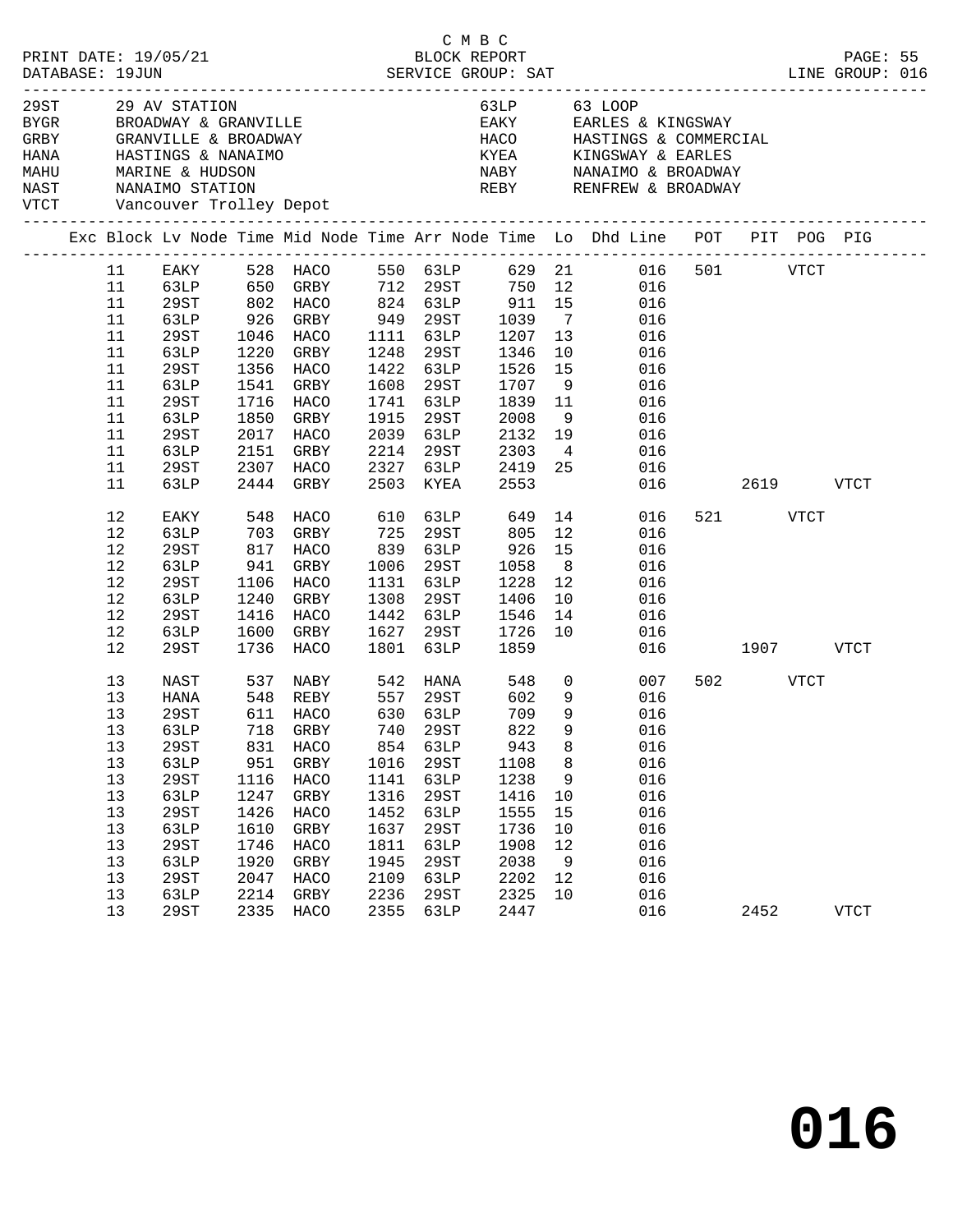|  |    |         |            |                     |      |           |      |                 | Exc Block Lv Node Time Mid Node Time Arr Node Time Lo Dhd Line POT PIT POG PIG |     |          |             |             |
|--|----|---------|------------|---------------------|------|-----------|------|-----------------|--------------------------------------------------------------------------------|-----|----------|-------------|-------------|
|  | 14 | BYGR    |            | 553 REBY 63LP       |      |           |      |                 | 611 19 016                                                                     | 532 |          | <b>VTCT</b> |             |
|  | 14 | 63LP    |            | 630 GRBY 652 29ST   |      |           | 730  | $\overline{2}$  | 016                                                                            |     |          |             |             |
|  | 14 | 29ST    |            | 732 HACO            |      | 751 63LP  | 835  | $6\overline{6}$ | 016                                                                            |     |          |             |             |
|  | 14 | 63LP    | 841        | GRBY                | 904  | 29ST      | 954  | 12              | 016                                                                            |     |          |             |             |
|  | 14 | 29ST    | 1006       | HACO                | 1029 | 63LP      | 1125 | 11              | 016                                                                            |     |          |             |             |
|  | 14 | 63LP    | 1136       | GRBY                | 1203 | 29ST      | 1257 | 9               | 016                                                                            |     |          |             |             |
|  |    | 29ST    | 1306       |                     | 1332 |           | 1436 | 15              | 016                                                                            |     |          |             |             |
|  | 14 |         |            | HACO                |      | 63LP      |      |                 |                                                                                |     |          |             |             |
|  | 14 | 63LP    | 1451       | GRBY                | 1518 | 29ST      | 1617 | 9               | 016                                                                            |     |          |             |             |
|  | 14 | 29ST    | 1626       | HACO                | 1652 | 63LP      | 1752 | 12              | 016                                                                            |     |          |             |             |
|  | 14 | 63LP    | 1804       | GRBY                | 1829 | 29ST      | 1923 | 9               | 016                                                                            |     |          |             |             |
|  | 14 | 29ST    | 1932       | HACO                | 1956 | 63LP      | 2051 | 20              | 016                                                                            |     |          |             |             |
|  | 14 | 63LP    | 2111       | GRBY                | 2134 | 29ST      | 2223 | $\overline{4}$  | 016                                                                            |     |          |             |             |
|  | 14 | 29ST    | 2227       | HACO                | 2249 | 63LP      | 2341 |                 | 016                                                                            |     | 2346     |             | VTCT        |
|  | 15 | GRBY    | 605        | GRBY                | 605  | 29ST      | 641  |                 | $6\overline{6}$<br>016                                                         |     | 550 35   | <b>VTCT</b> |             |
|  | 15 | 29ST    | 647        | HACO                | 706  | 63LP      | 748  | 14              | 016                                                                            |     |          |             |             |
|  | 15 | 63LP    | 802<br>916 | GRBY                | 824  | 29ST      | 907  | 9               | 016                                                                            |     |          |             |             |
|  | 15 | 29ST    |            | HACO                | 939  | 63LP      | 1030 | 17              | 016                                                                            |     |          |             |             |
|  | 15 | 63LP    | 1047       | GRBY                | 1114 | 29ST      | 1207 | 9               | 016                                                                            |     |          |             |             |
|  | 15 | 29ST    | 1216       | HACO                | 1242 | 63LP      | 1343 | 16              | 016                                                                            |     |          |             |             |
|  | 15 | 63LP    | 1359       | GRBY                | 1426 | 29ST      | 1526 | 10              | 016                                                                            |     |          |             |             |
|  | 15 | 29ST    | 1536       | HACO                | 1602 | 63LP      | 1703 | 13              | 016                                                                            |     |          |             |             |
|  | 15 | 63LP    | 1716       | GRBY                | 1741 | 29ST      | 1838 | 8 <sup>8</sup>  | 016                                                                            |     |          |             |             |
|  | 15 | 29ST    | 1846       | HACO                | 1909 | 63LP      | 2006 | 20              | 016                                                                            |     |          |             |             |
|  | 15 | 63LP    | 2026       | GRBY                | 2049 | 29ST      | 2138 | 9               | 016                                                                            |     |          |             |             |
|  | 15 | 29ST    | 2147       | HACO                | 2209 | 63LP      | 2301 | 12              | 016                                                                            |     |          |             |             |
|  | 15 | 63LP    | 2313       | GRBY                | 2335 | 29ST      | 2423 | 12              | 016                                                                            |     |          |             |             |
|  | 15 | 29ST    | 2435       | HACO                | 2455 | 63LP      | 2547 |                 | 016                                                                            |     | 2552     |             | <b>VTCT</b> |
|  |    |         |            |                     |      |           |      |                 |                                                                                |     |          |             |             |
|  | 16 | 63LP    | 607        | GRBY                | 629  | 29ST      | 707  | 10              | 016                                                                            |     | 559 VTCT |             |             |
|  | 16 | 29ST    | 717        | HACO                | 736  | 63LP      | 820  | $\overline{7}$  | 016                                                                            |     |          |             |             |
|  | 16 | 63LP    | 827        | GRBY                | 850  | 29ST      | 938  | 8 <sup>8</sup>  | 016                                                                            |     |          |             |             |
|  | 16 | 29ST    | 946        | HACO                | 1009 | 63LP      | 1101 | 15              | 016                                                                            |     |          |             |             |
|  | 16 | 63LP    | 1116       | GRBY                | 1143 | 29ST      | 1237 | 9               | 016                                                                            |     |          |             |             |
|  | 16 | 29ST    | 1246       | HACO                | 1312 | 63LP      | 1415 | 14              | 016                                                                            |     |          |             |             |
|  | 16 | 63LP    | 1429       | GRBY                | 1456 | 29ST      | 1556 | 10              | 016                                                                            |     |          |             |             |
|  | 16 | 29ST    | 1606       | HACO                | 1632 | 63LP      | 1733 | 13              | 016                                                                            |     |          |             |             |
|  | 16 | 63LP    | 1746       | GRBY                |      | 1811 29ST | 1908 | 9               | 016                                                                            |     |          |             |             |
|  | 16 | 29ST    |            | 1917 HACO           | 1941 | 63LP      | 2036 | 20              | 016                                                                            |     |          |             |             |
|  |    | 16 63LP |            | 2056 GRBY 2119 29ST |      |           |      |                 | 2208 016                                                                       |     | 2236     |             | <b>VTCT</b> |
|  |    |         |            |                     |      |           |      |                 |                                                                                |     |          |             |             |
|  | 17 | EAKY    | 628        | HACO                | 650  | 63LP      | 729  | 18              | 016                                                                            | 559 | VTCT     |             |             |
|  | 17 | 63LP    | 747        | GRBY                | 809  | 29ST      | 852  | 9               | 016                                                                            |     |          |             |             |
|  | 17 | 29ST    | 901        | HACO                | 924  | 63LP      | 1015 | 12              | 016                                                                            |     |          |             |             |
|  | 17 | 63LP    | 1027       | GRBY                | 1054 | 29ST      | 1147 | 9               | 016                                                                            |     |          |             |             |
|  | 17 | 29ST    | 1156       | HACO                | 1222 | 63LP      | 1323 | 14              | 016                                                                            |     |          |             |             |
|  | 17 | 63LP    | 1337       | GRBY                | 1406 | 29ST      | 1506 | 10              | 016                                                                            |     |          |             |             |
|  | 17 | 29ST    | 1516       | HACO                | 1542 | 63LP      | 1643 | 13              | 016                                                                            |     |          |             |             |
|  | 17 | 63LP    | 1656       | GRBY                | 1721 | 29ST      | 1818 | 8               | 016                                                                            |     |          |             |             |
|  | 17 | 29ST    | 1826       | HACO                | 1849 | 63LP      | 1946 |                 | 016                                                                            |     | 1954     |             | <b>VTCT</b> |
|  |    |         |            |                     |      |           |      |                 |                                                                                |     |          |             |             |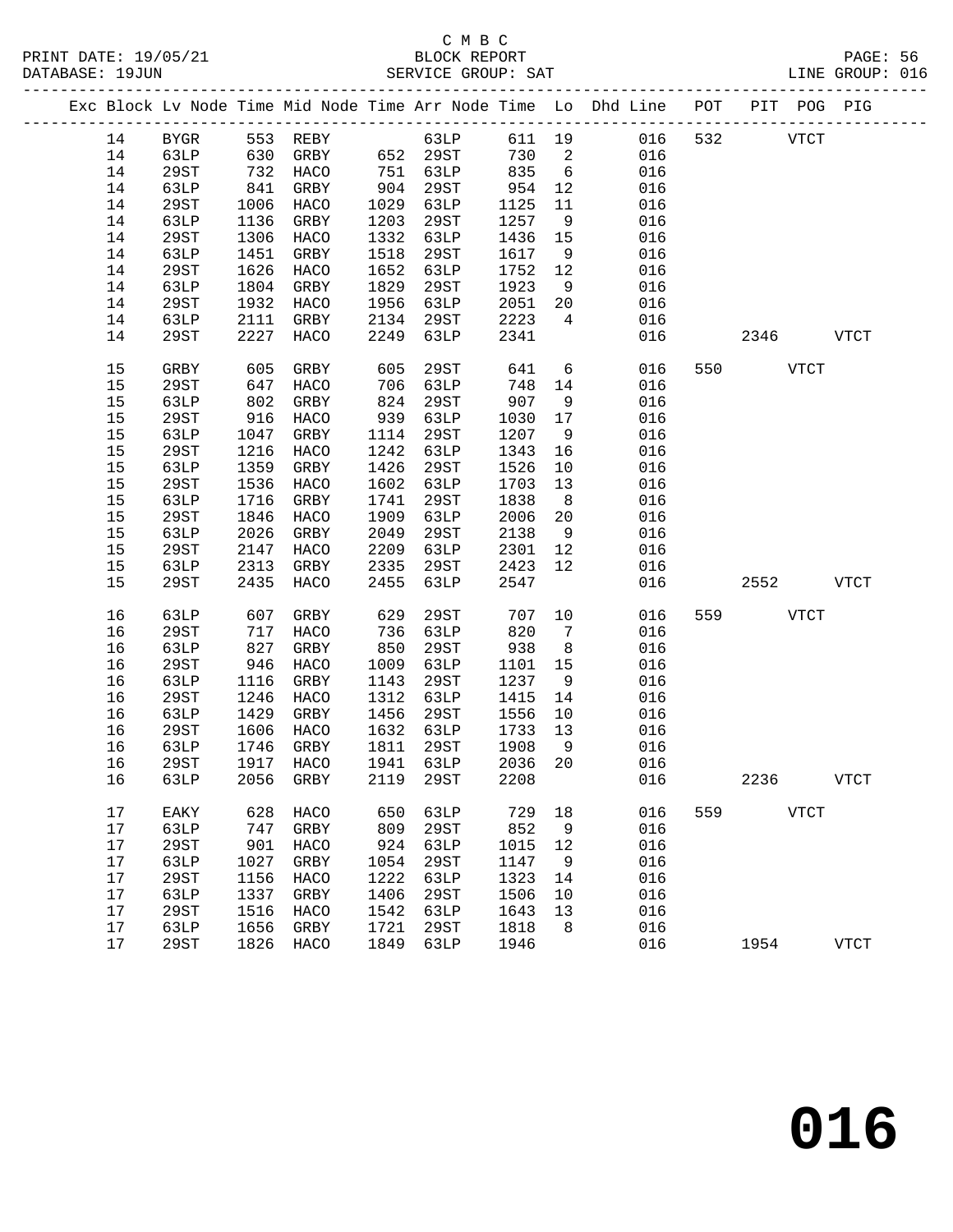|    |      |      |                       |      |          |      |                 | Exc Block Lv Node Time Mid Node Time Arr Node Time Lo Dhd Line POT PIT POG PIG |     |             |             |              |
|----|------|------|-----------------------|------|----------|------|-----------------|--------------------------------------------------------------------------------|-----|-------------|-------------|--------------|
| 18 | EAKY |      | 659 HACO 721 63LP 805 |      |          |      | $7\overline{ }$ | 016                                                                            |     | 629 VTCT    |             |              |
| 18 | 63LP | 812  | GRBY                  | 835  | 29ST     | 923  | 8 <sup>8</sup>  | 016                                                                            |     |             |             |              |
| 18 | 29ST | 931  | HACO                  |      | 954 63LP | 1046 | 10              | 016                                                                            |     |             |             |              |
| 18 | 63LP | 1056 | GRBY                  | 1123 | 29ST     | 1217 | 9               | 016                                                                            |     |             |             |              |
| 18 | 29ST | 1226 | HACO                  | 1252 |          | 1355 | 14              | 016                                                                            |     |             |             |              |
|    |      |      |                       |      | 63LP     |      |                 |                                                                                |     |             |             |              |
| 18 | 63LP | 1409 | GRBY                  | 1436 | 29ST     | 1536 | 10              | 016                                                                            |     |             |             |              |
| 18 | 29ST | 1546 | HACO                  | 1612 | 63LP     | 1713 | 13              | 016                                                                            |     |             |             |              |
| 18 | 63LP | 1726 | GRBY                  | 1751 | 29ST     | 1848 | 14              | 016                                                                            |     |             |             |              |
| 18 | 29ST | 1902 | HACO                  | 1926 | 63LP     | 2021 | 20              | 016                                                                            |     |             |             |              |
| 18 | 63LP | 2041 | GRBY                  | 2104 | 29ST     | 2153 | 14              | 016                                                                            |     |             |             |              |
| 18 | 29ST | 2207 | HACO                  | 2229 | 63LP     | 2321 | 23              | 016                                                                            |     |             |             |              |
| 18 | 63LP | 2344 | GRBY                  | 2403 | 29ST     | 2451 | 14              | 016                                                                            |     |             |             |              |
| 18 | 29ST | 2505 | HACO                  | 2525 | 63LP     | 2617 |                 | 016                                                                            |     | 2622        |             | VTCT         |
|    |      |      |                       |      |          |      |                 |                                                                                |     |             |             |              |
| 19 | MAHU | 721  | GRBY                  |      | 63LP     | 727  | 6               | 010                                                                            |     | 719         | <b>VTCT</b> |              |
| 19 | 63LP | 733  | GRBY                  | 755  | 29ST     | 837  | 9               | 016                                                                            |     |             |             |              |
| 19 | 29ST | 846  | HACO                  | 909  | 63LP     | 958  | 10              | 016                                                                            |     |             |             |              |
| 19 | 63LP | 1008 | GRBY                  | 1035 | 29ST     | 1127 | 9               | 016                                                                            |     |             |             |              |
|    |      |      |                       |      |          |      |                 |                                                                                |     |             |             |              |
| 19 | 29ST | 1136 | HACO                  | 1202 | 63LP     | 1302 | 15              | 016                                                                            |     |             |             |              |
| 19 | 63LP | 1317 | GRBY                  | 1346 | 29ST     | 1446 | 10              | 016                                                                            |     |             |             |              |
| 19 | 29ST | 1456 | HACO                  | 1522 | 63LP     | 1625 | 15              | 016                                                                            |     |             |             |              |
| 19 | 63LP | 1640 | GRBY                  | 1706 | 29ST     | 1807 | 9               | 016                                                                            |     |             |             |              |
| 19 | 29ST | 1816 | HACO                  | 1841 | 63LP     | 1938 | 13              | 016                                                                            |     |             |             |              |
| 19 | 63LP | 1951 | GRBY                  | 2016 | 29ST     | 2108 |                 | 016                                                                            |     | 2141        |             | <b>VTCT</b>  |
|    |      |      |                       |      |          |      |                 |                                                                                |     |             |             |              |
| 20 | EAKY | 744  | HACO                  | 806  | 63LP     | 850  | 16              | 016                                                                            |     | 714 VTCT    |             |              |
| 20 | 63LP | 906  | GRBY                  | 929  | 29ST     | 1019 | $\overline{7}$  | 016                                                                            |     |             |             |              |
| 20 | 29ST | 1026 | HACO                  | 1051 | 63LP     | 1147 | 15              | 016                                                                            |     |             |             |              |
| 20 | 63LP | 1202 | GRBY                  | 1230 | 29ST     | 1326 | 10              | 016                                                                            |     |             |             |              |
| 20 | 29ST | 1336 | HACO                  | 1402 | 63LP     | 1506 | 15              | 016                                                                            |     |             |             |              |
| 20 | 63LP | 1521 | GRBY                  | 1548 | 29ST     | 1647 | 9               | 016                                                                            |     |             |             |              |
| 20 | 29ST | 1656 | HACO                  | 1721 | 63LP     | 1819 |                 | 016                                                                            |     | 1827        |             | <b>VTCT</b>  |
|    |      |      |                       |      |          |      |                 |                                                                                |     |             |             |              |
| 21 | MAHU | 842  | GRBY                  |      | 63LP     | 848  | 8               | 010                                                                            |     | 840 VTCT    |             |              |
| 21 | 63LP | 856  | GRBY                  |      | 919 29ST | 1009 | $7\overline{ }$ | 016                                                                            |     |             |             |              |
| 21 | 29ST | 1016 | HACO                  | 1039 | 63LP     | 1135 | 11              | 016                                                                            |     |             |             |              |
| 21 | 63LP | 1146 | GRBY                  | 1213 | 29ST     | 1307 | 9               | 016                                                                            |     |             |             |              |
| 21 | 29ST | 1316 | HACO                  | 1342 | 63LP     | 1446 | 15              | 016                                                                            |     |             |             |              |
| 21 | 63LP |      | 1501 GRBY             | 1528 | 29ST     | 1627 | $\overline{9}$  | 016                                                                            |     |             |             |              |
| 21 | 29ST |      |                       |      |          |      |                 | 1636 HACO 1702 63LP 1802 016                                                   |     | 1810        |             | <b>VTCT</b>  |
|    |      |      |                       |      |          |      |                 |                                                                                |     |             |             |              |
| 22 | MAHU | 903  | GRBY                  |      | 63LP     | 909  | 7               | 010                                                                            | 901 | <b>VTCT</b> |             |              |
| 22 | 63LP | 916  | GRBY                  | 939  | 29ST     | 1029 | 7               | 016                                                                            |     |             |             |              |
| 22 | 29ST | 1036 | HACO                  | 1101 | 63LP     | 1157 | 15              | 016                                                                            |     |             |             |              |
|    |      |      |                       |      |          |      |                 |                                                                                |     |             |             |              |
| 22 | 63LP | 1212 | GRBY                  | 1240 | 29ST     | 1336 | 10              | 016                                                                            |     |             |             |              |
| 22 | 29ST | 1346 | HACO                  | 1412 | 63LP     | 1516 | 15              | 016                                                                            |     |             |             |              |
| 22 | 63LP | 1531 | GRBY                  | 1558 | 29ST     | 1657 | 9               | 016                                                                            |     |             |             |              |
| 22 | 29ST | 1706 | HACO                  | 1731 | 63LP     | 1829 | 6               | 016                                                                            |     |             |             |              |
| 22 | 63LP | 1835 | GRBY                  | 1900 | 29ST     | 1953 | 10              | 016                                                                            |     |             |             |              |
| 22 | 29ST | 2003 | HACO                  | 2025 | 63LP     | 2118 | 13              | 016                                                                            |     |             |             |              |
| 22 | 63LP | 2131 | GRBY                  | 2154 | 29ST     | 2243 | $\overline{4}$  | 016                                                                            |     |             |             |              |
| 22 | 29ST | 2247 | HACO                  | 2309 | 63LP     | 2401 | 13              | 016                                                                            |     |             |             |              |
| 22 | 63LP | 2414 | GRBY                  | 2433 | KYEA     | 2523 |                 | 016                                                                            |     | 2549        |             | ${\tt VTCT}$ |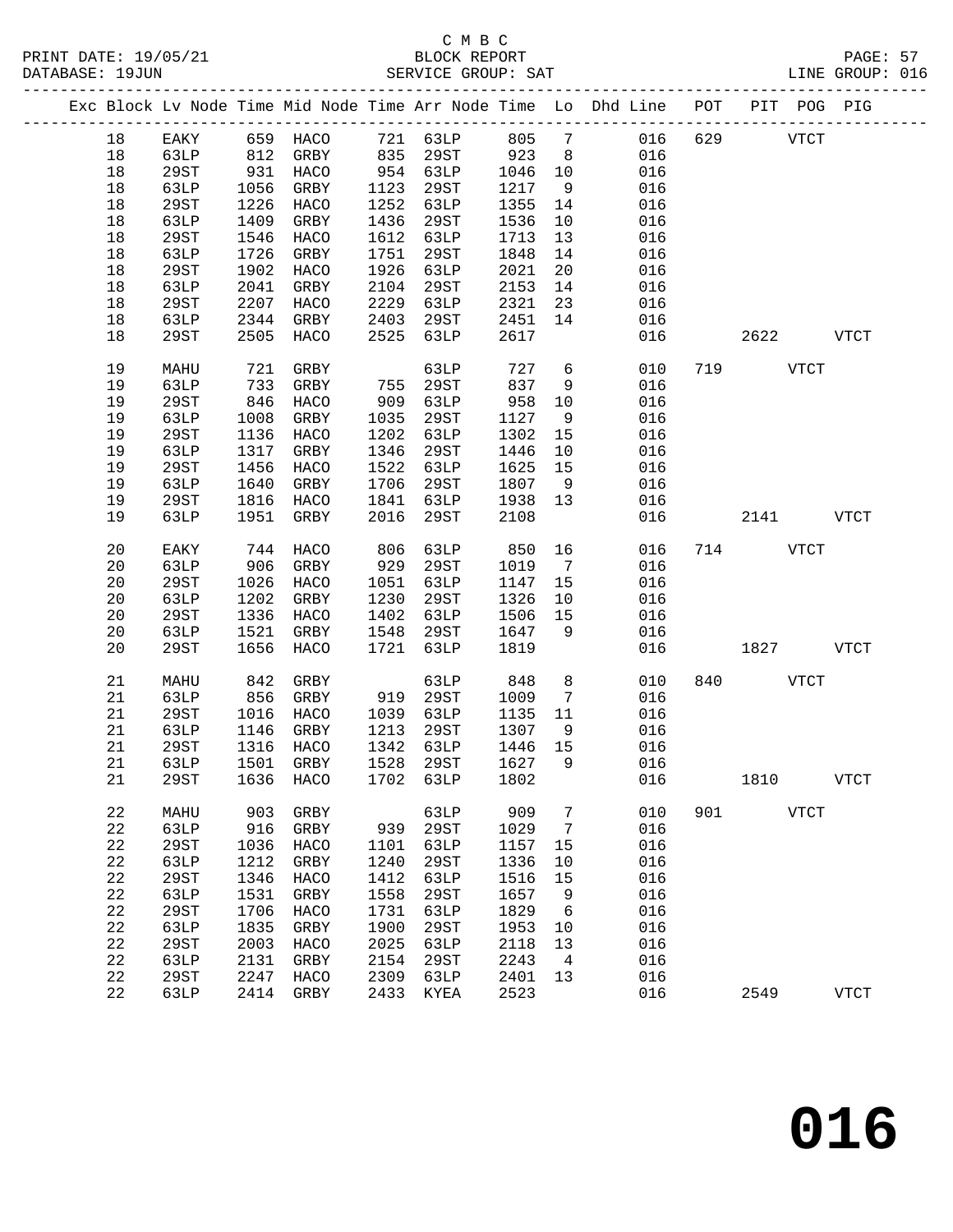|  |    |      |      |                          |      |           |      |                | Exc Block Lv Node Time Mid Node Time Arr Node Time Lo Dhd Line POT PIT POG PIG |               |           |             |
|--|----|------|------|--------------------------|------|-----------|------|----------------|--------------------------------------------------------------------------------|---------------|-----------|-------------|
|  | 23 |      |      | MAHU 918 GRBY 63LP 924 7 |      |           |      |                | 010 916 VTCT                                                                   |               |           |             |
|  | 23 | 63LP |      | 931 GRBY 956 29ST        |      |           | 1048 | 8 <sup>8</sup> | 016                                                                            |               |           |             |
|  | 23 | 29ST | 1056 | HACO 1121 63LP           |      |           | 1218 | 12             | 016                                                                            |               |           |             |
|  | 23 | 63LP | 1230 | GRBY                     |      | 1258 29ST | 1356 | 10             | 016                                                                            |               |           |             |
|  | 23 | 29ST | 1406 | HACO                     |      | 1432 63LP | 1536 | 15             | 016                                                                            |               |           |             |
|  | 23 | 63LP | 1551 | GRBY                     |      | 1618 29ST | 1717 | 9              | 016                                                                            |               |           |             |
|  | 23 | 29ST | 1726 | HACO                     |      | 1751 63LP | 1849 | 16             | 016                                                                            |               |           |             |
|  | 23 | 63LP | 1905 | GRBY                     |      | 1930 29ST | 2023 | 9              | 016                                                                            |               |           |             |
|  | 23 | 29ST | 2032 | HACO                     |      | 2054 63LP | 2147 |                | 016                                                                            |               | 2152      | VTCT        |
|  |    |      |      |                          |      |           |      |                |                                                                                |               |           |             |
|  | 24 | MAHU | 950  | GRBY                     |      | 63LP      | 956  | $\overline{a}$ | 010                                                                            |               | 948 VTCT  |             |
|  | 24 | 63LP | 958  | GRBY                     |      | 1025 29ST | 1117 | 9              | 016                                                                            |               |           |             |
|  | 24 | 29ST | 1126 | HACO                     |      | 1152 63LP | 1252 | 15             | 016                                                                            |               |           |             |
|  | 24 | 63LP | 1307 | GRBY                     | 1336 | 29ST      | 1436 | 10             | 016                                                                            |               |           |             |
|  | 24 | 29ST | 1446 | HACO                     |      | 1512 63LP | 1615 | 14             | 016                                                                            |               |           |             |
|  | 24 | 63LP | 1629 | GRBY                     |      | 1655 29ST | 1756 | 10             | 016                                                                            |               |           |             |
|  | 24 | 29ST | 1806 | HACO                     |      | 1831 63LP | 1928 | 8 <sup>8</sup> | 016                                                                            |               |           |             |
|  | 24 | 63LP | 1936 | GRBY                     | 2001 | 29ST      | 2053 | 14             | 016                                                                            |               |           |             |
|  | 24 | 29ST | 2107 | HACO                     | 2129 | 63LP      | 2221 | 13             | 016                                                                            |               |           |             |
|  | 24 | 63LP | 2234 | GRBY                     | 2256 | 29ST      | 2345 | 20             | 016                                                                            |               |           |             |
|  | 24 | 29ST | 2405 | HACO                     | 2425 | 63LP      | 2517 |                | 016                                                                            | 2522 VTCT     |           |             |
|  | 25 | EAKY | 953  | HACO                     | 1019 | 63LP      | 1115 | 11             | 016                                                                            |               | 921 VTCT  |             |
|  | 25 | 63LP | 1126 | GRBY                     |      | 1153 29ST | 1247 | 9              | 016                                                                            |               |           |             |
|  | 25 | 29ST | 1256 | HACO                     |      | 1322 63LP | 1426 | 13             | 016                                                                            |               |           |             |
|  | 25 | 63LP |      | 1439 GRBY                |      | 1506 29ST | 1606 | 10             | 016                                                                            |               |           |             |
|  | 25 | 29ST | 1616 | HACO                     |      | 1642 63LP | 1743 |                | 016                                                                            |               | 1751 VTCT |             |
|  |    |      |      |                          |      |           |      |                |                                                                                |               |           |             |
|  | 26 | MAHU | 1007 | GRBY                     |      | 63LP      | 1013 | $5^{\circ}$    |                                                                                | 010 1005 VTCT |           |             |
|  | 26 | 63LP | 1018 | GRBY                     |      | 1045 29ST | 1137 | 9              | 016                                                                            |               |           |             |
|  | 26 | 29ST | 1146 | HACO                     |      | 1212 63LP | 1312 | 15             | 016                                                                            |               |           |             |
|  | 26 | 63LP | 1327 | GRBY                     | 1356 | 29ST      | 1456 | 10             | 016                                                                            |               |           |             |
|  | 26 | 29ST | 1506 | HACO                     | 1532 | 63LP      | 1635 |                |                                                                                | 016 01        | 1643      | VTCT        |
|  | 27 | MAHU | 1022 | GRBY                     |      | 63LP      | 1028 | 9              |                                                                                | 010 1020 VTCT |           |             |
|  | 27 | 63LP | 1037 | GRBY                     |      | 1104 29ST | 1157 | 9              | 016                                                                            |               |           |             |
|  | 27 | 29ST | 1206 | HACO                     |      | 1232 63LP | 1333 | 14             | 016                                                                            |               |           |             |
|  | 27 | 63LP | 1347 | GRBY                     |      | 1416 29ST | 1516 | 10             | 016                                                                            |               |           |             |
|  | 27 | 29ST |      | 1526 HACO                |      | 1552 63LP | 1653 | 13             | 016                                                                            |               |           |             |
|  |    |      |      |                          |      |           |      |                | 27 63LP 1706 GRBY 1731 29ST 1828 8 016                                         |               |           |             |
|  | 27 | 29ST | 1836 | HACO                     | 1859 | 63LP      | 1956 | 15             | 016                                                                            |               |           |             |
|  | 27 | 63LP | 2011 | GRBY                     | 2034 | 29ST      | 2123 | $\overline{4}$ | 016                                                                            |               |           |             |
|  | 27 | 29ST | 2127 | HACO                     | 2149 | 63LP      | 2241 | 13             | 016                                                                            |               |           |             |
|  | 27 | 63LP | 2254 | GRBY                     | 2316 | 29ST      | 2405 |                | 016                                                                            |               | 2431      | <b>VTCT</b> |
|  |    |      |      |                          |      |           |      |                |                                                                                |               |           |             |
|  | 28 | MAHU | 1053 | GRBY                     |      | 63LP      | 1059 | $\overline{7}$ | 010                                                                            |               | 1051 VTCT |             |
|  | 28 | 63LP | 1106 | GRBY                     | 1133 | 29ST      | 1227 | $\overline{9}$ | 016                                                                            |               |           |             |
|  | 28 | 29ST | 1236 | HACO                     | 1302 | 63LP      | 1405 | 14             | 016                                                                            |               |           |             |
|  | 28 | 63LP | 1419 | GRBY                     | 1446 | 29ST      | 1546 | 10             | 016                                                                            |               |           |             |
|  | 28 | 29ST | 1556 | HACO                     | 1622 | 63LP      | 1723 | 13             | 016                                                                            |               |           |             |
|  | 28 | 63LP | 1736 | GRBY                     | 1801 | 29ST      | 1858 |                | 016                                                                            |               | 1932      | <b>VTCT</b> |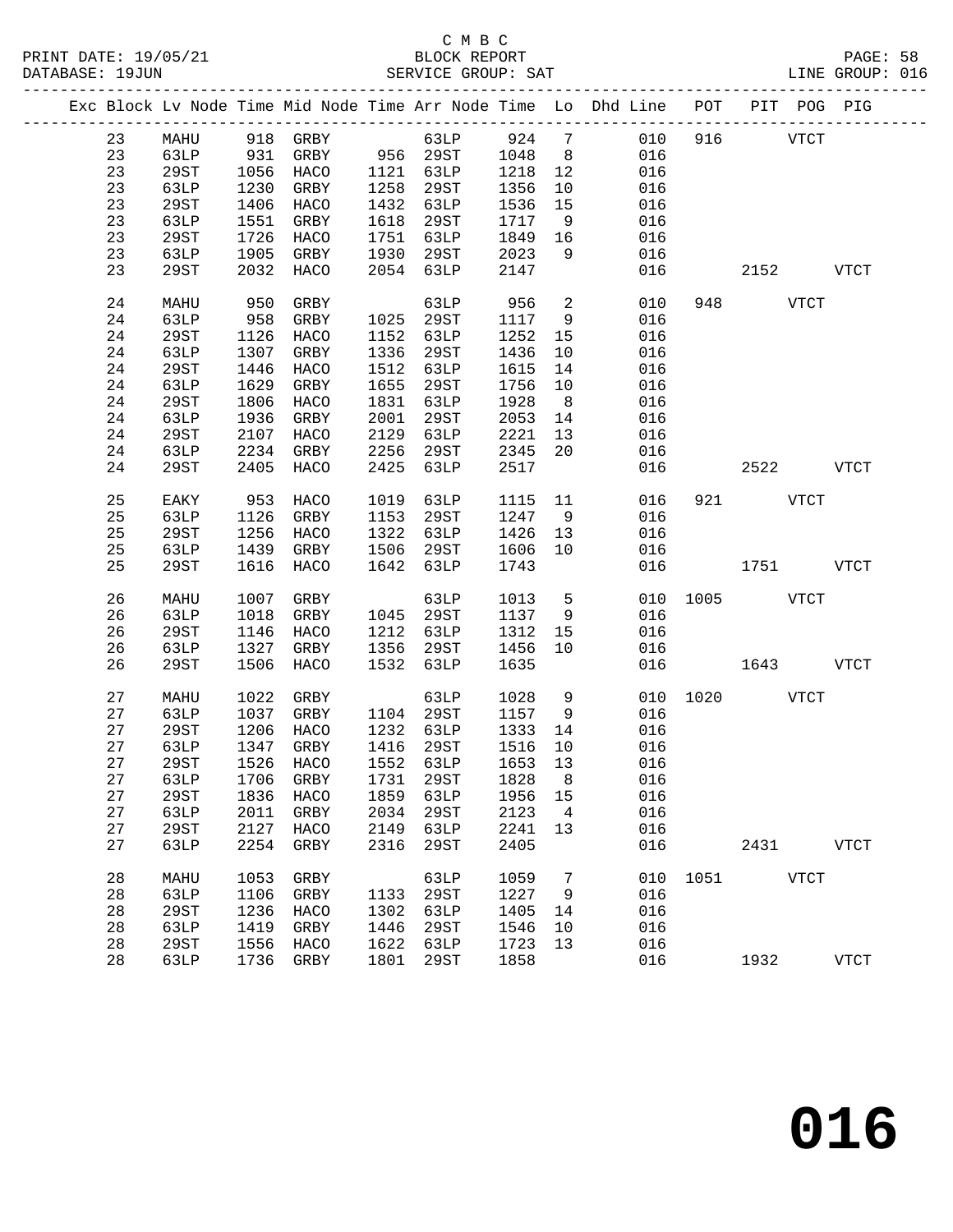## C M B C

| DATABASE: 19JUN |    |      |      |      |      | SERVICE GROUP: SAT |      |    |                                                                |          |      |             | LINE GROUP: 016 |  |
|-----------------|----|------|------|------|------|--------------------|------|----|----------------------------------------------------------------|----------|------|-------------|-----------------|--|
|                 |    |      |      |      |      |                    |      |    | Exc Block Lv Node Time Mid Node Time Arr Node Time Lo Dhd Line | POT      |      | PIT POG PIG |                 |  |
|                 | 29 | MAHU | 1139 | GRBY |      | 63LP               | 1145 | 8  |                                                                | 010 1137 |      | VTCT        |                 |  |
|                 | 29 | 63LP | 1153 | GRBY | 1221 | 29ST               | 1317 | 9  | 016                                                            |          |      |             |                 |  |
|                 | 29 | 29ST | 1326 | HACO | 1352 | 63LP               | 1456 | 15 | 016                                                            |          |      |             |                 |  |
|                 | 29 | 63LP | 1511 | GRBY | 1538 | 29ST               | 1637 | 9  | 016                                                            |          |      |             |                 |  |
|                 | 29 | 29ST | 1646 | HACO | 1711 | 63LP               | 1809 | 10 | 016                                                            |          |      |             |                 |  |
|                 | 29 | 63LP | 1819 | GRBY | 1844 | 29ST               | 1938 | 9  | 016                                                            |          |      |             |                 |  |
|                 | 29 | 29ST | 1947 | HACO | 2011 | 63LP               | 2106 |    | 016                                                            |          | 2111 |             | VTCT            |  |
|                 | 30 | MAHU | 1244 | GRBY |      | 63LP               | 1250 | 7  |                                                                | 010 1242 |      | VTCT        |                 |  |
|                 | 30 | 63LP | 1257 | GRBY | 1326 | 29ST               | 1426 | 10 | 016                                                            |          |      |             |                 |  |
|                 | 30 | 29ST | 1436 | HACO | 1502 | 63LP               | 1605 | 15 | 016                                                            |          |      |             |                 |  |
|                 | 30 | 63LP | 1620 | GRBY | 1647 | 29ST               | 1746 | 10 | 016                                                            |          |      |             |                 |  |
|                 | 30 | 29ST | 1756 | HACO | 1821 | 63LP               | 1918 |    | 016                                                            |          | 1926 |             | <b>VTCT</b>     |  |
|                 |    |      |      |      |      |                    |      |    |                                                                |          |      |             |                 |  |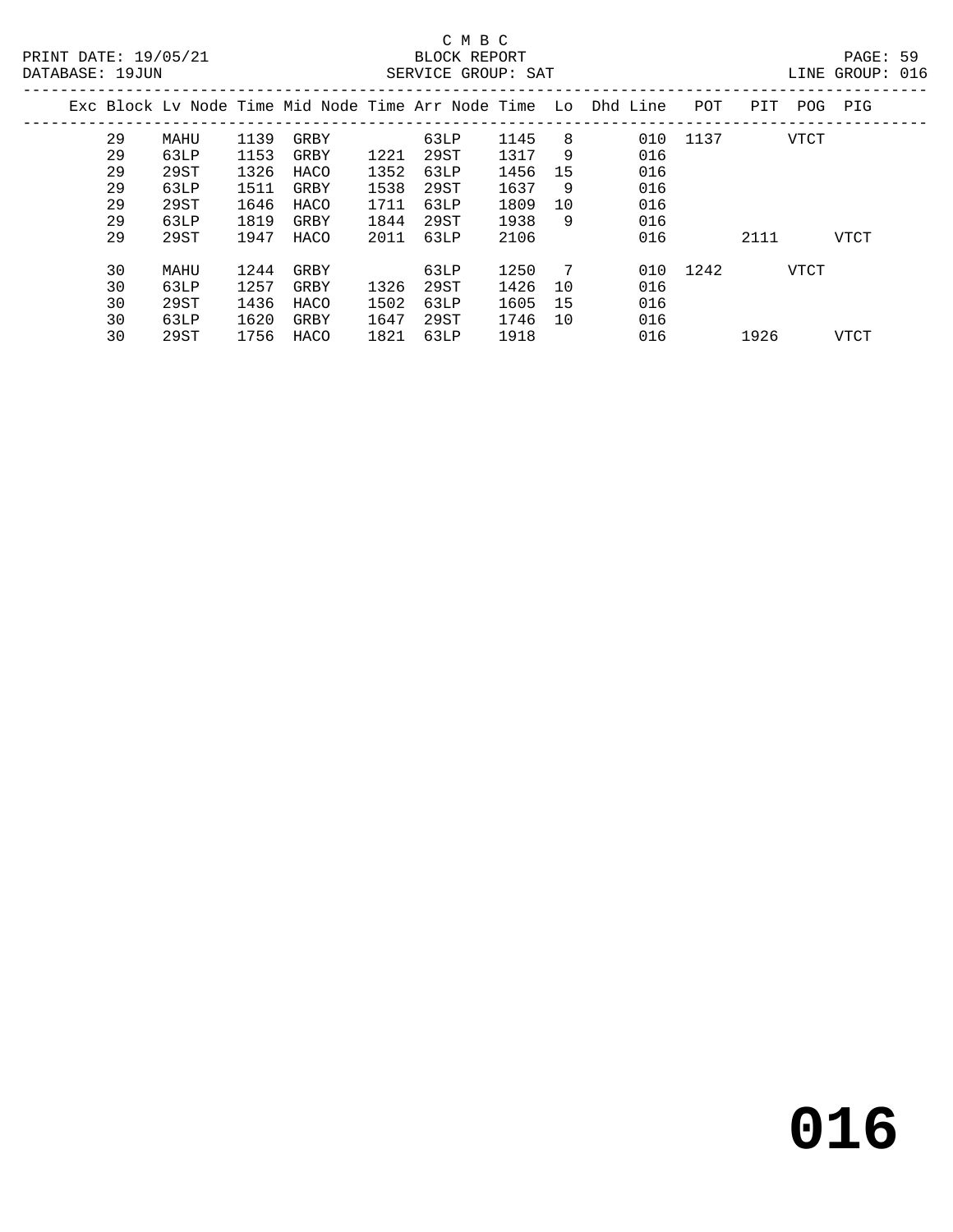|                            |              |              |                                      |      |                   |              |                          | CBYN CAMBIE ST FS W BROADWAY MRST SW MARINE STN OABY OAK & BROADWAY RORI ROBSON & RICHARDS VTCT Vancouver Trolley Depot |              |          |             |  |
|----------------------------|--------------|--------------|--------------------------------------|------|-------------------|--------------|--------------------------|-------------------------------------------------------------------------------------------------------------------------|--------------|----------|-------------|--|
|                            |              |              |                                      |      |                   |              |                          | Exc Block Lv Node Time Mid Node Time Arr Node Time Lo Dhd Line POT PIT POG PIG                                          |              |          |             |  |
| $\mathbf{1}$               |              |              | MRST 519 CBYN                        |      | 543 RORI          |              |                          | 548 0                                                                                                                   | 017 511 VTCT |          |             |  |
| $\mathbf{1}$               | RORI         |              |                                      |      | <b>MRST</b>       |              |                          | 626 10<br>017                                                                                                           |              |          |             |  |
| $\mathbf 1$                | MRST         |              | 548 OABY<br>636 CBYN 700<br>535 SABY |      | 700 RORI          | 705          | $\overline{0}$           | 017                                                                                                                     |              |          |             |  |
| $\mathbf 1$                | RORI         |              | 705 OABY                             |      | MRST              | 743          | $5^{\circ}$              | 017                                                                                                                     |              |          |             |  |
| $\mathbf 1$                | MRST         | 748          | CBYN                                 |      | 814 RORI          | 821          | $\overline{0}$           | 017                                                                                                                     |              |          |             |  |
| $\mathbf 1$                | RORI         | 821          | OABY                                 |      | MRST              | 904          | 13                       | 017                                                                                                                     |              |          |             |  |
| 1                          | MRST         | 917          | CBYN                                 |      | 945 RORI          | 953          | $\overline{\mathbf{0}}$  | 017                                                                                                                     |              |          |             |  |
| $\mathbf 1$                | RORI         | 953          | OABY                                 |      | MRST              | 1040         | 17                       | 017                                                                                                                     |              |          |             |  |
| 1                          | MRST         | 1057         | CBYN                                 |      | 1130 RORI         | 1138         | $\overline{\mathbf{0}}$  | 017                                                                                                                     |              |          |             |  |
| 1                          | RORI         | 1138         | OABY                                 |      | MRST              | 1235         | 11                       | 017                                                                                                                     |              |          |             |  |
| 1                          | MRST         | 1246         | CBYN                                 |      | 1323 RORI         | 1331         | $\overline{0}$           | 017                                                                                                                     |              |          |             |  |
| 1                          | RORI         | 1331         | OABY                                 |      | MRST              | 1429         | 17                       | 017                                                                                                                     |              |          |             |  |
| 1                          | MRST         | 1446         | CBYN                                 |      | 1521 RORI         | 1529         | $\overline{0}$           | 017                                                                                                                     |              |          |             |  |
| 1                          | RORI         | 1529         | OABY                                 |      | MRST              | 1627         | 19                       | 017                                                                                                                     |              |          |             |  |
| 1                          | MRST         | 1646         | CBYN                                 |      | 1720 RORI         | 1726         | $\overline{\mathbf{0}}$  | 017                                                                                                                     |              |          |             |  |
| 1                          | RORI         | 1726         | OABY                                 |      | MRST              | 1820         | 10                       | 017                                                                                                                     |              |          |             |  |
| 1                          | MRST         | 1830         | CBYN                                 |      | 1901 RORI         | 1907         | $\overline{0}$           | 017                                                                                                                     |              |          |             |  |
| 1                          | RORI         | 1907         | OABY                                 |      | MRST              | 1953         | 12                       | 017                                                                                                                     |              |          |             |  |
| $\mathbf 1$                | MRST         | 2005         | CBYN                                 |      | 2031 RORI         | 2037         | $\overline{\mathbf{0}}$  | 017                                                                                                                     |              |          |             |  |
| 1                          | RORI         | 2037         | OABY                                 |      | MRST<br>2205 RORI | 2120         | 21                       | 017                                                                                                                     |              |          |             |  |
| $\mathbf 1$<br>$\mathbf 1$ | MRST         | 2141         | CBYN<br>OABY                         |      | MRST              | 2210<br>2249 | $\overline{0}$<br>12     | 017<br>017                                                                                                              |              |          |             |  |
| $\mathbf 1$                | RORI         | 2210<br>2301 | CBYN                                 |      | 2325 RORI         | 2330         | $\overline{0}$           | 017                                                                                                                     |              |          |             |  |
| 1                          | MRST<br>RORI | 2330         | OABY                                 |      | MRST              | 2409         | 22                       | 017                                                                                                                     |              |          |             |  |
| 1                          | MRST         | 2431         | CBYN                                 |      | 2455 RORI         | 2500         | $\overline{0}$           | 017                                                                                                                     |              |          |             |  |
| $\mathbf 1$                | RORI         | 2500         | OABY                                 |      | MRST              | 2541         |                          | 017                                                                                                                     |              | 2546     | <b>VTCT</b> |  |
|                            |              |              |                                      |      |                   |              |                          |                                                                                                                         |              |          |             |  |
| 2                          | MRST         | 539          | CBYN                                 |      | 603 RORI          | 608          | $\overline{0}$           | 017                                                                                                                     |              | 531 VTCT |             |  |
| 2                          | RORI         | 608          | OABY                                 |      | MRST              | 646          | 20                       | 017                                                                                                                     |              |          |             |  |
| 2                          | MRST         | 706          | CBYN                                 |      | 731 RORI          | 736          | $\overline{0}$           | 017                                                                                                                     |              |          |             |  |
| 2                          | RORI         | 736<br>832   | OABY                                 |      | MRST<br>900 RORI  | 814<br>908   | 18<br>$\overline{0}$     | 017                                                                                                                     |              |          |             |  |
| 2<br>2                     | MRST<br>RORI | 908          | CBYN<br>OABY                         |      | MRST              | 955          | 17                       | 017<br>017                                                                                                              |              |          |             |  |
| 2                          | MRST         |              |                                      |      |                   |              |                          | 1012 CBYN 1045 RORI 1053 0 017                                                                                          |              |          |             |  |
| 2                          | RORI         | 1053         | OABY                                 |      | MRST              | 1141         | 11                       | 017                                                                                                                     |              |          |             |  |
| 2                          | MRST         | 1152         | CBYN                                 | 1227 | RORI              | 1235         | $\overline{0}$           | 017                                                                                                                     |              |          |             |  |
| 2                          | RORI         | 1235         | OABY                                 |      | MRST              | 1334         | 10                       | 017                                                                                                                     |              |          |             |  |
| 2                          | MRST         | 1344         | CBYN                                 | 1421 | RORI              | 1429         | $\overline{\phantom{0}}$ | 017                                                                                                                     |              |          |             |  |
| 2                          | RORI         | 1429         | OABY                                 |      | MRST              | 1527         | 17                       | 017                                                                                                                     |              |          |             |  |
| 2                          | MRST         | 1544         | CBYN                                 | 1619 | RORI              | 1627         | $\overline{\phantom{0}}$ | 017                                                                                                                     |              |          |             |  |
| 2                          | RORI         | 1627         | OABY                                 |      | MRST              | 1724         | 21                       | 017                                                                                                                     |              |          |             |  |
| 2                          | MRST         | 1745         | CBYN                                 |      | 1819 RORI         | 1825         | $\mathbf 0$              | 017                                                                                                                     |              |          |             |  |
| 2                          | RORI         | 1825         | OABY                                 |      | MRST              | 1915         |                          | 017                                                                                                                     |              | 1920     | <b>VTCT</b> |  |
|                            |              |              |                                      |      |                   |              |                          |                                                                                                                         |              |          |             |  |

C M B C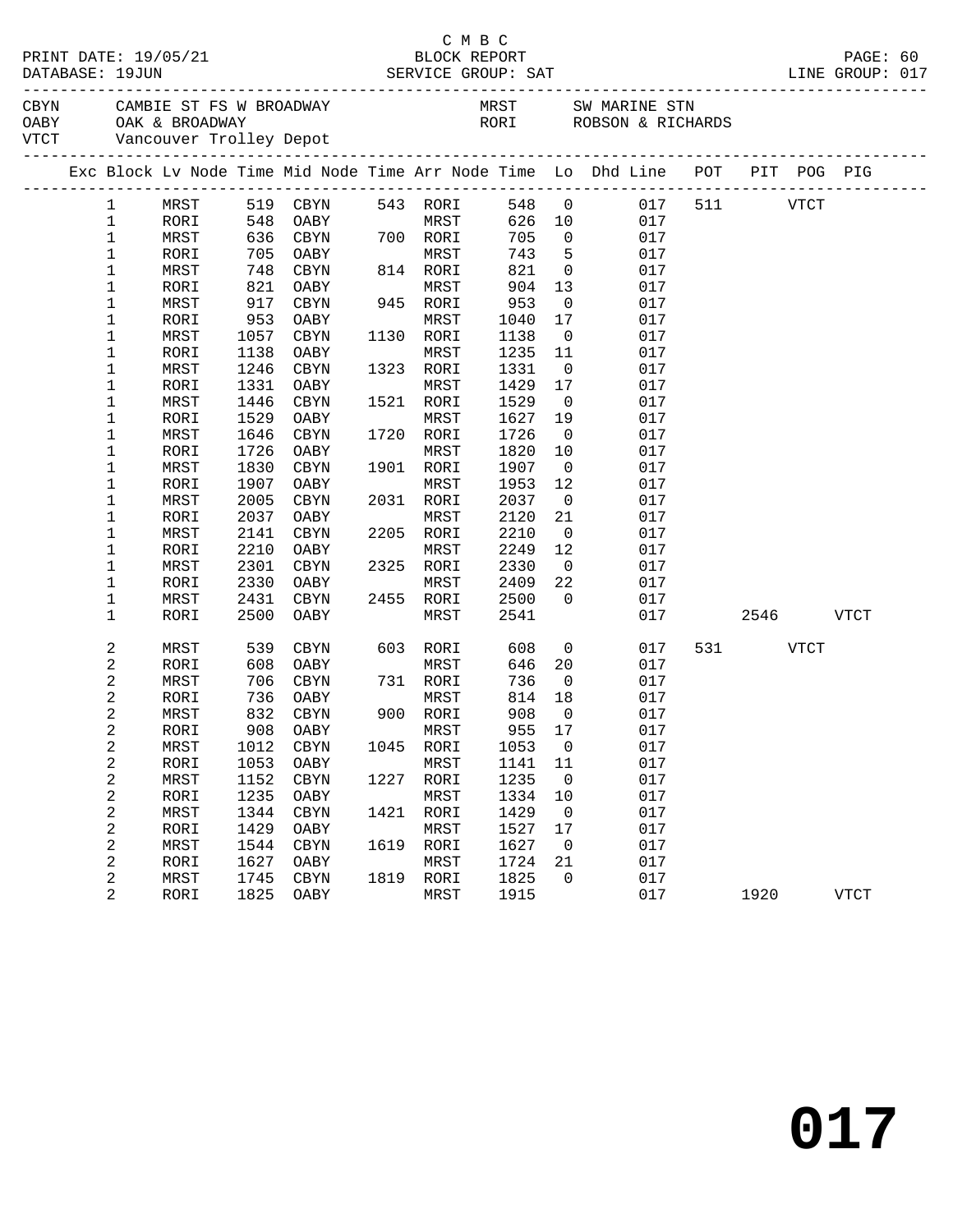#### C M B C<br>BLOCK REPORT PRINT DATE: 19/05/21 BLOCK REPORT PAGE: 61 SERVICE GROUP: SAT

|             |      |      |            |      |           |      |                | Exc Block Lv Node Time Mid Node Time Arr Node Time Lo Dhd Line POT |     |          | PIT POG PIG |             |  |
|-------------|------|------|------------|------|-----------|------|----------------|--------------------------------------------------------------------|-----|----------|-------------|-------------|--|
| 3           | MRST |      | 559 CBYN   |      | 623 RORI  | 628  | $\overline{0}$ | 017                                                                | 551 |          | VTCT        |             |  |
| 3           | RORI | 628  | OABY       |      | MRST      | 706  | 15             | 017                                                                |     |          |             |             |  |
| 3           | MRST | 721  | CBYN       |      | 746 RORI  | 751  | $\overline{0}$ | 017                                                                |     |          |             |             |  |
| 3           | RORI | 751  | OABY       |      | MRST      | 829  | 18             | 017                                                                |     |          |             |             |  |
| 3           | MRST | 847  | CBYN       |      | 915 RORI  | 923  | $\overline{0}$ | 017                                                                |     |          |             |             |  |
| 3           | RORI | 923  | OABY       |      | MRST      | 1010 | 17             | 017                                                                |     |          |             |             |  |
| $\mathsf 3$ | MRST | 1027 | $\tt CBYN$ |      | 1100 RORI | 1108 | $\overline{0}$ | 017                                                                |     |          |             |             |  |
| 3           | RORI | 1108 | OABY       |      | MRST      | 1202 | 16             | 017                                                                |     |          |             |             |  |
| 3           | MRST | 1218 | CBYN       | 1255 | RORI      | 1303 | $\overline{0}$ | 017                                                                |     |          |             |             |  |
| 3           | RORI | 1303 | OABY       |      | MRST      | 1402 | 13             | 017                                                                |     |          |             |             |  |
| 3           | MRST | 1415 | CBYN       |      | 1451 RORI | 1459 | $\overline{0}$ | 017                                                                |     |          |             |             |  |
| $\mathsf 3$ | RORI | 1459 | OABY       |      | MRST      | 1557 | 19             | 017                                                                |     |          |             |             |  |
| 3           | MRST | 1616 | CBYN       | 1650 | RORI      | 1656 | $\overline{0}$ | 017                                                                |     |          |             |             |  |
| 3           | RORI | 1656 | OABY       |      | MRST      | 1753 | 21             | 017                                                                |     |          |             |             |  |
| 3           | MRST | 1814 | CBYN       | 1847 | RORI      | 1853 | $\mathbf 0$    | 017                                                                |     |          |             |             |  |
| $\mathsf 3$ | RORI | 1853 | OABY       |      | MRST      | 1941 | 9              | 017                                                                |     |          |             |             |  |
| 3           | MRST | 1950 | CBYN       |      | 2016 RORI | 2022 | $\mathbf 0$    | 017                                                                |     |          |             |             |  |
| 3           | RORI | 2022 | OABY       |      | MRST      | 2105 | 16             | 017                                                                |     |          |             |             |  |
| 3           | MRST | 2121 | CBYN       | 2146 | RORI      | 2151 | $\mathbf 0$    | 017                                                                |     |          |             |             |  |
| 3           | RORI | 2151 | OABY       |      | MRST      | 2234 | 7              | 017                                                                |     |          |             |             |  |
| 3           | MRST | 2241 | CBYN       |      | 2305 RORI | 2310 | $\overline{0}$ | 017                                                                |     |          |             |             |  |
| 3           | RORI | 2310 | OABY       |      | MRST      | 2349 | 12             | 017                                                                |     |          |             |             |  |
| 3           | MRST | 2401 | CBYN       | 2425 | RORI      | 2430 | $\Omega$       | 017                                                                |     |          |             |             |  |
| 3           | RORI | 2430 | OABY       |      | MRST      | 2511 |                | 017                                                                |     | 2516     |             | VTCT        |  |
| 4           | MRST | 619  | CBYN       | 643  | RORI      | 648  | $\mathbf 0$    | 017                                                                |     | 611 VTCT |             |             |  |
| 4           | RORI | 648  | OABY       |      | MRST      | 726  | 7              | 017                                                                |     |          |             |             |  |
| 4           | MRST | 733  | CBYN       | 759  | RORI      | 806  | $\mathbf 0$    | 017                                                                |     |          |             |             |  |
| 4           | RORI | 806  | OABY       |      | MRST      | 846  | 16             | 017                                                                |     |          |             |             |  |
| 4           | MRST | 902  | CBYN       |      | 930 RORI  | 938  | $\overline{0}$ | 017                                                                |     |          |             |             |  |
| 4           | RORI | 938  | OABY       |      | MRST      | 1025 | 17             | 017                                                                |     |          |             |             |  |
| 4           | MRST | 1042 | CBYN       | 1115 | RORI      | 1123 | $\overline{0}$ | 017                                                                |     |          |             |             |  |
| 4           | RORI | 1123 | OABY       |      | MRST      | 1217 | 15             | 017                                                                |     |          |             |             |  |
| $\,4$       | MRST | 1232 | CBYN       |      | 1309 RORI | 1317 | $\overline{0}$ | 017                                                                |     |          |             |             |  |
| 4           | RORI | 1317 | OABY       |      | MRST      | 1416 | 15             | 017                                                                |     |          |             |             |  |
| 4           | MRST | 1431 | CBYN       |      | 1506 RORI | 1514 | $\overline{0}$ | 017                                                                |     |          |             |             |  |
| 4           | RORI | 1514 | OABY       |      | MRST      | 1612 | 19             | 017                                                                |     |          |             |             |  |
| 4           | MRST | 1631 | CBYN       |      | 1705 RORI | 1711 | $\Omega$       | 017                                                                |     |          |             |             |  |
| 4           | RORI | 1711 | OABY       |      | MRST      | 1808 |                | 017                                                                |     | 1813     |             | <b>VTCT</b> |  |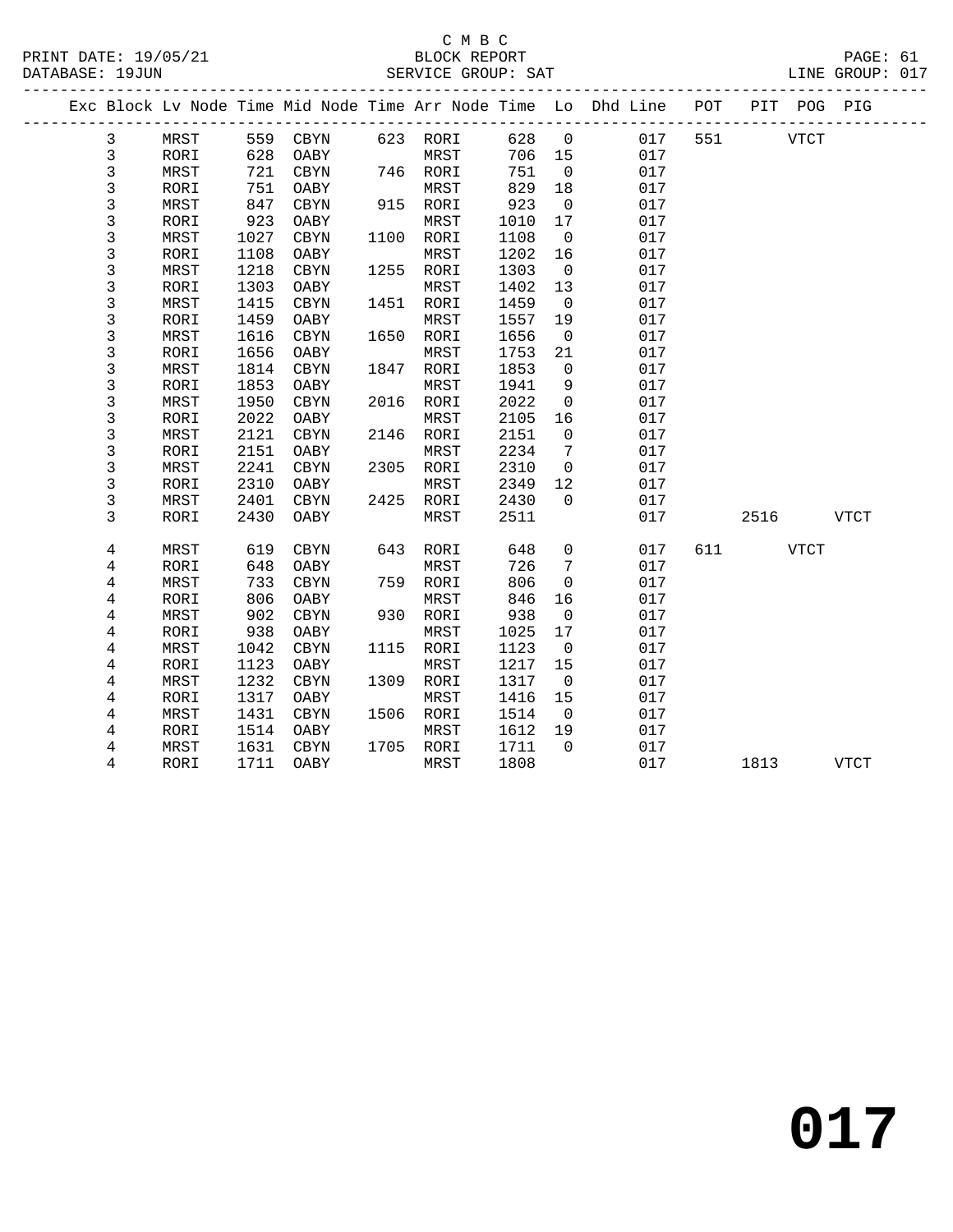|  |        |              |              |              |      |                   |              |                         | Exc Block Lv Node Time Mid Node Time Arr Node Time Lo Dhd Line POT PIT POG PIG |         |             |             |             |
|--|--------|--------------|--------------|--------------|------|-------------------|--------------|-------------------------|--------------------------------------------------------------------------------|---------|-------------|-------------|-------------|
|  | 5      | MRST         |              | 651 CBYN     |      | 716 RORI          | 721          | $\overline{0}$          |                                                                                | 017 643 | <b>VTCT</b> |             |             |
|  | 5      | RORI         | 721          | OABY         |      | MRST              | 759          | 19                      | 017                                                                            |         |             |             |             |
|  | 5      | MRST         | 818          | CBYN         |      | 844 RORI          | 851          | $\overline{0}$          | 017                                                                            |         |             |             |             |
|  | 5      | RORI         | 851          | OABY         |      | MRST              | 934          | 9                       | 017                                                                            |         |             |             |             |
|  | 5      | MRST         | 943          | CBYN         |      | 1015 RORI         | 1023         | $\overline{0}$          | 017                                                                            |         |             |             |             |
|  | 5      | RORI         | 1023         | OABY         |      | MRST              | 1110         | 15                      | 017                                                                            |         |             |             |             |
|  | 5      | MRST         | 1125         | CBYN         |      | 1159 RORI         | 1207         | $\overline{0}$          | 017                                                                            |         |             |             |             |
|  | 5      | RORI         | 1207         | OABY         |      | MRST              | 1306         | 9                       | 017                                                                            |         |             |             |             |
|  | 5      | MRST         | 1315         | CBYN         |      | 1352 RORI         | 1400         | $\overline{0}$          | 017                                                                            |         |             |             |             |
|  | 5      | RORI         | 1400         | OABY         |      | MRST              | 1458         | 17                      | 017                                                                            |         |             |             |             |
|  | 5      | MRST         | 1515         | CBYN         |      | 1550 RORI         | 1558         | $\overline{\mathbf{0}}$ | 017                                                                            |         |             |             |             |
|  | 5      | RORI         | 1558         | OABY         |      | MRST              | 1656         | 20                      | 017                                                                            |         |             |             |             |
|  | 5      | MRST         | 1716         | CBYN         |      | 1750 RORI         | 1756         | $\overline{0}$          | 017                                                                            |         |             |             |             |
|  | 5      | RORI         | 1756         | OABY         |      | MRST              | 1846         | 18                      | 017                                                                            |         |             |             |             |
|  | 5      | MRST         | 1904         | CBYN         |      | 1931 RORI         | 1937         | $\overline{0}$          | 017                                                                            |         |             |             |             |
|  | 5      | RORI         | 1937         | OABY         |      | MRST              | 2023         | 18                      | 017                                                                            |         |             |             |             |
|  | 5      | MRST         | 2041         | CBYN         |      | 2106 RORI         | 2111         | $\mathsf{O}$            | 017                                                                            |         |             |             |             |
|  | 5      | RORI         | 2111         | OABY         |      | MRST              | 2154         | $7\phantom{.0}$         | 017                                                                            |         |             |             |             |
|  | 5      | MRST         | 2201         | CBYN         |      | 2225 RORI         | 2230         | $\overline{0}$          | 017                                                                            |         |             |             |             |
|  | 5      | RORI         | 2230         | OABY         |      | MRST              | 2309         | 22                      | 017                                                                            |         |             |             |             |
|  | 5<br>5 | MRST         | 2331<br>2400 | CBYN         |      | 2355 RORI<br>MRST | 2400         | $\overline{0}$<br>22    | 017<br>017                                                                     |         |             |             |             |
|  |        | RORI         |              | OABY         |      |                   | 2441<br>2532 | $\overline{0}$          | 017                                                                            |         |             |             |             |
|  | 5<br>5 | MRST<br>RORI | 2503<br>2532 | CBYN<br>OABY |      | 2527 RORI<br>MRST | 2611         |                         | 017                                                                            |         | 2616        |             | <b>VTCT</b> |
|  |        |              |              |              |      |                   |              |                         |                                                                                |         |             |             |             |
|  | 6      | MRST         | 803          | CBYN         |      | 829 RORI          | 836          | 0                       | 017                                                                            | 755     |             | VTCT        |             |
|  | 6      | RORI         | 836          | OABY         |      | MRST              | 919          | 9                       | 017                                                                            |         |             |             |             |
|  | 6      | MRST         | 928          | CBYN         |      | 1000 RORI         | 1008         | $\overline{0}$          | 017                                                                            |         |             |             |             |
|  | 6      | RORI         | 1008         | OABY         |      | MRST              | 1055         | 17                      | 017                                                                            |         |             |             |             |
|  | 6      | MRST         | 1112         | CBYN         |      | 1145 RORI         | 1153         | $\overline{0}$          | 017                                                                            |         |             |             |             |
|  | 6      | RORI         | 1153         | OABY         |      | MRST              | 1250         | 10                      | 017                                                                            |         |             |             |             |
|  | 6      | MRST         | 1300         | CBYN         |      | 1337 RORI         | 1345         | $\overline{\mathbf{0}}$ | 017                                                                            |         |             |             |             |
|  | 6      | RORI         | 1345         | OABY         |      | MRST              | 1443         | 18                      | 017                                                                            |         |             |             |             |
|  | 6      | MRST         | 1501         | CBYN         |      | 1536 RORI         | 1544         | $\overline{0}$          | 017                                                                            |         |             |             |             |
|  | 6      | RORI         | 1544         | OABY         |      | MRST              | 1642         | 19                      | 017                                                                            |         |             |             |             |
|  | 6      | MRST         | 1701         | CBYN         |      | 1735 RORI         | 1741         | $\overline{\mathbf{0}}$ | 017                                                                            |         |             |             |             |
|  | 6      | RORI         | 1741         | OABY         |      | MRST              | 1831         | 14                      | 017                                                                            |         |             |             |             |
|  | 6      | MRST         | 1845         | CBYN         |      | 1916 RORI         | 1922         | $\overline{0}$          | 017                                                                            |         |             |             |             |
|  | 6      | RORI         | 1922         | OABY         |      | MRST              | 2008         | 13                      | 017                                                                            |         |             |             |             |
|  | 6      | MRST         |              | 2021 CBYN    |      | 2047 RORI         | 2053 0       |                         | 017                                                                            |         |             |             |             |
|  | 6      | RORI         | 2053         | OABY         |      | MRST              | 2136         |                         | 017                                                                            |         | 2141        |             | <b>VTCT</b> |
|  |        |              |              |              |      |                   |              |                         |                                                                                |         |             |             |             |
|  | 7      | MRST         | 957          | CBYN         | 1030 | RORI              | 1038         | $\mathsf{O}$            | 017                                                                            | 949     |             | <b>VTCT</b> |             |
|  | 7      | RORI         | 1038         | OABY         | 1213 | MRST              | 1126         | 13                      | 017<br>017                                                                     |         |             |             |             |
|  | 7<br>7 | MRST<br>RORI | 1139<br>1221 | CBYN         |      | RORI<br>MRST      | 1221<br>1320 | 0<br>9                  | 017                                                                            |         |             |             |             |
|  | 7      | MRST         | 1329         | OABY<br>CBYN | 1406 | RORI              | 1414         | 0                       | 017                                                                            |         |             |             |             |
|  | 7      | RORI         | 1414         | OABY         |      | MRST              | 1512         | 17                      | 017                                                                            |         |             |             |             |
|  | 7      | MRST         | 1529         | CBYN         | 1604 | RORI              | 1612         | 0                       | 017                                                                            |         |             |             |             |
|  | 7      | RORI         | 1612         | OABY         |      | MRST              | 1709         | 21                      | 017                                                                            |         |             |             |             |
|  | 7      | MRST         | 1730         | CBYN         |      | 1804 RORI         | 1810         | $\mathbf 0$             | 017                                                                            |         |             |             |             |
|  | 7      | RORI         | 1810         | OABY         |      | MRST              | 1900         | 19                      | 017                                                                            |         |             |             |             |
|  | 7      | MRST         | 1919         | CBYN         | 1946 | RORI              | 1952         | 0                       | 017                                                                            |         |             |             |             |
|  | 7      | RORI         | 1952         | OABY         |      | MRST              | 2038         |                         | 017                                                                            |         | 2043        |             | <b>VTCT</b> |
|  |        |              |              |              |      |                   |              |                         |                                                                                |         |             |             |             |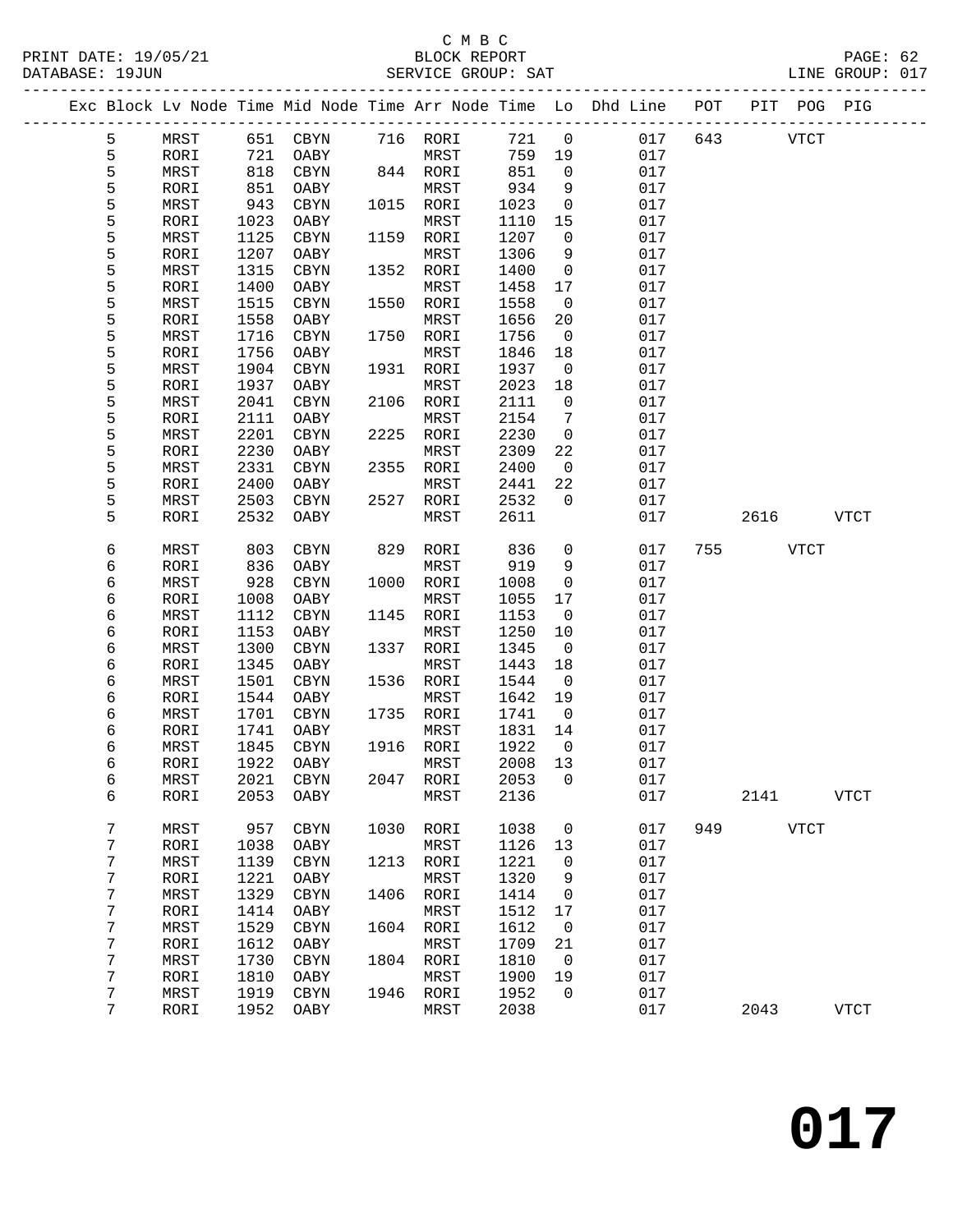### C M B C<br>BLOCK REPORT SERVICE GROUP: SAT

|   |      |      |      |      |      |      |          | Exc Block Lv Node Time Mid Node Time Arr Node Time  Lo  Dhd Line | POT  | PIT  | POG  | PIG  |  |
|---|------|------|------|------|------|------|----------|------------------------------------------------------------------|------|------|------|------|--|
| 8 | MRST | 1206 | CBYN | 1241 | RORI | 1249 | $\Omega$ | 017                                                              | 1158 |      | VTCT |      |  |
| 8 | RORI | 1249 | OABY |      | MRST | 1348 | 13       | 017                                                              |      |      |      |      |  |
| 8 | MRST | 1401 | CBYN | 1436 | RORI | 1444 | $\Omega$ | 017                                                              |      |      |      |      |  |
| 8 | RORI | 1444 | OABY |      | MRST | 1542 | 19       | 017                                                              |      |      |      |      |  |
| 8 | MRST | 1601 | CBYN | 1636 | RORI | 1642 | - 0      | 017                                                              |      |      |      |      |  |
| 8 | RORI | 1642 | OABY |      | MRST | 1739 | 21       | 017                                                              |      |      |      |      |  |
| 8 | MRST | 1800 | CBYN | 1833 | RORI | 1839 | $\Omega$ | 017                                                              |      |      |      |      |  |
| 8 | RORI | 1839 | OABY |      | MRST | 1927 | 8        | 017                                                              |      |      |      |      |  |
| 8 | MRST | 1935 | CBYN | 2001 | RORI | 2007 | $\Omega$ | 017                                                              |      |      |      |      |  |
| 8 | RORI | 2007 | OABY |      | MRST | 2050 | 11       | 017                                                              |      |      |      |      |  |
| 8 | MRST | 2101 | CBYN | 2126 | RORI | 2131 | $\Omega$ | 017                                                              |      |      |      |      |  |
| 8 | RORI | 2131 | OABY |      | MRST | 2214 | 7        | 017                                                              |      |      |      |      |  |
| 8 | MRST | 2221 | CBYN | 2245 | RORI | 2250 | $\Omega$ | 017                                                              |      |      |      |      |  |
| 8 | RORI | 2250 | OABY |      | MRST | 2329 |          | 017                                                              |      | 2334 |      | VTCT |  |
|   |      |      |      |      |      |      |          |                                                                  |      |      |      |      |  |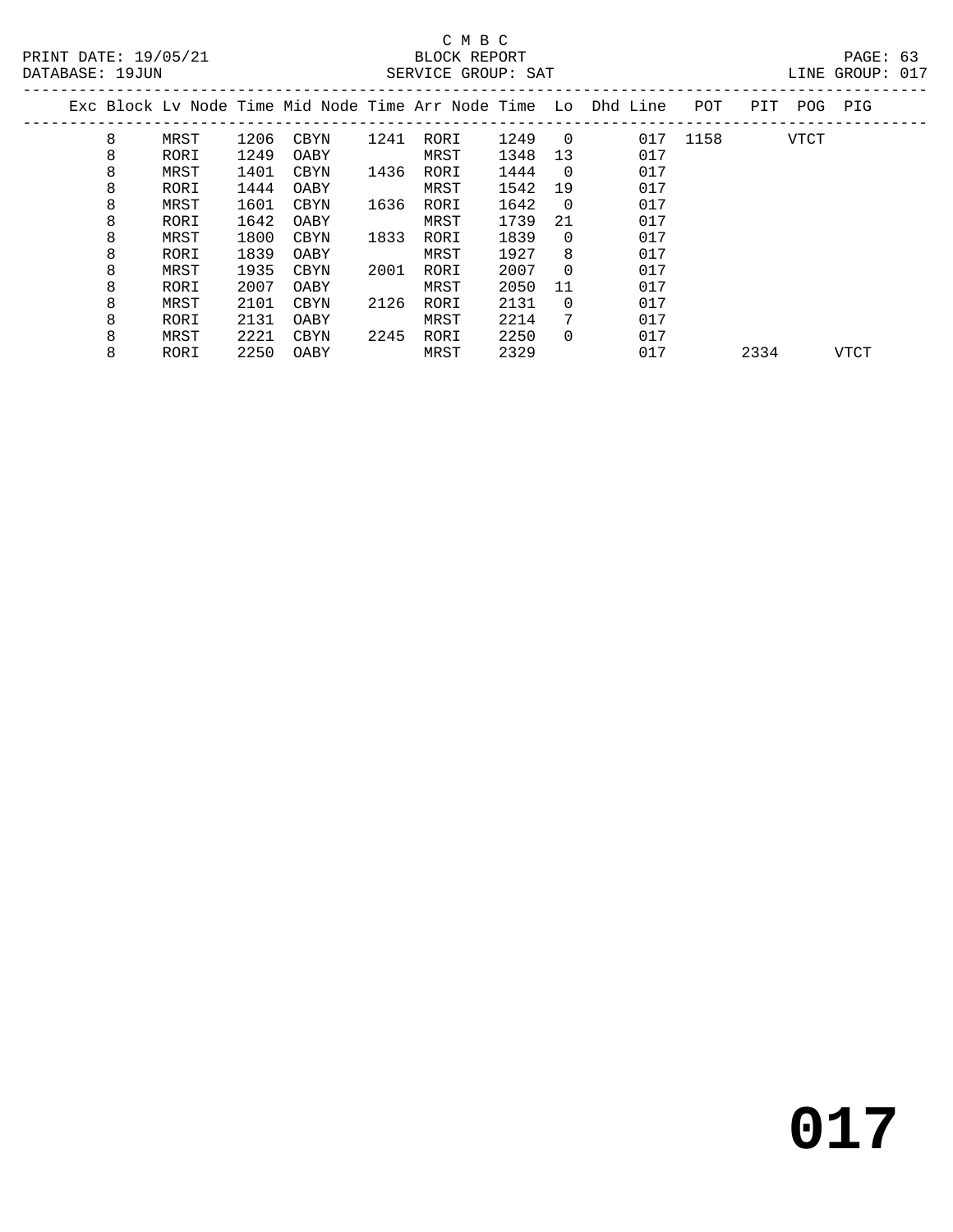| PRINT DATE: 19/05/21<br>DATABASE: 19JUN                                                                          |                             |              |      | י יש יש BLOCK REPORT<br>BLOCK REPORT SERVICE GROUP: SAT                 |              | C M B C               |              |                                     | LINE GROUP: 019                                                          |           | PAGE: 64    |  |
|------------------------------------------------------------------------------------------------------------------|-----------------------------|--------------|------|-------------------------------------------------------------------------|--------------|-----------------------|--------------|-------------------------------------|--------------------------------------------------------------------------|-----------|-------------|--|
| BYGR BROADWAY & GRANVILLE<br>HRPN HOMER & PENDER<br>KYBY KINGSWAY & BROADWAY                                     |                             |              |      |                                                                         |              |                       |              |                                     | CMHA CAMBIE & HASTINGS<br>JOKY JOYCE & KINGSWAY<br>KYJO KINGSWAY & JOYCE |           |             |  |
|                                                                                                                  |                             |              |      |                                                                         |              |                       |              |                                     |                                                                          |           |             |  |
|                                                                                                                  |                             |              |      |                                                                         |              |                       |              |                                     |                                                                          |           |             |  |
| MTST METROTOWN STATION<br>PRINCE READ PRINCE & BURRARD<br>PNHM PENDER & HAMILTON<br>STTE PACIFIC CENTRAL STATION |                             |              |      |                                                                         |              |                       |              |                                     | OA41 OAK & 41 AV                                                         |           |             |  |
|                                                                                                                  |                             |              |      |                                                                         |              |                       |              |                                     |                                                                          |           |             |  |
|                                                                                                                  |                             |              |      |                                                                         |              |                       |              |                                     |                                                                          |           |             |  |
| VTC Vancouver Diesel Depot                                                                                       |                             |              |      |                                                                         |              |                       |              |                                     |                                                                          |           |             |  |
|                                                                                                                  |                             |              |      |                                                                         |              |                       |              |                                     |                                                                          |           |             |  |
|                                                                                                                  |                             |              |      |                                                                         |              |                       |              |                                     |                                                                          |           |             |  |
|                                                                                                                  |                             |              |      | 1 KYJO 456                                                              |              |                       |              |                                     | MTST 503 0 019 433 VTCT                                                  |           |             |  |
|                                                                                                                  | $\mathbf{1}$                | MTST         |      |                                                                         |              |                       |              |                                     | 541 0 019                                                                |           |             |  |
|                                                                                                                  | $\mathbf{1}$                | PNBU         |      | 503 KYBY 526 PNBU 541<br>541 KYBY 555 MTST 617<br>619 KYBY 643 STLP 704 |              |                       |              |                                     | 617 2 019<br>704 10 019                                                  |           |             |  |
|                                                                                                                  | $\mathbf{1}$                | MTST         |      |                                                                         |              |                       |              |                                     |                                                                          |           |             |  |
|                                                                                                                  | $\mathbf{1}$                | STLP         |      | 714 KYBY 736 MTST                                                       |              |                       | 801          |                                     | 16 019                                                                   |           |             |  |
|                                                                                                                  | $\mathbf{1}$                | MTST         |      | 817 KYBY 846                                                            |              | STLP                  | 909          |                                     | 8 019                                                                    |           |             |  |
|                                                                                                                  | $\mathbf{1}$                | STLP         |      | ים ויידיא 1035<br>917 KYBY<br>1035 ביטו                                 |              | 945 MTST              | 1017<br>1142 | 18                                  | 019<br>$6\overline{6}$                                                   |           |             |  |
|                                                                                                                  | $\mathbf{1}$<br>$\mathbf 1$ | MTST         | 1148 | 1035 KYBY<br>KYBY                                                       | 1110<br>1220 | STLP<br>MTST          | 1142<br>1259 | 10                                  | 019<br>019                                                               |           |             |  |
|                                                                                                                  | 1                           | STLP<br>MTST | 1309 | KYBY                                                                    | 1349         | STLP                  | 1422         | 5 <sup>5</sup>                      | 019                                                                      |           |             |  |
|                                                                                                                  | $\mathbf 1$                 | STLP         | 1427 | KYBY                                                                    | 1502         | MTST                  | 1545         | 12                                  | 019                                                                      |           |             |  |
|                                                                                                                  | $\mathbf 1$                 | MTST         | 1557 | KYBY                                                                    | 1639         | STLP                  | 1705         | $\begin{array}{c}\n11\n\end{array}$ | 019                                                                      |           |             |  |
|                                                                                                                  | $\mathbf 1$                 | STLP         | 1716 | KYBY                                                                    | 1750         | MTST                  | 1827         | 6                                   | 019                                                                      |           |             |  |
|                                                                                                                  | $\mathbf 1$                 | MTST         | 1833 | KYBY                                                                    | 1911         | STLP                  | 1935         | 16                                  | 019                                                                      |           |             |  |
|                                                                                                                  | 1                           | STLP         | 1951 | KYBY                                                                    | 2021         | MTST                  | 2050         | 14                                  | 019                                                                      |           |             |  |
|                                                                                                                  | $\mathbf 1$                 | MTST         |      | 2104 KYBY                                                               | 2135         | STLP                  | 2157         | $\overline{0}$                      | 019                                                                      |           |             |  |
|                                                                                                                  | $\mathbf 1$                 | STLP         |      | 2157 KYBY                                                               |              | 2225 MTST             | 2252         | 13                                  | 019                                                                      |           |             |  |
|                                                                                                                  | $\mathbf{1}$                | MTST         | 2305 | KYBY                                                                    | 2333         | STLP                  | 2354         |                                     | $\overline{0}$<br>019                                                    |           |             |  |
|                                                                                                                  | $\mathbf 1$                 | STLP         | 2354 | KYBY                                                                    | 2430         | MTST                  | 2455         | 5 <sub>5</sub>                      | 019                                                                      |           |             |  |
|                                                                                                                  | $\mathbf{1}$                | MTST         | 2500 | KYBY                                                                    | 2525         | PNHM                  | 2533         | $7\overline{ }$                     | $\begin{array}{cc} & 019 \\ 3 & 019 \end{array}$                         |           |             |  |
|                                                                                                                  | $\mathbf{1}$                | HRPN         |      | 2543 BYGR                                                               |              | 2559 ULP1             | 2619         |                                     | 014                                                                      | 2649 VTCT |             |  |
|                                                                                                                  | 2                           | KYJO         |      |                                                                         |              |                       | 628          |                                     | $\frac{5}{10}$ 019                                                       | 556 VTCT  |             |  |
|                                                                                                                  | 2                           | MTST         |      |                                                                         |              |                       | 719          | 10                                  | 019                                                                      |           |             |  |
|                                                                                                                  | 2                           | STLP         |      |                                                                         |              |                       | 816          |                                     | 13 019                                                                   |           |             |  |
|                                                                                                                  | 2                           | MTST         |      | 829 KYBY 858 STLP                                                       |              |                       | 921          | 8 <sup>8</sup>                      | 019                                                                      |           |             |  |
|                                                                                                                  | 2                           | <b>STLP</b>  |      | 929 KYBY                                                                |              | 957 MTST              | 1029 18      |                                     | 019                                                                      |           |             |  |
|                                                                                                                  | 2                           |              |      | MTST 1047 KYBY 1122 STLP 1154 5                                         |              |                       |              |                                     | 019                                                                      |           |             |  |
|                                                                                                                  | 2                           | <b>STLP</b>  | 1159 | KYBY                                                                    | 1232         | MTST                  | 1312         | 7                                   | 019                                                                      |           |             |  |
|                                                                                                                  | 2                           | MTST         | 1319 | KYBY                                                                    | 1359         | $\operatorname{STLP}$ | 1432         | 5                                   | 019                                                                      |           |             |  |
|                                                                                                                  | 2                           | <b>STLP</b>  | 1437 | KYBY                                                                    | 1512         | MTST                  | 1555         | 13                                  | 019                                                                      |           |             |  |
|                                                                                                                  | 2                           | MTST         | 1608 | KYBY                                                                    | 1649         | <b>STLP</b>           | 1714         | 12                                  | 019                                                                      |           |             |  |
|                                                                                                                  | 2                           | <b>STLP</b>  | 1726 | KYBY                                                                    | 1800         | MTST                  | 1837         | 11                                  | 019                                                                      |           |             |  |
|                                                                                                                  | 2                           | MTST         | 1848 | KYBY                                                                    | 1926         | <b>STLP</b>           | 1950         | 16                                  | 019                                                                      |           |             |  |
|                                                                                                                  | $\overline{2}$              | <b>STLP</b>  | 2006 | KYBY                                                                    | 2036         | MTST                  | 2103         |                                     | 019                                                                      | 2136      | <b>VTCT</b> |  |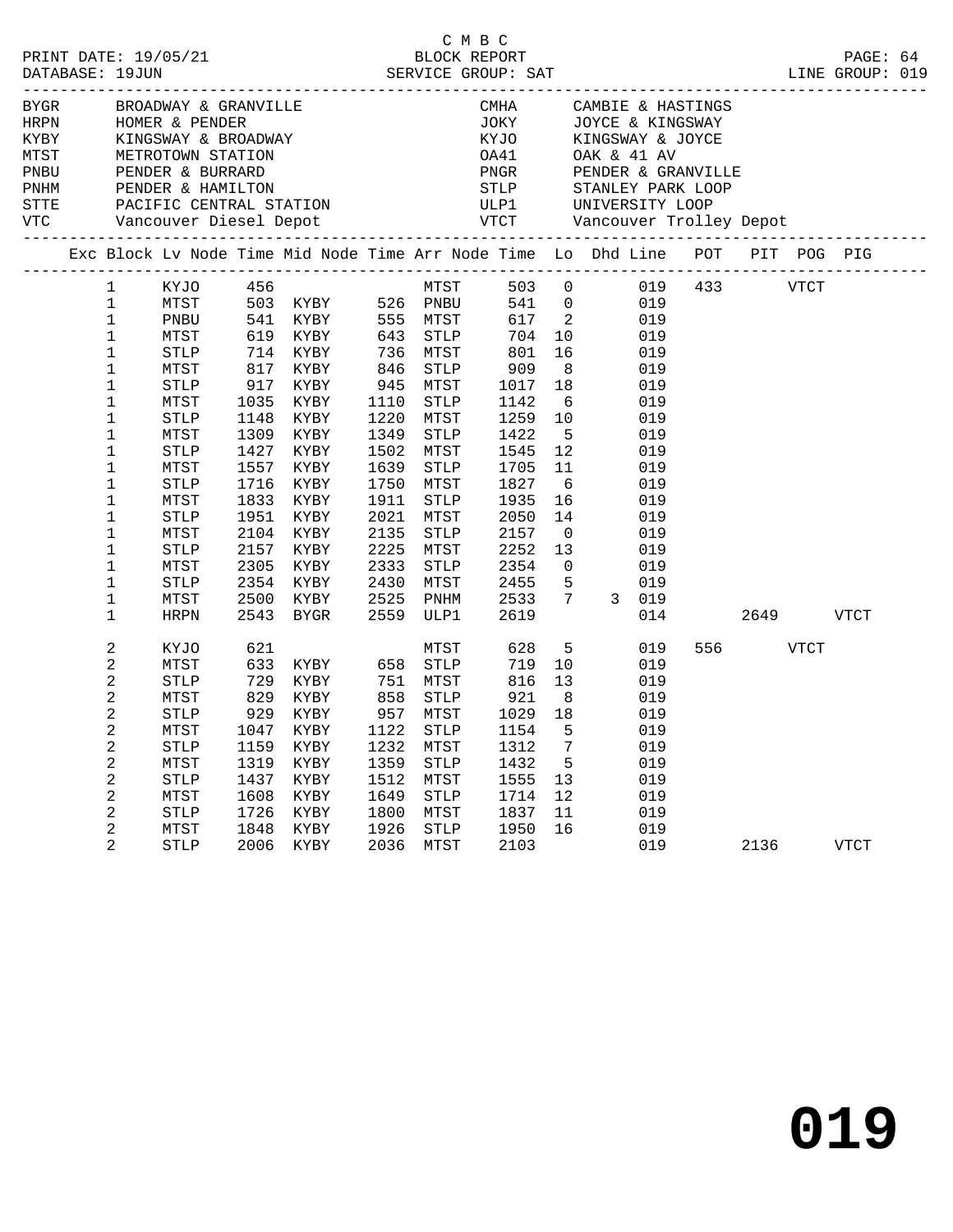## C M B C

| DATABASE: 19JUN |              |                       |              |               |      | SERVICE GROUP: SAT    |              |                         | LINE GROUP: 019                                                                |          |             |           |             |  |
|-----------------|--------------|-----------------------|--------------|---------------|------|-----------------------|--------------|-------------------------|--------------------------------------------------------------------------------|----------|-------------|-----------|-------------|--|
|                 |              |                       |              |               |      |                       |              |                         | Exc Block Lv Node Time Mid Node Time Arr Node Time Lo Dhd Line POT PIT POG PIG |          |             |           |             |  |
|                 | $\mathbf{3}$ | KYJO 957              |              |               |      | MTST 1009 2           |              |                         | 019                                                                            | 927      | <b>VTCT</b> |           |             |  |
|                 | 3            | MTST                  |              |               |      | 1011 KYBY 1046 STLP   | 1117         | 9                       | 019                                                                            |          |             |           |             |  |
|                 | 3            | STLP                  | 1126         | KYBY          |      | 1157 MTST             | 1234         | 15                      | 019                                                                            |          |             |           |             |  |
|                 | 3            | MTST                  | 1249         | KYBY          | 1329 | STLP                  | 1402         | $5^{\circ}$             | 019                                                                            |          |             |           |             |  |
|                 | 3            | $\operatorname{STLP}$ | 1407         | KYBY          | 1441 | MTST                  | 1527         | 10                      | 019                                                                            |          |             |           |             |  |
|                 | 3            | MTST                  | 1537         | KYBY          | 1619 | STLP                  | 1648         | 8 <sup>8</sup>          | 019                                                                            |          |             |           |             |  |
|                 | 3            | ${\tt STLP}$          | 1656         | KYBY          | 1730 | MTST                  | 1809         | 9                       | 019                                                                            |          |             |           |             |  |
|                 | 3            | MTST                  | 1818         | KYBY          | 1858 | STLP                  | 1923         | 13                      | 019                                                                            |          |             |           |             |  |
|                 | 3            | <b>STLP</b>           | 1936         | KYBY          | 2006 | MTST                  | 2035         | 9                       | 019                                                                            |          |             |           |             |  |
|                 | 3            | MTST                  | 2044         | KYBY          | 2115 | STLP                  | 2137         | $\overline{0}$          | 019                                                                            |          |             |           |             |  |
|                 | 3            | <b>STLP</b>           | 2137         | KYBY          | 2205 | MTST                  | 2232         | 14                      | 019                                                                            |          |             |           |             |  |
|                 | 3            | MTST                  | 2246         | KYBY          | 2314 | STLP                  | 2335         | $\overline{0}$          | 019                                                                            |          |             |           |             |  |
|                 | 3            | <b>STLP</b>           | 2335         | KYBY          | 2403 | MTST                  | 2428         | 2                       | 019                                                                            |          |             |           |             |  |
|                 | 3            | MTST                  | 2430         |               |      | JOKY                  | 2438         | $\overline{0}$          | 019                                                                            |          |             |           |             |  |
|                 | 3            | JOKY                  | 2438         | OA41          | 2456 | OA41                  | 2456         |                         | 041                                                                            |          |             | 2506 VTCT |             |  |
|                 |              |                       |              |               |      |                       |              |                         |                                                                                |          |             |           |             |  |
|                 | 4            | CMHA                  | 1150         | PNGR          | 1153 | STLP                  | 1207         | $\overline{\mathbf{3}}$ |                                                                                | 019 1112 |             | VTCT      |             |  |
|                 | 4            | <b>STLP</b>           | 1210         | KYBY          | 1243 | MTST                  | 1323         | 16                      | 019                                                                            |          |             |           |             |  |
|                 | 4            | MTST                  | 1339         | KYBY          | 1419 | STLP                  | 1452         | $5^{\circ}$             | 019                                                                            |          |             |           |             |  |
|                 | 4            | <b>STLP</b>           | 1457         | KYBY          | 1532 | MTST                  | 1615         | 13                      | 019                                                                            |          |             |           |             |  |
|                 | 4            | MTST                  | 1628         | KYBY          | 1709 | STLP                  | 1734         | 12                      | 019                                                                            |          |             |           |             |  |
|                 | 4            | STLP                  | 1746         | KYBY          | 1820 | MTST                  | 1857         | 11                      | 019                                                                            |          |             |           |             |  |
|                 | 4            | MTST                  | 1908         | KYBY          | 1941 | STLP                  | 2005         | $\overline{0}$          | 019                                                                            |          |             |           |             |  |
|                 | 4            | <b>STLP</b>           | 2005         |               |      | PNGR                  | 2017         |                         | 019                                                                            |          |             | 2049      | <b>VTCT</b> |  |
|                 | 5            | KYJO                  | 515          |               |      | MTST                  | 522          | $\mathsf{O}$            | 019                                                                            | 450      |             | VTCT      |             |  |
|                 | 5            | MTST                  | 522          | KYBY 545 PNBU |      |                       | 601          | $\overline{0}$          | 019                                                                            |          |             |           |             |  |
|                 | 5            | PNBU                  | 601          | KYBY          | 615  | MTST                  | 637          | 11                      | 019                                                                            |          |             |           |             |  |
|                 | 5            | MTST                  | 648          | KYBY          | 713  | STLP                  | 734          | 10                      | 019                                                                            |          |             |           |             |  |
|                 | 5            | <b>STLP</b>           | 744          | KYBY          | 806  | MTST                  | 832          | 8                       | 019                                                                            |          |             |           |             |  |
|                 | 5            | MTST                  | 840          | KYBY          | 910  | STLP                  | 937          | $\overline{\mathbf{3}}$ | 019                                                                            |          |             |           |             |  |
|                 | 5            | <b>STLP</b>           | 940          | KYBY          | 1009 | MTST                  | 1042         | 14                      | 019                                                                            |          |             |           |             |  |
|                 | 5            | MTST                  | 1056         | KYBY          | 1134 | STLP                  | 1206         | 11                      | 019                                                                            |          |             |           |             |  |
|                 | 5            | <b>STLP</b>           | 1217         | KYBY          | 1250 | MTST                  | 1330         | 19                      | 019                                                                            |          |             |           |             |  |
|                 | 5            | MTST                  | 1349         | KYBY          | 1429 | STLP                  | 1502         | $-5$                    | 019                                                                            |          |             |           |             |  |
|                 | 5            | STLP                  | 1507         | KYBY          | 1542 | MTST                  | 1625         | 15                      | 019                                                                            |          |             |           |             |  |
|                 | 5            | MTST                  | 1640         | KYBY          | 1719 | STLP                  | 1744         | 12                      | 019                                                                            |          |             |           |             |  |
|                 | 5            | <b>STLP</b>           |              | 1756 KYBY     | 1830 | MTST                  | 1907 16      |                         | 019                                                                            |          |             |           |             |  |
|                 | 5            |                       |              |               |      |                       |              |                         | 1923 KYBY 1956 STLP 2020 0 019                                                 |          |             |           |             |  |
|                 |              | MTST                  |              |               |      |                       |              |                         |                                                                                |          |             |           |             |  |
|                 | 5            | <b>STLP</b>           | 2020         | KYBY          | 2050 | MTST                  | 2117         | 7                       | 019                                                                            |          |             |           |             |  |
|                 | 5            | MTST                  | 2124         | KYBY          | 2155 | STLP                  | 2217         | $\overline{0}$          | 019                                                                            |          |             |           |             |  |
|                 | 5            | STLP                  | 2217         | KYBY          | 2245 | MTST                  | 2312         | 15                      | 019                                                                            |          |             |           |             |  |
|                 | 5            | MTST                  | 2327         | KYBY          | 2355 | ${\tt STLP}$          | 2419         | $\mathbf 0$             | 019                                                                            |          |             |           |             |  |
|                 | 5            | STLP                  | 2419         | KYBY          | 2500 | MTST                  | 2525         | $\mathbf 0$             | 019                                                                            |          |             |           |             |  |
|                 | 5<br>5       | MTST<br>JOKY          | 2525<br>2533 | OA41          | 2551 | JOKY<br>OA41          | 2533<br>2551 | $\mathbf{0}$            | 019<br>041                                                                     |          | 2601        |           | <b>VTCT</b> |  |
|                 |              |                       |              |               |      |                       |              |                         |                                                                                |          |             |           |             |  |
|                 | 6            | KYJO                  | 836          |               |      | MTST                  | 846          | 6                       | 019                                                                            | 806      | <b>VTCT</b> |           |             |  |
|                 | 6            | MTST                  | 852          | KYBY          | 922  | $\operatorname{STLP}$ | 949          | $\overline{3}$          | 019                                                                            |          |             |           |             |  |
|                 | 6            | $\operatorname{STLP}$ | 952          | KYBY          | 1021 | MTST                  | 1054         | 14                      | 019                                                                            |          |             |           |             |  |
|                 | 6            | MTST                  | 1108         | KYBY          | 1146 | STLP                  | 1218         | 9                       | 019                                                                            |          |             |           |             |  |
|                 | 6            | <b>STLP</b>           | 1227         | KYBY          | 1300 | MTST                  | 1342         | 17                      | 019                                                                            |          |             |           |             |  |
|                 | 6            | MTST                  | 1359         | KYBY          | 1439 | ${\tt STLP}$          | 1511         | 6                       | 019                                                                            |          |             |           |             |  |
|                 | 6            | <b>STLP</b>           | 1517         | KYBY          | 1552 | MTST                  | 1635         | 15                      | 019                                                                            |          |             |           |             |  |
|                 | 6            | MTST                  | 1650         | KYBY          | 1729 | STLP                  | 1754         | 12                      | 019                                                                            |          |             |           |             |  |
|                 | 6            | <b>STLP</b>           | 1806         | KYBY          | 1840 | MTST                  | 1917         |                         | 019                                                                            |          | 1950        |           | <b>VTCT</b> |  |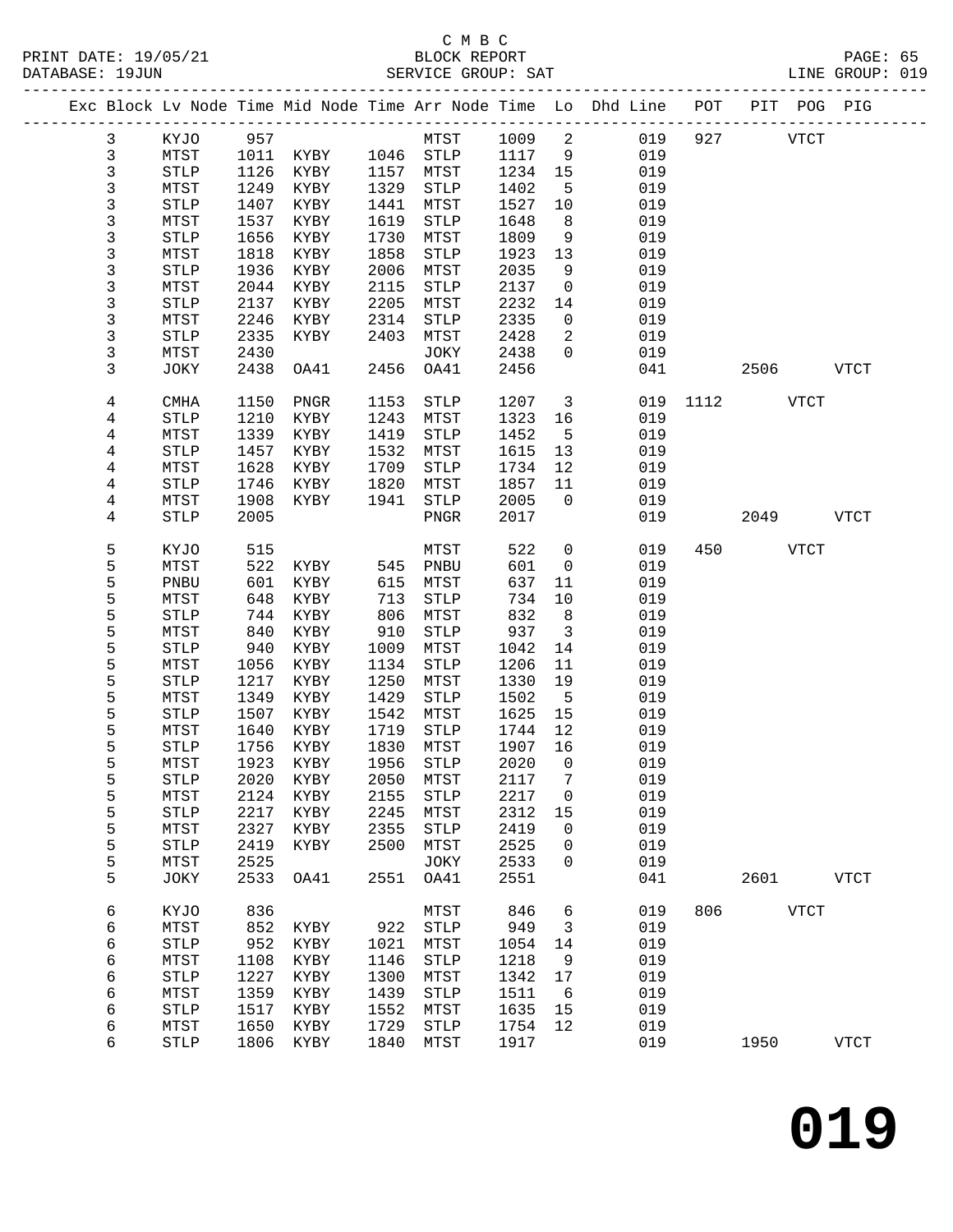|  |                  |                       |              |           |      |                       |              |                          | Exc Block Lv Node Time Mid Node Time Arr Node Time Lo Dhd Line |     | POT PIT POG PIG |             |             |
|--|------------------|-----------------------|--------------|-----------|------|-----------------------|--------------|--------------------------|----------------------------------------------------------------|-----|-----------------|-------------|-------------|
|  | 7                | <b>CMHA</b>           |              | 946 PNGR  |      | 949 STLP              | 1002         | $\overline{\phantom{a}}$ | 019                                                            | 908 |                 | <b>VTCT</b> |             |
|  | $\overline{7}$   | STLP                  |              | 1004 KYBY |      | 1033 MTST             | 1107         | 13                       | 019                                                            |     |                 |             |             |
|  | $\overline{7}$   | MTST                  | 1120         | KYBY      |      | 1158 STLP             | 1230         | $\overline{7}$           | 019                                                            |     |                 |             |             |
|  | $\boldsymbol{7}$ | $\operatorname{STLP}$ |              | 1237 KYBY |      | 1310 MTST             | 1352         | 17                       | 019                                                            |     |                 |             |             |
|  | $\boldsymbol{7}$ | MTST                  | 1409         | KYBY      | 1449 | STLP                  | 1521         | $6\overline{6}$          | 019                                                            |     |                 |             |             |
|  | $\boldsymbol{7}$ | $\operatorname{STLP}$ | 1527         | KYBY      |      | 1602 MTST             | 1645         | 14                       | 019                                                            |     |                 |             |             |
|  | $\overline{7}$   | MTST                  | 1659         | KYBY      | 1738 | STLP                  | 1803         | $\mathbf 0$              | 019                                                            |     |                 |             |             |
|  | 7                | STLP                  | 1803         |           |      | ${\tt PNGR}$          | 1817         |                          | 019                                                            |     | 1852            |             | <b>VTCT</b> |
|  |                  |                       |              |           |      |                       |              |                          |                                                                |     |                 |             |             |
|  | 8                | <b>CMHA</b>           | 602          | PNGR      | 605  | STLP                  | 614          | $\mathbf 0$              | 019                                                            | 528 |                 | <b>VTCT</b> |             |
|  | 8                | STLP                  | 614          | KYBY      | 636  | MTST                  | 659          | $4\overline{ }$          | 019                                                            |     |                 |             |             |
|  | 8                | MTST                  | 703          | KYBY      | 728  | STLP                  | 749          | $\overline{7}$           | 019                                                            |     |                 |             |             |
|  | 8                | STLP                  | 756          | KYBY      | 821  | MTST                  | 848          | 14                       | 019                                                            |     |                 |             |             |
|  | 8                | MTST                  | 902          | KYBY      | 934  | $\operatorname{STLP}$ | 1005         | 11                       | 019                                                            |     |                 |             |             |
|  | 8                | <b>STLP</b>           | 1016         | KYBY      | 1045 | MTST                  | 1119         | 10                       | 019                                                            |     |                 |             |             |
|  | 8                | MTST                  | 1129         | KYBY      | 1209 | STLP                  | 1241         | $6\overline{6}$          | 019                                                            |     |                 |             |             |
|  | 8                | STLP                  | 1247         | KYBY      | 1320 | MTST                  | 1402         | 17                       | 019                                                            |     |                 |             |             |
|  | 8                | MTST                  | 1419         | KYBY      | 1459 | STLP                  | 1531         | 6                        | 019                                                            |     |                 |             |             |
|  | 8                | STLP                  | 1537         | KYBY      | 1612 | MTST                  | 1655         | 14                       | 019                                                            |     |                 |             |             |
|  | 8                | MTST                  | 1709         | KYBY      | 1748 | <b>STLP</b>           | 1813         | 5                        | 019                                                            |     |                 |             |             |
|  | 8                | STLP                  | 1818         | KYBY      | 1852 | MTST                  | 1929         | 9                        | 019                                                            |     |                 |             |             |
|  | 8                | MTST                  | 1938         | KYBY      | 2011 | STLP                  | 2035         | $\overline{0}$           | 019                                                            |     |                 |             |             |
|  | 8                | $\operatorname{STLP}$ | 2035         | KYBY      | 2103 | MTST                  | 2130         | 15                       | 019                                                            |     |                 |             |             |
|  | 8                | MTST                  | 2145         | KYBY      | 2215 | STLP                  | 2236         | $\Omega$                 | 019                                                            |     |                 |             |             |
|  | 8                | STLP                  | 2236         | KYBY      | 2304 | MTST                  | 2331         |                          | 019                                                            |     | 2404            |             | <b>VTCT</b> |
|  | 9                | KYJO                  | 709          |           |      | MTST                  | 717          | $\mathsf{O}$             | 019                                                            | 644 |                 | VTCT        |             |
|  | 9                | MTST                  | 717          | KYBY      | 743  | <b>STLP</b>           | 806          | 5                        | 019                                                            |     |                 |             |             |
|  | 9                | STLP                  | 811          | KYBY      |      | 836 MTST              | 903          | 11                       | 019                                                            |     |                 |             |             |
|  | 9                | MTST                  | 914          | KYBY      | 946  | STLP                  | 1017         | 11                       | 019                                                            |     |                 |             |             |
|  | 9                | STLP                  | 1028         | KYBY      | 1057 | MTST                  | 1131         | 8 <sup>8</sup>           | 019                                                            |     |                 |             |             |
|  | 9                | MTST                  | 1139         | KYBY      | 1219 | STLP                  | 1251         | $6\overline{6}$          | 019                                                            |     |                 |             |             |
|  | 9                | STLP                  | 1257         | KYBY      | 1330 | MTST                  | 1414         | 14                       | 019                                                            |     |                 |             |             |
|  | 9                | MTST                  | 1428         | KYBY      | 1509 | <b>STLP</b>           | 1542         | 6                        | 019                                                            |     |                 |             |             |
|  | $\mathsf 9$      | $\operatorname{STLP}$ | 1548         | KYBY      | 1623 | MTST                  | 1706         | 13                       | 019                                                            |     |                 |             |             |
|  | 9                | MTST                  | 1719         | KYBY      | 1758 | $\operatorname{STLP}$ | 1823         | 11                       | 019                                                            |     |                 |             |             |
|  | 9                | <b>STLP</b>           | 1834         | KYBY      | 1906 | MTST                  | 1938         | 15                       | 019                                                            |     |                 |             |             |
|  | 9                | MTST                  | 1953         | KYBY      | 2026 | STLP                  | 2050         | $\overline{0}$           | 019                                                            |     |                 |             |             |
|  | 9                | <b>STLP</b>           | 2050         | KYBY      | 2118 | MTST                  | 2145         | 20                       | 019                                                            |     |                 |             |             |
|  | 9                | MTST                  | 2205         | KYBY      | 2235 | <b>STLP</b>           | 2256         | $\overline{0}$           | 019                                                            |     |                 |             |             |
|  | 9                | STLP                  | 2256         | KYBY      | 2324 | MTST                  | 2351         | 9                        | 019                                                            |     |                 |             |             |
|  | 9                | MTST                  | 2400         | KYBY      | 2425 | STLP                  | 2449         | $\mathbf 0$<br>$\Omega$  | 019                                                            |     |                 |             |             |
|  | 9<br>9           | STLP                  | 2449<br>2555 | KYBY      | 2530 | MTST                  | 2555<br>2603 | $\Omega$                 | 019                                                            |     |                 |             |             |
|  | 9                | MTST<br>JOKY          | 2603         | OA41      |      | JOKY<br>2621 OA41     | 2621         |                          | 019<br>041                                                     |     | 2631            |             | <b>VTCT</b> |
|  |                  |                       |              |           |      |                       |              |                          |                                                                |     |                 |             |             |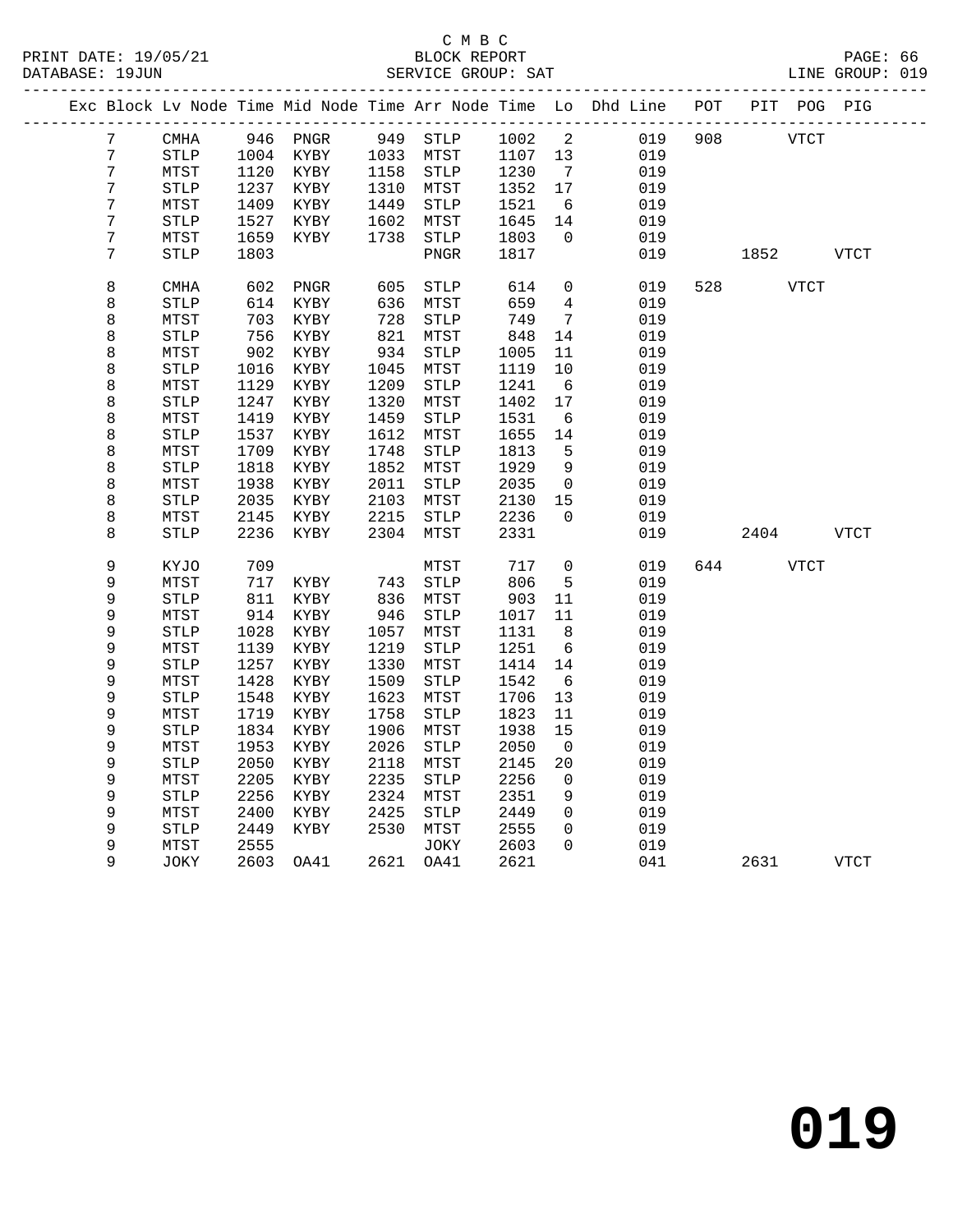#### C M B C PRINT DATE: 19/05/21 BLOCK REPORT BATE: 19/05/21

| PRINT DATE: 19/05/21<br>DATABASE: 19JUN |      |             |      | 5/21 BLOCK REPORT<br>SERVICE GROUP: SAT |            |                       |         |                 | PAGE: 67<br>LINE GROUP: 019                                                    |     |             |             |             |  |
|-----------------------------------------|------|-------------|------|-----------------------------------------|------------|-----------------------|---------|-----------------|--------------------------------------------------------------------------------|-----|-------------|-------------|-------------|--|
|                                         |      |             |      |                                         |            |                       |         |                 | Exc Block Lv Node Time Mid Node Time Arr Node Time Lo Dhd Line POT PIT POG PIG |     |             |             |             |  |
|                                         | 10   | KYJO 1130   |      |                                         |            |                       |         |                 | MTST 1144 5 019 1100                                                           |     | <b>VTCT</b> |             |             |  |
|                                         | 10   | MTST        |      | 1149 KYBY 1229 STLP                     |            |                       |         |                 | 1301 6 019                                                                     |     |             |             |             |  |
|                                         | $10$ | STLP        | 1307 | KYBY 1340 MTST                          |            |                       | 1424 14 |                 | 019                                                                            |     |             |             |             |  |
|                                         | 10   | MTST        | 1438 | KYBY                                    | 1519       | STLP                  | 1552    | $4\overline{4}$ | 019                                                                            |     |             |             |             |  |
|                                         | $10$ | STLP        | 1556 | KYBY                                    | 1631       | MTST                  | 1712    | 16              | 019                                                                            |     |             |             |             |  |
|                                         | $10$ | MTST        | 1728 | KYBY                                    | 1808       | STLP                  | 1833    | 16              | 019                                                                            |     |             |             |             |  |
|                                         | 10   | STLP        | 1849 | KYBY                                    | 1921       | MTST                  | 1953    | 17              | 019                                                                            |     |             |             |             |  |
|                                         | 10   | MTST        | 2010 | KYBY                                    | 2041       | ${\tt STLP}$          | 2105    | $\overline{0}$  | 019                                                                            |     |             |             |             |  |
|                                         | 10   | STLP        | 2105 | KYBY                                    | 2133       | MTST                  | 2200    | 25              | 019                                                                            |     |             |             |             |  |
|                                         | 10   | MTST        | 2225 | KYBY                                    | 2255       | STLP                  | 2316    | $\overline{0}$  | 019                                                                            |     |             |             |             |  |
|                                         | $10$ | STLP        | 2316 | KYBY                                    | 2344       | MTST                  | 2411    | 20              | 019                                                                            |     |             |             |             |  |
|                                         | 10   | MTST        | 2431 | KYBY                                    | 2456       | STLP                  | 2520    | $\overline{0}$  | 019                                                                            |     |             |             |             |  |
|                                         | 10   | STLP        | 2520 | KYBY                                    | 2600       | MTST                  | 2625    | $\overline{0}$  | 019                                                                            |     |             |             |             |  |
|                                         | 10   | MTST        | 2625 |                                         |            | JOKY                  | 2633    | $\overline{0}$  | 019                                                                            |     |             |             |             |  |
|                                         | 10   |             | 2633 |                                         | 2651       | OA41                  | 2651    |                 | 041                                                                            |     | 2701 VTCT   |             |             |  |
|                                         |      | JOKY        |      | OA41                                    |            |                       |         |                 |                                                                                |     |             |             |             |  |
|                                         | 11   | CMHA        | 809  | PNGR                                    | 812<br>847 | STLP                  | 821     | $\overline{0}$  | 019                                                                            |     | 731 VTCT    |             |             |  |
|                                         | 11   | STLP        | 821  | KYBY                                    |            | MTST                  | 915     | 11              | 019                                                                            |     |             |             |             |  |
|                                         | 11   | MTST        | 926  | KYBY                                    | 958        | STLP                  | 1029    | 10              | 019                                                                            |     |             |             |             |  |
|                                         | 11   | STLP        | 1039 | KYBY                                    | 1109       | MTST                  | 1145    | 13              | 019                                                                            |     |             |             |             |  |
|                                         | 11   | MTST        | 1158 | KYBY                                    | 1239       | STLP                  | 1311    | $6\overline{6}$ | 019                                                                            |     |             |             |             |  |
|                                         | 11   | STLP        | 1317 | KYBY                                    | 1350       | MTST                  | 1434 14 |                 | 019                                                                            |     |             |             |             |  |
|                                         | 11   | MTST        | 1448 | KYBY                                    | 1529       | STLP                  | 1602    | $\overline{4}$  | 019                                                                            |     |             |             |             |  |
|                                         | 11   | STLP        | 1606 | KYBY                                    | 1641       | MTST                  | 1722 12 |                 | 019                                                                            |     |             |             |             |  |
|                                         | 11   | MTST        | 1734 | KYBY                                    | 1814       | STLP                  | 1839 0  |                 | 019                                                                            |     |             |             |             |  |
|                                         | 11   | <b>STLP</b> | 1839 |                                         |            | PNGR                  | 1853    |                 | 019                                                                            |     | 1928 VTCT   |             |             |  |
|                                         | 12   | CMHA        | 617  | PNGR 620                                |            | STLP                  | 629     |                 | $4\overline{ }$<br>019                                                         |     | 543 VTCT    |             |             |  |
|                                         | 12   | STLP        | 633  | KYBY                                    | 655        | MTST                  | 718 14  |                 | 019                                                                            |     |             |             |             |  |
|                                         | 12   | MTST        |      | 732 KYBY                                | 758        | ${\tt STLP}$          | 821     | 11              | 019                                                                            |     |             |             |             |  |
|                                         | 12   | STLP        | 832  | KYBY                                    | 858        | MTST                  | 926     | 11              | 019                                                                            |     |             |             |             |  |
|                                         | 12   | MTST        | 937  | KYBY                                    | 1010       | ${\tt STLP}$          | 1041    | 10              | 019                                                                            |     |             |             |             |  |
|                                         | 12   | STLP        | 1051 | KYBY                                    | 1121       | MTST                  | 1157 11 |                 | 019                                                                            |     |             |             |             |  |
|                                         | 12   | MTST        | 1208 | KYBY                                    | 1249       | ${\tt STLP}$          | 1321    | 6               | 019                                                                            |     |             |             |             |  |
|                                         | 12   | STLP        | 1327 | KYBY                                    | 1401       | MTST                  | 1447 11 |                 | 019                                                                            |     |             |             |             |  |
|                                         | 12   | MTST        | 1458 | KYBY                                    | 1539       | STLP                  | 1608    | $7\overline{ }$ | 019                                                                            |     |             |             |             |  |
|                                         | 12   | <b>STLP</b> |      | 1615 KYBY                               | 1650       | MTST                  | 1731 17 |                 | 019                                                                            |     |             |             |             |  |
|                                         |      |             |      | 12 MTST 1748 KYBY 1828 STLP 1853 11     |            |                       |         |                 | 019                                                                            |     |             |             |             |  |
|                                         | 12   | STLP        | 1904 | KYBY                                    | 1936       | MTST                  | 2006    | 19              | 019                                                                            |     |             |             |             |  |
|                                         | 12   | MTST        | 2025 | KYBY                                    | 2056       | <b>STLP</b>           | 2118    | $\mathbf 0$     | 019                                                                            |     |             |             |             |  |
|                                         | 12   | STLP        | 2118 | KYBY                                    | 2146       | MTST                  | 2213    |                 | 019                                                                            |     | 2246        |             | <b>VTCT</b> |  |
|                                         |      |             |      |                                         |            |                       |         |                 |                                                                                |     |             |             |             |  |
|                                         | 13   | KYJO        | 542  |                                         |            | MTST                  | 549     | $\overline{0}$  | 019                                                                            | 517 |             | <b>VTCT</b> |             |  |
|                                         | 13   | MTST        | 549  | KYBY                                    | 613        | STLP                  | 634     | 10              | 019                                                                            |     |             |             |             |  |
|                                         | 13   | STLP        | 644  | KYBY                                    | 706        | MTST                  | 729     | 15              | 019                                                                            |     |             |             |             |  |
|                                         | 13   | MTST        | 744  | KYBY                                    | 810        | STLP                  | 833     | 11              | 019                                                                            |     |             |             |             |  |
|                                         | 13   | <b>STLP</b> | 844  | KYBY                                    | 910        | MTST                  | 939     | 10              | 019                                                                            |     |             |             |             |  |
|                                         | 13   | MTST        | 949  | KYBY                                    | 1022       | STLP                  | 1053    | 10              | 019                                                                            |     |             |             |             |  |
|                                         | 13   | STLP        | 1103 | KYBY                                    | 1134       | MTST                  | 1211    | 18              | 019                                                                            |     |             |             |             |  |
|                                         | 13   | MTST        | 1229 | KYBY                                    | 1309       | STLP                  | 1342    | 5               | 019                                                                            |     |             |             |             |  |
|                                         | 13   | <b>STLP</b> | 1347 | KYBY                                    | 1421       | MTST                  | 1507    | 11              | 019                                                                            |     |             |             |             |  |
|                                         | 13   | MTST        | 1518 | KYBY                                    | 1559       | $\operatorname{STLP}$ | 1628    | $7\phantom{.0}$ | 019                                                                            |     |             |             |             |  |
|                                         | 13   | STLP        | 1635 | KYBY                                    | 1710       | MTST                  | 1751    | 17              | 019                                                                            |     |             |             |             |  |
|                                         | 13   | MTST        | 1808 | KYBY                                    | 1848       | STLP                  | 1913    | 6               | 019                                                                            |     |             |             |             |  |
|                                         | 13   | <b>STLP</b> | 1919 | KYBY                                    | 1951       | MTST                  | 2021    |                 | 019                                                                            |     | 2054        |             | <b>VTCT</b> |  |
|                                         |      |             |      |                                         |            |                       |         |                 |                                                                                |     |             |             |             |  |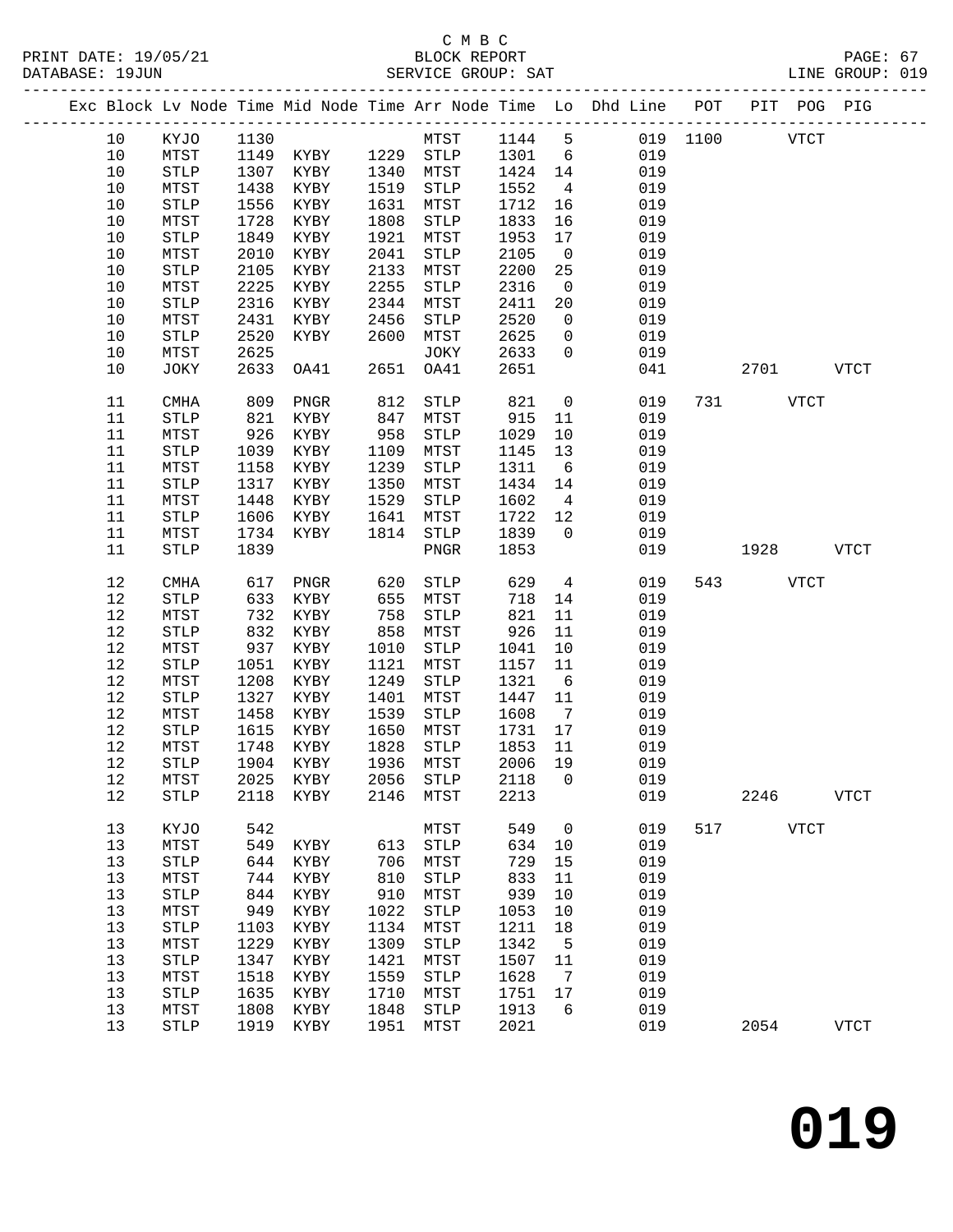|    |                       |      |          |      |                       |          |                 | Exc Block Lv Node Time Mid Node Time Arr Node Time Lo Dhd Line POT |               |          |      | PIT POG PIG |
|----|-----------------------|------|----------|------|-----------------------|----------|-----------------|--------------------------------------------------------------------|---------------|----------|------|-------------|
| 14 | KYBY                  |      | 535 KYJO |      | 550 MTST              | 557 7    |                 | 019                                                                |               | 509      | VTCT |             |
| 14 | MTST                  |      | 604 KYBY |      | 628 STLP              | 649      | 10              | 019                                                                |               |          |      |             |
| 14 | ${\tt STLP}$          | 659  | KYBY     |      | 721 MTST              | 744      | 11              | 019                                                                |               |          |      |             |
| 14 | MTST                  | 755  | KYBY     |      | 822 STLP              | 845      | 11              | 019                                                                |               |          |      |             |
| 14 | STLP                  | 856  | KYBY     | 922  | MTST                  | 951      | 8 <sup>8</sup>  | 019                                                                |               |          |      |             |
| 14 | MTST                  | 959  | KYBY     | 1034 | STLP                  | 1105     | 9               | 019                                                                |               |          |      |             |
| 14 | ${\tt STLP}$          | 1114 | KYBY     | 1145 | MTST                  | 1222     | 17              | 019                                                                |               |          |      |             |
| 14 | MTST                  | 1239 | KYBY     | 1319 | STLP                  | 1352     | $5^{\circ}$     | 019                                                                |               |          |      |             |
| 14 | STLP                  | 1357 | KYBY     | 1431 | MTST                  | 1517     | 11              | 019                                                                |               |          |      |             |
| 14 | MTST                  | 1528 | KYBY     | 1609 | STLP                  | 1638     | $\overline{7}$  | 019                                                                |               |          |      |             |
| 14 | <b>STLP</b>           | 1645 | KYBY     | 1720 | MTST                  | 1759     |                 | 019                                                                |               | 1840     |      | VTCT        |
|    |                       |      |          |      |                       |          |                 |                                                                    |               |          |      |             |
| 15 | KYJO                  | 1155 |          |      | MTST                  | 1209     | 9               |                                                                    | 019 1125 VTCT |          |      |             |
| 15 | MTST                  | 1218 | KYBY     |      | 1259 STLP             | 1331     | $6\overline{6}$ | 019                                                                |               |          |      |             |
| 15 | $\operatorname{STLP}$ | 1337 | KYBY     | 1411 | MTST                  | 1457     | 11              | 019                                                                |               |          |      |             |
| 15 | ${\tt MTST}$          | 1508 | KYBY     | 1549 | STLP                  | 1618     | $\overline{7}$  | 019                                                                |               |          |      |             |
| 15 | STLP                  | 1625 | KYBY     | 1700 | MTST                  | 1741     | 17              | 019                                                                |               |          |      |             |
| 15 | MTST                  | 1758 | KYBY     | 1838 | STLP                  | 1903     | $\overline{0}$  | 019                                                                |               |          |      |             |
| 15 | <b>STLP</b>           | 1903 |          |      | PNGR                  | 1917     |                 | 019                                                                |               | 1949     |      | <b>VTCT</b> |
| 16 |                       |      |          |      |                       |          | 11              | 019                                                                |               | 722 VTCT |      |             |
|    | KYJO                  | 747  |          |      | MTST                  | 756      |                 |                                                                    |               |          |      |             |
| 16 | MTST                  | 807  | KYBY     |      | 834 STLP              | 857      | 8 <sup>8</sup>  | 019                                                                |               |          |      |             |
| 16 | $\operatorname{STLP}$ | 905  | KYBY     | 933  | MTST                  | 1005     | 18              | 019                                                                |               |          |      |             |
| 16 | MTST                  | 1023 | KYBY     | 1058 | STLP                  | 1129     | 8 <sup>8</sup>  | 019                                                                |               |          |      |             |
| 16 | STLP                  | 1137 | KYBY     | 1209 | MTST                  | 1248     | 11              | 019                                                                |               |          |      |             |
| 16 | MTST                  | 1259 | KYBY     | 1339 | STLP                  | 1412     | $-5$            | 019                                                                |               |          |      |             |
| 16 | STLP                  | 1417 | KYBY     | 1451 | MTST                  | 1537     | 10              | 019                                                                |               |          |      |             |
| 16 | ${\tt MTST}$          | 1547 | KYBY     | 1629 | STLP                  | 1658     | 8               | 019                                                                |               |          |      |             |
| 16 | <b>STLP</b>           | 1706 | KYBY     | 1740 | MTST                  | 1819     |                 | 019                                                                |               | 1852     |      | VTCT        |
| 17 | KYJO                  | 1307 |          |      | MTST                  | 1321     | 8 <sup>8</sup>  |                                                                    | 019 1234 VTCT |          |      |             |
| 17 | MTST                  | 1329 | KYBY     | 1409 | STLP                  | 1442     | $5^{\circ}$     | 019                                                                |               |          |      |             |
| 17 | $\operatorname{STLP}$ | 1447 | KYBY     | 1522 | MTST                  | 1605     | 13              | 019                                                                |               |          |      |             |
| 17 | MTST                  | 1618 | KYBY     | 1659 | STLP                  | 1724     | 12              | 019                                                                |               |          |      |             |
| 17 | <b>STLP</b>           | 1736 | KYBY     | 1810 | MTST                  | 1847     |                 | 019                                                                |               | 1920     |      | <b>VTCT</b> |
| 60 | STTE                  | 856  |          |      |                       | STLP 919 | 6               | 019                                                                |               | 831      | VTC  |             |
| 60 | STLP                  | 925  |          |      | STTE                  | 945      | $\overline{0}$  | 019                                                                |               |          |      |             |
| 60 | <b>STTE</b>           | 945  |          |      | <b>STLP</b>           | 1011 13  |                 | 019                                                                |               |          |      |             |
| 60 | STLP 1024             |      |          |      | STTE 1044 1           |          |                 | 019                                                                |               |          |      |             |
| 60 | STTE                  | 1045 |          |      | STLP                  | 1111     | 9               | 019                                                                |               |          |      |             |
| 60 | <b>STLP</b>           | 1120 |          |      | ${\tt STTE}$          | 1141     | 5               | 019                                                                |               |          |      |             |
| 60 | ${\tt STTE}$          | 1146 |          |      | STLP                  | 1212     | 10              | 019                                                                |               |          |      |             |
| 60 | STLP                  | 1222 |          |      | ${\tt STTE}$          | 1244     | 6               | 019                                                                |               |          |      |             |
| 60 | ${\tt STTE}$          | 1250 |          |      | STLP                  | 1316     | 6               | 019                                                                |               |          |      |             |
| 60 | STLP                  | 1322 |          |      | ${\tt STTE}$          | 1344     | 8               | 019                                                                |               |          |      |             |
| 60 | ${\tt STTE}$          | 1352 |          |      | STLP                  | 1417     | 5               | 019                                                                |               |          |      |             |
| 60 | <b>STLP</b>           | 1422 |          |      | ${\tt STTE}$          | 1445     | 7               | 019                                                                |               |          |      |             |
| 60 | ${\tt STTE}$          | 1452 |          |      | $\operatorname{STLP}$ | 1517     | 5               | 019                                                                |               |          |      |             |
| 60 | <b>STLP</b>           | 1522 |          |      | STTE                  | 1546     | 3               | 019                                                                |               |          |      |             |
| 60 | <b>STTE</b>           | 1549 |          |      | STLP                  | 1613     | 7               | 019                                                                |               |          |      |             |
| 60 | STLP                  | 1620 |          |      | <b>STTE</b>           | 1644     | 5               | 019                                                                |               |          |      |             |
| 60 | ${\tt STTE}$          | 1649 |          |      | $\operatorname{STLP}$ | 1710     | 11              | 019                                                                |               |          |      |             |
| 60 | <b>STLP</b>           | 1721 |          |      | <b>STTE</b>           | 1745     | 5               | 019                                                                |               |          |      |             |
| 60 | <b>STTE</b>           | 1750 |          |      | $\operatorname{STLP}$ | 1810     | 14              | 019                                                                |               |          |      |             |
| 60 | <b>STLP</b>           | 1824 |          |      | <b>STTE</b>           | 1848     |                 | 019                                                                |               | 1913     |      | <b>VTC</b>  |
|    |                       |      |          |      |                       |          |                 |                                                                    |               |          |      |             |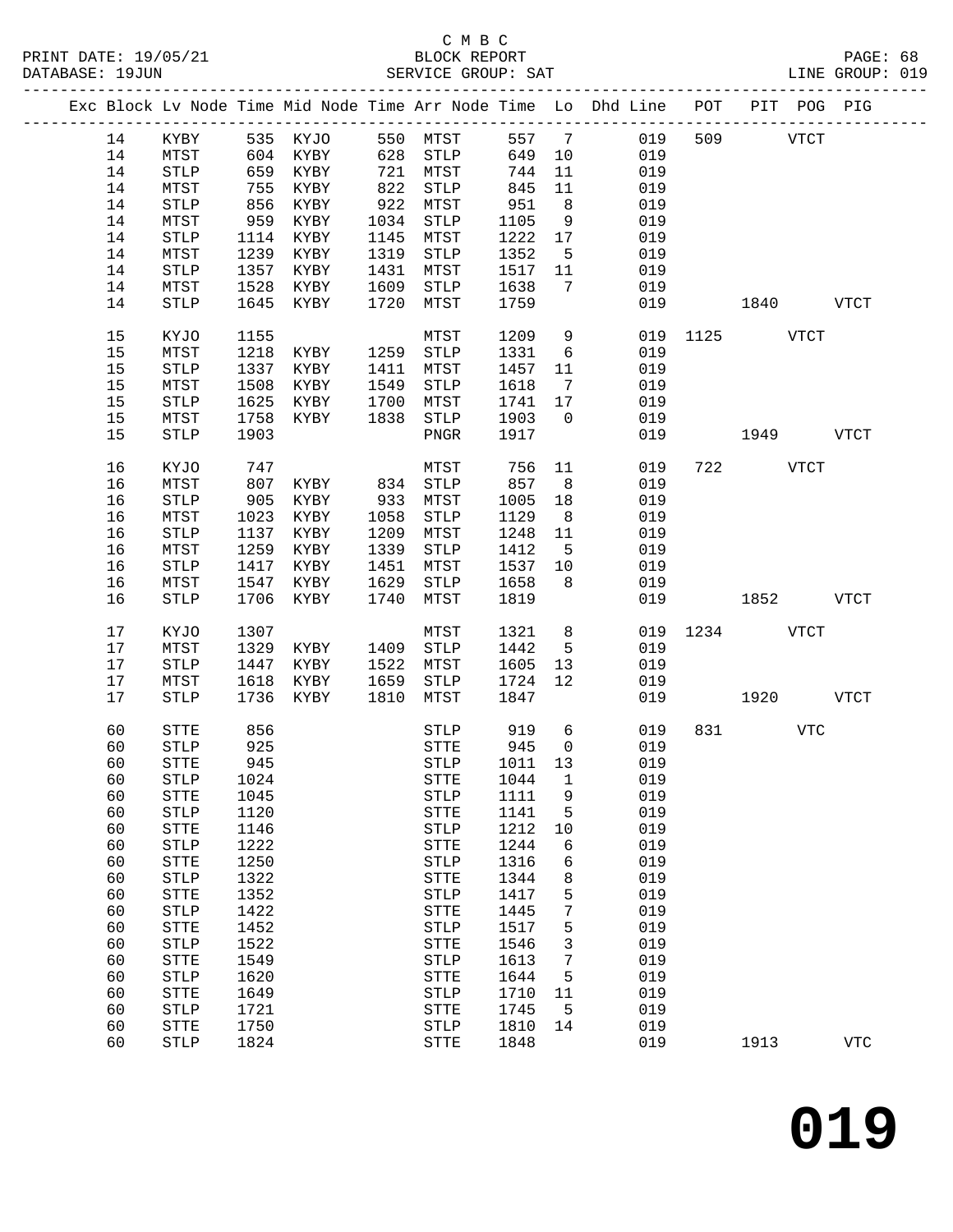|  |    | Exc Block Lv Node Time Mid Node Time Arr Node Time Lo Dhd Line |      |  |              |      |                 |     | POT |      | PIT POG PIG |            |
|--|----|----------------------------------------------------------------|------|--|--------------|------|-----------------|-----|-----|------|-------------|------------|
|  | 61 | ${\tt STTE}$                                                   | 908  |  | STLP         | 931  | 6               | 019 | 843 |      | <b>VTC</b>  |            |
|  | 61 | STLP                                                           | 937  |  | <b>STTE</b>  | 957  | $\overline{0}$  | 019 |     |      |             |            |
|  | 61 | ${\tt STTE}$                                                   | 957  |  | STLP         | 1023 | 13              | 019 |     |      |             |            |
|  | 61 | <b>STLP</b>                                                    | 1036 |  | ${\tt STTE}$ | 1056 | $\mathbf{1}$    | 019 |     |      |             |            |
|  | 61 | STTE                                                           | 1057 |  | <b>STLP</b>  | 1123 | 8               | 019 |     |      |             |            |
|  | 61 | STLP                                                           | 1131 |  | ${\tt STTE}$ | 1152 | 6               | 019 |     |      |             |            |
|  | 61 | STTE                                                           | 1158 |  | STLP         | 1224 | 8               | 019 |     |      |             |            |
|  | 61 | STLP                                                           | 1232 |  | <b>STTE</b>  | 1254 | 6               | 019 |     |      |             |            |
|  | 61 | STTE                                                           | 1300 |  | STLP         | 1327 | 6               | 019 |     |      |             |            |
|  | 61 | $\operatorname{STLP}$                                          | 1333 |  | STTE         | 1355 | 7               | 019 |     |      |             |            |
|  | 61 | STTE                                                           | 1402 |  | STLP         | 1427 | 6               | 019 |     |      |             |            |
|  | 61 | <b>STLP</b>                                                    | 1433 |  | STTE         | 1456 | 6               | 019 |     |      |             |            |
|  | 61 | STTE                                                           | 1502 |  | <b>STLP</b>  | 1527 | 5               | 019 |     |      |             |            |
|  | 61 | STLP                                                           | 1532 |  | ${\tt STTE}$ | 1556 | $\overline{3}$  | 019 |     |      |             |            |
|  | 61 | <b>STTE</b>                                                    | 1559 |  | <b>STLP</b>  | 1623 | $7\phantom{.0}$ | 019 |     |      |             |            |
|  | 61 | <b>STLP</b>                                                    | 1630 |  | <b>STTE</b>  | 1654 | 5               | 019 |     |      |             |            |
|  | 61 | STTE                                                           | 1659 |  | <b>STLP</b>  | 1720 | 11              | 019 |     |      |             |            |
|  | 61 | <b>STLP</b>                                                    | 1731 |  | <b>STTE</b>  | 1755 | $\overline{4}$  | 019 |     |      |             |            |
|  | 61 | STTE                                                           | 1759 |  | STLP         | 1819 | 12              | 019 |     |      |             |            |
|  | 61 | <b>STLP</b>                                                    | 1831 |  | STTE         | 1855 |                 | 019 |     | 1920 |             | VTC        |
|  |    |                                                                |      |  |              |      |                 |     |     |      |             |            |
|  | 62 | STTE                                                           | 920  |  | STLP         | 943  | 5               | 019 | 855 |      | <b>VTC</b>  |            |
|  | 62 | $\operatorname{STLP}$                                          | 948  |  | STTE         | 1008 | $\mathbf{1}$    | 019 |     |      |             |            |
|  | 62 | <b>STTE</b>                                                    | 1009 |  | <b>STLP</b>  | 1035 | 11              | 019 |     |      |             |            |
|  | 62 | <b>STLP</b>                                                    | 1046 |  | <b>STTE</b>  | 1107 | 2               | 019 |     |      |             |            |
|  | 62 | <b>STTE</b>                                                    | 1109 |  | <b>STLP</b>  | 1135 | $7\phantom{.0}$ | 019 |     |      |             |            |
|  | 62 | <b>STLP</b>                                                    | 1142 |  | <b>STTE</b>  | 1203 | 7               | 019 |     |      |             |            |
|  | 62 | STTE                                                           | 1210 |  | STLP         | 1236 | 6               | 019 |     |      |             |            |
|  | 62 | <b>STLP</b>                                                    | 1242 |  | STTE         | 1304 | 6               | 019 |     |      |             |            |
|  | 62 | STTE                                                           | 1310 |  | STLP         | 1337 | 6               | 019 |     |      |             |            |
|  | 62 | STLP                                                           | 1343 |  | STTE         | 1405 | 7               | 019 |     |      |             |            |
|  | 62 | STTE                                                           | 1412 |  | STLP         | 1437 | 5               | 019 |     |      |             |            |
|  | 62 | STLP                                                           | 1442 |  | STTE         | 1506 | $6\overline{6}$ | 019 |     |      |             |            |
|  | 62 | <b>STTE</b>                                                    | 1512 |  | <b>STLP</b>  | 1537 | 5               | 019 |     |      |             |            |
|  | 62 | STLP                                                           | 1542 |  | <b>STTE</b>  | 1606 | 3               | 019 |     |      |             |            |
|  | 62 | <b>STTE</b>                                                    | 1609 |  | <b>STLP</b>  | 1633 | $7\phantom{.0}$ | 019 |     |      |             |            |
|  | 62 | <b>STLP</b>                                                    | 1640 |  | <b>STTE</b>  | 1704 | 5               | 019 |     |      |             |            |
|  | 62 | STTE                                                           | 1709 |  | STLP         | 1729 | 12              | 019 |     |      |             |            |
|  | 62 | $\operatorname{STLP}$                                          | 1741 |  | ${\tt STTE}$ | 1805 | $5^{\circ}$     | 019 |     |      |             |            |
|  | 62 | STTE                                                           | 1810 |  | STLP         | 1830 | 11              | 019 |     |      |             |            |
|  | 62 | <b>STLP</b>                                                    | 1841 |  | <b>STTE</b>  | 1905 |                 | 019 |     | 1930 |             | <b>VTC</b> |
|  |    |                                                                |      |  |              |      |                 |     |     |      |             |            |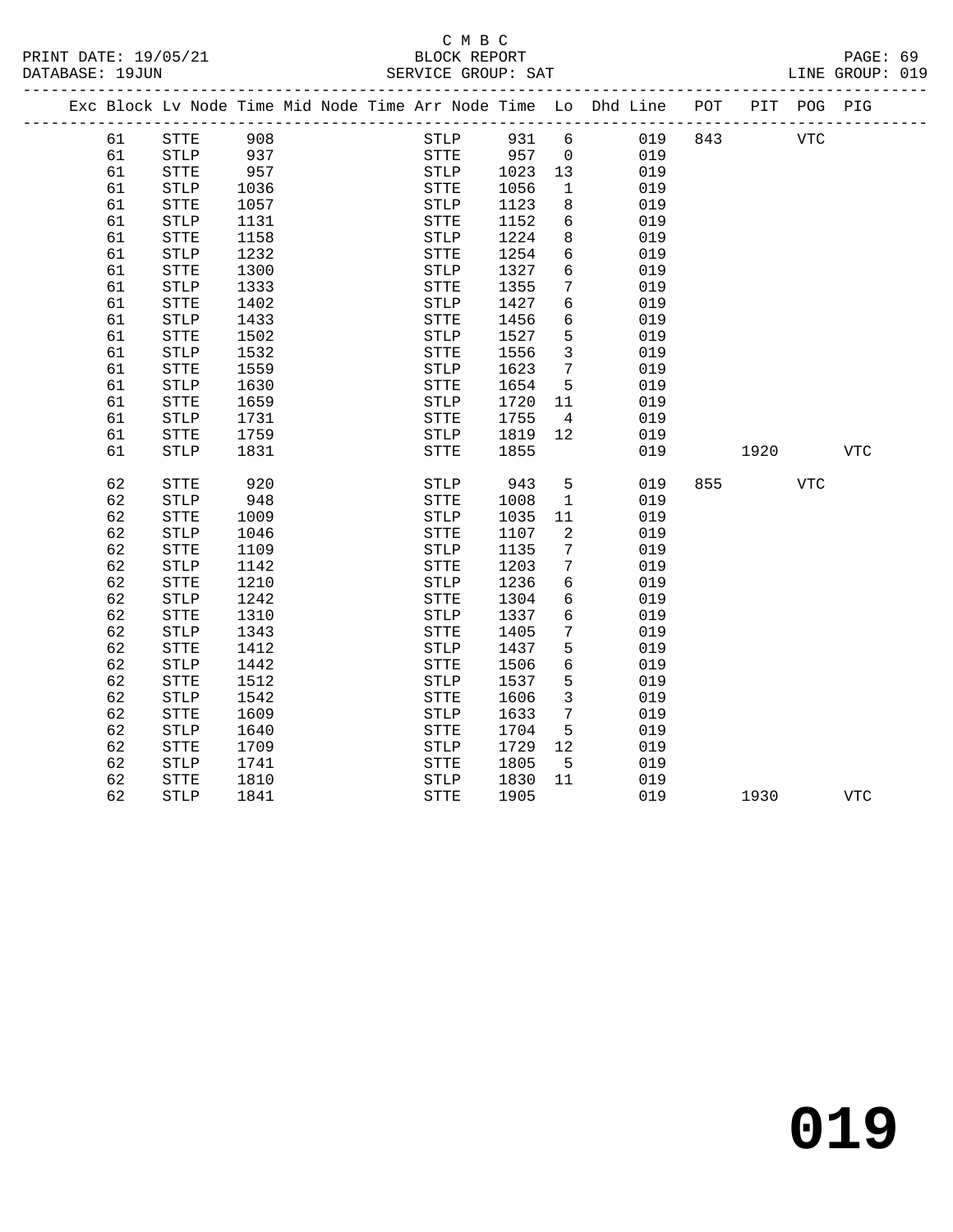#### C M B C<br>BLOCK REPORT SERVICE GROUP: SAT

|  |    | Exc Block Lv Node Time Mid Node Time Arr Node Time Lo Dhd Line POT |      |  |              |      |                 |     |      |      | PIT POG PIG |            |
|--|----|--------------------------------------------------------------------|------|--|--------------|------|-----------------|-----|------|------|-------------|------------|
|  | 63 | ${\tt STTE}$                                                       | 930  |  | ${\tt STLP}$ | 956  | $4\overline{ }$ | 019 | 905  |      | <b>VTC</b>  |            |
|  | 63 | <b>STLP</b>                                                        | 1000 |  | STTE         | 1020 | $\mathbf{1}$    | 019 |      |      |             |            |
|  | 63 | STTE                                                               | 1021 |  | ${\tt STLP}$ | 1047 | 11              | 019 |      |      |             |            |
|  | 63 | <b>STLP</b>                                                        | 1058 |  | STTE         | 1119 | 3               | 019 |      |      |             |            |
|  | 63 | STTE                                                               | 1122 |  | <b>STLP</b>  | 1148 | 6               | 019 |      |      |             |            |
|  | 63 | <b>STLP</b>                                                        | 1154 |  | STTE         | 1215 | 5               | 019 |      |      |             |            |
|  | 63 | STTE                                                               | 1220 |  | STLP         | 1246 | 6               | 019 |      |      |             |            |
|  | 63 | <b>STLP</b>                                                        | 1252 |  | STTE         | 1314 | 6               | 019 |      |      |             |            |
|  | 63 | STTE                                                               | 1320 |  | <b>STLP</b>  | 1347 | 5               | 019 |      |      |             |            |
|  | 63 | STLP                                                               | 1352 |  | STTE         | 1415 | 7               | 019 |      |      |             |            |
|  | 63 | STTE                                                               | 1422 |  | STLP         | 1446 | 6               | 019 |      |      |             |            |
|  | 63 | STLP                                                               | 1452 |  | STTE         | 1516 | 6               | 019 |      |      |             |            |
|  | 63 | STTE                                                               | 1522 |  | <b>STLP</b>  | 1546 | 6               | 019 |      |      |             |            |
|  | 63 | STLP                                                               | 1552 |  | STTE         | 1616 | 3               | 019 |      |      |             |            |
|  | 63 | STTE                                                               | 1619 |  | STLP         | 1643 | 8               | 019 |      |      |             |            |
|  | 63 | <b>STLP</b>                                                        | 1651 |  | STTE         | 1715 | 4               | 019 |      |      |             |            |
|  | 63 | STTE                                                               | 1719 |  | <b>STLP</b>  | 1739 | 12              | 019 |      |      |             |            |
|  | 63 | STLP                                                               | 1751 |  | STTE         | 1815 | 10              | 019 |      |      |             |            |
|  | 63 | STTE                                                               | 1825 |  | STLP         | 1845 | 10              | 019 |      |      |             |            |
|  | 63 | STLP                                                               | 1855 |  | STTE         | 1918 |                 | 019 |      | 1943 |             | VTC        |
|  |    |                                                                    |      |  |              |      |                 |     |      |      |             |            |
|  | 64 | STTE                                                               | 935  |  | STLP         | 1001 | 11              | 019 | 910  |      | <b>VTC</b>  |            |
|  | 64 | STLP                                                               | 1012 |  | STTE         | 1032 | 1               | 019 |      |      |             |            |
|  | 64 | STTE                                                               | 1033 |  | STLP         | 1059 | 9               | 019 |      |      |             |            |
|  | 64 | <b>STLP</b>                                                        | 1108 |  | STTE         | 1129 | 5               | 019 |      |      |             |            |
|  | 64 | STTE                                                               | 1134 |  | STLP         | 1200 | 6               | 019 |      |      |             |            |
|  | 64 | <b>STLP</b>                                                        | 1206 |  | STTE         | 1227 | 3               | 019 |      |      |             |            |
|  | 64 | STTE                                                               | 1230 |  | STLP         | 1256 | 6               | 019 |      |      |             |            |
|  | 64 | <b>STLP</b>                                                        | 1302 |  | STTE         | 1324 | 6               | 019 |      |      |             |            |
|  | 64 | STTE                                                               | 1330 |  | STLP         | 1357 | 5               | 019 |      |      |             |            |
|  | 64 | STLP                                                               | 1402 |  | STTE         | 1425 | 7               | 019 |      |      |             |            |
|  | 64 | STTE                                                               | 1432 |  | STLP         | 1456 | 6               | 019 |      |      |             |            |
|  | 64 | <b>STLP</b>                                                        | 1502 |  | STTE         | 1526 | 6               | 019 |      |      |             |            |
|  | 64 | STTE                                                               | 1532 |  | <b>STLP</b>  | 1556 | 5               | 019 |      |      |             |            |
|  | 64 | STLP                                                               | 1601 |  | STTE         | 1625 | 4               | 019 |      |      |             |            |
|  | 64 | STTE                                                               | 1629 |  | STLP         | 1651 | 10              | 019 |      |      |             |            |
|  | 64 | <b>STLP</b>                                                        | 1701 |  | STTE         | 1725 | $\overline{4}$  | 019 |      |      |             |            |
|  | 64 | STTE                                                               | 1729 |  | <b>STLP</b>  | 1749 | 12              | 019 |      |      |             |            |
|  | 64 | STLP                                                               | 1801 |  | STTE         | 1825 |                 | 019 |      | 1850 |             | <b>VTC</b> |
|  |    |                                                                    |      |  |              |      |                 |     |      |      |             |            |
|  | 65 | STTE                                                               | 1240 |  | <b>STLP</b>  | 1306 | 6               | 019 | 1215 |      | <b>VTC</b>  |            |
|  | 65 | <b>STLP</b>                                                        | 1312 |  | STTE         | 1334 | б               | 019 |      |      |             |            |
|  | 65 | <b>STTE</b>                                                        | 1340 |  | <b>STLP</b>  | 1407 | 5               | 019 |      |      |             |            |
|  | 65 | <b>STLP</b>                                                        | 1412 |  | <b>STTE</b>  | 1435 | 7               | 019 |      |      |             |            |
|  | 65 | ${\tt STTE}$                                                       | 1442 |  | ${\tt STLP}$ | 1506 | 6               | 019 |      |      |             |            |
|  | 65 | ${\tt STLP}$                                                       | 1512 |  | <b>STTE</b>  | 1536 | 6               | 019 |      |      |             |            |
|  | 65 | ${\tt STTE}$                                                       | 1542 |  | STLP         | 1606 | 5               | 019 |      |      |             |            |
|  | 65 | ${\tt STLP}$                                                       | 1611 |  | STTE         | 1635 | 4               | 019 |      |      |             |            |
|  | 65 | ${\tt STTE}$                                                       | 1639 |  | ${\tt STLP}$ | 1700 | 11              | 019 |      |      |             |            |
|  | 65 | <b>STLP</b>                                                        | 1711 |  | STTE         | 1735 | 4               | 019 |      |      |             |            |
|  | 65 | <b>STTE</b>                                                        | 1739 |  | STLP         | 1759 | 12              | 019 |      |      |             |            |

65 STLP 1811 STTE 1835 019 1900 VTC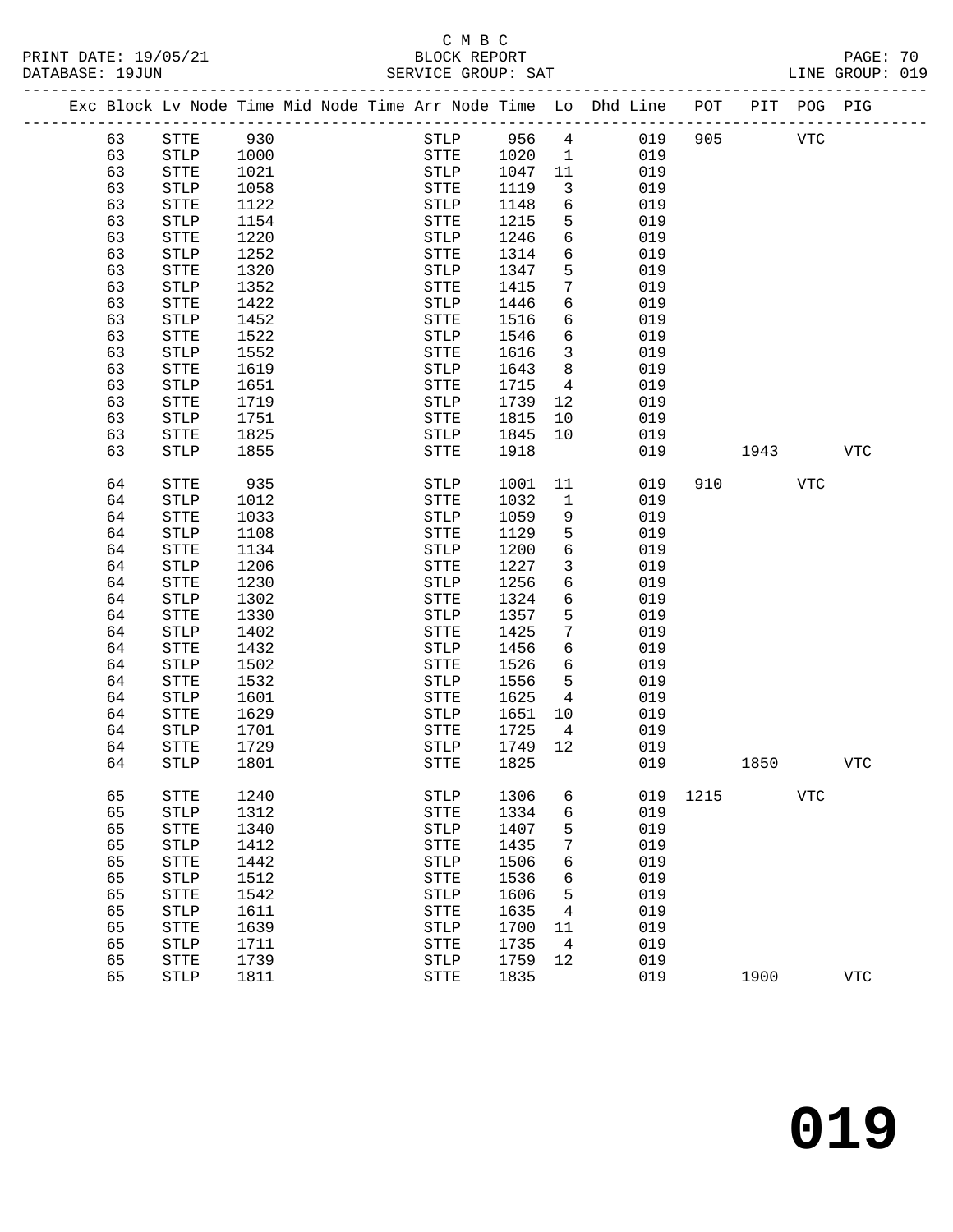| DATABASE: 19JUN |                                           |              |      |                                            | C M B C<br>PRINT DATE: 19/05/21 BLOCK REPORT<br>DATABASE: 19JUN SERVICE GROUP: SAT LINE GROUP: 020 |                        |                                                                       |                |                                                                                |  |           |             |  |
|-----------------|-------------------------------------------|--------------|------|--------------------------------------------|----------------------------------------------------------------------------------------------------|------------------------|-----------------------------------------------------------------------|----------------|--------------------------------------------------------------------------------|--|-----------|-------------|--|
|                 |                                           |              |      |                                            |                                                                                                    |                        |                                                                       |                |                                                                                |  |           |             |  |
|                 |                                           |              |      |                                            |                                                                                                    |                        |                                                                       |                | Exc Block Lv Node Time Mid Node Time Arr Node Time Lo Dhd Line POT PIT POG PIG |  |           |             |  |
|                 |                                           | 1 41BR 453   |      |                                            |                                                                                                    |                        |                                                                       |                | HALP 501 0 020 433 VTCT                                                        |  |           |             |  |
|                 | $\mathbf 1$                               |              |      | HALP 501 BYST 516 RORI 536 0               |                                                                                                    |                        |                                                                       |                | 020                                                                            |  |           |             |  |
|                 | $\mathbf{1}$                              | RORI         |      |                                            |                                                                                                    |                        |                                                                       |                | 616 15<br>020                                                                  |  |           |             |  |
|                 | $\mathbf 1$                               | HALP         |      |                                            |                                                                                                    |                        |                                                                       |                | 020                                                                            |  |           |             |  |
|                 | $\mathbf 1$                               | RORI         |      |                                            |                                                                                                    |                        |                                                                       |                | 10<br>020                                                                      |  |           |             |  |
|                 | $\mathbf 1$                               | HALP         |      | 803 BYST 824 RORI                          |                                                                                                    |                        | 850                                                                   |                | $\overline{2}$<br>020                                                          |  |           |             |  |
|                 | $\mathbf 1$                               | RORI         |      | 852 BYST                                   |                                                                                                    | 921 HALP               | 942<br>1043<br>1148                                                   | 11             | 020                                                                            |  |           |             |  |
|                 | $\mathbf 1$                               | HALP         |      | 953 BYST                                   |                                                                                                    | 1015 RORI              |                                                                       | 5 <sub>5</sub> | 020                                                                            |  |           |             |  |
|                 | $\mathbf 1$                               | RORI         |      | 1048 BYST                                  |                                                                                                    | 1123 HALP              | 1148                                                                  | 12             | 020<br>5 <sub>1</sub>                                                          |  |           |             |  |
|                 | $\mathbf 1$                               | HALP         |      | 1200 BYST                                  |                                                                                                    | 1224 RORI<br>1336 HALP | 1255                                                                  |                | 020                                                                            |  |           |             |  |
|                 | $\mathbf 1$<br>$\mathbf 1$                | RORI         | 1300 | BYST<br>1414 BYST                          |                                                                                                    | 1440 RORI              | 1405<br>1512                                                          |                | 9<br>020<br>$\begin{array}{c}\n5 \\ 7\n\end{array}$<br>020                     |  |           |             |  |
|                 | $\mathbf 1$                               | HALP         |      |                                            |                                                                                                    | 1556 HALP              | 1624 12                                                               |                |                                                                                |  |           |             |  |
|                 | 1                                         | RORI<br>HALP | 1636 | 1517 BYST<br>BYST                          |                                                                                                    | 1658 RORI              | 1729                                                                  |                | 020<br>$\overline{0}$<br>020                                                   |  |           |             |  |
|                 | $\mathbf 1$                               | RORI         | 1729 | BYST                                       | 1807                                                                                               | HALP                   | 1832 15                                                               |                | 020                                                                            |  |           |             |  |
|                 | $\mathbf 1$                               | HALP         | 1847 | BYST                                       |                                                                                                    | 1909 RORI              | 1937                                                                  |                | $\overline{0}$<br>020                                                          |  |           |             |  |
|                 | $\mathbf 1$                               | RORI         |      | 1937 BYST                                  |                                                                                                    | 2012 HALP              | 2032                                                                  | 5 <sub>5</sub> | 020                                                                            |  |           |             |  |
|                 | 1                                         | HALP         |      | 2037 BYST                                  |                                                                                                    | 2057 RORI              | 2125                                                                  |                | $\overline{0}$<br>020                                                          |  |           |             |  |
|                 | $\mathbf 1$                               | RORI         | 2125 | BYST                                       | 2156                                                                                               | HALP                   | 2215                                                                  |                | 14<br>020                                                                      |  |           |             |  |
|                 | $\mathbf 1$                               | HALP         |      |                                            |                                                                                                    |                        | 2311                                                                  |                | $\overline{0}$<br>020                                                          |  |           |             |  |
|                 | $\mathbf 1$                               | RORI         |      | 2229 BYST 2246 RORI<br>2311 BYST 2338 HALP |                                                                                                    |                        | 2357                                                                  | $\overline{0}$ | 020                                                                            |  |           |             |  |
|                 | $\mathbf 1$                               | HALP         | 2357 |                                            |                                                                                                    | 41VI                   | 2405                                                                  |                | 020                                                                            |  | 2423 VTCT |             |  |
|                 | 2                                         | 41BR         |      |                                            |                                                                                                    | HALP                   | 521<br>556                                                            | $\overline{0}$ | 020                                                                            |  | 453 VTCT  |             |  |
|                 | $\sqrt{2}$                                | HALP         |      |                                            |                                                                                                    |                        | 556                                                                   | $\overline{0}$ | 020                                                                            |  |           |             |  |
|                 | 2                                         | RORI         | 556  | BYST                                       |                                                                                                    | 620 HALP               | 636                                                                   | 10             | 020                                                                            |  |           |             |  |
|                 | $\sqrt{2}$                                | HALP         |      | 646 BYST                                   |                                                                                                    | 704 RORI               | 726                                                                   | $\overline{0}$ | 020                                                                            |  |           |             |  |
|                 | 2                                         | RORI         |      | 726 BYST                                   | 750                                                                                                | HALP                   | 808                                                                   | 17             | 020                                                                            |  |           |             |  |
|                 | $\sqrt{2}$                                | HALP         |      | 825 BYST                                   |                                                                                                    | 846 RORI               |                                                                       |                | 020                                                                            |  |           |             |  |
|                 | 2                                         | RORI         |      | 917 BYST 947 HALP                          |                                                                                                    |                        | $\begin{array}{cc}\n 808 & 17 \\  912 & 5 \\  1010 & 12\n\end{array}$ |                | 020                                                                            |  |           |             |  |
|                 | 2                                         | HALP         |      | 1022 BYST 1046 RORI                        |                                                                                                    |                        | 1115 5                                                                |                | 020                                                                            |  |           |             |  |
|                 | 2                                         | RORI         |      | 1120 BYST                                  |                                                                                                    | 1155 HALP              | 1220 12                                                               |                | 020                                                                            |  |           |             |  |
|                 | 2                                         |              |      | HALP 1232 BYST 1256 RORI 1329 5            |                                                                                                    |                        |                                                                       |                | 020                                                                            |  |           |             |  |
|                 | 2                                         | RORI         | 1334 | <b>BYST</b>                                | 1411                                                                                               | HALP                   | 1439                                                                  | 7              | 020                                                                            |  |           |             |  |
|                 | 2                                         | HALP         | 1446 | <b>BYST</b>                                | 1512                                                                                               | RORI                   | 1544                                                                  | 5              | 020                                                                            |  |           |             |  |
|                 | $\overline{\mathbf{c}}$                   | RORI         | 1549 | <b>BYST</b>                                | 1628                                                                                               | HALP                   | 1656                                                                  | 10             | 020                                                                            |  |           |             |  |
|                 | $\overline{\mathbf{c}}$                   | HALP         | 1706 | <b>BYST</b>                                | 1730                                                                                               | RORI                   | 1800                                                                  | 0              | 020                                                                            |  |           |             |  |
|                 | 2                                         | RORI         | 1800 | <b>BYST</b>                                | 1838                                                                                               | HALP                   | 1902                                                                  | 15             | 020                                                                            |  |           |             |  |
|                 | 2                                         | <b>HALP</b>  | 1917 | <b>BYST</b>                                | 1939                                                                                               | RORI                   | 2007                                                                  | 0              | 020                                                                            |  |           |             |  |
|                 | $\overline{\mathbf{c}}$                   | RORI         | 2007 | <b>BYST</b>                                | 2042                                                                                               | HALP                   | 2102                                                                  | 13             | 020                                                                            |  |           |             |  |
|                 | 2                                         | HALP         | 2115 | <b>BYST</b>                                | 2133                                                                                               | RORI                   | 2201                                                                  | 0              | 020                                                                            |  |           |             |  |
|                 | $\overline{\mathbf{c}}$                   | RORI         | 2201 | <b>BYST</b>                                | 2232                                                                                               | HALP                   | 2251                                                                  | 8              | 020                                                                            |  |           |             |  |
|                 | 2                                         | HALP         | 2259 | <b>BYST</b>                                | 2316                                                                                               | RORI                   | 2341                                                                  | 0              | 020                                                                            |  |           |             |  |
|                 | 2                                         | RORI         | 2341 | <b>BYST</b>                                | 2408                                                                                               | HALP                   | 2427                                                                  | 15             | 020                                                                            |  |           |             |  |
|                 | 2                                         | HALP         | 2442 | <b>BYST</b>                                | 2459                                                                                               | RORI                   | 2524                                                                  | $10$           | 020                                                                            |  |           |             |  |
|                 | $\overline{\mathbf{c}}$<br>$\overline{a}$ | RORI         | 2534 | <b>BYST</b>                                | 2605                                                                                               | HALP                   | 2622                                                                  | 0              | 020                                                                            |  |           |             |  |
|                 |                                           | <b>HALP</b>  | 2622 |                                            |                                                                                                    | 41VI                   | 2629                                                                  |                | 020                                                                            |  | 2647      | <b>VTCT</b> |  |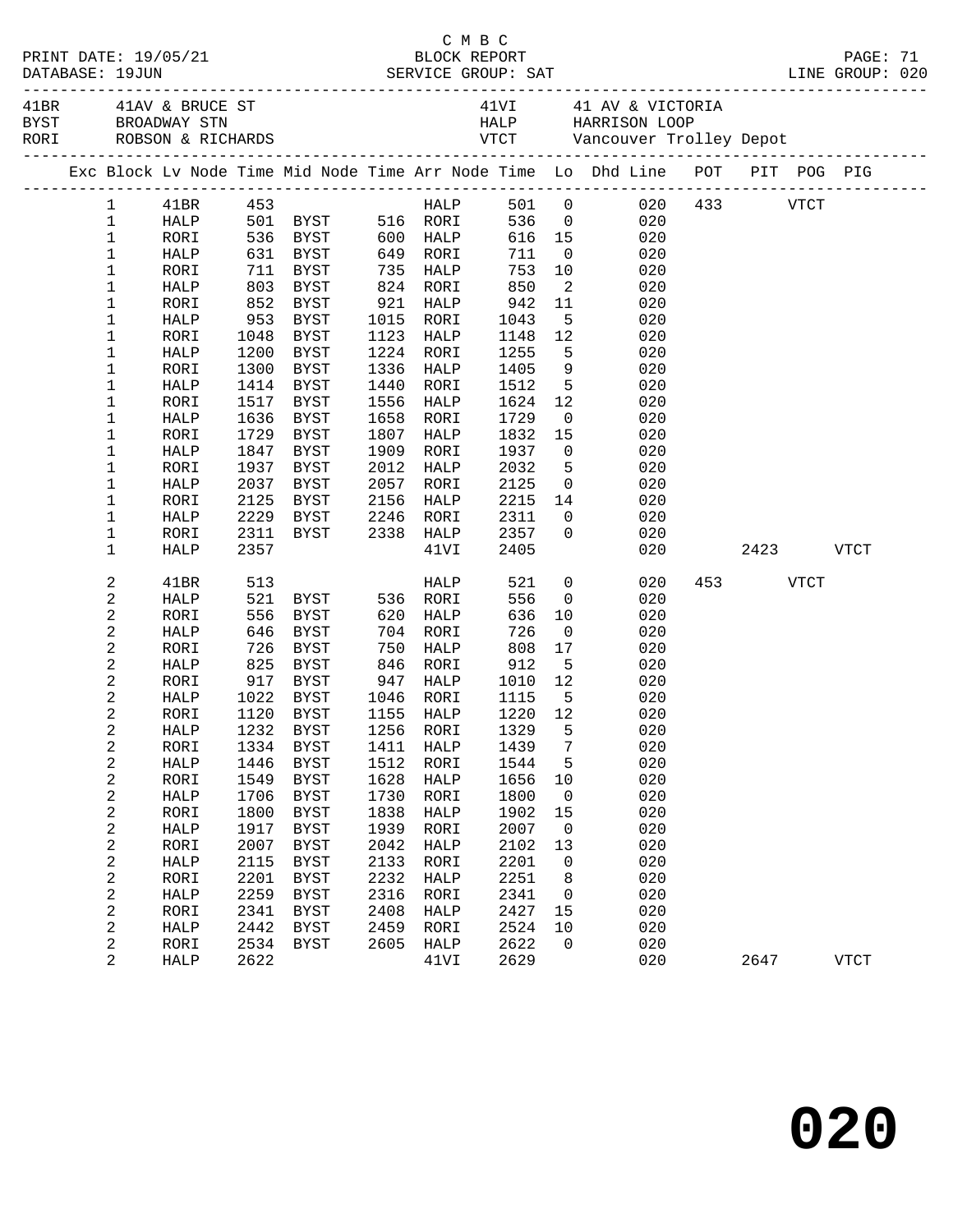|                         |             |      |             |      |          |      |                 | Exc Block Lv Node Time Mid Node Time Arr Node Time Lo Dhd Line | POT |      |             | PIT POG PIG |
|-------------------------|-------------|------|-------------|------|----------|------|-----------------|----------------------------------------------------------------|-----|------|-------------|-------------|
| 3                       | 41BR        | 533  |             |      | HALP     | 541  | $\Omega$        | 020                                                            | 513 |      | VTCT        |             |
| $\mathsf{3}$            | HALP        | 541  | BYST        |      | 556 RORI | 616  | $\mathbf 0$     | 020                                                            |     |      |             |             |
| 3                       | RORI        | 616  | BYST        | 640  | HALP     | 656  | 13              | 020                                                            |     |      |             |             |
| 3                       | HALP        | 709  | BYST        | 728  | RORI     | 750  | $\overline{0}$  | 020                                                            |     |      |             |             |
| 3                       | RORI        | 750  | BYST        | 816  | HALP     | 836  | 12              | 020                                                            |     |      |             |             |
| 3                       | HALP        | 848  | BYST        | 909  | RORI     | 935  | 5               | 020                                                            |     |      |             |             |
| 3                       | RORI        | 940  | BYST        | 1012 | HALP     | 1035 | 12              | 020                                                            |     |      |             |             |
| 3                       | HALP        | 1047 | BYST        | 1111 | RORI     | 1142 | 5               | 020                                                            |     |      |             |             |
| 3                       | RORI        | 1147 | BYST        | 1222 | HALP     | 1248 | 15              | 020                                                            |     |      |             |             |
| 3                       | HALP        | 1303 | BYST        | 1328 | RORI     | 1402 | 5               | 020                                                            |     |      |             |             |
| 3                       | RORI        | 1407 | BYST        | 1445 | HALP     | 1512 | 9               | 020                                                            |     |      |             |             |
| 3                       | HALP        | 1521 | BYST        | 1544 | RORI     | 1616 | $5\phantom{.0}$ | 020                                                            |     |      |             |             |
| 3                       | RORI        | 1621 | <b>BYST</b> | 1700 | HALP     | 1726 | $\Omega$        | 020                                                            |     |      |             |             |
| 3                       | HALP        | 1726 |             |      | 41VI     | 1735 |                 | 020                                                            |     | 1759 |             | VTCT        |
| 4                       | 41BR        | 552  |             |      | HALP     | 600  | 0               | 020                                                            | 532 |      | <b>VTCT</b> |             |
| 4                       | HALP        | 600  | BYST        | 616  | RORI     | 636  | $\mathbf 0$     | 020                                                            |     |      |             |             |
| 4                       | RORI        | 636  | BYST        | 700  | HALP     | 717  | 14              | 020                                                            |     |      |             |             |
| $\overline{4}$          | HALP        | 731  | BYST        | 750  | RORI     | 814  | 0               | 020                                                            |     |      |             |             |
| 4                       | RORI        | 814  | BYST        | 841  | HALP     | 902  | 12              | 020                                                            |     |      |             |             |
| $\,4$                   | HALP        | 914  | BYST        | 936  | RORI     | 1003 | 5               | 020                                                            |     |      |             |             |
| 4                       | RORI        | 1008 | BYST        | 1041 | HALP     | 1106 | 13              | 020                                                            |     |      |             |             |
| $\overline{\mathbf{4}}$ | HALP        | 1119 | <b>BYST</b> | 1143 | RORI     | 1215 | 5               | 020                                                            |     |      |             |             |
| 4                       | RORI        | 1220 | <b>BYST</b> | 1256 | HALP     | 1322 | 14              | 020                                                            |     |      |             |             |
| $\,4$                   | HALP        | 1336 | BYST        | 1400 | RORI     | 1434 | 5               | 020                                                            |     |      |             |             |
| 4                       | RORI        | 1439 | BYST        | 1517 | HALP     | 1546 | 7               | 020                                                            |     |      |             |             |
| $\overline{4}$          | HALP        | 1553 | BYST        | 1616 | RORI     | 1648 | 5               | 020                                                            |     |      |             |             |
| 4                       | RORI        | 1653 | BYST        | 1731 | HALP     | 1756 | $\Omega$        | 020                                                            |     |      |             |             |
| 4                       | <b>HALP</b> | 1756 |             |      | 41VI     | 1805 |                 | 020                                                            |     | 1827 |             | VTCT        |
| 5                       | 41BR        | 605  |             |      | HALP     | 613  | 7               | 020                                                            | 545 |      | <b>VTCT</b> |             |
| 5                       | HALP        | 620  | BYST        | 636  | RORI     | 656  | 0               | 020                                                            |     |      |             |             |
| 5                       | RORI        | 656  | BYST        | 720  | HALP     | 738  | 17              | 020                                                            |     |      |             |             |
| 5                       | HALP        | 755  | BYST        | 814  | RORI     | 838  | $\mathbf{1}$    | 020                                                            |     |      |             |             |
| 5                       | RORI        | 839  | BYST        | 908  | HALP     | 929  | 9               | 020                                                            |     |      |             |             |
| 5                       | HALP        | 938  | BYST        | 1000 | RORI     | 1028 | 4               | 020                                                            |     |      |             |             |
| 5                       | RORI        | 1032 | <b>BYST</b> | 1107 | HALP     | 1132 | 11              | 020                                                            |     |      |             |             |
| 5                       | HALP        | 1143 | <b>BYST</b> | 1207 | RORI     | 1238 | 5               | 020                                                            |     |      |             |             |
| 5                       | RORI        | 1243 | BYST        | 1319 | HALP     | 1348 | 11              | 020                                                            |     |      |             |             |
| 5                       | <b>HALP</b> | 1359 | BYST        | 1423 | RORI     | 1457 | 5               | 020                                                            |     |      |             |             |
| 5                       | RORI        | 1502 | BYST        | 1540 | HALP     | 1609 | 9               | 020                                                            |     |      |             |             |
| 5                       | HALP        | 1618 | <b>BYST</b> | 1641 | RORI     | 1713 | 2               | 020                                                            |     |      |             |             |
| 5                       | RORI        | 1715 | BYST        | 1753 | HALP     | 1818 | 18              | 020                                                            |     |      |             |             |
| 5                       | HALP        | 1836 | BYST        | 1858 | RORI     | 1927 | $\Omega$        | 020                                                            |     |      |             |             |
| 5                       | RORI        | 1927 | <b>BYST</b> | 2002 | HALP     | 2025 | $\Omega$        | 020                                                            |     |      |             |             |
| 5                       | <b>HALP</b> | 2025 |             |      | 41VI     | 2033 |                 | 020                                                            |     | 2052 |             | <b>VTCT</b> |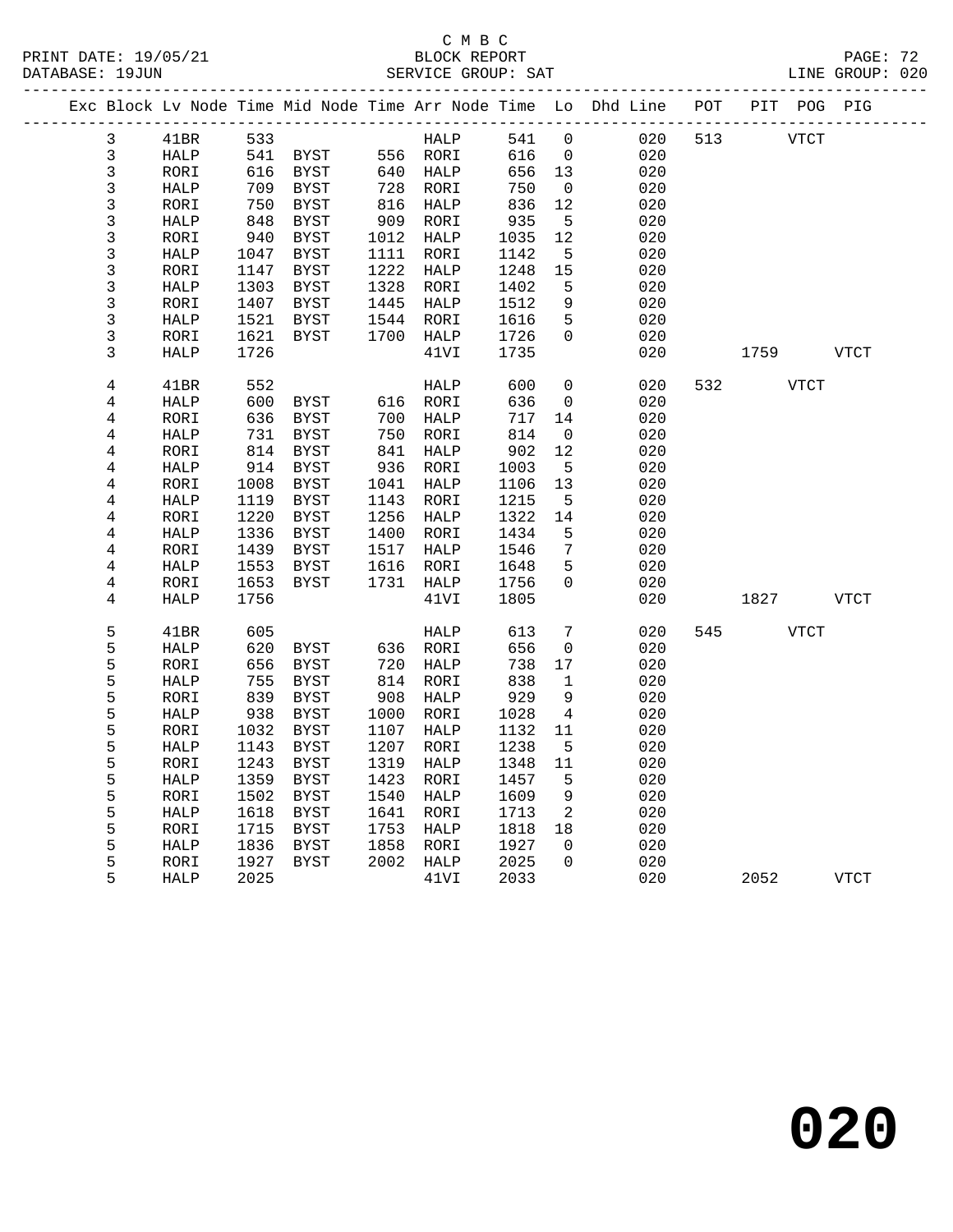#### C M B C<br>BLOCK REPORT PRINT DATE: 19/05/21 BLOCK REPORT BATABASE: 19JUN

PAGE: 73<br>LINE GROUP: 020

|  |   |             |      |             |      |             |      |                         | -----------------------                                            |     |      |             |              |  |
|--|---|-------------|------|-------------|------|-------------|------|-------------------------|--------------------------------------------------------------------|-----|------|-------------|--------------|--|
|  |   |             |      |             |      |             |      |                         | Exc Block Lv Node Time Mid Node Time Arr Node Time Lo Dhd Line POT |     |      |             | PIT POG PIG  |  |
|  | 6 | 41BR        | 646  |             |      | HALP        | 654  | $\overline{\mathbf{3}}$ | 020                                                                | 626 |      | <b>VTCT</b> |              |  |
|  | 6 | HALP        | 657  | BYST        |      | 716 RORI    | 738  | $\overline{0}$          | 020                                                                |     |      |             |              |  |
|  | 6 | RORI        | 738  | BYST        |      | 804 HALP    | 824  | 13                      | 020                                                                |     |      |             |              |  |
|  | 6 | HALP        | 837  | BYST        | 858  | RORI        | 924  | 5                       | 020                                                                |     |      |             |              |  |
|  | 6 | RORI        | 929  | BYST        | 959  | HALP        | 1022 | 16                      | 020                                                                |     |      |             |              |  |
|  | 6 | HALP        | 1038 | BYST        | 1102 | RORI        | 1133 | 5                       | 020                                                                |     |      |             |              |  |
|  | 6 | RORI        | 1138 | BYST        | 1213 | HALP        | 1239 | 16                      | 020                                                                |     |      |             |              |  |
|  | 6 | HALP        | 1255 | BYST        | 1320 | RORI        | 1354 | 5                       | 020                                                                |     |      |             |              |  |
|  | 6 | RORI        | 1359 | BYST        | 1436 | HALP        | 1504 | 9                       | 020                                                                |     |      |             |              |  |
|  | 6 | HALP        | 1513 | BYST        | 1536 | RORI        | 1608 | 5                       | 020                                                                |     |      |             |              |  |
|  | 6 | RORI        | 1613 | BYST        | 1652 | HALP        | 1718 | 18                      | 020                                                                |     |      |             |              |  |
|  | 6 | HALP        | 1736 | BYST        | 1758 | RORI        | 1828 | $\overline{0}$          | 020                                                                |     |      |             |              |  |
|  | 6 | RORI        | 1828 | BYST        | 1906 | HALP        | 1930 | $\mathbf 0$             | 020                                                                |     |      |             |              |  |
|  | 6 | HALP        | 1930 |             |      | 41VI        | 1939 |                         | 020                                                                |     | 1958 |             | <b>VTCT</b>  |  |
|  | 7 | 41BR        | 706  |             |      | HALP        | 714  | 5                       | 020                                                                | 646 |      | <b>VTCT</b> |              |  |
|  | 7 | HALP        | 719  | BYST        | 738  | RORI        | 802  | $\mathsf{O}$            | 020                                                                |     |      |             |              |  |
|  | 7 | RORI        | 802  | BYST        | 829  | HALP        | 850  | 16                      | 020                                                                |     |      |             |              |  |
|  | 7 | HALP        | 906  | BYST        | 928  | RORI        | 955  | 5                       | 020                                                                |     |      |             |              |  |
|  | 7 | RORI        | 1000 | BYST        | 1033 | HALP        | 1058 | 13                      | 020                                                                |     |      |             |              |  |
|  | 7 | HALP        | 1111 | BYST        | 1135 | RORI        | 1207 | 5                       | 020                                                                |     |      |             |              |  |
|  | 7 | RORI        | 1212 | BYST        | 1248 | HALP        | 1314 | 13                      | 020                                                                |     |      |             |              |  |
|  | 7 | HALP        | 1327 | BYST        | 1352 | RORI        | 1426 | 5                       | 020                                                                |     |      |             |              |  |
|  | 7 | RORI        | 1431 | BYST        | 1509 | HALP        | 1538 | 7                       | 020                                                                |     |      |             |              |  |
|  | 7 | HALP        | 1545 | BYST        | 1608 | RORI        | 1640 | 5                       | 020                                                                |     |      |             |              |  |
|  | 7 | RORI        | 1645 | BYST        | 1723 | HALP        | 1748 | 18                      | 020                                                                |     |      |             |              |  |
|  | 7 | <b>HALP</b> | 1806 | BYST        | 1828 | RORI        | 1857 | $\overline{0}$          | 020                                                                |     |      |             |              |  |
|  | 7 | RORI        | 1857 | BYST        | 1934 | HALP        | 1958 | 15                      | 020                                                                |     |      |             |              |  |
|  | 7 | HALP        | 2013 | BYST        | 2033 | RORI        | 2101 | $\overline{0}$          | 020                                                                |     |      |             |              |  |
|  | 7 | RORI        | 2101 | BYST        | 2132 | HALP        | 2151 | $\mathbf 0$             | 020                                                                |     |      |             |              |  |
|  | 7 | <b>HALP</b> | 2151 |             |      | 41VI        | 2159 |                         | 020                                                                |     | 2218 |             | <b>VTCT</b>  |  |
|  | 8 | 41BR        | 728  |             |      | HALP        | 736  | 7                       | 020                                                                | 708 |      | VTCT        |              |  |
|  | 8 | HALP        | 743  | BYST        | 802  | RORI        | 826  | $\mathbf{0}$            | 020                                                                |     |      |             |              |  |
|  | 8 | RORI        | 826  | BYST        | 855  | HALP        | 916  | 14                      | 020                                                                |     |      |             |              |  |
|  | 8 | HALP        | 930  | BYST        | 952  | RORI        | 1019 | 5                       | 020                                                                |     |      |             |              |  |
|  | 8 | RORI        | 1024 | BYST        | 1057 | HALP        | 1122 | 13                      | 020                                                                |     |      |             |              |  |
|  | 8 | HALP        | 1135 | BYST        | 1159 | RORI        | 1231 | $\overline{4}$          | 020                                                                |     |      |             |              |  |
|  | 8 | RORI        | 1235 | BYST        | 1311 | HALP        | 1340 | 12                      | 020                                                                |     |      |             |              |  |
|  | 8 | <b>HALP</b> | 1352 | <b>BYST</b> | 1416 | RORI        | 1450 | 5                       | 020                                                                |     |      |             |              |  |
|  | 8 | RORI        | 1455 | <b>BYST</b> | 1533 | <b>HALP</b> | 1602 | 8                       | 020                                                                |     |      |             |              |  |
|  | 8 | HALP        | 1610 | <b>BYST</b> | 1633 | RORI        | 1705 | 3                       | 020                                                                |     |      |             |              |  |
|  | 8 | RORI        | 1708 | <b>BYST</b> | 1746 | HALP        | 1811 | 15                      | 020                                                                |     |      |             |              |  |
|  | 8 | HALP        | 1826 | <b>BYST</b> | 1848 | RORI        | 1917 | 0                       | 020                                                                |     |      |             |              |  |
|  | 8 | RORI        | 1917 | <b>BYST</b> | 1952 | HALP        | 2015 | 10                      | 020                                                                |     |      |             |              |  |
|  | 8 | HALP        | 2025 | <b>BYST</b> | 2045 | RORI        | 2113 | 0                       | 020                                                                |     |      |             |              |  |
|  | 8 | RORI        | 2113 | <b>BYST</b> | 2144 | <b>HALP</b> | 2203 | 7                       | 020                                                                |     |      |             |              |  |
|  | 8 | HALP        | 2210 | <b>BYST</b> | 2228 | <b>RORI</b> | 2256 | 0                       | 020                                                                |     |      |             |              |  |
|  | 8 | RORI        | 2256 | <b>BYST</b> | 2327 | <b>HALP</b> | 2346 | 6                       | 020                                                                |     |      |             |              |  |
|  | 8 | HALP        | 2352 | <b>BYST</b> | 2409 | RORI        | 2434 | 0                       | 020                                                                |     |      |             |              |  |
|  | 8 | RORI        | 2434 | <b>BYST</b> | 2505 | HALP        | 2522 | 0                       | 020                                                                |     |      |             |              |  |
|  | 8 | HALP        | 2522 |             |      | 41VI        | 2529 |                         | 020                                                                |     | 2547 |             | ${\tt VTCT}$ |  |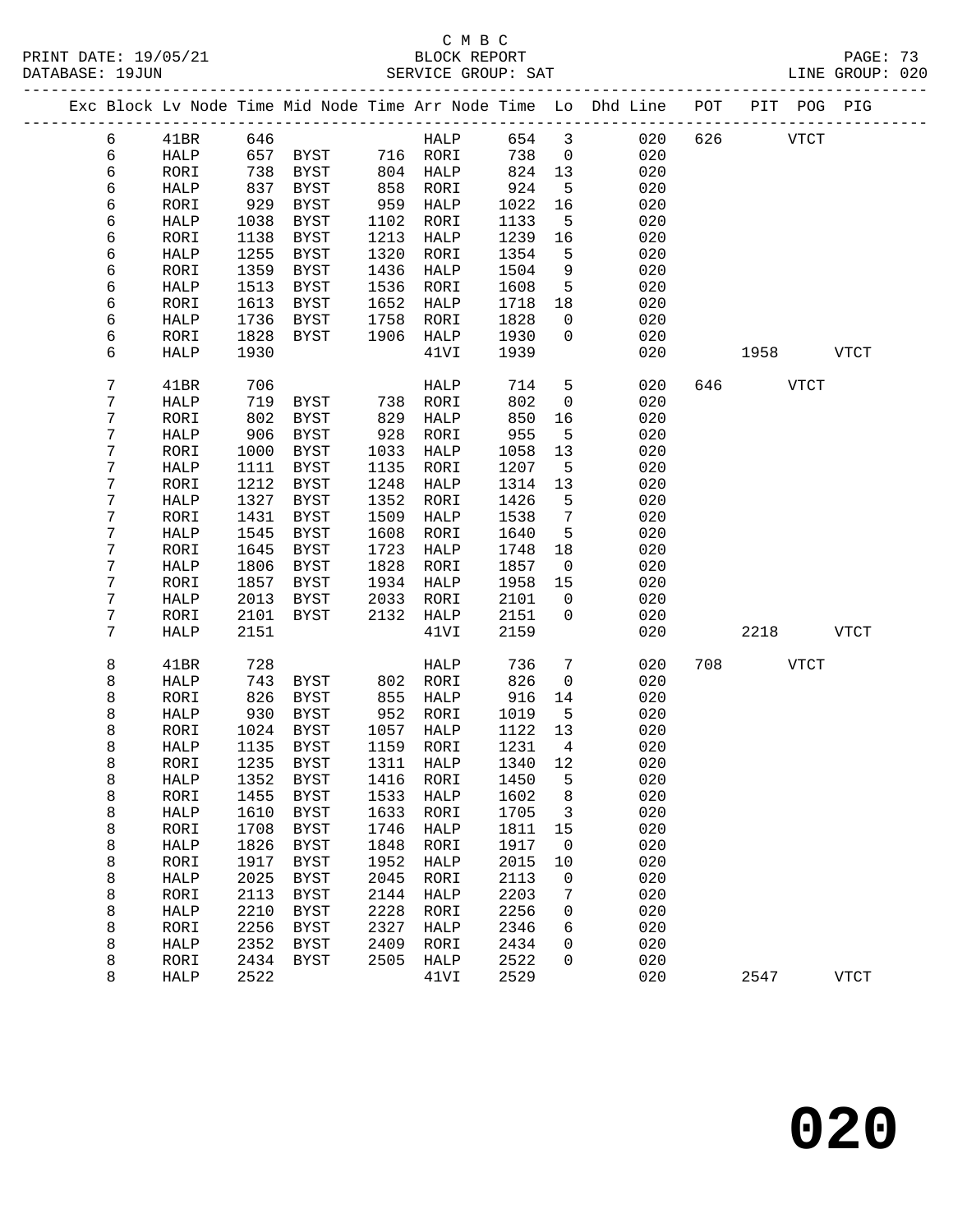#### C M B C<br>BLOCK REPORT SERVICE GROUP: SAT

PRINT DATE: 19/05/21 BLOCK REPORT PAGE: 74

|         |             |      |                   |      |                  |         |                 | Exc Block Lv Node Time Mid Node Time Arr Node Time Lo Dhd Line POT PIT POG PIG |     |             |              |
|---------|-------------|------|-------------------|------|------------------|---------|-----------------|--------------------------------------------------------------------------------|-----|-------------|--------------|
| 9       | 41BR        | 802  |                   |      | HALP 810         |         | 4               | 020                                                                            | 742 | <b>VTCT</b> |              |
| 9       | HALP        |      | 814 BYST 835 RORI |      |                  | 901     | $4\overline{ }$ | 020                                                                            |     |             |              |
| 9       | RORI        | 905  | BYST              |      | 935 HALP         | 958     | 8 <sup>8</sup>  | 020                                                                            |     |             |              |
| 9       | HALP        | 1006 | BYST              | 1030 | RORI             | 1059    | 5               | 020                                                                            |     |             |              |
| 9       | RORI        | 1104 | BYST              |      | 1139 HALP        | 1204    | 11              | 020                                                                            |     |             |              |
| 9       | HALP        | 1215 | BYST              | 1239 | RORI             | 1312    | 5               | 020                                                                            |     |             |              |
| 9       | RORI        | 1317 | <b>BYST</b>       | 1353 | HALP             | 1422    | 8               | 020                                                                            |     |             |              |
| 9       | HALP        | 1430 | BYST              |      | 1456 RORI        | 1528    | $5^{\circ}$     | 020                                                                            |     |             |              |
| 9       | RORI        | 1533 | BYST              |      | 1612 HALP        | 1640    | 12              | 020                                                                            |     |             |              |
| 9       | HALP        | 1652 | BYST              |      | 1714 RORI        | 1745    | $\overline{0}$  | 020                                                                            |     |             |              |
| 9       | RORI        | 1745 | BYST              | 1823 | HALP             | 1848    | $\overline{0}$  | 020                                                                            |     |             |              |
| 9       | <b>HALP</b> | 1848 |                   |      | 41VI             | 1857    |                 | 020                                                                            |     | 1919        | VTCT         |
|         |             |      |                   |      |                  |         |                 |                                                                                |     |             |              |
| 10      | 41BR        | 845  |                   |      | HALP             | 853     | $4\overline{ }$ | 020                                                                            |     | 825 VTCT    |              |
| 10      | HALP        | 857  | BYST              | 919  | RORI             | 946     | $-5$            | 020                                                                            |     |             |              |
| 10      | RORI        | 951  | BYST              | 1023 | HALP             | 1046    | 18              | 020                                                                            |     |             |              |
| 10      | HALP        | 1104 | BYST              | 1128 | RORI             | 1159    | $-5$            | 020                                                                            |     |             |              |
| 10      | RORI        | 1204 | BYST              |      | 1240 HALP        | 1306    | 13              | 020                                                                            |     |             |              |
| 10      | HALP        | 1319 | BYST              |      | 1344 RORI        | 1418    | $-5$            | 020                                                                            |     |             |              |
| 10      | RORI        | 1423 | BYST              | 1501 | HALP             | 1528    | 9               | 020                                                                            |     |             |              |
| $10$    | HALP        | 1537 | BYST              | 1600 | RORI             | 1632    | $5^{\circ}$     | 020                                                                            |     |             |              |
| $10$    | RORI        | 1637 | BYST              | 1715 | HALP             | 1740    | 16              | 020                                                                            |     |             |              |
| $10$    | HALP        | 1756 | <b>BYST</b>       | 1818 | RORI             | 1847    | $\overline{0}$  | 020                                                                            |     |             |              |
| 10      | RORI        | 1847 | BYST              |      | 1924 HALP        | 1948    | 13              | 020                                                                            |     |             |              |
| 10      | HALP        | 2001 | BYST              | 2021 | RORI             | 2049    | $\overline{0}$  | 020                                                                            |     |             |              |
| $10$    | RORI        | 2049 | BYST              |      | 2120 HALP        | 2140    | 15              | 020                                                                            |     |             |              |
| 10      | HALP        | 2155 | BYST              | 2213 | RORI             | 2241    | $\overline{0}$  | 020                                                                            |     |             |              |
| 10      | RORI        | 2241 | <b>BYST</b>       |      | 2312 HALP        | 2331    | $\mathbf 0$     | 020                                                                            |     |             |              |
| 10      | HALP        | 2331 |                   |      | 41VI             | 2339    |                 | 020                                                                            |     | 2358        | VTCT         |
|         |             |      |                   |      |                  |         |                 |                                                                                |     |             |              |
| 11      | 41BR        | 909  |                   |      | HALP             | 918     | $4\overline{ }$ | 020                                                                            | 849 | VTCT        |              |
| 11      | HALP        | 922  | BYST              |      | 944 RORI         | 1011    | 5               | 020                                                                            |     |             |              |
| 11      | RORI        | 1016 | BYST              | 1049 | HALP             | 1114    | 13              | 020                                                                            |     |             |              |
| 11      | HALP        | 1127 | BYST              | 1151 | RORI             | 1223    | $-5$            | 020                                                                            |     |             |              |
| 11      | RORI        | 1228 | BYST              | 1304 | HALP             | 1330    | 14              | 020                                                                            |     |             |              |
| 11      | HALP        | 1344 | BYST              | 1408 | RORI             | 1442    | $-5$            | 020                                                                            |     |             |              |
| 11      | RORI        | 1447 | BYST              | 1525 | HALP             | 1554    | $\overline{7}$  | 020                                                                            |     |             |              |
| 11      | HALP        | 1601 | BYST              |      | 1624 RORI        | 1656    | $5^{\circ}$     | 020                                                                            |     |             |              |
| 11      | RORI        |      | 1701 BYST         |      | 1739 HALP        | 1804 12 |                 | 020                                                                            |     |             |              |
| 11 HALP |             |      | 1816 BYST         |      | 1838 RORI 1907 0 |         |                 | 020                                                                            |     |             |              |
| 11      | RORI        | 1907 | BYST              |      | 1942 HALP        | 2005    | $\mathbf 0$     | 020                                                                            |     |             |              |
| 11      | HALP        | 2005 |                   |      | 41VI             | 2013    |                 | 020                                                                            |     | 2032        | <b>VTCT</b>  |
| 12      | 41BR        | 933  |                   |      | HALP             | 942     | 3               | 020                                                                            |     | 911 VTCT    |              |
| 12      | HALP        | 945  | BYST              | 1007 | RORI             | 1035    | 5               | 020                                                                            |     |             |              |
| 12      | RORI        | 1040 | BYST              | 1115 | HALP             | 1140    | 11              | 020                                                                            |     |             |              |
| 12      | HALP        | 1151 | BYST              | 1215 | RORI             | 1246    | $-5$            | 020                                                                            |     |             |              |
| 12      | RORI        | 1251 | <b>BYST</b>       | 1327 | HALP             | 1356    | 10              | 020                                                                            |     |             |              |
| 12      | HALP        | 1406 | BYST              | 1432 | RORI             | 1504    | 5               | 020                                                                            |     |             |              |
| 12      | RORI        | 1509 | <b>BYST</b>       | 1547 | HALP             | 1616    | 11              | 020                                                                            |     |             |              |
| 12      | HALP        | 1627 | BYST              | 1649 | RORI             | 1720    | 2               | 020                                                                            |     |             |              |
| 12      | RORI        | 1722 | BYST              | 1800 | HALP             | 1825    | $\mathbf{0}$    | 020                                                                            |     |             |              |
| 12      | HALP        | 1825 |                   |      | 41VI             | 1834    |                 | 020                                                                            |     | 1856        | ${\tt VTCT}$ |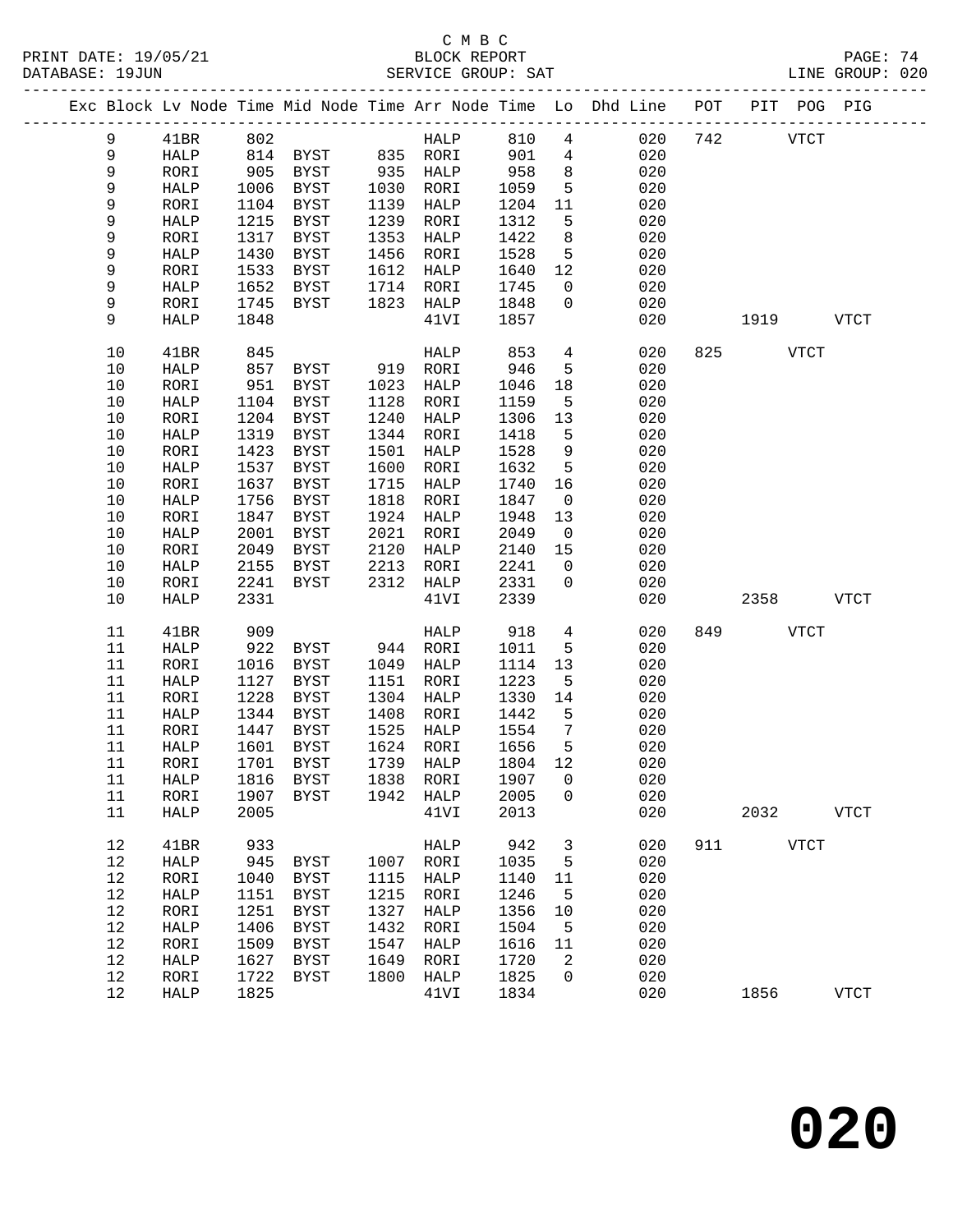#### C M B C<br>BLOCK REPORT SERVICE GROUP: SAT

|      |              |      |                                            |      |              |         |                 | Exc Block Lv Node Time Mid Node Time Arr Node Time Lo Dhd Line POT |           | PIT POG PIG |  |
|------|--------------|------|--------------------------------------------|------|--------------|---------|-----------------|--------------------------------------------------------------------|-----------|-------------|--|
| 13   | 41BR         | 951  |                                            |      | HALP         | 1000 1  |                 | 020                                                                | 928       | <b>VTCT</b> |  |
| 13   | HALP         |      | 1001 BYST 1023 RORI<br>1056 BYST 1131 HALP |      |              | 1051 5  |                 | 020                                                                |           |             |  |
| 13   | RORI         | 1056 | BYST                                       |      | 1131 HALP    | 1156 11 |                 | 020                                                                |           |             |  |
| 13   | ${\tt HALP}$ | 1207 | BYST                                       | 1231 | RORI         | 1304    | $5^{\circ}$     | 020                                                                |           |             |  |
| 13   | RORI         | 1309 | <b>BYST</b>                                | 1345 | HALP         | 1414    | 8 <sup>8</sup>  | 020                                                                |           |             |  |
| 13   | HALP         | 1422 | <b>BYST</b>                                | 1448 | RORI         | 1520    | $5^{\circ}$     | 020                                                                |           |             |  |
| 13   | RORI         | 1525 | <b>BYST</b>                                | 1604 | HALP         | 1632    | 12              | 020                                                                |           |             |  |
| 13   | HALP         | 1644 | BYST                                       | 1706 | RORI         | 1737    | $\overline{0}$  | 020                                                                |           |             |  |
| 13   | RORI         | 1737 | <b>BYST</b>                                | 1815 | <b>HALP</b>  | 1840    | 17              | 020                                                                |           |             |  |
| 13   | HALP         | 1857 | BYST                                       | 1919 | RORI         | 1947    | $\overline{0}$  | 020                                                                |           |             |  |
| 13   | RORI         | 1947 | <b>BYST</b>                                | 2022 | HALP         | 2042    | 9               | 020                                                                |           |             |  |
| 13   | HALP         | 2051 | $_{\rm BYST}$                              | 2109 | RORI         | 2137    | $\overline{0}$  | 020                                                                |           |             |  |
| 13   | RORI         | 2137 | <b>BYST</b>                                | 2208 | HALP         | 2227    | 17              | 020                                                                |           |             |  |
| 13   | HALP         | 2244 | <b>BYST</b>                                | 2301 | RORI         | 2326    | $\overline{0}$  | 020                                                                |           |             |  |
| 13   | RORI         | 2326 | <b>BYST</b>                                | 2353 | HALP         | 2412    | 5               | 020                                                                |           |             |  |
| 13   | HALP         | 2417 | <b>BYST</b>                                | 2434 | RORI         | 2459    | 5 <sup>5</sup>  | 020                                                                |           |             |  |
| 13   | RORI         | 2504 | BYST                                       | 2535 | HALP         | 2552    | $\overline{0}$  | 020                                                                |           |             |  |
| 13   | HALP         | 2552 |                                            |      | 41VI         | 2559    |                 | 020                                                                |           | 2617 VTCT   |  |
|      |              |      |                                            |      |              |         |                 |                                                                    |           |             |  |
| 14   | 41BR         | 1005 |                                            |      | HALP         | 1014    | $\mathsf{O}$    | 020                                                                | 942       | <b>VTCT</b> |  |
| 14   | HALP         | 1014 | BYST                                       | 1038 | RORI         | 1107    | 5               | 020                                                                |           |             |  |
| 14   | RORI         | 1112 | <b>BYST</b>                                | 1147 | HALP         | 1212    | 11              | 020                                                                |           |             |  |
| 14   | HALP         | 1223 | <b>BYST</b>                                | 1247 | RORI         | 1320    | 5 <sub>5</sub>  | 020                                                                |           |             |  |
| 14   | RORI         | 1325 | <b>BYST</b>                                | 1401 | HALP         | 1430    | 8               | 020                                                                |           |             |  |
| 14   | HALP         | 1438 | <b>BYST</b>                                | 1504 | RORI         | 1536    | $5\overline{)}$ | 020                                                                |           |             |  |
| 14   | RORI         | 1541 | BYST                                       | 1620 | HALP         | 1648    | 12              | 020                                                                |           |             |  |
| 14   | <b>HALP</b>  | 1700 | BYST                                       | 1722 | RORI         | 1753    | $\overline{0}$  | 020                                                                |           |             |  |
| 14   | RORI         | 1753 | BYST                                       | 1831 | HALP         | 1856    | 11              | 020                                                                |           |             |  |
| 14   | HALP         | 1907 | BYST                                       | 1929 | RORI         | 1957    | $\overline{0}$  | 020                                                                |           |             |  |
| 14   | RORI         | 1957 | BYST                                       | 2032 | HALP         | 2052    | 11              | 020                                                                |           |             |  |
| 14   | HALP         | 2103 | <b>BYST</b>                                | 2121 | RORI         | 2149    | $\overline{0}$  | 020                                                                |           |             |  |
| 14   | RORI         | 2149 | $_{\rm BYST}$                              | 2220 | ${\tt HALP}$ | 2239    | $\mathbf 0$     | 020                                                                |           |             |  |
| 14   | HALP         | 2239 |                                            |      | 41VI         | 2247    |                 | 020                                                                |           | 2306 VTCT   |  |
|      |              |      |                                            |      |              |         |                 |                                                                    |           |             |  |
| 15   | 41BR         | 1040 |                                            |      | <b>HALP</b>  | 1050    | 5               | 020                                                                | 1017 VTCT |             |  |
| 15   | HALP         | 1055 | BYST                                       | 1119 | RORI         | 1150    | 5 <sup>5</sup>  | 020                                                                |           |             |  |
| 15   | RORI         | 1155 | BYST                                       | 1230 | HALP         | 1256    | 15              | 020                                                                |           |             |  |
| 15   | HALP         | 1311 | BYST                                       | 1336 | RORI         | 1410    | 5               | 020                                                                |           |             |  |
| 15   | RORI         | 1415 | BYST                                       | 1453 | HALP         | 1520    | 9               | 020                                                                |           |             |  |
| 15   | HALP         | 1529 | <b>BYST</b>                                | 1552 | RORI         | 1624    | $5\overline{)}$ | 020                                                                |           |             |  |
| 15   | RORI         | 1629 | <b>BYST</b>                                | 1708 | HALP         | 1734    | 12              | 020                                                                |           |             |  |
| 15   | HALP         | 1746 | <b>BYST</b>                                | 1808 | RORI         | 1837    | $\overline{0}$  | 020                                                                |           |             |  |
| 15   | RORI         | 1837 | <b>BYST</b>                                | 1914 | HALP         | 1938    | 11              | 020                                                                |           |             |  |
| $15$ | HALP         | 1949 | BYST                                       | 2009 | RORI         | 2037    | $\overline{0}$  | 020                                                                |           |             |  |
| 15   | RORI         | 2037 | BYST                                       | 2108 | HALP         | 2128    | 12              | 020                                                                |           |             |  |
|      |              |      |                                            |      |              |         |                 |                                                                    |           |             |  |

 15 HALP 2140 BYST 2158 RORI 2226 0 020 15 RORI 2226 BYST 2257 HALP 2316 6 020 15 HALP 2322 BYST 2339 RORI 2404 0 020 15 RORI 2404 BYST 2435 HALP 2452 0 020

15 HALP 2452 41VI 2459 020 2517 VTCT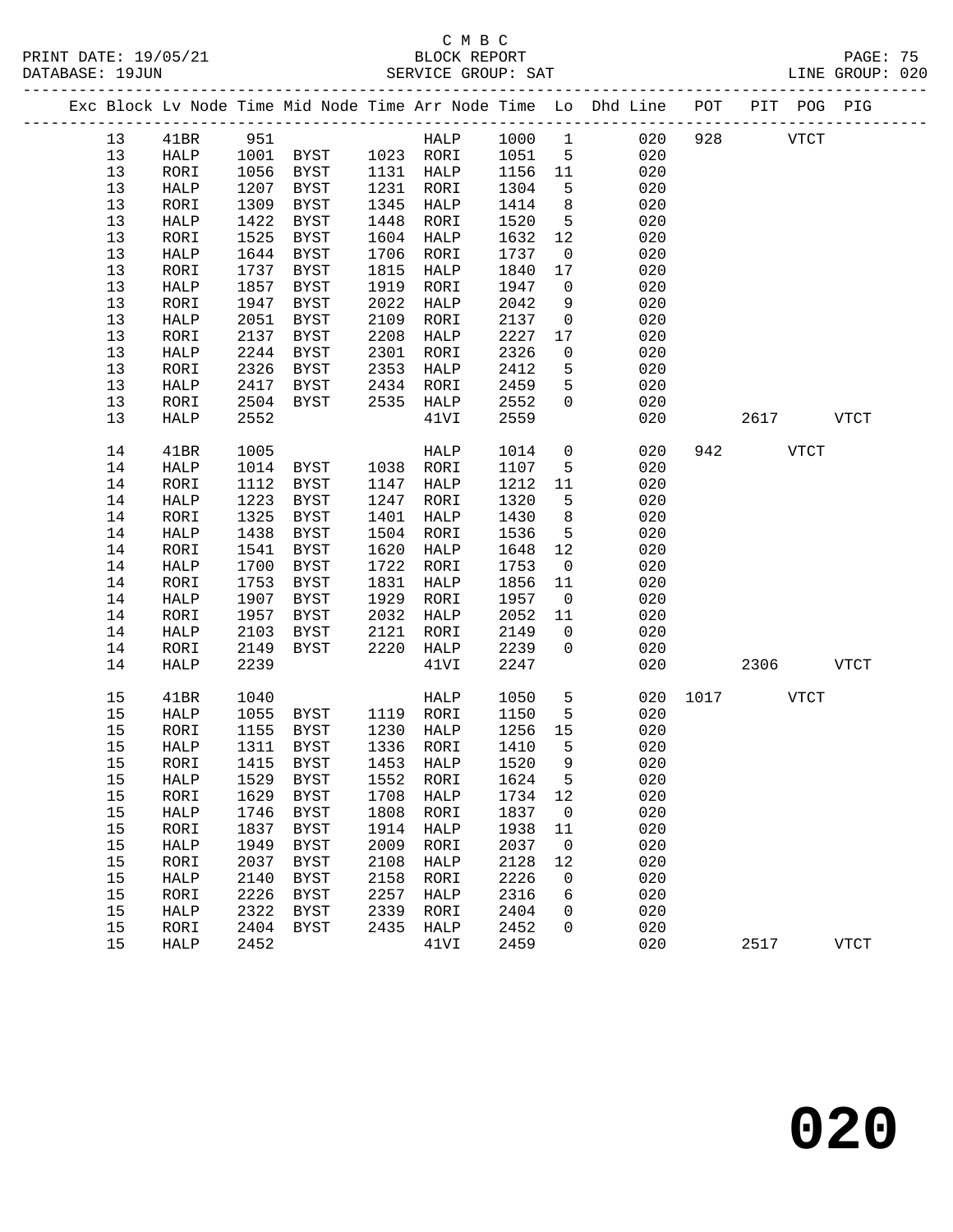|  |    |      |      |             |      |      |      |                 | Exc Block Lv Node Time Mid Node Time Arr Node Time Lo Dhd Line | POT      |          | PIT POG PIG |             |  |
|--|----|------|------|-------------|------|------|------|-----------------|----------------------------------------------------------------|----------|----------|-------------|-------------|--|
|  | 16 | 41BR | 1020 |             |      | HALP | 1029 | 2               | 020                                                            |          | 957 — 10 | VTCT        |             |  |
|  | 16 | HALP | 1031 | BYST        | 1055 | RORI | 1124 | -5              | 020                                                            |          |          |             |             |  |
|  | 16 | RORI | 1129 | BYST        | 1204 | HALP | 1229 | 10 <sup>°</sup> | 020                                                            |          |          |             |             |  |
|  | 16 | HALP | 1239 | BYST        | 1304 | RORI | 1338 | 5               | 020                                                            |          |          |             |             |  |
|  | 16 | RORI | 1343 | BYST        | 1420 | HALP | 1448 | 7               | 020                                                            |          |          |             |             |  |
|  | 16 | HALP | 1455 | BYST        | 1520 | RORI | 1552 | 5               | 020                                                            |          |          |             |             |  |
|  | 16 | RORI | 1557 | BYST        | 1636 | HALP | 1704 | 10              | 020                                                            |          |          |             |             |  |
|  | 16 | HALP | 1714 | BYST        | 1738 | RORI | 1808 | $\mathbf{0}$    | 020                                                            |          |          |             |             |  |
|  | 16 | RORI | 1808 | BYST        | 1846 | HALP | 1910 | 17              | 020                                                            |          |          |             |             |  |
|  | 16 | HALP | 1927 | BYST        | 1949 | RORI | 2017 | $\overline{0}$  | 020                                                            |          |          |             |             |  |
|  | 16 | RORI | 2017 | BYST        | 2052 | HALP | 2112 | 15              | 020                                                            |          |          |             |             |  |
|  | 16 | HALP | 2127 | BYST        | 2145 | RORI | 2213 | $\Omega$        | 020                                                            |          |          |             |             |  |
|  | 16 | RORI | 2213 | BYST        | 2244 | HALP | 2303 | $\Omega$        | 020                                                            |          |          |             |             |  |
|  | 16 | HALP | 2303 |             |      | 41VI | 2311 |                 | 020                                                            |          | 2330     |             | <b>VTCT</b> |  |
|  | 17 | 41BR | 1232 |             |      | HALP | 1243 | 4               |                                                                | 020 1209 |          | <b>VTCT</b> |             |  |
|  | 17 | HALP | 1247 | BYST        | 1312 | RORI | 1346 | 5               | 020                                                            |          |          |             |             |  |
|  | 17 | RORI | 1351 | BYST        | 1428 | HALP | 1456 | 7               | 020                                                            |          |          |             |             |  |
|  | 17 | HALP | 1503 | BYST        | 1528 | RORI | 1600 | 5               | 020                                                            |          |          |             |             |  |
|  | 17 | RORI | 1605 | BYST        | 1644 | HALP | 1710 | 16              | 020                                                            |          |          |             |             |  |
|  | 17 | HALP | 1726 | <b>BYST</b> | 1748 | RORI | 1818 | $\Omega$        | 020                                                            |          |          |             |             |  |
|  | 17 | RORI | 1818 | BYST        | 1856 | HALP | 1920 | 17              | 020                                                            |          |          |             |             |  |
|  | 17 | HALP | 1937 | BYST        | 1959 | RORI | 2027 | $\mathbf 0$     | 020                                                            |          |          |             |             |  |
|  | 17 | RORI | 2027 | BYST        | 2102 | HALP | 2122 | $\Omega$        | 020                                                            |          |          |             |             |  |
|  | 17 | HALP | 2122 |             |      | 41VI | 2130 |                 | 020                                                            |          | 2149     |             | VTCT        |  |
|  |    |      |      |             |      |      |      |                 |                                                                |          |          |             |             |  |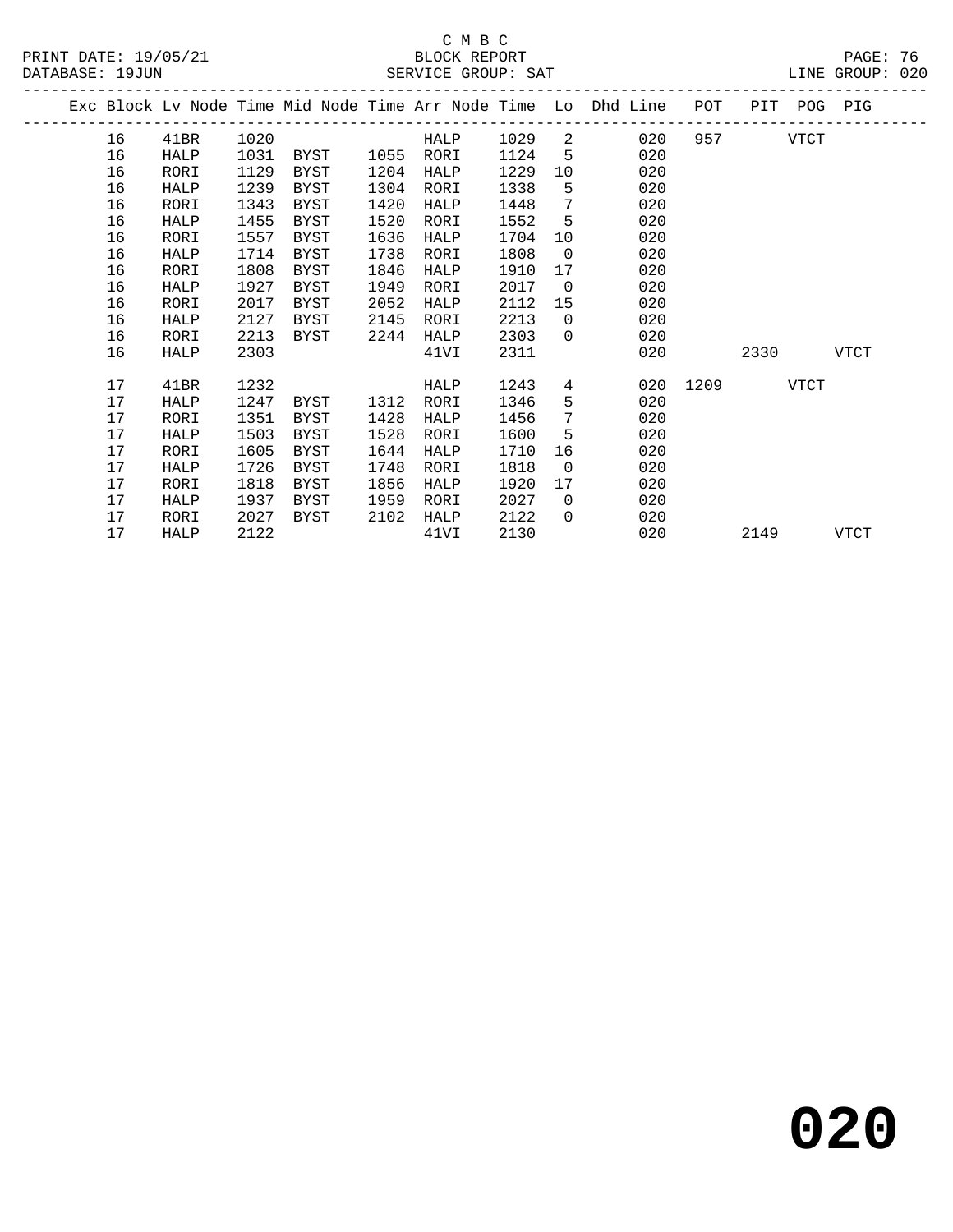|                                                                                                                                                                         | DATABASE: 19JUN                                                                                                                                                                                                                                                        | PRINT DATE: 19/05/21                                                                                                                                                        |                                                                                      |                                                                                                                                                                                                                                                                             |                      | CMBC                                                                                                                                                                     |                                                                                                                                                                   |                                                                                                                                                          | PRINT DATE: 19/05/21<br>BLOCK REPORT BLOCK PRESS TO BLOCK PRESS PART<br>DATABASE: 19JUN SERVICE GROUP: SAT LINE GROUP: 022                                                                                                                                                                      |          |  |  |
|-------------------------------------------------------------------------------------------------------------------------------------------------------------------------|------------------------------------------------------------------------------------------------------------------------------------------------------------------------------------------------------------------------------------------------------------------------|-----------------------------------------------------------------------------------------------------------------------------------------------------------------------------|--------------------------------------------------------------------------------------|-----------------------------------------------------------------------------------------------------------------------------------------------------------------------------------------------------------------------------------------------------------------------------|----------------------|--------------------------------------------------------------------------------------------------------------------------------------------------------------------------|-------------------------------------------------------------------------------------------------------------------------------------------------------------------|----------------------------------------------------------------------------------------------------------------------------------------------------------|-------------------------------------------------------------------------------------------------------------------------------------------------------------------------------------------------------------------------------------------------------------------------------------------------|----------|--|--|
| 16BA 16 AV & BALACLAVA ST<br>CLBY CLARK & BROADWAY DULP WB W 41 AV FS DUNBAR ST GEGR GEORGIA ST & GRANVILLE ST HODM HOWE & DUNSMUIR KN41 KNIGHT & 41 AV<br>$\mathbf{1}$ |                                                                                                                                                                                                                                                                        |                                                                                                                                                                             |                                                                                      |                                                                                                                                                                                                                                                                             |                      |                                                                                                                                                                          |                                                                                                                                                                   |                                                                                                                                                          | BUB4 BURRARD STATION                                                                                                                                                                                                                                                                            |          |  |  |
|                                                                                                                                                                         |                                                                                                                                                                                                                                                                        |                                                                                                                                                                             |                                                                                      |                                                                                                                                                                                                                                                                             |                      |                                                                                                                                                                          |                                                                                                                                                                   |                                                                                                                                                          |                                                                                                                                                                                                                                                                                                 |          |  |  |
|                                                                                                                                                                         | $\mathbf{1}$<br>$\mathbf 1$<br>$\mathbf 1$<br>$\mathbf 1$<br>$\mathbf 1$<br>1<br>1<br>$\mathbf 1$<br>$\mathbf 1$<br>$\mathbf 1$<br>$\mathbf 1$<br>$\mathbf 1$<br>$\mathbf 1$<br>1<br>1<br>1<br>1<br>$\mathbf 1$<br>$\mathbf 1$<br>$\mathbf 1$<br>1<br>$\mathbf 1$<br>1 | KNLP<br>BUB4<br>KNLP<br>BUB4<br>KNLP<br>BUB4<br>KNLP<br>BUB4<br>KNLP<br>BUB4<br>KNLP<br>BUB4<br>KNLP<br>BUB4<br>KNLP<br>BUB4<br>KNLP<br>BUB4<br><b>KNLP</b><br>BUB4<br>KNLP | 1330<br>1423<br>1520<br>1801<br>1900<br>1946<br>2034<br>2116<br>2205<br>2246<br>2339 | 700 CLBY 716 BUB4<br>740 CLBY<br>826 CLBY<br>910 CLBY<br>1001 CLBY<br>1053 CLBY<br>1144 CLBY<br>1235 CLBY<br>CLBY<br>CLBY<br>CLBY<br>1612 CLBY<br>1714 CLBY<br>CLBY<br>CLBY<br>CLBY 1919 BUB4<br>CLBY 2009 KNLP<br>BUB4<br>CLBY<br>CLBY 2138 KNLP<br>CLBY 2308 KNLP<br>CLBY | 1451<br>1542<br>1828 | 801 KNLP<br>844 BUB4<br>933 KNLP<br>1021 BUB4<br>1118 KNLP<br>1204 BUB4<br>1303 KNLP<br>1352 BUB4<br>KNLP<br>BUB4<br>1639 KNLP<br>1734 BUB4<br>KNLP<br>BUB4<br>2354 BUB4 | 814<br>905<br>950<br>1045<br>1137<br>1229<br>1324<br>1417<br>1512<br>1605<br>1659<br>1757<br>1848<br>1941<br>2029<br>2029<br>2110<br>2155<br>2239<br>2324<br>2419 | 5 <sub>5</sub><br>11<br>8 <sup>8</sup><br>$7\overline{ }$<br>$\overline{4}$<br>12<br>$5^{\circ}$<br>$5^{\circ}$<br>6<br>10<br>$\overline{7}$<br>15<br>12 | 735 5 022<br>$12 \qquad 022$<br>022<br>022<br>022<br>022<br>$\begin{array}{c} 6 \\ 6 \end{array}$<br>022<br>022<br>6 <sup>6</sup><br>022<br>8 <sub>1</sub><br>022<br>$\frac{7}{15}$<br>022<br>022<br>022<br>022<br>$\begin{array}{c} 022 \\ 022 \end{array}$<br>022<br>022<br>022<br>022<br>022 |          |  |  |
|                                                                                                                                                                         | $\mathbf 1$<br>1<br>$\mathbf 1$<br>1<br>$\mathbf 1$                                                                                                                                                                                                                    | BUB4<br>MRST<br>HODM<br>MRST<br>HODM                                                                                                                                        | 2431<br>2525<br>2609<br>2655<br>2739                                                 | CLBY 2454 KN63<br>MRST<br>HODM<br>MRST                                                                                                                                                                                                                                      |                      | HODM                                                                                                                                                                     | 2508<br>2604<br>2652<br>2734<br>2822                                                                                                                              | 11<br>$5^{\circ}$                                                                                                                                        | 6 022<br>N8<br>$\begin{array}{ccc} 3 & \hspace{1.5cm} & \text{N8} \\ 5 & \hspace{1.5cm} & \text{N8} \end{array}$<br>N8                                                                                                                                                                          | 2827 VTC |  |  |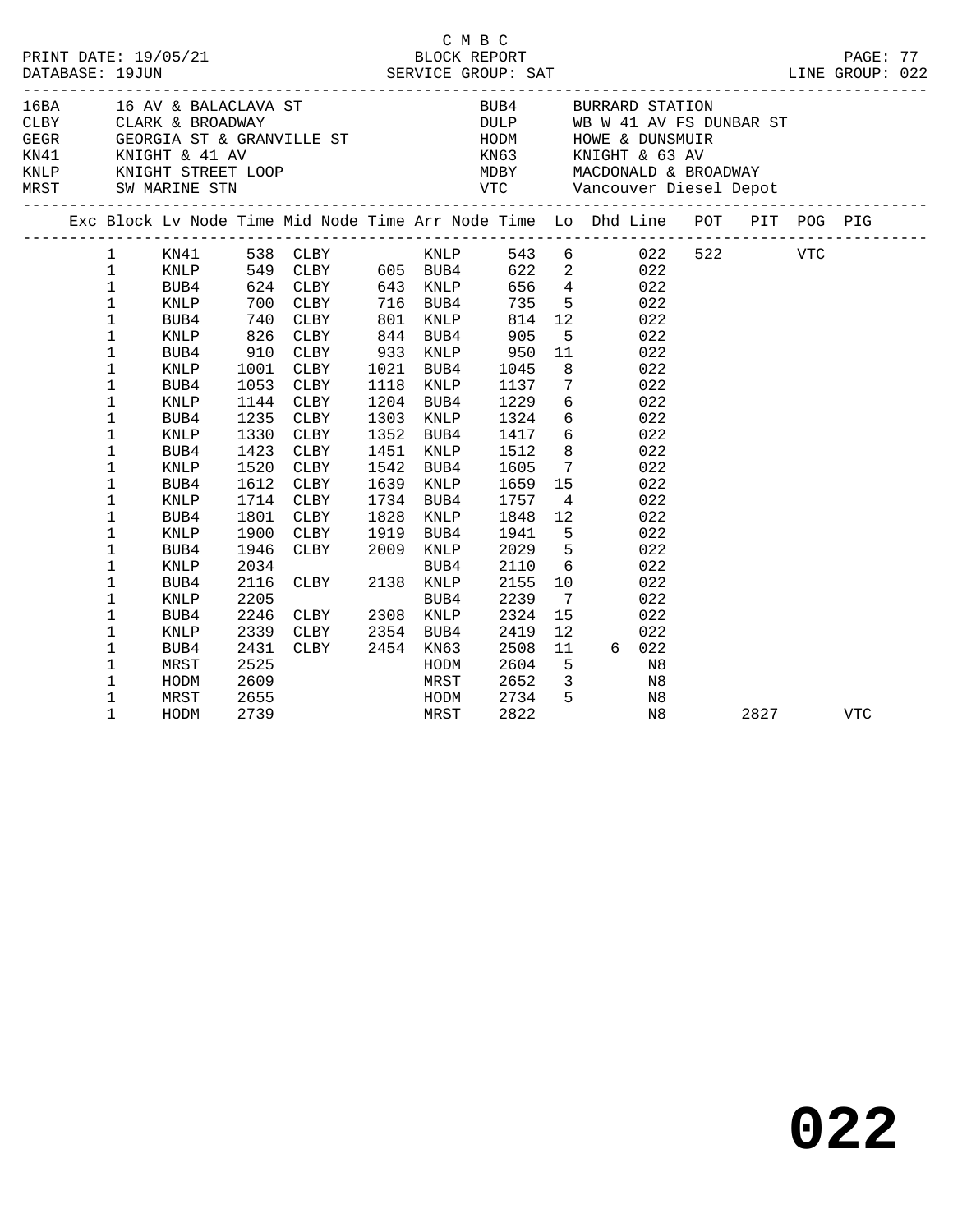|  |                |             |      | Exc Block Lv Node Time Mid Node Time Arr Node Time Lo Dhd Line |      |             |      |                          |   |     | POT |      | PIT POG PIG |            |
|--|----------------|-------------|------|----------------------------------------------------------------|------|-------------|------|--------------------------|---|-----|-----|------|-------------|------------|
|  | 2              | KN41        | 558  | CLBY                                                           |      | KNLP        | 603  | $6\overline{6}$          |   | 022 | 542 |      | <b>VTC</b>  |            |
|  | $\overline{a}$ | KNLP        | 609  | CLBY                                                           |      | 625 BUB4    | 642  | $\overline{\phantom{a}}$ |   | 022 |     |      |             |            |
|  | 2              | BUB4        | 644  | CLBY                                                           |      | 703 KNLP    | 716  | 12                       |   | 022 |     |      |             |            |
|  | $\mathbf{2}$   | KNLP        | 728  | ${\tt CLBY}$                                                   |      | 746 BUB4    | 805  | 5                        |   | 022 |     |      |             |            |
|  | $\sqrt{2}$     | BUB4        | 810  | CLBY                                                           | 831  | KNLP        | 846  | $\overline{7}$           |   | 022 |     |      |             |            |
|  | $\sqrt{2}$     | KNLP        | 853  | CLBY                                                           | 914  | BUB4        | 935  | 5                        |   | 022 |     |      |             |            |
|  | $\sqrt{2}$     | BUB4        | 940  | CLBY                                                           | 1004 | KNLP        | 1022 | $7\phantom{.0}$          |   | 022 |     |      |             |            |
|  | $\mathbf{2}$   | KNLP        | 1029 | CLBY                                                           | 1049 | BUB4        | 1113 | 5                        |   | 022 |     |      |             |            |
|  | $\sqrt{2}$     | BUB4        | 1118 | CLBY                                                           | 1145 | KNLP        | 1204 | 16                       |   | 022 |     |      |             |            |
|  | $\sqrt{2}$     | <b>KNLP</b> | 1220 | CLBY                                                           | 1240 | BUB4        | 1305 | 6                        |   | 022 |     |      |             |            |
|  | $\sqrt{2}$     | BUB4        | 1311 | CLBY                                                           | 1339 | KNLP        | 1400 | 6                        |   | 022 |     |      |             |            |
|  | $\overline{a}$ | <b>KNLP</b> | 1406 | CLBY                                                           | 1428 | BUB4        | 1453 | 6                        |   | 022 |     |      |             |            |
|  | $\sqrt{2}$     | BUB4        | 1459 | ${\tt CLBY}$                                                   | 1527 | KNLP        | 1548 | 8                        |   | 022 |     |      |             |            |
|  | $\sqrt{2}$     | <b>KNLP</b> | 1556 | CLBY                                                           | 1618 | BUB4        | 1641 | 6                        |   | 022 |     |      |             |            |
|  | $\sqrt{2}$     | BUB4        | 1647 | CLBY                                                           | 1714 | KNLP        | 1734 | $\overline{9}$           |   | 022 |     |      |             |            |
|  | $\sqrt{2}$     | KNLP        | 1743 | CLBY                                                           | 1803 | BUB4        | 1826 | 5                        |   | 022 |     |      |             |            |
|  | $\sqrt{2}$     | BUB4        | 1831 | CLBY                                                           | 1854 | KNLP        | 1914 | 18                       |   | 022 |     |      |             |            |
|  | $\sqrt{2}$     | KNLP        | 1932 | CLBY                                                           | 1949 | BUB4        | 2011 | 5                        |   | 022 |     |      |             |            |
|  | $\sqrt{2}$     | BUB4        | 2016 | CLBY                                                           | 2039 | KNLP        | 2059 | 5                        |   | 022 |     |      |             |            |
|  | $\sqrt{2}$     | KNLP        | 2104 |                                                                |      | BUB4        | 2140 | 6                        |   | 022 |     |      |             |            |
|  | $\sqrt{2}$     | BUB4        | 2146 | CLBY                                                           | 2208 | KNLP        | 2225 | 10                       |   | 022 |     |      |             |            |
|  | $\sqrt{2}$     | <b>KNLP</b> | 2235 |                                                                |      | BUB4        | 2309 | $\overline{7}$           |   | 022 |     |      |             |            |
|  | $\sqrt{2}$     | BUB4        | 2316 | CLBY                                                           | 2338 | KNLP        | 2354 | 10                       |   | 022 |     |      |             |            |
|  | $\sqrt{2}$     | <b>KNLP</b> | 2404 | ${\tt CLBY}$                                                   | 2419 | BUB4        | 2444 | 17                       |   | 022 |     |      |             |            |
|  | $\sqrt{2}$     | BUB4        | 2501 | CLBY                                                           | 2524 | KNLP        | 2538 | 4                        |   | 022 |     |      |             |            |
|  | $\mathbf{2}$   | KNLP        | 2542 | CLBY                                                           | 2557 | BUB4        | 2622 | 2                        | 5 | 022 |     |      |             |            |
|  | $\sqrt{2}$     | HODM        | 2629 |                                                                |      | MRST        | 2712 | 4                        |   | N8  |     |      |             |            |
|  | $\sqrt{2}$     | MRST        | 2716 |                                                                |      | HODM        | 2803 | 6                        |   | N20 |     |      |             |            |
|  | 2              | HODM        | 2809 |                                                                |      | MRST        | 2858 |                          |   | N20 |     | 2903 |             | <b>VTC</b> |
|  |                |             |      |                                                                |      |             |      |                          |   |     |     |      |             |            |
|  | 3              | <b>CLBY</b> | 602  |                                                                |      | KNLP        | 614  | 15                       |   | 022 | 537 |      | <b>VTC</b>  |            |
|  | $\mathfrak{Z}$ | KNLP        | 629  | CLBY                                                           | 645  | BUB4        | 702  | $5^{\circ}$              |   | 022 |     |      |             |            |
|  | 3              | BUB4        | 707  | CLBY                                                           | 726  | KNLP        | 739  | 17                       |   | 022 |     |      |             |            |
|  | 3              | <b>KNLP</b> | 756  | CLBY                                                           | 814  | BUB4        | 835  | 5                        |   | 022 |     |      |             |            |
|  | 3              | BUB4        | 840  | CLBY                                                           | 902  | <b>KNLP</b> | 919  | 16                       |   | 022 |     |      |             |            |
|  | 3              | KNLP        | 935  | CLBY                                                           | 956  | BUB4        | 1018 | $\overline{7}$           |   | 022 |     |      |             |            |
|  | 3              | BUB4        | 1025 | CLBY                                                           | 1049 | KNLP        | 1108 | 11                       |   | 022 |     |      |             |            |
|  | 3              | KNLP        | 1119 | CLBY                                                           | 1139 | BUB4        | 1204 | 7                        |   | 022 |     |      |             |            |
|  | $\mathsf 3$    | BUB4        | 1211 | CLBY                                                           | 1239 | KNLP        | 1300 | 6                        |   | 022 |     |      |             |            |
|  | 3              | KNLP        | 1306 | ${\tt CLBY}$                                                   | 1328 | BUB4        | 1353 | 6                        |   | 022 |     |      |             |            |
|  | $\mathfrak{Z}$ | BUB4        | 1359 | CLBY                                                           | 1427 | KNLP        | 1448 | 8                        |   | 022 |     |      |             |            |
|  | 3              | KNLP        | 1456 | CLBY                                                           | 1518 | BUB4        | 1541 | 8                        |   | 022 |     |      |             |            |
|  | 3              | BUB4        | 1549 | ${\tt CLBY}$                                                   | 1617 | KNLP        | 1638 | 9                        |   | 022 |     |      |             |            |
|  | $\mathsf 3$    | <b>KNLP</b> | 1647 | CLBY                                                           | 1707 | BUB4        | 1730 | 5                        |   | 022 |     |      |             |            |
|  | 3              | BUB4        | 1735 | ${\tt CLBY}$                                                   | 1802 | KN63        | 1822 |                          |   | 022 |     | 1833 |             | <b>VTC</b> |
|  |                |             |      |                                                                |      |             |      |                          |   |     |     |      |             |            |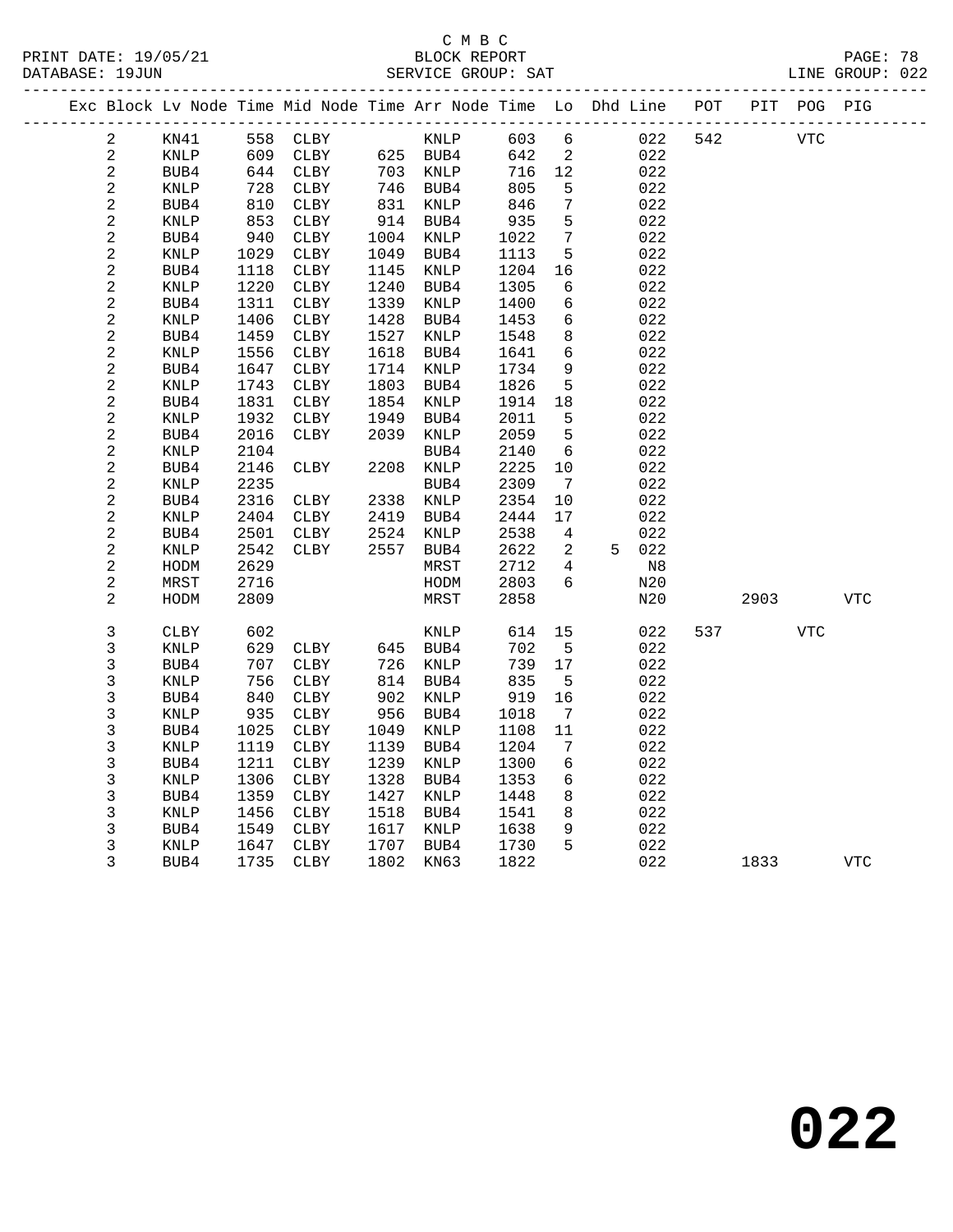## C M B C<br>BLOCK REPORT

LINE GROUP: 022

|  |                |              |            |              |             |                 |            |                     | Exc Block Lv Node Time Mid Node Time Arr Node Time Lo Dhd Line POT |     |      | PIT POG PIG |              |
|--|----------------|--------------|------------|--------------|-------------|-----------------|------------|---------------------|--------------------------------------------------------------------|-----|------|-------------|--------------|
|  | $\overline{4}$ | BUB4         | 604        | <b>CLBY</b>  |             | 623 KNLP        | 636        | 9                   | 022                                                                | 533 |      | <b>VTC</b>  |              |
|  | $\overline{4}$ | KNLP         | 645        | CLBY         | 701         | BUB4            | 720        | 5                   | 022                                                                |     |      |             |              |
|  | $\overline{4}$ | BUB4         | 725        | CLBY         | 744         | KNLP            | 757        | 14                  | 022                                                                |     |      |             |              |
|  | 4              | KNLP         | 811        | CLBY         | 829         | BUB4            | 850        | 5                   | 022                                                                |     |      |             |              |
|  | 4              | BUB4         | 855        | CLBY         | 918         | KNLP            | 935        | 13                  | 022                                                                |     |      |             |              |
|  | 4              | KNLP         | 948        | CLBY         | 1008        | BUB4            | 1032       | 8                   | 022                                                                |     |      |             |              |
|  | $\overline{4}$ | BUB4         | 1040       | CLBY         | 1105        | KNLP            | 1124       | 8                   | 022                                                                |     |      |             |              |
|  | 4              | <b>KNLP</b>  | 1132       | CLBY         | 1152        | BUB4            | 1217       | $\sqrt{6}$          | 022                                                                |     |      |             |              |
|  | 4              | BUB4         | 1223       | CLBY         | 1251        | $\texttt{KNLP}$ | 1312       | 6                   | 022                                                                |     |      |             |              |
|  | 4              | <b>KNLP</b>  | 1318       | CLBY         | 1340        | BUB4            | 1405       | 6                   | 022                                                                |     |      |             |              |
|  | 4              | BUB4         | 1411       | CLBY         | 1439        | KNLP            | 1500       | 8                   | 022                                                                |     |      |             |              |
|  | 4              | KNLP         | 1508       | CLBY         | 1530        | BUB4            | 1553       | 8                   | 022                                                                |     |      |             |              |
|  | 4              | BUB4         | 1601       | CLBY         | 1628        | KNLP            | 1648       | 11                  | 022                                                                |     |      |             |              |
|  | 4              | KNLP         | 1659       | CLBY         | 1719        | BUB4            | 1742       | 5                   | 022                                                                |     |      |             |              |
|  | 4              | BUB4         | 1747       | ${\tt CLBY}$ | 1814        | KNLP            | 1834       | 8                   | 022                                                                |     |      |             |              |
|  | $\overline{4}$ | <b>KNLP</b>  | 1842       | CLBY         | 1903        | BUB4            | 1926       | 5                   | 022                                                                |     |      |             |              |
|  | 4              | BUB4         | 1931       | CLBY         | 1954        | KN63            | 2014       |                     | 022                                                                |     | 2025 |             | $_{\rm VTC}$ |
|  |                |              |            |              |             |                 |            |                     |                                                                    |     |      |             |              |
|  | 5              | BUB4         | 659        | CLBY         | 718         | KNLP            | 731        | 12                  | 022                                                                | 628 |      | <b>VTC</b>  |              |
|  | 5<br>5         | <b>KNLP</b>  | 743        | CLBY         | 801         | BUB4            | 820        | 5                   | 022                                                                |     |      |             |              |
|  | 5              | BUB4         | 825<br>907 | CLBY         | 847         | KNLP            | 902<br>949 | $\overline{5}$<br>6 | 022<br>022                                                         |     |      |             |              |
|  | 5              | KNLP<br>BUB4 | 955        | CLBY<br>CLBY | 928<br>1019 | BUB4<br>KNLP    | 1037       | 6                   | 022                                                                |     |      |             |              |
|  | 5              | <b>KNLP</b>  | 1043       | CLBY         | 1103        | BUB4            | 1127       | 5                   | 022                                                                |     |      |             |              |
|  | 5              | BUB4         | 1132       | CLBY         | 1159        | KNLP            | 1219       | 13                  | 022                                                                |     |      |             |              |
|  | 5              | <b>KNLP</b>  | 1232       | CLBY         | 1252        | BUB4            | 1317       | 6                   | 022                                                                |     |      |             |              |
|  | 5              | BUB4         | 1323       | CLBY         | 1351        | KNLP            | 1412       | 8                   | 022                                                                |     |      |             |              |
|  | 5              | KNLP         | 1420       | CLBY         | 1442        | BUB4            | 1505       | $7\phantom{.0}$     | 022                                                                |     |      |             |              |
|  | 5              | BUB4         | 1512       | CLBY         | 1540        | KNLP            | 1601       | 9                   | 022                                                                |     |      |             |              |
|  | 5              | KNLP         | 1610       | CLBY         | 1630        | BUB4            | 1653       | 6                   | 022                                                                |     |      |             |              |
|  | 5              | BUB4         | 1659       | CLBY         | 1726        | KNLP            | 1746       | 11                  | 022                                                                |     |      |             |              |
|  | 5              | <b>KNLP</b>  | 1757       | CLBY         | 1818        | BUB4            | 1841       | 5                   | 022                                                                |     |      |             |              |
|  | 5              | BUB4         | 1846       | ${\tt CLBY}$ | 1909        | KNLP            | 1929       | 18                  | 022                                                                |     |      |             |              |
|  | 5              | KNLP         | 1947       | CLBY         | 2004        | BUB4            | 2026       | 5                   | 022                                                                |     |      |             |              |
|  | 5              | BUB4         | 2031       | CLBY         | 2053        | KNLP            | 2110       | 9                   | 022                                                                |     |      |             |              |
|  | 5              | <b>KNLP</b>  | 2119       |              |             | BUB4            | 2155       | 6                   | 022                                                                |     |      |             |              |
|  | 5              | BUB4         | 2201       | CLBY         | 2223        | KNLP            | 2239       | 11                  | 022                                                                |     |      |             |              |
|  | 5              | KNLP         | 2250       |              |             | BUB4            | 2324       | $7\phantom{.0}$     | 022                                                                |     |      |             |              |
|  | 5              | BUB4         | 2331       | CLBY         |             | 2353 KN63       | 2409       |                     | 022                                                                |     | 2417 |             | <b>VTC</b>   |
|  |                |              |            |              |             |                 |            |                     |                                                                    |     |      |             |              |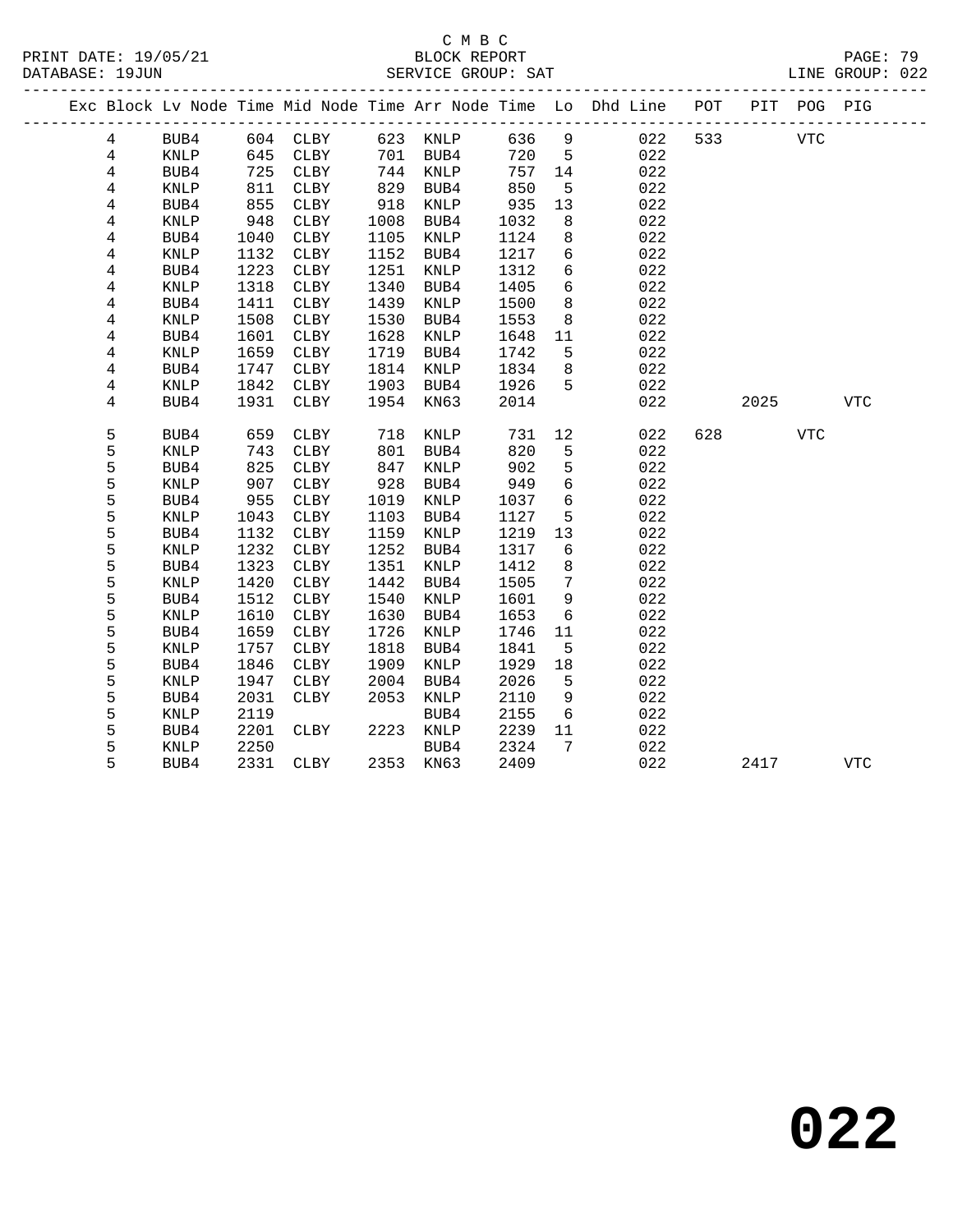|  |                  |                 |              | Exc Block Lv Node Time Mid Node Time Arr Node Time Lo Dhd Line |              |              |      |              |                 |            | POT |      | PIT POG PIG |            |
|--|------------------|-----------------|--------------|----------------------------------------------------------------|--------------|--------------|------|--------------|-----------------|------------|-----|------|-------------|------------|
|  | 6                | KN41            |              | 705 CLBY                                                       |              |              | KNLP | 710          | $5^{\circ}$     | 022        | 649 |      | <b>VTC</b>  |            |
|  | 6                | KNLP            | 715          | CLBY                                                           | 731 BUB4     |              |      | 750          | $5^{\circ}$     | 022        |     |      |             |            |
|  | 6                | BUB4            | 755          | CLBY                                                           |              | 816 KNLP     |      | 829          | 12              | 022        |     |      |             |            |
|  | 6                | KNLP            | 841          | CLBY                                                           | 859 BUB4     |              |      | 920          | $5^{\circ}$     | 022        |     |      |             |            |
|  | 6                | BUB4            | 925          | CLBY                                                           | 948          | KNLP         |      | 1005         | 10              | 022        |     |      |             |            |
|  | 6                | $\texttt{KNLP}$ | 1015         | CLBY                                                           | 1035         | BUB4         |      | 1059         | 6               | 022        |     |      |             |            |
|  | 6                | BUB4            | 1105         | CLBY                                                           | 1132         | KNLP         |      | 1151         | 17              | 022        |     |      |             |            |
|  | 6                | KNLP            | 1208         | CLBY                                                           | 1228         | BUB4         |      | 1253         | 6               | 022        |     |      |             |            |
|  | б                | BUB4            | 1259         | CLBY                                                           | 1327         | KNLP         |      | 1348         | 6               | 022        |     |      |             |            |
|  | 6                | KNLP            | 1354         | CLBY                                                           | 1416         | BUB4         |      | 1441         | 6               | 022        |     |      |             |            |
|  | 6                | BUB4            | 1447         | CLBY                                                           | 1515         | KNLP         |      | 1536         | $\,8\,$         | 022        |     |      |             |            |
|  | 6                | KNLP            | 1544         | CLBY                                                           | 1606         | BUB4         |      | 1629         | $7\phantom{.0}$ | 022        |     |      |             |            |
|  | 6                | BUB4            | 1636         | CLBY                                                           | 1703         | KNLP         |      | 1723         | 6               | 022        |     |      |             |            |
|  | 6                | KNLP            | 1729         | CLBY                                                           | 1749         | BUB4         |      | 1812         | $\overline{4}$  | 022        |     |      |             |            |
|  | б                | BUB4            | 1816         | CLBY                                                           | 1843         | KNLP         |      | 1903         | 12              | 022        |     |      |             |            |
|  | 6                | KNLP            | 1915         | CLBY                                                           | 1934         | BUB4         |      | 1956         | 5               | 022        |     |      |             |            |
|  | б                | BUB4            | 2001         | CLBY                                                           | 2024         | KNLP         |      | 2044         | 5               | 022        |     |      |             |            |
|  | б                | KNLP            | 2049         |                                                                |              | BUB4         |      | 2125         | $6\overline{6}$ | 022        |     |      |             |            |
|  | 6                | BUB4            | 2131         | CLBY                                                           | 2153 KNLP    |              |      | 2210         | 10              | 022        |     |      |             |            |
|  | 6                | KNLP            | 2220         |                                                                |              | BUB4         |      | 2254         | 7               | 022        |     |      |             |            |
|  | 6                | BUB4            | 2301         | CLBY                                                           | 2323 KN63    |              |      | 2339         |                 | 022        |     | 2350 |             | <b>VTC</b> |
|  |                  |                 |              |                                                                |              |              |      |              |                 |            |     |      |             |            |
|  | $\boldsymbol{7}$ | KN41            | 913          | CLBY                                                           |              | KNLP         |      | 918          | $\overline{a}$  | 022        |     | 857  | <b>VTC</b>  |            |
|  | $\overline{7}$   | <b>KNLP</b>     | 920          | CLBY                                                           | 941 BUB4     |              |      | 1003         | $7\phantom{.0}$ | 022        |     |      |             |            |
|  | 7                | BUB4            | 1010         | CLBY                                                           | 1034         | KNLP         |      | 1053         | 14              | 022        |     |      |             |            |
|  | 7                | $\texttt{KNLP}$ | 1107         | CLBY                                                           | 1127         | BUB4         |      | 1152         | 5               | 022        |     |      |             |            |
|  | $\overline{7}$   | BUB4            | 1157         | CLBY                                                           | 1224         | KNLP         |      | 1244         | 10              | 022        |     |      |             |            |
|  | 7                | $\texttt{KNLP}$ | 1254         | CLBY                                                           | 1316         | BUB4         |      | 1341         | 6               | 022        |     |      |             |            |
|  | 7<br>7           | BUB4            | 1347         | CLBY                                                           | 1415<br>1506 | KNLP         |      | 1436         | 8<br>$\,8\,$    | 022<br>022 |     |      |             |            |
|  |                  | KNLP            | 1444         | CLBY                                                           |              | BUB4         |      | 1529         | 9               | 022        |     |      |             |            |
|  | 7<br>7           | BUB4            | 1537<br>1635 | CLBY                                                           | 1605<br>1655 | KNLP         |      | 1626         | 5               | 022        |     |      |             |            |
|  | 7                | KNLP<br>BUB4    | 1723         | CLBY<br>CLBY                                                   | 1750         | BUB4<br>KNLP |      | 1718<br>1810 | $17$            | 022        |     |      |             |            |
|  | 7                | $\texttt{KNLP}$ | 1827         | CLBY                                                           | 1848         | BUB4         |      | 1911         | $5^{\circ}$     | 022        |     |      |             |            |
|  | $\boldsymbol{7}$ | BUB4            | 1916         | CLBY                                                           | 1939         | KNLP         |      | 1959         | 17              | 022        |     |      |             |            |
|  | 7                | KNLP            | 2016         | CLBY                                                           | 2033         | BUB4         |      | 2055         | $6\overline{6}$ | 022        |     |      |             |            |
|  | 7                | BUB4            | 2101         | CLBY                                                           | 2123         | KNLP         |      | 2140         | 10              | 022        |     |      |             |            |
|  | 7                | KNLP            | 2150         |                                                                |              | BUB4         |      | 2224         | $\overline{7}$  | 022        |     |      |             |            |
|  | 7                | BUB4            | 2231         | CLBY                                                           | 2253         | KNLP         |      | 2309         | 14              | 022        |     |      |             |            |
|  | 7                | $\texttt{KNLP}$ | 2323         |                                                                |              | BUB4         |      | 2357         | $\overline{4}$  | 022        |     |      |             |            |
|  | 7                | BUB4            | 2401         | CLBY                                                           | 2424 KNLP    |              |      | 2438         | 26              | 022        |     |      |             |            |
|  | 7                | KNLP            |              | 2504 CLBY                                                      | 2519 BUB4    |              |      | 2544         |                 | 022        |     | 2610 |             | <b>VTC</b> |
|  |                  |                 |              |                                                                |              |              |      |              |                 |            |     |      |             |            |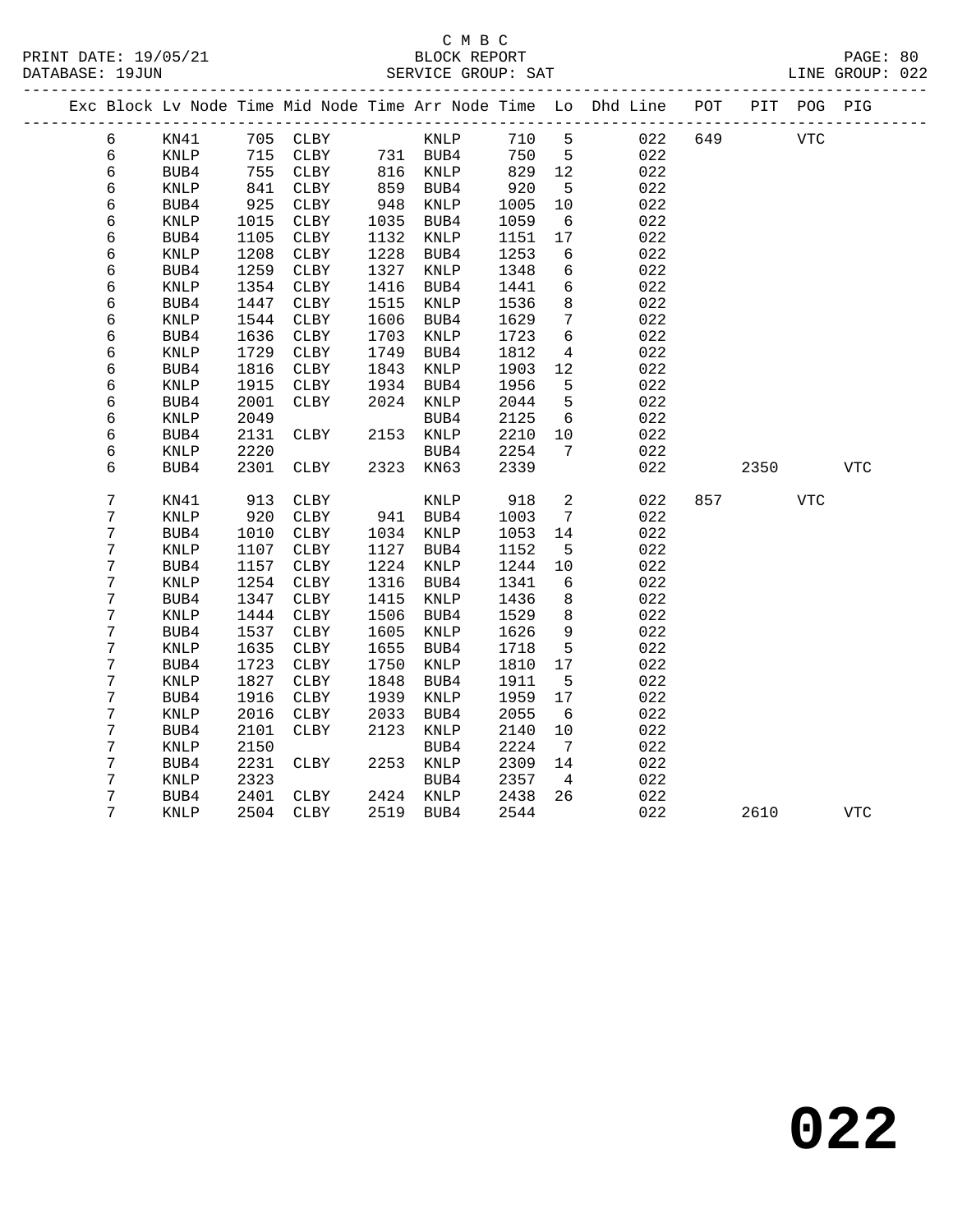PRINT DATE: 19/05/21 BLOCK REPORT BATABASE: 19JUN

### C M B C<br>BLOCK REPORT

PAGE: 81<br>LINE GROUP: 022

|  |          |                 |              |              |              |              |              |                          | Exc Block Lv Node Time Mid Node Time Arr Node Time Lo Dhd Line POT |          |      | PIT POG PIG |            |
|--|----------|-----------------|--------------|--------------|--------------|--------------|--------------|--------------------------|--------------------------------------------------------------------|----------|------|-------------|------------|
|  | 8        | KN41            | 1046         | CLBY         |              | KNLP         | 1053         | $\overline{\phantom{a}}$ |                                                                    | 022 1030 |      | <b>VTC</b>  |            |
|  | 8        | KNLP            | 1055         | CLBY         |              | 1115 BUB4    | 1140         | $5^{\circ}$              | 022                                                                |          |      |             |            |
|  | 8        | BUB4            | 1145         | CLBY         | 1212         | KNLP         | 1232         | 12                       | 022                                                                |          |      |             |            |
|  | 8        | KNLP            | 1244         | CLBY         | 1304         | BUB4         | 1329         | 6                        | 022                                                                |          |      |             |            |
|  | 8        | BUB4            | 1335         | CLBY         | 1403         | KNLP         | 1424         | 8                        | 022                                                                |          |      |             |            |
|  | 8        | KNLP            | 1432         | CLBY         | 1454         | BUB4         | 1517         | 8                        | 022                                                                |          |      |             |            |
|  | 8        | BUB4            | 1525         | CLBY         | 1553         | KNLP         | 1614         | 8                        | 022                                                                |          |      |             |            |
|  | 8        | KNLP            | 1622         | CLBY         | 1642         | BUB4         | 1705         | 6                        | 022                                                                |          |      |             |            |
|  | 8        | BUB4            | 1711         | CLBY         | 1738         | KNLP         | 1758         | 14                       | 022                                                                |          |      |             |            |
|  | 8        | KNLP            | 1812         | ${\tt CLBY}$ | 1833         | BUB4         | 1856         | 5                        | 022                                                                |          |      |             |            |
|  | 8        | BUB4            | 1901         | CLBY         | 1924         | KNLP         | 1944         | 17                       | 022                                                                |          |      |             |            |
|  | 8        | KNLP            | 2001         | CLBY         | 2018         | BUB4         | 2040         | 6                        | 022                                                                |          |      |             |            |
|  | 8        | BUB4            | 2046         | CLBY         | 2108         | KNLP         | 2125         | 10                       | 022                                                                |          |      |             |            |
|  | 8        | KNLP            | 2135         |              |              | BUB4         | 2209         | $\overline{7}$           | 022                                                                |          |      |             |            |
|  | 8<br>8   | BUB4<br>KNLP    | 2216<br>2305 | CLBY         | 2238         | KNLP<br>BUB4 | 2254<br>2339 | 11<br>7                  | 022<br>022                                                         |          |      |             |            |
|  | 8        | BUB4            | 2346         | CLBY         | 2408         | KNLP         | 2424         | 10                       | 022                                                                |          |      |             |            |
|  | 8        | <b>KNLP</b>     | 2434         | CLBY         | 2449         | BUB4         | 2514         |                          | 022                                                                |          | 2540 |             | <b>VTC</b> |
|  |          |                 |              |              |              |              |              |                          |                                                                    |          |      |             |            |
|  | 10       | KN41            | 1145         | CLBY         |              | KNLP         | 1152         | $\overline{4}$           | 022                                                                | 1129     |      | VTC         |            |
|  | 10       | <b>KNLP</b>     | 1156         | CLBY         |              | 1216 BUB4    | 1241         | 6                        | 022                                                                |          |      |             |            |
|  | 10       | BUB4            | 1247         | CLBY         | 1315         | KNLP         | 1336         | 6                        | 022                                                                |          |      |             |            |
|  | 10       | KNLP            | 1342         | CLBY         | 1404         | BUB4         | 1429         | 6                        | 022                                                                |          |      |             |            |
|  | 10       | BUB4            | 1435         | CLBY         | 1503         | KNLP         | 1524         | 8                        | 022                                                                |          |      |             |            |
|  | 10<br>10 | KNLP            | 1532<br>1624 | CLBY         | 1554<br>1651 | BUB4         | 1617<br>1711 | 7                        | 022<br>022                                                         |          | 1722 |             | <b>VTC</b> |
|  |          | BUB4            |              | CLBY         |              | KN63         |              |                          |                                                                    |          |      |             |            |
|  | 40       | <b>DULP</b>     | 542          | MDBY         | 554          | BUB4         | 610          | 15                       | 002                                                                | 525      |      | <b>VTC</b>  |            |
|  | 40       | BUB4            | 625          | MDBY         | 639          | DULP         | 649          | 11                       | 002                                                                |          |      |             |            |
|  | 40       | <b>DULP</b>     | 700          | MDBY         | 712          | BUB4         | 730          | 15                       | 002                                                                |          |      |             |            |
|  | 40       | BUB4            | 745          | MDBY         | 802          | DULP         | 812          | 8                        | 002                                                                |          |      |             |            |
|  | 40       | <b>DULP</b>     | 820          | MDBY         | 832          | BUB4         | 850          | 5                        | 002                                                                |          |      |             |            |
|  | 40       | BUB4            | 855          | MDBY         | 912          | DULP         | 924          | 11                       | 002                                                                |          |      |             |            |
|  | 40       | <b>DULP</b>     | 935          | MDBY         | 950          | BUB4         | 1010         | 5                        | 002                                                                |          |      |             |            |
|  | 40       | BUB4            | 1015         | MDBY         | 1034         | 16BA         | 1039         | 15                       | 002                                                                |          |      |             |            |
|  | 40<br>40 | 16BA<br>BUB4    | 1054<br>1125 | MDBY<br>MDBY | 1059<br>1144 | BUB4<br>DULP | 1120<br>1156 | 5<br>15                  | 002<br>002                                                         |          |      |             |            |
|  | 40       | DULP            | 1211         | MDBY         | 1227         | BUB4         | 1250         | $5^{\circ}$              | 002                                                                |          |      |             |            |
|  | 40       | BUB4            | 1255         | MDBY         | 1317         | DULP         | 1331 16      |                          | 002                                                                |          |      |             |            |
|  | 40       | <b>DULP</b>     | 1347         | MDBY         | 1403         | BUB4         | 1428         | 5                        | 002                                                                |          |      |             |            |
|  | 40       | BUB4            | 1433         | MDBY         | 1455         | <b>DULP</b>  | 1510         | 10                       | 002                                                                |          |      |             |            |
|  | 40       | <b>DULP</b>     | 1520         | MDBY         | 1536         | BUB4         | 1604         | 5                        | 002                                                                |          |      |             |            |
|  | 40       | BUB4            | 1609         | MDBY         | 1633         | <b>DULP</b>  | 1648         | 8                        | 002                                                                |          |      |             |            |
|  | 40       | <b>DULP</b>     | 1656         | MDBY         | 1712         | BUB4         | 1740         | 5                        | 002                                                                |          |      |             |            |
|  | 40       | BUB4            | 1745         | MDBY         | 1809         | <b>DULP</b>  | 1824         | 11                       | 002                                                                |          |      |             |            |
|  | 40       | $\texttt{DULP}$ | 1835         | MDBY         | 1850         | BUB4         | 1916         | 5                        | 002                                                                |          |      |             |            |
|  | 40       | BUB4            | 1921         | MDBY         | 1943         | 16BA         | 1948         | 16                       | 002                                                                |          |      |             |            |
|  | 40       | 16BA            | 2004         | MDBY         | 2008         | BUB4         | 2030         | 5                        | 002                                                                |          |      |             |            |
|  | 40       | BUB4            | 2035         | MDBY         | 2055         | 16BA         | 2100         | 6                        | 002                                                                |          |      |             |            |
|  | 40       | 16BA            | 2106         | MDBY         | 2110         | BUB4         | 2132         | 5                        | 002                                                                |          |      |             |            |
|  | 40       | BUB4            | 2137         | MDBY         | 2155         | 16BA         | 2200         | 24                       | 002                                                                |          |      |             |            |
|  | 40       | 16BA            | 2224         | MDBY         | 2228         | BUB4         | 2250         | 5                        | 002                                                                |          |      |             |            |
|  | 40       | BUB4            | 2255         | MDBY         | 2313         | 16BA         | 2318         | 6                        | 002                                                                |          |      |             |            |
|  | 40<br>40 | 16BA            | 2324<br>2355 | MDBY         | 2328<br>2413 | BUB4<br>16BA | 2350         | 5<br>$10$                | 002<br>002                                                         |          |      |             |            |
|  | 40       | BUB4<br>16BA    | 2428         | MDBY<br>MDBY | 2432         | BUB4         | 2418<br>2450 | 5                        | 002                                                                |          |      |             |            |
|  |          |                 |              |              |              |              |              |                          |                                                                    |          |      |             |            |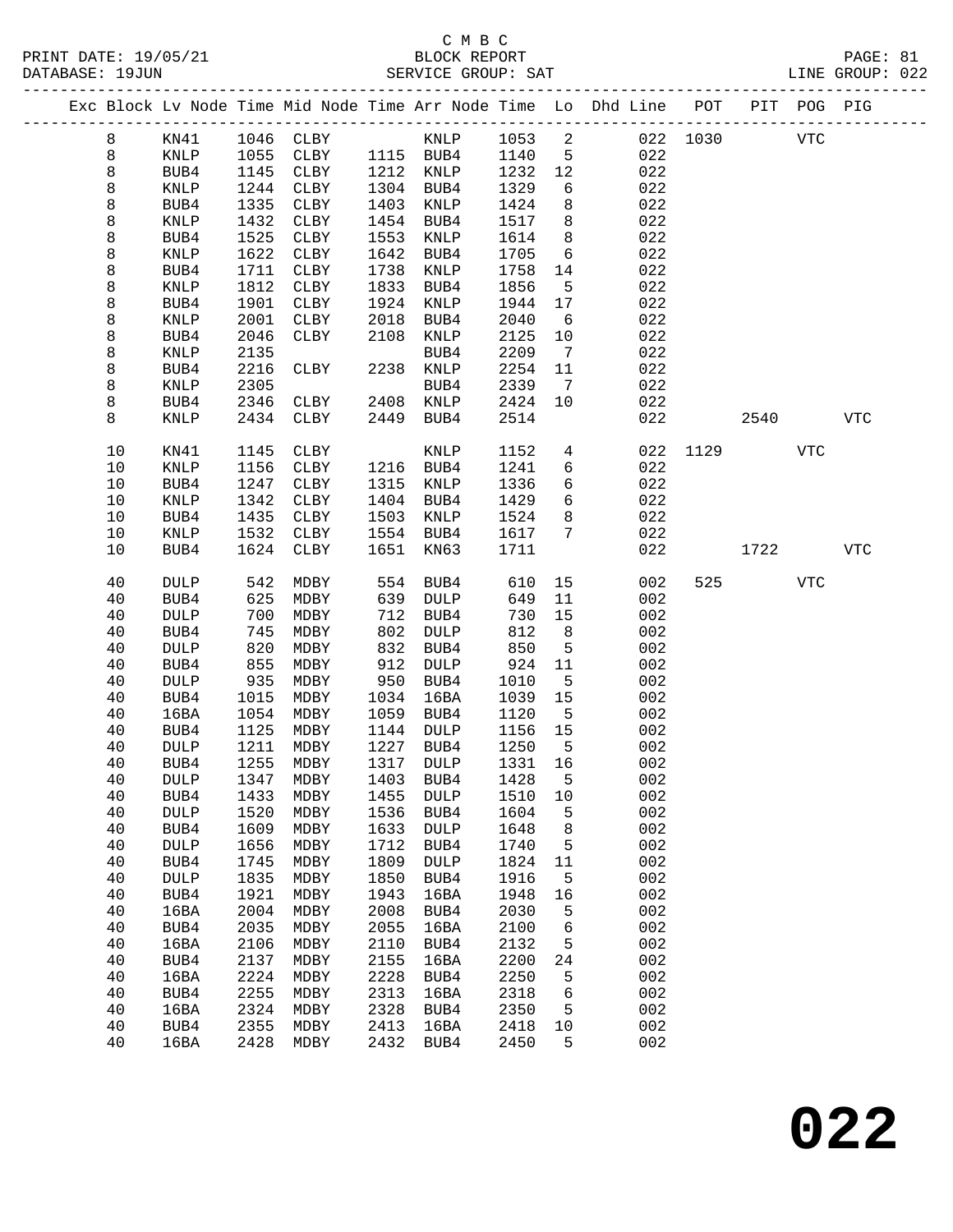|  |        |             |      |           |      |             |      |                 | Exc Block Lv Node Time Mid Node Time Arr Node Time Lo Dhd Line POT |     |      | PIT POG PIG |            |
|--|--------|-------------|------|-----------|------|-------------|------|-----------------|--------------------------------------------------------------------|-----|------|-------------|------------|
|  | 40     | BUB4        |      | 2455 MDBY |      | 2513 16BA   | 2518 |                 | 002                                                                |     | 2544 |             | <b>VTC</b> |
|  | 41     | <b>DULP</b> | 602  | MDBY      | 614  | BUB4        | 630  | 15              | 002                                                                | 545 |      | <b>VTC</b>  |            |
|  | 41     | BUB4        | 645  | MDBY      | 659  | DULP        | 709  | 11              | 002                                                                |     |      |             |            |
|  | 41     | <b>DULP</b> | 720  | MDBY      | 732  | BUB4        | 750  | 15              | 002                                                                |     |      |             |            |
|  | 41     | BUB4        | 805  | MDBY      | 822  | <b>DULP</b> | 832  | 8               | 002                                                                |     |      |             |            |
|  | 41     | <b>DULP</b> | 840  | MDBY      | 852  | BUB4        | 910  | 5               | 002                                                                |     |      |             |            |
|  | 41     | BUB4        | 915  | MDBY      | 932  | DULP        | 944  | 10              | 002                                                                |     |      |             |            |
|  | 41     | DULP        | 954  | MDBY      | 1009 | BUB4        | 1030 | $5^{\circ}$     | 002                                                                |     |      |             |            |
|  | 41     | BUB4        | 1035 | MDBY      | 1054 | 16BA        | 1059 | 14              | 002                                                                |     |      |             |            |
|  | 41     | 16BA        | 1113 | MDBY      | 1118 | BUB4        | 1140 | 5               | 002                                                                |     |      |             |            |
|  | 41     | BUB4        | 1145 | MDBY      | 1206 | DULP        | 1218 | 11              | 002                                                                |     |      |             |            |
|  | 41     | DULP        | 1229 | MDBY      | 1245 | BUB4        | 1308 | $5^{\circ}$     | 002                                                                |     |      |             |            |
|  | 41     | BUB4        | 1313 | MDBY      | 1335 | DULP        | 1349 | 14              | 002                                                                |     |      |             |            |
|  | 41     | <b>DULP</b> | 1403 | MDBY      | 1419 | BUB4        | 1444 | 5               | 002                                                                |     |      |             |            |
|  | 41     | BUB4        | 1449 | MDBY      | 1511 | DULP        | 1526 | 10              | 002                                                                |     |      |             |            |
|  | 41     | <b>DULP</b> | 1536 | MDBY      | 1552 | BUB4        | 1620 | 5               | 002                                                                |     |      |             |            |
|  | 41     | BUB4        | 1625 | MDBY      | 1649 | DULP        | 1704 | 8               | 002                                                                |     |      |             |            |
|  | 41     | <b>DULP</b> | 1712 | MDBY      | 1728 | BUB4        | 1756 | 5               | 002                                                                |     |      |             |            |
|  | 41     | BUB4        | 1801 | MDBY      | 1825 | DULP        | 1840 | 11              | 002                                                                |     |      |             |            |
|  | 41     | <b>DULP</b> | 1851 | MDBY      | 1906 | BUB4        | 1932 | 5               | 002                                                                |     |      |             |            |
|  | 41     | BUB4        | 1937 | MDBY      | 1959 | DULP        | 2013 | 11              | 002                                                                |     |      |             |            |
|  | 41     | <b>DULP</b> | 2024 | MDBY      | 2038 | BUB4        | 2100 | 5               | 002                                                                |     |      |             |            |
|  | 41     | BUB4        | 2105 | MDBY      | 2123 | DULP        | 2135 |                 | 002                                                                |     | 2145 |             | <b>VTC</b> |
|  | 42     | BUB4        | 605  | MDBY      | 619  | <b>DULP</b> | 629  | 11              | 002                                                                | 534 |      | <b>VTC</b>  |            |
|  | 42     | <b>DULP</b> | 640  | MDBY      | 652  | BUB4        | 710  | 15              | 002                                                                |     |      |             |            |
|  | 42     | BUB4        | 725  | MDBY      | 741  | DULP        | 751  | 9               | 002                                                                |     |      |             |            |
|  | 42     | <b>DULP</b> | 800  | MDBY      | 812  | BUB4        | 830  | $5^{\circ}$     | 002                                                                |     |      |             |            |
|  | 42     | BUB4        | 835  | MDBY      | 852  | DULP        | 904  | 11              | 002                                                                |     |      |             |            |
|  | $4\,2$ | DULP        | 915  | MDBY      | 930  | BUB4        | 950  | $5\overline{5}$ | 002                                                                |     |      |             |            |
|  | $4\,2$ | BUB4        | 955  | MDBY      |      | 1014 16BA   | 1019 | 15              | 002                                                                |     |      |             |            |
|  | 42     | 16BA        | 1034 | MDBY      | 1039 | BUB4        | 1100 | 5               | 002                                                                |     |      |             |            |
|  | 42     | BUB4        | 1105 | MDBY      |      | 1124 DULP   | 1136 | 15              | 002                                                                |     |      |             |            |
|  | 42     | <b>DULP</b> | 1151 | MDBY      | 1207 | BUB4        | 1230 | $5^{\circ}$     | 002                                                                |     |      |             |            |
|  | 42     | BUB4        | 1235 | MDBY      | 1257 | 16BA        | 1302 | 17              | 002                                                                |     |      |             |            |
|  | 42     | 16BA        | 1319 | MDBY      | 1324 | BUB4        | 1348 | 5               | 002                                                                |     |      |             |            |
|  | 42     | BUB4        | 1353 | MDBY      | 1415 | 16BA        | 1420 | 18              | 002                                                                |     |      |             |            |
|  | 42     | 16BA        | 1438 | MDBY      | 1443 | BUB4        | 1508 | 5               | 002                                                                |     |      |             |            |
|  | $4\,2$ | BUB4        | 1513 | MDBY      | 1535 | 16BA        | 1540 | 15              | 002                                                                |     |      |             |            |
|  | 42     | 16BA        | 1555 | MDBY      | 1600 | BUB4        | 1628 | 5               | 002                                                                |     |      |             |            |
|  | 42     | BUB4        | 1633 | MDBY      | 1657 | 16BA        | 1702 | 13              | 002                                                                |     |      |             |            |
|  | 42     | 16BA        | 1715 | MDBY      | 1720 | BUB4        | 1748 | 5               | 002                                                                |     |      |             |            |
|  | 42     | BUB4        | 1753 | MDBY      | 1817 | 16BA        | 1822 | 16              | 002                                                                |     |      |             |            |
|  | 42     | 16BA        | 1838 | MDBY      | 1842 | BUB4        | 1908 | 5               | 002                                                                |     |      |             |            |
|  | 42     | BUB4        | 1913 | MDBY      | 1935 | 16BA        | 1940 |                 | 002                                                                |     | 2006 |             | <b>VTC</b> |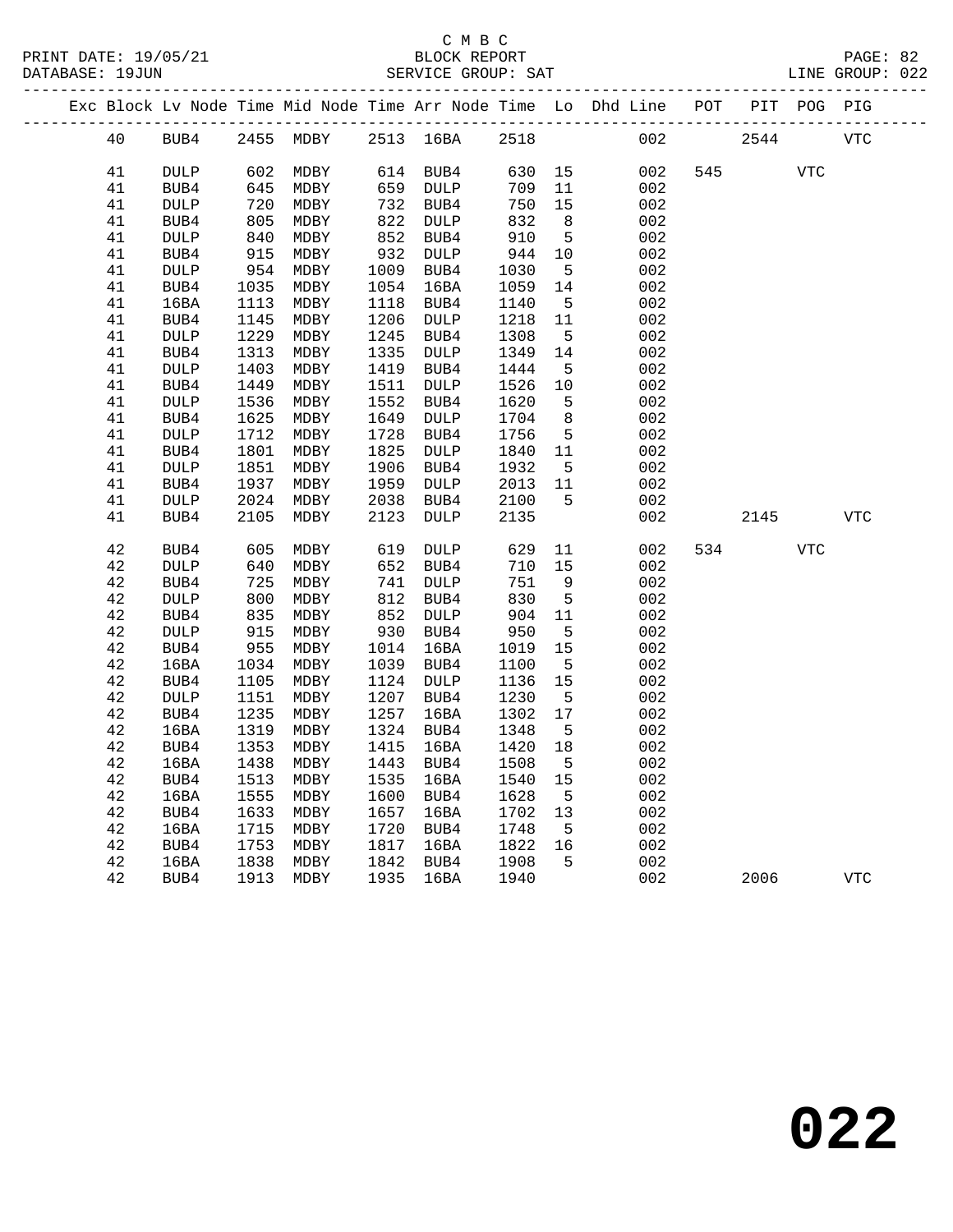### C M B C

------------------------------------------------------------------------------------------------- Exc Block Lv Node Time Mid Node Time Arr Node Time Lo Dhd Line POT PIT POG PIG -------------------------------------------------------------------------------------------------

43 DULP 620 MDBY 632 BUB4 650 15 002 603 VTC

 43 BUB4 705 MDBY 719 DULP 729 11 002 43 DULP 740 MDBY 752 BUB4 810 10 002 43 BUB4 820 MDBY 837 DULP 847 8 002

PRINT DATE: 19/05/21 BLOCK REPORT PAGE: 83

DATABASE: 19JUN SERVICE GROUP: SAT LINE GROUP: 022

| 43 | DULP                                                                                                                             | 855                                                                                                                                                                                 | MDBY                                                                                                                                                                         | 910                                                                                                                                                                  | BUB4                                                                                                                                                                                 | 930                                                                                                                                                                          | 5                                                                                                                                                                    | 002                                                                                                                                              |                                                                                                                                                        |      |            |            |
|----|----------------------------------------------------------------------------------------------------------------------------------|-------------------------------------------------------------------------------------------------------------------------------------------------------------------------------------|------------------------------------------------------------------------------------------------------------------------------------------------------------------------------|----------------------------------------------------------------------------------------------------------------------------------------------------------------------|--------------------------------------------------------------------------------------------------------------------------------------------------------------------------------------|------------------------------------------------------------------------------------------------------------------------------------------------------------------------------|----------------------------------------------------------------------------------------------------------------------------------------------------------------------|--------------------------------------------------------------------------------------------------------------------------------------------------|--------------------------------------------------------------------------------------------------------------------------------------------------------|------|------------|------------|
| 43 | BUB4                                                                                                                             | 935                                                                                                                                                                                 | MDBY                                                                                                                                                                         | 954                                                                                                                                                                  | 16BA                                                                                                                                                                                 | 959                                                                                                                                                                          | 15                                                                                                                                                                   | 002                                                                                                                                              |                                                                                                                                                        |      |            |            |
| 43 | 16BA                                                                                                                             | 1014                                                                                                                                                                                | MDBY                                                                                                                                                                         | 1019                                                                                                                                                                 | BUB4                                                                                                                                                                                 | 1040                                                                                                                                                                         | 5                                                                                                                                                                    | 002                                                                                                                                              |                                                                                                                                                        |      |            |            |
| 43 | BUB4                                                                                                                             | 1045                                                                                                                                                                                | MDBY                                                                                                                                                                         | 1104                                                                                                                                                                 | <b>DULP</b>                                                                                                                                                                          | 1116                                                                                                                                                                         |                                                                                                                                                                      | 002                                                                                                                                              |                                                                                                                                                        |      |            |            |
|    |                                                                                                                                  |                                                                                                                                                                                     |                                                                                                                                                                              |                                                                                                                                                                      |                                                                                                                                                                                      |                                                                                                                                                                              |                                                                                                                                                                      |                                                                                                                                                  |                                                                                                                                                        |      |            |            |
|    |                                                                                                                                  |                                                                                                                                                                                     | MDBY                                                                                                                                                                         |                                                                                                                                                                      |                                                                                                                                                                                      | 1241                                                                                                                                                                         |                                                                                                                                                                      | 002                                                                                                                                              |                                                                                                                                                        |      |            |            |
|    |                                                                                                                                  |                                                                                                                                                                                     |                                                                                                                                                                              |                                                                                                                                                                      |                                                                                                                                                                                      |                                                                                                                                                                              |                                                                                                                                                                      |                                                                                                                                                  |                                                                                                                                                        |      |            |            |
|    |                                                                                                                                  |                                                                                                                                                                                     |                                                                                                                                                                              |                                                                                                                                                                      |                                                                                                                                                                                      |                                                                                                                                                                              |                                                                                                                                                                      |                                                                                                                                                  |                                                                                                                                                        |      |            |            |
|    |                                                                                                                                  |                                                                                                                                                                                     |                                                                                                                                                                              |                                                                                                                                                                      |                                                                                                                                                                                      |                                                                                                                                                                              |                                                                                                                                                                      |                                                                                                                                                  |                                                                                                                                                        |      |            |            |
|    |                                                                                                                                  |                                                                                                                                                                                     |                                                                                                                                                                              |                                                                                                                                                                      |                                                                                                                                                                                      |                                                                                                                                                                              |                                                                                                                                                                      |                                                                                                                                                  |                                                                                                                                                        |      |            |            |
|    |                                                                                                                                  |                                                                                                                                                                                     |                                                                                                                                                                              |                                                                                                                                                                      |                                                                                                                                                                                      |                                                                                                                                                                              |                                                                                                                                                                      |                                                                                                                                                  |                                                                                                                                                        |      |            |            |
|    |                                                                                                                                  |                                                                                                                                                                                     |                                                                                                                                                                              |                                                                                                                                                                      |                                                                                                                                                                                      |                                                                                                                                                                              |                                                                                                                                                                      |                                                                                                                                                  |                                                                                                                                                        |      |            |            |
|    |                                                                                                                                  |                                                                                                                                                                                     |                                                                                                                                                                              |                                                                                                                                                                      |                                                                                                                                                                                      |                                                                                                                                                                              |                                                                                                                                                                      |                                                                                                                                                  |                                                                                                                                                        |      |            |            |
|    |                                                                                                                                  |                                                                                                                                                                                     |                                                                                                                                                                              |                                                                                                                                                                      |                                                                                                                                                                                      |                                                                                                                                                                              |                                                                                                                                                                      |                                                                                                                                                  |                                                                                                                                                        |      |            |            |
|    |                                                                                                                                  |                                                                                                                                                                                     |                                                                                                                                                                              |                                                                                                                                                                      |                                                                                                                                                                                      |                                                                                                                                                                              |                                                                                                                                                                      |                                                                                                                                                  |                                                                                                                                                        |      |            |            |
|    |                                                                                                                                  |                                                                                                                                                                                     |                                                                                                                                                                              |                                                                                                                                                                      |                                                                                                                                                                                      |                                                                                                                                                                              |                                                                                                                                                                      |                                                                                                                                                  |                                                                                                                                                        |      |            |            |
|    |                                                                                                                                  |                                                                                                                                                                                     |                                                                                                                                                                              |                                                                                                                                                                      |                                                                                                                                                                                      |                                                                                                                                                                              |                                                                                                                                                                      |                                                                                                                                                  |                                                                                                                                                        |      |            |            |
|    |                                                                                                                                  |                                                                                                                                                                                     |                                                                                                                                                                              |                                                                                                                                                                      |                                                                                                                                                                                      |                                                                                                                                                                              |                                                                                                                                                                      |                                                                                                                                                  |                                                                                                                                                        |      |            |            |
|    |                                                                                                                                  |                                                                                                                                                                                     |                                                                                                                                                                              |                                                                                                                                                                      |                                                                                                                                                                                      |                                                                                                                                                                              |                                                                                                                                                                      |                                                                                                                                                  |                                                                                                                                                        |      |            |            |
|    |                                                                                                                                  |                                                                                                                                                                                     |                                                                                                                                                                              |                                                                                                                                                                      |                                                                                                                                                                                      |                                                                                                                                                                              |                                                                                                                                                                      |                                                                                                                                                  |                                                                                                                                                        |      |            |            |
|    |                                                                                                                                  |                                                                                                                                                                                     |                                                                                                                                                                              |                                                                                                                                                                      |                                                                                                                                                                                      |                                                                                                                                                                              |                                                                                                                                                                      |                                                                                                                                                  |                                                                                                                                                        |      |            |            |
|    |                                                                                                                                  |                                                                                                                                                                                     |                                                                                                                                                                              |                                                                                                                                                                      |                                                                                                                                                                                      |                                                                                                                                                                              |                                                                                                                                                                      |                                                                                                                                                  |                                                                                                                                                        |      |            |            |
|    |                                                                                                                                  |                                                                                                                                                                                     |                                                                                                                                                                              |                                                                                                                                                                      |                                                                                                                                                                                      |                                                                                                                                                                              |                                                                                                                                                                      |                                                                                                                                                  |                                                                                                                                                        |      |            |            |
|    |                                                                                                                                  |                                                                                                                                                                                     |                                                                                                                                                                              |                                                                                                                                                                      |                                                                                                                                                                                      |                                                                                                                                                                              |                                                                                                                                                                      |                                                                                                                                                  |                                                                                                                                                        |      |            |            |
|    |                                                                                                                                  |                                                                                                                                                                                     |                                                                                                                                                                              |                                                                                                                                                                      |                                                                                                                                                                                      |                                                                                                                                                                              |                                                                                                                                                                      |                                                                                                                                                  |                                                                                                                                                        |      |            |            |
|    |                                                                                                                                  |                                                                                                                                                                                     |                                                                                                                                                                              |                                                                                                                                                                      |                                                                                                                                                                                      |                                                                                                                                                                              |                                                                                                                                                                      |                                                                                                                                                  |                                                                                                                                                        |      |            |            |
|    |                                                                                                                                  |                                                                                                                                                                                     |                                                                                                                                                                              |                                                                                                                                                                      |                                                                                                                                                                                      |                                                                                                                                                                              |                                                                                                                                                                      |                                                                                                                                                  |                                                                                                                                                        |      |            |            |
|    |                                                                                                                                  |                                                                                                                                                                                     |                                                                                                                                                                              |                                                                                                                                                                      |                                                                                                                                                                                      |                                                                                                                                                                              |                                                                                                                                                                      |                                                                                                                                                  |                                                                                                                                                        |      |            |            |
| 43 | 16BA                                                                                                                             | 2500                                                                                                                                                                                | MDBY                                                                                                                                                                         |                                                                                                                                                                      | BUB4                                                                                                                                                                                 | 2520                                                                                                                                                                         |                                                                                                                                                                      |                                                                                                                                                  |                                                                                                                                                        |      |            |            |
| 43 | BUB4                                                                                                                             | 2525                                                                                                                                                                                | MDBY                                                                                                                                                                         | 2543                                                                                                                                                                 | 16BA                                                                                                                                                                                 | 2548                                                                                                                                                                         |                                                                                                                                                                      | 002                                                                                                                                              |                                                                                                                                                        | 2614 |            | <b>VTC</b> |
|    |                                                                                                                                  |                                                                                                                                                                                     |                                                                                                                                                                              |                                                                                                                                                                      |                                                                                                                                                                                      |                                                                                                                                                                              |                                                                                                                                                                      |                                                                                                                                                  |                                                                                                                                                        |      |            |            |
| 44 | 16BA                                                                                                                             | 817                                                                                                                                                                                 | MDBY                                                                                                                                                                         | 822                                                                                                                                                                  | BUB4                                                                                                                                                                                 | 840                                                                                                                                                                          | 5                                                                                                                                                                    | 002                                                                                                                                              | 752                                                                                                                                                    |      | <b>VTC</b> |            |
| 44 | BUB4                                                                                                                             | 845                                                                                                                                                                                 | MDBY                                                                                                                                                                         | 902                                                                                                                                                                  | 16BA                                                                                                                                                                                 | 907                                                                                                                                                                          | 8                                                                                                                                                                    | 002                                                                                                                                              |                                                                                                                                                        |      |            |            |
| 44 | 16BA                                                                                                                             | 915                                                                                                                                                                                 | MDBY                                                                                                                                                                         | 920                                                                                                                                                                  | BUB4                                                                                                                                                                                 | 940                                                                                                                                                                          | 5                                                                                                                                                                    | 002                                                                                                                                              |                                                                                                                                                        |      |            |            |
| 44 | BUB4                                                                                                                             | 945                                                                                                                                                                                 | MDBY                                                                                                                                                                         | 1004                                                                                                                                                                 | $\texttt{DULP}$                                                                                                                                                                      | 1016                                                                                                                                                                         | 18                                                                                                                                                                   | 002                                                                                                                                              |                                                                                                                                                        |      |            |            |
| 44 | DULP                                                                                                                             | 1034                                                                                                                                                                                | MDBY                                                                                                                                                                         | 1049                                                                                                                                                                 | BUB4                                                                                                                                                                                 | 1110                                                                                                                                                                         | 5                                                                                                                                                                    | 002                                                                                                                                              |                                                                                                                                                        |      |            |            |
| 44 | BUB4                                                                                                                             | 1115                                                                                                                                                                                | MDBY                                                                                                                                                                         | 1134                                                                                                                                                                 | 16BA                                                                                                                                                                                 | 1139                                                                                                                                                                         | 13                                                                                                                                                                   | 002                                                                                                                                              |                                                                                                                                                        |      |            |            |
| 44 | 16BA                                                                                                                             | 1152                                                                                                                                                                                | MDBY                                                                                                                                                                         | 1157                                                                                                                                                                 | BUB4                                                                                                                                                                                 | 1220                                                                                                                                                                         | 5                                                                                                                                                                    | 002                                                                                                                                              |                                                                                                                                                        |      |            |            |
| 44 | BUB4                                                                                                                             | 1225                                                                                                                                                                                | MDBY                                                                                                                                                                         | 1246                                                                                                                                                                 | <b>DULP</b>                                                                                                                                                                          | 1258                                                                                                                                                                         | 17                                                                                                                                                                   | 002                                                                                                                                              |                                                                                                                                                        |      |            |            |
| 44 | <b>DULP</b>                                                                                                                      | 1315                                                                                                                                                                                | MDBY                                                                                                                                                                         | 1332                                                                                                                                                                 | BUB4                                                                                                                                                                                 | 1356                                                                                                                                                                         | 5                                                                                                                                                                    | 002                                                                                                                                              |                                                                                                                                                        |      |            |            |
| 44 | BUB4                                                                                                                             | 1401                                                                                                                                                                                | <b>MDBY</b>                                                                                                                                                                  | 1423                                                                                                                                                                 | <b>DULP</b>                                                                                                                                                                          | 1438                                                                                                                                                                         | 13                                                                                                                                                                   | 002                                                                                                                                              |                                                                                                                                                        |      |            |            |
| 44 | <b>DULP</b>                                                                                                                      | 1451                                                                                                                                                                                | MDBY                                                                                                                                                                         | 1507                                                                                                                                                                 | BUB4                                                                                                                                                                                 | 1532                                                                                                                                                                         | 5                                                                                                                                                                    | 002                                                                                                                                              |                                                                                                                                                        |      |            |            |
| 44 | BUB4                                                                                                                             | 1537                                                                                                                                                                                | MDBY                                                                                                                                                                         | 1601                                                                                                                                                                 | <b>DULP</b>                                                                                                                                                                          | 1616                                                                                                                                                                         | $\,8\,$                                                                                                                                                              | 002                                                                                                                                              |                                                                                                                                                        |      |            |            |
| 44 | <b>DULP</b>                                                                                                                      | 1624                                                                                                                                                                                | MDBY                                                                                                                                                                         | 1640                                                                                                                                                                 | BUB4                                                                                                                                                                                 | 1708                                                                                                                                                                         | 5                                                                                                                                                                    | 002                                                                                                                                              |                                                                                                                                                        |      |            |            |
| 44 | BUB4                                                                                                                             | 1713 MDBY                                                                                                                                                                           |                                                                                                                                                                              | 1737 DULP                                                                                                                                                            |                                                                                                                                                                                      | 1752 11                                                                                                                                                                      |                                                                                                                                                                      | 002                                                                                                                                              |                                                                                                                                                        |      |            |            |
| 44 | DULP                                                                                                                             | 1803                                                                                                                                                                                | MDBY                                                                                                                                                                         | 1818                                                                                                                                                                 | BUB4                                                                                                                                                                                 | 1844                                                                                                                                                                         | 5                                                                                                                                                                    | 002                                                                                                                                              |                                                                                                                                                        |      |            |            |
| 44 | BUB4                                                                                                                             | 1849                                                                                                                                                                                | MDBY                                                                                                                                                                         | 1913                                                                                                                                                                 | DULP                                                                                                                                                                                 | 1928                                                                                                                                                                         | 13                                                                                                                                                                   | 002                                                                                                                                              |                                                                                                                                                        |      |            |            |
| 44 | <b>DULP</b>                                                                                                                      | 1941                                                                                                                                                                                | MDBY                                                                                                                                                                         | 1956                                                                                                                                                                 | BUB4                                                                                                                                                                                 | 2020                                                                                                                                                                         | 5                                                                                                                                                                    | 002                                                                                                                                              |                                                                                                                                                        |      |            |            |
| 44 | BUB4                                                                                                                             | 2025                                                                                                                                                                                | MDBY                                                                                                                                                                         | 2045                                                                                                                                                                 | <b>DULP</b>                                                                                                                                                                          | 2059                                                                                                                                                                         | 9                                                                                                                                                                    | 002                                                                                                                                              |                                                                                                                                                        |      |            |            |
| 44 | <b>DULP</b>                                                                                                                      | 2108                                                                                                                                                                                | MDBY                                                                                                                                                                         | 2122                                                                                                                                                                 | BUB4                                                                                                                                                                                 | 2144                                                                                                                                                                         | 5                                                                                                                                                                    | 002                                                                                                                                              |                                                                                                                                                        |      |            |            |
| 44 | BUB4                                                                                                                             | 2149                                                                                                                                                                                | MDBY                                                                                                                                                                         | 2207                                                                                                                                                                 | <b>DULP</b>                                                                                                                                                                          | 2219                                                                                                                                                                         | 10                                                                                                                                                                   | 002                                                                                                                                              |                                                                                                                                                        |      |            |            |
| 44 | <b>DULP</b>                                                                                                                      | 2229                                                                                                                                                                                | MDBY                                                                                                                                                                         | 2243                                                                                                                                                                 | BUB4                                                                                                                                                                                 | 2305                                                                                                                                                                         | $-5$                                                                                                                                                                 | 002                                                                                                                                              |                                                                                                                                                        |      |            |            |
| 44 | BUB4                                                                                                                             | 2310                                                                                                                                                                                | MDBY                                                                                                                                                                         | 2328                                                                                                                                                                 | DULP                                                                                                                                                                                 | 2340                                                                                                                                                                         | 23                                                                                                                                                                   | 002                                                                                                                                              |                                                                                                                                                        |      |            |            |
| 44 | <b>DULP</b>                                                                                                                      | 2403                                                                                                                                                                                | MDBY                                                                                                                                                                         | 2417                                                                                                                                                                 | BUB4                                                                                                                                                                                 | 2435                                                                                                                                                                         | 5                                                                                                                                                                    | 002                                                                                                                                              |                                                                                                                                                        |      |            |            |
|    |                                                                                                                                  |                                                                                                                                                                                     |                                                                                                                                                                              |                                                                                                                                                                      |                                                                                                                                                                                      |                                                                                                                                                                              |                                                                                                                                                                      |                                                                                                                                                  |                                                                                                                                                        |      |            |            |
|    | 43<br>43<br>43<br>43<br>43<br>43<br>43<br>43<br>43<br>43<br>43<br>43<br>43<br>43<br>43<br>43<br>43<br>43<br>43<br>43<br>43<br>43 | <b>DULP</b><br>BUB4<br>16BA<br>BUB4<br>16BA<br>BUB4<br>16BA<br>BUB4<br>16BA<br>BUB4<br>16BA<br>BUB4<br>16BA<br>BUB4<br>16BA<br>BUB4<br>16BA<br>BUB4<br>16BA<br>BUB4<br>16BA<br>BUB4 | 1131<br>1215<br>1248<br>1321<br>1406<br>1441<br>1526<br>1601<br>1643<br>1721<br>1806<br>1841<br>1926<br>2001<br>2044<br>2115<br>2154<br>2225<br>2254<br>2325<br>2358<br>2425 | MDBY<br>MDBY<br>MDBY<br>MDBY<br>MDBY<br>MDBY<br>MDBY<br>MDBY<br>MDBY<br>MDBY<br>MDBY<br>MDBY<br>MDBY<br>MDBY<br>MDBY<br>MDBY<br>MDBY<br>MDBY<br>MDBY<br>MDBY<br>MDBY | 1147<br>1236<br>1253<br>1343<br>1411<br>1503<br>1531<br>1625<br>1648<br>1745<br>1810<br>1905<br>1930<br>2021<br>2048<br>2133<br>2158<br>2243<br>2258<br>2343<br>2402<br>2443<br>2504 | BUB4<br>16BA<br>BUB4<br>16BA<br>BUB4<br>16BA<br>BUB4<br>16BA<br>BUB4<br>16BA<br>BUB4<br>16BA<br>BUB4<br>16BA<br>BUB4<br>16BA<br>BUB4<br>16BA<br>BUB4<br>16BA<br>BUB4<br>16BA | 1210<br>1316<br>1348<br>1436<br>1508<br>1556<br>1630<br>1716<br>1750<br>1836<br>1910<br>1956<br>2026<br>2110<br>2138<br>2220<br>2248<br>2320<br>2348<br>2420<br>2448 | 15<br>5<br>$7\phantom{.0}$<br>5<br>$18\,$<br>5<br>18<br>5<br>13<br>5<br>16<br>5<br>16<br>5<br>18<br>5<br>16<br>5<br>6<br>5<br>10<br>5<br>12<br>5 | 002<br>002<br>002<br>002<br>002<br>002<br>002<br>002<br>002<br>002<br>002<br>002<br>002<br>002<br>002<br>002<br>002<br>002<br>002<br>002<br>002<br>002 |      |            |            |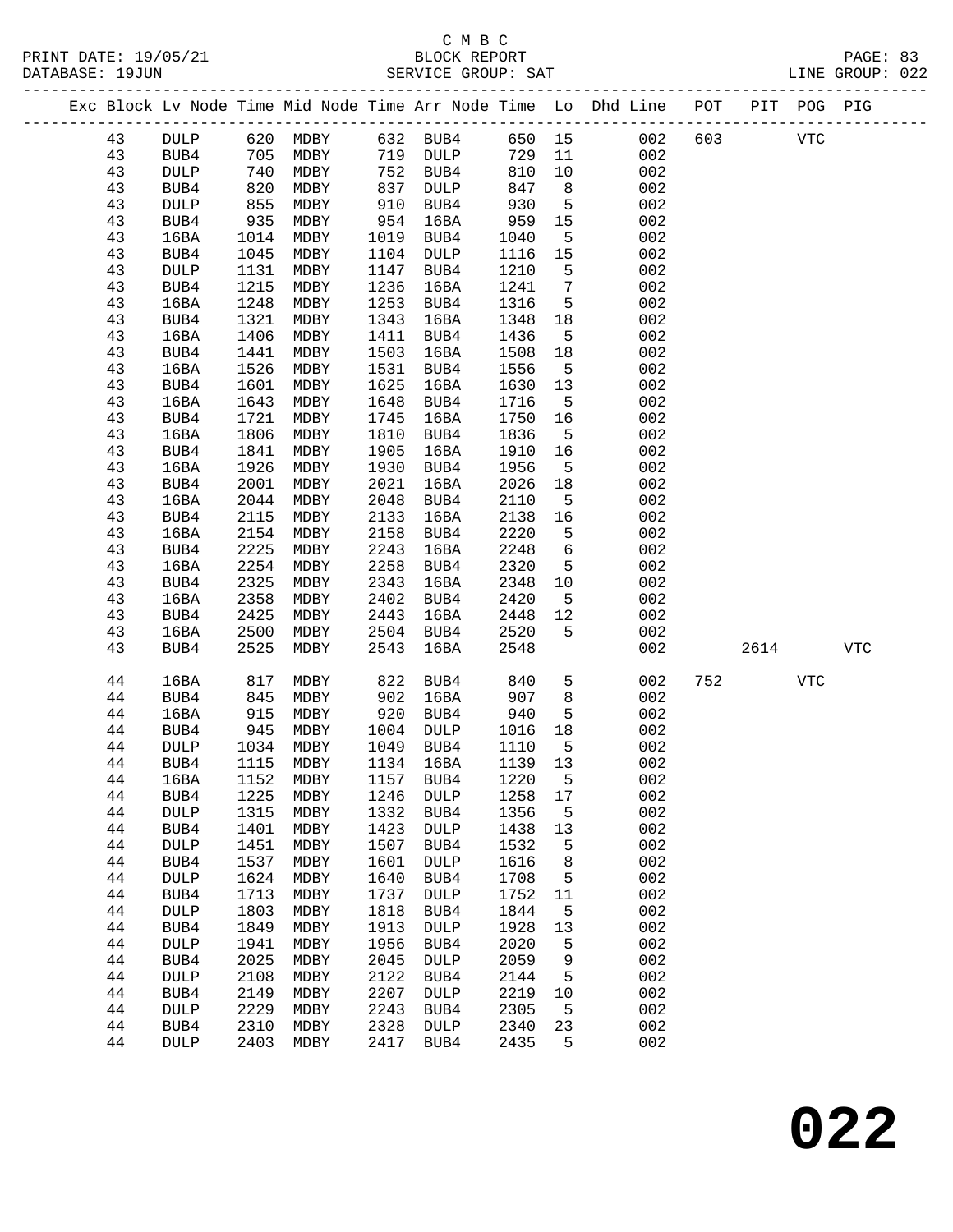|  |    |                            |              |                            |      |                     |         |                 | Exc Block Lv Node Time Mid Node Time Arr Node Time Lo Dhd Line POT PIT POG PIG |     |      |            |            |
|--|----|----------------------------|--------------|----------------------------|------|---------------------|---------|-----------------|--------------------------------------------------------------------------------|-----|------|------------|------------|
|  | 44 | BUB4                       |              | 2440 MDBY 2458 DULP 2510   |      |                     |         |                 | 002                                                                            |     | 2520 |            | <b>VTC</b> |
|  | 45 | 16BA                       | 837          | MDBY                       |      | 842 BUB4            | 900     | 5               | 002                                                                            |     | 812  | <b>VTC</b> |            |
|  | 45 | BUB4                       | 905          | MDBY                       | 922  | 16BA                | 927     | 8               | 002                                                                            |     |      |            |            |
|  | 45 | 16BA                       | 935          | MDBY                       | 940  | BUB4                | 1000    | $5\overline{5}$ | 002                                                                            |     |      |            |            |
|  | 45 | BUB4                       | 1005         | MDBY                       | 1024 | DULP                | 1036    | 16              | 002                                                                            |     |      |            |            |
|  | 45 | <b>DULP</b>                | 1052         | MDBY                       | 1108 | BUB4                | 1130    | $5^{\circ}$     | 002                                                                            |     |      |            |            |
|  | 45 | BUB4                       | 1135         | MDBY                       | 1156 | 16BA                | 1201    | 11              | 002                                                                            |     |      |            |            |
|  | 45 | 16BA                       | 1212         | MDBY                       | 1217 | BUB4                | 1240    | $-5$            | 002                                                                            |     |      |            |            |
|  | 45 | BUB4                       | 1245         | MDBY                       | 1307 | DULP                | 1321    | 10              | 002                                                                            |     |      |            |            |
|  | 45 | DULP                       | 1331         | MDBY                       | 1347 | BUB4                | 1412    | $5^{\circ}$     | 002                                                                            |     |      |            |            |
|  | 45 | BUB4                       | 1417         | MDBY                       | 1439 | DULP                | 1454    | 13              | 002                                                                            |     |      |            |            |
|  | 45 | <b>DULP</b>                | 1507         | MDBY                       | 1523 | BUB4                | 1548    | 5               | 002                                                                            |     |      |            |            |
|  | 45 | BUB4                       | 1553         | MDBY                       | 1617 | DULP                | 1632    | 8               | 002                                                                            |     |      |            |            |
|  | 45 | <b>DULP</b>                | 1640         | MDBY                       | 1656 | BUB4                | 1724    | $5^{\circ}$     | 002                                                                            |     |      |            |            |
|  | 45 | BUB4                       | 1729         | MDBY                       | 1753 | DULP                | 1808    | 11              | 002                                                                            |     |      |            |            |
|  | 45 | <b>DULP</b>                | 1819         | MDBY                       | 1834 | BUB4                | 1900    | $5^{\circ}$     | 002                                                                            |     |      |            |            |
|  | 45 | BUB4                       | 1905         | MDBY                       | 1927 | DULP                | 1941    | 23              | 002                                                                            |     |      |            |            |
|  | 45 | <b>DULP</b>                | 2004         | MDBY                       | 2018 | BUB4                | 2040    | $5^{\circ}$     | 002                                                                            |     |      |            |            |
|  | 45 | BUB4                       | 2045         | MDBY                       | 2105 | DULP                | 2119    | 13              | 002                                                                            |     |      |            |            |
|  | 45 |                            | 2132         |                            | 2146 |                     | 2208    | $5\overline{)}$ | 002                                                                            |     |      |            |            |
|  | 45 | <b>DULP</b>                | 2213         | MDBY                       | 2231 | BUB4                | 2243    | 16              | 002                                                                            |     |      |            |            |
|  | 45 | BUB4<br><b>DULP</b>        | 2259         | MDBY<br>MDBY               | 2313 | DULP<br>BUB4        | 2335    | 5               | 002                                                                            |     |      |            |            |
|  | 45 | BUB4                       | 2340         | MDBY                       | 2358 | DULP                | 2410    | 27              | 002                                                                            |     |      |            |            |
|  | 45 |                            | 2437         |                            | 2449 |                     | 2505    | 5               | 002                                                                            |     |      |            |            |
|  | 45 | <b>DULP</b>                | 2510         | MDBY                       | 2528 | BUB4                | 2540    | $\mathsf{O}$    | 002                                                                            |     |      |            |            |
|  | 45 | BUB4                       | 2540         | MDBY                       |      | DULP<br>GEGR        | 2606    | $\overline{3}$  | N22                                                                            |     |      |            |            |
|  | 45 | <b>DULP</b><br><b>GEGR</b> | 2609         |                            |      | DULP                | 2634    | 6               | N22                                                                            |     |      |            |            |
|  | 45 |                            |              |                            |      |                     | 2706    | $\mathbf{3}$    |                                                                                |     |      |            |            |
|  | 45 | <b>DULP</b><br><b>GEGR</b> | 2640<br>2709 |                            |      | GEGR<br><b>DULP</b> | 2734    |                 | N22<br>N22                                                                     |     | 2744 |            | <b>VTC</b> |
|  |    |                            |              |                            |      |                     |         |                 |                                                                                |     |      |            |            |
|  | 46 | 16BA                       | 857          | MDBY                       | 902  | BUB4                | 920     | 5               | 002                                                                            | 832 |      | VTC        |            |
|  | 46 | BUB4                       | 925          | MDBY                       | 942  | DULP                | 954     | 20              | 002                                                                            |     |      |            |            |
|  | 46 | <b>DULP</b>                | 1014         | MDBY                       | 1029 | BUB4                | 1050    | 5               | 002                                                                            |     |      |            |            |
|  | 46 | BUB4                       | 1055         | MDBY                       | 1114 | 16BA                | 1119    | 13              | 002                                                                            |     |      |            |            |
|  | 46 | 16BA                       | 1132         | MDBY                       | 1137 | BUB4                | 1200    | $-5$            | 002                                                                            |     |      |            |            |
|  | 46 | BUB4                       | 1205         | MDBY                       | 1226 | DULP                | 1238    | $7\overline{ }$ | 002                                                                            |     |      |            |            |
|  | 46 | <b>DULP</b>                | 1245         | MDBY                       | 1301 | BUB4                | 1324    | $5^{\circ}$     | 002                                                                            |     |      |            |            |
|  | 46 | BUB4                       | 1329         | MDBY                       |      | 1351 DULP           | 1405 14 |                 | 002                                                                            |     |      |            |            |
|  | 46 | <b>DULP</b>                |              | 1419 MDBY 1435 BUB4 1500 5 |      |                     |         |                 | 002                                                                            |     |      |            |            |
|  | 46 | BUB4                       | 1505         | MDBY                       | 1527 | DULP                | 1542    | 10              | 002                                                                            |     |      |            |            |
|  | 46 | DULP                       | 1552         | MDBY                       | 1608 | BUB4                | 1636    | $5^{\circ}$     | 002                                                                            |     |      |            |            |
|  | 46 | BUB4                       | 1641         | MDBY                       | 1705 | <b>DULP</b>         | 1720    | 10              | 002                                                                            |     |      |            |            |
|  | 46 | DULP                       | 1730         | MDBY                       | 1746 | BUB4                | 1812    | 5               | 002                                                                            |     |      |            |            |
|  | 46 | BUB4                       | 1817         | MDBY                       | 1841 | DULP                | 1856    | 11              | 002                                                                            |     |      |            |            |
|  | 46 | DULP                       | 1907         | MDBY                       | 1922 | BUB4                | 1948    | 5               | 002                                                                            |     |      |            |            |
|  | 46 | BUB4                       | 1953         | MDBY                       | 2015 | <b>DULP</b>         | 2029    | 15              | 002                                                                            |     |      |            |            |
|  | 46 | DULP                       | 2044         | MDBY                       | 2058 | BUB4                | 2120    | 5               | 002                                                                            |     |      |            |            |
|  | 46 | BUB4                       | 2125         | MDBY                       | 2143 | DULP                | 2155    | 4               | 002                                                                            |     |      |            |            |
|  | 46 | DULP                       | 2159         | MDBY                       | 2213 | BUB4                | 2235    | 5               | 002                                                                            |     |      |            |            |
|  | 46 | BUB4                       | 2240         | MDBY                       | 2258 | <b>DULP</b>         | 2310    | 23              | 002                                                                            |     |      |            |            |
|  | 46 | DULP                       | 2333         | MDBY                       | 2347 | BUB4                | 2405    | 5               | 002                                                                            |     |      |            |            |
|  | 46 | BUB4                       | 2410         | MDBY                       | 2428 | <b>DULP</b>         | 2440    | 27              | 002                                                                            |     |      |            |            |
|  | 46 | <b>DULP</b>                | 2507         | MDBY                       | 2519 | BUB4                | 2535    | 5               | 002                                                                            |     |      |            |            |
|  | 46 | BUB4                       | 2540         | MDBY                       | 2558 | <b>DULP</b>         | 2610    | 0               | 002                                                                            |     |      |            |            |
|  | 46 | DULP                       | 2610         |                            |      | GEGR                | 2636    | $\mathbf{3}$    | N22                                                                            |     |      |            |            |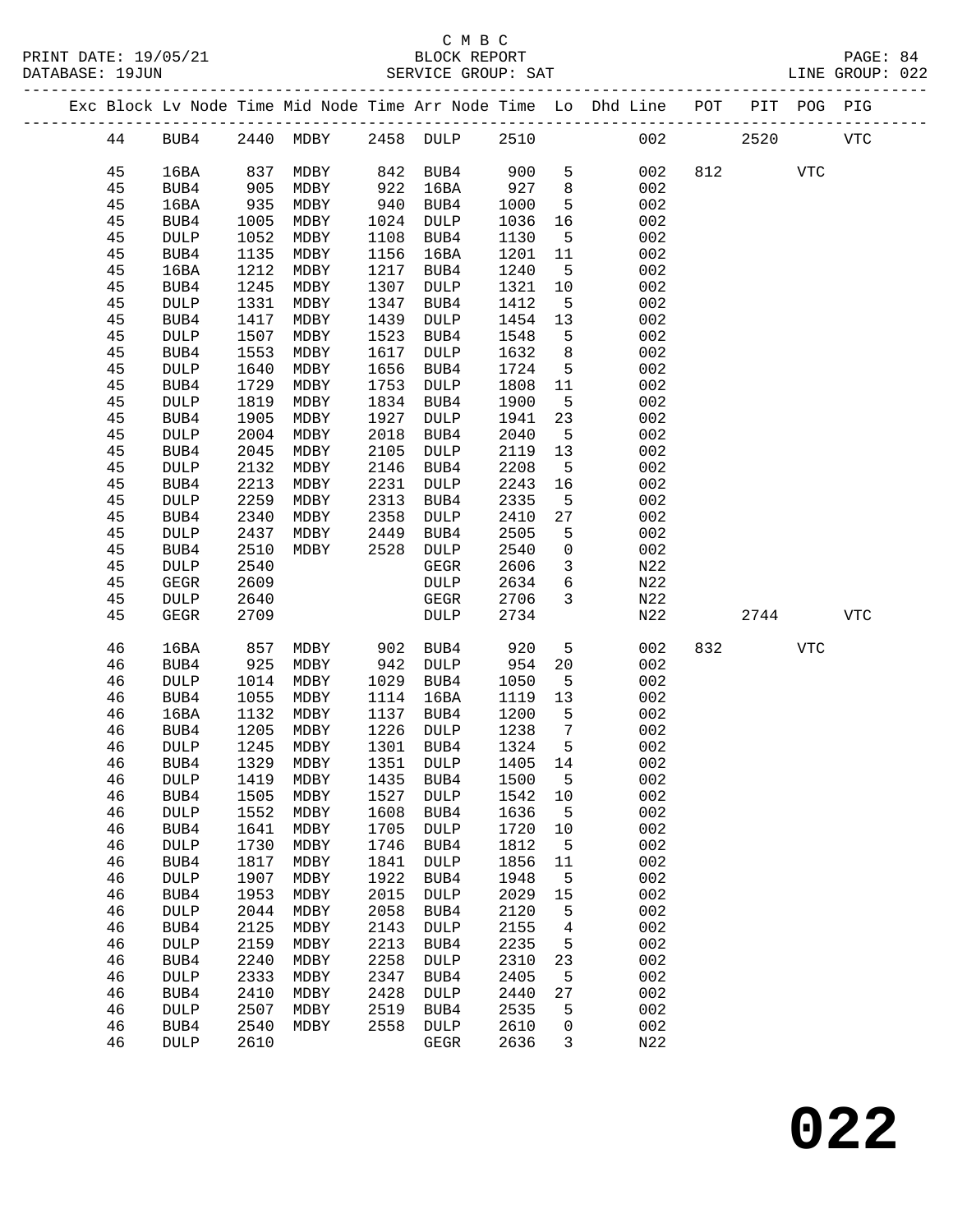|  |    |                 |      |                                  |      |             |      |                 | Exc Block Lv Node Time Mid Node Time Arr Node Time Lo Dhd Line POT |      |                 | PIT POG PIG |             |
|--|----|-----------------|------|----------------------------------|------|-------------|------|-----------------|--------------------------------------------------------------------|------|-----------------|-------------|-------------|
|  | 46 | GEGR            | 2639 |                                  |      | <b>DULP</b> | 2704 |                 |                                                                    | N22  | 2714            |             | ${\tt VTC}$ |
|  | 47 | 16BA            |      | 955 MDBY                         |      | 1000 BUB4   | 1020 | 5 <sup>5</sup>  | 002                                                                |      | 930 000         | VTC         |             |
|  | 47 | BUB4            | 1025 | MDBY                             |      | 1044 DULP   | 1056 | 16              | 002                                                                |      |                 |             |             |
|  | 47 | $\texttt{DULP}$ | 1112 | MDBY                             | 1128 | BUB4        | 1150 | $5^{\circ}$     | 002                                                                |      |                 |             |             |
|  | 47 | BUB4            | 1155 | MDBY                             | 1216 | 16BA        | 1221 | 11              | 002                                                                |      |                 |             |             |
|  | 47 | 16BA            | 1232 | MDBY                             | 1237 | BUB4        | 1300 | $5^{\circ}$     | 002                                                                |      |                 |             |             |
|  |    |                 |      |                                  | 1327 |             |      |                 | 002                                                                |      |                 |             |             |
|  | 47 | BUB4            | 1305 | MDBY                             |      | 16BA        | 1332 | 18              |                                                                    |      |                 |             |             |
|  | 47 | 16BA            | 1350 | MDBY                             | 1355 | BUB4        | 1420 | $5^{\circ}$     | 002                                                                |      |                 |             |             |
|  | 47 | BUB4            | 1425 | MDBY                             | 1447 | 16BA        | 1452 | 18              | 002                                                                |      |                 |             |             |
|  | 47 | 16BA            | 1510 | MDBY                             | 1515 | BUB4        | 1540 | $5^{\circ}$     | 002                                                                |      |                 |             |             |
|  | 47 | BUB4            | 1545 | MDBY                             | 1609 | 16BA        | 1614 | 13              | 002                                                                |      |                 |             |             |
|  | 47 | 16BA            | 1627 | MDBY                             | 1632 | BUB4        | 1700 | 5               | 002                                                                |      |                 |             |             |
|  | 47 | BUB4            | 1705 | MDBY                             | 1729 | 16BA        | 1734 | 16              | 002                                                                |      |                 |             |             |
|  | 47 | 16BA            | 1750 | MDBY                             | 1754 | BUB4        | 1820 | $5\overline{5}$ | 002                                                                |      |                 |             |             |
|  | 47 | BUB4            | 1825 | MDBY                             | 1849 | 16BA        | 1854 | 16              | 002                                                                |      |                 |             |             |
|  | 47 | 16BA            | 1910 | MDBY                             | 1914 | BUB4        | 1940 | 5               | 002                                                                |      |                 |             |             |
|  | 47 | BUB4            | 1945 | MDBY                             | 2007 | 16BA        | 2012 | 12              | 002                                                                |      |                 |             |             |
|  | 47 | 16BA            | 2024 | MDBY                             | 2028 | BUB4        | 2050 | $5^{\circ}$     | 002                                                                |      |                 |             |             |
|  | 47 | BUB4            | 2055 | MDBY                             | 2115 | 16BA        | 2120 | 10              | 002                                                                |      |                 |             |             |
|  | 47 | 16BA            | 2130 | MDBY                             | 2134 | BUB4        | 2156 | 5               | 002                                                                |      |                 |             |             |
|  | 47 | BUB4            | 2201 | MDBY                             | 2219 | 16BA        | 2224 |                 | 002                                                                |      | 2250 and $\sim$ |             | <b>VTC</b>  |
|  |    |                 |      |                                  |      |             |      |                 |                                                                    |      |                 |             |             |
|  | 48 | 16BA            | 1334 | MDBY                             | 1339 | BUB4        | 1404 | $5\overline{)}$ | 002                                                                | 1309 |                 | <b>VTC</b>  |             |
|  | 48 | BUB4            | 1409 | MDBY                             | 1431 | 16BA        | 1436 | 18              | 002                                                                |      |                 |             |             |
|  | 48 | 16BA            | 1454 | MDBY                             | 1459 | BUB4        | 1524 | $5^{\circ}$     | 002                                                                |      |                 |             |             |
|  | 48 | BUB4            | 1529 | MDBY                             | 1551 | 16BA        | 1556 | 15              | 002                                                                |      |                 |             |             |
|  | 48 | 16BA            | 1611 | MDBY                             | 1616 | BUB4        | 1644 | $5^{\circ}$     | 002                                                                |      |                 |             |             |
|  | 48 | BUB4            | 1649 | MDBY                             | 1713 | 16BA        | 1718 | 16              | 002                                                                |      |                 |             |             |
|  | 48 | 16BA            | 1734 | MDBY                             | 1738 | BUB4        | 1804 | $5^{\circ}$     | 002                                                                |      |                 |             |             |
|  | 48 | BUB4            | 1809 | MDBY                             | 1833 | 16BA        | 1838 | 16              | 002                                                                |      |                 |             |             |
|  | 48 |                 | 1854 |                                  | 1858 |             |      | 5               | 002                                                                |      |                 |             |             |
|  |    | 16BA            |      | MDBY                             |      | BUB4        | 1924 |                 |                                                                    |      |                 |             |             |
|  | 48 | BUB4            | 1929 | MDBY                             | 1951 | DULP        | 2005 |                 | 002                                                                |      | 2015            |             | <b>VTC</b>  |
|  | 49 | <b>DULP</b>     | 1259 | MDBY                             | 1316 | BUB4        | 1340 | $5^{\circ}$     | 002                                                                | 1242 |                 | VTC         |             |
|  | 49 | BUB4            | 1345 | MDBY                             | 1407 | DULP        | 1422 | 13              | 002                                                                |      |                 |             |             |
|  | 49 | <b>DULP</b>     | 1435 | MDBY                             | 1451 | BUB4        | 1516 | $5^{\circ}$     | 002                                                                |      |                 |             |             |
|  | 49 | BUB4            | 1521 | MDBY                             | 1543 | DULP        | 1558 | 10              | 002                                                                |      |                 |             |             |
|  | 49 | <b>DULP</b>     | 1608 | MDBY                             |      | 1624 BUB4   | 1652 | $5^{\circ}$     | 002                                                                |      |                 |             |             |
|  | 49 |                 |      | BUB4 1657 MDBY 1721 DULP 1736 10 |      |             |      |                 | 002                                                                |      |                 |             |             |
|  |    | <b>DULP</b>     |      | MDBY                             |      | BUB4        |      |                 | 002                                                                |      |                 |             |             |
|  | 49 |                 | 1746 |                                  | 1802 |             | 1828 | 5               |                                                                    |      |                 |             |             |
|  | 49 | BUB4            | 1833 | MDBY                             | 1857 | <b>DULP</b> | 1912 | 13              | 002                                                                |      |                 |             |             |
|  | 49 | <b>DULP</b>     | 1925 | MDBY                             | 1940 | BUB4        | 2004 | 5               | 002                                                                |      |                 |             |             |
|  | 49 | BUB4            | 2009 | MDBY                             | 2029 | <b>DULP</b> | 2043 |                 | 002                                                                |      | 2053            |             | ${\tt VTC}$ |
|  | 50 | 16BA            | 1303 | MDBY                             | 1308 | BUB4        | 1332 | 5               | 002                                                                | 1238 |                 | <b>VTC</b>  |             |
|  | 50 | BUB4            | 1337 | MDBY                             | 1359 | 16BA        | 1404 | 18              | 002                                                                |      |                 |             |             |
|  | 50 | 16BA            | 1422 | MDBY                             | 1427 | BUB4        | 1452 | 5               | 002                                                                |      |                 |             |             |
|  | 50 | BUB4            | 1457 | MDBY                             | 1519 | 16BA        | 1524 | 15              | 002                                                                |      |                 |             |             |
|  | 50 | 16BA            | 1539 | MDBY                             | 1544 | BUB4        | 1612 | 5               | 002                                                                |      |                 |             |             |
|  | 50 | BUB4            | 1617 | MDBY                             | 1641 | 16BA        | 1646 | 13              | 002                                                                |      |                 |             |             |
|  | 50 | 16BA            | 1659 | MDBY                             | 1704 | BUB4        | 1732 | 5               | 002                                                                |      |                 |             |             |
|  | 50 | BUB4            | 1737 | MDBY                             | 1801 | 16BA        | 1806 | 16              | 002                                                                |      |                 |             |             |
|  | 50 | 16BA            | 1822 | MDBY                             | 1826 | BUB4        | 1852 | 5               | 002                                                                |      |                 |             |             |
|  | 50 | BUB4            | 1857 | MDBY                             | 1921 | 16BA        | 1926 | 18              | 002                                                                |      |                 |             |             |
|  | 50 | 16BA            | 1944 | MDBY                             | 1948 | BUB4        | 2012 | 5               | 002                                                                |      |                 |             |             |
|  |    |                 |      |                                  |      |             |      |                 |                                                                    |      |                 |             |             |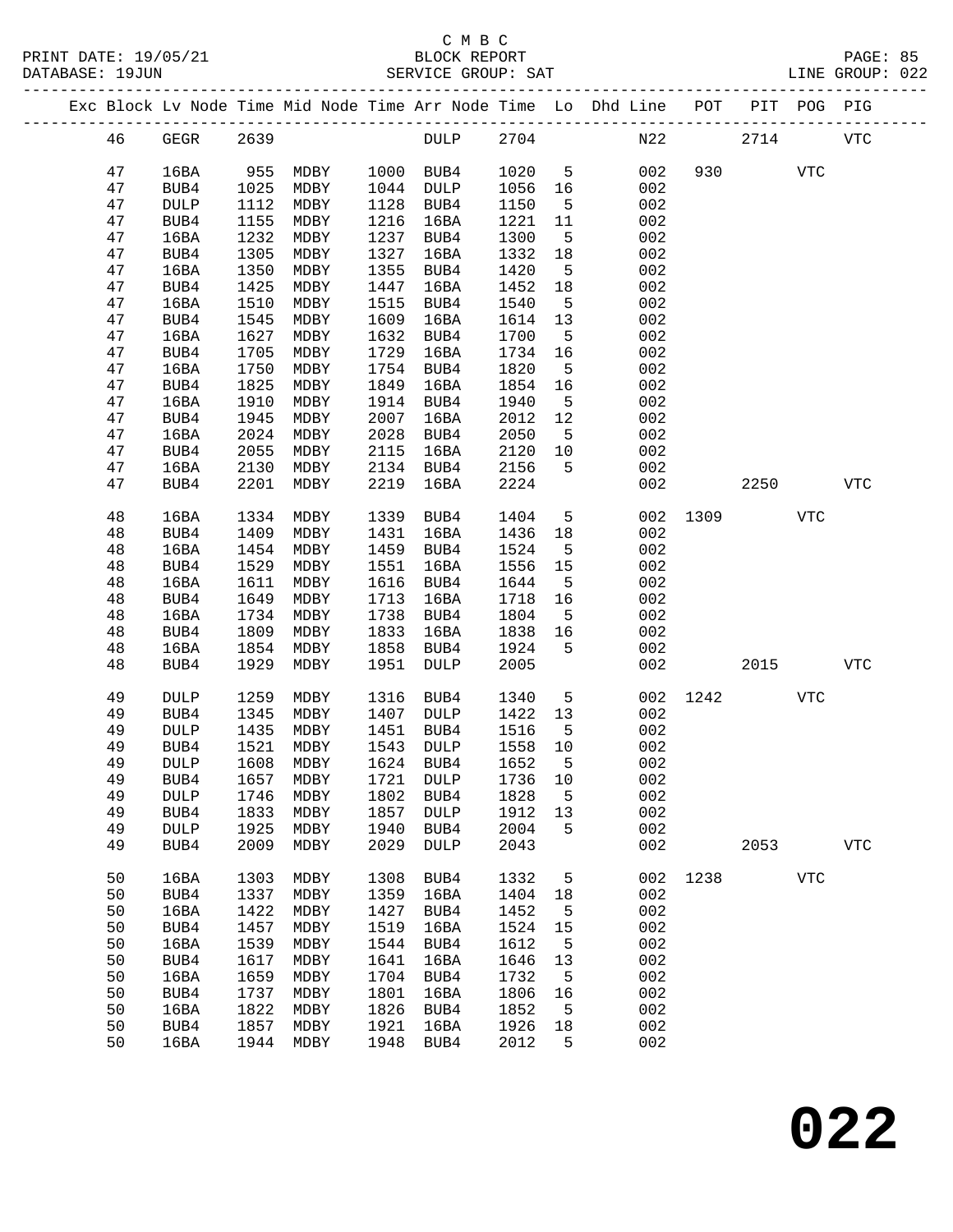|                                                                                |  |    |                      |  |                     |  |              | C M B C |                    |  |     |       |                 |  |
|--------------------------------------------------------------------------------|--|----|----------------------|--|---------------------|--|--------------|---------|--------------------|--|-----|-------|-----------------|--|
|                                                                                |  |    | PRINT DATE: 19/05/21 |  |                     |  | BLOCK REPORT |         |                    |  |     |       | PAGE: 86        |  |
| DATABASE: 19JUN                                                                |  |    |                      |  |                     |  |              |         | SERVICE GROUP: SAT |  |     |       | LINE GROUP: 022 |  |
|                                                                                |  |    |                      |  |                     |  |              |         |                    |  |     |       |                 |  |
| Exc Block Ly Node Time Mid Node Time Arr Node Time Lo Dhd Line POT PIT POG PIG |  |    |                      |  |                     |  |              |         |                    |  |     |       |                 |  |
|                                                                                |  | 50 | BUB4                 |  | 2017 MDBY 2037 16BA |  |              |         | 2042               |  | 002 | 2.108 | VTC             |  |
|                                                                                |  |    |                      |  |                     |  |              |         |                    |  |     |       |                 |  |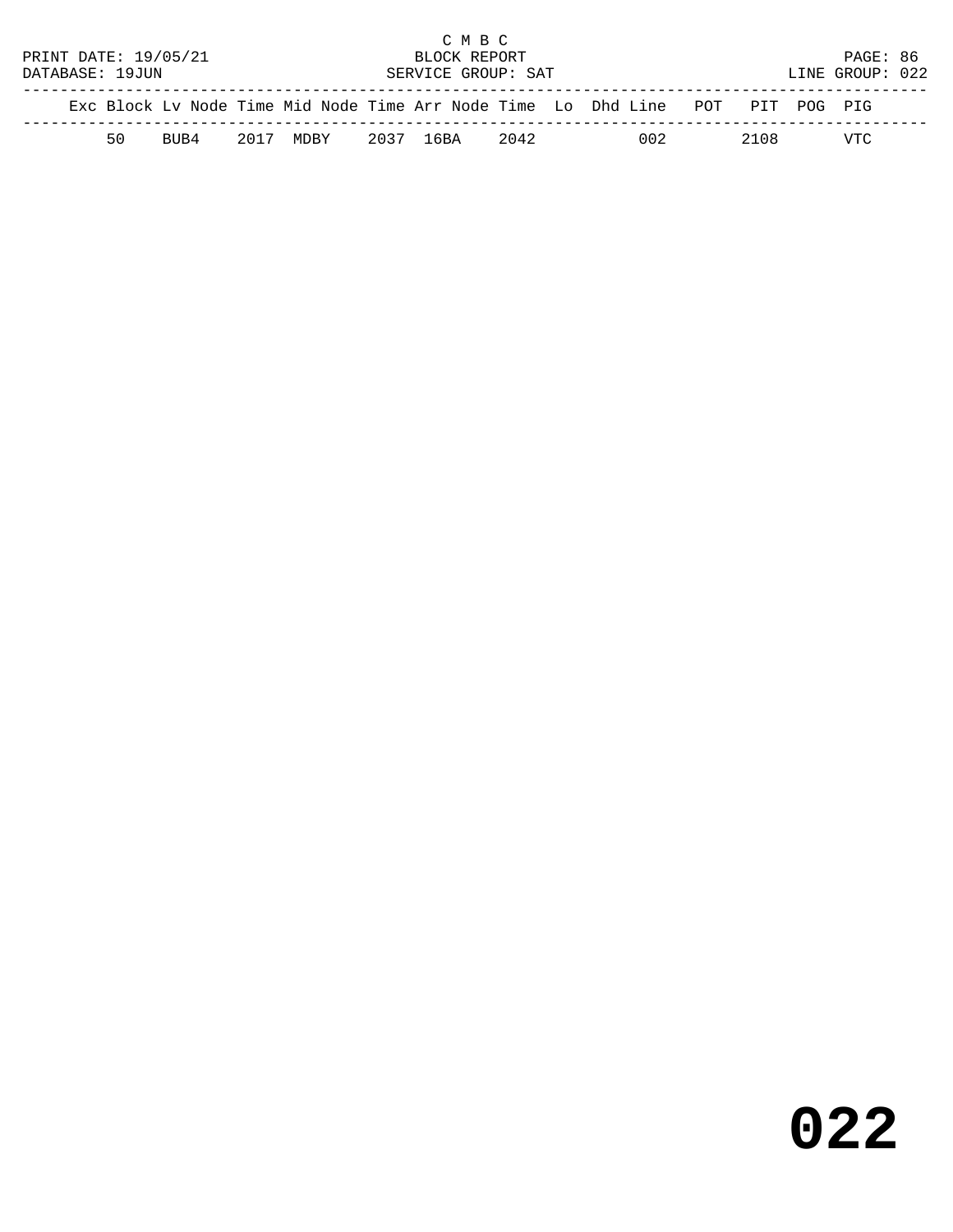|                                  |                        |             |              |                                                                                                                        |              |                     | смвс                                 |                      |                                                                                                          |                          |            |                |  |
|----------------------------------|------------------------|-------------|--------------|------------------------------------------------------------------------------------------------------------------------|--------------|---------------------|--------------------------------------|----------------------|----------------------------------------------------------------------------------------------------------|--------------------------|------------|----------------|--|
|                                  |                        |             |              |                                                                                                                        |              |                     |                                      |                      |                                                                                                          |                          |            |                |  |
|                                  |                        |             |              | 22BD 22 AV & BOUNDARY<br>41CR 41 AV & CROWN<br>41GR 41 AV & GRANVILLE<br>BW05 BRENTWOOD STN BAY5<br>JOST JOYCE STATION |              |                     |                                      |                      | 25GR KING EDWARD & GRANVILLE                                                                             |                          |            |                |  |
|                                  |                        |             |              |                                                                                                                        |              |                     |                                      |                      | 41FR 41 AV & FRASER                                                                                      |                          |            |                |  |
|                                  |                        |             |              |                                                                                                                        |              |                     |                                      |                      | 410A 41 AV & OAK                                                                                         |                          |            |                |  |
|                                  |                        |             |              |                                                                                                                        |              |                     |                                      |                      |                                                                                                          |                          |            |                |  |
|                                  |                        |             |              |                                                                                                                        |              |                     |                                      |                      |                                                                                                          |                          |            |                |  |
|                                  |                        |             |              |                                                                                                                        |              |                     |                                      |                      | Exc Block Lv Node Time Mid Node Time Arr Node Time Lo Dhd Line POT PIT POG PIG                           |                          |            |                |  |
|                                  | $1 \quad \blacksquare$ |             |              |                                                                                                                        |              |                     |                                      |                      | 22BD 600 25GR 624 ULP 643 10 025 530 VTC                                                                 |                          |            |                |  |
| $\mathbf{1}$                     |                        |             |              |                                                                                                                        |              |                     |                                      |                      | ULP 653 25GR 712 BW05 744 12 025<br>BW05 756 25GR 832 ULP 852 17 025<br>ULP 909 25GR 929 BW05 1008 7 025 |                          |            |                |  |
| $\mathbf{1}$                     |                        |             |              |                                                                                                                        |              |                     |                                      |                      |                                                                                                          |                          |            |                |  |
| $\mathbf{1}$                     |                        |             |              |                                                                                                                        |              |                     |                                      |                      |                                                                                                          |                          |            |                |  |
| 1                                |                        | BW05        | 1015         | 25GR 1057 ULP 1122 16                                                                                                  |              |                     |                                      |                      | 025                                                                                                      |                          |            |                |  |
| 1                                |                        | ULP         | 1138         | 25GR                                                                                                                   | 1201         |                     | BW05 1248                            | 11                   | 025                                                                                                      |                          |            |                |  |
| 1                                |                        | BW05<br>ULP | 1259<br>1430 | 25GR                                                                                                                   |              |                     | 1346 ULP 1412<br>1453 BW05 1542      | 18<br>11             | 025                                                                                                      |                          |            |                |  |
| $\mathbf 1$<br>1                 |                        | BW05        | 1553         | 25GR<br>25GR                                                                                                           | 1640         |                     | ULP 1705                             | 13                   | 025<br>025                                                                                               |                          |            |                |  |
| $\mathbf 1$                      |                        | ULP         | 1718         | $25$ GR                                                                                                                | 1743         |                     | BW05 1830                            | 16                   | 025                                                                                                      |                          |            |                |  |
| 1                                |                        | BW05        | 1846         | $25$ GR                                                                                                                | 1931         |                     | 1955                                 | 18                   | 025                                                                                                      |                          |            |                |  |
| $\mathbf 1$                      |                        | ULP         | 2013         | 25GR                                                                                                                   | 2035         | ULP<br>RW05<br>BW05 | 2112                                 | 9                    | 025                                                                                                      |                          |            |                |  |
| 1                                |                        | BW05        |              | 2121 25GR                                                                                                              | 2200         |                     |                                      |                      | ULP 2222 15 025                                                                                          |                          |            |                |  |
| 1                                |                        | <b>ULP</b>  |              | 2237 25GR                                                                                                              |              |                     | 2259 BW05 2336                       | 18                   | 025                                                                                                      |                          |            |                |  |
| 1                                |                        | BW05        | 2354         | 25GR                                                                                                                   |              | GR25                | 2430                                 |                      |                                                                                                          | 025 2442                 |            | VTC            |  |
| 2                                |                        | 22BD        | 540          |                                                                                                                        |              |                     | 25GR 604 ULP 623 16                  |                      | 025                                                                                                      | 510 VTC                  |            |                |  |
| $\sqrt{2}$                       |                        | ULP         | 639          | 25GR 658 BW05 729                                                                                                      |              |                     |                                      | 15                   | 025                                                                                                      |                          |            |                |  |
| $\boldsymbol{2}$                 |                        | BW05        | 744          | 25GR                                                                                                                   | 820          | ULP                 | 840                                  | 17                   | 025                                                                                                      |                          |            |                |  |
| $\sqrt{2}$                       |                        | ULP         | 857          | 25GR                                                                                                                   | 917          |                     | BW05 956<br>ULP 1110                 | $7\overline{ }$      | 025                                                                                                      |                          |            |                |  |
| $\sqrt{2}$                       |                        | BW05        | 1003         | 25GR                                                                                                                   | 1045         |                     |                                      | 17                   | 025                                                                                                      |                          |            |                |  |
| $\overline{c}$                   |                        | ULP         | 1127         | 25GR                                                                                                                   | 1150         | BW05                | 1233                                 | 14                   | 025                                                                                                      |                          |            |                |  |
| $\boldsymbol{2}$                 |                        | BW05        | 1247         | 25GR                                                                                                                   | 1333         | ULP                 | 1400                                 | 10                   | 025                                                                                                      |                          |            |                |  |
| $\sqrt{2}$                       |                        | ULP         | 1410         | 25GR                                                                                                                   | 1433         | BW05<br>ULP         | 1522                                 | 11                   | 025                                                                                                      |                          |            |                |  |
| $\overline{c}$<br>$\overline{c}$ |                        | BW05<br>ULP | 1533<br>1658 | 25GR                                                                                                                   | 1621<br>1723 |                     | 1646<br>1810                         | 12<br>12             | 025                                                                                                      |                          |            |                |  |
|                                  |                        |             | 1822         | 25GR<br>$25$ GR                                                                                                        |              | BW05                | 1907 ULP 1931 12                     |                      | 025                                                                                                      |                          |            |                |  |
| 2<br>$\boldsymbol{2}$            |                        | BW05<br>ULP | 1943         | $25$ GR                                                                                                                |              |                     |                                      |                      | 025<br>025                                                                                               |                          |            |                |  |
| $\sqrt{2}$                       |                        | BW05        |              | 2051 25GR                                                                                                              | 2005         |                     | 2005 BW05 2046 5<br>2130 ULP 2152 15 |                      | 025                                                                                                      |                          |            |                |  |
| $\sqrt{2}$                       |                        |             |              |                                                                                                                        |              |                     |                                      |                      | ULP 2207 25GR 2229 BW05 2306 18 025                                                                      |                          |            |                |  |
| 2                                |                        | BW05        | 2324         | 25GR                                                                                                                   | 2400         | ULP                 | 2422                                 |                      | 025                                                                                                      | 2442                     |            | ${\hbox{VTC}}$ |  |
| 3                                |                        | 410A        | 547          | 41FR                                                                                                                   | 554          | JOST                | 605                                  | $\mathbf 0$          | 041                                                                                                      | 537 and $\overline{537}$ | <b>VTC</b> |                |  |
| 3                                |                        | JOST        | 605          | $41$ GR                                                                                                                | 625          | 41CR                | 636                                  | 11                   | 041                                                                                                      |                          |            |                |  |
| 3                                |                        | 41CR        | 647          | $41$ GR                                                                                                                | 655          | JOST                | 717                                  | 10                   | 041                                                                                                      |                          |            |                |  |
| 3                                |                        | <b>JOST</b> | 727          | $41$ GR                                                                                                                | 748          | ULP                 | 811                                  | 4                    | 041                                                                                                      |                          |            |                |  |
| 3                                |                        | ULP         | 815          | 25GR                                                                                                                   | 835          | BW05                | 911                                  | $6\overline{6}$      | 025                                                                                                      |                          |            |                |  |
| 3                                |                        | BW05        | 917          | 25GR                                                                                                                   | 959          | ULP                 | 1024                                 | 18                   | 025                                                                                                      |                          |            |                |  |
| 3                                |                        | ULP         | 1042         | $25$ GR                                                                                                                | 1104         | BW05                | 1146                                 | 13                   | 025                                                                                                      |                          |            |                |  |
| 3                                |                        | BW05        | 1159         | $25$ GR                                                                                                                | 1245         | ULP                 | 1312                                 | 15                   | 025                                                                                                      |                          |            |                |  |
| 3                                |                        | ULP         | 1327<br>1446 | $25$ GR<br>25GR                                                                                                        | 1350<br>1534 | BW05                | 1439<br>1559                         | $\overline{7}$<br>20 | 025<br>025                                                                                               |                          |            |                |  |
| 3<br>3                           |                        | BW05<br>ULP | 1619         | $25$ GR                                                                                                                | 1643         | ULP<br>BW05         | 1731                                 | 15                   | 025                                                                                                      |                          |            |                |  |
| 3                                |                        | BW05        | 1746         | 25GR                                                                                                                   | 1831         | ULP                 | 1855                                 | 10                   | 025                                                                                                      |                          |            |                |  |
| $\mathsf 3$                      |                        | ULP         | 1905         | $25$ GR                                                                                                                | 1929         | BW05                | 2010                                 | 10                   | 025                                                                                                      |                          |            |                |  |
| 3                                |                        | BW05        | 2020         | 25GR                                                                                                                   | 2100         | ULP                 | 2122                                 | 15                   | 025                                                                                                      |                          |            |                |  |
| 3                                |                        | ULP         | 2137         | $25$ GR                                                                                                                | 2159         | BW05                | 2236                                 | 18                   | 025                                                                                                      |                          |            |                |  |
| 3                                |                        | BW05        | 2254         | $25$ GR                                                                                                                | 2330         | ULP                 | 2352                                 | 16                   | 025                                                                                                      |                          |            |                |  |
| 3                                |                        | ULP         | 2408         | $25$ GR                                                                                                                | 2429         | NAST                | 2446                                 |                      | 025                                                                                                      | 2511                     |            | <b>VTC</b>     |  |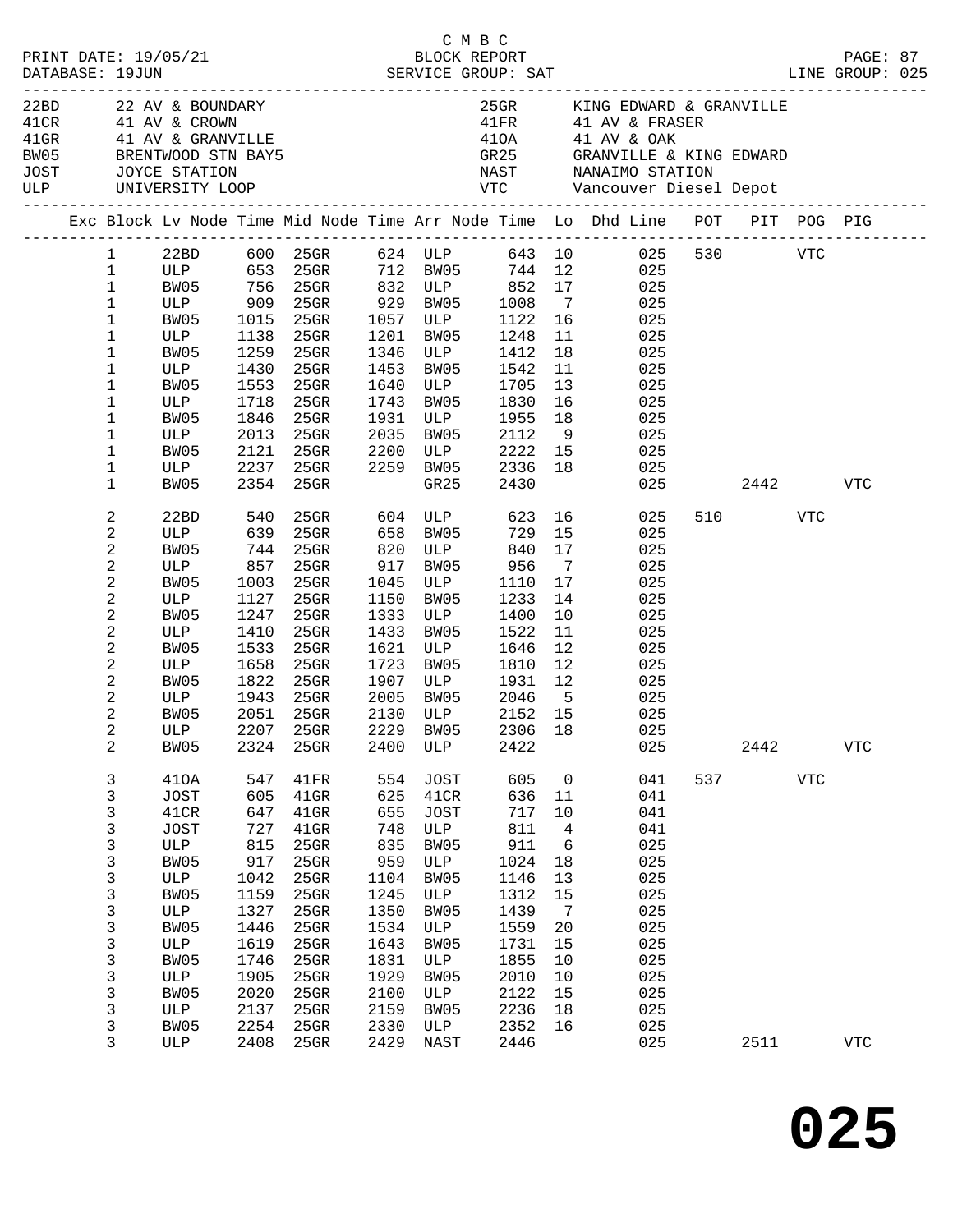|                 |              |      | Exc Block Lv Node Time Mid Node Time Arr Node Time Lo Dhd Line POT PIT POG PIG |      |              |         |                 |     |     |      |            |            |
|-----------------|--------------|------|--------------------------------------------------------------------------------|------|--------------|---------|-----------------|-----|-----|------|------------|------------|
| $4\overline{ }$ | 410A         | 558  | 41FR                                                                           | 605  | JOST         | 616     | $\overline{4}$  | 041 | 548 |      | <b>VTC</b> |            |
| $\overline{4}$  | JOST         | 620  | $41$ GR                                                                        | 640  | 41CR         | 651     | 11              | 041 |     |      |            |            |
| $\overline{4}$  | 41CR         | 702  | $41$ GR                                                                        | 710  | JOST         | 734     | 8               | 041 |     |      |            |            |
| 4               | JOST         | 742  | $41$ GR                                                                        | 803  | ULP          | 826     | 9               | 041 |     |      |            |            |
| 4               | ULP          | 835  | 25GR                                                                           | 855  | BW05         | 934     | $7\overline{ }$ | 025 |     |      |            |            |
| 4               | BW05         | 941  | 25GR                                                                           | 1023 | ULP          | 1048    | 17              | 025 |     |      |            |            |
| 4               | ULP          | 1105 | 25GR                                                                           | 1128 | BW05         | 1211    | 12              | 025 |     |      |            |            |
| 4               | BW05         | 1223 | 25GR                                                                           | 1309 | ULP          | 1336    | 14              | 025 |     |      |            |            |
| 4               | ULP          | 1350 | $25$ GR                                                                        | 1413 | BW05         | 1502    | 10              | 025 |     |      |            |            |
| 4               | BW05         | 1512 | 25GR                                                                           | 1600 | ULP          | 1625    | 14              | 025 |     |      |            |            |
| 4               | ULP          | 1639 | 25GR                                                                           | 1703 | BW05         | 1751    |                 | 025 |     | 1826 |            | <b>VTC</b> |
|                 |              |      |                                                                                |      |              |         |                 |     |     |      |            |            |
| 5               | BW05         | 620  | 25GR                                                                           | 655  | ULP          | 714     | 9               | 025 | 545 |      | <b>VTC</b> |            |
| 5               | ULP          | 723  | $25$ GR                                                                        | 742  | BW05         | 814     | $10 \,$         | 025 |     |      |            |            |
| 5               | BW05         | 824  | 25GR                                                                           | 902  | ULP          | 924     | 18              | 025 |     |      |            |            |
| 5               | ULP          | 942  | 25GR                                                                           | 1004 | BW05         | 1046    | 14              | 025 |     |      |            |            |
| 5               | BW05         | 1100 | 25GR                                                                           | 1145 | ULP          | 1210    | 16              | 025 |     |      |            |            |
| 5               | ULP          | 1226 | 25GR                                                                           | 1249 | BW05         | 1336    | 11              | 025 |     |      |            |            |
| 5               | BW05         | 1347 | 25GR                                                                           | 1434 | ULP          | 1500    | 19              | 025 |     |      |            |            |
| 5               | ULP          | 1519 | 25GR                                                                           | 1543 | BW05         | 1631    | 13              | 025 |     |      |            |            |
| 5               | BW05         | 1644 | 25GR                                                                           | 1729 | ULP          | 1754    | 10              | 025 |     |      |            |            |
| 5               | ULP          | 1804 | 25GR                                                                           | 1829 | BW05         | 1910    | 16              | 025 |     |      |            |            |
| 5               | BW05         | 1926 | 25GR                                                                           | 2006 | ULP          | 2028    |                 | 025 |     | 2050 |            | <b>VTC</b> |
|                 |              |      |                                                                                |      |              |         |                 |     |     |      |            |            |
| 6               | 22BD         | 620  | 25GR                                                                           | 644  | ULP          | 703     | 5               | 025 | 550 |      | <b>VTC</b> |            |
| б               | ULP          | 708  | 25GR                                                                           | 727  | BW05         | 759     | $\overline{7}$  | 025 |     |      |            |            |
| 6               | BW05         | 806  | 25GR                                                                           | 842  | ULP          | 902     | 19              | 025 |     |      |            |            |
| 6               | ULP          | 921  | 25GR                                                                           | 941  | BW05         | 1020    | $5\overline{5}$ | 025 |     |      |            |            |
| 6               | BW05         | 1025 | 25GR                                                                           | 1109 | ULP          | 1134    | 16              | 025 |     |      |            |            |
| 6               | ULP          | 1150 | 25GR                                                                           | 1213 | BW05         | 1300    | 11              | 025 |     |      |            |            |
| 6               | BW05         | 1311 | 25GR                                                                           | 1358 | ULP          | 1424    | 16              | 025 |     |      |            |            |
| 6               | ULP          | 1440 | 25GR                                                                           | 1503 | BW05         | 1552    | 11              | 025 |     |      |            |            |
| 6               | BW05         | 1603 | 25GR                                                                           | 1650 | ULP          | 1715    | 13              | 025 |     |      |            |            |
| 6               | ULP          | 1728 | 25GR                                                                           | 1753 | BW05         | 1840    |                 | 025 |     | 1915 |            | <b>VTC</b> |
|                 |              |      |                                                                                |      |              |         |                 |     |     |      |            |            |
| 7               | BW05         | 633  | 25GR                                                                           | 708  | ULP          | 727     | 8               | 025 | 558 |      | <b>VTC</b> |            |
| 7               | ULP          | 735  | $25$ GR                                                                        |      | 754 BW05     | 826     | 8               | 025 |     |      |            |            |
| 7               | BW05         | 834  | $25$ GR                                                                        |      | 914 ULP      | 939     | 15              | 025 |     |      |            |            |
| 7               | ULP          |      | 954 25GR                                                                       |      | 1016 BW05    | 1058    | 14              | 025 |     |      |            |            |
| 7               | BW05         |      | 1112 25GR                                                                      |      | 1157 ULP     | 1222 16 |                 | 025 |     |      |            |            |
| 7               | ULP          | 1238 | 25GR                                                                           | 1301 | BW05         | 1348    | 10              | 025 |     |      |            |            |
| 7               | BW05         | 1358 | $25$ GR                                                                        | 1446 | $_{\rm ULP}$ | 1511    | 18              | 025 |     |      |            |            |
| 7               | ULP          | 1529 | $25$ GR                                                                        | 1553 | BW05         | 1641    | 13              | 025 |     |      |            |            |
| 7               | BW05         | 1654 | 25GR                                                                           | 1738 | ULP          | 1803    | 13              | 025 |     |      |            |            |
| 7               | $_{\rm ULP}$ | 1816 | $25$ GR                                                                        | 1841 | BW05         | 1922    | 16              | 025 |     |      |            |            |
| 7               | BW05         | 1938 | 25GR                                                                           | 2018 | $_{\rm ULP}$ | 2040    | 18              | 025 |     |      |            |            |
| 7               | ULP          | 2058 | 25GR                                                                           | 2120 | BW05         | 2157    |                 | 025 |     | 2227 |            | <b>VTC</b> |
|                 |              |      |                                                                                |      |              |         |                 |     |     |      |            |            |
| 8               | BW05         | 648  | 25GR                                                                           | 723  | ULP          | 742     | 13              | 025 | 613 |      | <b>VTC</b> |            |
| 8               | ULP          | 755  | 25GR                                                                           | 815  | BW05         | 851     | 4               | 025 |     |      |            |            |
| 8               | BW05         | 855  | $25$ GR                                                                        | 935  | ULP          | 1000    | 18              | 025 |     |      |            |            |
| 8               | ULP          | 1018 | 25GR                                                                           | 1040 | BW05         | 1120    | 16              | 025 |     |      |            |            |
| 8               | BW05         | 1136 | 25GR                                                                           | 1221 | $_{\rm ULP}$ | 1246    | 17              | 025 |     |      |            |            |
| 8               | ULP          | 1303 | 25GR                                                                           | 1326 | BW05         | 1415    | $\overline{7}$  | 025 |     |      |            |            |
| 8               | BW05         | 1422 | 25GR                                                                           | 1510 | ULP          | 1535    | 14              | 025 |     |      |            |            |
| 8               | ULP          | 1549 | 25GR                                                                           | 1613 | BW05         | 1701    | 13              | 025 |     |      |            |            |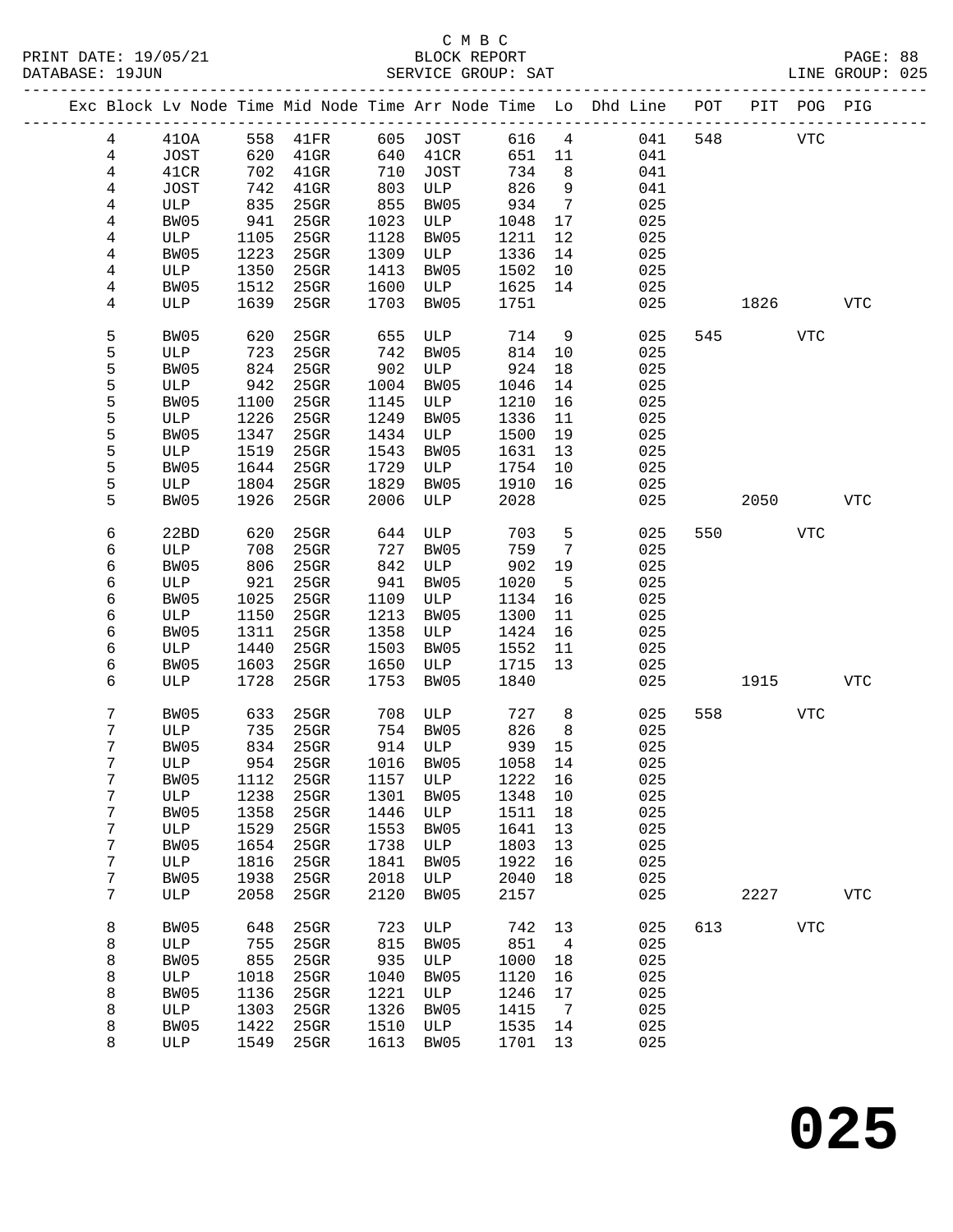|  |          |             |              | Exc Block Lv Node Time Mid Node Time Arr Node Time Lo Dhd Line POT |              |             |              |                         |            |     |      | PIT POG PIG |              |
|--|----------|-------------|--------------|--------------------------------------------------------------------|--------------|-------------|--------------|-------------------------|------------|-----|------|-------------|--------------|
|  | 8        | BW05        |              | 1714 25GR 1758 ULP 1823                                            |              |             |              |                         | 025        |     | 1845 |             | <b>VTC</b>   |
|  | 9        | BW05        | 703          | $25$ GR                                                            | 738          | ULP         | 757          | 8                       | 025        | 628 |      | <b>VTC</b>  |              |
|  | 9        | ULP         | 805          | $25$ GR                                                            | 825          | BW05        | 901          | $\overline{4}$          | 025        |     |      |             |              |
|  | 9        | BW05        | 905          | 25GR                                                               | 947          | ULP         | 1012         | 18                      | 025        |     |      |             |              |
|  | 9        | ULP         | 1030         | 25GR                                                               | 1052         | BW05        | 1132         | 16                      | 025        |     |      |             |              |
|  | 9        | BW05        | 1148         | 25GR                                                               | 1233         | ULP         | 1258         | 17                      | 025        |     |      |             |              |
|  | 9        | ULP         | 1315         | $25$ GR                                                            | 1338         | BW05        | 1427         | $\overline{7}$          | 025        |     |      |             |              |
|  | 9        | BW05        | 1434         | $25$ GR                                                            | 1522         | ULP         | 1547         | 12                      | 025        |     |      |             |              |
|  | 9        | ULP         | 1559         | 25GR                                                               | 1623         | BW05        | 1711         | 12                      | 025        |     |      |             |              |
|  | 9        | BW05        | 1723         | $25$ GR                                                            | 1808         | ULP         | 1832         | 8 <sup>8</sup>          | 025        |     |      |             |              |
|  | 9        | ULP         | 1840         | 25GR                                                               | 1905         | BW05        | 1946         |                         | 025        |     | 2021 |             | <b>VTC</b>   |
|  | 10       | ULP         | 745          | 25GR                                                               | 805          | BW05        | 841          | $\overline{\mathbf{3}}$ | 025        | 723 |      | VTC         |              |
|  | 10       | BW05        | 844          | 25GR                                                               | 924          | ULP         | 949          | 17                      | 025        |     |      |             |              |
|  | 10       | ULP         | 1006         | 25GR                                                               | 1028         | BW05        | 1108         | 16                      | 025        |     |      |             |              |
|  | 10       | BW05        | 1124         | 25GR                                                               | 1209         | ULP         | 1234         | 16                      | 025        |     |      |             |              |
|  | 10       | ULP         | 1250         | $25$ GR                                                            | 1313         | BW05        | 1400         | 10                      | 025        |     |      |             |              |
|  | 10       | BW05        | 1410         | 25GR                                                               | 1458         | ULP         | 1523         | 16                      | 025        |     |      |             |              |
|  | 10       | ULP         | 1539         | 25GR                                                               | 1603         | BW05        | 1651         | 13                      | 025        |     |      |             |              |
|  | 10       | BW05        | 1704         | 25GR                                                               | 1748         | ULP         | 1813         | 15                      | 025        |     |      |             |              |
|  | 10       | ULP         | 1828         | 25GR                                                               | 1853         | BW05        | 1934         | 16                      | 025        |     |      |             |              |
|  | 10       | BW05        | 1950         | 25GR                                                               | 2030         | ULP         | 2052         | 21                      | 025        |     |      |             |              |
|  | 10       | ULP         | 2113         | 25GR                                                               | 2135         | BW05        | 2212         | 10                      | 025        |     |      |             |              |
|  | 10       | BW05        | 2222         | 25GR                                                               | 2300         | ULP         | 2322         | 16                      | 025        |     |      |             |              |
|  | 10       | ULP         | 2338         | 25GR                                                               | 2359         | BW05        | 2433         |                         | 025        |     | 2503 |             | <b>VTC</b>   |
|  | 11       | BW05        | 816          | 25GR                                                               | 852          | ULP         | 912          | 18                      | 025        | 741 |      | <b>VTC</b>  |              |
|  | 11       | ULP         | 930          | $25$ GR                                                            | 952          | BW05        | 1034         | 15                      | 025        |     |      |             |              |
|  | 11       | BW05        | 1049         | 25GR                                                               | 1133         | ULP         | 1158         | 16                      | 025        |     |      |             |              |
|  | 11       | ULP         | 1214         | 25GR                                                               | 1237         | BW05        | 1324         | 11                      | 025        |     |      |             |              |
|  | 11       | BW05        | 1335         | 25GR                                                               | 1422         | ULP         | 1448         | 12                      | 025        |     |      |             |              |
|  | 11       | ULP         | 1500         | 25GR                                                               | 1523         | BW05        | 1612         | 11                      | 025        |     |      |             |              |
|  | 11       | BW05        | 1623         | 25GR                                                               | 1710         | ULP         | 1735         | 16                      | 025        |     |      |             |              |
|  | 11       | ULP         | 1751         | 25GR                                                               | 1816         | BW05        | 1902         | 11                      | 025        |     |      |             |              |
|  | 11       | BW05        | 1913         | $25$ GR                                                            | 1954         | ULP         | 2018         | 25                      | 025        |     |      |             |              |
|  | 11<br>11 | ULP         | 2043<br>2152 | $25$ GR<br>$25$ GR                                                 | 2105<br>2230 | BW05        | 2142<br>2252 | 10                      | 025<br>025 |     |      |             |              |
|  | 11       | BW05<br>ULP | 2307         | $25$ GR                                                            | 2329         | ULP<br>BW05 | 2406         | 15<br>18                | 025        |     |      |             |              |
|  | 11       | BW05        |              | 2424 25GR GR25                                                     |              |             | 2500         |                         | 025        |     | 2512 |             | $_{\rm VTC}$ |
|  |          |             |              |                                                                    |              |             |              |                         |            |     |      |             |              |
|  | 12       | ULP         | 825          | 25GR                                                               | 845          | BW05        | 921          | 8                       | 025        | 803 |      | <b>VTC</b>  |              |
|  | 12       | BW05        | 929          | 25GR                                                               | 1011         | ULP         | 1036         | 18                      | 025        |     |      |             |              |
|  | 12       | ULP         | 1054         | 25GR                                                               | 1116         | BW05        | 1158         | 13                      | 025        |     |      |             |              |
|  | 12       | BW05        | 1211         | 25GR                                                               | 1257         | ULP         | 1324         | 15                      | 025        |     |      |             |              |
|  | 12       | ULP         | 1339         | 25GR                                                               | 1402         | BW05        | 1451         | 9                       | 025        |     |      |             |              |
|  | 12       | BW05        | 1500         | 25GR                                                               | 1548         | ULP         | 1613         | 16                      | 025        |     |      |             |              |
|  | 12       | ULP         | 1629         | $25$ GR                                                            | 1653         | BW05        | 1741         | 17                      | 025        |     |      |             |              |
|  | 12       | BW05        | 1758         | 25GR                                                               | 1843         | ULP         | 1907         | 10                      | 025        |     |      |             |              |
|  | 12       | ULP         | 1917         | 25GR                                                               | 1941         | BW05        | 2022         |                         | 025        |     | 2057 |             | <b>VTC</b>   |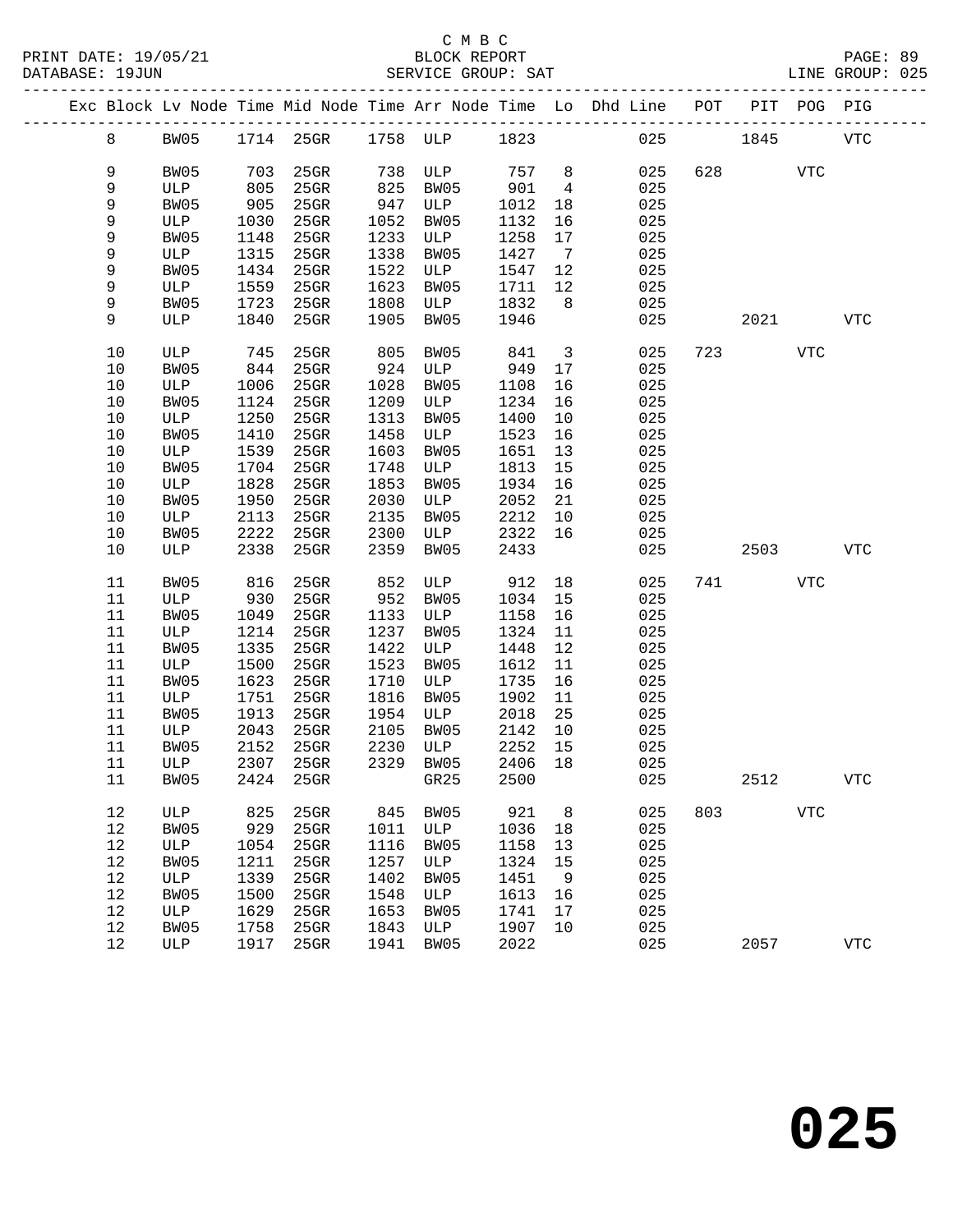|  |    |            |      |         |      | Exc Block Lv Node Time Mid Node Time Arr Node Time Lo Dhd Line |      |    |     | POT  | PIT  | POG PIG    |            |
|--|----|------------|------|---------|------|----------------------------------------------------------------|------|----|-----|------|------|------------|------------|
|  | 13 | BW05       | 1037 | $25$ GR | 1121 | ULP                                                            | 1146 | 16 | 025 | 1002 |      | <b>VTC</b> |            |
|  | 13 | <b>ULP</b> | 1202 | 25GR    | 1225 | BW05                                                           | 1312 | 11 | 025 |      |      |            |            |
|  | 13 | BW05       | 1323 | 25GR    | 1410 | ULP                                                            | 1436 | 14 | 025 |      |      |            |            |
|  | 13 | ULP        | 1450 | 25GR    | 1513 | BW05                                                           | 1602 | 11 | 025 |      |      |            |            |
|  | 13 | BW05       | 1613 | 25GR    | 1700 | ULP                                                            | 1725 | 14 | 025 |      |      |            |            |
|  | 13 | ULP        | 1739 | $25$ GR | 1804 | BW05                                                           | 1850 | 11 | 025 |      |      |            |            |
|  | 13 | BW05       | 1901 | $25$ GR | 1942 | ULP                                                            | 2006 | 22 | 025 |      |      |            |            |
|  | 13 | ULP        | 2028 | $25$ GR | 2050 | BW05                                                           | 2127 |    | 025 |      | 2202 |            | <b>VTC</b> |
|  |    |            |      |         |      |                                                                |      |    |     |      |      |            |            |
|  | 14 | ULP        | 845  | $25$ GR | 905  | BW05                                                           | 944  | 9  | 025 | 823  |      | <b>VTC</b> |            |
|  | 14 | BW05       | 953  | 25GR    | 1035 | ULP                                                            | 1100 | 17 | 025 |      |      |            |            |
|  | 14 | ULP        | 1117 | 25GR    | 1140 | BW05                                                           | 1223 | 12 | 025 |      |      |            |            |
|  | 14 | BW05       | 1235 | $25$ GR | 1321 | ULP                                                            | 1348 | 12 | 025 |      |      |            |            |
|  | 14 | ULP        | 1400 | 25GR    | 1423 | BW05                                                           | 1512 | 11 | 025 |      |      |            |            |
|  | 14 | BW05       | 1523 | $25$ GR | 1611 | ULP                                                            | 1636 | 12 | 025 |      |      |            |            |
|  | 14 | ULP        | 1648 | 25GR    | 1713 | BW05                                                           | 1800 | 10 | 025 |      |      |            |            |
|  | 14 | BW05       | 1810 | 25GR    | 1855 | ULP                                                            | 1919 | 12 | 025 |      |      |            |            |
|  | 14 | ULP        | 1931 | 25GR    | 1953 | BW05                                                           | 2034 |    | 025 |      | 2109 |            | <b>VTC</b> |
|  |    |            |      |         |      |                                                                |      |    |     |      |      |            |            |
|  | 15 | 25GR       | 1443 | NAST    | 1510 | BW05                                                           | 1532 | 11 | 025 | 1429 |      | <b>VTC</b> |            |
|  | 15 | BW05       | 1543 | 25GR    | 1631 | ULP                                                            | 1656 | 12 | 025 |      |      |            |            |
|  | 15 | <b>ULP</b> | 1708 | 25GR    | 1733 | BW05                                                           | 1820 | 14 | 025 |      |      |            |            |
|  | 15 | BW05       | 1834 | $25$ GR | 1919 | ULP                                                            | 1943 | 15 | 025 |      |      |            |            |
|  | 15 | ULP        | 1958 | 25GR    | 2020 | BW05                                                           | 2057 |    | 025 |      | 2132 |            | <b>VTC</b> |
|  |    |            |      |         |      |                                                                |      |    |     |      |      |            |            |
|  | 16 | 25GR       | 1533 | NAST    | 1559 | BW05                                                           | 1621 | 12 | 025 | 1519 |      | <b>VTC</b> |            |
|  | 16 | BW05       | 1633 | 25GR    | 1720 | ULP                                                            | 1745 |    | 025 |      | 1807 |            | VTC        |
|  |    |            |      |         |      |                                                                |      |    |     |      |      |            |            |
|  | 17 | 25GR       | 1633 | NAST    | 1659 | BW05                                                           | 1721 | 13 | 025 | 1619 |      | <b>VTC</b> |            |
|  | 17 | BW05       | 1734 | $25$ GR | 1819 | ULP                                                            | 1843 | 9  | 025 |      |      |            |            |
|  | 17 | ULP        | 1852 | $25$ GR | 1917 | BW05                                                           | 1958 | 7  | 025 |      |      |            |            |
|  | 17 | BW05       | 2005 | 25GR    | 2045 | <b>ULP</b>                                                     | 2107 |    | 025 |      | 2127 |            | <b>VTC</b> |
|  |    |            |      |         |      |                                                                |      |    |     |      |      |            |            |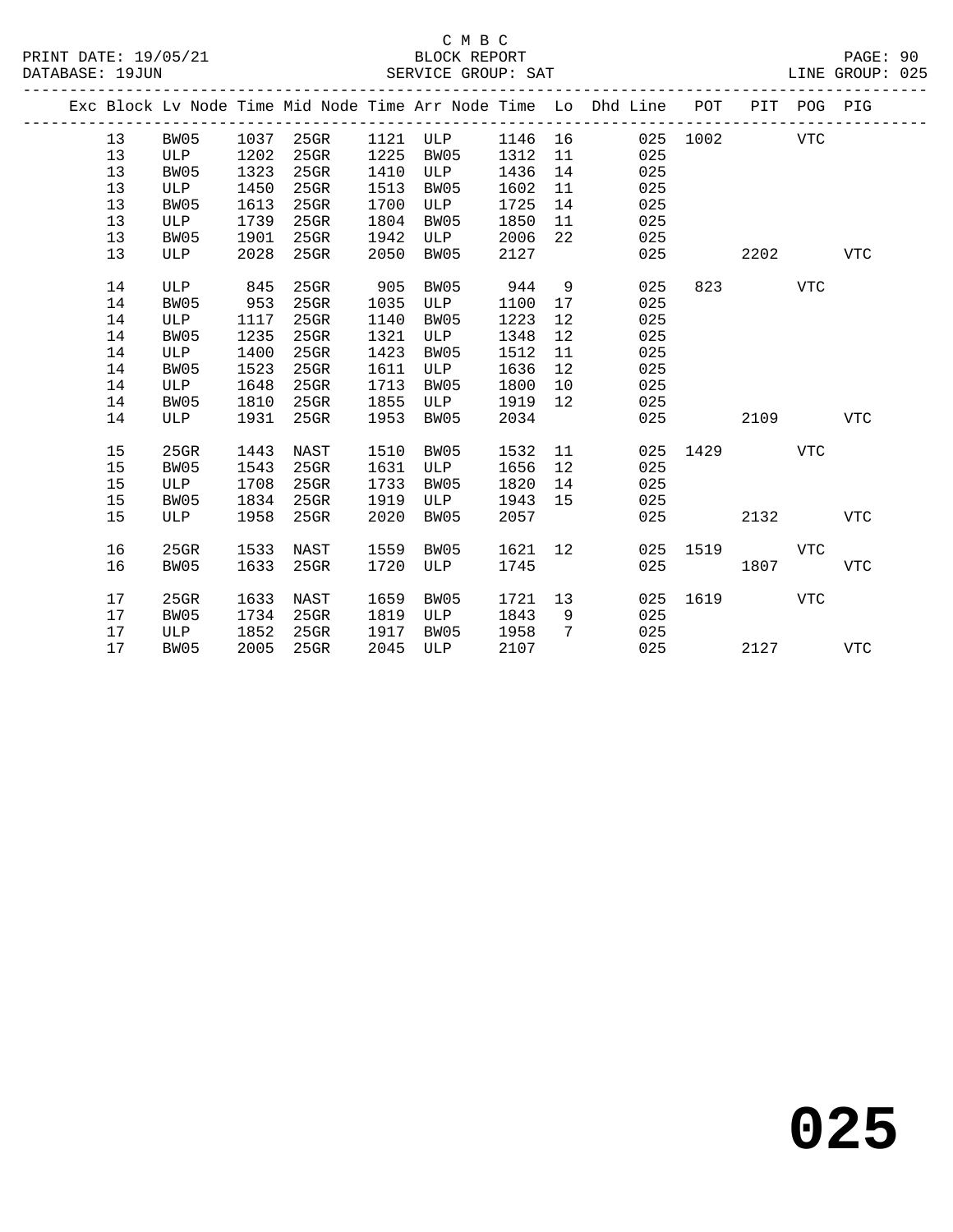|                         |             |            |                                 |      |                                 |         |             | C M B C<br>PRINT DATE: 19/05/21 BLOCK REPORT<br>DATABASE: 19JUN SERVICE GROUP: SAT LINE GROUP: 033 |     |       |            |                |  |
|-------------------------|-------------|------------|---------------------------------|------|---------------------------------|---------|-------------|----------------------------------------------------------------------------------------------------|-----|-------|------------|----------------|--|
|                         |             |            |                                 |      |                                 |         |             |                                                                                                    |     |       |            |                |  |
|                         |             |            |                                 |      |                                 |         |             | Exc Block Lv Node Time Mid Node Time Arr Node Time Lo Dhd Line POT PIT POG PIG                     |     |       |            |                |  |
| $\mathbf{1}$            | 29ST        |            |                                 |      |                                 |         |             | 906 16GR 933 ULP 955 13 033 841 VTC                                                                |     |       |            |                |  |
| $\mathbf{1}$            | ULP         | 1008       | $16$ GR                         |      | 1029 29ST                       | 1057    | 24          | 033                                                                                                |     |       |            |                |  |
| $1\,$                   | 29ST        |            | 1121 16GR                       |      | 1151 ULP 1213                   |         | 15          | 033                                                                                                |     |       |            |                |  |
| 1                       | ULP         | 1228       | $16$ GR                         |      | 1250 29ST 1322<br>1417 ULP 1439 |         | 21          | 033                                                                                                |     |       |            |                |  |
| 1                       | 29ST        | 1343       | $16$ GR                         |      |                                 |         | 19          | 033                                                                                                |     |       |            |                |  |
| $\mathbf 1$             | ULP         | 1458       | $16$ GR                         | 1520 | 29ST                            | 1550    | 26          | 033                                                                                                |     |       |            |                |  |
| 1                       | 29ST        | 1616       | $16$ GR                         | 1647 | ULP 1710                        |         | 16          | 033                                                                                                |     |       |            |                |  |
| 1                       | ULP         | 1726       | $16$ GR                         | 1747 | 29ST                            | 1818    | 6           | 033                                                                                                |     |       |            |                |  |
| 1                       | 29ST        | 1824       | $16$ GR                         | 1851 | ULP                             | 1913    | 14          | 033                                                                                                |     |       |            |                |  |
| 1                       | ULP         | 1927       | $16$ GR                         | 1948 | 29ST                            | 2014    |             | 13<br>033                                                                                          |     |       |            |                |  |
| $\mathbf 1$             | 29ST        | 2027       | $16$ GR                         | 2053 | <b>ULP</b>                      |         |             | 2112 15<br>033                                                                                     |     |       |            |                |  |
| 1                       | ULP         | 2127       | $16$ GR                         | 2147 | 29ST                            | 2213    |             | 033                                                                                                |     |       | 2236       | <b>VTC</b>     |  |
| $\boldsymbol{2}$        | 29ST        | 730        | 16GR                            | 754  | ULP 812                         |         |             | 18<br>033                                                                                          |     | 705   | VTC        |                |  |
| $\overline{c}$          | ULP         | 830        | 16GR                            | 849  | 29ST                            | 915     | 11          | 033                                                                                                |     |       |            |                |  |
| $\boldsymbol{2}$        | 29ST        | 926        | $16$ GR                         | 953  | ULP                             | 1015    | 15          | 033                                                                                                |     |       |            |                |  |
| $\sqrt{2}$              | ULP         | 1030       | 16GR                            | 1052 | 29ST                            | 1120    | 30          | 033                                                                                                |     |       |            |                |  |
| $\overline{\mathbf{c}}$ | 29ST        | 1150       | $16$ GR                         | 1221 | ULP                             | 1243    | 15          | 033                                                                                                |     |       |            |                |  |
| $\sqrt{2}$              | ULP         | 1258       | $16$ GR                         | 1320 | 29ST                            | 1352    | 23          | 033                                                                                                |     |       |            |                |  |
| $\sqrt{2}$              | 29ST        | 1415       | $16$ GR                         | 1447 | ULP                             | 1510    | 15          | 033                                                                                                |     |       |            |                |  |
| $\sqrt{2}$              | ULP         | 1525       | $16$ GR                         | 1547 | 29ST                            | 1620    | 28          | 033                                                                                                |     |       |            |                |  |
| $\overline{\mathbf{c}}$ | 29ST        | 1648       | 16GR                            | 1718 | ULP                             | 1741    | 15          | 033                                                                                                |     |       |            |                |  |
| $\overline{c}$          | ULP         | 1756       | 16GR                            | 1817 | 29ST                            | 1847    | 9           | 033                                                                                                |     |       |            |                |  |
| $\boldsymbol{2}$        | 29ST        | 1856       | $16$ GR                         | 1923 | ULP                             | 1942    | 15          | 033                                                                                                |     |       |            |                |  |
| $\overline{c}$          | ULP         | 1957       | $16$ GR                         | 2018 | 29ST                            | 2044    | 13          | 033                                                                                                |     |       |            |                |  |
| $\mathbf 2$             | 29ST        | 2057       | 16GR                            | 2123 | ULP                             | 2142    | 15          | 033                                                                                                |     |       |            |                |  |
| 2                       | ULP         | 2157       | 16GR                            | 2217 | 29ST                            | 2243    |             | 033                                                                                                |     |       | 2306       | <b>VTC</b>     |  |
| 3                       | ULP         |            | 16GR                            | 719  | 29ST                            | 740     | 20          | 033                                                                                                |     | 638 8 | VTC        |                |  |
| 3                       | 29ST        | 700<br>800 | $16$ GR                         | 824  | ULP                             | 844     | $5^{\circ}$ | 033                                                                                                |     |       |            |                |  |
| 3                       | ULP         | 849        | 16GR 909 29ST                   |      |                                 | 935     | 11          | 033                                                                                                |     |       |            |                |  |
| 3                       | 29ST        |            | 946 16GR                        |      | 1013 ULP 1035                   |         | 25          | 033                                                                                                |     |       |            |                |  |
| 3                       | ULP         | 1100       | $16$ GR                         |      | 1122 29ST                       | 1150 26 |             | 033                                                                                                |     |       |            |                |  |
| 3                       |             |            | 29ST 1216 16GR 1247 ULP 1309 19 |      |                                 |         |             | 033                                                                                                |     |       |            |                |  |
| 3                       | ULP         | 1328       | $16$ GR                         | 1350 | 29ST                            | 1420    | 25          | 033                                                                                                |     |       |            |                |  |
| 3                       | 29ST        | 1445       | 16GR                            | 1517 | ULP                             | 1540    | 14          | 033                                                                                                |     |       |            |                |  |
| 3                       | ULP         | 1554       | 16GR                            | 1616 | 29ST                            | 1649    | 30          | 033                                                                                                |     |       |            |                |  |
| 3                       | <b>29ST</b> | 1719       | 16GR                            | 1749 | ULP                             | 1811    | 16          | 033                                                                                                |     |       |            |                |  |
| 3                       | ULP         | 1827       | 16GR                            | 1848 | 29ST                            | 1917    | 9           | 033                                                                                                |     |       |            |                |  |
| 3                       | 29ST        | 1926       | 16GR                            | 1953 | ULP                             | 2012    | 15          | 033                                                                                                |     |       |            |                |  |
| 3                       | ULP         | 2027       | $16$ GR                         | 2048 | 29ST                            | 2114    | 13          | 033                                                                                                |     |       |            |                |  |
| 3                       | 29ST        | 2127       | $16$ GR                         | 2153 | ULP                             | 2212    | 15          | 033                                                                                                |     |       |            |                |  |
| 3                       | ULP         | 2227       | $16$ GR                         | 2247 | 29ST                            | 2313    |             | 033                                                                                                |     | 2336  |            | <b>VTC</b>     |  |
|                         |             | 730        |                                 |      |                                 |         |             |                                                                                                    | 708 |       |            |                |  |
| 4                       | ULP         |            | $16$ GR                         | 749  | 29ST                            | 812     | 16          | 033                                                                                                |     |       | <b>VTC</b> |                |  |
| 4                       | 29ST        | 828        | 16GR                            | 853  | ULP                             | 914     | 15          | 033                                                                                                |     |       |            |                |  |
| 4                       | ULP         | 929        | 16GR                            | 949  | 29ST                            | 1016    | 10          | 033                                                                                                |     |       |            |                |  |
| 4                       | 29ST        | 1026       | $16$ GR                         | 1055 | ULP                             | 1115    | 13          | 033                                                                                                |     |       |            |                |  |
| 4                       | ULP         | 1128       | 16GR                            | 1150 | 29ST                            | 1222    | 23          | 033                                                                                                |     |       |            |                |  |
| 4                       | 29ST        | 1245       | 16GR                            | 1317 | ULP                             | 1339    | 19          | 033                                                                                                |     |       |            |                |  |
| 4                       | ULP         | 1358       | $16$ GR                         | 1420 | 29ST                            | 1450    | 25          | 033                                                                                                |     |       |            |                |  |
| 4                       | 29ST        | 1515       | $16$ GR                         | 1547 | ULP                             | 1610    | 13          | 033                                                                                                |     |       |            |                |  |
| 4                       | ULP         | 1623       | 16GR                            | 1645 | 29ST                            | 1718    |             | 033                                                                                                |     | 1741  |            | ${\hbox{VTC}}$ |  |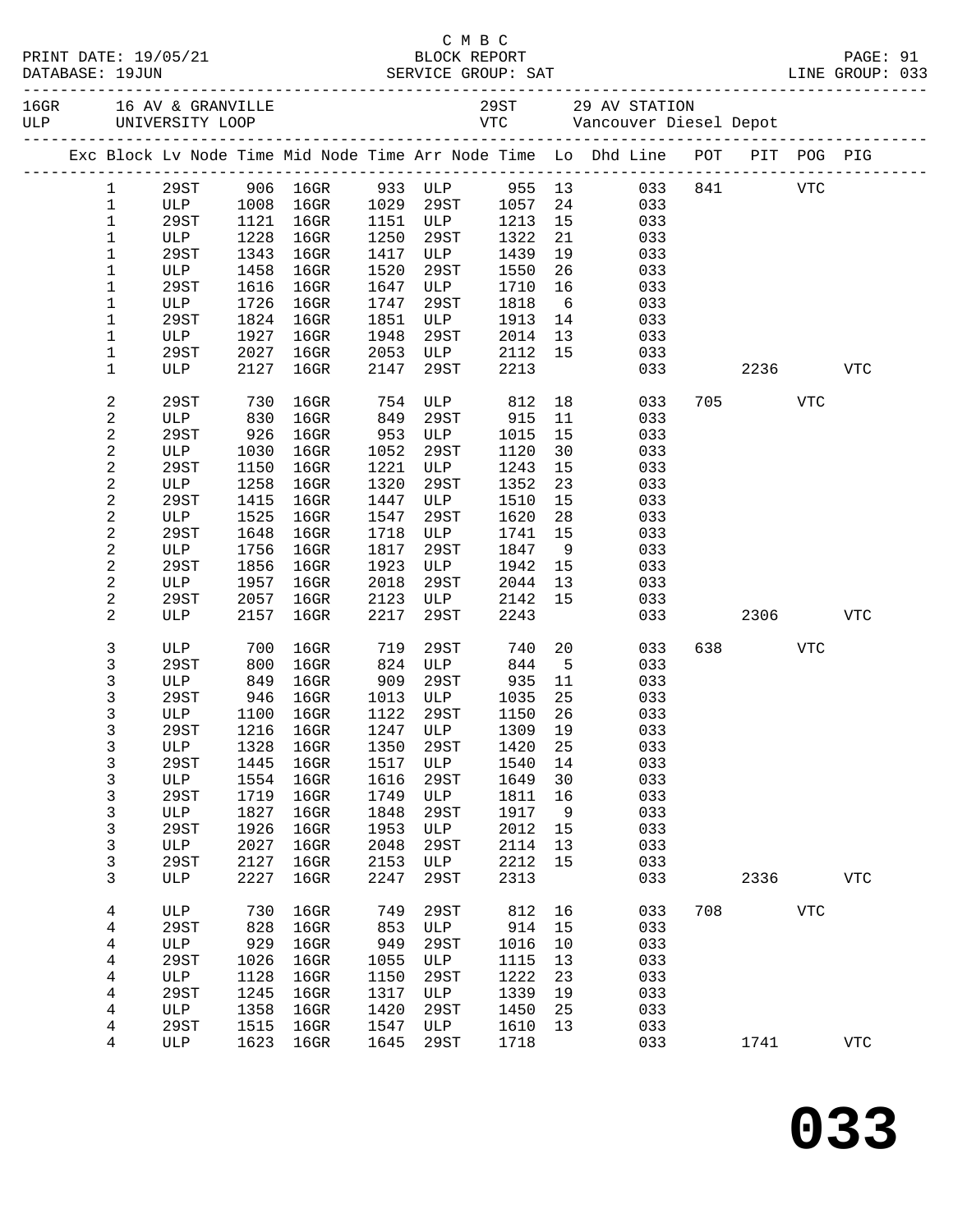PRINT DATE: 19/05/21 BLOCK REPORT<br>
DATABASE: 19JUN

# C M B C<br>BLOCK REPORT

PAGE: 92<br>LINE GROUP: 033

| DAIADAOE · IJUUN |   |      |      |         |      | DERVICE GROUP. DAI |      |    |                                                                |     |      |     | nting Qiyone. And |  |
|------------------|---|------|------|---------|------|--------------------|------|----|----------------------------------------------------------------|-----|------|-----|-------------------|--|
|                  |   |      |      |         |      |                    |      |    | Exc Block Lv Node Time Mid Node Time Arr Node Time Lo Dhd Line | POT | PIT  | POG | PIG               |  |
|                  | 5 | 29ST | 700  | $16$ GR | 724  | ULP                | 742  | 18 | 033                                                            | 635 |      | VTC |                   |  |
|                  | 5 | ULP  | 800  | $16$ GR | 819  | 29ST               | 843  | 5  | 033                                                            |     |      |     |                   |  |
|                  | 5 | 29ST | 848  | $16$ GR | 913  | ULP                | 934  | 14 | 033                                                            |     |      |     |                   |  |
|                  | 5 | ULP  | 948  | $16$ GR | 1009 | 29ST               | 1037 | 15 | 033                                                            |     |      |     |                   |  |
|                  | 5 | 29ST | 1052 | $16$ GR | 1122 | ULP                | 1144 | 14 | 033                                                            |     |      |     |                   |  |
|                  | 5 | ULP  | 1158 | $16$ GR | 1220 | 29ST               | 1252 | 21 | 033                                                            |     |      |     |                   |  |
|                  | 5 | 29ST | 1313 | $16$ GR | 1347 | ULP                | 1409 | 19 | 033                                                            |     |      |     |                   |  |
|                  | 5 | ULP  | 1428 | $16$ GR | 1450 | 29ST               | 1520 | 25 | 033                                                            |     |      |     |                   |  |
|                  | 5 | 29ST | 1545 | $16$ GR | 1617 | ULP                | 1640 | 16 | 033                                                            |     |      |     |                   |  |
|                  | 5 | ULP  | 1656 | $16$ GR | 1717 | 29ST               | 1748 | 5  | 033                                                            |     |      |     |                   |  |
|                  | 5 | 29ST | 1753 | $16$ GR | 1820 | ULP                | 1842 | 15 | 033                                                            |     |      |     |                   |  |
|                  | 5 | ULP  | 1857 | $16$ GR | 1918 | 29ST               | 1944 | 13 | 033                                                            |     |      |     |                   |  |
|                  | 5 | 29ST | 1957 | $16$ GR | 2023 | ULP                | 2042 | 15 | 033                                                            |     |      |     |                   |  |
|                  | 5 | ULP  | 2057 | $16$ GR | 2117 | 29ST               | 2143 | 14 | 033                                                            |     |      |     |                   |  |
|                  | 5 | 29ST | 2157 | $16$ GR | 2223 | ULP                | 2242 | 15 | 033                                                            |     |      |     |                   |  |
|                  | 5 | ULP  | 2257 | 16GR    | 2317 | 29ST               | 2343 |    | 033                                                            |     | 2406 |     | VTC               |  |
|                  |   |      |      |         |      |                    |      |    |                                                                |     |      |     |                   |  |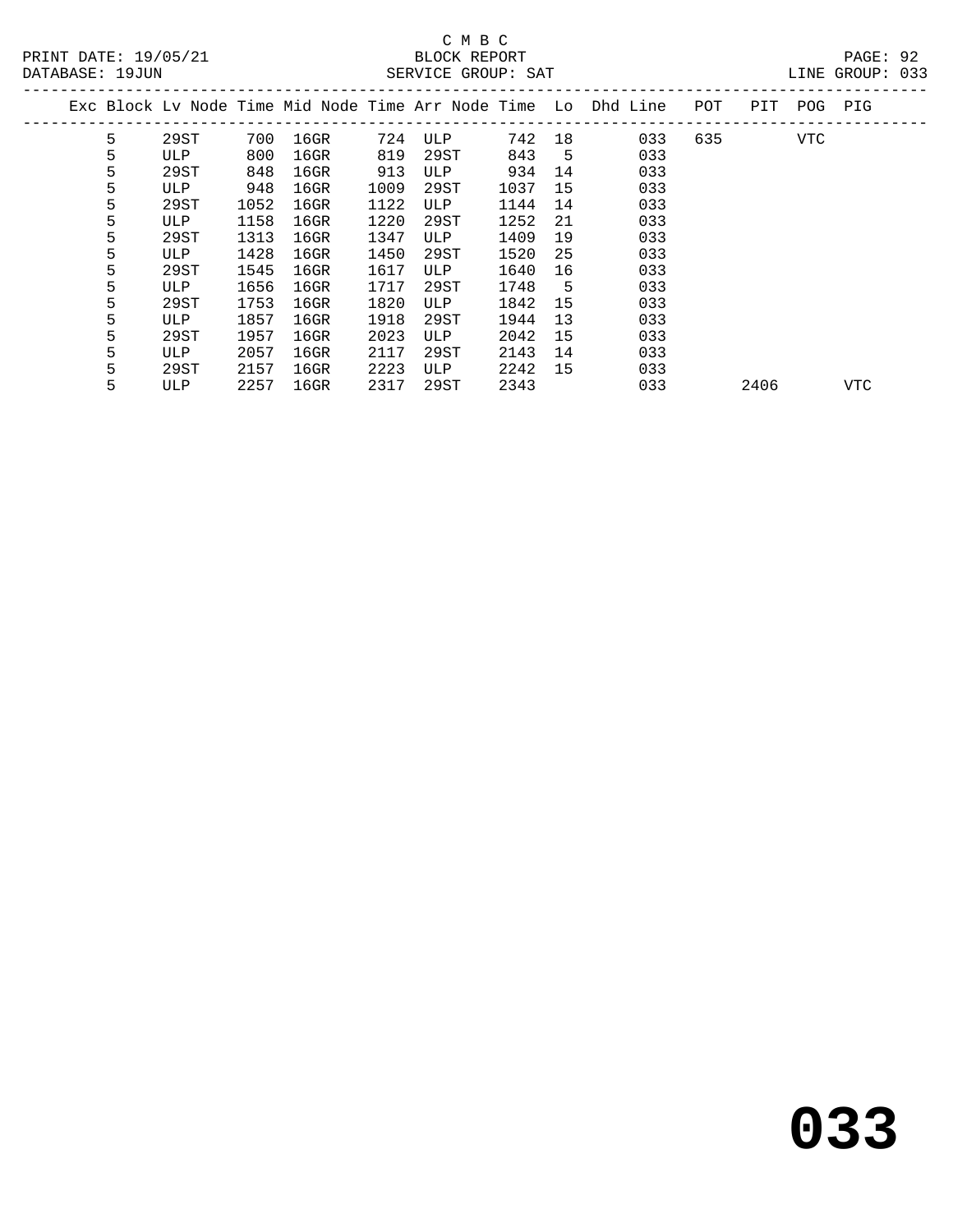| PRINT DATE: 19/05/21<br>DATABASE: 19JUN                                                                                                                                                                                                |                  | 5/21 BLOCK REPORT SERVICE GROUP: SAT |              |                                                                                                                                                                                                        | C M B C |                      |                                                                                                                                                                                                                                                                             |                |                          |     | PAGE: 93<br>LINE GROUP: 041 |         |     |  |
|----------------------------------------------------------------------------------------------------------------------------------------------------------------------------------------------------------------------------------------|------------------|--------------------------------------|--------------|--------------------------------------------------------------------------------------------------------------------------------------------------------------------------------------------------------|---------|----------------------|-----------------------------------------------------------------------------------------------------------------------------------------------------------------------------------------------------------------------------------------------------------------------------|----------------|--------------------------|-----|-----------------------------|---------|-----|--|
| 25DU KING EDWARD & DUNBAR<br>41CR              41   AV  &  CROWN<br>41GR              41   AV  &  GRANVILLE<br>BW05 BRENTWOOD STN BAY5<br>HODM HOWE & DUNSMUIR<br>MRST SW MARINE STN<br>0A41 OAK & 41 AV<br>VTC Vancouver Diesel Depot |                  |                                      |              |                                                                                                                                                                                                        |         |                      | 25GR KING EDWARD & GRANVILLE<br>$\begin{array}{lll} \texttt{41FR} & \texttt{41 AV} & \texttt{& FRASER} \\ \texttt{41OA} & \texttt{41 AV} & \texttt{6 OAK} \end{array}$<br>DULP WB W 41 AV FS DUNBAR ST<br>JOST JOYCE STATION<br>NAST NANAIMO STATION<br>ULP UNIVERSITY LOOP |                |                          |     |                             |         |     |  |
|                                                                                                                                                                                                                                        |                  |                                      |              | Exc Block Lv Node Time Mid Node Time Arr Node Time Lo Dhd Line POT PIT POG PIG                                                                                                                         |         |                      |                                                                                                                                                                                                                                                                             |                |                          |     |                             |         |     |  |
|                                                                                                                                                                                                                                        |                  |                                      |              |                                                                                                                                                                                                        |         |                      |                                                                                                                                                                                                                                                                             |                |                          |     |                             |         |     |  |
|                                                                                                                                                                                                                                        |                  |                                      |              | 1 JOST 440 41GR 459 41CR 509 17 041 415 VTC                                                                                                                                                            |         |                      |                                                                                                                                                                                                                                                                             |                |                          |     |                             |         |     |  |
|                                                                                                                                                                                                                                        |                  |                                      |              | 1   41CR   526   41GR   534   JOST   555   0   041                                                                                                                                                     |         |                      |                                                                                                                                                                                                                                                                             |                |                          |     |                             |         |     |  |
|                                                                                                                                                                                                                                        | $\mathbf{1}$     | JOST                                 |              | 555    41GR              615      41CR<br>639     41GR               647     JOST                                                                                                                      |         |                      |                                                                                                                                                                                                                                                                             |                | 626 13 041<br>709 10 041 |     |                             |         |     |  |
|                                                                                                                                                                                                                                        | $\mathbf{1}$     | 41CR                                 |              |                                                                                                                                                                                                        |         |                      | 709 10                                                                                                                                                                                                                                                                      |                |                          | 041 |                             |         |     |  |
|                                                                                                                                                                                                                                        | $\mathbf{1}$     | JOST                                 |              | 719 41GR                                                                                                                                                                                               |         | 740 41CR             | 752                                                                                                                                                                                                                                                                         |                | 7 041                    |     |                             |         |     |  |
|                                                                                                                                                                                                                                        | $\mathbf 1$      | 41CR                                 | 759          | $41$ GR                                                                                                                                                                                                |         |                      | 809 JOST 835                                                                                                                                                                                                                                                                | 5 <sub>5</sub> | 041                      |     |                             |         |     |  |
|                                                                                                                                                                                                                                        | $\mathbf 1$      |                                      |              | $\begin{tabular}{cccccc} JOST & 840 & 41GR & 905 & ULP & 928 & 9 & 041 \\ \text{ULP} & 937 & 41GR & 1000 & JOST & 1029 & 8 & 041 \\ JOST & 1037 & 41GR & 1104 & ULP & 1129 & 5 & 041 \\ \end{tabular}$ |         |                      |                                                                                                                                                                                                                                                                             |                | 041                      |     |                             |         |     |  |
|                                                                                                                                                                                                                                        | $\mathbf 1$      |                                      |              |                                                                                                                                                                                                        |         |                      |                                                                                                                                                                                                                                                                             |                |                          |     |                             |         |     |  |
|                                                                                                                                                                                                                                        | $\mathbf 1$      |                                      | 1037         |                                                                                                                                                                                                        |         |                      |                                                                                                                                                                                                                                                                             |                |                          |     |                             |         |     |  |
|                                                                                                                                                                                                                                        | $\mathbf 1$      | ULP 1134 41GR                        |              |                                                                                                                                                                                                        |         |                      | 1159 JOST 1232 8 041                                                                                                                                                                                                                                                        |                |                          |     |                             |         |     |  |
|                                                                                                                                                                                                                                        | $\mathbf 1$      | JOST                                 | 1240         | $41$ GR                                                                                                                                                                                                | 1311    |                      | 41CR 1325 13 041<br>JOST 1426 8 041<br>ULP 1529 18 041                                                                                                                                                                                                                      |                | 1325 13 041              |     |                             |         |     |  |
|                                                                                                                                                                                                                                        | $\mathbf 1$      | 41CR                                 | 1338<br>1434 | $41$ GR                                                                                                                                                                                                | 1353    |                      |                                                                                                                                                                                                                                                                             |                |                          |     |                             |         |     |  |
|                                                                                                                                                                                                                                        | $\mathbf{1}$     | JOST                                 |              | 41GR                                                                                                                                                                                                   | 1503    |                      |                                                                                                                                                                                                                                                                             |                |                          |     |                             |         |     |  |
|                                                                                                                                                                                                                                        | $\mathbf 1$      | ULP 1547 41GR                        |              |                                                                                                                                                                                                        |         |                      | 1615 JOST 1649 8 041                                                                                                                                                                                                                                                        |                |                          |     |                             |         |     |  |
|                                                                                                                                                                                                                                        | $\mathbf 1$      | JOST                                 | 1657         | $41$ GR                                                                                                                                                                                                |         |                      | 1727 41CR 1740 17 041                                                                                                                                                                                                                                                       |                |                          |     |                             |         |     |  |
|                                                                                                                                                                                                                                        | $\mathbf 1$      | 41CR                                 |              | 1757 41GR                                                                                                                                                                                              | 1809    | JOST                 | 1841                                                                                                                                                                                                                                                                        |                |                          |     | 041                         | 1905    | VTC |  |
|                                                                                                                                                                                                                                        | 2                | 410A                                 | 447          | 41FR 454 JOST 505 0 041                                                                                                                                                                                |         |                      |                                                                                                                                                                                                                                                                             |                |                          |     |                             | 437 VTC |     |  |
|                                                                                                                                                                                                                                        | 2                | JOST                                 | 505          | 41GR                                                                                                                                                                                                   |         | 524 41CR             |                                                                                                                                                                                                                                                                             |                | 534 5 041                |     |                             |         |     |  |
|                                                                                                                                                                                                                                        | 2                | 41CR                                 |              | 41GR                                                                                                                                                                                                   |         |                      | 608                                                                                                                                                                                                                                                                         | 5 <sup>5</sup> |                          | 041 |                             |         |     |  |
|                                                                                                                                                                                                                                        | 2                | JOST                                 | 539<br>613   | 41GR                                                                                                                                                                                                   |         | 547 JOST<br>633 41CR | 644                                                                                                                                                                                                                                                                         | 10             | 041                      |     |                             |         |     |  |
|                                                                                                                                                                                                                                        | 2                | 41CR                                 | 654          | 41GR                                                                                                                                                                                                   |         | 702 JOST             | 724 10                                                                                                                                                                                                                                                                      |                | 041                      |     |                             |         |     |  |
|                                                                                                                                                                                                                                        | 2                | JOST                                 |              | 734 41GR 755 41CR 807 7<br>814 41GR 824 JOST 850 10<br>900 41GR 927 41CR 940 17<br>957 41GR 1008 JOST 1037 7                                                                                           |         |                      |                                                                                                                                                                                                                                                                             |                |                          | 041 |                             |         |     |  |
|                                                                                                                                                                                                                                        | $\overline{c}$   | 41CR                                 |              |                                                                                                                                                                                                        |         |                      |                                                                                                                                                                                                                                                                             |                | 041                      |     |                             |         |     |  |
|                                                                                                                                                                                                                                        | 2                | JOST                                 |              |                                                                                                                                                                                                        |         |                      |                                                                                                                                                                                                                                                                             |                |                          | 041 |                             |         |     |  |
|                                                                                                                                                                                                                                        | $\mathbf{2}$     | 41CR                                 |              |                                                                                                                                                                                                        |         |                      |                                                                                                                                                                                                                                                                             |                | 041                      |     |                             |         |     |  |
|                                                                                                                                                                                                                                        | $\overline{2}$   | JOST                                 |              | 1044 41GR                                                                                                                                                                                              |         | 1111 41CR            | 1125 13                                                                                                                                                                                                                                                                     |                | 041                      |     |                             |         |     |  |
|                                                                                                                                                                                                                                        | $\overline{a}$   | 41CR                                 |              | 1138  41GR  1151  JOST  1224  9                                                                                                                                                                        |         |                      |                                                                                                                                                                                                                                                                             |                |                          | 041 |                             |         |     |  |
|                                                                                                                                                                                                                                        | 2                | <b>JOST</b>                          | 1233         | $41$ GR                                                                                                                                                                                                | 1304    | ULP                  | 1329                                                                                                                                                                                                                                                                        | 19             |                          | 041 |                             |         |     |  |
|                                                                                                                                                                                                                                        | 2                | ULP                                  | 1348         | $41$ GR                                                                                                                                                                                                | 1416    | JOST                 | 1449                                                                                                                                                                                                                                                                        | 8              |                          | 041 |                             |         |     |  |
|                                                                                                                                                                                                                                        | $\boldsymbol{2}$ | <b>JOST</b>                          | 1457         | $41$ GR                                                                                                                                                                                                | 1526    | 41CR                 | 1540                                                                                                                                                                                                                                                                        | 13             |                          | 041 |                             |         |     |  |
|                                                                                                                                                                                                                                        | 2                | 41CR                                 | 1553         | $41$ GR                                                                                                                                                                                                | 1607    | JOST                 | 1641                                                                                                                                                                                                                                                                        | 9              |                          | 041 |                             |         |     |  |
|                                                                                                                                                                                                                                        | $\boldsymbol{2}$ | <b>JOST</b>                          | 1650         | $41$ GR                                                                                                                                                                                                | 1720    | ULP                  | 1745                                                                                                                                                                                                                                                                        | 13             |                          | 041 |                             |         |     |  |
|                                                                                                                                                                                                                                        | 2                | ULP                                  | 1758         | $41$ GR                                                                                                                                                                                                | 1824    | JOST                 | 1856                                                                                                                                                                                                                                                                        | 12             |                          | 041 |                             |         |     |  |
|                                                                                                                                                                                                                                        | $\boldsymbol{2}$ | <b>JOST</b>                          | 1908         | $41$ GR                                                                                                                                                                                                | 1935    | 41CR                 | 1948                                                                                                                                                                                                                                                                        | 9              |                          | 041 |                             |         |     |  |
|                                                                                                                                                                                                                                        | $\boldsymbol{2}$ | 41CR                                 | 1957         | $41$ GR                                                                                                                                                                                                | 2007    | JOST                 | 2036                                                                                                                                                                                                                                                                        | 11             |                          | 041 |                             |         |     |  |
|                                                                                                                                                                                                                                        | $\mathbf{2}$     | <b>JOST</b>                          | 2047         | $41$ GR                                                                                                                                                                                                | 2112    | ULP                  | 2134                                                                                                                                                                                                                                                                        | 17             |                          | 041 |                             |         |     |  |
|                                                                                                                                                                                                                                        | 2                | ULP                                  | 2151         | $41$ GR                                                                                                                                                                                                | 2213    | JOST                 | 2239                                                                                                                                                                                                                                                                        | $17$           |                          | 041 |                             |         |     |  |
|                                                                                                                                                                                                                                        | $\mathbf{2}$     | <b>JOST</b>                          | 2256         | $41$ GR                                                                                                                                                                                                | 2316    | ULP                  | 2338                                                                                                                                                                                                                                                                        | 13             |                          | 041 |                             |         |     |  |
|                                                                                                                                                                                                                                        | 2                | ULP                                  | 2351         | $41$ GR                                                                                                                                                                                                | 2411    | JOST                 | 2433                                                                                                                                                                                                                                                                        | 5              |                          | 041 |                             |         |     |  |
|                                                                                                                                                                                                                                        | $\mathbf{2}$     | <b>JOST</b>                          | 2438         | $41$ GR                                                                                                                                                                                                | 2458    | 41CR                 | 2509                                                                                                                                                                                                                                                                        | 7              |                          | 041 |                             |         |     |  |
|                                                                                                                                                                                                                                        | 2                | 41CR                                 | 2516         | $41$ GR                                                                                                                                                                                                | 2524    | JOST                 | 2553                                                                                                                                                                                                                                                                        | 5              |                          | 041 |                             |         |     |  |
|                                                                                                                                                                                                                                        | $\mathbf{2}$     | <b>JOST</b>                          | 2558         | OA41                                                                                                                                                                                                   | 2616    | OA41                 | 2616                                                                                                                                                                                                                                                                        | 19             | 9                        | 041 |                             |         |     |  |
|                                                                                                                                                                                                                                        |                  |                                      |              |                                                                                                                                                                                                        |         |                      |                                                                                                                                                                                                                                                                             | 2              |                          |     |                             |         |     |  |
|                                                                                                                                                                                                                                        | 2                | MRST                                 | 2644         |                                                                                                                                                                                                        |         | HODM                 | 2707                                                                                                                                                                                                                                                                        |                |                          | N15 |                             |         |     |  |
|                                                                                                                                                                                                                                        | 2                | HODM                                 | 2709         |                                                                                                                                                                                                        |         | MRST                 | 2739                                                                                                                                                                                                                                                                        |                |                          | N15 |                             | 2744    | VTC |  |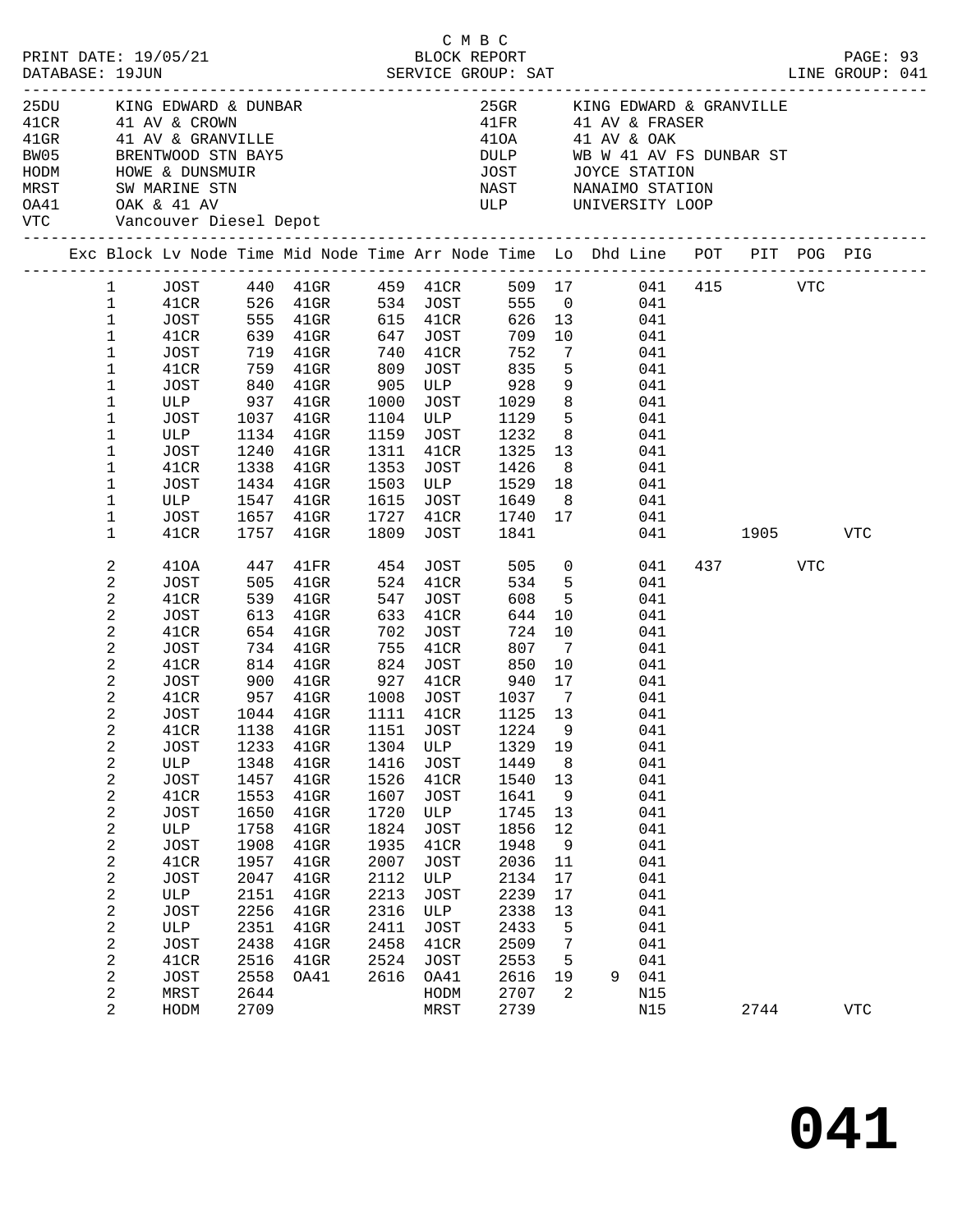#### C M B C<br>BLOCK REPORT SERVICE GROUP: SAT

|  |                |                     |            |                    |            |              |            |                | Exc Block Lv Node Time Mid Node Time Arr Node Time Lo Dhd Line | POT | PIT  | POG PIG    |            |
|--|----------------|---------------------|------------|--------------------|------------|--------------|------------|----------------|----------------------------------------------------------------|-----|------|------------|------------|
|  | 3              | 410A                | 507        | 41FR               | 514        | JOST         | 525        | $\mathbf 0$    | 041                                                            | 457 |      | <b>VTC</b> |            |
|  | 3              | <b>JOST</b>         | 525        | $41$ GR            | 544        | 41CR         | 555        | 7              | 041                                                            |     |      |            |            |
|  | 3              | 41CR                | 602        | $41$ GR            | 610        | <b>JOST</b>  | 631        | 4              | 041                                                            |     |      |            |            |
|  | 3              | <b>JOST</b>         | 635        | $41$ GR            | 655        | 41CR         | 707        | 10             | 041                                                            |     |      |            |            |
|  | 3              | 41CR                | 717        | $41$ GR            | 725        | <b>JOST</b>  | 749        | 7              | 041                                                            |     |      |            |            |
|  | 3              | <b>JOST</b>         | 756        | $41$ GR            | 820        | ULP          | 843        | 12             | 041                                                            |     |      |            |            |
|  | 3              | ULP                 | 855        | $41$ GR            | 916        | JOST         | 942        | 11             | 041                                                            |     |      |            |            |
|  | 3              | <b>JOST</b>         | 953        | $41$ GR            | 1020       | ULP          | 1044       | 7              | 041                                                            |     |      |            |            |
|  | 3              | ULP                 | 1051       | $41$ GR            | 1115       | <b>JOST</b>  | 1145       | 13             | 041                                                            |     |      |            |            |
|  | 3              | <b>JOST</b>         | 1158       | $41$ GR            | 1227       | 41CR         | 1241       | 11             | 041                                                            |     |      |            |            |
|  | 3              | 41CR                | 1252       | $41$ GR            | 1306       | <b>JOST</b>  | 1339       | 9              | 041                                                            |     |      |            |            |
|  | 3              | <b>JOST</b>         | 1348       | 41GR               | 1418       | ULP          | 1444       | 17             | 041                                                            |     |      |            |            |
|  | 3              | ULP                 | 1501       | $41$ GR            | 1529       | <b>JOST</b>  | 1604       | 8              | 041                                                            |     |      |            |            |
|  | 3              | <b>JOST</b>         | 1612       | $41$ GR            | 1642       | 41CR         | 1655       | 15             | 041                                                            |     |      |            |            |
|  | 3              | 41CR                | 1710       | $41$ GR            | 1723       | <b>JOST</b>  | 1757       | 11             | 041                                                            |     |      |            |            |
|  | 3              | <b>JOST</b>         | 1808       | $41$ GR            | 1836       | ULP          | 1900       | 7              | 041                                                            |     |      |            |            |
|  | 3              | ULP                 | 1907       | $41$ GR            | 1931       | <b>JOST</b>  | 2000       | 10             | 041                                                            |     |      |            |            |
|  | 3              | <b>JOST</b>         | 2010       | $41$ GR            | 2035       | 41CR         | 2047       | $\overline{4}$ | 041                                                            |     |      |            |            |
|  | 3              | 41CR                | 2051       | $41$ GR            | 2101       | JOST         | 2130       |                | 041                                                            |     | 2154 |            | <b>VTC</b> |
|  |                |                     |            |                    |            |              |            |                |                                                                |     |      |            |            |
|  | 4              | 41CR                | 617        | $41$ GR            | 625        | JOST         | 646        | 11             | 041                                                            | 600 |      | <b>VTC</b> |            |
|  | $\overline{4}$ | <b>JOST</b>         | 657        | $41$ GR            | 718        | 41CR         | 730        | 8              | 041<br>041                                                     |     |      |            |            |
|  | 4              | 41CR                | 738<br>817 | 41GR               | 747<br>842 | JOST<br>41CR | 811<br>854 | 6<br>5         | 041                                                            |     |      |            |            |
|  | 4<br>4         | <b>JOST</b><br>41CR | 859        | $41$ GR            | 909        |              | 935        |                | 041                                                            |     |      |            |            |
|  | 4              | <b>JOST</b>         | 945        | $41$ GR<br>$41$ GR | 1012       | JOST<br>41CR | 1025       | 10<br>16       | 041                                                            |     |      |            |            |
|  | 4              | 41CR                | 1041       | $41$ GR            | 1053       | <b>JOST</b>  | 1123       | 4              | 041                                                            |     |      |            |            |
|  |                | JOST                | 1127       | 41GR               | 1156       | 41CR         | 1210       | 12             | 041                                                            |     |      |            |            |
|  | 4<br>4         | 41CR                | 1222       | $41$ GR            | 1236       | <b>JOST</b>  | 1309       | 9              | 041                                                            |     |      |            |            |
|  | 4              | JOST                | 1318       | $41$ GR            | 1348       | ULP          | 1414       | 18             | 041                                                            |     |      |            |            |
|  | 4              | ULP                 | 1432       | $41$ GR            | 1500       | <b>JOST</b>  | 1536       | 7              | 041                                                            |     |      |            |            |
|  | 4              | <b>JOST</b>         | 1543       | $41$ GR            | 1612       | 41CR         | 1626       | 14             | 041                                                            |     |      |            |            |
|  | 4              | 41CR                | 1640       | $41$ GR            | 1653       | <b>JOST</b>  | 1727       | 8              | 041                                                            |     |      |            |            |
|  |                |                     |            |                    |            |              |            |                |                                                                |     |      |            |            |

4 JOST 1946 41GR 2011 41CR 2023 041 2035 VTC

 4 JOST 1735 41GR 1803 ULP 1828 13 041 4 ULP 1841 41GR 1906 JOST 1938 8 041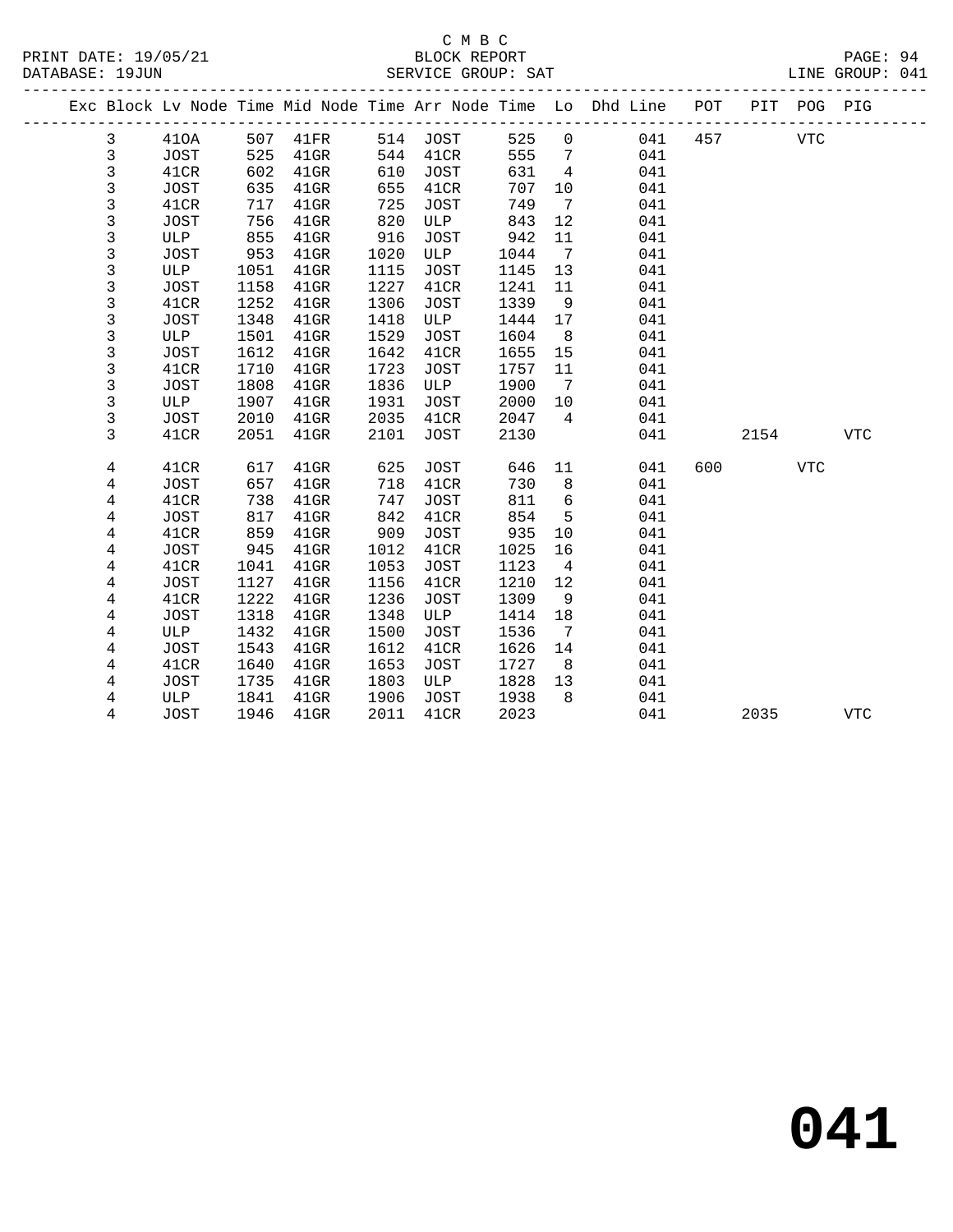|        |             |              |                    |              |                     |              |                         | Exc Block Lv Node Time Mid Node Time Arr Node Time Lo Dhd Line POT PIT POG PIG |     |            |            |            |
|--------|-------------|--------------|--------------------|--------------|---------------------|--------------|-------------------------|--------------------------------------------------------------------------------|-----|------------|------------|------------|
| 5      | 25DU        |              | 629 NAST 651 BW05  |              |                     |              |                         | 706 11<br>025                                                                  | 607 | <b>VTC</b> |            |            |
| 5      | BW05        | 717          | 25GR               | 753          | ULP                 | 813          | 12                      | 025                                                                            |     |            |            |            |
| 5      | ULP         | 825          | $41$ GR            | 846          | JOST                | 912          | 11                      | 041                                                                            |     |            |            |            |
| 5      | JOST        | 923          | $41$ GR            | 950          | ULP                 | 1014         | $\overline{7}$          | 041                                                                            |     |            |            |            |
| 5      | ULP         | 1021         | $41$ GR            | 1045         | JOST                | 1114         | 6                       | 041                                                                            |     |            |            |            |
| 5      | JOST        | 1120         | $41$ GR            | 1149         | ULP                 | 1214         | 18                      | 041                                                                            |     |            |            |            |
| 5      | ULP         | 1232         | $41$ GR            | 1259         | JOST                | 1332         | 8 <sup>8</sup>          | 041                                                                            |     |            |            |            |
| 5      | JOST        | 1340         | $41$ GR            | 1410         | 41CR                | 1424         | 14                      | 041                                                                            |     |            |            |            |
| 5      | 41CR        | 1438         | $41$ GR            | 1452         | JOST                | 1528         | 8 <sup>8</sup>          | 041                                                                            |     |            |            |            |
| 5      | JOST        | 1536         | $41$ GR            | 1605         | ULP                 | 1631         | 18                      | 041                                                                            |     |            |            |            |
| 5      | ULP         | 1649         | $41$ GR            | 1716         | JOST                | 1750         | 8 <sup>8</sup>          | 041                                                                            |     |            |            |            |
| 5      | JOST        | 1758         | $41$ GR            | 1826         | 41CR                | 1839         | $\overline{\mathbf{3}}$ | 041                                                                            |     |            |            |            |
| 5      | 41CR        | 1842         | $41$ GR            | 1854         | JOST                | 1926         | 8                       | 041                                                                            |     |            |            |            |
| 5      | JOST        | 1934         | $41$ GR            | 1959         | 41CR                | 2011         | 12                      | 041                                                                            |     |            |            |            |
| 5      | 41CR        | 2023         | $41$ GR            | 2033         | JOST                | 2100         | 17                      | 041                                                                            |     |            |            |            |
| 5      | JOST        | 2117         | $41$ GR            | 2142         | ULP                 | 2204         | 17                      | 041                                                                            |     |            |            |            |
| 5      | ULP         | 2221         | $41$ GR            | 2243         | JOST                | 2309         | 18                      | 041                                                                            |     |            |            |            |
| 5      | JOST        | 2327         | $41$ GR            | 2347         | ULP                 | 2409         | 11                      | 041                                                                            |     |            |            |            |
| 5      | ULP         | 2420         | $41$ GR            | 2440         | JOST                | 2502         | $6\overline{6}$         | 041                                                                            |     |            |            |            |
| 5      | JOST        | 2508         | $41$ GR            | 2527         | DULP                | 2535         | $\overline{\mathbf{3}}$ | 041                                                                            |     |            |            |            |
| 5      | <b>DULP</b> | 2538         | $41$ GR            | 2544         | 410A                | 2547         | 22                      | 7 041                                                                          |     |            |            |            |
| 5      | MRST        | 2616         |                    |              | HODM                | 2639         | $\overline{0}$          | N15                                                                            |     |            |            |            |
| 5      | HODM        | 2639         |                    |              | MRST                | 2709         |                         | N15                                                                            |     | 2714       |            | <b>VTC</b> |
| 6      | BW05        | 732          | 25GR               | 808          | ULP                 | 828          | 12                      | 025                                                                            |     | 657 — 100  | VTC        |            |
| 6      | ULP         | 840          | $41$ GR            | 901          | JOST                | 927          | 11                      | 041                                                                            |     |            |            |            |
| 6      | JOST        | 938          | $41$ GR            | 1005         | ULP                 | 1029         | $7\overline{ }$         | 041                                                                            |     |            |            |            |
| 6      | ULP         | 1036         | $41$ GR            | 1100         | JOST                | 1130         | 12                      | 041                                                                            |     |            |            |            |
| 6      | JOST        | 1142         | $41$ GR            | 1211         | 41CR                | 1225         | 12                      | 041                                                                            |     |            |            |            |
| 6      | 41CR        | 1237         | $41$ GR            | 1251         | JOST                | 1324         | 9                       | 041                                                                            |     |            |            |            |
| 6      | JOST        | 1333         | $41$ GR            | 1403         | ULP                 | 1429         | 17                      | 041                                                                            |     |            |            |            |
| 6      | ULP         | 1446         | $41$ GR            | 1514         | JOST                | 1549         | 9                       | 041                                                                            |     |            |            |            |
| 6      | JOST        | 1558         | $41$ GR            | 1627         | 41CR                | 1641         | 14                      | 041                                                                            |     |            |            |            |
| 6      | 41CR        | 1655         | 41GR               | 1708         | JOST                | 1742         | 8 <sup>8</sup>          | 041                                                                            |     |            |            |            |
| 6      | JOST        | 1750         | $41$ GR            | 1818         | ULP                 | 1842         |                         | 041                                                                            |     | 1904       |            | VTC        |
| 7      | 41CR        | 609          | $41$ GR            | 617          | JOST                | 638          | 5                       | 041                                                                            | 552 |            | <b>VTC</b> |            |
| 7      | JOST        | 643          | 41GR               | 703          | 41CR                | 715          | 9                       | 041                                                                            |     |            |            |            |
| 7      | 41CR        |              | 724 41GR           |              | 732 JOST            | 756          | 7                       | 041                                                                            |     |            |            |            |
| 7      | JOST        |              | 803 41GR           |              | 827 41CR            | 839          | 5                       | 041                                                                            |     |            |            |            |
| 7      | 41CR        | 844          | $41$ GR            | 854          | JOST                | 920          | 10                      | 041                                                                            |     |            |            |            |
| 7      | JOST        | 930          | $41$ GR            | 957          | 41CR                | 1010         | 16                      | 041                                                                            |     |            |            |            |
| 7      | 41CR        | 1026         | $41$ GR            | 1038         | JOST                | 1107         | $-5$                    | 041                                                                            |     |            |            |            |
| 7      | JOST        | 1112         | $41$ GR            | 1139         | 41CR                | 1153         | 14                      | 041                                                                            |     |            |            |            |
| 7      | 41CR        | 1207         | $41$ GR            | 1221         | JOST                | 1254         | 8                       | 041                                                                            |     |            |            |            |
| 7<br>7 | JOST        | 1302         | $41$ GR            | 1333<br>1446 | ULP                 | 1358<br>1521 | 19                      | 041<br>041                                                                     |     |            |            |            |
| 7      | ULP<br>JOST | 1417<br>1528 | $41$ GR<br>$41$ GR | 1557         | <b>JOST</b><br>41CR | 1611         | $\overline{7}$<br>13    | 041                                                                            |     |            |            |            |
| 7      | 41CR        | 1624         | $41$ GR            | 1638         | <b>JOST</b>         | 1712         | 8                       | 041                                                                            |     |            |            |            |
| 7      | <b>JOST</b> | 1720         | $41$ GR            | 1748         | ULP                 | 1813         | 5                       | 041                                                                            |     |            |            |            |
| 7      | ULP         | 1818         | $41$ GR            | 1844         | JOST                | 1916         |                         | 041                                                                            |     | 1940       |            | <b>VTC</b> |
|        |             |              |                    |              |                     |              |                         |                                                                                |     |            |            |            |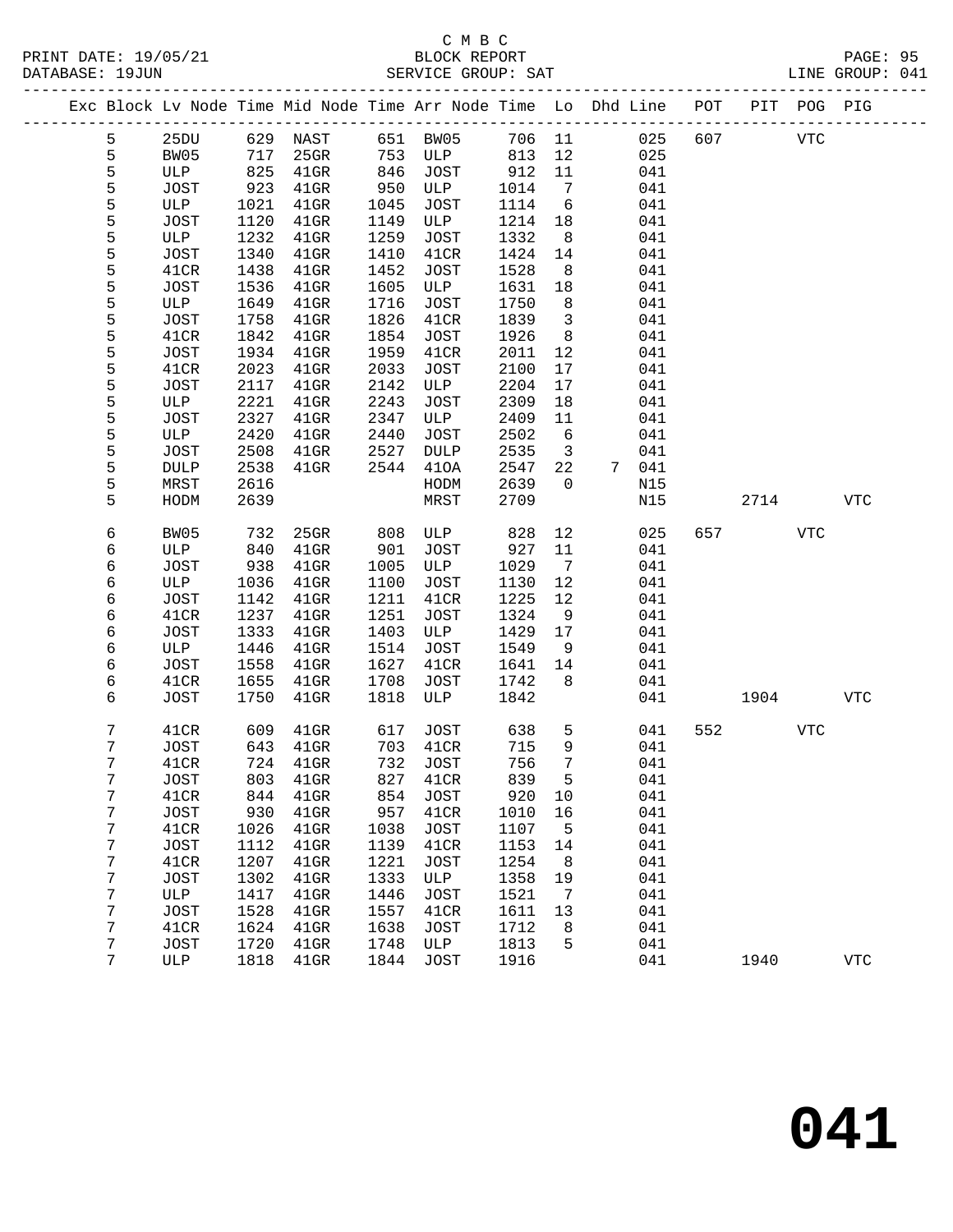|  |   |      |      |          |      |             |      |                              | Exc Block Lv Node Time Mid Node Time Arr Node Time Lo Dhd Line POT |     |      | PIT POG PIG |            |
|--|---|------|------|----------|------|-------------|------|------------------------------|--------------------------------------------------------------------|-----|------|-------------|------------|
|  | 8 | 410A |      | 605 41FR |      | 612 JOST    | 623  | $5^{\circ}$                  | 041                                                                | 555 |      | <b>VTC</b>  |            |
|  | 8 | JOST | 628  | $41$ GR  | 648  | 41CR        | 659  | 10                           | 041                                                                |     |      |             |            |
|  | 8 | 41CR | 709  | $41$ GR  | 717  | JOST        | 741  | $\overline{7}$               | 041                                                                |     |      |             |            |
|  | 8 | JOST | 748  | $41$ GR  | 812  | 41CR        | 824  | $-5$                         | 041                                                                |     |      |             |            |
|  | 8 | 41CR | 829  | 41GR     | 839  | JOST        | 905  | 10                           | 041                                                                |     |      |             |            |
|  | 8 | JOST | 915  | $41$ GR  | 942  | 41CR        | 955  | 16                           | 041                                                                |     |      |             |            |
|  | 8 | 41CR | 1011 | $41$ GR  | 1023 | JOST        | 1052 | 6                            | 041                                                                |     |      |             |            |
|  | 8 | JOST | 1058 | $41$ GR  | 1125 | 41CR        | 1139 | 14                           | 041                                                                |     |      |             |            |
|  | 8 | 41CR | 1153 | $41$ GR  | 1206 | JOST        | 1239 | 9                            | 041                                                                |     |      |             |            |
|  | 8 | JOST | 1248 | $41$ GR  | 1319 | ULP         | 1344 | 18                           | 041                                                                |     |      |             |            |
|  | 8 | ULP  | 1402 | $41$ GR  | 1431 | JOST        | 1506 | $\overline{7}$               | 041                                                                |     |      |             |            |
|  | 8 | JOST | 1513 | $41$ GR  | 1542 | 41CR        | 1556 | 13                           | 041                                                                |     |      |             |            |
|  | 8 | 41CR | 1609 | $41$ GR  | 1623 | JOST        | 1657 | 8                            | 041                                                                |     |      |             |            |
|  | 8 | JOST | 1705 | $41$ GR  | 1735 | ULP         | 1800 |                              | 041                                                                |     | 1822 |             | <b>VTC</b> |
|  |   |      |      |          |      |             |      |                              |                                                                    |     |      |             |            |
|  | 9 | JOST | 649  | $41$ GR  | 710  | 41CR        | 722  | 9                            | 041                                                                | 624 |      | <b>VTC</b>  |            |
|  | 9 | 41CR | 731  | $41$ GR  | 740  | JOST        | 804  | 7                            | 041                                                                |     |      |             |            |
|  | 9 | JOST | 811  | $41$ GR  | 835  | ULP         | 858  | 9                            | 041                                                                |     |      |             |            |
|  | 9 | ULP  | 907  | $41$ GR  | 930  | JOST        | 959  | 9                            | 041                                                                |     |      |             |            |
|  | 9 | JOST | 1008 | $41$ GR  | 1035 | ULP         | 1059 | 6                            | 041                                                                |     |      |             |            |
|  | 9 | ULP  | 1105 | $41$ GR  | 1129 | JOST        | 1202 | 10                           | 041                                                                |     |      |             |            |
|  | 9 | JOST | 1212 | $41$ GR  | 1241 | 41CR        | 1255 | 12                           | 041                                                                |     |      |             |            |
|  | 9 | 41CR | 1307 | $41$ GR  | 1321 | JOST        | 1354 | 9                            | 041                                                                |     |      |             |            |
|  | 9 | JOST | 1403 | $41$ GR  | 1433 | ULP         | 1459 | 17                           | 041                                                                |     |      |             |            |
|  | 9 | ULP  | 1516 | $41$ GR  | 1544 | JOST        | 1619 | 8                            | 041                                                                |     |      |             |            |
|  | 9 | JOST | 1627 | $41$ GR  | 1657 | 41CR        | 1710 | 15                           | 041                                                                |     |      |             |            |
|  | 9 | 41CR | 1725 | $41$ GR  | 1738 | JOST        | 1812 | 8                            | 041                                                                |     |      |             |            |
|  | 9 | JOST | 1820 | $41$ GR  | 1848 | 41CR        | 1901 | $7\phantom{.0}\phantom{.0}7$ | 041                                                                |     |      |             |            |
|  | 9 | 41CR | 1908 | $41$ GR  | 1919 | JOST        | 1948 | 10                           | 041                                                                |     |      |             |            |
|  | 9 | JOST | 1958 | $41$ GR  | 2023 | ULP         | 2045 | 6                            | 041                                                                |     |      |             |            |
|  | 9 | ULP  | 2051 | $41$ GR  | 2113 | <b>JOST</b> | 2142 | $\overline{7}$               | 041                                                                |     |      |             |            |
|  | 9 | JOST | 2149 | $41$ GR  | 2212 | ULP         | 2234 | 18                           | 041                                                                |     |      |             |            |
|  | 9 | ULP  | 2252 | $41$ GR  | 2313 | JOST        | 2338 |                              | 041                                                                |     | 2358 |             | <b>VTC</b> |
|  |   |      |      |          |      |             |      |                              |                                                                    |     |      |             |            |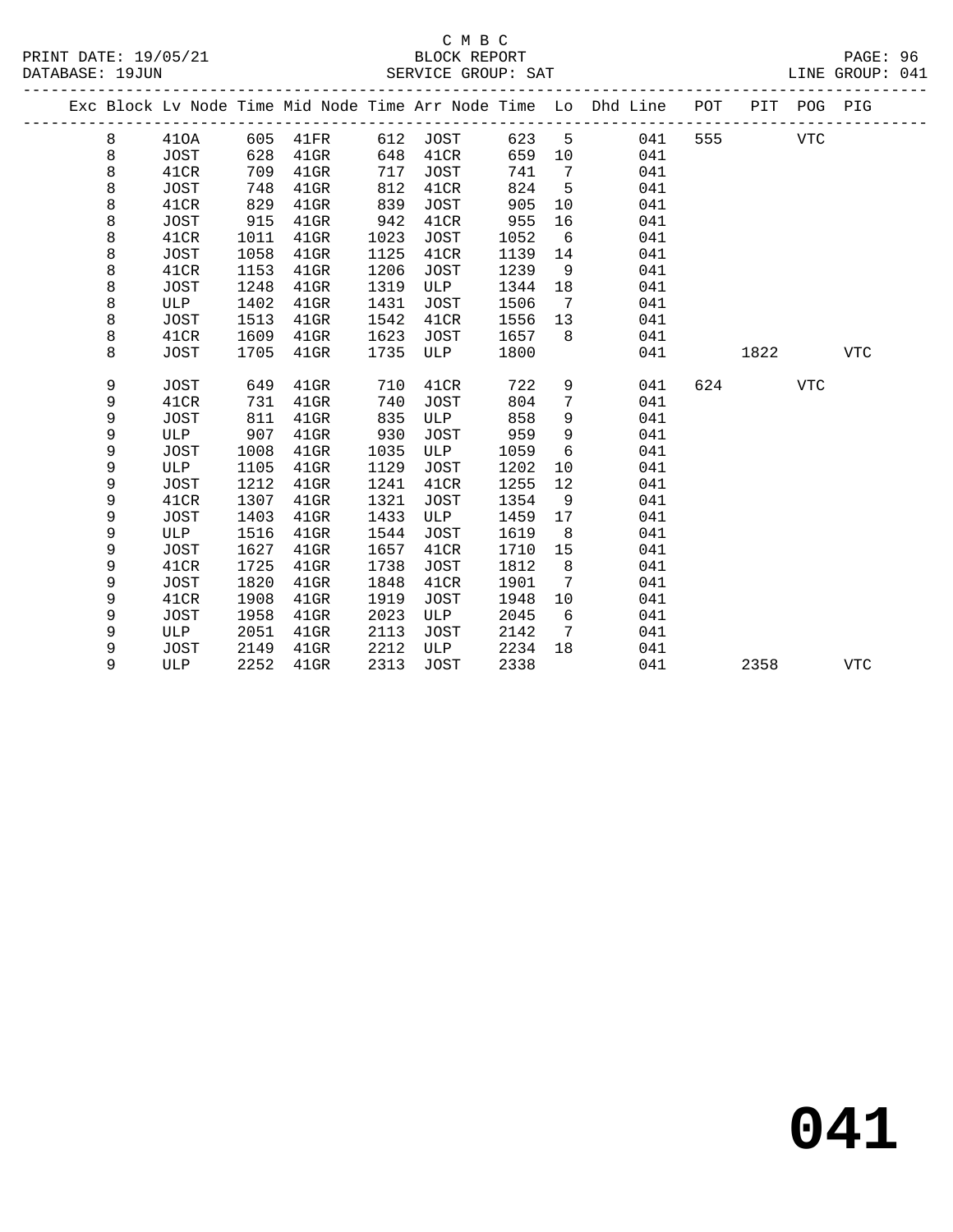|  |          |              |              |                             |              |                    |              |                 | Exc Block Lv Node Time Mid Node Time Arr Node Time Lo Dhd Line POT PIT POG PIG |            |            |            |
|--|----------|--------------|--------------|-----------------------------|--------------|--------------------|--------------|-----------------|--------------------------------------------------------------------------------|------------|------------|------------|
|  | 10       | 41CR         |              | 632 41GR 640 JOST           |              |                    | 702 10       |                 | 041 615                                                                        | <b>VTC</b> |            |            |
|  | 10       | JOST         | 712          | $41$ GR                     |              | 733 ULP            | 756          | 14              | 041                                                                            |            |            |            |
|  | 10       | ULP          | 810          | $41$ GR                     | 831          | JOST               | 857          | 11              | 041                                                                            |            |            |            |
|  | 10       | JOST         | 908          | $41$ GR                     | 935          | ULP                | 958          | 8               | 041                                                                            |            |            |            |
|  | 10       | ULP          | 1006         | $41$ GR                     | 1030         | JOST               | 1059         | $6\overline{6}$ | 041                                                                            |            |            |            |
|  | 10       | JOST         | 1105         | $41$ GR                     | 1132         | ULP                | 1157         | $5^{\circ}$     | 041                                                                            |            |            |            |
|  | 10       | ULP          | 1202         | $41$ GR                     | 1229         | JOST               | 1302         | $7\overline{ }$ | 041                                                                            |            |            |            |
|  | 10       | JOST         | 1309         | $41$ GR                     | 1340         | 41CR               | 1354         | 14              | 041                                                                            |            |            |            |
|  | 10       | 41CR         | 1408         | $41$ GR                     | 1423         | JOST               | 1458         | $\overline{7}$  | 041                                                                            |            |            |            |
|  | 10       | JOST         | 1505         | $41$ GR                     | 1534         | ULP                | 1600         | 19              | 041                                                                            |            |            |            |
|  | 10       | ULP          | 1619         | $41$ GR                     | 1646         | JOST               | 1720         | $\overline{7}$  | 041                                                                            |            |            |            |
|  | 10       | JOST         | 1727         | $41$ GR                     | 1755         | 41CR               | 1808         | 14              | 041                                                                            |            |            |            |
|  | 10       | 41CR         | 1822         | $41$ GR                     | 1834         | JOST               | 1906         | 16              | 041                                                                            |            |            |            |
|  | 10       | JOST         | 1922         | $41$ GR                     | 1947         | ULP                | 2009         | 16              | 041                                                                            |            |            |            |
|  | 10       | ULP          | 2025         | $41$ GR                     | 2048         | JOST               | 2115         | 17              | 041                                                                            |            |            |            |
|  | 10       | JOST         | 2132         | $41$ GR                     | 2157         | 41CR               | 2209         | 9               | 041                                                                            |            |            |            |
|  | 10       | 41CR         | 2218         | $41$ GR                     | 2228         | JOST               | 2254         | 18              | 041                                                                            |            |            |            |
|  | 10       | JOST         | 2312         | $41$ GR                     | 2332         | 41CR               | 2343         | 6               | 041                                                                            |            |            |            |
|  | 10       | 41CR         | 2349         | $41$ GR                     | 2357         | JOST               | 2420         | $5^{\circ}$     | 041                                                                            |            |            |            |
|  | 10       | JOST         | 2425         | $41$ GR                     | 2445         | 41CR               | 2456         | $5\phantom{.0}$ | 041                                                                            |            |            |            |
|  | 10       | 41CR         | 2501         | $41$ GR                     | 2507         | 410A               | 2510         | 14              | 7 041                                                                          |            |            |            |
|  | 10       | MRST         | 2531         |                             |              | HODM               | 2618         | 11              | N20                                                                            |            |            |            |
|  | 10       | HODM         | 2629         |                             |              | MRST               | 2718         | $\overline{7}$  | N20                                                                            |            |            |            |
|  | 10       | MRST         | 2725         |                             |              | HODM               | 2804         | 5               | N8                                                                             |            |            |            |
|  | 10       | HODM         | 2809         |                             |              | MRST               | 2852         |                 | N8                                                                             | 2857       |            | <b>VTC</b> |
|  | 11       | 410A         | 527          | $41\mathrm{FR}$             | 534          | JOST               | 545          | $\overline{0}$  | 041                                                                            | 517        | <b>VTC</b> |            |
|  | 11       | JOST         | 545          | $41$ GR                     | 604          | 41CR               | 615          | 9               | 041                                                                            |            |            |            |
|  | 11       | 41CR         | 624          | $41$ GR                     | 632          | JOST               | 653          | 11              | 041                                                                            |            |            |            |
|  | 11       | JOST         | 704          | $41$ GR                     | 725          | 41CR               | 737          | $7\phantom{.0}$ | 041                                                                            |            |            |            |
|  | 11       | 41CR         | 744          | $41$ GR                     | 754          | JOST               | 820          | 5               | 041                                                                            |            |            |            |
|  | 11       | JOST         | 825          | $41$ GR                     | 850          | ULP                | 913          | 9               | 041                                                                            |            |            |            |
|  | 11       | ULP          | 922          | $41$ GR                     | 945          | JOST               | 1014         | 8               | 041                                                                            |            |            |            |
|  | 11       | JOST         | 1022         | $41$ GR                     | 1049         | ULP                | 1114         | $6\overline{6}$ | 041                                                                            |            |            |            |
|  | 11       | ULP          | 1120         | $41$ GR                     | 1144         | JOST               | 1217         | 8               | 041                                                                            |            |            |            |
|  | 11       | JOST         | 1225         | $41$ GR                     | 1256         | 41CR               | 1310         | 13              | 041                                                                            |            |            |            |
|  | 11       | 41CR         | 1323         | $41$ GR                     | 1337         | JOST               | 1410         | 9               | 041                                                                            |            |            |            |
|  | 11       | JOST         | 1419         | 41GR                        | 1448         | ULP                | 1514         | 18              | 041                                                                            |            |            |            |
|  | 11       | ULP          | 1532         | $41$ GR                     | 1600         | JOST               | 1634         | 8 <sup>8</sup>  | 041                                                                            |            |            |            |
|  | 11       | JOST         |              | 1642 41GR 1712 41CR 1725 17 |              |                    |              |                 | 041                                                                            |            |            |            |
|  | 11       | 41CR         | 1742         | $41$ GR                     | 1754         | JOST               | 1826 12      |                 | 041                                                                            |            |            |            |
|  | 11       | JOST         | 1838         | OA41                        | 1906         | OA41               | 1906         |                 | 041                                                                            | 1916       |            | <b>VTC</b> |
|  |          |              |              |                             |              |                    |              |                 |                                                                                |            |            |            |
|  | 12       | 41CR         | 912          | $41$ GR                     | 923          | <b>JOST</b>        | 952          | 8               | 041                                                                            | 855 700    | <b>VTC</b> |            |
|  | 12       | JOST         | 1000         | $41$ GR                     | 1027         | 41CR               | 1040         | 16              | 041                                                                            |            |            |            |
|  | 12       | 41CR         | 1056         | $41$ GR                     | 1108         | <b>JOST</b>        | 1138         | 12              | 041                                                                            |            |            |            |
|  | 12       | JOST         | 1150         | $41$ GR                     | 1219         | ULP                | 1244         | 18              | 041                                                                            |            |            |            |
|  | 12       | ULP          | 1302         | $41$ GR                     | 1329         | <b>JOST</b>        | 1402         | 8               | 041                                                                            |            |            |            |
|  | 12<br>12 | JOST         | 1410         | $41$ GR                     | 1440         | 41CR               | 1454         | 13<br>10        | 041<br>041                                                                     |            |            |            |
|  | 12       | 41CR<br>JOST | 1507<br>1606 | $41$ GR<br>$41$ GR          | 1521<br>1635 | <b>JOST</b><br>ULP | 1556<br>1701 |                 | 041                                                                            | 1723       |            | <b>VTC</b> |
|  |          |              |              |                             |              |                    |              |                 |                                                                                |            |            |            |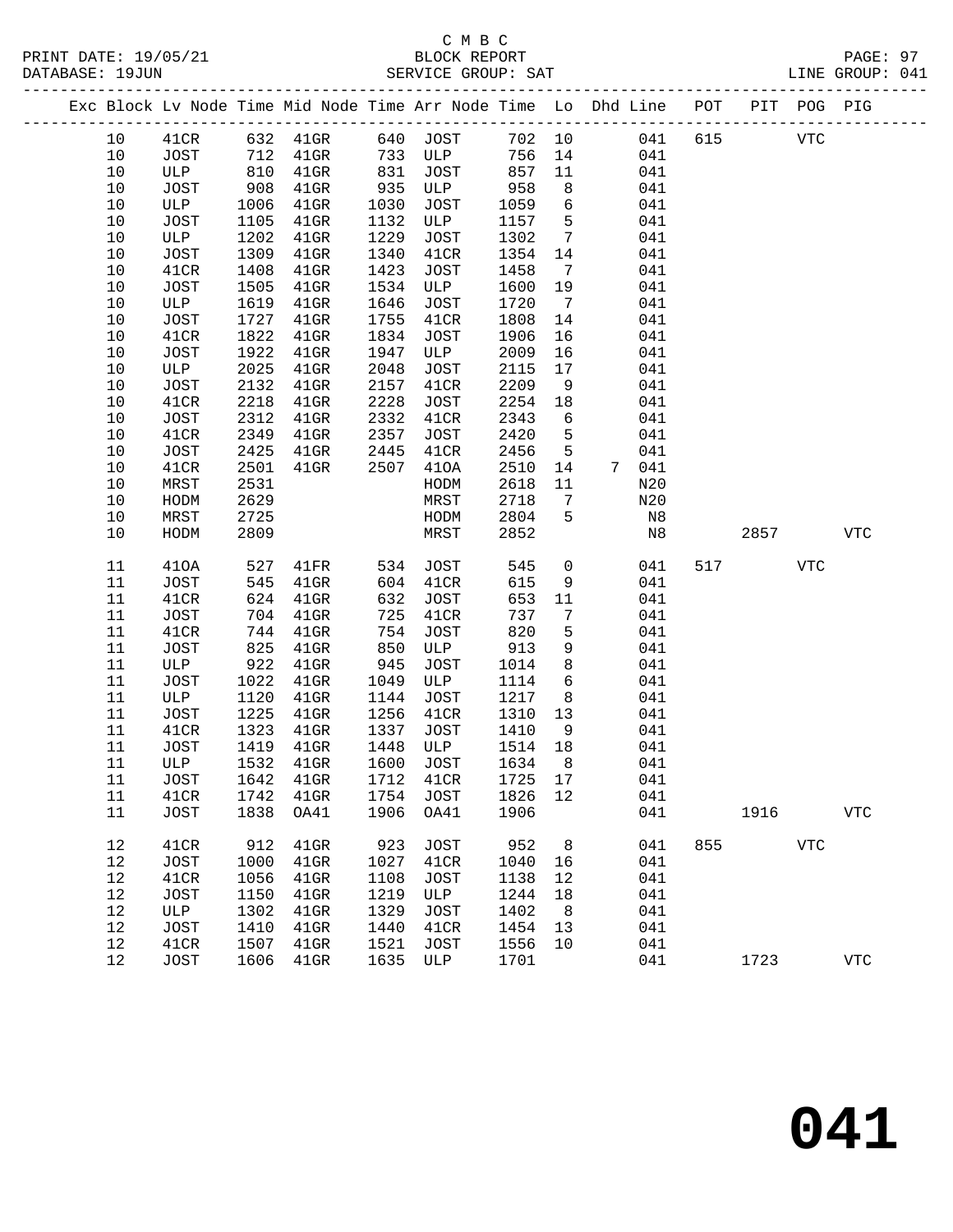|                 |                     |              |           |      |              |              |                         |       | Exc Block Lv Node Time Mid Node Time Arr Node Time Lo Dhd Line POT PIT POG PIG |      |            |            |
|-----------------|---------------------|--------------|-----------|------|--------------|--------------|-------------------------|-------|--------------------------------------------------------------------------------|------|------------|------------|
| 13 <sup>°</sup> | 41CR                | 806          | $41$ GR   |      | 816 JOST     | 842          | $\overline{\mathbf{3}}$ |       | 749<br>041                                                                     |      | <b>VTC</b> |            |
| 13              | JOST                |              | 845 41GR  |      | 912 41CR     | 925          | 17                      |       | 041                                                                            |      |            |            |
| 13              | 41CR                |              | 942 41GR  |      | 953 JOST     | 1022         | $7\overline{ }$         |       | 041                                                                            |      |            |            |
| 13              | JOST                |              | 1029 41GR |      | 1056 41CR    | 1110         | 14                      |       | 041                                                                            |      |            |            |
| 13              | 41CR                | 1124         | 41GR      | 1136 | JOST         | 1209         | 9                       |       | 041                                                                            |      |            |            |
| 13              | JOST                | 1218         | 41GR      | 1249 | ULP          | 1314         | 19                      |       | 041                                                                            |      |            |            |
| 13              | ULP                 | 1333         | $41$ GR   | 1401 | JOST         | 1434         | $7\overline{ }$         |       | 041                                                                            |      |            |            |
| 13              | JOST                | 1441         | $41$ GR   | 1510 | 41CR         | 1524         | 14                      |       | 041                                                                            |      |            |            |
| 13              | 41CR                | 1538         | $41$ GR   | 1552 | JOST         | 1626         | 9                       |       | 041                                                                            |      |            |            |
| 13              | <b>JOST</b>         | 1635         | $41$ GR   | 1705 | ULP          | 1730         | 6                       |       | 041                                                                            |      |            |            |
| 13              | ULP                 | 1736         | $41$ GR   | 1802 | JOST         | 1834         | 10                      |       | 041                                                                            |      |            |            |
| 13              | JOST                | 1844         | $41$ GR   | 1911 | 41CR         | 1924         | 8 <sup>8</sup>          |       | 041                                                                            |      |            |            |
| 13              | 41CR                | 1932         | $41$ GR   | 1943 | JOST         | 2012         | 10                      |       | 041                                                                            |      |            |            |
| 13              | JOST                | 2022         | $41$ GR   | 2047 | ULP          | 2109         | 12                      |       | 041                                                                            |      |            |            |
| 13              | ULP                 | 2121         | $41$ GR   | 2143 | JOST         | 2212         | 9                       |       | 041                                                                            |      |            |            |
| 13              | <b>JOST</b>         | 2221         | $41$ GR   | 2244 | ULP          | 2306         | 14                      |       | 041                                                                            |      |            |            |
| 13              | ULP                 | 2320         | $41$ GR   | 2341 | JOST         | 2406         | $\overline{7}$          |       | 041                                                                            |      |            |            |
| 13              | <b>JOST</b>         | 2413         | $41$ GR   | 2433 | 41CR         | 2444         | $\overline{2}$          |       | 041                                                                            |      |            |            |
| 13              | 41CR                | 2446         | 41GR      | 2452 | 410A         | 2455         | 14                      | 7 041 |                                                                                |      |            |            |
| 13              | MRST                | 2516         |           |      | HODM         | 2603         | 6                       |       | N20<br>N20                                                                     |      |            | <b>VTC</b> |
| 13              | HODM                | 2609         |           |      | MRST         | 2658         |                         |       |                                                                                | 2703 |            |            |
| 14              | JOST                | 853          | $41$ GR   | 920  | ULP          | 943          | 9                       |       | 041<br>828                                                                     |      | <b>VTC</b> |            |
| 14              | ULP                 |              | 952 41GR  | 1015 | JOST         | 1044         | $\overline{7}$          |       | 041                                                                            |      |            |            |
| 14              | JOST                | 1051         | $41$ GR   | 1118 | ULP          | 1143         | 6                       |       | 041                                                                            |      |            |            |
| 14              | ULP                 | 1149         | 41GR      | 1214 | JOST         | 1247         | 8 <sup>8</sup>          |       | 041                                                                            |      |            |            |
| 14              | JOST                | 1255         | $41$ GR   | 1326 | 41CR         | 1340         | 13                      |       | 041                                                                            |      |            |            |
| 14              | 41CR                | 1353         | $41$ GR   | 1408 | JOST         | 1441         | 8 <sup>8</sup>          |       | 041                                                                            |      |            |            |
| 14              | JOST                | 1449         | $41$ GR   | 1518 | ULP          | 1544         | 19                      |       | 041                                                                            |      |            |            |
| 14              | ULP                 | 1603         | $41$ GR   | 1631 | JOST         | 1705         | $\overline{7}$          |       | 041                                                                            |      |            |            |
| 14              | JOST                | 1712         | $41$ GR   | 1740 | 41CR         | 1753         | 12                      |       | 041                                                                            |      |            |            |
| 14              | 41CR                | 1805         | $41$ GR   | 1817 | JOST         | 1849         | $\overline{7}$          |       | 041                                                                            |      |            |            |
| 14              | JOST                | 1856         | $41$ GR   | 1923 | ULP          | 1947         | 11                      |       | 041                                                                            |      |            |            |
| 14              | ULP                 | 1958         | $41$ GR   | 2021 | JOST         | 2048         | 14                      |       | 041                                                                            |      |            |            |
| 14              | JOST                | 2102         | $41$ GR   | 2127 | 41CR         | 2139         | 9                       |       | 041                                                                            |      |            |            |
| 14              | 41CR                | 2148         | $41$ GR   | 2158 | JOST         | 2224         | 13                      |       | 041                                                                            |      |            |            |
| 14              | JOST                | 2237         | $41$ GR   | 2300 | 41CR         | 2311         | $\overline{7}$          |       | 041                                                                            |      |            |            |
| 14              | 41CR                | 2318         | $41$ GR   | 2327 | JOST         | 2352         | $6\overline{6}$         |       | 041                                                                            |      |            |            |
| 14              | JOST                | 2358         | $41$ GR   | 2418 | 41CR         | 2429         | 21                      |       | 041                                                                            |      |            |            |
| 14<br>14        | 41CR                | 2450         | $41$ GR   | 2458 | JOST         | 2521         | $\overline{4}$          |       | 041                                                                            |      |            |            |
|                 | JOST                | 2525         | $41$ GR   | 2544 | DULP         | 2552         | 4                       |       | 041                                                                            |      |            |            |
| 14<br>14        | <b>DULP</b><br>MRST | 2556<br>2616 | $41$ GR   | 2602 | 410A<br>HODM | 2605<br>2703 | $\overline{4}$<br>6     | 7 041 | N20                                                                            |      |            |            |
| 14              | HODM                | 2709         |           |      | MRST         | 2758         | 18                      |       | N20                                                                            |      |            |            |
| 14              | MRST                | 2816         |           |      | HODM         | 2903         | 6                       |       | N20                                                                            |      |            |            |
| 14              | HODM                | 2909         |           |      | MRST         | 2958         |                         |       | N20                                                                            | 3003 |            | <b>VTC</b> |
|                 |                     |              |           |      |              |              |                         |       |                                                                                |      |            |            |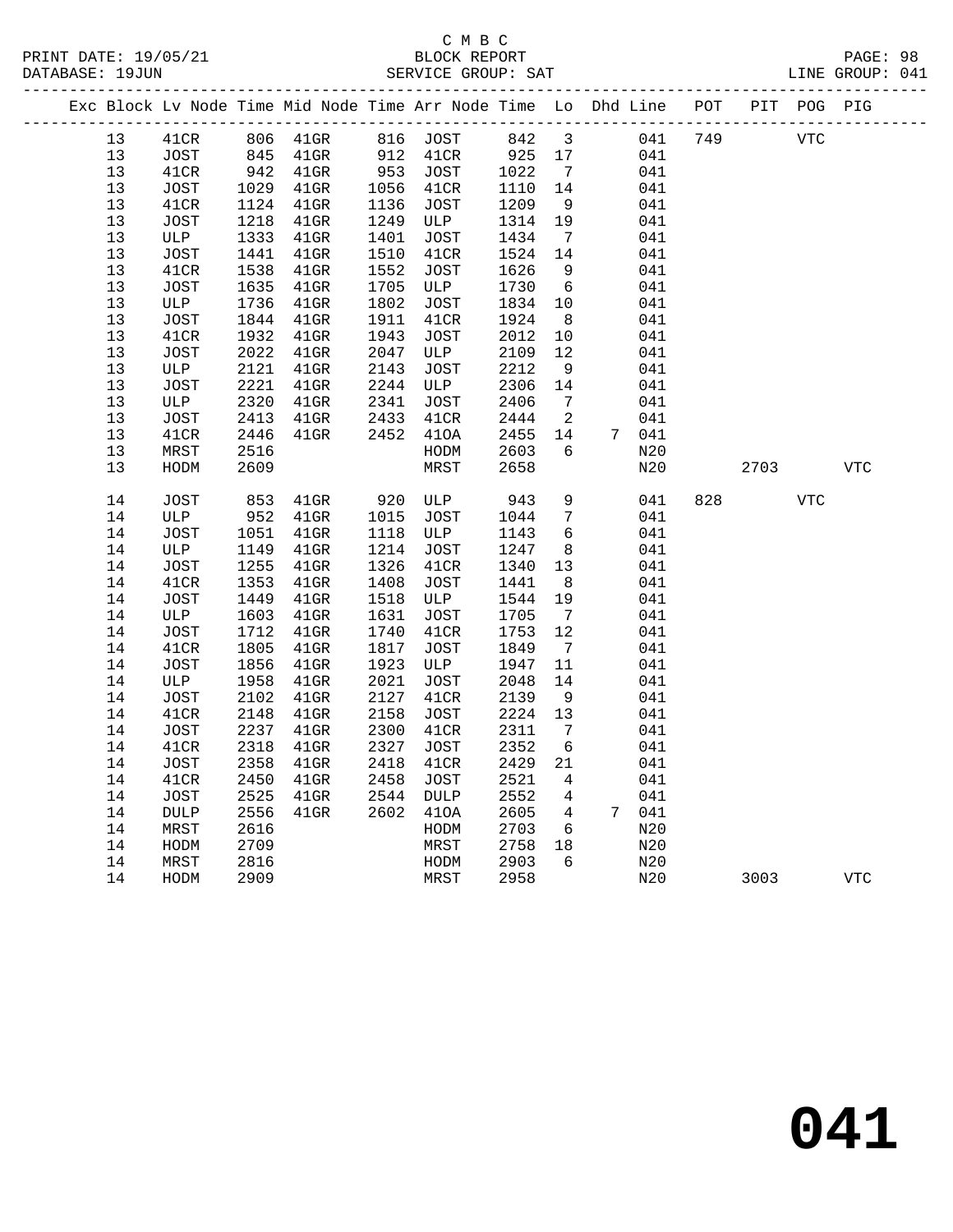#### C M B C<br>BLOCK REPORT DATABASE: 19JUN SERVICE GROUP: SAT

|  |          |             |              |                    |              | Exc Block Lv Node Time Mid Node Time Arr Node Time Lo Dhd Line |              |                 |   |            | POT  |      | PIT POG PIG |            |
|--|----------|-------------|--------------|--------------------|--------------|----------------------------------------------------------------|--------------|-----------------|---|------------|------|------|-------------|------------|
|  | 15       | 41CR        | 751          | $41$ GR            | 801          | JOST                                                           | 827          | 5               |   | 041        | 734  |      | <b>VTC</b>  |            |
|  | 15       | <b>JOST</b> | 832          | $41$ GR            | 857          | 41CR                                                           | 909          | 18              |   | 041        |      |      |             |            |
|  | 15       | 41CR        | 927          | $41$ GR            | 938          | JOST                                                           | 1007         | 8               |   | 041        |      |      |             |            |
|  | 15       | JOST        | 1015         | $41$ GR            | 1042         | 41CR                                                           | 1056         | 13              |   | 041        |      |      |             |            |
|  | 15       | 41CR        | 1109         | $41$ GR            | 1121         | JOST                                                           | 1154         | 11              |   | 041        |      |      |             |            |
|  | 15       | <b>JOST</b> | 1205         | $41$ GR            | 1234         | ULP                                                            | 1259         | 19              |   | 041        |      |      |             |            |
|  | 15       | ULP         | 1318         | $41$ GR            | 1345         | <b>JOST</b>                                                    | 1418         | 8               |   | 041        |      |      |             |            |
|  | 15       | JOST        | 1426         | 41GR               | 1455         | 41CR                                                           | 1509         | 13              |   | 041        |      |      |             |            |
|  | 15       | 41CR        | 1522         | 41GR               | 1536         | <b>JOST</b>                                                    | 1611         | 9               |   | 041        |      |      |             |            |
|  | 15       | JOST        | 1620         | $41$ GR            | 1650         | ULP                                                            | 1715         | 6               |   | 041        |      |      |             |            |
|  | 15       | ULP         | 1721         | $41$ GR            | 1747         | <b>JOST</b>                                                    | 1819         | 13              |   | 041        |      |      |             |            |
|  | 15       | JOST        | 1832         | $41$ GR            | 1900         | ULP                                                            | 1924         | 8               |   | 041        |      |      |             |            |
|  | 15       | ULP         | 1932         | $41$ GR            | 1955         | <b>JOST</b>                                                    | 2024         | 10              |   | 041        |      |      |             |            |
|  | 15       | JOST        | 2034         | 41GR               | 2059         | 41CR                                                           | 2111         | $7\phantom{.0}$ |   | 041        |      |      |             |            |
|  | 15       | 41CR        | 2118         | $41$ GR            | 2128         | <b>JOST</b>                                                    | 2157         | 8               |   | 041        |      |      |             |            |
|  | 15       | JOST        | 2205         | $41$ GR            | 2228         | 41CR                                                           | 2239         | 10              |   | 041        |      |      |             |            |
|  | 15       | 41CR        | 2249         | $41$ GR            | 2258         | JOST                                                           | 2323         | 19              |   | 041        |      |      |             |            |
|  | 15       | <b>JOST</b> | 2342         | $41$ GR            | 2402         | 41CR                                                           | 2413         | 4               |   | 041        |      |      |             |            |
|  | 15       | 41CR        | 2417         | $41$ GR            | 2425         | JOST                                                           | 2448         | 5               |   | 041        |      |      |             |            |
|  | 15       | <b>JOST</b> | 2453         | $41$ GR            | 2512         | 41CR                                                           | 2523         | 3               |   | 041        |      |      |             |            |
|  | 15       | 41CR        | 2526         | $41$ GR            | 2532         | 410A                                                           | 2535         | 4               | 7 | 041        |      |      |             |            |
|  | 15       | MRST        | 2546         |                    |              | HODM                                                           | 2633         | 16              |   | N20        |      |      |             |            |
|  | 15       | HODM        | 2649         |                    |              | MRST                                                           | 2738         | 17              |   | N20        |      |      |             |            |
|  | 15       | MRST        | 2755         |                    |              | HODM                                                           | 2834         | 5               |   | N8         |      |      |             |            |
|  | 15       | HODM        | 2839         |                    |              | MRST                                                           | 2922         |                 |   | N8         |      | 2927 |             | <b>VTC</b> |
|  |          |             |              |                    |              |                                                                |              |                 |   |            |      |      |             |            |
|  | 16<br>16 | JOST<br>ULP | 1135<br>1247 | $41$ GR<br>$41$ GR | 1204<br>1314 | ULP<br><b>JOST</b>                                             | 1229<br>1347 | 18<br>8         |   | 041<br>041 | 1110 |      | VTC         |            |
|  | 16       | <b>JOST</b> | 1355         | $41$ GR            | 1425         | 41CR                                                           | 1439         | 13              |   | 041        |      |      |             |            |
|  | 16       | 41CR        | 1452         | $41$ GR            | 1506         | JOST                                                           | 1541         | 10              |   | 041        |      |      |             |            |
|  | 16       | JOST        | 1551         | $41$ GR            | 1620         | ULP                                                            | 1646         | 18              |   | 041        |      |      |             |            |
|  | 16       | ULP         | 1704         | $41$ GR            | 1731         | <b>JOST</b>                                                    | 1805         |                 |   | 041        |      | 1829 |             | <b>VTC</b> |
|  |          |             |              |                    |              |                                                                |              |                 |   |            |      |      |             |            |

17 ULP 1217 41GR 1244 JOST 1317 8 041 1155 VTC<br>17 JOST 1325 41GR 1355 41CR 1409 14 041<br>17 41CR 1423 41GR 1438 JOST 1513 8 041<br>17 JOST 1521 41GR 1550 ULP 1616 18 041<br>17 ULP 1634 41GR 1701 JOST 1735 8 041<br>17 JOST 1743 41GR 1

17 JOST 1743 41GR 1811 41CR 1824 041 1836 VTC

 17 JOST 1325 41GR 1355 41CR 1409 14 041 17 41CR 1423 41GR 1438 JOST 1513 8 041 17 JOST 1521 41GR 1550 ULP 1616 18 041 17 ULP 1634 41GR 1701 JOST 1735 8 041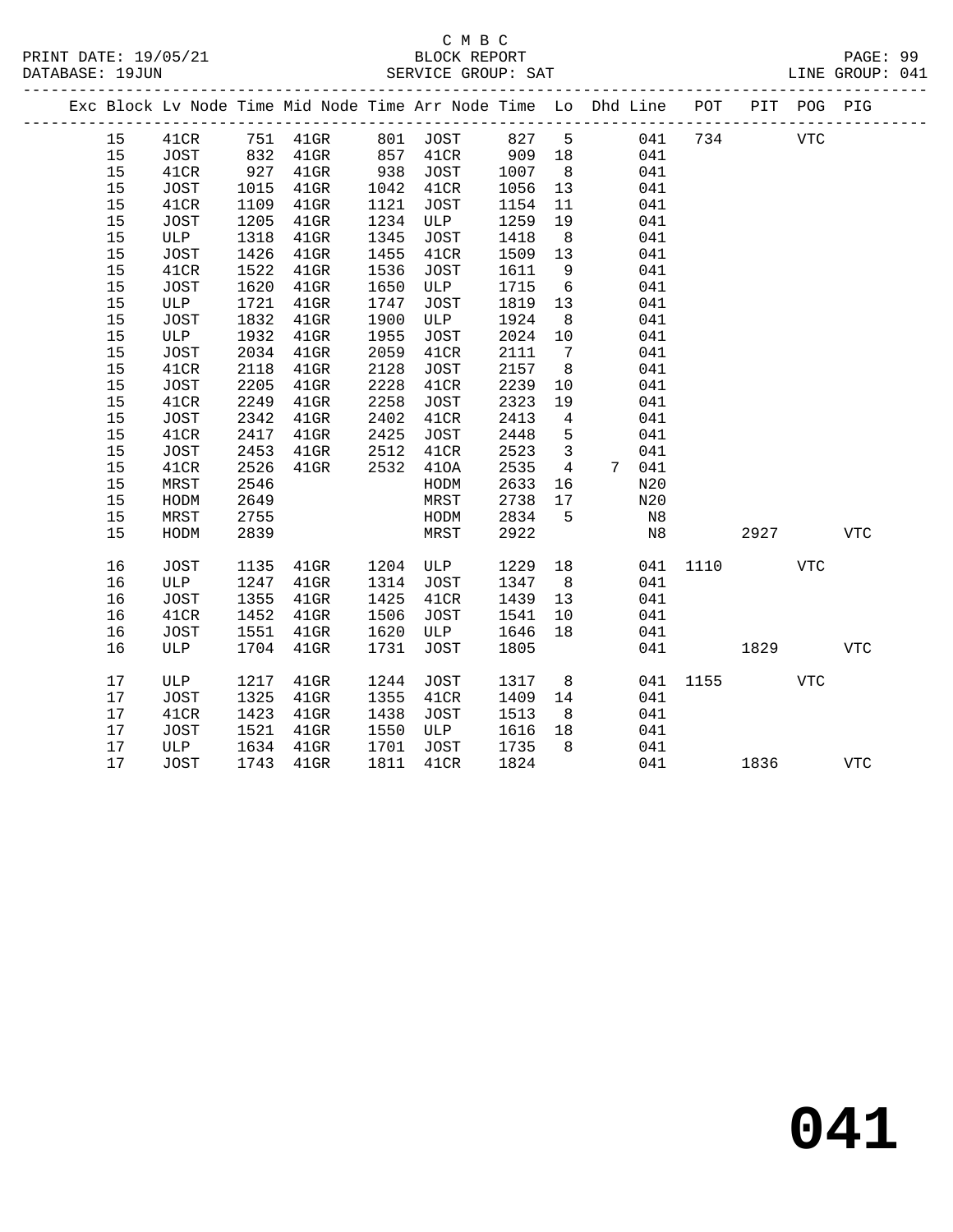| DATABASE: 19JUN                                                                                                                                                                                                                                                                 |                                                                                                                                           |                                                                                                                     |                                                                                                                                                                                        |                                                                                                                  |                                                                                                                 |                                                                                                                                           |                                                                                                                                                        |                                                                                                                                                                 |  |     |                    |            |  |
|---------------------------------------------------------------------------------------------------------------------------------------------------------------------------------------------------------------------------------------------------------------------------------|-------------------------------------------------------------------------------------------------------------------------------------------|---------------------------------------------------------------------------------------------------------------------|----------------------------------------------------------------------------------------------------------------------------------------------------------------------------------------|------------------------------------------------------------------------------------------------------------------|-----------------------------------------------------------------------------------------------------------------|-------------------------------------------------------------------------------------------------------------------------------------------|--------------------------------------------------------------------------------------------------------------------------------------------------------|-----------------------------------------------------------------------------------------------------------------------------------------------------------------|--|-----|--------------------|------------|--|
|                                                                                                                                                                                                                                                                                 |                                                                                                                                           |                                                                                                                     | 16GR 16 AV & GRANVILLE 29 AV STATION<br>4 AV & FIR 4 AV & FIR 4 AV & FIR 4 AV & FIR 4 AV & FIR 4 AV & FIR 4 AV & FIR 4 AV & FIR 5 ULP 5 UNIVERSITY LOOP COST VANCOUVER COLLEGE STATION |                                                                                                                  |                                                                                                                 |                                                                                                                                           |                                                                                                                                                        |                                                                                                                                                                 |  |     |                    |            |  |
|                                                                                                                                                                                                                                                                                 |                                                                                                                                           |                                                                                                                     |                                                                                                                                                                                        |                                                                                                                  |                                                                                                                 |                                                                                                                                           |                                                                                                                                                        | Exc Block Lv Node Time Mid Node Time Arr Node Time Lo Dhd Line POT PIT POG PIG                                                                                  |  |     |                    |            |  |
| $\mathbf{1}$<br>$\mathbf{1}$<br>$\mathbf{1}$<br>$\mathbf{1}$<br>$\mathbf 1$<br>$\mathbf 1$<br>$\mathbf{1}$<br>$\mathbf 1$<br>$\mathbf 1$<br>$\mathbf 1$<br>$\mathbf 1$<br>$\mathbf 1$<br>$\mathbf 1$<br>$\mathbf 1$<br>$\mathbf 1$<br>$\mathbf 1$<br>$\mathbf 1$<br>$\mathbf 1$ | ULP<br>VCST<br>ULP<br>VCST<br>ULP<br>VCST<br>ULP<br>VCST<br>ULP<br><b>VCST</b><br>ULP<br>VCST<br>ULP<br>VCST<br>ULP<br><b>VCST</b><br>ULP | 926<br>1005<br>1043<br>1123<br>1217<br>1303<br>1347<br>1432<br>1517<br>1603<br>1648<br>1734<br>1830<br>1914<br>2000 | 808 4FIE<br>846 4FIW<br>4FIE<br>4FIW<br>4FIE<br>4FIW<br>4FIE<br>4FIW<br>4FIE<br>4FIW<br>4FIE<br>4FIW<br>4FIE<br>4FIW<br>4FIE<br>4FIW<br>4FIE                                           | 1018<br>1139<br>1240<br>1319<br>1410<br>1449<br>1540<br>1619<br>1709<br>1747<br>1849<br>1927<br>2019             | 944 VCST<br>1104 VCST<br>ULP<br>VCST<br>ULP<br>VCST<br>ULP<br>VCST<br>ULP<br>VCST<br>ULP<br>VCST<br>ULP<br>VCST | VCST 958<br>ULP 1038<br>VCST 1118<br>1118<br>1202<br>1254<br>1342<br>1425<br>1512<br>1555<br>1642<br>1724<br>1809<br>1904<br>1946<br>2034 | 10<br>11<br>$7\overline{ }$<br>$5^{\circ}$<br>$5^{\circ}$<br>15<br>9<br>5<br>$7\overline{ }$<br>5 <sup>5</sup><br>8<br>6<br>10<br>21<br>10<br>14<br>12 | VCST 716 4FIW 726 ULP 745 23 084 651 VTC<br>084<br>084<br>084<br>084<br>084<br>084<br>084<br>084<br>084<br>084<br>084<br>084<br>084<br>084<br>084<br>084<br>084 |  |     |                    |            |  |
| $\mathbf 1$<br>$\mathbf{2}$<br>2<br>$\sqrt{2}$<br>$\overline{c}$<br>$\overline{a}$<br>$\sqrt{2}$<br>$\overline{a}$<br>$\overline{\mathbf{c}}$<br>$\sqrt{2}$<br>2<br>$\overline{a}$<br>2<br>2<br>2                                                                               | VCST<br>ULP<br><b>VCST</b><br>ULP<br><b>VCST</b><br>ULP<br>VCST<br>ULP<br>VCST<br>ULP<br><b>VCST</b><br>ULP<br>VCST<br>ULP<br>VCST        | 2046<br>735<br>816<br>906<br>945<br>1025<br>1104<br>1201<br>1248<br>1332<br>1416<br>1502<br>1548<br>1632<br>1719    | 4FIW<br>4FIE<br>4FIW<br>4FIE<br>4FIW<br>4FIE<br>4FIW<br>4FIE<br>4FIW<br>4FIE<br>4FIW<br>4FIE<br>4FIW<br>4FIE<br>4FIW                                                                   | 2057<br>751<br>826<br>924<br>958<br>1044<br>1118<br>1224<br>1304<br>1355<br>1434<br>1525<br>1604<br>1655<br>1732 | ULP<br>VCST<br>ULP<br>VCST<br>ULP<br>VCST<br>ULP<br>VCST<br>ULP<br>VCST<br>ULP<br>VCST<br>ULP<br>VCST<br>ULP    | 2115<br>803<br>845<br>938<br>1018<br>1058<br>1140<br>1238<br>1327<br>1410<br>1457<br>1540<br>1627<br>1712<br>1754                         | 21<br>7<br>$7\phantom{.0}$<br>6<br>21<br>10 <sub>1</sub><br>5<br>6<br>5<br>8<br>$5^{\circ}$<br>$7\overline{ }$                                         | 084<br>13<br>084<br>084<br>084<br>084<br>084<br>084<br>084<br>084<br>084<br>084<br>084<br>084<br>084<br>14<br>084                                               |  | 713 | 2135<br><b>VTC</b> | VTC        |  |
| 2                                                                                                                                                                                                                                                                               | ULP                                                                                                                                       | 1808                                                                                                                | 4FIE                                                                                                                                                                                   |                                                                                                                  | 1829 VCST                                                                                                       | 1844                                                                                                                                      |                                                                                                                                                        | 084                                                                                                                                                             |  |     | 1907 - 1907        | <b>VTC</b> |  |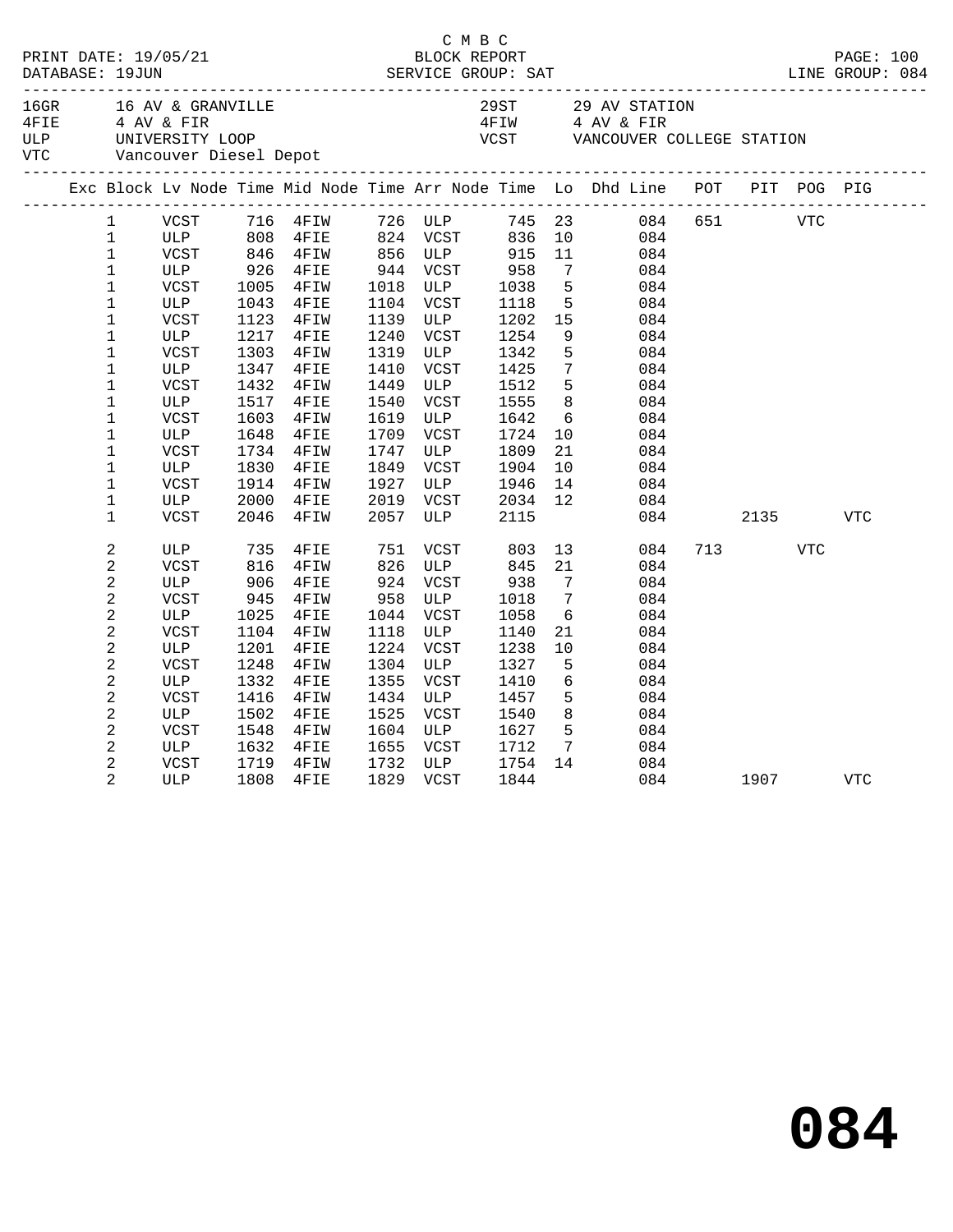#### C M B C<br>BLOCK REPORT PRINT DATE: 19/05/21 BLOCK REPORT PAGE: 101 SERVICE GROUP: SAT

|  |                |              |      |          |      |             |        |                 | Exc Block Lv Node Time Mid Node Time Arr Node Time Lo Dhd Line POT PIT POG PIG |     |            |            |            |
|--|----------------|--------------|------|----------|------|-------------|--------|-----------------|--------------------------------------------------------------------------------|-----|------------|------------|------------|
|  | 3              | ULP          |      | 705 4FIE |      | 721 VCST    | 733 13 |                 | 084                                                                            | 643 | <b>VTC</b> |            |            |
|  | $\mathsf{3}$   | VCST         | 746  | 4FIW     | 756  | ULP         | 815    | 22              | 084                                                                            |     |            |            |            |
|  | $\mathsf{3}$   | ULP          |      | 837 4FIE | 854  | VCST        | 907    | 9               | 084                                                                            |     |            |            |            |
|  | $\mathfrak{Z}$ | VCST         | 916  | 4FIW     | 928  | ULP         | 948    | 17              | 084                                                                            |     |            |            |            |
|  | $\mathsf{3}$   | ULP          | 1005 | 4FIE     | 1024 | VCST        | 1038   | 7               | 084                                                                            |     |            |            |            |
|  | $\mathsf{3}$   | <b>VCST</b>  | 1045 | 4FIW     | 1058 | ULP         | 1118   | 23              | 084                                                                            |     |            |            |            |
|  | $\mathsf 3$    | ULP          | 1141 | 4FIE     | 1204 | VCST        | 1218   | 15              | 084                                                                            |     |            |            |            |
|  | $\mathfrak{Z}$ | VCST         | 1233 | 4FIW     | 1249 | ULP         | 1312   | 5               | 084                                                                            |     |            |            |            |
|  | $\mathsf 3$    | ULP          | 1317 | 4FIE     | 1340 | VCST        | 1355   | 6               | 084                                                                            |     |            |            |            |
|  | $\mathsf{3}$   | <b>VCST</b>  | 1401 | 4FIW     | 1419 | ULP         | 1442   | 5               | 084                                                                            |     |            |            |            |
|  | $\mathbf{3}$   | ULP          | 1447 | 4FIE     | 1510 | VCST        | 1525   | $\,8\,$         | 084                                                                            |     |            |            |            |
|  | $\mathbf{3}$   | VCST         | 1533 | 4FIW     | 1549 | ULP         | 1612   | 5               | 084                                                                            |     |            |            |            |
|  | $\mathsf{3}$   | ULP          | 1617 | 4FIE     | 1640 | VCST        | 1657   | $7\phantom{.0}$ | 084                                                                            |     |            |            |            |
|  | $\mathsf 3$    | <b>VCST</b>  | 1704 | 4FIW     | 1717 | ULP         | 1739   | 9               | 084                                                                            |     |            |            |            |
|  | $\mathsf{3}$   | ULP          | 1748 | 4FIE     | 1809 | VCST        | 1824   | 20              | 084                                                                            |     |            |            |            |
|  | $\mathsf 3$    | <b>VCST</b>  | 1844 | 4FIW     | 1857 | ULP         | 1916   | 14              | 084                                                                            |     |            |            |            |
|  | $\mathsf{3}$   | ULP          | 1930 | 4FIE     | 1949 | VCST        | 2004   | 12              | 084                                                                            |     |            |            |            |
|  | 3              | VCST         | 2016 | 4FIW     | 2027 | ULP         | 2045   | 15              | 084                                                                            |     |            |            |            |
|  | 3              | ULP          | 2100 | 4FIE     | 2119 | VCST        | 2134   |                 | 084                                                                            |     | 2157       |            | <b>VTC</b> |
|  | 4              | ULP          | 909  | $16$ GR  | 929  | <b>29ST</b> | 956    | 8               | 033                                                                            |     | 847        | <b>VTC</b> |            |
|  | 4              | 29ST         | 1004 | $16$ GR  | 1033 | ULP         | 1053   | 10              | 033                                                                            |     |            |            |            |
|  | 4              | ULP          | 1103 | 4FIE     | 1124 | VCST        | 1138   | 5               | 084                                                                            |     |            |            |            |
|  | 4              | <b>VCST</b>  | 1143 | 4FIW     | 1159 | ULP         | 1222   | 10              | 084                                                                            |     |            |            |            |
|  | $\overline{4}$ | ULP          | 1232 | 4FIE     | 1255 | VCST        | 1309   | 9               | 084                                                                            |     |            |            |            |
|  | 4              | VCST         | 1318 | 4FIW     | 1334 | ULP         | 1357   | 5               | 084                                                                            |     |            |            |            |
|  | $\,4$          | ULP          | 1402 | 4FIE     | 1425 | VCST        | 1440   | $7\phantom{.0}$ | 084                                                                            |     |            |            |            |
|  | 4              | <b>VCST</b>  | 1447 | 4FIW     | 1504 | ULP         | 1527   | 5               | 084                                                                            |     |            |            |            |
|  | 4              | $_{\rm ULP}$ | 1532 | 4FIE     | 1555 | VCST        | 1610   | 8               | 084                                                                            |     |            |            |            |
|  | 4              | <b>VCST</b>  | 1618 | 4FIW     | 1634 | ULP         | 1657   | 6               | 084                                                                            |     |            |            |            |
|  | 4              | ULP          | 1703 | 4FIE     | 1724 | VCST        | 1739   | 10              | 084                                                                            |     |            |            |            |
|  | $\overline{4}$ | <b>VCST</b>  | 1749 | 4FIW     | 1802 | ULP         | 1824   | 26              | 084                                                                            |     |            |            |            |
|  | 4              | ULP          | 1850 | 4FIE     | 1909 | VCST        | 1924   |                 | 084                                                                            |     | 1947       |            | <b>VTC</b> |
|  | 5              | ULP          | 945  | 4FIE     | 1004 | VCST        | 1018   | 7               | 084                                                                            |     | 923        | <b>VTC</b> |            |
|  | 5              | VCST         | 1025 | 4FIW     | 1038 | ULP         | 1058   | 23              | 084                                                                            |     |            |            |            |
|  | 5              | ULP          | 1121 | 4FIE     | 1144 | VCST        | 1158   | 5               | 084                                                                            |     |            |            |            |
|  | 5              | <b>VCST</b>  | 1203 | 4FIW     | 1219 | ULP         | 1242   | 5               | 084                                                                            |     |            |            |            |
|  | 5              | ULP          | 1247 | 4FIE     | 1310 | VCST        | 1324   | 8               | 084                                                                            |     |            |            |            |
|  | 5              | <b>VCST</b>  | 1332 | 4FIW     | 1349 | ULP         | 1412   | 5               | 084                                                                            |     |            |            |            |
|  | 5              | ULP          | 1417 | 4FIE     | 1440 | VCST        | 1455   | 8               | 084                                                                            |     |            |            |            |
|  | 5              | <b>VCST</b>  | 1503 | 4FIW     | 1519 | ULP         | 1542   | 5               | 084                                                                            |     |            |            |            |
|  | 5              | ULP          | 1547 | 4FIE     | 1610 | VCST        | 1627   | 6               | 084                                                                            |     |            |            |            |
|  | 5              | <b>VCST</b>  | 1633 | 4FIW     | 1649 | ULP         | 1712   | 6               | 084                                                                            |     |            |            |            |
|  | 5              | ULP          | 1718 | 4FIE     | 1739 | VCST        | 1754   |                 | 084                                                                            |     | 1817       |            | <b>VTC</b> |